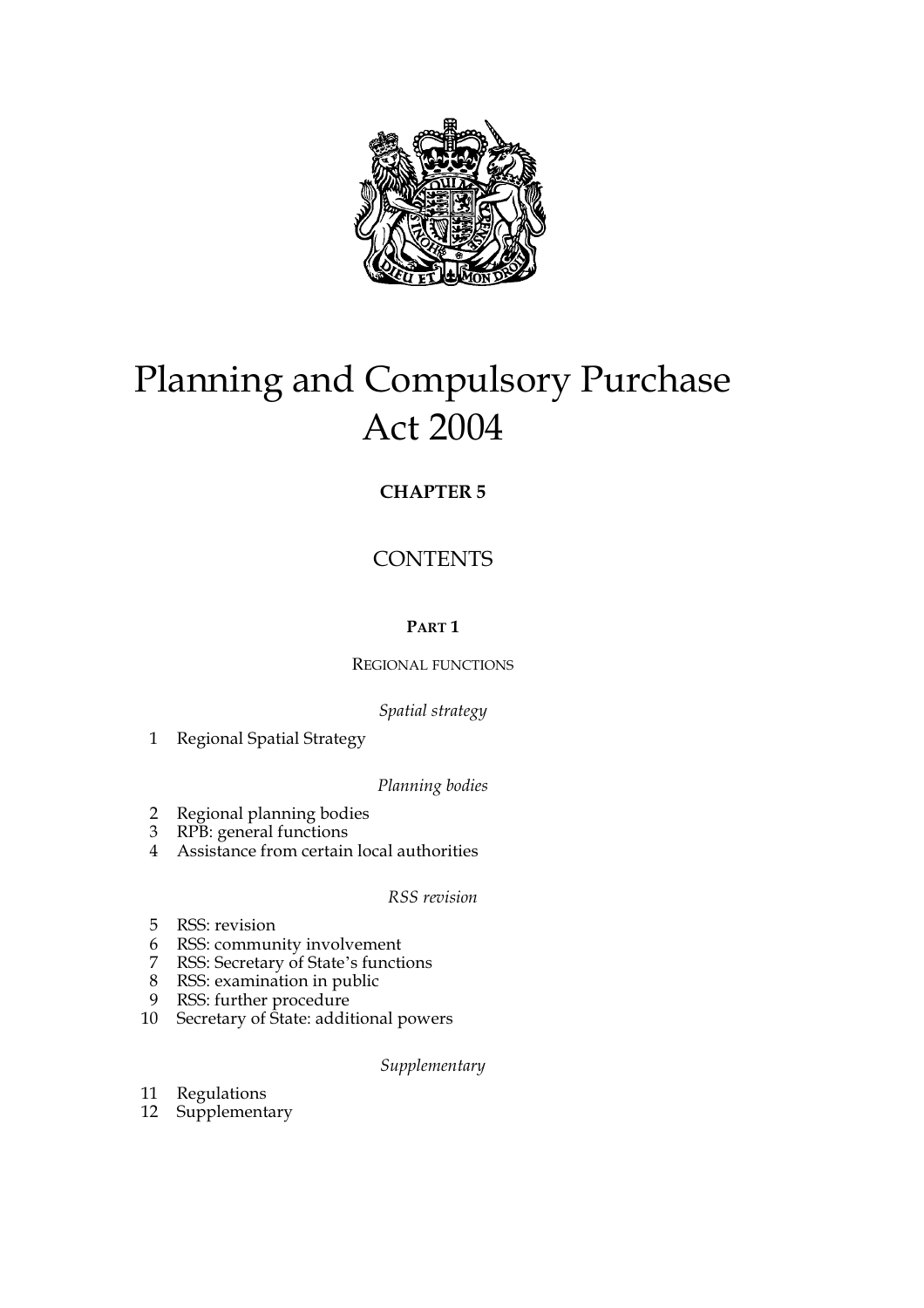#### **PART 2**

#### LOCAL DEVELOPMENT

#### *Survey*

- 13 Survey of area
- 14 Survey of area: county councils

#### *Development schemes*

- 15 Local development scheme
- 16 Minerals and waste development scheme

#### *Documents*

- 17 Local development documents<br>18 Statement of community involv
- 18 Statement of community involvement<br>19 Preparation of local development docu
- Preparation of local development documents
- 20 Independent examination<br>21 Intervention by Secretary
- 21 Intervention by Secretary of State<br>22 Withdrawal of local development
- 22 Withdrawal of local development documents<br>23 Adoption of local development documents
- 23 Adoption of local development documents<br>24 Conformity with regional strategy
- 24 Conformity with regional strategy<br>25 Revocation of local development d
- 25 Revocation of local development documents<br>26 Revision of local development documents
- 26 Revision of local development documents<br>27 Secretary of State's default power
- Secretary of State's default power
- 28 Joint local development documents

#### *Joint committees*

- 29 Joint committees<br>30 Joint committees:
- Joint committees: additional functions
- 31 Dissolution of joint committee

#### *Miscellaneous*

- 32 Exclusion of certain representations
- 33 Urban development corporations
- 34 Guidance
- 35 Annual monitoring report

#### *General*

- 36 Regulations
- 37 Interpretation

#### **PART 3**

#### DEVELOPMENT

#### *Development plan*

38 Development plan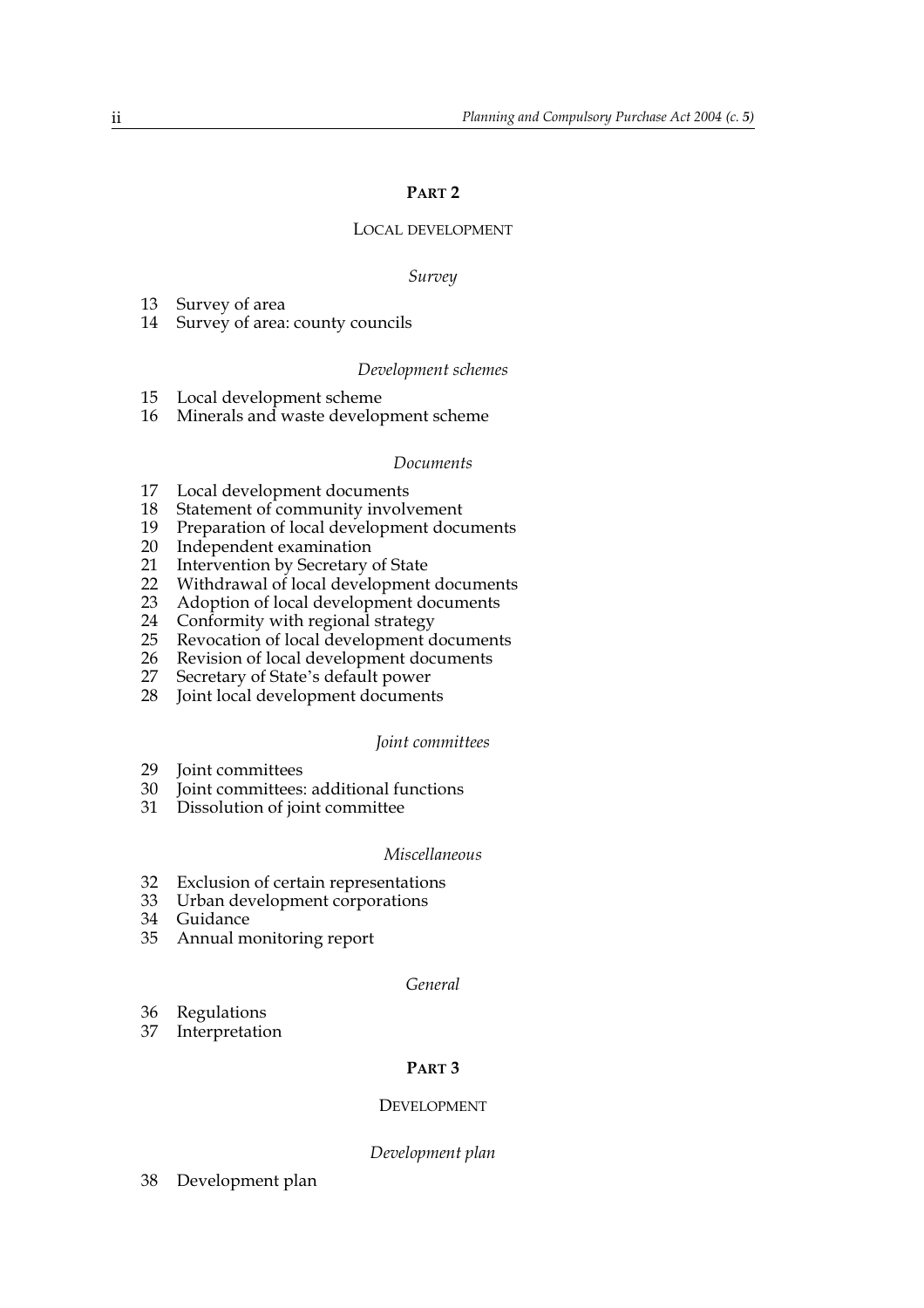## *Sustainable development*

39 Sustainable development

#### **PART 4**

#### DEVELOPMENT CONTROL

#### *Local development orders*

40 Local development orders

#### *Revision of development orders*

41 Effect of revision or revocation of development order on incomplete development

#### *Applications*

- 42 Applications for planning permission and certain consents
- 43 Power to decline to determine applications

## *Major infrastructure projects*

44 Major infrastructure projects

#### *Simplified planning zones*

45 Simplified planning zones

#### *Planning contribution*

- 46 Planning contribution<br>47 Planning contribution:
- Planning contribution: regulations
- 48 Planning contribution: Wales

#### *Miscellaneous*

- 49 Development to include certain internal operations<br>50 Appeal made: functions of local planning authority
- 50 Appeal made: functions of local planning authority<br>51 Duration of permission and consent
- 51 Duration of permission and consent
- 52 Temporary stop notice<br>53 Fees and charges
- 53 Fees and charges<br>54 Duty to respond
- Duty to respond to consultation
- 55 Time in which Secretary of State to take decisions

#### **PART 5**

#### CORRECTION OF ERRORS

- 56 Correction of errors in decisions<br>57 Correction notice
- Correction notice
- 58 Effect of correction
- 59 Supplementary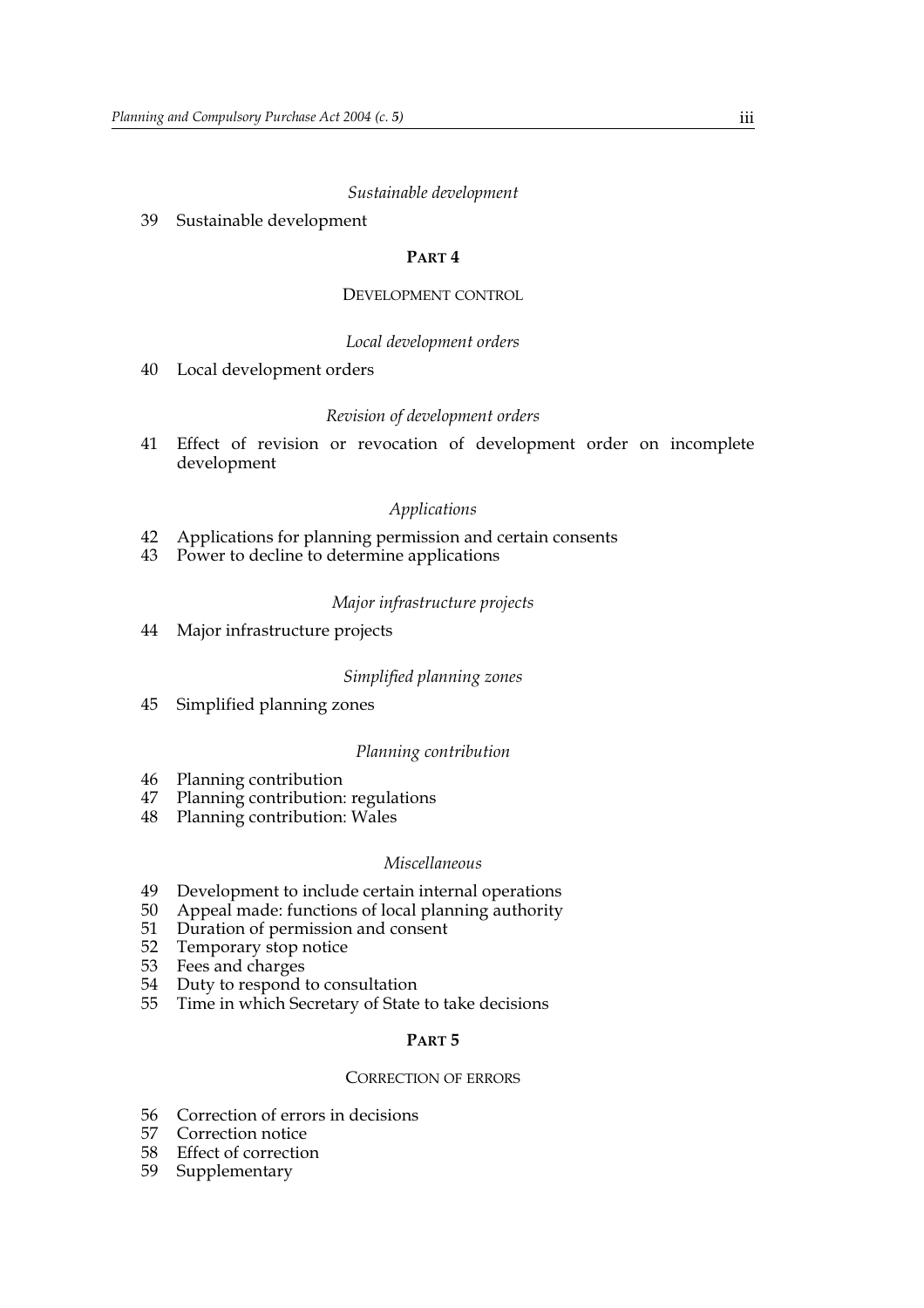#### **PART 6**

## **WALES**

#### *Spatial plan*

60 Wales Spatial Plan

*Survey*

61 Survey

#### *Plans*

- 62 Local development plan
- 63 Preparation requirements
- 64 Independent examination
- 65 Intervention by Assembly
- 66 Withdrawal of local development plan
- 67 Adoption of local development plan
- 68 Revocation of local development plan<br>69 Review of local development plan
- Review of local development plan
- 70 Revision of local development plan<br>71 Assembly's default power
- Assembly's default power
- 72 Joint local development plans

#### *Miscellaneous*

- 73 Exclusion of certain representations
- 74 Urban development corporations
- 75 Guidance
- 76 Annual monitoring report

#### *General*

- 77 Regulations<br>78 Interpretations
- Interpretation

#### **PART 7**

#### CROWN APPLICATION OF PLANNING ACTS

#### **CHAPTER 1**

## ENGLAND AND WALES

#### *Crown application*

79 Crown application of planning Acts

#### *National security*

- 80 Special provision relating to national security<br>81 Special provision relating to national security:
- Special provision relating to national security: Wales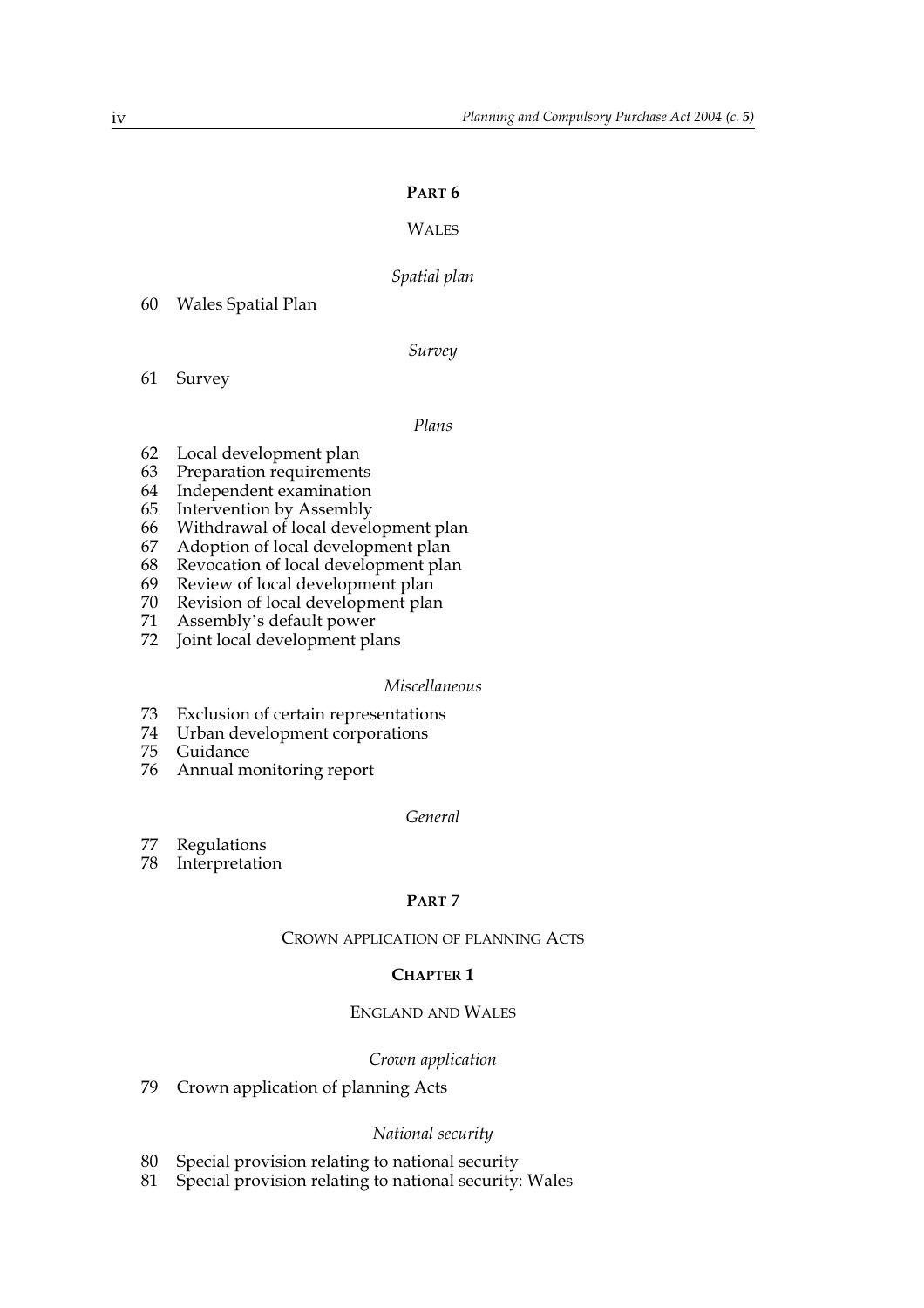#### *Urgent development and works*

- 82 Urgent Crown development
- 83 Urgent works relating to Crown land

#### *Enforcement*

84 Enforcement in relation to Crown land

#### *Trees*

- 85 Tree preservation orders: Forestry Commissioners<br>86 Trees in conservation areas: acts of Crown
- Trees in conservation areas: acts of Crown

#### *Miscellaneous*

- 87 Old mining permissions<br>88 Subordinate legislation
- Subordinate legislation
- 89 Crown application: transitional

#### **CHAPTER 2**

#### **SCOTLAND**

#### *Crown application*

90 Crown application of Scottish planning Acts

#### *National security*

91 Special provision for certain circumstances where disclosure of information as to national security may occur: Scotland

#### *Urgent development and works*

- 92 Urgent Crown development: Scotland<br>93 Urgent works relating to Crown land:
- Urgent works relating to Crown land: Scotland

#### *Enforcement*

94 Enforcement in relation to Crown land: Scotland

#### *Trees*

- 95 Tree preservation orders: Scotland<br>96 Trees in conservation areas in Scotl
- Trees in conservation areas in Scotland: acts of Crown

#### *Miscellaneous*

- 97 Old mining permissions: Scotland
- 98 Subordinate legislation: Scotland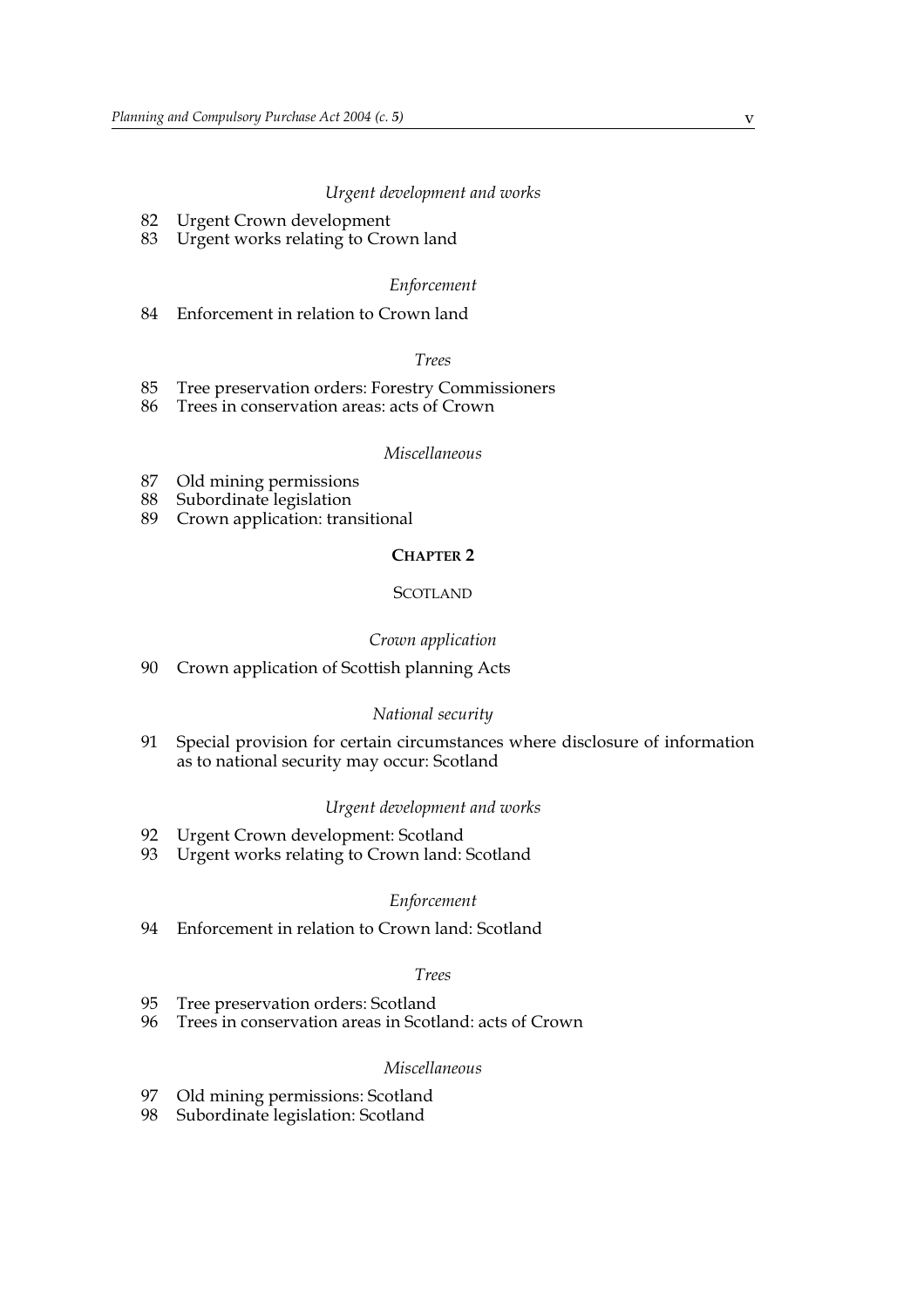#### **PART 8**

#### COMPULSORY PURCHASE

#### *Acquisition of land for development*

99 Compulsory acquisition of land for development etc

#### *Authorisation of compulsory acquisition*

- 100 Procedure for authorisation by authority other than a Minister
- 101 Procedure for authorisation by a Minister
- 102 Confirmation by acquiring authority

#### *Valuation date*

103 Assessment of compensation: valuation date

#### *Advance payments*

104 Compensation: advance payments to mortgagees

#### *Information*

105 Power to require information

#### *Loss payments*

- 
- 106 Basic loss payment<br>107 Occupier's loss pay Occupier's loss payment
- 108 Loss payments: exclusions
- 109 Loss payments: supplementary

#### *Corresponding amendments of other enactments*

110 Corresponding amendments of other enactments

#### **PART 9**

#### MISCELLANEOUS AND GENERAL

#### *Crown*

111 Crown

#### *Parliament*

112 Parliament

#### *Miscellaneous*

- 113 Validity of strategies, plans and documents
- 114 Examinations
- 115 Grants for advice and assistance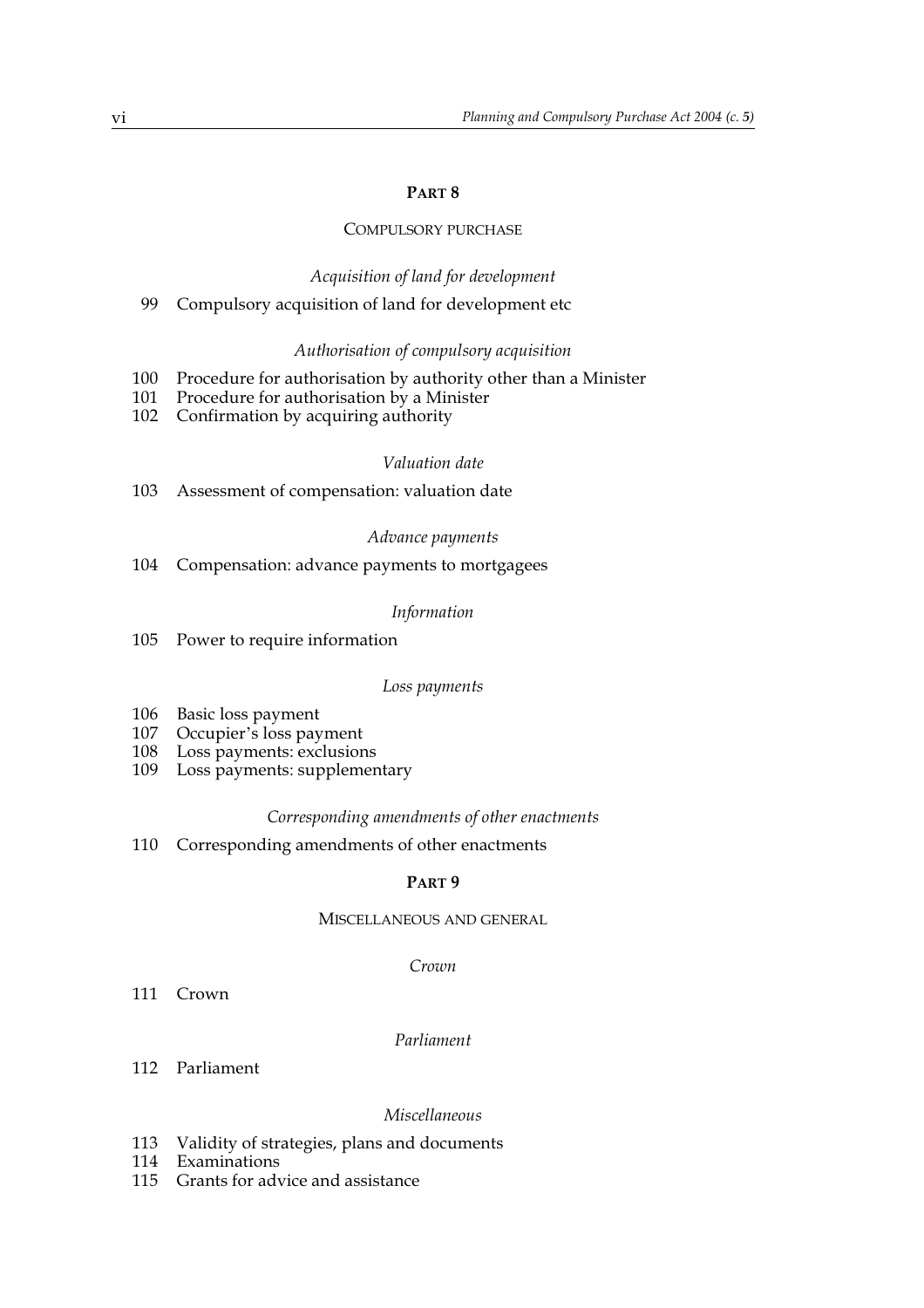- 116 Isles of Scilly
- 117 Interpretation

*General*

- 118 Amendments
- 119 Transitionals
- 120 Repeals<br>121 Commer
- 121 Commencement<br>122 Regulations and
- Regulations and orders
- 123 Finance
- 124 Extent
- 125 Short Title
	- Schedule 1 Local development orders: procedure
	- Schedule 2 Timetable for decisions
	- Schedule 3 Crown application
	- Schedule 4 Transitional provisions: Crown application
		- Part 1 The principal Act
		- Part 2 The listed buildings Act
	- Schedule 5 Crown application: Scotland
	- Schedule 6 Amendments of the planning Acts
	- Schedule 7 Amendments of other enactments
	- Schedule 8 Transitional provisions: Parts 1 and 2
	- Schedule 9 Repeals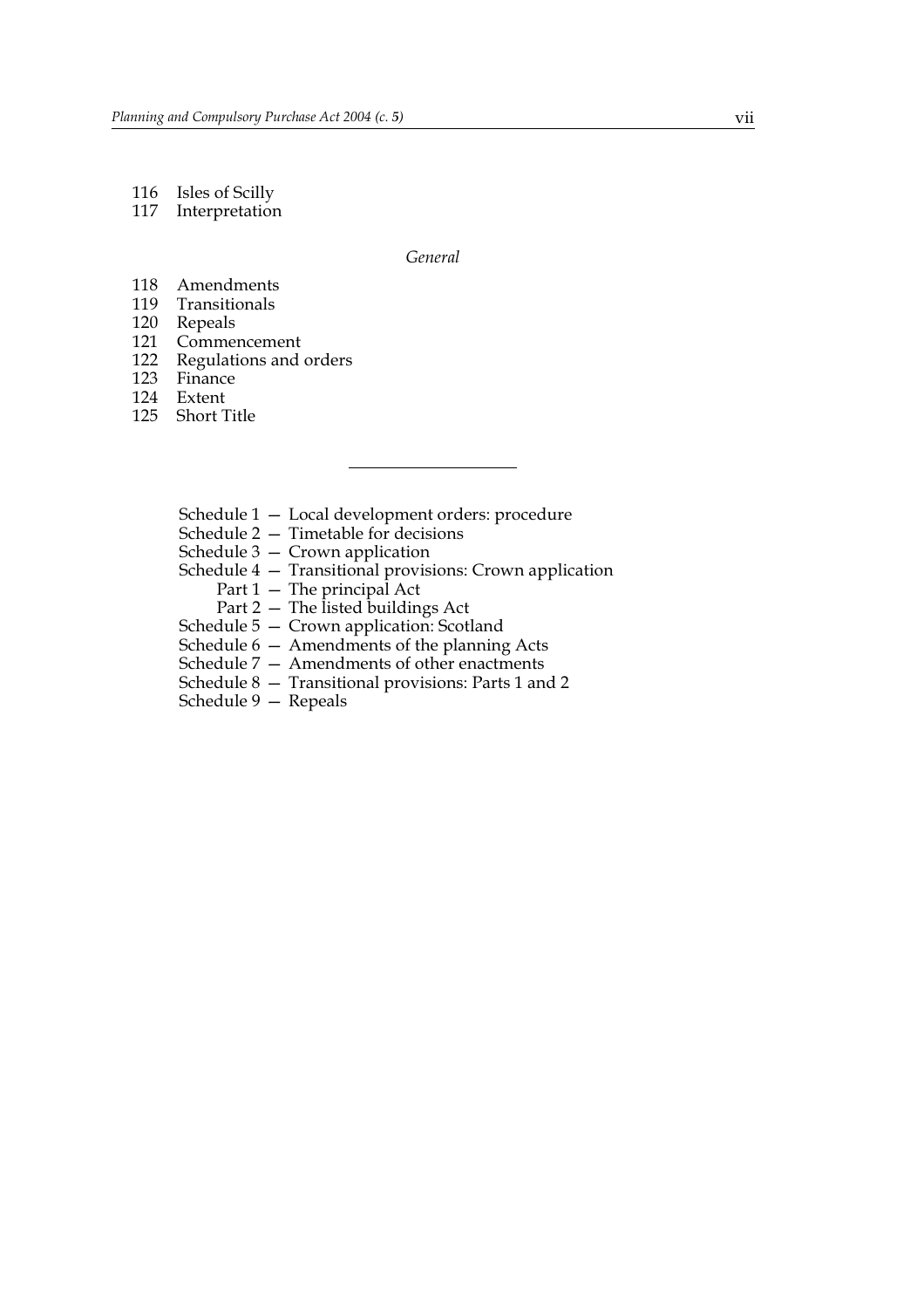

# Planning and Compulsory Purchase Act 2004

## **2004 CHAPTER 5**

An Act to make provision relating to spatial development and town and country planning; and the compulsory acquisition of land. [13th May 2004]

E IT ENACTED by the Queen's most Excellent Majesty, by and with the advice and consent of the Lords Spiritual and Temporal, and Commons, in this present **B** E IT ENACTED by the Queen's most Excellent Majesty, by and with consent of the Lords Spiritual and Temporal, and Commons, Parliament assembled, and by the authority of the same, as follows:

#### **PART 1**

#### REGIONAL FUNCTIONS

## *Spatial strategy*

#### **1 Regional Spatial Strategy**

- (1) For each region there is to be a regional spatial strategy (in this Part referred to as the "RSS").
- (2) The RSS must set out the Secretary of State's policies (however expressed) in relation to the development and use of land within the region.
- (3) In subsection (2) the references to a region include references to any area within a region which includes the area or part of the area of more than one local planning authority.
- (4) If to any extent a policy set out in the RSS conflicts with any other statement or information in the RSS the conflict must be resolved in favour of the policy.
- (5) With effect from the appointed day the RSS for a region is so much of the regional planning guidance relating to the region as the Secretary of State prescribes.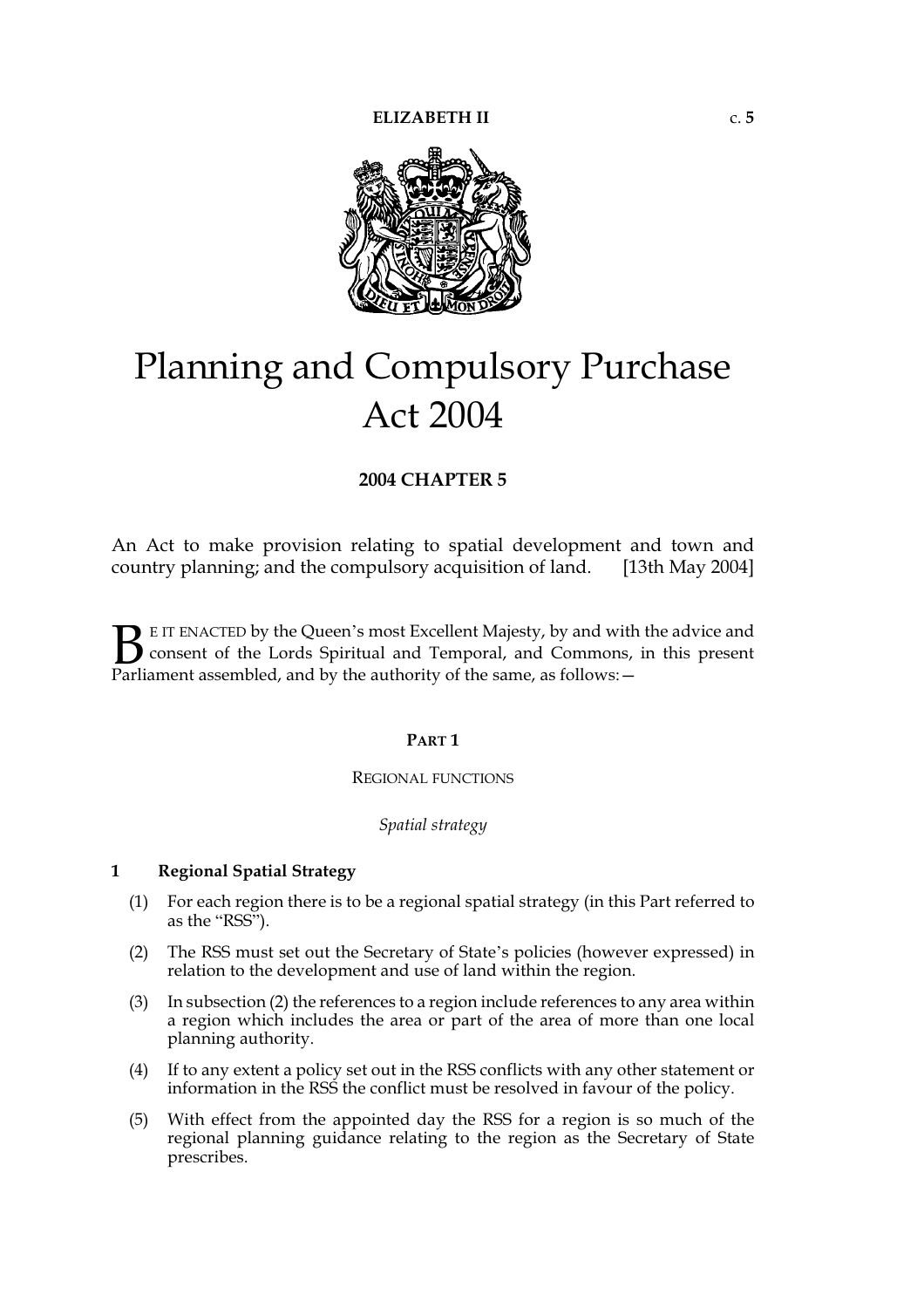(6) The appointed day is the day appointed for the commencement of this section.

## *Planning bodies*

## **2 Regional planning bodies**

- (1) The Secretary of State may give a direction recognising a body to which subsection (2) applies as the regional planning body for a region (in this Part referred to as the "RPB").
- (2) This subsection applies to a body (whether or not incorporated) which satisfies such criteria as are prescribed.
- (3) The Secretary of State must not give a direction under subsection (1) in relation to a body unless not less than 60% of the persons who are members of the body fall within subsection (4).
- (4) A person falls within this subsection if he is a member of any of the following councils or authorities and any part of the area of the council or authority (as the case may be) falls within the region to which the direction (if given) will relate—
	- (a) a district council;
	- (b) a county council;
	- (c) a metropolitan district council;
	- (d) a National Park authority;
	- (e) the Broads authority.
- (5) The Secretary of State may give a direction withdrawing recognition of a body.
- (6) Subsection (7) applies if the Secretary of State—
	- (a) does not give a direction under subsection (1) recognising a body, or
	- (b) gives a direction under subsection (5) withdrawing recognition of a body and does not give a direction under subsection (1) recognising any other body.
- (7) In such a case the Secretary of State may exercise such of the functions of the RPB as he thinks appropriate.
- (8) A change in the membership of a body which is not incorporated does not (by itself) affect the validity of the recognition of the body.

## **3 RPB: general functions**

- (1) The RPB must keep under review the RSS.
- (2) The RPB must keep under review the matters which may be expected to affect—
	- (a) development in its region or any part of the region;
	- (b) the planning of that development.
- (3) The RPB must—
	- (a) monitor the implementation of the RSS throughout the region;
	- (b) consider whether the implementation is achieving the purposes of the RSS.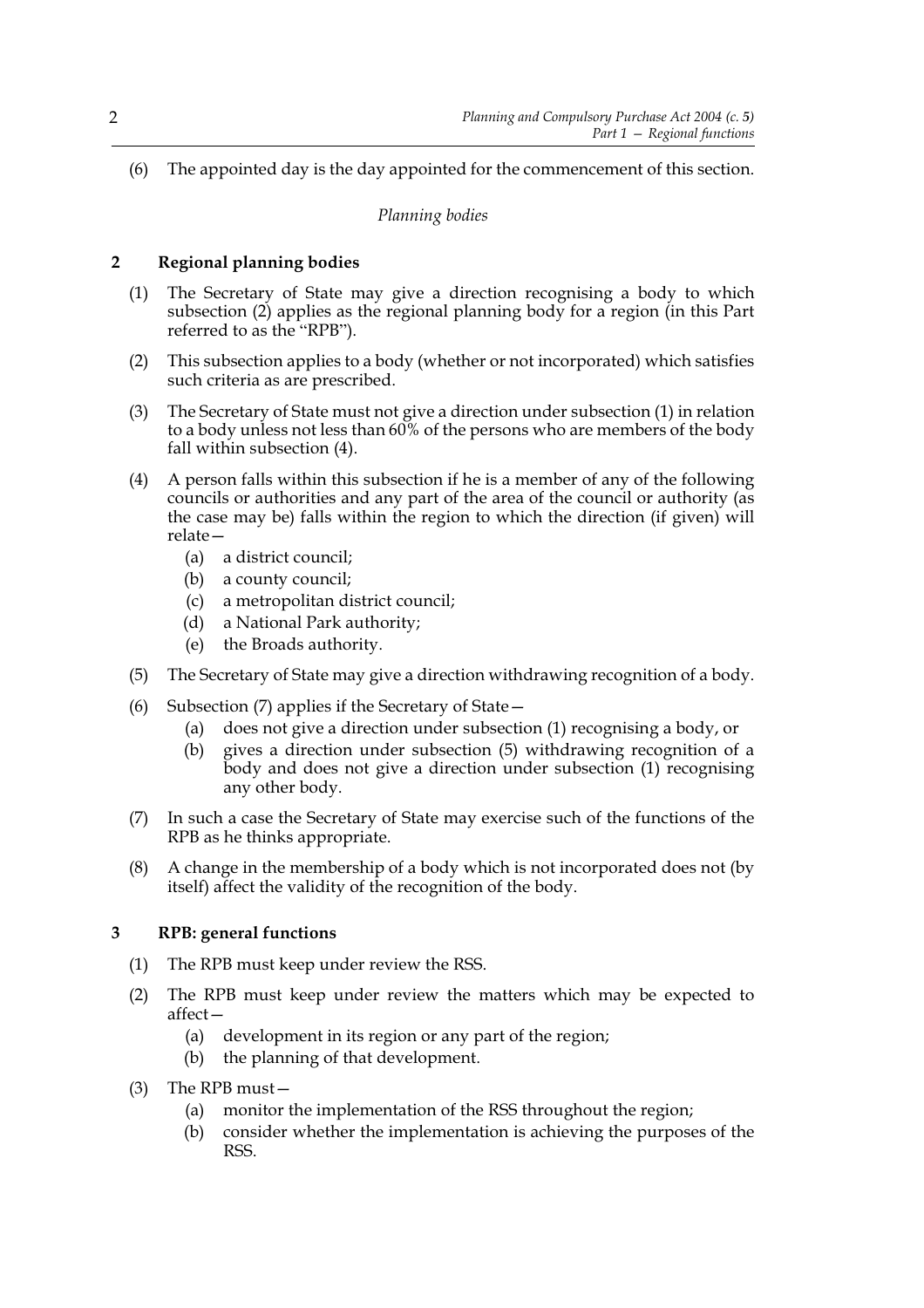- (4) The RPB must for each year prepare a report on the implementation of the RSS in the region.
- (5) The report—
	- (a) must be in respect of such period of 12 months as is prescribed;
	- (b) must be in such form and contain such information as is prescribed;
	- (c) must be submitted to the Secretary of State on such date as is prescribed.
- (6) The RPB must give advice to any other body or person if it thinks that to do so will help to achieve implementation of the RSS.

## **4 Assistance from certain local authorities**

- (1) For the purpose of the exercise of its functions under sections  $3(1)$  and  $(3)(a)$ and 5(1) the RPB must seek the advice of each authority in its region which is an authority falling within subsection (4).
- (2) The authority must give the RPB advice as to the exercise of the function to the extent that the exercise of the function is capable of affecting (directly or indirectly) the exercise by the authority of any function it has.
- (3) The advice mentioned in subsection (1) includes advice relating to the inclusion in the RSS of specific policies relating to any part of the region.
- (4) Each of the following authorities fall within this subsection if their area or any part of their area is in the RPB's region—
	- (a) a county council;
	- (b) a metropolitan district council;
	- (c) a district council for an area for which there is no county council;
	- (d) a National Park authority.
- (5) The RPB may make arrangements with an authority falling within subsection (4) or with any district council the whole or part of whose area is in the region for the discharge by the authority or council of a function of the RPB.
- (6) The RPB may reimburse an authority or council which exercises functions by virtue of such arrangements for any expenditure incurred by the authority or council in doing so.
- (7) Subsection (5) does not apply to a function of the RPB under section 5(8).
- (8) Any arrangements made for the purposes of subsection (5) must be taken to be arrangements between local authorities for the purposes of section 101 of the Local Government Act 1972 (c. 70).
- (9) Nothing in this section affects any power which a body which is recognised as an RPB has apart from this section.

## *RSS revision*

## **5 RSS: revision**

- (1) The RPB must prepare a draft revision of the RSS—
	- (a) when it appears to it necessary or expedient to do so;
	- (b) at such time as is prescribed;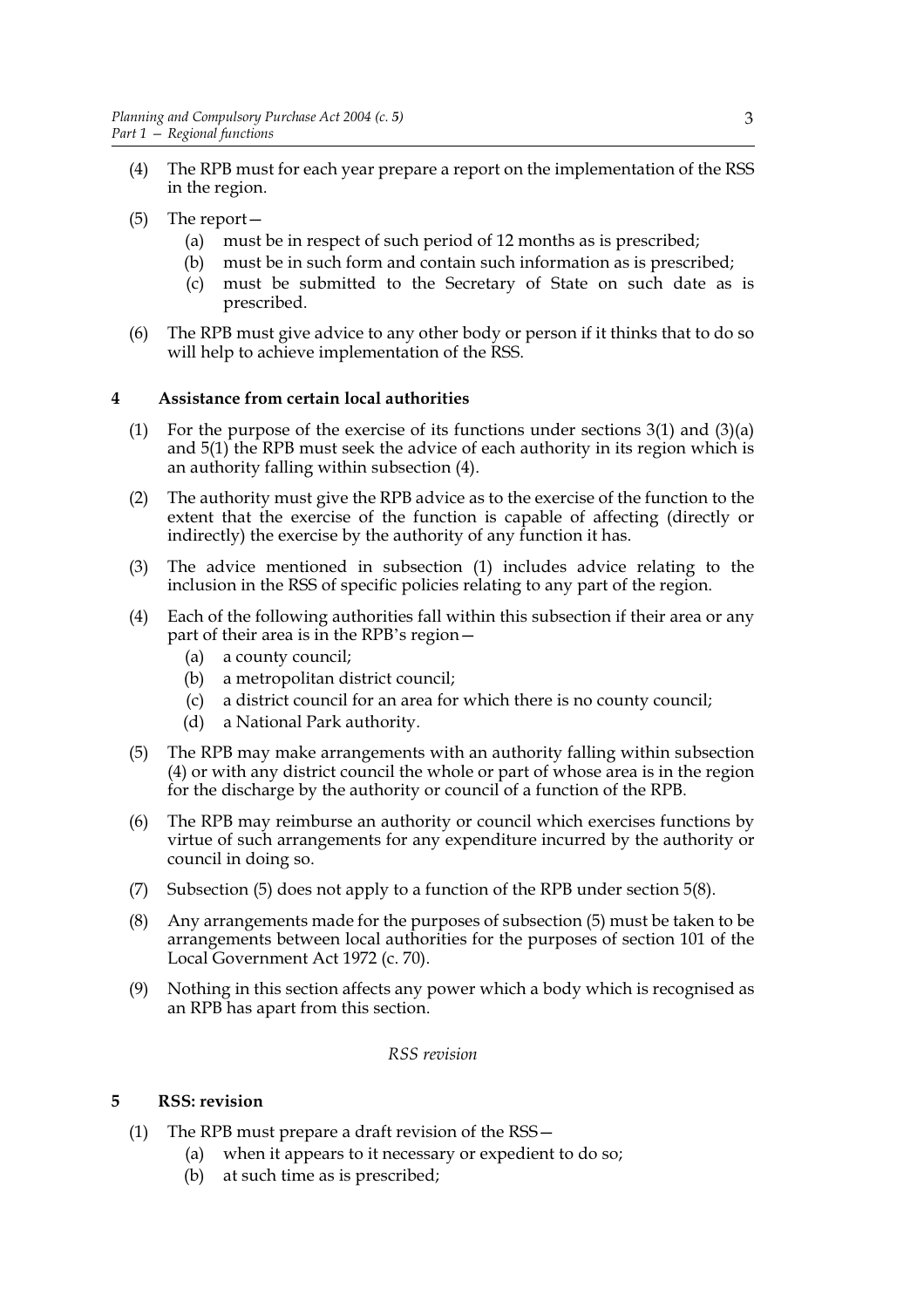- (c) if it is directed to do so under section 10(1).
- (2) But the RPB must give notice to the Secretary of State of its intention to prepare a draft revision under subsection (1)(a).
- (3) In preparing a draft revision the RPB must have regard to  $-$ 
	- (a) national policies and advice contained in guidance issued by the Secretary of State;
	- (b) the RSS for each adjoining region;
	- (c) the spatial development strategy if any part of its region adjoins Greater London;
	- (d) the Wales Spatial Plan if any part of its region adjoins Wales;
	- (e) the resources likely to be available for implementation of the RSS;
	- (f) the desirability of making different provision in relation to different parts of the region;
	- (g) such other matters as are prescribed.
- (4) In preparing a draft revision the RPB must also—
	- (a) carry out an appraisal of the sustainability of the proposals in the draft, and
	- (b) prepare a report of the findings of the appraisal.
- (5) If the RPB decides to make different provision for different parts of the region the detailed proposals for such different provision must first be made by an authority which falls within section 4(4).
- (6) But if the RPB and the authority agree, the detailed proposals may first be made—
	- (a) by a district council which is not such an authority, or
	- (b) by the RPB.
- (7) The Secretary of State may by regulations make provision as to  $-$ 
	- (a) the subject matter of a draft revision prepared in pursuance of subsection  $(1)(b)$ ;
	- (b) any further documents which must be prepared by the RPB in connection with the preparation of a draft revision;
	- (c) the form and content of any draft, report or other document prepared under this section.
- (8) When the RPB has prepared a draft revision, the report to be prepared under subsection (4)(b) and any other document to be prepared in pursuance of subsection  $(7)(b)$  it must –
	- (a) publish the draft revision, report and other document;
	- (b) submit them to the Secretary of State.
- (9) But the RPB may withdraw a draft revision at any time before it submits the draft to the Secretary of State under subsection (8)(b).

## **6 RSS: community involvement**

- (1) For the purposes of the exercise of its functions under section 5, the RPB must prepare and publish a statement of its policies as to the involvement of persons who appear to the RPB to have an interest in the exercise of those functions.
- (2) The RPB must keep the policies under review and from time to time must—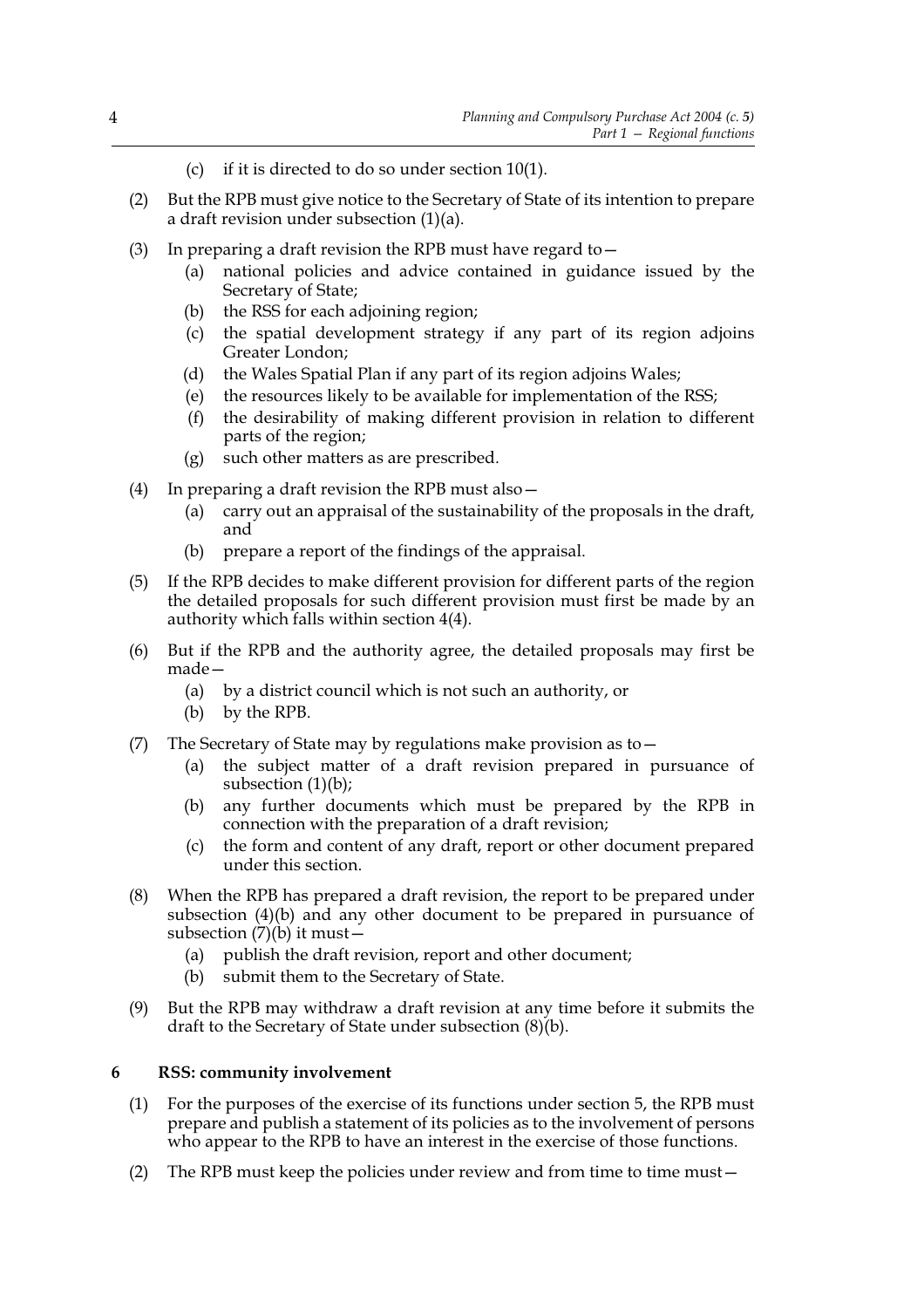- (a) revise the statement;
- (b) publish the revised statement.
- (3) The RPB must comply with the statement or revised statement (as the case may be) in the exercise of its functions under section 5.
- (4) The documents mentioned in section  $5(7)(b)$  and (c) include the statement and revised statement.

## **7 RSS: Secretary of State's functions**

- (1) This section applies when the Secretary of State receives a draft revision of the RSS.
- (2) Any person may make representations on the draft.
- (3) The Secretary of State may arrange for an examination in public to be held into the draft.
- (4) In deciding whether an examination in public is held the Secretary of State must have regard to—
	- (a) the extent of the revisions proposed by the draft;
	- (b) the extent and nature of the consultation on the draft before it was published;
	- (c) the level of interest shown in the draft;
	- (d) such other matters as he thinks appropriate.

## **8 RSS: examination in public**

- (1) This section applies if the Secretary of State decides that an examination in public is to be held of a draft revision of the RSS.
- (2) The examination must be held before a person appointed by the Secretary of State.
- (3) No person has a right to be heard at an examination in public.
- (4) The Secretary of State may, after consultation with the Lord Chancellor, make regulations with respect to the procedure to be followed at an examination in public.
- (5) The person appointed under subsection (2) must make a report of the examination to the Secretary of State.
- (6) The Secretary of State may by regulations make provision as to the procedure to be followed in connection with the recommendations of the person appointed under subsection (2).
- (7) An examination in public—
	- (a) is a statutory inquiry for the purposes of section  $1(1)(c)$  of the Tribunals and Inquiries Act 1992 (c. 53) (report on administrative procedures);
	- (b) is not a statutory inquiry for any other purpose of that Act.

## **9 RSS: further procedure**

(1) If no examination in public is held the Secretary of State must consider any representations made on the draft revision of the RSS under section 7(2).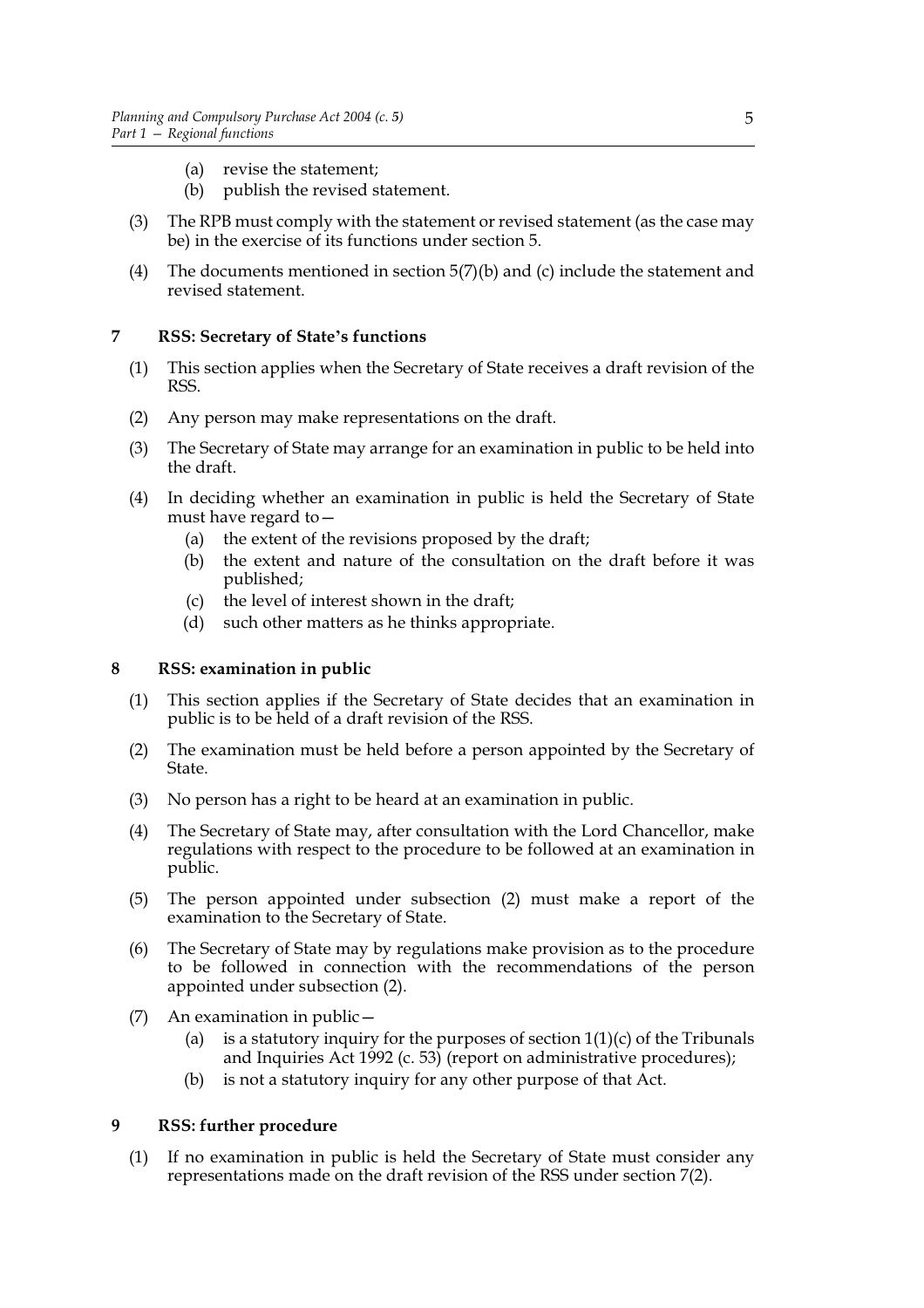- (2) If an examination in public is held the Secretary of State must consider—
	- (a) the report of the person appointed to hold the examination;
	- (b) any representations which are not considered by the person appointed to hold the examination.
- (3) If after proceeding under subsection (1) or (2) the Secretary of State proposes to make any changes to the draft he must publish—
	- (a) the changes he proposes to make;
	- (b) his reasons for doing so.
- (4) Any person may make representations on the proposed changes.
- (5) The Secretary of State must consider any such representations.
- (6) The Secretary of State must then publish—
	- (a) the revision of the RSS incorporating such changes as he thinks fit;
	- (b) his reasons for making the changes.
- (7) But the Secretary of State may withdraw a draft revision of an RSS at any time before he publishes the revision of the RSS under subsection (6).

## **10 Secretary of State: additional powers**

- (1) If the Secretary of State thinks it is necessary or expedient to do so he may direct an RPB to prepare a draft revision of the RSS.
- (2) Such a direction may require the RPB to prepare the draft revision—
	- (a) in relation to such aspects of the RSS as are specified;
	- (b) in accordance with such timetable as is specified.
- (3) The Secretary of State may prepare a draft revision of the RSS if the RPB fails to comply with—
	- (a) a direction under subsection (1),
	- (b) section  $5(1)(b)$ , or
	- (c) regulations under section 5(7) or 11.
- (4) If the Secretary of State prepares a draft revision under subsection  $(3)$  -
	- (a) section 7 applies as it does if the Secretary of State receives a draft revision from the RPB, and
	- (b) sections 8 and 9 apply.
- (5) If the Secretary of State thinks it necessary or expedient to do so he may at any time revoke—
	- (a) an RSS;
	- (b) such parts of an RSS as he thinks appropriate.
- (6) The Secretary of State may by regulations make provision as to the procedure to be followed for the purposes of subsection (3).
- (7) Subsection  $(8)$  applies if  $-$ 
	- (a) any step has been taken in connection with the preparation of any part of regional planning guidance, and
	- (b) the Secretary of State thinks that the step corresponds to a step which must be taken under this Part in connection with the preparation and publication of a revision of the RSS.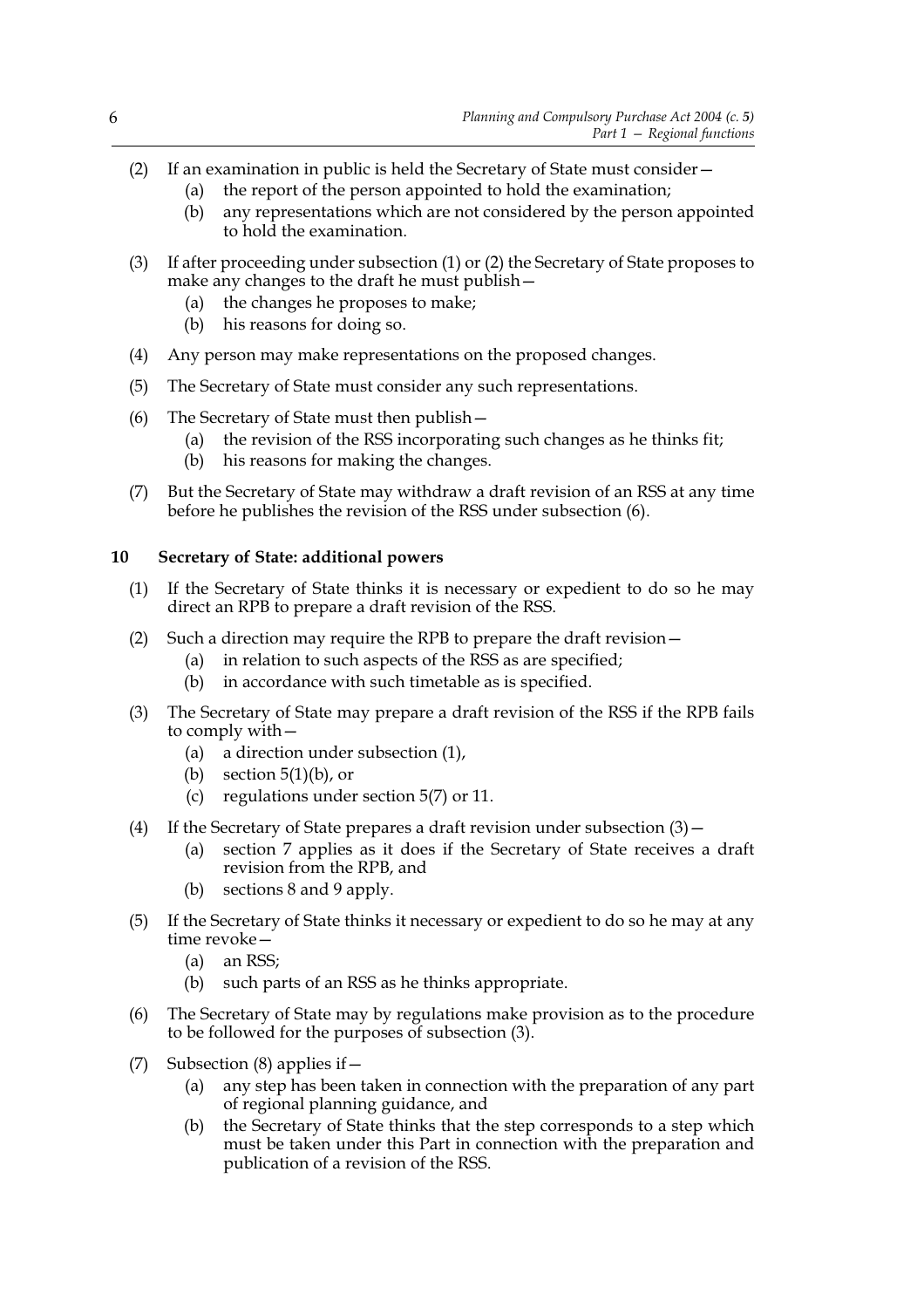(8) The Secretary of State may by order provide for the part of the regional planning guidance to have effect as a revision of the RSS.

## *Supplementary*

## **11 Regulations**

- (1) The Secretary of State may by regulations make provision in connection with the exercise by any person of functions under this Part.
- (2) The regulations may in particular make provision as to—
	- (a) the procedure to be followed for the purposes of section 5;
	- (b) the procedure to be followed by the RPB in connection with its functions under section 6;
	- (c) requirements about the giving of notice and publicity;
	- (d) requirements about inspection by the public of a draft revision or any other document;
	- (e) the nature and extent of consultation with and participation by the public in anything done under this Part;
	- (f) the making of representations about any matter to be included in an RSS;
	- (g) consideration of any such representations;
	- (h) the remuneration and allowances payable to a person appointed to carry out an examination in public under section 8;
	- (i) the determination of the time at which anything must be done for the purposes of this Part;
	- (j) the manner of publication of any draft, report or other document published under this Part;
	- (k) monitoring the exercise by RPBs of their functions under this Part;
	- (l) the making of reasonable charges for the provision of copies of documents required by or under this Part.

## **12 Supplementary**

- (1) A region is a region (except London) specified in Schedule 1 to the Regional Development Agencies Act 1998 (c. 45).
- (2) But the Secretary of State may by order direct that if the area of a National Park falls within more than one region it is treated as falling wholly within such region as is specified in the order.
- (3) Regional planning guidance for a region is a document issued by the Secretary of State setting out his policies (however expressed) in relation to the development and use of land within the region.
- (4) The Secretary of State is the Secretary of State for the time being having general responsibility for policy in relation to the development and use of land.
- (5) Subsection (4) does not apply for the purposes of section  $5(3)(a)$ .
- (6) References to a revision or draft revision of an RSS include references to a revision or draft revision—
	- (a) of any part of an RSS;
	- (b) of the RSS as it relates to any part of a region.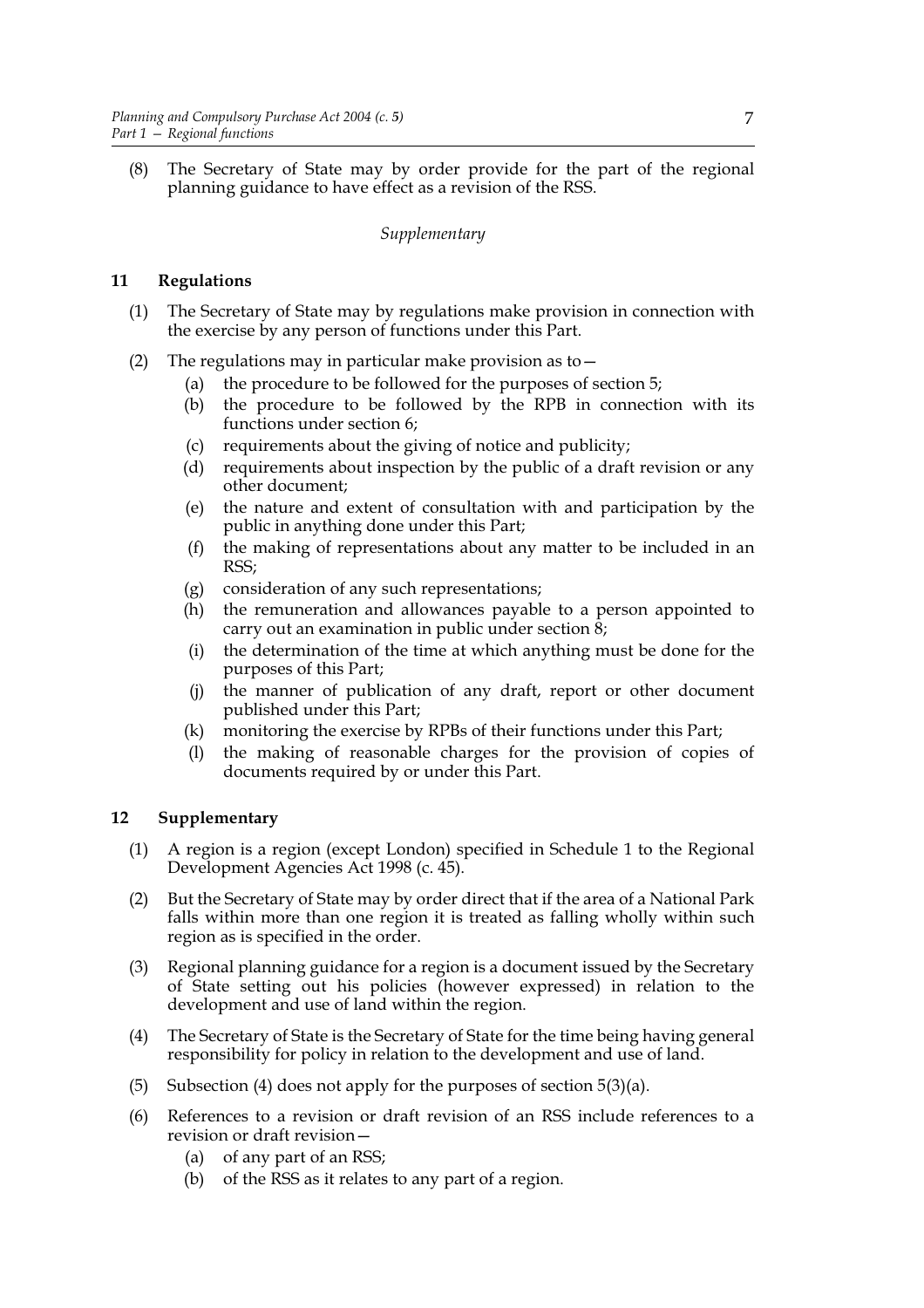(7) This section has effect for the purposes of this Part.

## **PART 2**

#### LOCAL DEVELOPMENT

#### *Survey*

## **13 Survey of area**

- (1) The local planning authority must keep under review the matters which may be expected to affect the development of their area or the planning of its development.
- (2) These matters include—
	- (a) the principal physical, economic, social and environmental characteristics of the area of the authority;
	- (b) the principal purposes for which land is used in the area;
	- (c) the size, composition and distribution of the population of the area;
	- (d) the communications, transport system and traffic of the area;
	- (e) any other considerations which may be expected to affect those matters;
	- (f) such other matters as may be prescribed or as the Secretary of State (in a particular case) may direct.
- (3) The matters also include—
	- (a) any changes which the authority think may occur in relation to any other matter;
	- (b) the effect such changes are likely to have on the development of the authority's area or on the planning of such development.
- (4) The local planning authority may also keep under review and examine the matters mentioned in subsections (2) and (3) in relation to any neighbouring area to the extent that those matters may be expected to affect the area of the authority.
- (5) In exercising a function under subsection (4) a local planning authority must consult with the local planning authority for the neighbouring area in question.
- (6) If a neighbouring area is in Wales references to the local planning authority for that area must be construed in accordance with Part 6.

## **14 Survey of area: county councils**

- (1) A county council in respect of so much of their area for which there is a district council must keep under review the matters which may be expected to affect development of that area or the planning of its development in so far as the development relates to a county matter.
- (2) Subsections (2) to (6) of section 13 apply for the purposes of subsection (1) as they apply for the purposes of that section; and references to the local planning authority must be construed as references to the county council.
- (3) The Secretary of State may by regulations require or (in a particular case) may direct a county council to keep under review in relation to so much of their area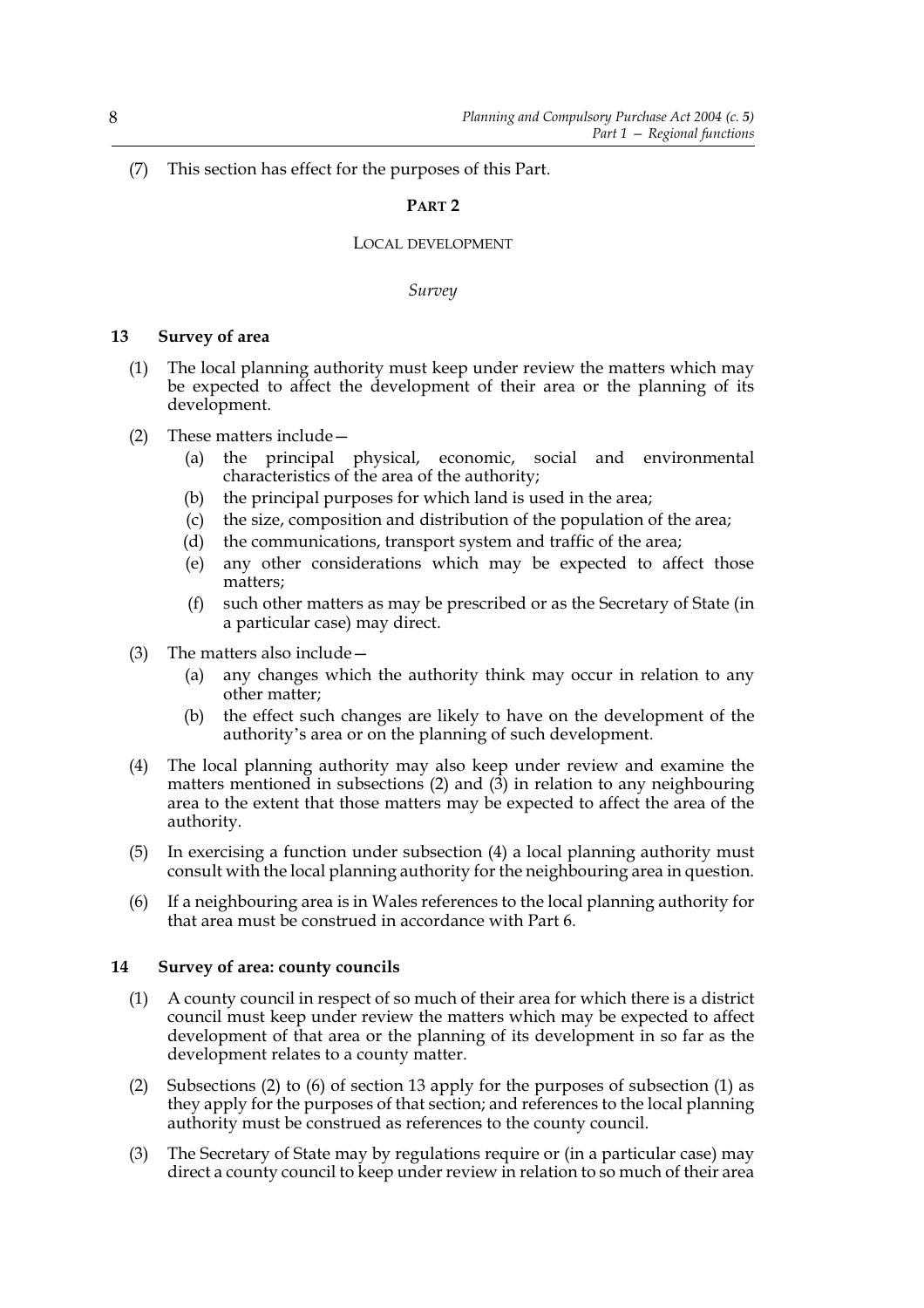as is mentioned in subsection (1) such of the matters mentioned in section 13(1) to (4) as he prescribes or directs (as the case may be).

- (4) For the purposes of subsection  $(3)$ 
	- (a) it is immaterial whether any development relates to a county matter;
	- (b) if a matter which is prescribed or in respect of which the Secretary of State gives a direction falls within section 13(4) the county council must consult the local planning authority for the area in question.
- (5) The county council must make available the results of their review under subsection (3) to such persons as the Secretary of State prescribes or directs (as the case may be).
- (6) References to a county matter must be construed in accordance with paragraph 1 of Schedule 1 to the principal Act (ignoring sub-paragraph (1)(i)).

#### *Development schemes*

## **15 Local development scheme**

- (1) The local planning authority must prepare and maintain a scheme to be known as their local development scheme.
- (2) The scheme must specify—
	- (a) the documents which are to be local development documents;
	- (b) the subject matter and geographical area to which each document is to relate;
	- (c) which documents are to be development plan documents;
	- (d) which documents (if any) are to be prepared jointly with one or more other local planning authorities;
	- (e) any matter or area in respect of which the authority have agreed (or propose to agree) to the constitution of a joint committee under section  $29:$
	- (f) the timetable for the preparation and revision of the documents;
	- (g) such other matters as are prescribed.
- (3) The local planning authority must
	- (a) prepare the scheme in accordance with such other requirements as are prescribed;
	- (b) submit the scheme to the Secretary of State at such time as is prescribed or as the Secretary of State (in a particular case) directs;
	- (c) at that time send a copy of the scheme to the RPB or (if the authority are a London borough) to the Mayor of London.
- (4) The Secretary of State may direct the local planning authority to make such amendments to the scheme as he thinks appropriate.
- (5) Such a direction must contain the Secretary of State's reasons for giving it.
- (6) The local planning authority must comply with a direction given under subsection  $(4)$ .
- (7) The Secretary of State may make regulations as to the following matters—
	- (a) publicity about the scheme;
	- (b) making the scheme available for inspection by the public;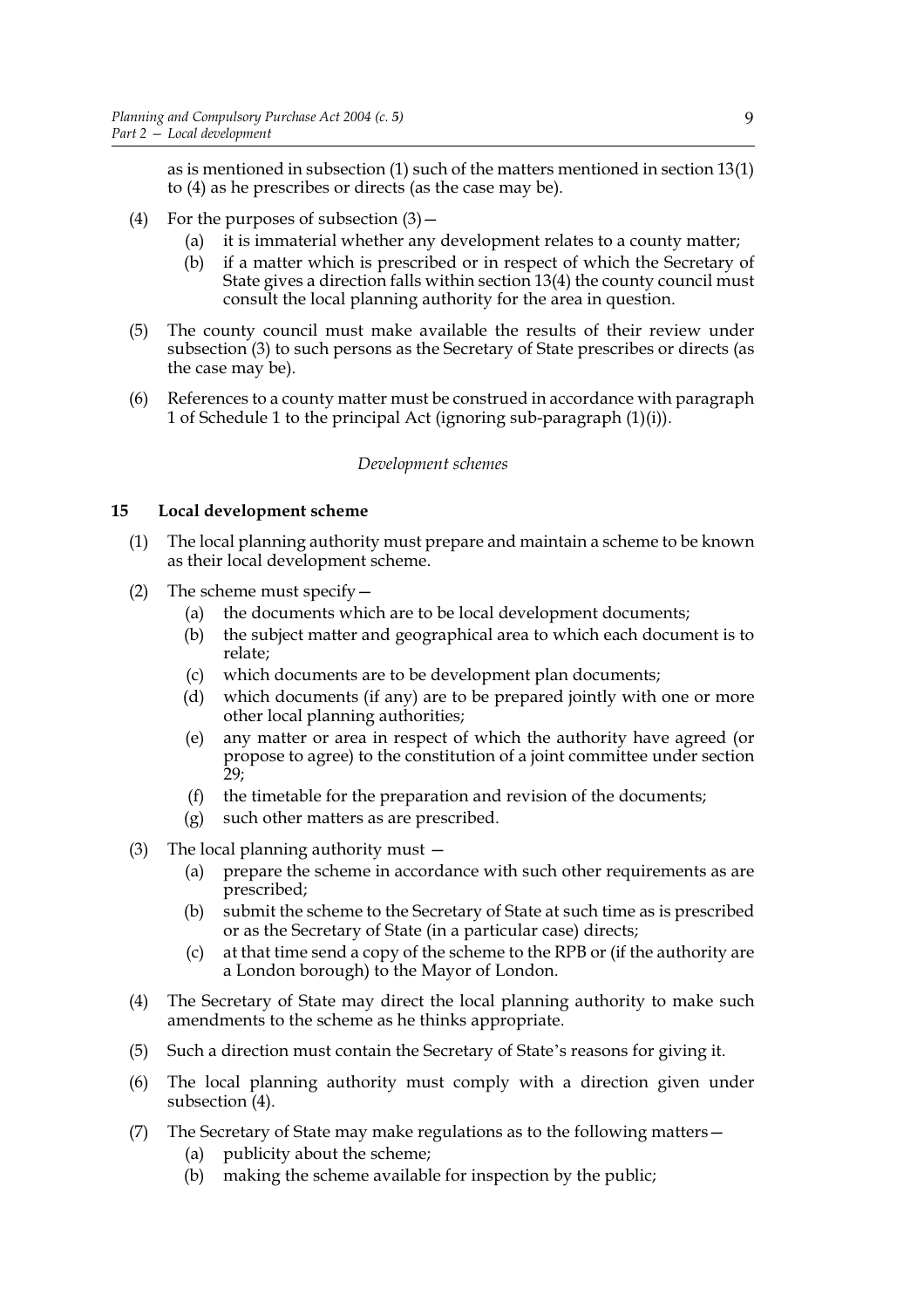- (c) requirements to be met for the purpose of bringing the scheme into effect.
- (8) The local planning authority must revise their local development scheme—
	- (a) at such time as they consider appropriate;
	- (b) when directed to do so by the Secretary of State.
- (9) Subsections (2) to (7) apply to the revision of a scheme as they apply to the preparation of the scheme.

## **16 Minerals and waste development scheme**

- (1) A county council in respect of any part of their area for which there is a district council must prepare and maintain a scheme to be known as their minerals and waste development scheme.
- (2) Section 15 (ignoring subsections (1) and (2)(e)) applies in relation to a minerals and waste development scheme as it applies in relation to a local development scheme.
- (3) This Part applies to a minerals and waste development scheme as it applies to a local development scheme and for that purpose—
	- (a) references to a local development scheme include references to a minerals and waste development scheme;
	- (b) references to a local planning authority include references to a county council.
- (4) But subsection (3) does not apply to—
	- (a) section  $17(3)$ ;
	- (b) section  $24(1)(b)$ , (4) and (7);
	- (c) the references in section 24(5) to subsection (4) and the Mayor;
	- (d) sections 29 to 31.

## *Documents*

## **17 Local development documents**

- (1) Documents which must be specified in the local development scheme as local development documents are—
	- (a) documents of such descriptions as are prescribed;
	- (b) the local planning authority's statement of community involvement.
- (2) The local planning authority may also specify in the scheme such other documents as they think are appropriate.
- (3) The local development documents must (taken as a whole) set out the authority's policies (however expressed) relating to the development and use of land in their area.
- (4) In the case of the documents which are included in a minerals and waste development scheme they must also (taken as a whole) set out the authority's policies (however expressed) in relation to development which is a county matter within the meaning of paragraph 1 of Schedule 1 to the principal Act (ignoring sub-paragraph  $(1)(i)$ ).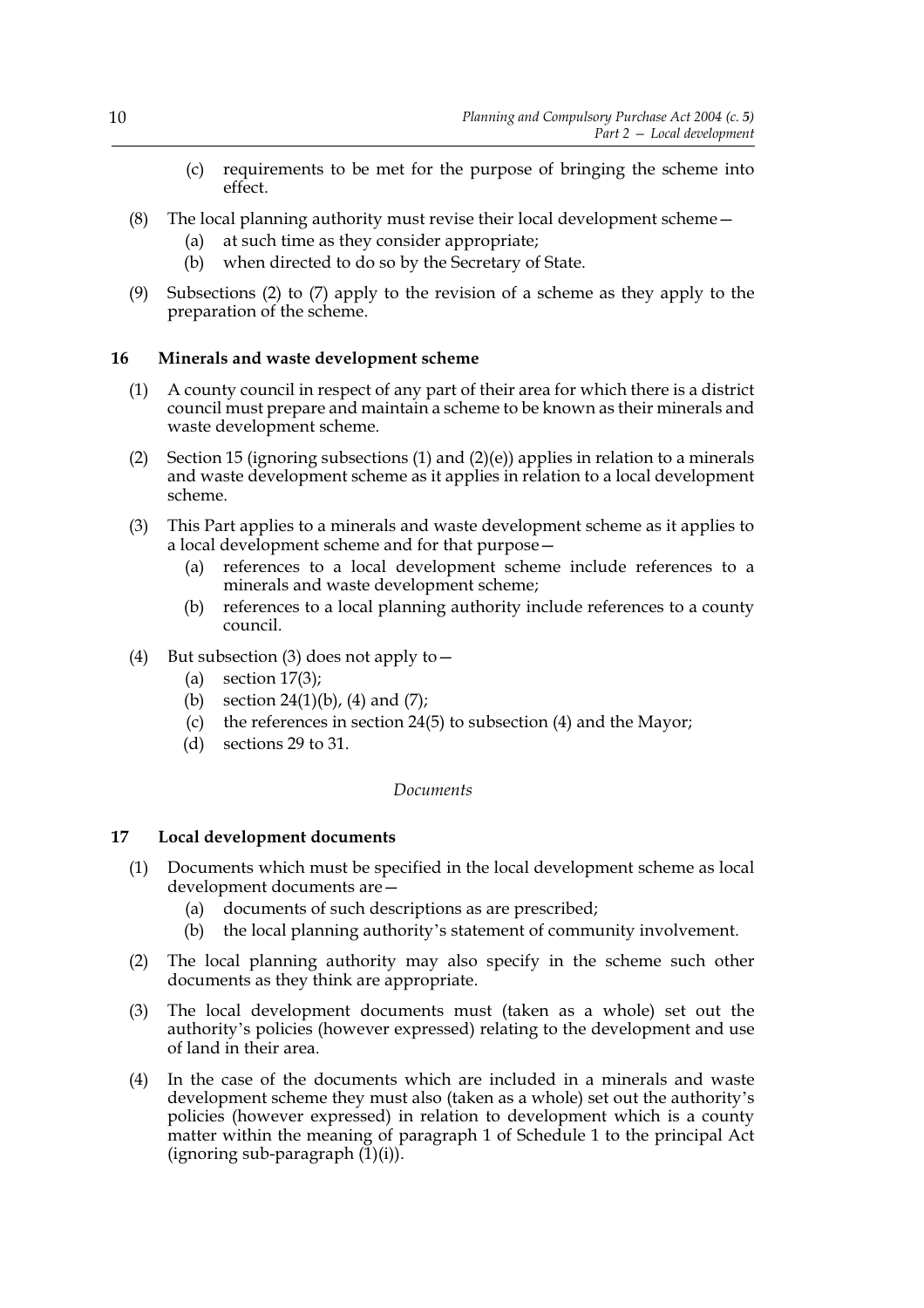- (5) If to any extent a policy set out in a local development document conflicts with any other statement or information in the document the conflict must be resolved in favour of the policy.
- (6) The authority must keep under review their local development documents having regard to the results of any review carried out under section 13 or 14.
- (7) Regulations under this section may prescribe—
	- (a) which descriptions of local development documents are development plan documents;
	- (b) the form and content of the local development documents;
	- (c) the time at which any step in the preparation of any such document must be taken.
- (8) A document is a local development document only in so far as it or any part of it—
	- (a) is adopted by resolution of the local planning authority as a local development document;
	- (b) is approved by the Secretary of State under section 21 or 27.

## **18 Statement of community involvement**

- (1) The local planning authority must prepare a statement of community involvement.
- (2) The statement of community involvement is a statement of the authority's policy as to the involvement in the exercise of the authority's functions under sections 19, 26 and 28 of this Act and Part 3 of the principal Act of persons who appear to the authority to have an interest in matters relating to development in their area.
- (3) For the purposes of sections 19(2) and 24 the statement of community involvement is not a local development document.
- (4) Section 20 applies to the statement of community involvement as if it were a development plan document.
- (5) But in section  $20(5)(a)$  -
	- (a) the reference to section 19 must be construed as if it does not include a reference to subsection (2) of that section;
	- (b) the reference to section 24(1) must be ignored.
- (6) In the following provisions of this Part references to a development plan document include references to the statement of community involvement—
	- (a) section 22;
	- (b) section 23(2) to (5).

## **19 Preparation of local development documents**

- (1) Local development documents must be prepared in accordance with the local development scheme.
- (2) In preparing a local development document the local planning authority must have regard to—
	- (a) national policies and advice contained in guidance issued by the Secretary of State;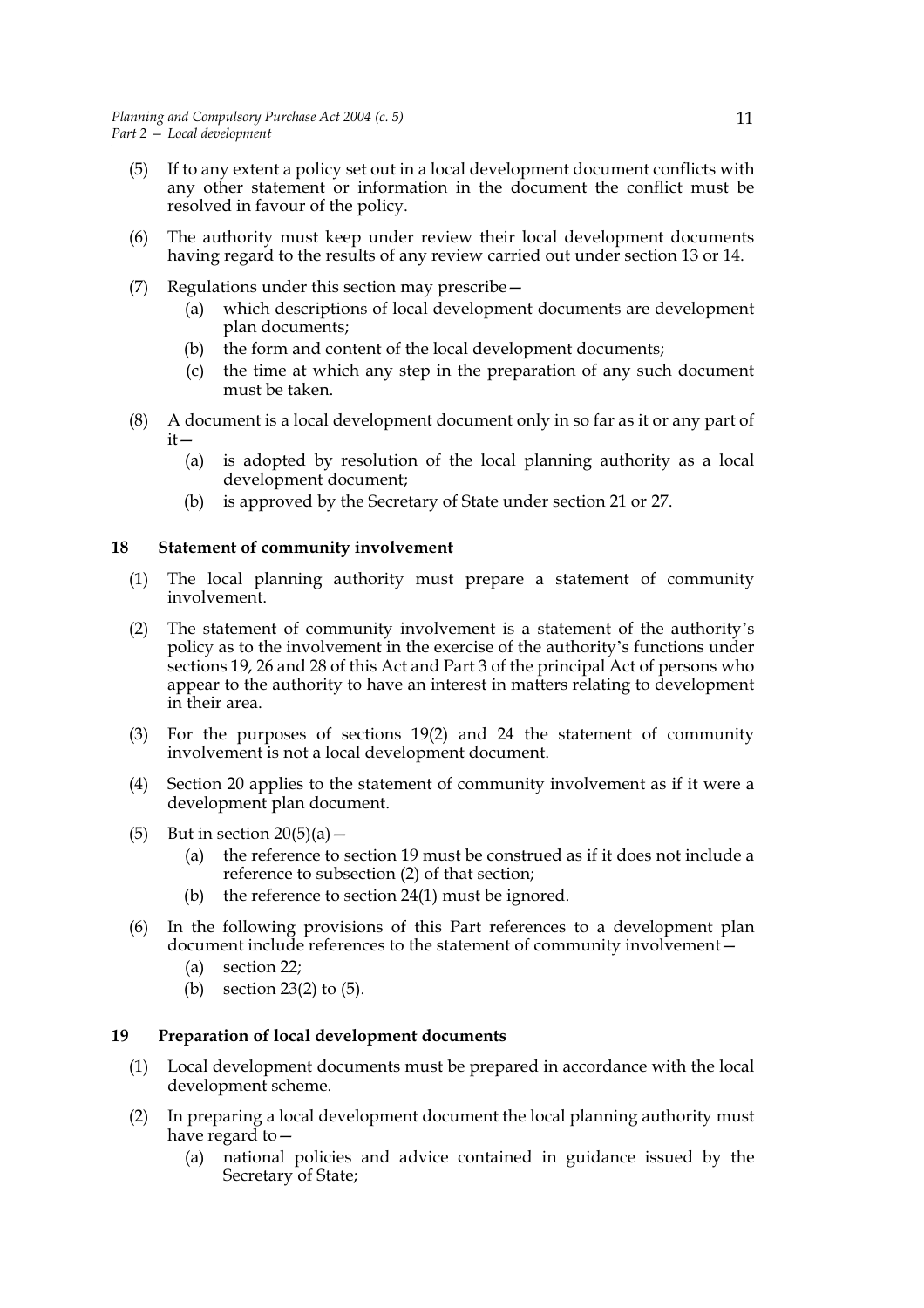- (b) the RSS for the region in which the area of the authority is situated, if the area is outside Greater London;
- (c) the spatial development strategy if the authority are a London borough or if any part of the authority's area adjoins Greater London;
- (d) the RSS for any region which adjoins the area of the authority;
- (e) the Wales Spatial Plan if any part of the authority's area adjoins Wales;
- (f) the community strategy prepared by the authority;
- (g) the community strategy for any other authority whose area comprises any part of the area of the local planning authority;
- (h) any other local development document which has been adopted by the authority;
- (i) the resources likely to be available for implementing the proposals in the document;
- (j) such other matters as the Secretary of State prescribes.
- (3) In preparing the other local development documents the authority must also comply with their statement of community involvement.
- (4) But subsection (3) does not apply at any time before the authority have adopted their statement of community involvement.
- (5) The local planning authority must also—
	- (a) carry out an appraisal of the sustainability of the proposals in each document;
	- (b) prepare a report of the findings of the appraisal.
- (6) The Secretary of State may by regulations make provision—
	- (a) as to any further documents which must be prepared by the authority in connection with the preparation of a local development document;
	- (b) as to the form and content of such documents.
- (7) The community strategy is the strategy prepared by an authority under section 4 of the Local Government Act 2000 (c. 22).

#### **20 Independent examination**

- (1) The local planning authority must submit every development plan document to the Secretary of State for independent examination.
- (2) But the authority must not submit such a document unless—
	- (a) they have complied with any relevant requirements contained in regulations under this Part, and
	- (b) they think the document is ready for independent examination.
- (3) The authority must also send to the Secretary of State (in addition to the development plan document) such other documents (or copies of documents) and such information as is prescribed.
- (4) The examination must be carried out by a person appointed by the Secretary of State.
- (5) The purpose of an independent examination is to determine in respect of the development plan document—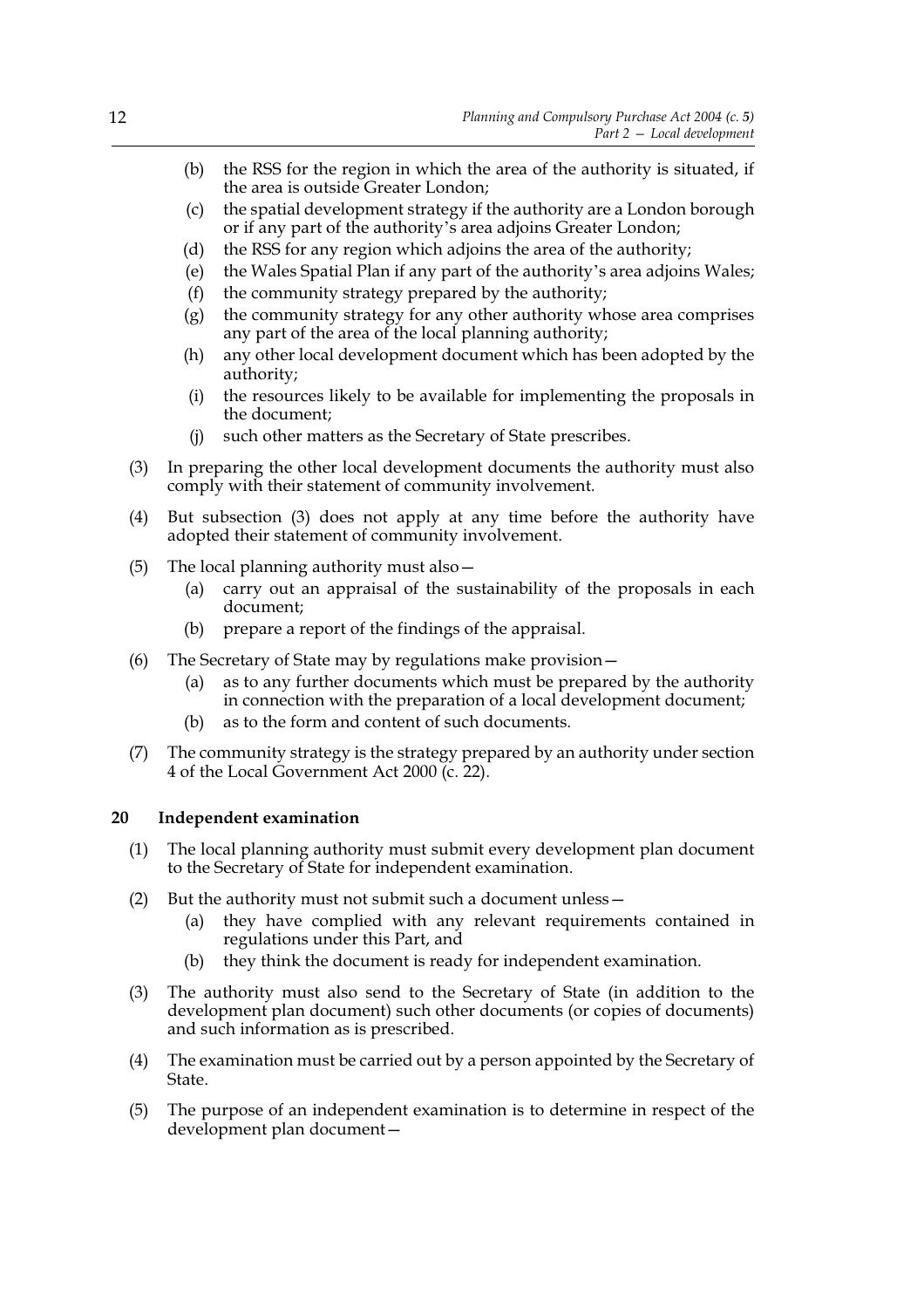- (a) whether it satisfies the requirements of sections 19 and 24(1), regulations under section  $17(7)$  and any regulations under section 36 relating to the preparation of development plan documents;
- (b) whether it is sound.
- (6) Any person who makes representations seeking to change a development plan document must (if he so requests) be given the opportunity to appear before and be heard by the person carrying out the examination.
- (7) The person appointed to carry out the examination must—
	- (a) make recommendations;
	- (b) give reasons for the recommendations.
- (8) The local planning authority must publish the recommendations and the reasons.

## **21 Intervention by Secretary of State**

- (1) If the Secretary of State thinks that a local development document is unsatisfactory—
	- (a) he may at any time before the document is adopted under section 23 direct the local planning authority to modify the document in accordance with the direction;
	- (b) if he gives such a direction he must state his reasons for doing so.
- (2) The authority—
	- (a) must comply with the direction;
	- (b) must not adopt the document unless the Secretary of State gives notice that he is satisfied that they have complied with the direction.
- (3) But subsection (2) does not apply if the Secretary of State withdraws the direction.
- (4) At any time before a development plan document is adopted by a local planning authority the Secretary of State may direct that the document (or any part of it) is submitted to him for his approval.
- (5) The following paragraphs apply if the Secretary of State gives a direction under subsection  $(4)$  –
	- (a) the authority must not take any step in connection with the adoption of the document until the Secretary of State gives his decision;
	- (b) if the direction is given before the authority have submitted the document under section 20(1) the Secretary of State must hold an independent examination and section 20(4) to (7) applies accordingly;
	- (c) if the direction is given after the authority have submitted the document but before the person appointed to carry out the examination has made his recommendations he must make his recommendations to the Secretary of State;
	- (d) the document has no effect unless it or (if the direction relates to only part of a document) the part has been approved by the Secretary of State.
- (6) The Secretary of State must publish the recommendations made to him by virtue of subsection  $(5)(b)$  or  $(c)$  and the reasons of the person making the recommendations.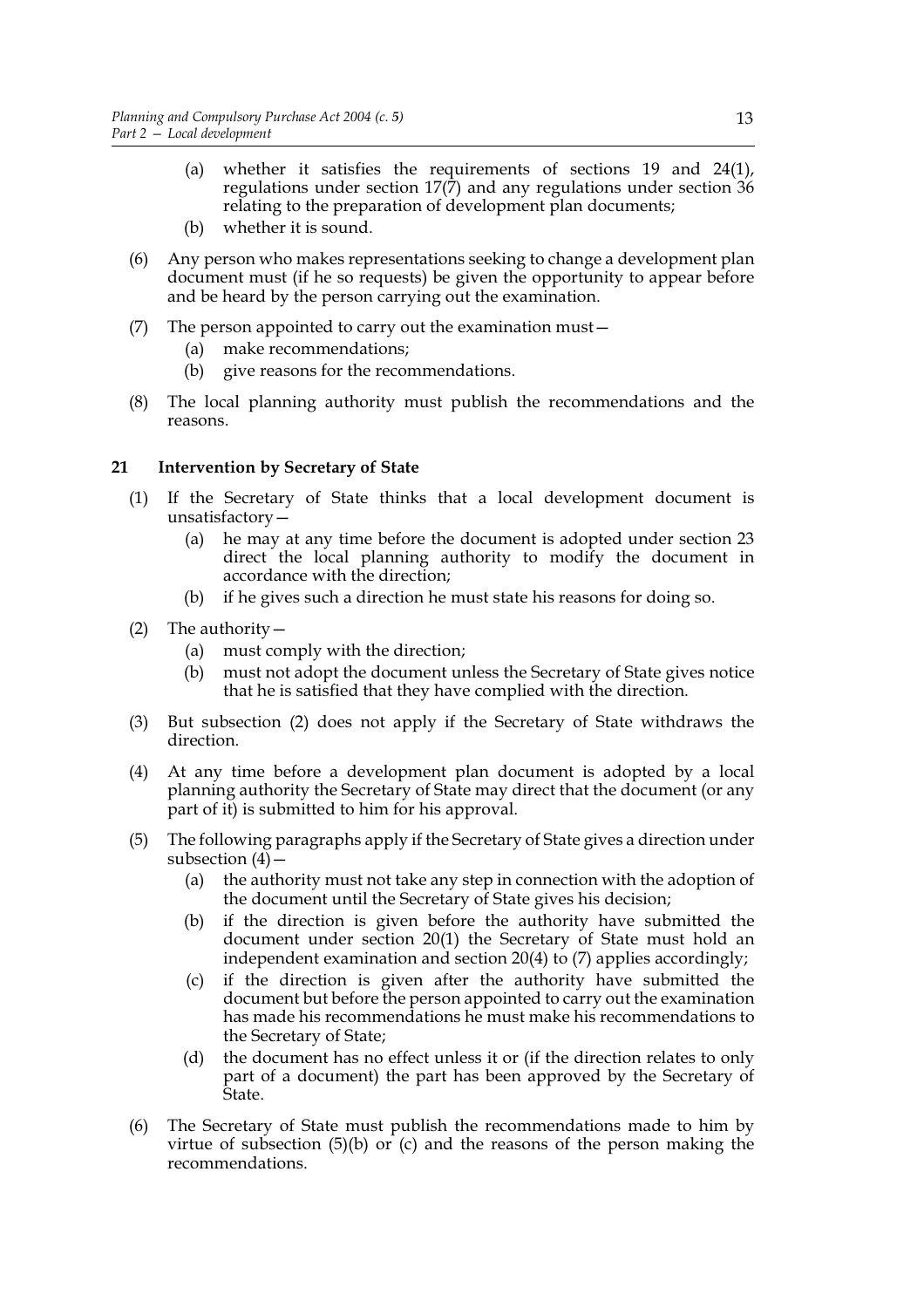- (7) In considering a document or part of a document submitted under subsection (4) the Secretary of State may take account of any matter which he thinks is relevant.
- (8) It is immaterial whether any such matter was taken account of by the authority.
- (9) In relation to a document or part of a document submitted to him under subsection (4) the Secretary of State—
	- (a) may approve, approve subject to specified modifications or reject the document or part;
	- (b) must give reasons for his decision under paragraph (a).
- (10) In the exercise of any function under this section the Secretary of State must have regard to the local development scheme.

## **22 Withdrawal of local development documents**

- (1) A local planning authority may at any time before a local development document is adopted under section 23 withdraw the document.
- (2) But subsection (1) does not apply to a development plan document at any time after the document has been submitted for independent examination under section 20 unless—
	- (a) the person carrying out the examination recommends that the document is withdrawn and that recommendation is not overruled by a direction given by the Secretary of State, or
	- (b) the Secretary of State directs that the document must be withdrawn.

## **23 Adoption of local development documents**

- (1) The local planning authority may adopt a local development document (other than a development plan document) either as originally prepared or as modified to take account of—
	- (a) any representations made in relation to the document;
	- (b) any other matter they think is relevant.
- (2) The authority may adopt a development plan document as originally prepared if the person appointed to carry out the independent examination of the document recommends that the document as originally prepared is adopted.
- (3) The authority may adopt a development plan document with modifications if the person appointed to carry out the independent examination of the document recommends the modifications.
- (4) The authority must not adopt a development plan document unless they do so in accordance with subsection (2) or (3).
- (5) A document is adopted for the purposes of this section if it is adopted by resolution of the authority.

## **24 Conformity with regional strategy**

- (1) The local development documents must be in general conformity with—
	- (a) the RSS (if the area of the local planning authority is in a region other than London);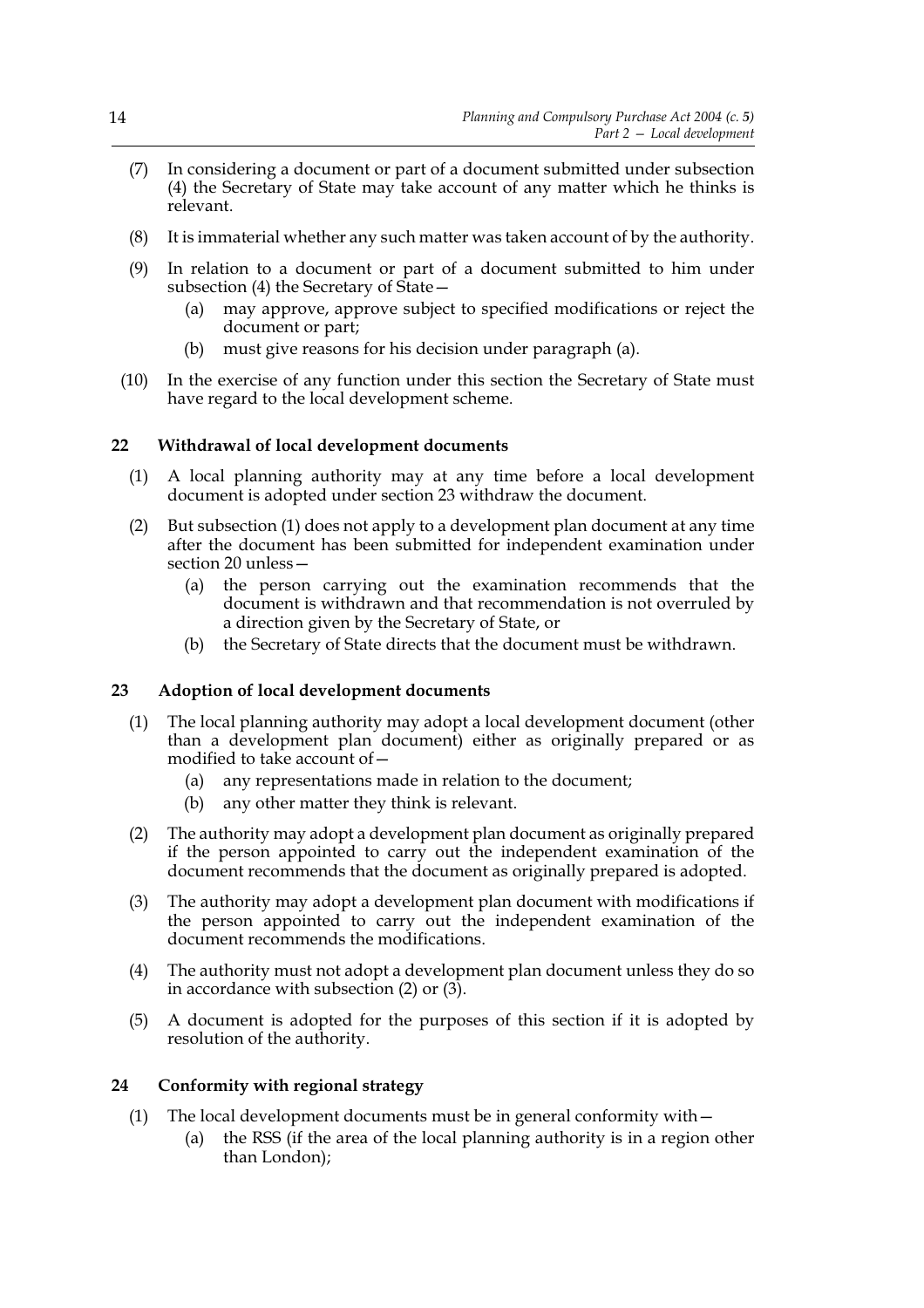- (b) the spatial development strategy (if the local planning authority are a London borough).
- (2) A local planning authority whose area is in a region other than London—
	- (a) must request the opinion in writing of the RPB as to the general conformity of a development plan document with the RSS;
	- (b) may request the opinion in writing of the RPB as to the general conformity of any other local development document with the RSS.
- (3) Not later than the end of the period prescribed for the purposes of this section the RPB must send its opinion to—
	- (a) the Secretary of State;
	- (b) the local planning authority.
- (4) A local planning authority which are a London borough—
	- (a) must request the opinion in writing of the Mayor of London as to the general conformity of a development plan document with the spatial development strategy;
	- (b) may request the opinion in writing of the Mayor as to the general conformity of any other local development document with the spatial development strategy.
- (5) Whether or not the local planning authority make a request mentioned in subsection (2) or (4) the RPB or the Mayor (as the case may be) may give an opinion as to the general conformity of a local development document with the RSS or the spatial development strategy (as the case may be).
- (6) If in the opinion of the RPB a document is not in general conformity with the RSS the RPB must be taken to have made representations seeking a change to the document.
- (7) If in the opinion of the Mayor a document is not in general conformity with the spatial development strategy the Mayor must be taken to have made representations seeking a change to the document.
- (8) But the Secretary of State may in any case direct that subsection (6) must be ignored.
- (9) If at any time no body is recognised as the RPB under section 2 the functions of the RPB under this section must be exercised by the Secretary of State and subsections (3)(a), (6) and (8) of this section must be ignored.

## **25 Revocation of local development documents**

The Secretary of State —

- (a) may at any time revoke a local development document at the request of the local planning authority;
- (b) may prescribe descriptions of local development document which may be revoked by the authority themselves.

## **26 Revision of local development documents**

- (1) The local planning authority may at any time prepare a revision of a local development document.
- (2) The authority must prepare a revision of a local development document—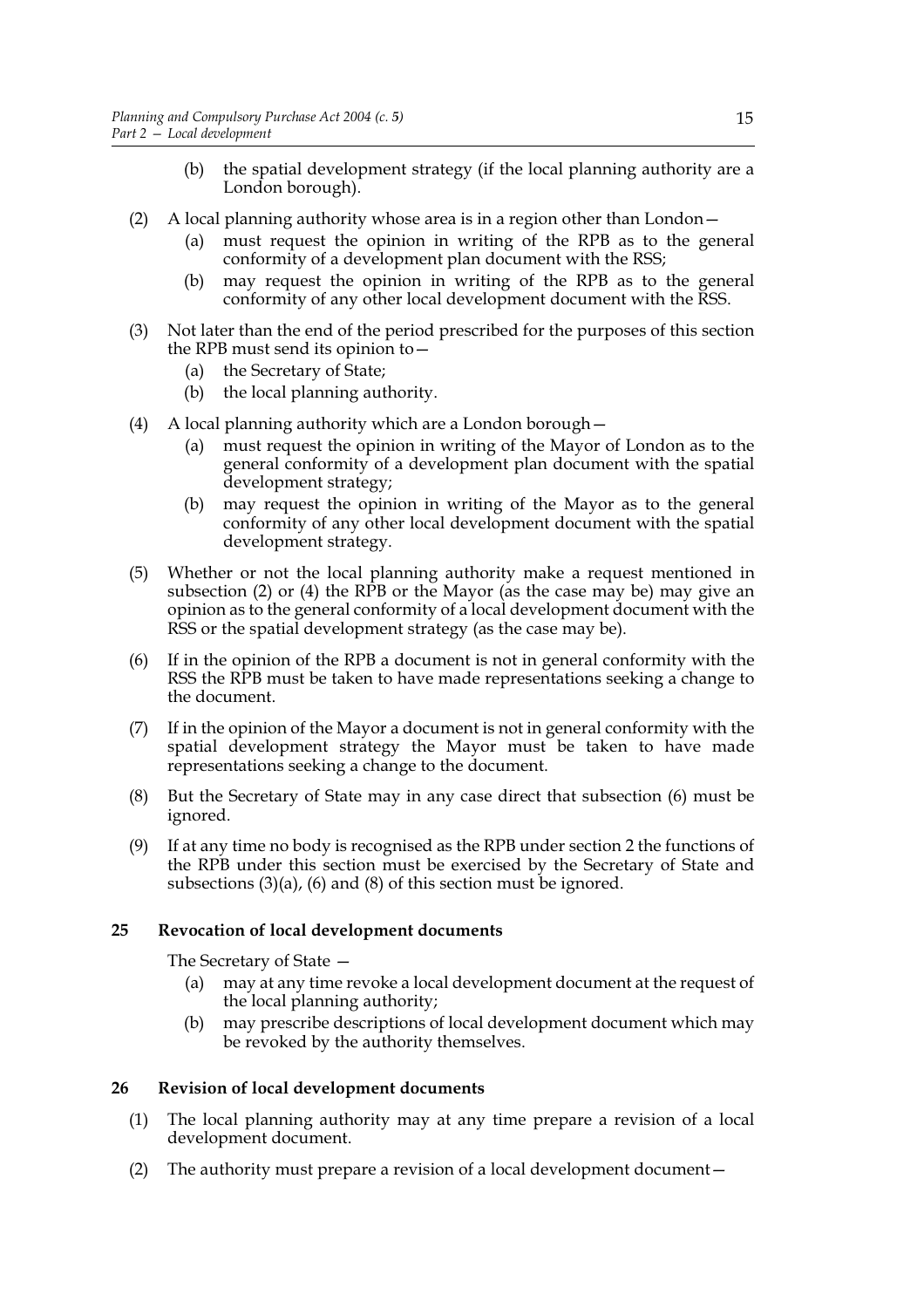- (a) if the Secretary of State directs them to do so, and
- (b) in accordance with such timetable as he directs.
- (3) This Part applies to the revision of a local development document as it applies to the preparation of the document.
- (4) Subsection (5) applies if any part of the area of the local planning authority is an area to which an enterprise zone scheme relates.
- (5) As soon as practicable after the occurrence of a relevant event—
	- (a) the authority must review every local development document in the light of the enterprise zone scheme;
	- (b) if they think that any modifications of the document are required in consequence of the scheme they must prepare a revised document containing the modifications.
- (6) The following are relevant events—
	- (a) the making of an order under paragraph 5 of Schedule 32 to the Local Government, Planning and Land Act 1980 (c. 65) (designation of enterprise zone);
	- (b) the giving of notification under paragraph 11(1) of that Schedule (approval of modification of enterprise zone scheme).
- (7) References to an enterprise zone and an enterprise zone scheme must be construed in accordance with that Act.

#### **27 Secretary of State's default power**

- (1) This section applies if the Secretary of State thinks that a local planning authority are failing or omitting to do anything it is necessary for them to do in connection with the preparation, revision or adoption of a development plan document.
- (2) The Secretary of State must hold an independent examination and section 20(4) to (7) applies accordingly.
- (3) The Secretary of State must publish the recommendations and reasons of the person appointed to hold the examination.
- (4) The Secretary of State may—
	- (a) prepare or revise (as the case may be) the document, and
	- (b) approve the document as a local development document.
- (5) The Secretary of State must give reasons for anything he does in pursuance of subsection (4).
- (6) The authority must reimburse the Secretary of State for any expenditure he incurs in connection with anything—
	- (a) which is done by him under subsection (4), and
	- (b) which the authority failed or omitted to do as mentioned in subsection (1).

#### **28 Joint local development documents**

(1) Two or more local planning authorities may agree to prepare one or more joint local development documents.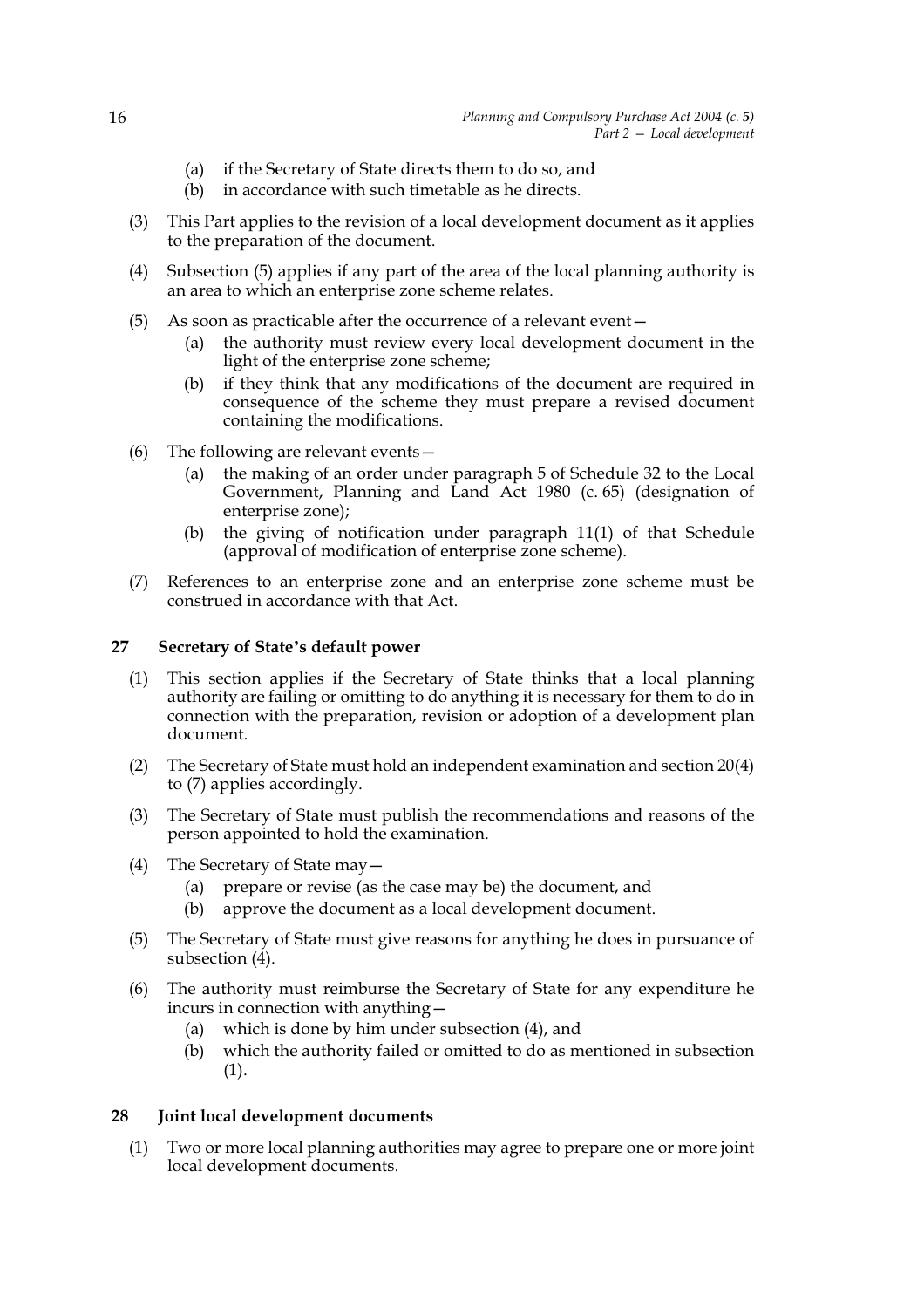- (2) This Part applies for the purposes of any step which may be or is required to be taken in relation to a joint local development document as it applies for the purposes of any step which may be or is required to be taken in relation to a local development document.
- (3) For the purposes of subsection (2) anything which must be done by or in relation to a local planning authority in connection with a local development document must be done by or in relation to each of the authorities mentioned in subsection (1) in connection with a joint local development document.
- (4) Any requirement of this Part in relation to the RSS is a requirement in relation to the RSS for the region in which each authority mentioned in subsection (1) is situated.
- (5) If the authorities mentioned in subsection (1) include one or more London boroughs the requirements of this Part in relation to the spatial development strategy also apply.
- (6) Subsections (7) to (9) apply if a local planning authority withdraw from an agreement mentioned in subsection (1).
- (7) Any step taken in relation to the document must be treated as a step taken by  $-$ 
	- (a) an authority which were a party to the agreement for the purposes of any corresponding document prepared by them;
	- (b) two or more other authorities who were parties to the agreement for the purposes of any corresponding joint local development document.
- (8) Any independent examination of a local development document to which the agreement relates must be suspended.
- (9) If before the end of the period prescribed for the purposes of this subsection an authority which were a party to the agreement request the Secretary of State to do so he may direct that—
	- (a) the examination is resumed in relation to the corresponding document;
	- (b) any step taken for the purposes of the suspended examination has effect for the purposes of the resumed examination.
- (10) A joint local development document is a local development document prepared jointly by two or more local planning authorities.
- (11) The Secretary of State may by regulations make provision as to what is a corresponding document.

## *Joint committees*

## **29 Joint committees**

- (1) This section applies if one or more local planning authorities agree with one or more county councils in relation to any area of such a council for which there is also a district council to establish a joint committee to be, for the purposes of this Part, the local planning authority—
	- (a) for the area specified in the agreement;
	- (b) in respect of such matters as are so specified.
- (2) The Secretary of State may by order constitute a joint committee to be the local planning authority—
	- (a) for the area;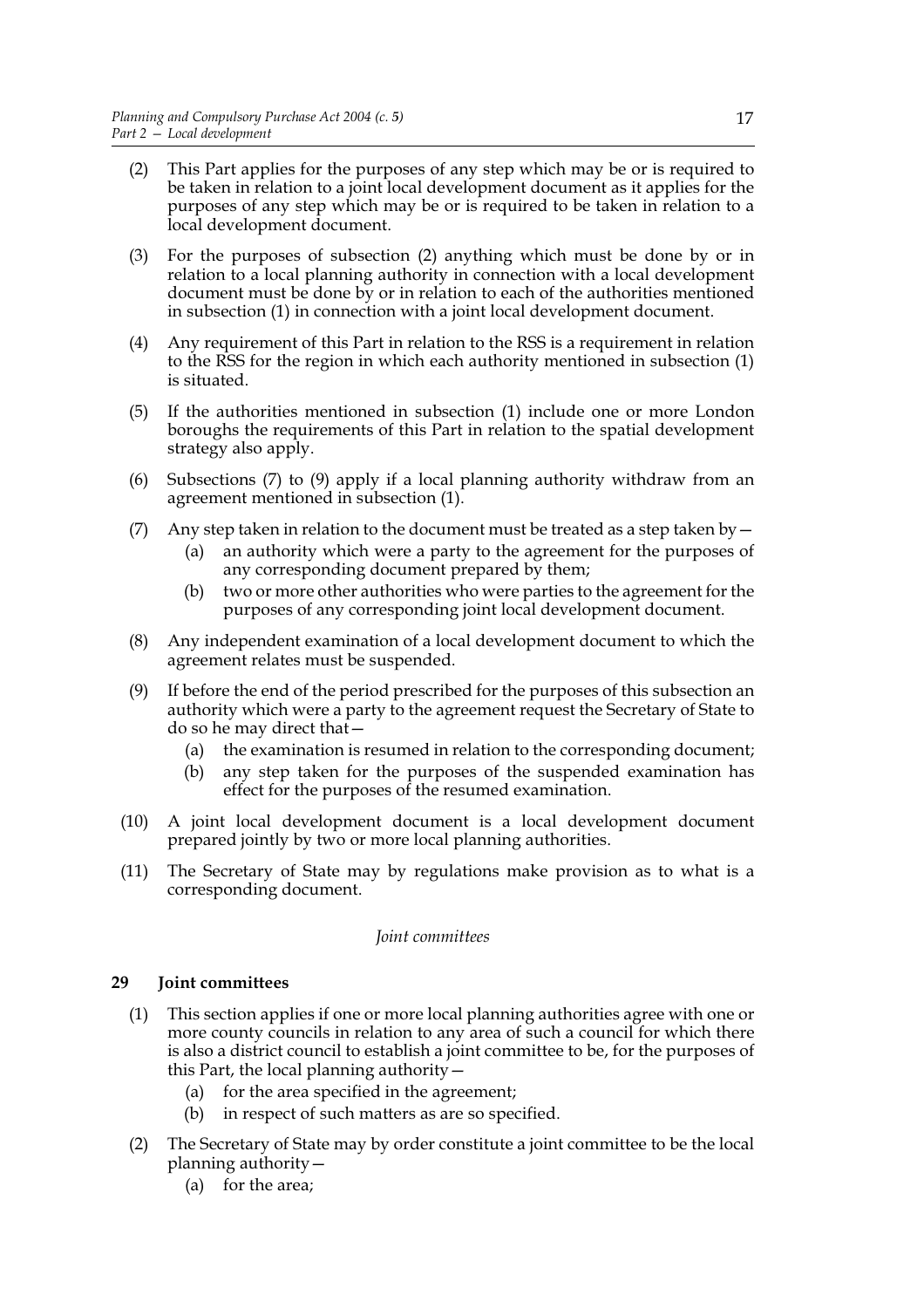- (b) in respect of those matters.
- (3) Such an order—
	- (a) must specify the authority or authorities and county council or councils (the constituent authorities) which are to constitute the joint committee;
	- (b) may make provision as to such other matters as the Secretary of State thinks are necessary or expedient to facilitate the exercise by the joint committee of its functions.
- (4) Provision under subsection  $(3)(b)$ 
	- (a) may include provision corresponding to provisions relating to joint committees in Part 6 of the Local Government Act 1972 (c. 70);
	- (b) may apply (with or without modifications) such enactments relating to local authorities as the Secretary of State thinks appropriate.
- (5) If an order under this section is annulled in pursuance of a resolution of either House of Parliament—
	- (a) with effect from the date of the resolution the joint committee ceases to be the local planning authority as mentioned in subsection (2);
	- (b) anything which the joint committee (as the local planning authority) was required to do for the purposes of this Part must be done for their area by each local planning authority which were a constituent authority of the joint committee;
	- (c) each of those local planning authorities must revise their local development scheme accordingly.
- (6) Nothing in this section or section 30 confers on a local planning authority constituted by virtue of an order under this section any function in relation to section 13 or 14.
- (7) The policies adopted by the joint committee in the exercise of its functions under this Part must be taken for the purposes of the planning Acts to be the policies of each of the constituent authorities which are a local planning authority.
- (8) Subsection (9) applies to any function—
	- (a) which is conferred on a local planning authority (within the meaning of the principal Act) under or by virtue of the planning Acts, and
	- (b) which relates to the authority's local development scheme or local development documents.
- (9) If the authority is a constituent authority of a joint committee references to the authority's local development scheme or local development documents must be construed as including references to the scheme or documents of the joint committee.
- (10) For the purposes of subsection (4) a local authority is any of the following  $-$ 
	- (a) a county council;
	- (b) a district council;
	- (c) a London borough council.

## **30 Joint committees: additional functions**

(1) This section applies if the constituent authorities to a joint committee agree that the joint committee is to be, for the purposes of this Part, the local planning authority for any area or matter which is not the subject of  $-$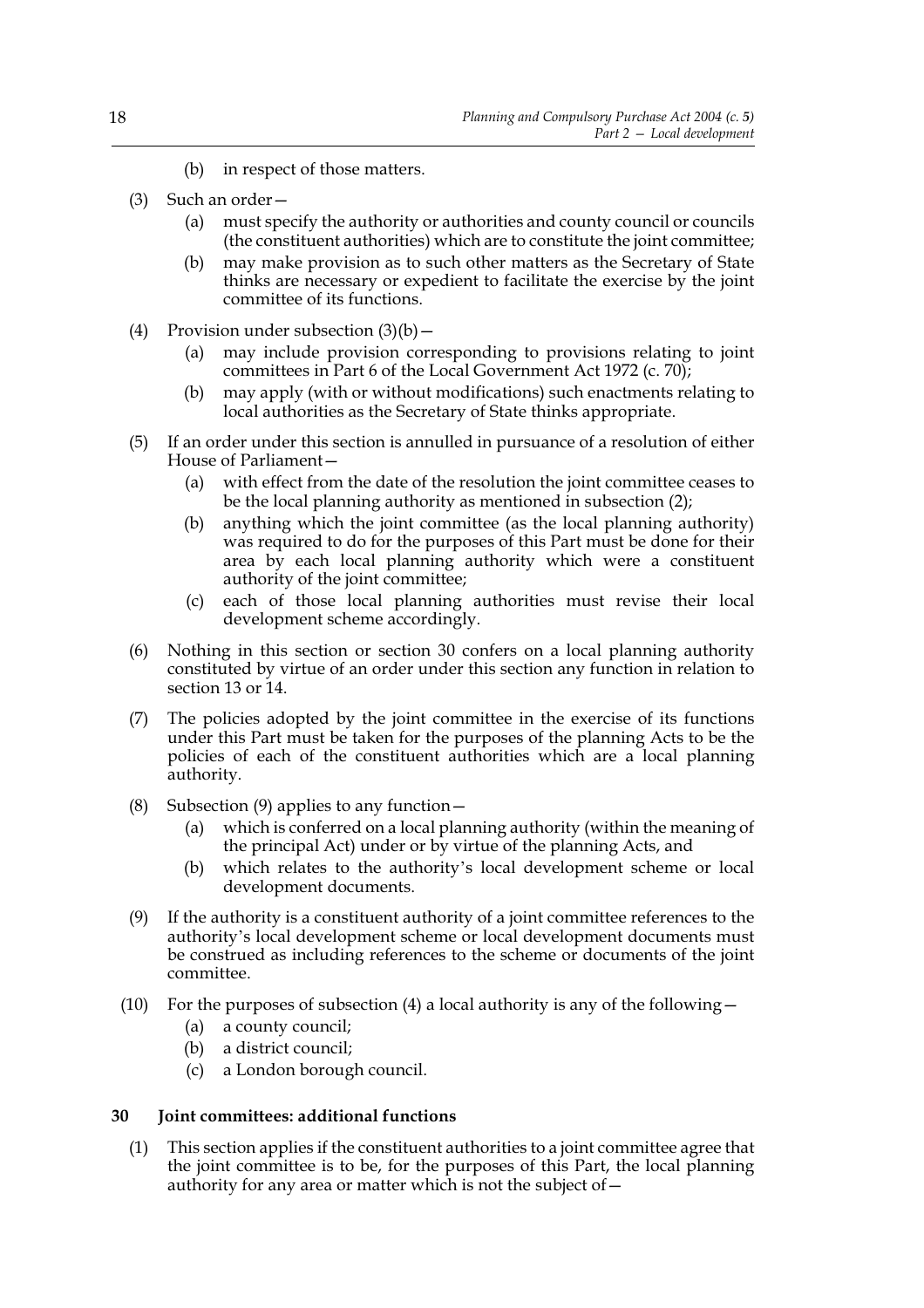- (a) an order under section 29, or
- (b) an earlier agreement under this section.
- (2) Each of the constituent authorities and the joint committee must revise their local development scheme in accordance with the agreement.
- (3) With effect from the date when the last such revision takes effect the joint committee is, for the purposes of this Part, the local planning authority for the area or matter mentioned in subsection (1).

## **31 Dissolution of joint committee**

- (1) This section applies if a constituent authority requests the Secretary of State to revoke an order constituting a joint committee as the local planning authority for any area or in respect of any matter.
- (2) The Secretary of State may revoke the order.
- (3) Any step taken by the joint committee in relation to a local development scheme or a local development document must be treated for the purposes of any corresponding scheme or document as a step taken by a successor authority.
- (4) A successor authority is  $-$ 
	- (a) a local planning authority which were a constituent authority of the joint committee;
	- (b) a joint committee constituted by order under section 29 for an area which does not include an area which was not part of the area of the joint committee mentioned in subsection (1).
- (5) If the revocation takes effect at any time when an independent examination is being carried out in relation to a local development document the examination must be suspended.
- (6) But if before the end of the period prescribed for the purposes of this subsection a successor authority falling within subsection  $(4)(a)$  requests the Secretary of State to do so he may direct that—
	- (a) the examination is resumed in relation to the corresponding document;
	- (b) any step taken for the purposes of the suspended examination has effect for the purposes of the resumed examination.
- (7) The Secretary of State may by regulations make provision as to what is a corresponding scheme or document.

#### *Miscellaneous*

## **32 Exclusion of certain representations**

- (1) This section applies to any representation or objection in respect of anything which is done or is proposed to be done in pursuance of  $-$ 
	- (a) an order or scheme under section 10, 14, 16, 18, 106(1) or (3) or 108(1) of the Highways Act 1980 (c. 66);
	- (b) an order or scheme under section 7, 9, 11, 13 or 20 of the Highways Act 1959 (c. 25), section 3 of the Highways (Miscellaneous Provisions) Act 1961 (c. 63) or section 1 or 10 of the Highways Act 1971 (c. 41) (which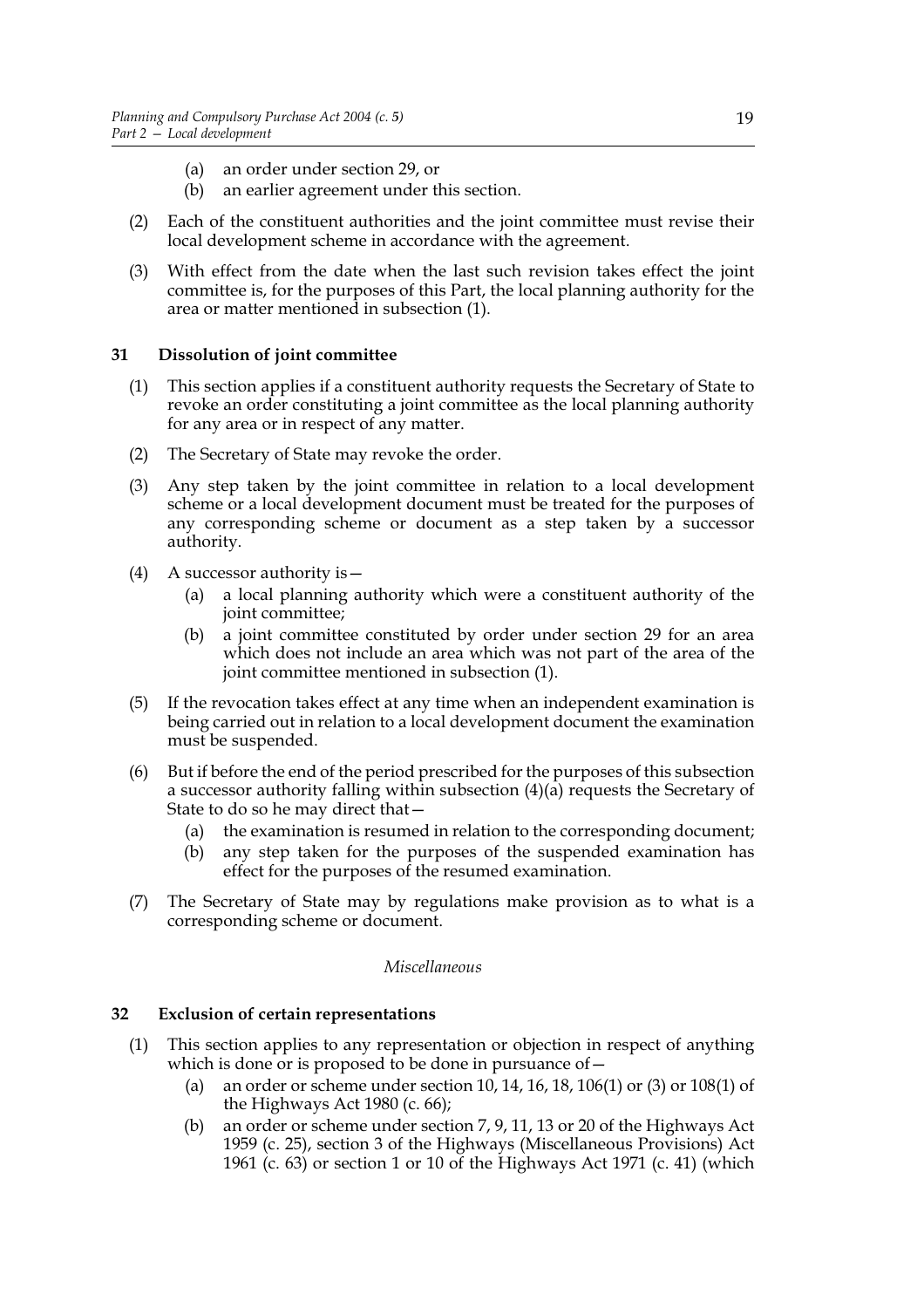provisions were replaced by the provisions mentioned in paragraph (a));

- (c) an order under section 1 of the New Towns Act 1981 (c. 64).
- (2) If the Secretary of State or a local planning authority thinks that a representation made in relation to a local development document is in substance a representation or objection to which this section applies he or they (as the case may be) may disregard it.

## **33 Urban development corporations**

The Secretary of State may direct that this Part does not apply to the area of an urban development corporation.

## **34 Guidance**

In the exercise of any function conferred under or by virtue of this Part the local planning authority must have regard to any guidance issued by the Secretary of State.

## **35 Annual monitoring report**

- (1) Every local planning authority must make an annual report to the Secretary of State.
- (2) The annual report must contain such information as is prescribed as to  $-$ 
	- (a) the implementation of the local development scheme;
	- (b) the extent to which the policies set out in the local development documents are being achieved.
- (3) The annual report must—
	- (a) be in respect of such period of 12 months as is prescribed;
	- (b) be made at such time as is prescribed;
	- (c) be in such form as is prescribed;
	- (d) contain such other matter as is prescribed.

*General*

## **36 Regulations**

- (1) The Secretary of State may by regulations make provision in connection with the exercise by any person of functions under this Part.
- (2) The regulations may in particular make provision as to  $-$ 
	- (a) the procedure to be followed by the local planning authority in carrying out the appraisal under section 19;
	- (b) the procedure to be followed in the preparation of local development documents;
	- (c) requirements about the giving of notice and publicity;
	- (d) requirements about inspection by the public of a local development document or any other document;
	- (e) the nature and extent of consultation with and participation by the public in anything done under this Part;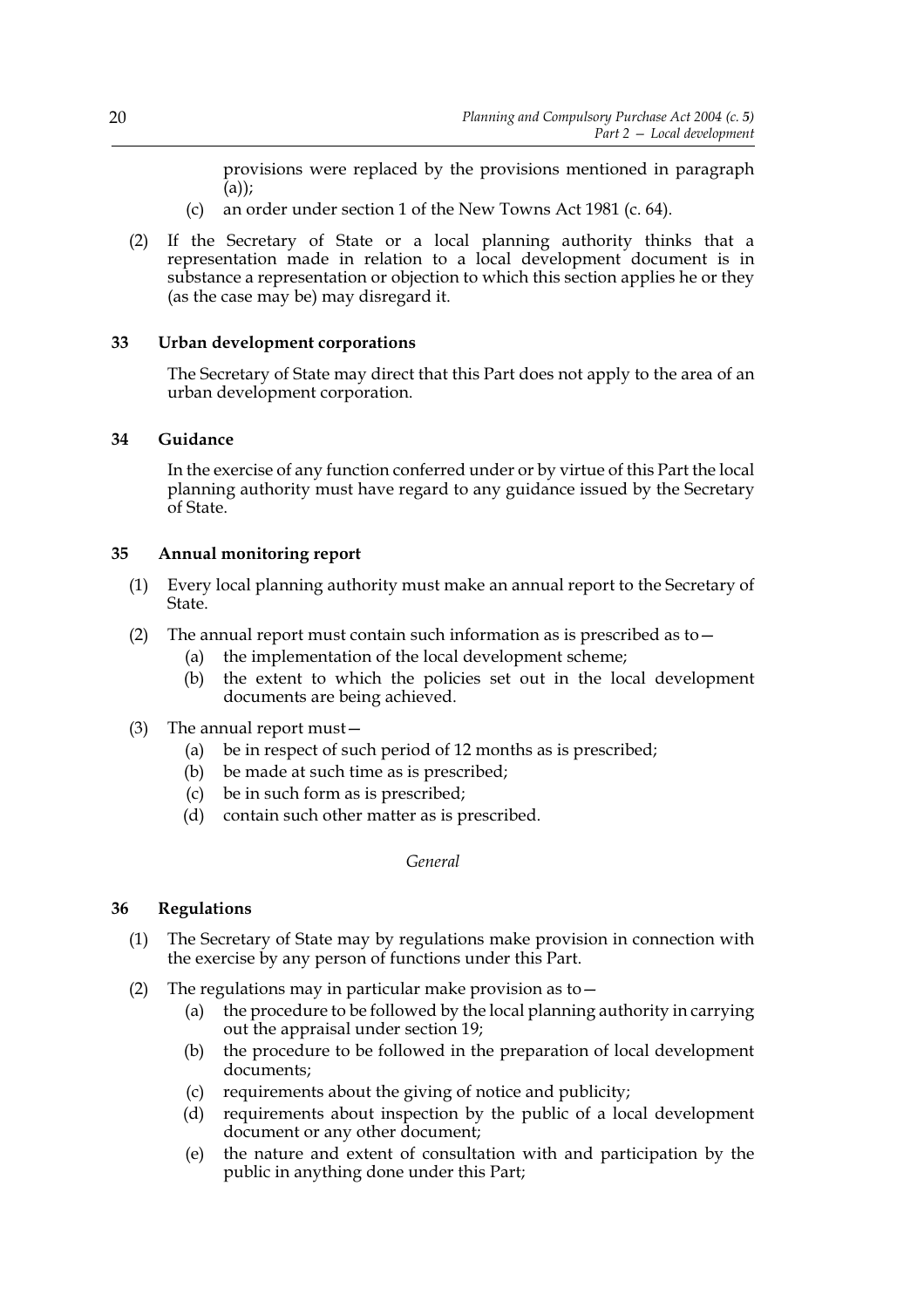- (f) the making of representations about any matter to be included in a local development document;
- (g) consideration of any such representations;
- (h) the remuneration and allowances payable to a person appointed to carry out an independent examination under section 20;
- (i) the determination of the time at which anything must be done for the purposes of this Part;
- (j) the manner of publication of any draft, report or other document published under this Part;
- (k) monitoring the exercise by local planning authorities of their functions under this Part;
- (l) the making of reasonable charges for the provision of copies of documents required by or under this Part.

## **37 Interpretation**

- (1) Local development scheme must be construed in accordance with section 15.
- (2) Local development document must be construed in accordance with section 17.
- (3) A development plan document is a document which—
	- (a) is a local development document, and
	- (b) forms part of the development plan.
- (4) Local planning authorities are—
	- (a) district councils;
	- (b) London borough councils;
	- (c) metropolitan district councils;
	- (d) county councils in relation to any area in England for which there is no district council;
	- (e) the Broads Authority.
- (5) A National Park authority is the local planning authority for the whole of its area and subsection (4) must be construed subject to that.
- (6) RSS and RPB must be construed in accordance with Part 1.
- (7) This section applies for the purposes of this Part.

## **PART 3**

## DEVELOPMENT

## *Development plan*

## **38 Development plan**

- (1) A reference to the development plan in any enactment mentioned in subsection (7) must be construed in accordance with subsections (2) to (5).
- (2) For the purposes of any area in Greater London the development plan is—
	- (a) the spatial development strategy, and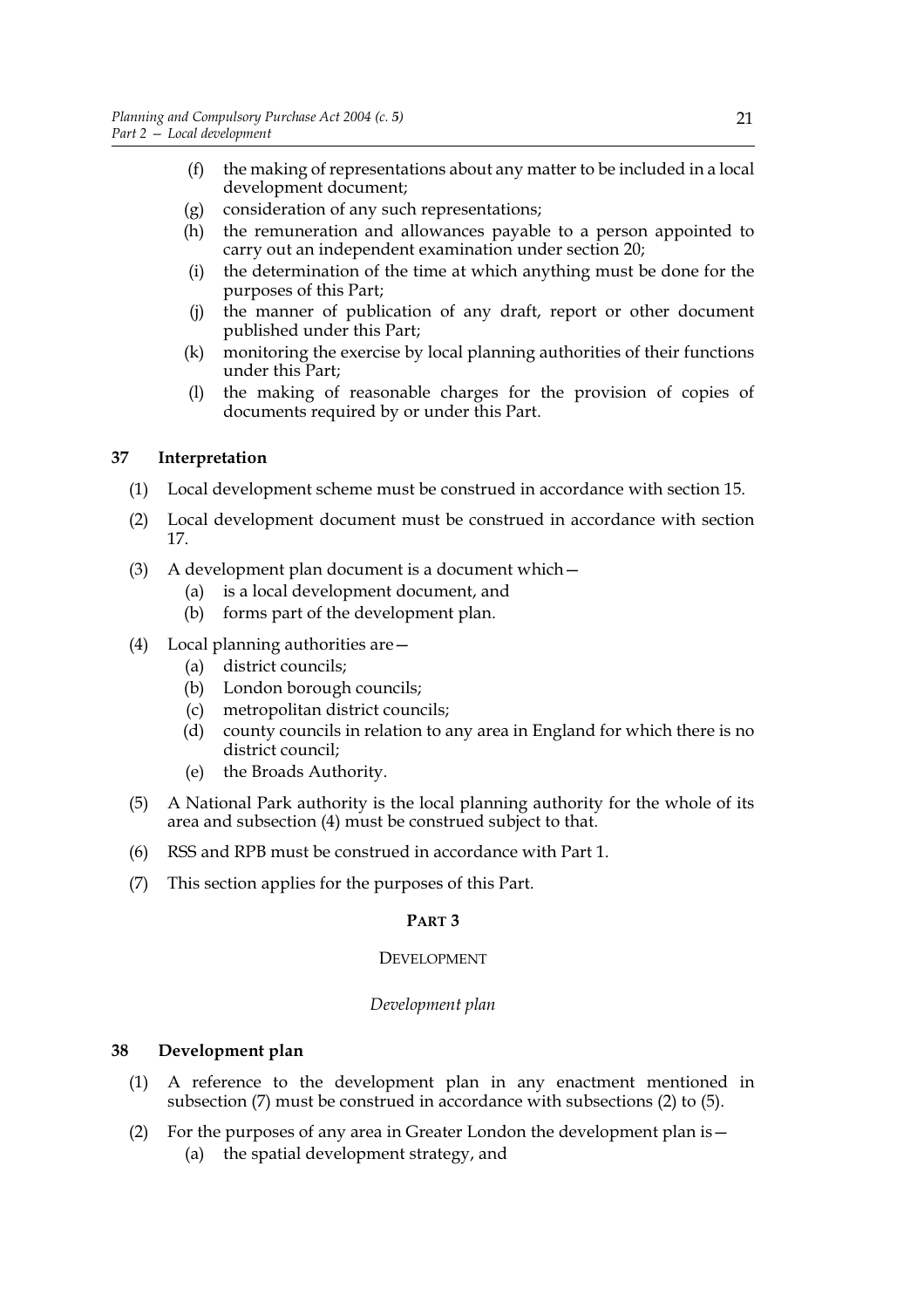- (b) the development plan documents (taken as a whole) which have been adopted or approved in relation to that area.
- (3) For the purposes of any other area in England the development plan is—
	- (a) the regional spatial strategy for the region in which the area is situated, and
	- (b) the development plan documents (taken as a whole) which have been adopted or approved in relation to that area.
- (4) For the purposes of any area in Wales the development plan is the local development plan adopted or approved in relation to that area.
- (5) If to any extent a policy contained in a development plan for an area conflicts with another policy in the development plan the conflict must be resolved in favour of the policy which is contained in the last document to be adopted, approved or published (as the case may be).
- (6) If regard is to be had to the development plan for the purpose of any determination to be made under the planning Acts the determination must be made in accordance with the plan unless material considerations indicate otherwise.
- (7) The enactments are—
	- (a) this Act;
	- (b) the planning Acts;
	- (c) any other enactment relating to town and country planning;
	- (d) the Land Compensation Act 1961 (c. 33);
	- (e) the Highways Act 1980 (c. 66).
- (8) In subsection (5) references to a development plan include a development plan for the purposes of paragraph 1 of Schedule 8.

## *Sustainable development*

## **39 Sustainable development**

- (1) This section applies to any person who or body which exercises any function—
	- (a) under Part 1 in relation to a regional spatial strategy;
	- (b) under Part 2 in relation to local development documents;
	- (c) under Part 6 in relation to the Wales Spatial Plan or a local development plan.
- (2) The person or body must exercise the function with the objective of contributing to the achievement of sustainable development.
- (3) For the purposes of subsection (2) the person or body must have regard to national policies and advice contained in guidance issued by—
	- (a) the Secretary of State for the purposes of subsection  $(1)(a)$  and  $(b)$ ;
	- (b) the National Assembly for Wales for the purposes of subsection  $(1)(c)$ .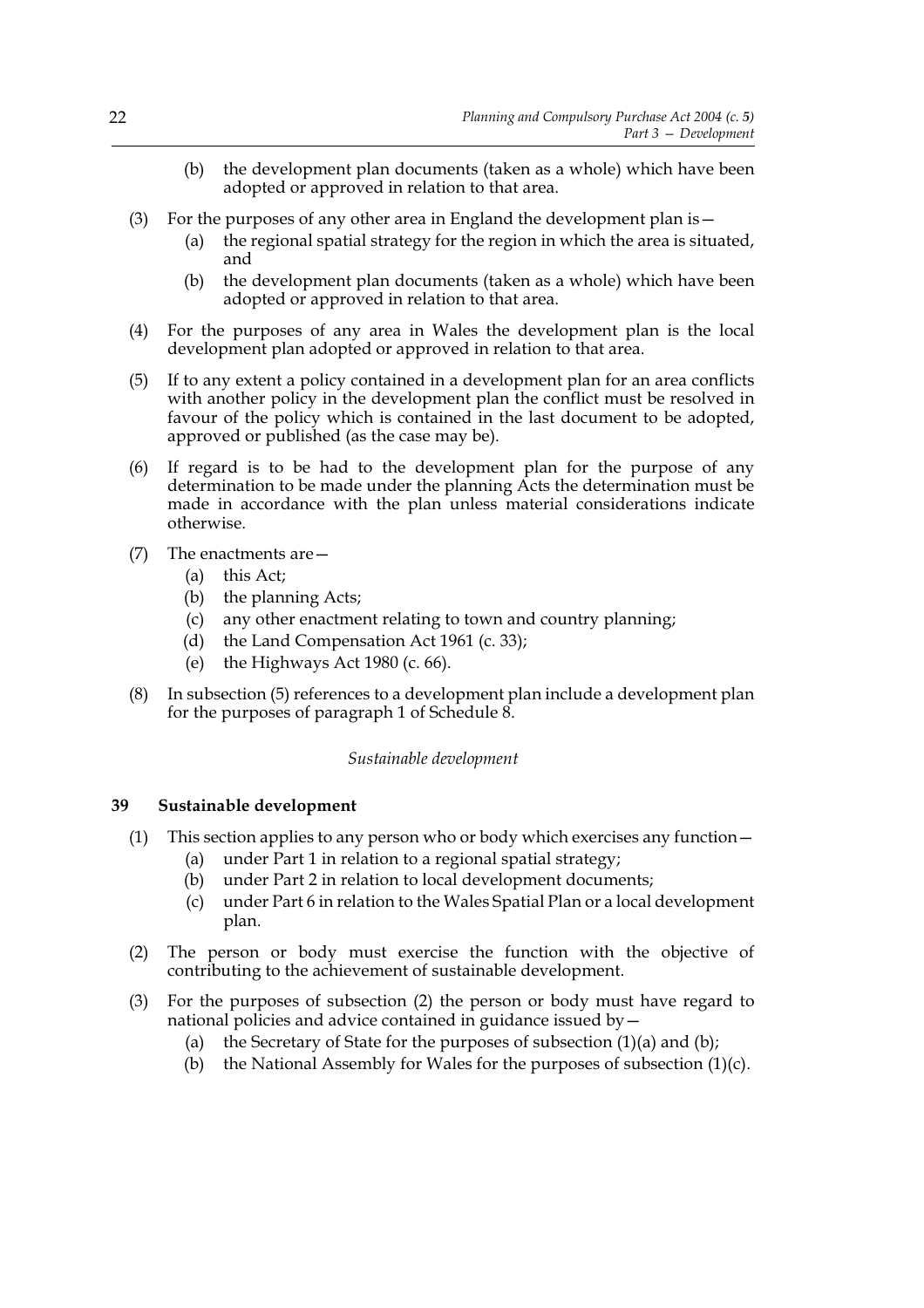#### **PART 4**

#### DEVELOPMENT CONTROL

#### *Local development orders*

#### **40 Local development orders**

(1) In the principal Act after section 61 (supplementary provision about development orders) there are inserted the following sections—

#### *"Local development orders*

## **61A Local development orders**

- (1) A local planning authority may by order (a local development order) make provision to implement policies—
	- (a) in one or more development plan documents (within the meaning of Part 2 of the Planning and Compulsory Purchase Act 2004);
	- (b) in a local development plan (within the meaning of Part 6 of that Act).
- (2) A local development order may grant planning permission—
	- (a) for development specified in the order;
	- (b) for development of any class so specified.
- (3) A local development order may relate to—
	- (a) all land in the area of the relevant authority;
	- (b) any part of that land;
	- (c) a site specified in the order.
- (4) A local development order may make different provision for different descriptions of land.
- (5) But a development order may specify any area or class of development in respect of which a local development order must not be made.
- (6) A local planning authority may revoke a local development order at any time.
- (7) Schedule 4A makes provision in connection with local development orders.

#### **61B Intervention by Secretary of State or National Assembly**

- (1) At any time before a local development order is adopted by a local planning authority the appropriate authority may direct that the order (or any part of it) is submitted to it for its approval.
- (2) If the appropriate authority gives a direction under subsection  $(1)$  -
	- (a) the authority must not take any step in connection with the adoption of the order until the appropriate authority gives its decision;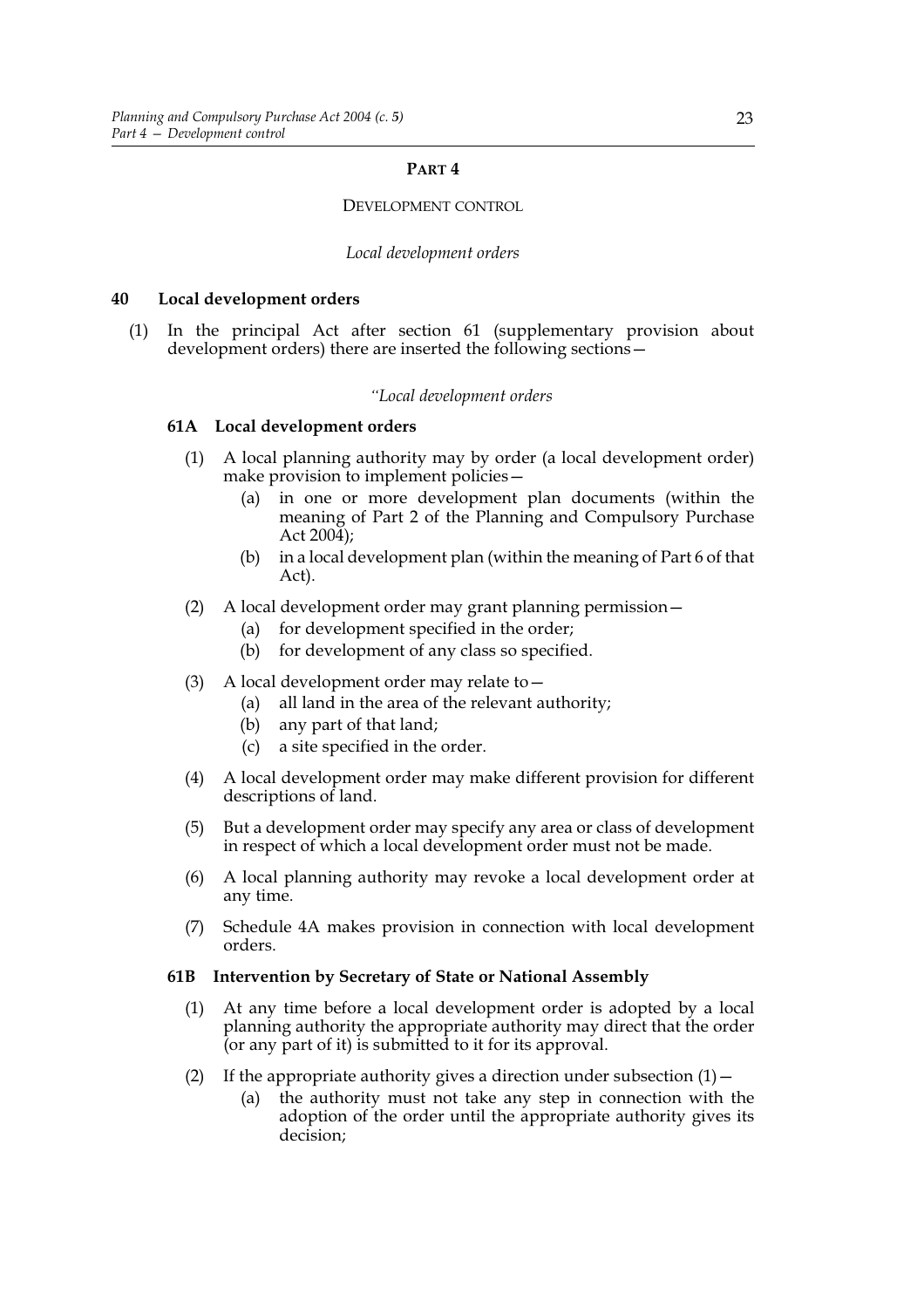- (b) the order has no effect unless it (or, if the direction relates to only part of an order, the part) has been approved by the appropriate authority.
- (3) In considering an order or part of an order submitted under subsection (1) the appropriate authority may take account of any matter which it thinks is relevant.
- (4) It is immaterial whether any such matter was taken account of by the local planning authority.
- (5) The appropriate authority—
	- (a) may approve or reject an order or part of an order submitted to it under subsection (1);
	- (b) must give reasons for its decision under paragraph (a).
- (6) If the appropriate authority thinks that a local development order is unsatisfactory—
	- (a) it may at any time before the order is adopted by the local planning authority direct them to modify it in accordance with the direction;
	- (b) if it gives such a direction it must state its reasons for doing so.
- (7) The local planning authority—
	- (a) must comply with the direction;
	- (b) must not adopt the order unless the appropriate authority gives notice that it is satisfied that they have complied with the direction.
- (8) The appropriate authority  $-$ 
	- (a) may at any time by order revoke a local development order if it thinks it is expedient to do so;
	- (b) must, if it revokes a local development order, state its reasons for doing so.
- (9) Subsections (3) to (6) of section 100 apply to an order under subsection (8) above as they apply to an order under subsection (1) of that section and for that purpose references to the Secretary of State must be construed as references to the appropriate authority.
- (10) The appropriate authority is—
	- (a) the Secretary of State in relation to England;
	- (b) the National Assembly for Wales in relation to Wales.

## **61C Permission granted by local development order**

- (1) Planning permission granted by a local development order may be granted—
	- (a) unconditionally, or
	- (b) subject to such conditions or limitations as are specified in the order.
- (2) If the permission is granted for development of a specified description the order may enable the local planning authority to direct that the permission does not apply in relation to—
	- (a) development in a particular area, or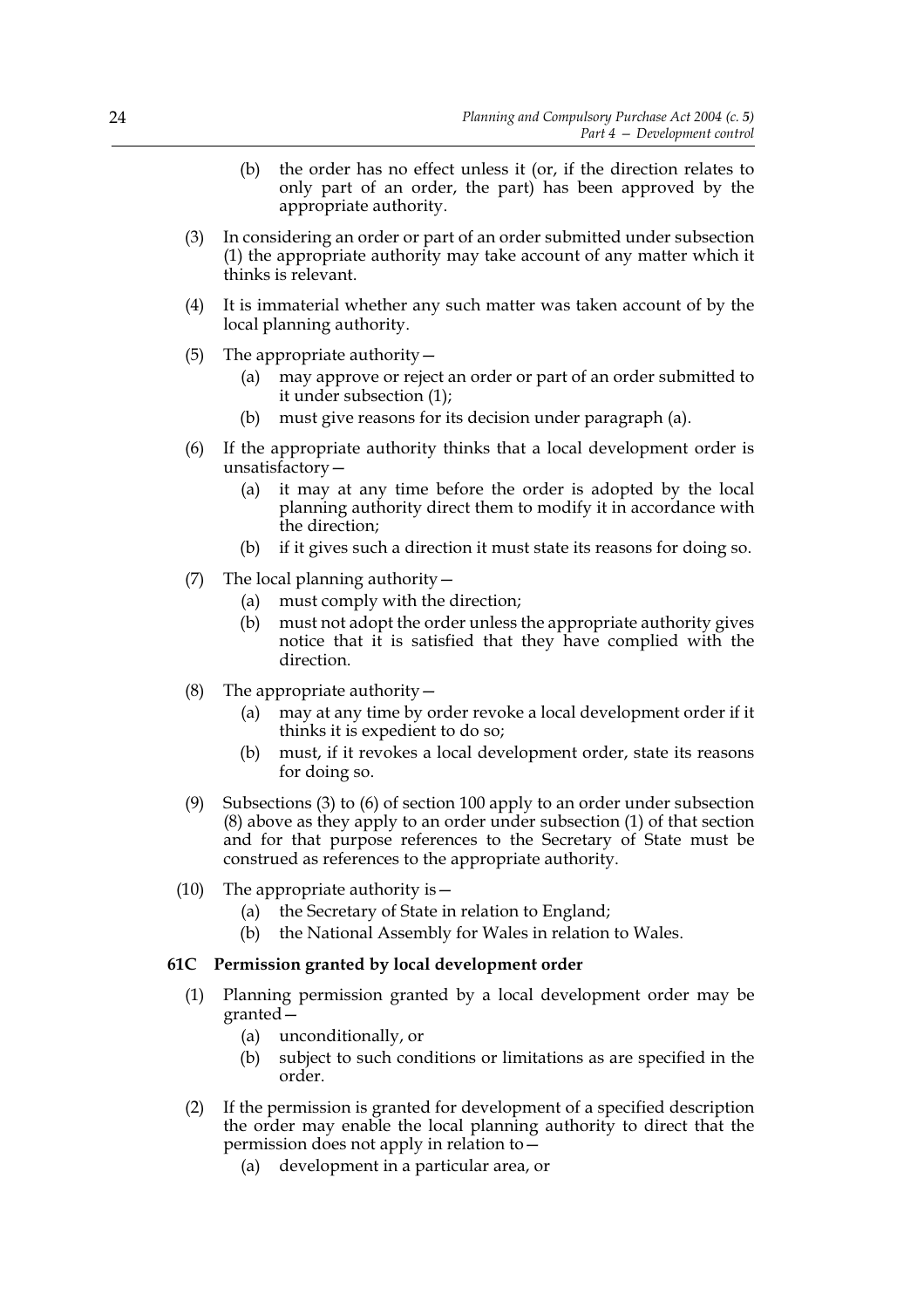- (b) any particular development."
- (2) In each of the following provisions of the principal Act in each place where it occurs after "development order" there is inserted "or a local development order"—
	- (a) section 56(5)(a) (definition of material development);
	- (b) section 57(3) (extent of permission granted by development order);
	- (c) section 58(1)(a) (grant of planning permission by development order);
	- (d) section 77(1) (certain applications to be referred to the Secretary of State);
	- (e) section 78(1)(c) (right of appeal in relation to certain planning decisions);
	- (f) section 88(9) (grant of planning permission in enterprise zone);
	- (g) section 91(4)(a) (no limit to duration of planning permission granted by development order);
	- (h) section 108 (compensation for refusal of planning permission formerly granted by development order);
	- (i) section 109(6) (apportionment of compensation for depreciation);
	- (j) section  $253(2)(c)$  (cases in which certain procedures may be carried out in anticipation of planning permission);
	- (k) section 264(5)(b) (land treated not as operational land);
	- (l) section 279(1)(a)(i) (compensation for certain decisions and orders).
- (3) Section 333 of the principal Act (regulations and orders) is amended as follows—
	- (a) in subsection (4) after "55(2)(f)," there is inserted "61A(5)";
	- (b) in subsection  $(5)(b)$  after "28," there is inserted "61A(5) (unless it is made by the National Assembly for Wales),".
- (4) Schedule 1 further amends the principal Act.

## *Revision of development orders*

## **41 Effect of revision or revocation of development order on incomplete development**

In the principal Act after section 61C (planning permission granted by local development orders) (inserted by section 40 of this Act) there is inserted the following section—

## **"61D Effect of revision or revocation of development order on incomplete development**

- (1) A development order or local development order may include provision permitting the completion of development if —
	- (a) planning permission is granted by the order in respect of the development, and
	- (b) the planning permission is withdrawn at a time after the development is started but before it is completed.
- (2) Planning permission granted by a development order is withdrawn—
	- (a) if the order is revoked;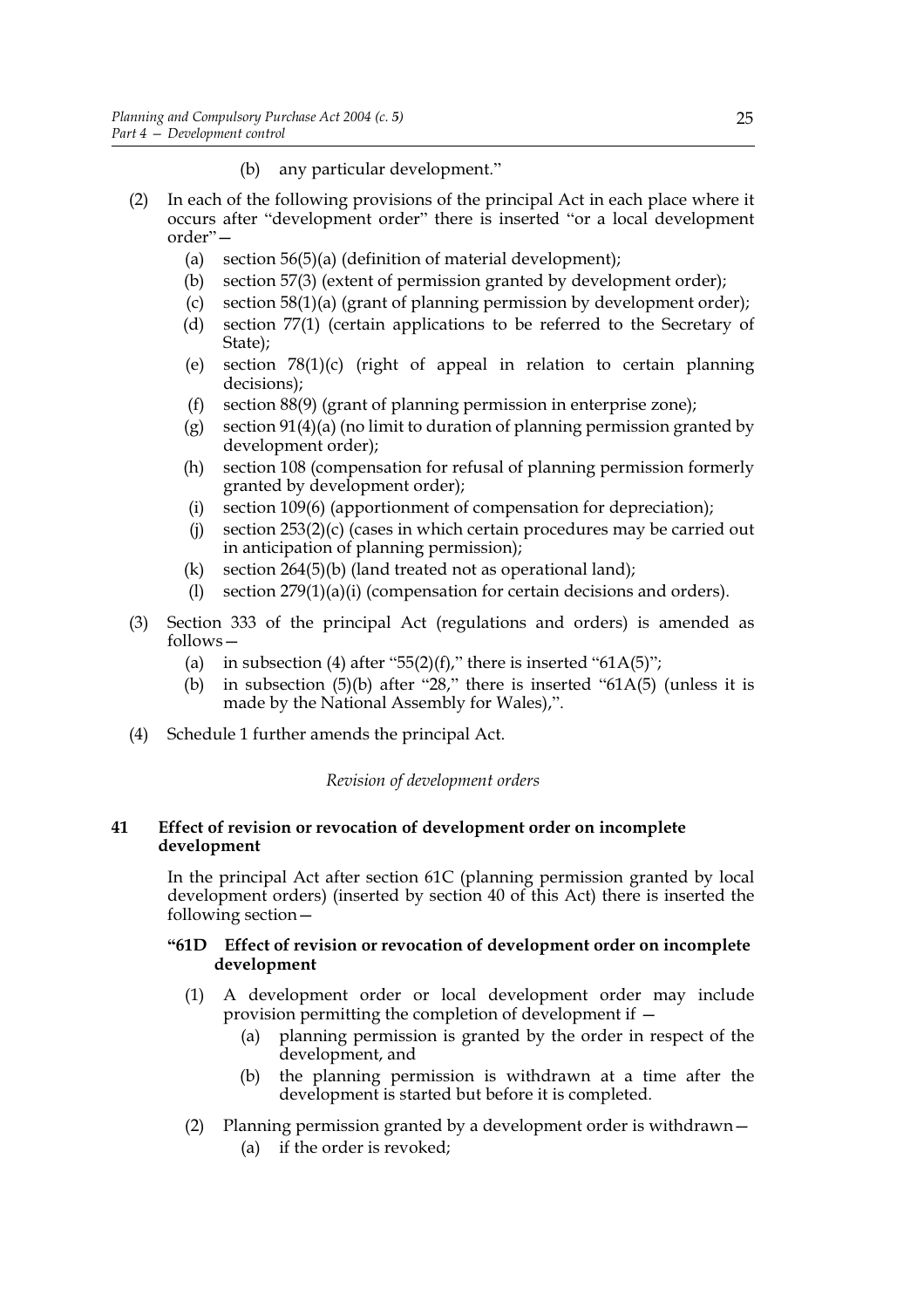- (b) if the order is amended so that it ceases to grant planning permission in respect of the development or materially changes any condition or limitation to which the grant of permission is subject;
- (c) by the issue of a direction under powers conferred by the order.
- (3) Planning permission granted by a local development order is withdrawn—
	- (a) if the order is revoked under section  $61A(6)$  or  $61B(8)$ ;
	- (b) if the order is revised in pursuance of paragraph 2 of Schedule 4A so that it ceases to grant planning permission in respect of the development or materially changes any condition or limitation to which the grant of permission is subject;
	- (c) by the issue of a direction under powers conferred by the order.
- (4) The power under this section to include provision in a development order or a local development order may be exercised differently for different purposes."

## *Applications*

## **42 Applications for planning permission and certain consents**

(1) In the principal Act for section 62 (form and content of applications for planning permission) there is substituted the following section—

## **"62 Applications for planning permission**

- (1) A development order may make provision as to applications for planning permission made to a local planning authority.
- (2) Provision referred to in subsection (1) includes provision as to  $-$ 
	- (a) the form and manner in which the application must be made;
	- (b) particulars of such matters as are to be included in the application;
	- (c) documents or other materials as are to accompany the application.
- (3) The local planning authority may require that an application for planning permission must include—
	- (a) such particulars as they think necessary;
	- (b) such evidence in support of anything in or relating to the application as they think necessary.
- (4) But a requirement under subsection (3) must not be inconsistent with provision made under subsection (1).
- (5) A development order must require that an application for planning permission of such description as is specified in the order must be accompanied by such of the following as is so specified—
	- (a) a statement about the design principles and concepts that have been applied to the development;
	- (b) a statement about how issues relating to access to the development have been dealt with.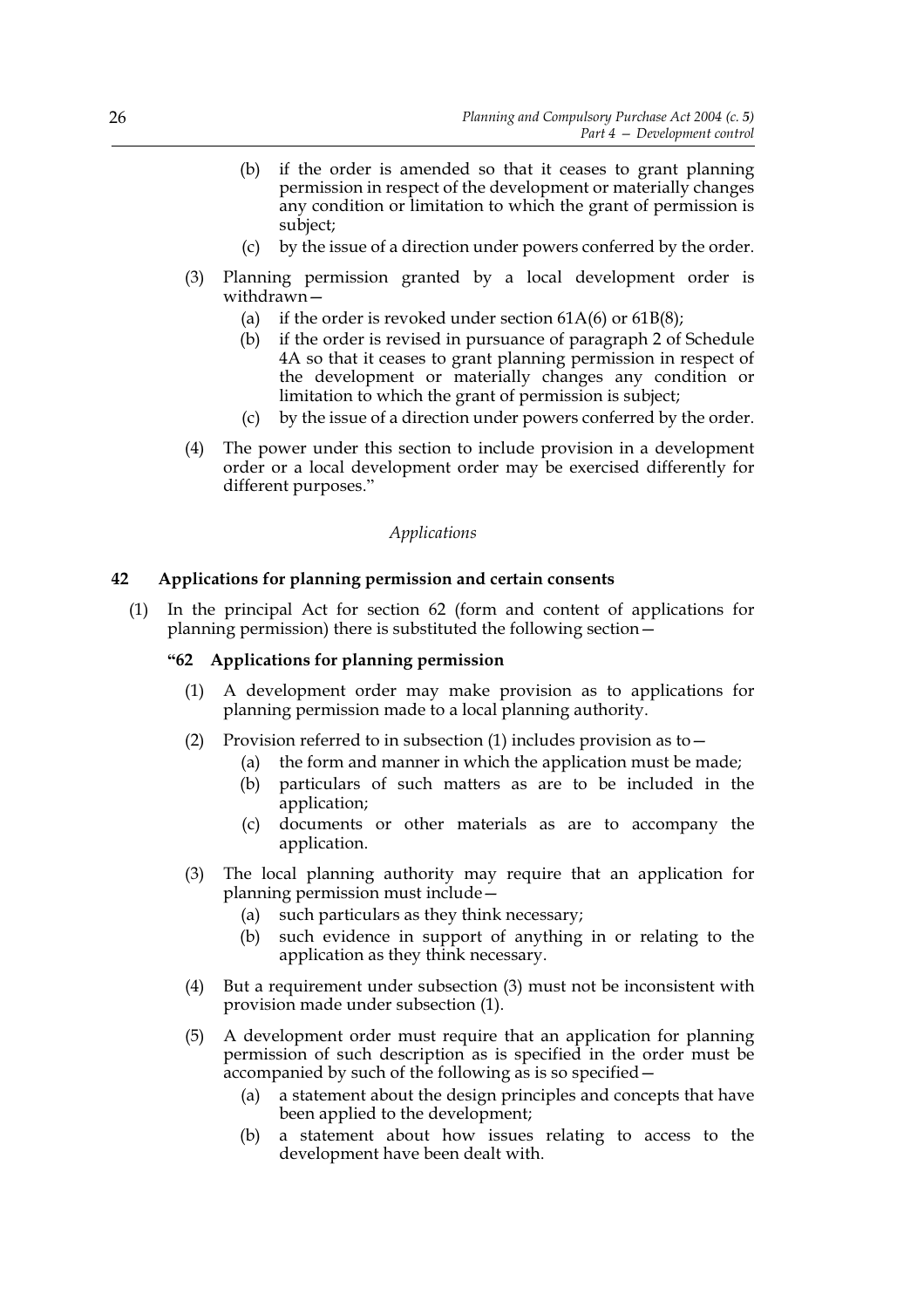- (6) The form and content of a statement mentioned in subsection (5) is such as is required by the development order."
- (2) In section 73 of the principal Act (determination of applications to develop land without compliance with conditions previously attached) subsection (3) is omitted.
- (3) In section 198 of that Act (tree preservation orders) after subsection (7) there is inserted—
	- "(8) In relation to an application for consent under a tree preservation order the appropriate authority may by regulations make provision as to—
		- (a) the form and manner in which the application must be made;
		- (b) particulars of such matters as are to be included in the application;
		- (c) the documents or other materials as are to accompany the application.
		- (9) The appropriate authority is—
			- (a) the Secretary of State in relation to England;
			- (b) the National Assembly for Wales in relation to Wales,

and in the case of regulations made by the National Assembly for Wales section 333(3) must be ignored."

- (4) In section 220 of that Act (regulations controlling display of advertisements) after subsection (2) there is inserted the following subsection—
	- "(2A) The regulations may also make provision as to  $-$ 
		- (a) the form and manner in which an application for consent must be made;
		- (b) particulars of such matters as are to be included in the application;
		- (c) any documents or other materials which must accompany the application."
- (5) In the principal Act before section 328 (settled land and land of universities and colleges) there is inserted the following section—

#### **"327A Applications: compliance with requirements**

- (1) This section applies to any application in respect of which this Act or any provision made under it imposes a requirement as to—
	- (a) the form or manner in which the application must be made;
	- (b) the form or content of any document or other matter which accompanies the application.
- (2) The local planning authority must not entertain such an application if it fails to comply with the requirement."
- (6) In section 10(2) of the listed buildings Act (applications for listed buildings consent) the words from "shall be made" to "require and" are omitted.
- (7) In section 10(3) of that Act for paragraph (a) there are substituted the following paragraphs—
	- "(a) the form and manner in which such applications are to be made;
	- (aa) particulars of such matters as are to be included in such applications;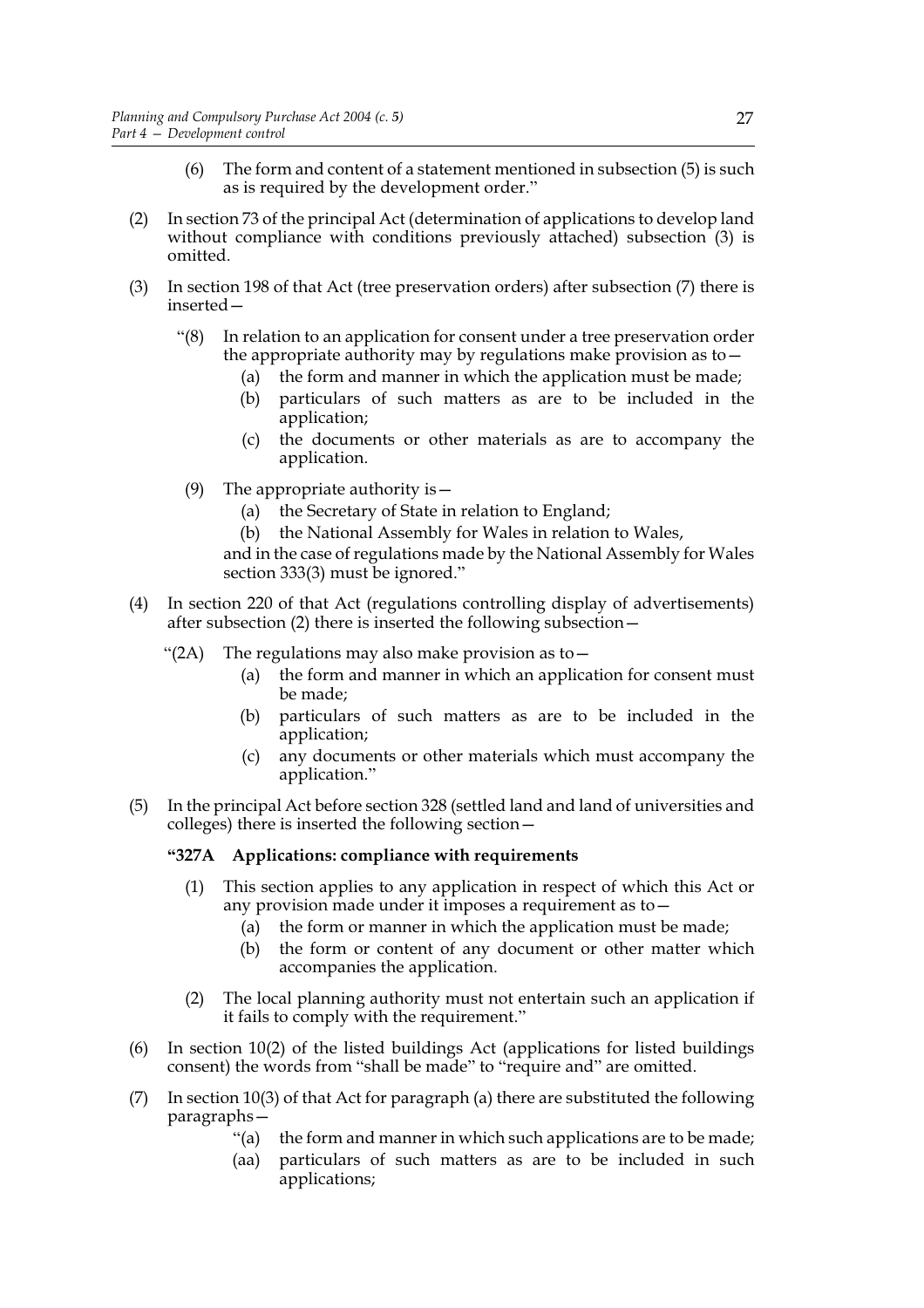- (ab) the documents or other materials as are to accompany such applications;".
- (8) In section 10 of that Act after subsection (3) there are inserted the following subsections—
	- "(4) The regulations must require that an application for listed building consent of such description as is prescribed must be accompanied by such of the following as is prescribed—
		- (a) a statement about the design principles and concepts that have been applied to the works;
		- (b) a statement about how issues relating to access to the building have been dealt with.
		- (5) The form and content of a statement mentioned in subsection (4) is such as is prescribed."
- (9) In section 89(1) of that Act (application of certain provisions of the principal Act) after the entry relating to section 323 there is inserted—

"section 327A (compliance with requirements relating to applications),".

## **43 Power to decline to determine applications**

(1) For section 70A of the principal Act (power of local planning authority to decline to determine application) there are substituted the following sections—

## **"70A Power to decline to determine subsequent application**

- (1) A local planning authority may decline to determine a relevant application if—
	- (a) any of the conditions in subsections (2) to (4) is satisfied, and
	- (b) the authority think there has been no significant change in the relevant considerations since the relevant event.
- (2) The condition is that in the period of two years ending with the date on which the application mentioned in subsection (1) is received the Secretary of State has refused a similar application referred to him under section 76A or 77.
- (3) The condition is that in that period the Secretary of State has dismissed an appeal—
	- (a) against the refusal of a similar application, or
	- (b) under section 78(2) in respect of a similar application.
- (4) The condition is that—
	- (a) in that period the local planning authority have refused more than one similar application, and
	- (b) there has been no appeal to the Secretary of State against any such refusal.
- (5) A relevant application is  $-$ 
	- (a) an application for planning permission for the development of any land;
	- (b) an application for approval in pursuance of section 60(2).
- (6) The relevant considerations are—
	- (a) the development plan so far as material to the application;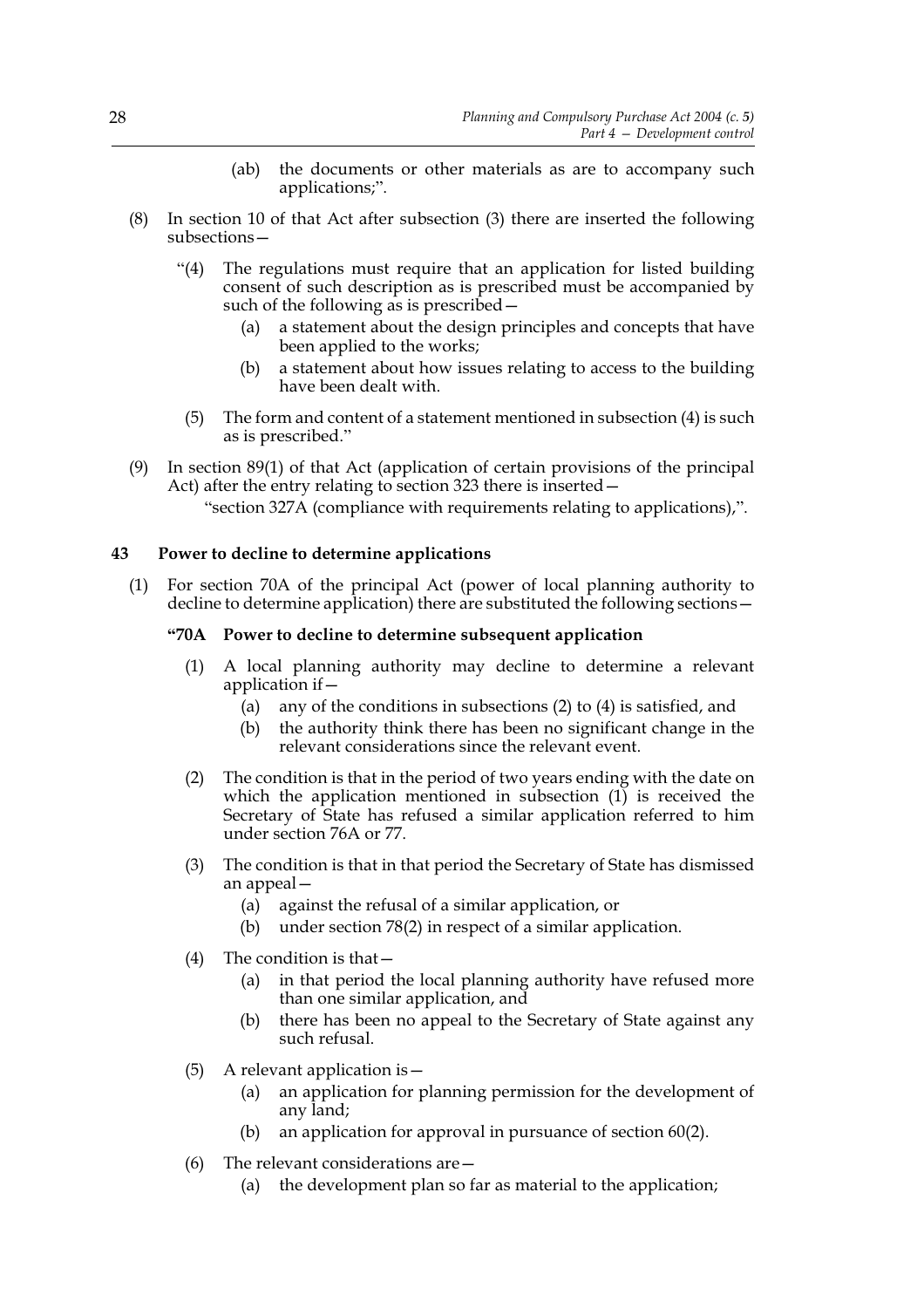- (b) any other material considerations.
- (7) The relevant event is—
	- (a) for the purposes of subsections (2) and (4) the refusal of the similar application;
	- (b) for the purposes of subsection (3) the dismissal of the appeal.
- (8) An application for planning permission is similar to another application if (and only if) the local planning authority think that the development and the land to which the applications relate are the same or substantially the same.

## **70B Power to decline to determine overlapping application**

- (1) A local planning authority may decline to determine an application for planning permission for the development of any land which is made at a time when any of the conditions in subsections (2) to (4) applies in relation to a similar application.
- (2) The condition is that a similar application is under consideration by the local planning authority and the determination period for that application has not expired.
- (3) The condition is that a similar application is under consideration by the Secretary of State in pursuance of section 76A or 77 or on an appeal under section 78 and the Secretary of State has not issued his decision.
- (4) The condition is that a similar application—
	- (a) has been granted by the local planning authority,
	- (b) has been refused by them, or
	- (c) has not been determined by them within the determination period,

and the time within which an appeal could be made to the Secretary of State under section 78 has not expired.

- (5) An application for planning permission is similar to another application if (and only if) the local planning authority think that the development and the land to which the applications relate are the same or substantially the same.
- (6) The determination period is  $-$ 
	- (a) the period prescribed by the development order for the determination of the application, or
	- (b) such longer period as the applicant and the authority have agreed for the determination of the application."
- (2) In section 78(2)(aa) of that Act after "70A" there is inserted "or 70B".
- (3) After section 81 of the listed buildings Act (authorities with functions under the Act) there are inserted the following sections—

## *"Power to decline to determine application*

## **81A Power to decline to determine subsequent application**

(1) A local planning authority may decline to determine an application for a relevant consent if—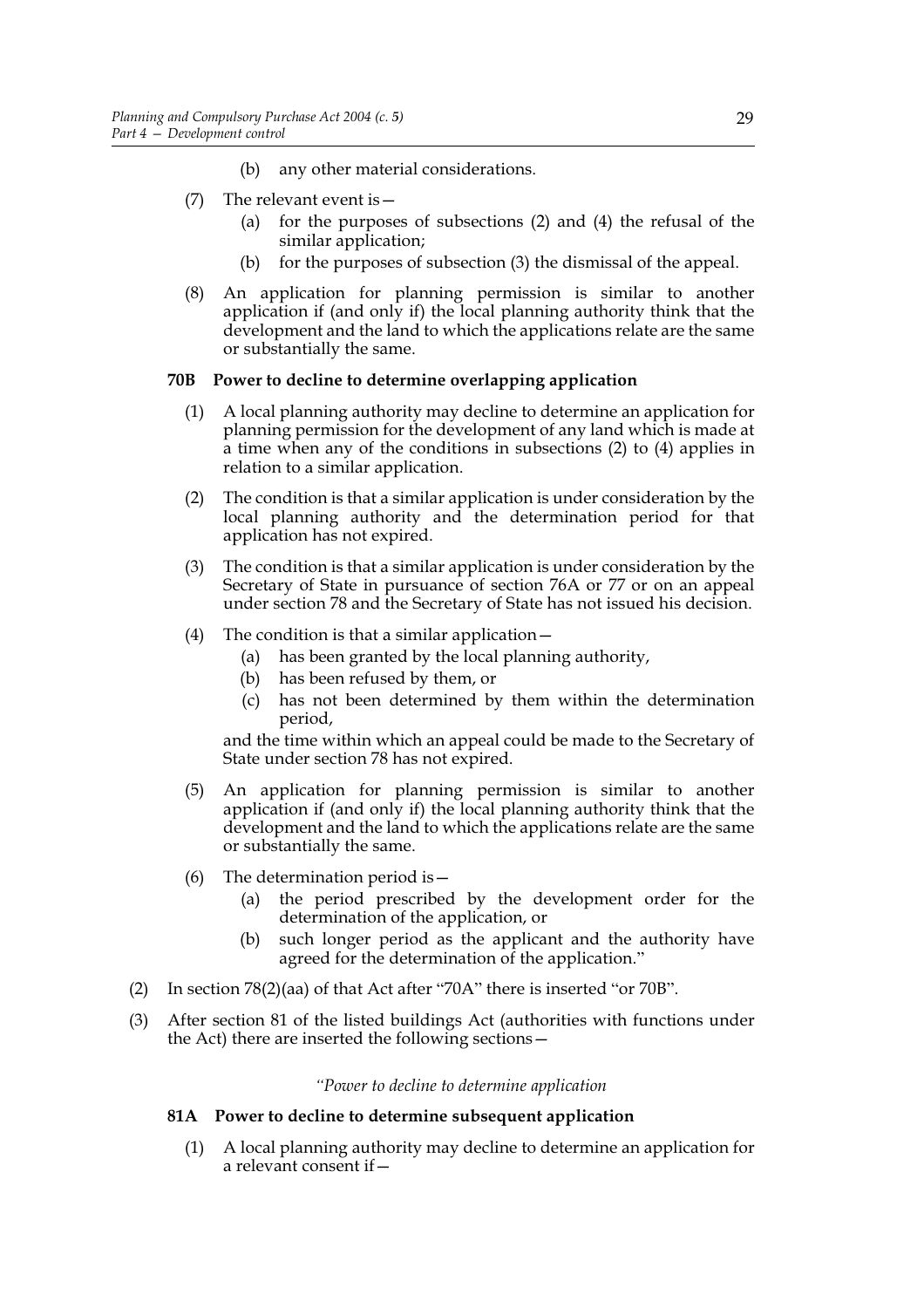- (a) one or more of the conditions in subsections  $(2)$  to  $(4)$  is satisfied, and
- (b) the authority think there has been no significant change in any material considerations since the relevant event.
- (2) The condition is that in the period of two years ending with the date on which the application mentioned in subsection  $(1)$  is received the Secretary of State has refused a similar application referred to him under section 12.
- (3) The condition is that in that period the Secretary of State has dismissed an appeal—
	- (a) against the refusal of a similar application, or
	- (b) under section 20(2) in respect of a similar application.
- (4) The condition is that—
	- (a) in that period the local planning authority have refused more than one similar application, and
	- (b) there has been no appeal to the Secretary of State against any such refusal.
- (5) Relevant consent is—
	- (a) listed building consent, or
	- (b) conservation area consent.
- (6) The relevant event is  $-$ 
	- (a) for the purposes of subsections (2) and (4) the refusal of the similar application;
	- (b) for the purposes of subsection (3) the dismissal of the appeal.
- (7) An application for relevant consent is similar to another application if (and only if) the local planning authority think that the building and works to which the applications relate are the same or substantially the same.
- (8) For the purposes of an application for conservation area consent a reference to a provision of this Act is a reference to that provision as excepted or modified by regulations under section 74.

# **81B Power to decline to determine overlapping application**

- (1) A local planning authority may decline to determine an application for a relevant consent which is made at a time when any of the conditions in subsections (2) to (4) applies in relation to a similar application.
- (2) The condition is that a similar application is under consideration by the local planning authority and the determination period for that application has not expired.
- (3) The condition is that a similar application is under consideration by the Secretary of State in pursuance of section 12 or on an appeal under section 20 and the Secretary of State has not issued his decision.
- (4) The condition is that a similar application—
	- (a) has been granted by the local planning authority,
	- (b) has been refused by them, or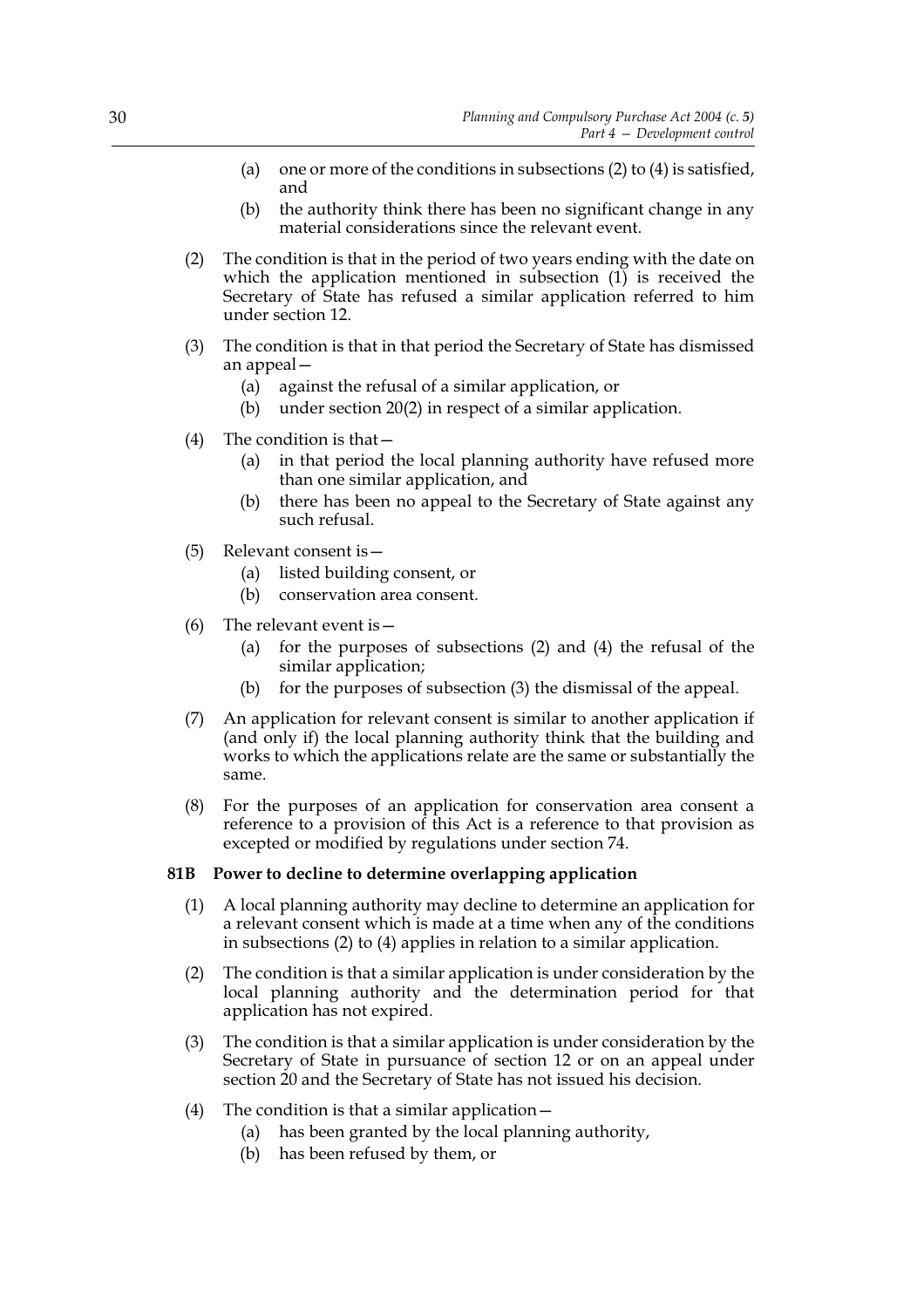(c) has not been determined by them within the determination period,

and the time within which an appeal could be made to the Secretary of State under section 20 has not expired.

- (5) Relevant consent is—
	- (a) listed building consent, or
	- (b) conservation area consent.
- (6) An application for relevant consent is similar to another application if (and only if) the local planning authority think that the building and works to which the applications relate are the same or substantially the same.
- (7) The determination period is—
	- (a) the period prescribed for the determination of the application, or
	- (b) such longer period as the applicant and the authority have agreed for the determination of the application.
- (8) For the purposes of an application for conservation area consent a reference to a provision of this Act is a reference to that provision as excepted or modified by regulations under section 74."
- (4) Section 20(2) of that Act (appeals) is amended as follows—
	- (a) for "neither" there is substituted "done none of the following";
	- (b) after paragraph (a) for "nor" there is substituted  $-$ 
		- "(aa) given notice to the applicant that they have exercised their power under section 81A or 81B to decline to determine the application;".
- (5) This section has effect only in relation to applications made under the principal Act or the listed buildings Act which are received by the local planning authority after this section comes into force.

*Major infrastructure projects*

# **44 Major infrastructure projects**

In the principal Act the following sections are inserted before section 77 (Reference of applications to the Secretary of State)—

# **"76A Major infrastructure projects**

- (1) This section applies to  $-$ 
	- (a) an application for planning permission;
	- (b) an application for the approval of a local planning authority required under a development order,

if the Secretary of State thinks that the development to which the application relates is of national or regional importance.

- (2) The Secretary of State may direct that the application must be referred to him instead of being dealt with by the local planning authority.
- (3) If the Secretary of State gives a direction under subsection (2) he may also direct that any application—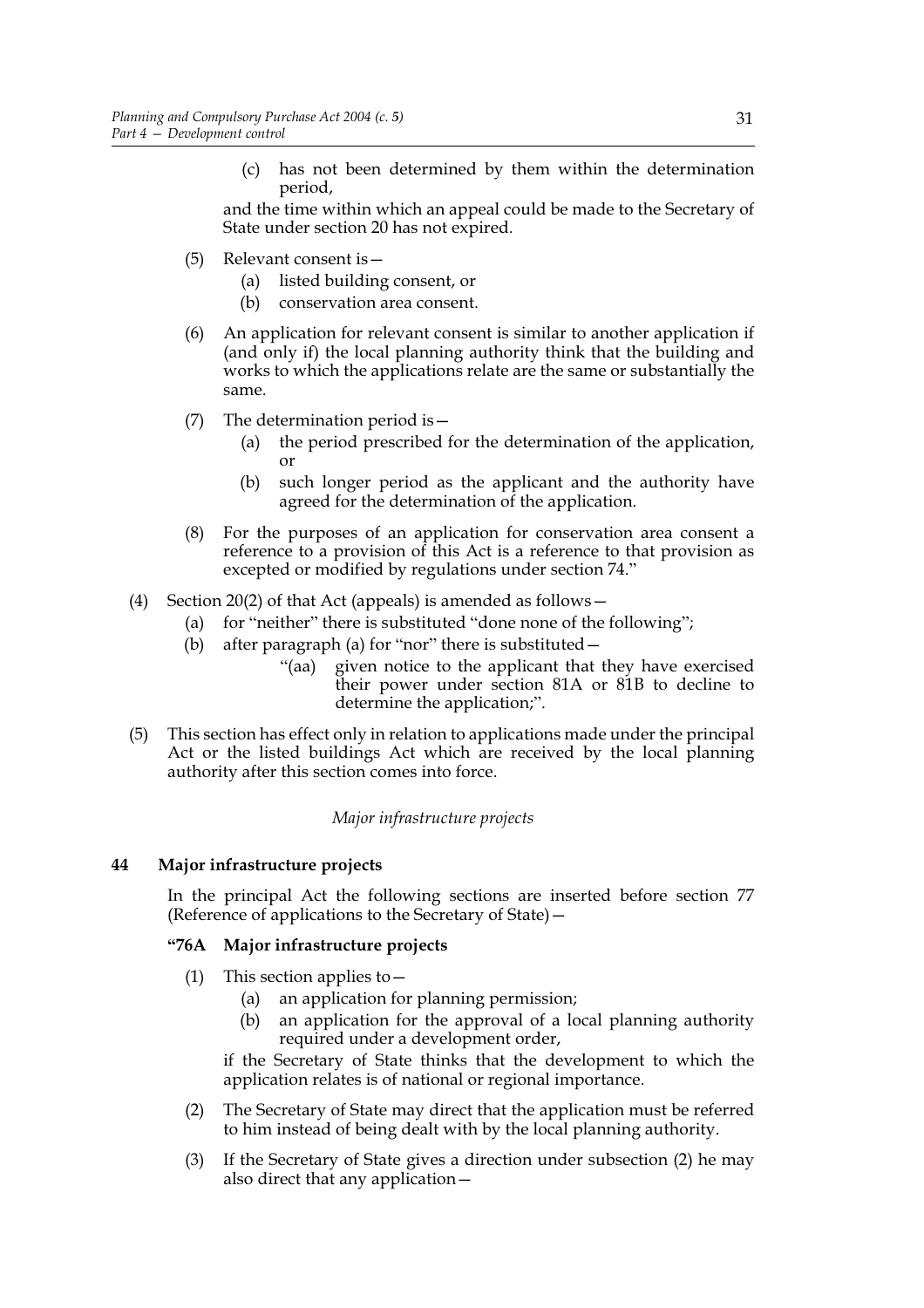- (a) under or for the purposes of the planning Acts, and
- (b) which he thinks is connected with the application mentioned in subsection (1),

must also be referred to him instead of being dealt with by the local planning authority.

- (4) If the Secretary of State gives a direction under this section—
	- (a) the application must be referred to him;
	- (b) he must appoint an inspector to consider the application.
- (5) If the Secretary of State gives a direction under subsection (2) the applicant must prepare an economic impact report which must—
	- (a) be in such form and contain such matter as is prescribed by development order;
	- (b) be submitted to the Secretary of State in accordance with such provision as is so prescribed.
- (6) For the purposes of subsection (5) the Secretary of State may, by development order, prescribe such requirements as to publicity and notice as he thinks appropriate.
- (7) A direction under this section or section 76B may be varied or revoked by a subsequent direction.
- (8) The decision of the Secretary of State on any application referred to him under this section is final.
- (9) Regional relates to a region listed in Schedule 1 to the Regional Development Agencies Act 1998 (c. 45).
- (10) The following provisions of this Act apply (with any necessary modifications) to an application referred to the Secretary of State under this section as they apply to an application which falls to be determined by a local planning authority—
	- (a) section 70;
	- (b) section  $72(1)$  and  $(5)$ ;
	- (c) section 73;
	- (d) section 73A.
- (11) A development order may apply (with or without modifications) any requirements imposed by the order by virtue of section 65 or 71 to an application referred to the Secretary of State under this section.
- (12) This section does not apply to an application which relates to the development of land in Wales.

# **76B Major infrastructure projects: inspectors**

- (1) This section applies if the Secretary of State appoints an inspector under section  $76A(4)$ (b) (the lead inspector).
- (2) The Secretary of State may direct the lead inspector—
	- (a) to consider such matters relating to the application as are prescribed;
	- (b) to make recommendations to the Secretary of State on those matters.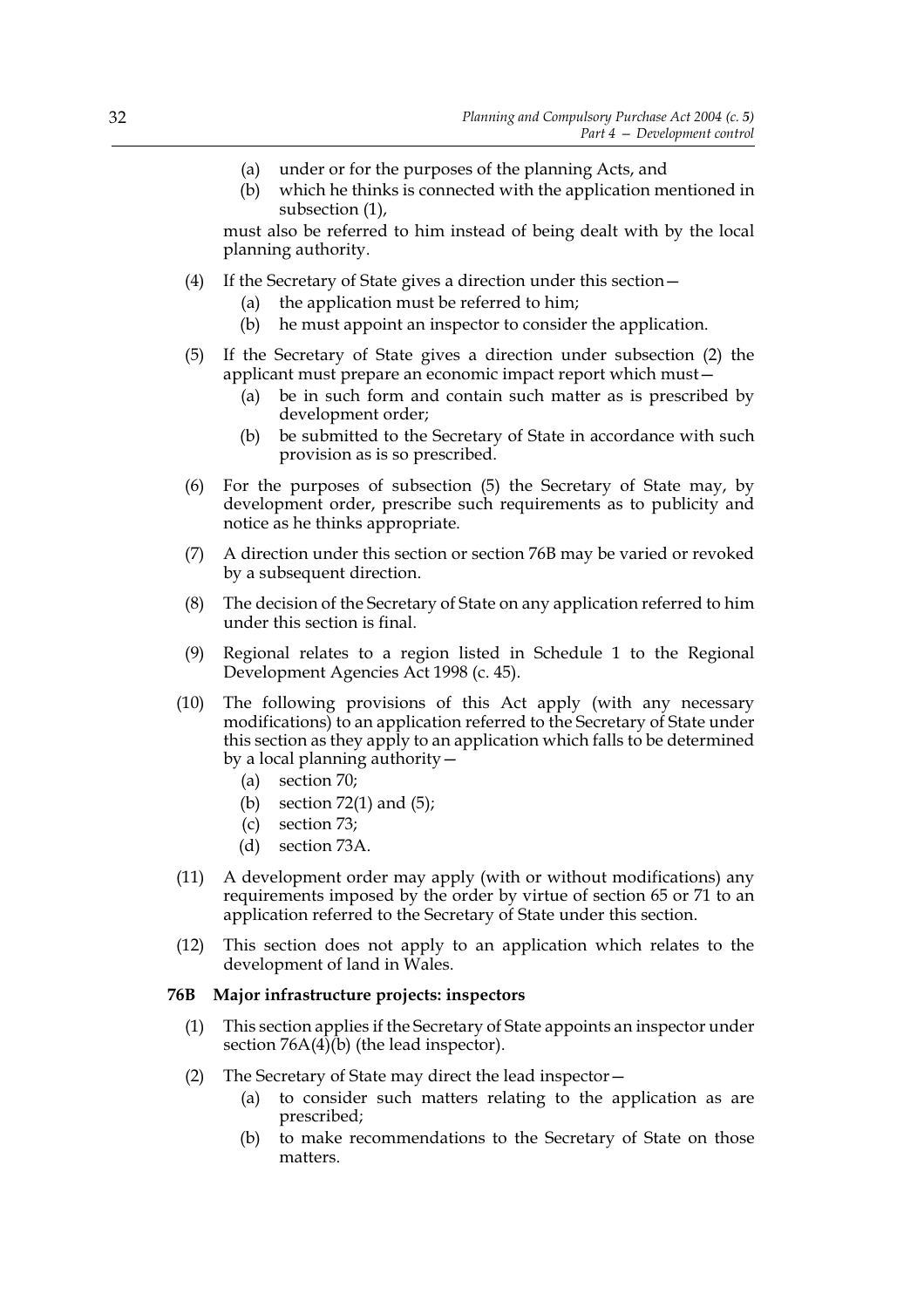- (3) After considering any recommendations of the lead inspector the Secretary of State may—
	- (a) appoint such number of additional inspectors as he thinks appropriate;
	- (b) direct that each of the additional inspectors must consider such matters relating to the application as the lead inspector decides.
- (4) An additional inspector must—
	- (a) comply with such directions as to procedural matters as the lead inspector gives;
	- (b) report to the lead inspector on the matters he is appointed to consider.
- (5) A copy of directions given as mentioned in subsection (4)(a) must be given to—
	- (a) the person who made the application;
	- (b) the local planning authority;
	- (c) any other person who requests it.
- (6) If the Secretary of State does not act under subsection (3) he must direct the lead inspector to consider the application on his own.
- (7) In every case the lead inspector must report to the Secretary of State  $\alpha$ n $-$ 
	- (a) his consideration of the application;
	- (b) the consideration of the additional inspectors (if any) of the matters mentioned in subsection (3)(b).
- (8) The function of the lead inspector in pursuance of subsection  $(2)$ 
	- (a) may be exercised from time to time;
	- (b) includes making recommendations as to the number of additional inspectors required from time to time.
- (9) The power of the Secretary of State under subsection (3) to appoint an additional inspector includes power to revoke such an appointment."

# *Simplified planning zones*

# **45 Simplified planning zones**

- (1) In section 83 of the principal Act (making simplified planning zone schemes) subsection (1) is omitted.
- (2) Before section 83(2) of that Act there are inserted the following subsections—
	- "(1A) This section applies if  $-$ 
		- (a) the regional spatial strategy for the region in which the area of a local planning authority in England is situated identifies the need for a simplified planning zone in that area (or any part of it);
		- (b) the criteria prescribed by the National Assembly for Wales for the need for a simplified planning zone are satisfied in relation to the area (or any part of the area) of a local planning authority in Wales.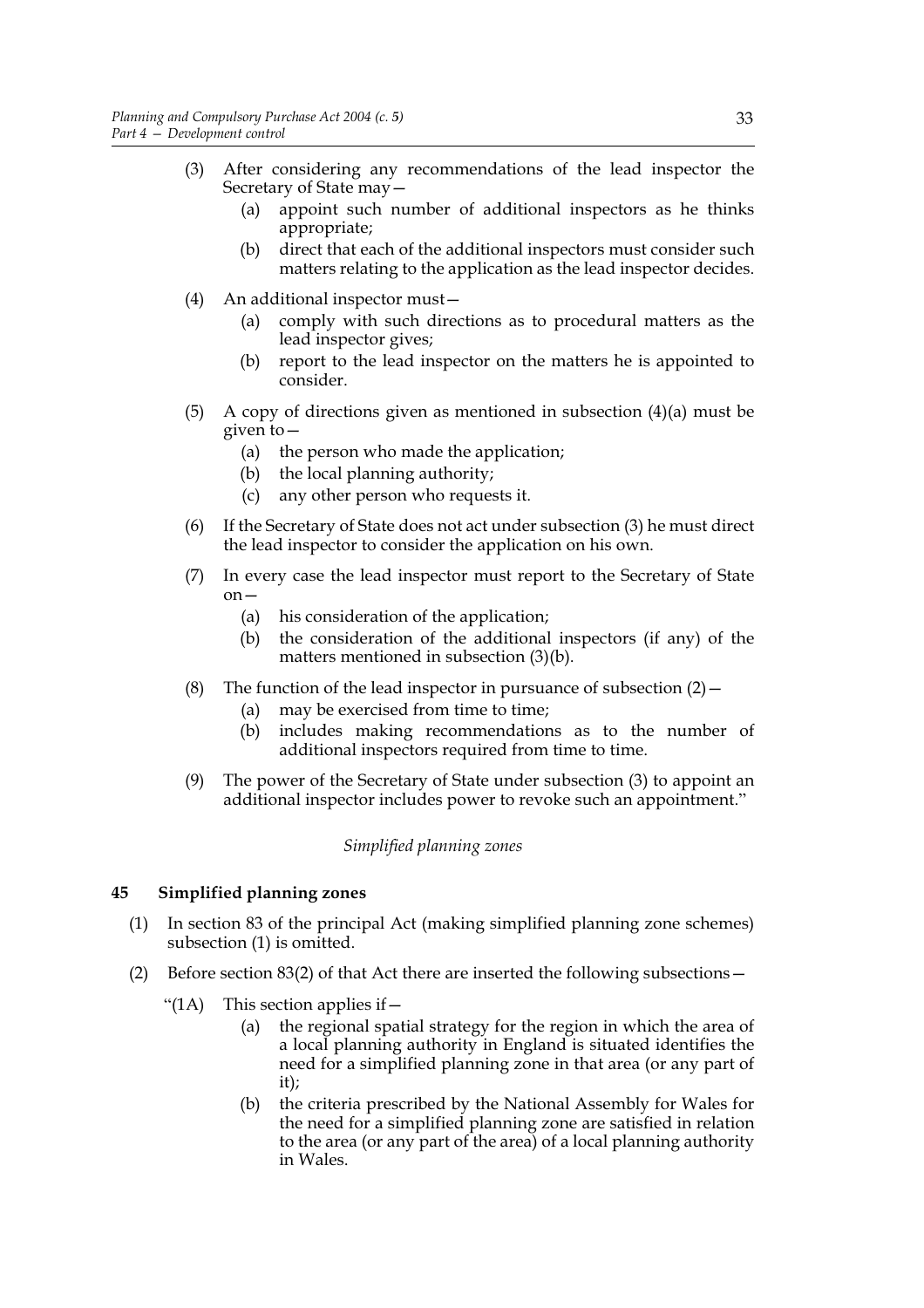- (1B) The local planning authority must consider the question for which part or parts of their area a simplified planning zone scheme is desirable.
- (1C) The local planning authority must keep under review the question mentioned in subsection (1B)."
- (3) For section 83(2) of that Act there are substituted the following subsections—
	- "(2) A local planning authority must make a simplified planning zone scheme for all or any part of their area—
		- (a) if as a result of the consideration mentioned in subsection (1B) or the review mentioned in subsection (1C) they decide that it is desirable to do so;
		- (b) if they are directed to do so by the Secretary of State or the National Assembly for Wales (as the case may be).
	- (2A) A local planning authority may at any time—
		- (a) alter a scheme adopted by them;
		- (b) with the consent of the Secretary of State alter a scheme made or altered by him under paragraph 12 of Schedule 7 or approved by him under paragraph 11 of that Schedule;
		- (c) with the consent of the National Assembly for Wales alter a scheme made or altered by it under paragraph 12 of Schedule 7 or approved by it under paragraph 11 of that Schedule.
	- (2B) A simplified planning zone scheme for an area in England must be in conformity with the regional spatial strategy."
- (4) In section 83 of that Act after subsection (3) there is inserted the following subsection—
	- "(4) In this section and in Schedule 7—
		- (a) a reference to the regional spatial strategy must be construed in relation to any area in Greater London as a reference to the spatial development strategy;
		- (b) a reference to a region must be construed in relation to such an area as a reference to Greater London."
- (5) In section 85(1) of that Act (duration of simplified planning zone scheme) for the words from "period" to the end there is substituted "specified period".
- (6) After section  $85(1)$  of that Act there is inserted the following subsection
	- "(1A) The specified period is the period not exceeding 10 years  $-$ 
		- (a) beginning with the date when the scheme is adopted or approved, and
		- (b) which is specified in the scheme."
- (7) In Schedule 7 of that Act in paragraph 2 (notification of proposal to make scheme) for "decide under section 83(2) to make or" there is substituted "are required under section 83(2) to make or decide under section 83(2A) to".
- (8) In Schedule 7 of that Act paragraphs 3 and 4 are omitted.
- (9) In Schedule 7 of that Act in paragraph 12 (default powers of Secretary of State)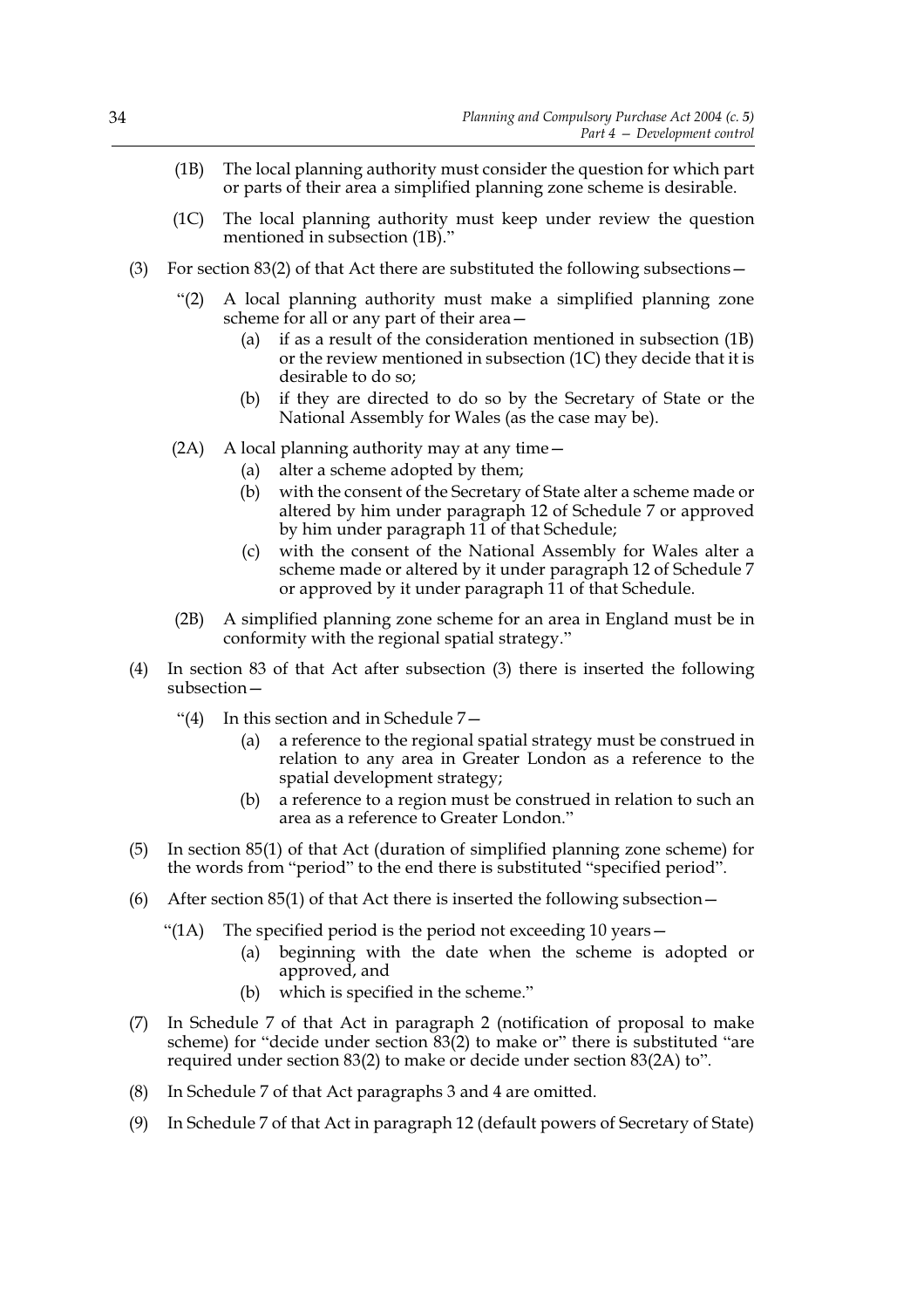for sub-paragraph (1) there are substituted the following sub-paragraphs—

- "(1) This paragraph applies if each of the following conditions is satisfied.
- $(1A)$  The first condition is that  $-$ 
	- (a) the regional spatial strategy for the region in which the area of a local planning authority is situated identifies the need for a simplified planning zone in any part of their area, or
	- (b) the criteria prescribed by the National Assembly for Wales for the need for a simplified planning zone are satisfied in relation to the area of a local planning authority in Wales.
- (1B) The second condition is that the Secretary of State or the National Assembly for Wales (as the case may be) is satisfied after holding a local inquiry or other hearing that the authority are not taking within a reasonable period the steps required by this Schedule for the adoption of proposals for the making or alteration of a scheme.
- (1C) The Secretary of State or the National Assembly for Wales (as the case may be) may make or alter the scheme."

### *Planning contribution*

#### **46 Planning contribution**

- (1) The Secretary of State may, by regulations, make provision for the making of a planning contribution in relation to the development or use of land in the area of a local planning authority.
- (2) The contribution may be made—
	- (a) by the prescribed means,
	- (b) by compliance with the relevant requirements, or
	- (c) by a combination of such means and compliance.
- (3) The regulations may require the local planning authority to include in a development plan document (or in such other document as is prescribed)—
	- (a) a statement of the developments or uses or descriptions of development or use in relation to which they will consider accepting a planning contribution;
	- (b) a statement of the matters relating to development or use in relation to which they will not consider accepting a contribution by the prescribed means;
	- (c) the purposes to which receipts from payments made in respect of contributions are (in whole or in part) to be put;
	- (d) the criteria by reference to which the value of a contribution made by the prescribed means is to be determined.
- (4) The regulations may make provision as to circumstances in which—
	- (a) except in the case of a contribution to which subsection (3)(b) applies, the person making the contribution (the contributor) must state the form in which he will make the contribution;
	- (b) the contribution may not be made by compliance with the relevant requirements if it is made by the prescribed means;
	- (c) the contribution may not be made by the prescribed means if it is made by compliance with the relevant requirements;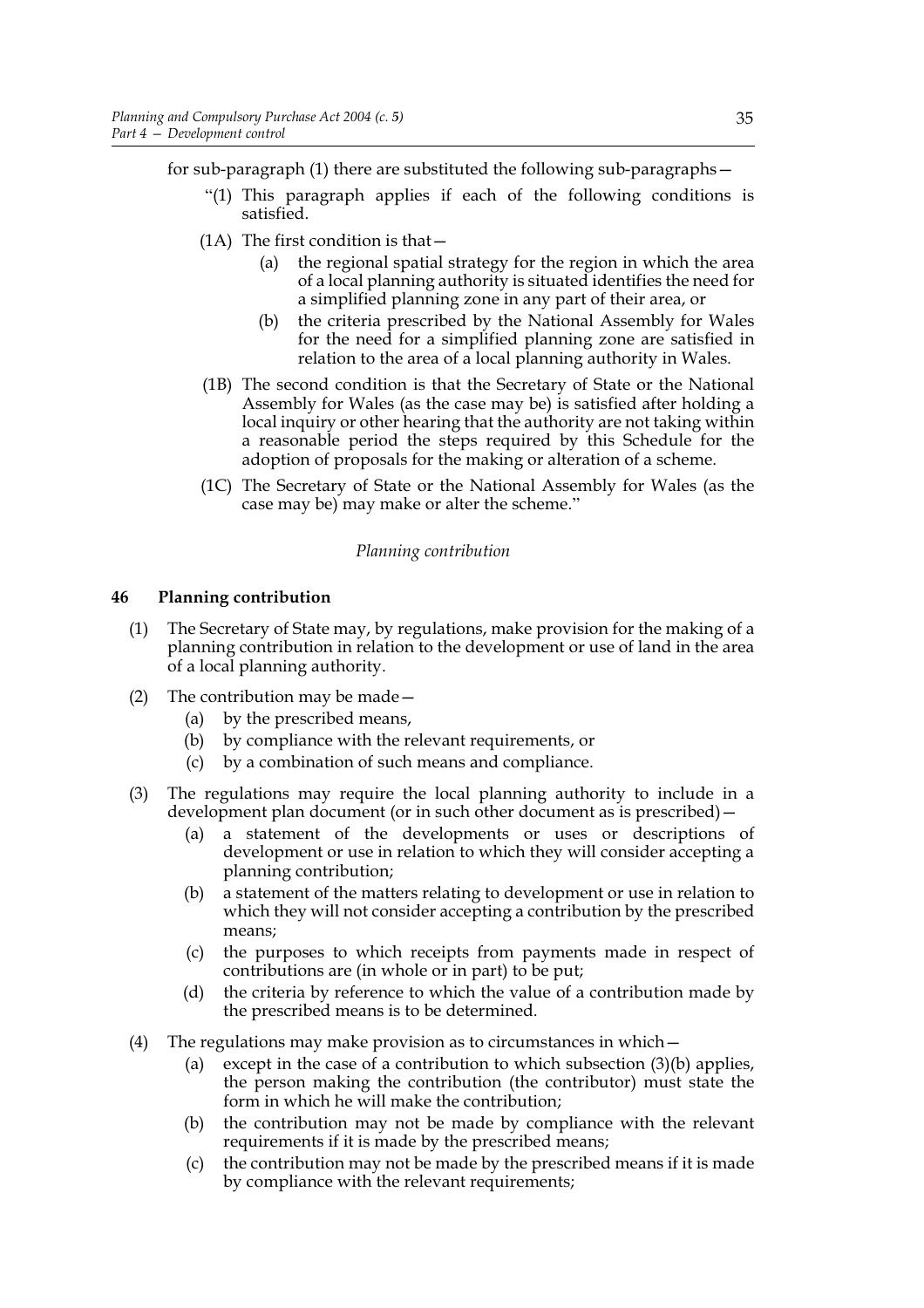- (d) a contribution must not be made.
- (5) The prescribed means are—
	- (a) the payment of a sum the amount and terms of payment of which are determined in accordance with criteria published by the local planning authority for the purposes of subsection (3)(d),
	- (b) the provision of a benefit in kind the value of which is so determined, or
	- (c) a combination of such payment and provision.
- (6) The relevant requirements are such requirements relating to the development or use as are—
	- (a) prescribed for the purposes of this section, and
	- (b) included as part of the terms of the contribution,

and may include a requirement to make a payment of a sum.

(7) Development plan document must be construed in accordance with section 37(3).

# **47 Planning contribution: regulations**

- (1) This section applies for the purpose of regulations made under section 46.
- (2) Maximum and minimum amounts may be prescribed in relation to a payment falling within section  $46(5)(a)$ .
- (3) Provision may be made to enable periodic adjustment of the criteria mentioned in section  $46(3)(d)$ .
- (4) The local planning authority may be required to publish an annual report containing such information in relation to the planning contribution as is prescribed.
- (5) If a document is prescribed for the purposes of section 46(3) the regulations may prescribe—
	- (a) the procedure for its preparation and the time at which it must be published;
	- (b) the circumstances in which and the procedure by which the Secretary of State may take steps in relation to the preparation of the document.
- (6) Provision may be made for the enforcement by the local planning authority of the terms of a planning contribution including provision—
	- (a) for a person obstructing the taking of such steps as are prescribed to be guilty of an offence punishable by a fine not exceeding level 3 on the standard scale;
	- (b) for a person deriving title to the land from the contributor to be bound by the terms of the contribution;
	- (c) for a condition to be attached to any planning permission relating to the land requiring the contribution to be made before any development is started;
	- (d) for the enforcement of a planning contribution in respect of land which is Crown land within the meaning of section 293(1) of the principal Act.
- (7) The regulations may—
	- (a) require the local planning authority to apply receipts from planning contributions made by the prescribed means only to purposes mentioned in section  $46(3)(c)$ ;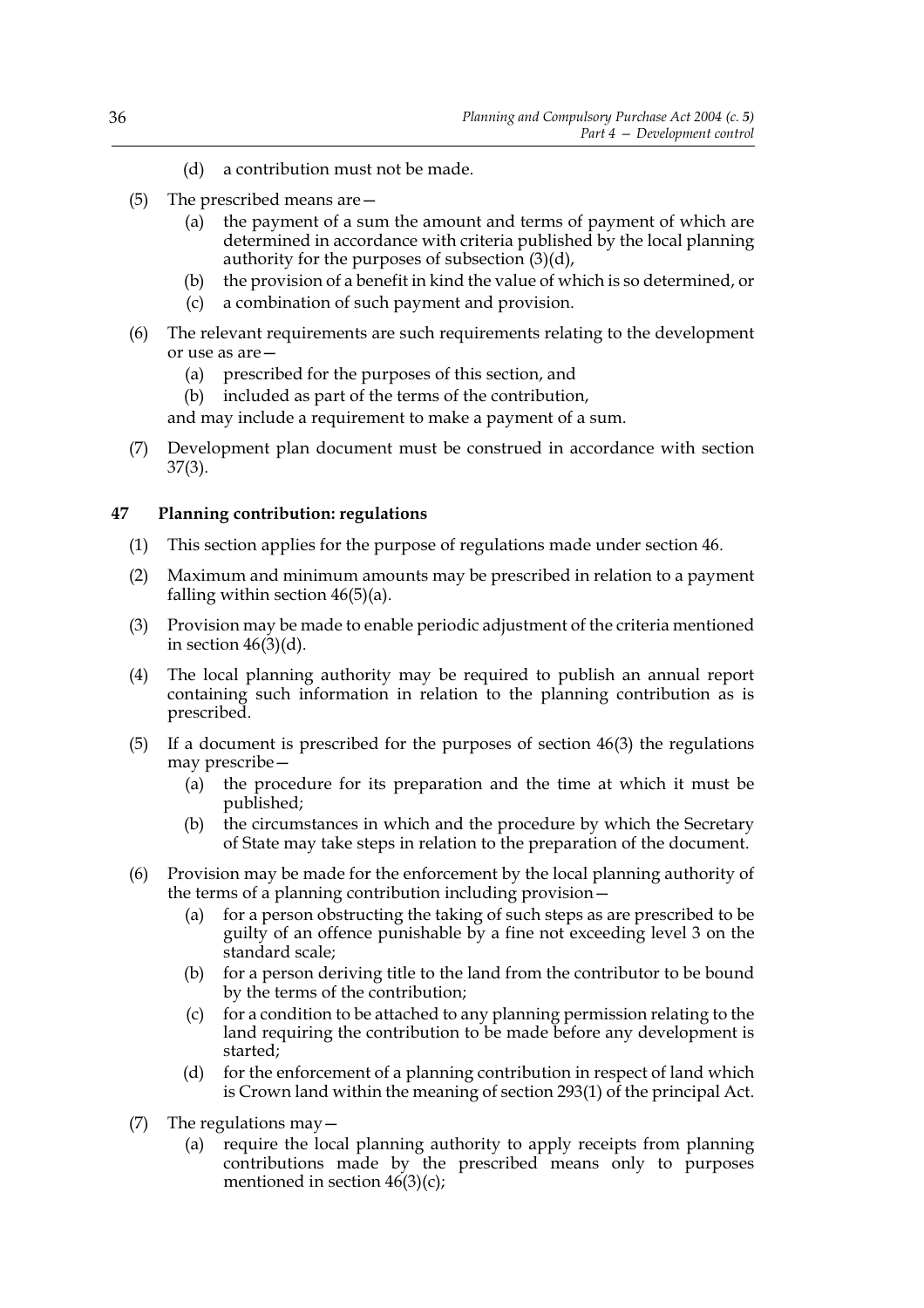- (b) make provision for setting out in writing the terms of the planning contribution;
- (c) make provision in relation to the modification or discharge of a planning contribution.
- (8) The regulations may  $-$ 
	- (a) make different provision in relation to the areas of different local planning authorities or different descriptions of local planning authority;
	- (b) exclude their application (in whole or in part) in relation to the area of one or more local planning authorities or descriptions of local planning authority.

### **48 Planning contribution: Wales**

In relation to land in Wales, sections 46 and 47 apply subject to the following modifications—

- (a) references to the Secretary of State must be construed as references to the National Assembly for Wales;
- (b) the reference to a development plan document must be construed as a reference to a local development plan (within the meaning of section 62).

#### *Miscellaneous*

### **49 Development to include certain internal operations**

- (1) In the principal Act in section 55 (meaning of development) after subsection (2) there are inserted the following subsections—
	- "(2A) The Secretary of State may in a development order specify any circumstances or description of circumstances in which subsection (2) does not apply to operations mentioned in paragraph (a) of that subsection which have the effect of increasing the gross floor space of the building by such amount or percentage amount as is so specified.
		- (2B) The development order may make different provision for different purposes."
- (2) This subsection applies if  $-$ 
	- (a) section 55(2) of the principal Act is disapplied in respect of any operations by virtue of a development order under section 55(2A) of that Act,
	- (b) at the date the development order comes into force a certificate under section 192 of the principal Act (certificate of lawfulness of proposed use or development) is in force in respect of the operations, and
	- before that date no such operations have been begun.
- (3) If subsection (2) applies the certificate under section 192 of the principal Act is of no effect.
- (4) A development order made for the purposes of section 55(2A) of the principal Act does not affect any operations begun before it is made.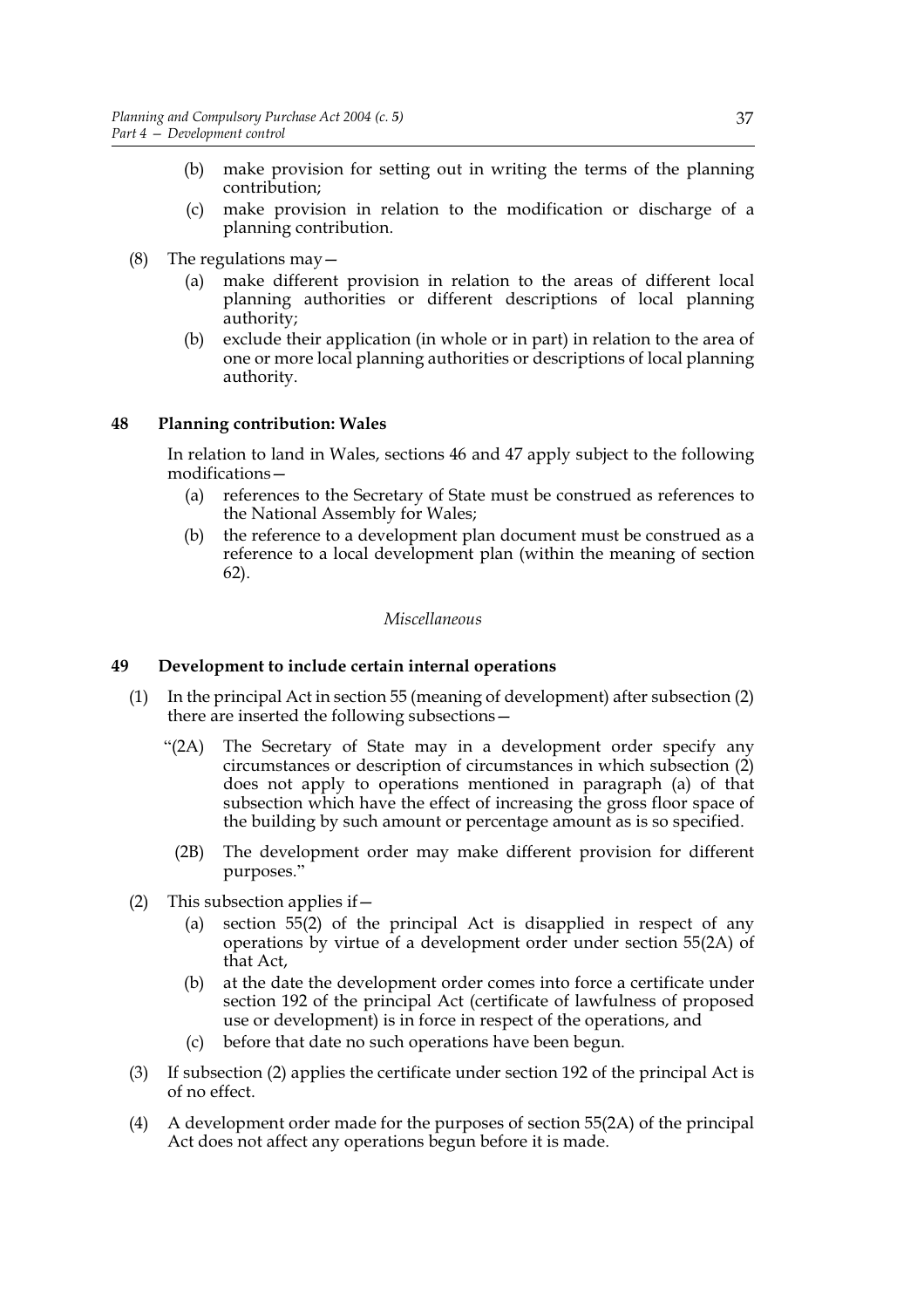# **50 Appeal made: functions of local planning authority**

(1) In the principal Act after section 78 (right to appeal) there is inserted the following section—

# **"78A Appeal made: functions of local planning authorities**

- (1) This section applies if a person who has made an application mentioned in section 78(1)(a) appeals to the Secretary of State under section 78(2).
- (2) At any time before the end of the additional period the local planning authority may give the notice referred to in section 78(2).
- (3) If the local planning authority give notice as mentioned in subsection (2) that their decision is to refuse the application—
	- (a) the appeal must be treated as an appeal under section 78(1) against the refusal;
	- (b) the Secretary of State must give the person making the appeal an opportunity to revise the grounds of the appeal;
	- (c) the Secretary of State must give such a person an opportunity to change any option the person has chosen relating to the procedure for the appeal.
- (4) If the local planning authority give notice as mentioned in subsection (2) that their decision is to grant the application subject to conditions the Secretary of State must give the person making the appeal the opportunity—
	- (a) to proceed with the appeal as an appeal under section 78(1) against the grant of the application subject to conditions;
	- (b) to revise the grounds of the appeal;
	- (c) to change any option the person has chosen relating to the procedure for the appeal.
- (5) The Secretary of State must not issue his decision on the appeal before the end of the additional period.
- (6) The additional period is the period prescribed by development order for the purposes of this section and which starts on the day on which the person appeals under section 78(2)."
- (2) In the listed buildings Act after section 20 (right to appeal) there is inserted the following section—

# **"20A Appeal made: functions of local planning authorities**

- (1) This section applies if a person who has made an application mentioned in section  $20(1)(a)$  appeals to the Secretary of State under section 20(2).
- (2) At any time before the end of the additional period the local planning authority may give the notice referred to in section 20(2).
- (3) If the local planning authority give notice as mentioned in subsection (2) that their decision is to refuse the application—
	- (a) the appeal must be treated as an appeal under section 20(1) against the refusal;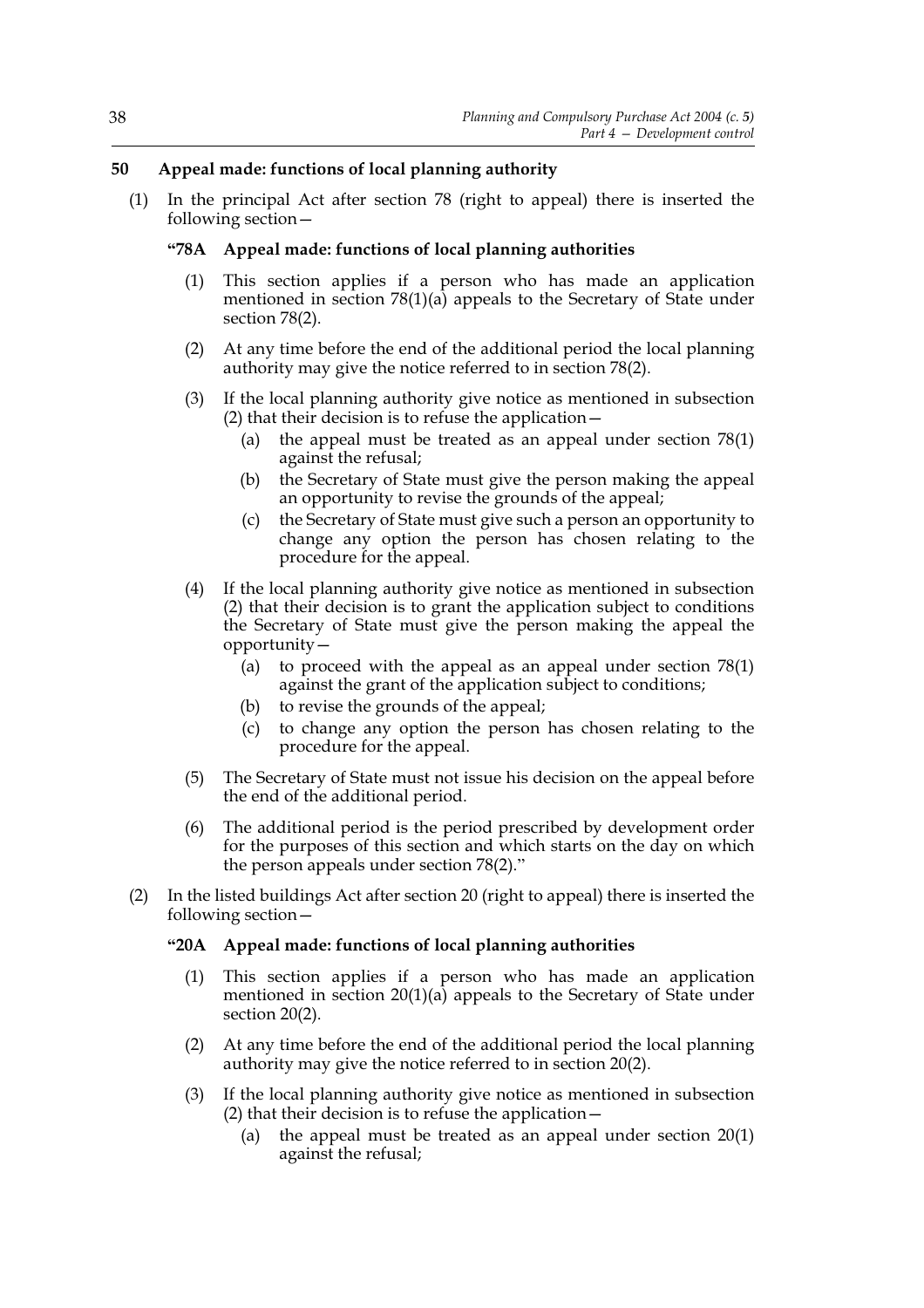- (b) the Secretary of State must give the person making the appeal an opportunity to revise the grounds of the appeal;
- (c) the Secretary of State must give such a person an opportunity to change any option the person has chosen relating to the procedure for the appeal.
- (4) If the local planning authority give notice as mentioned in subsection (2) that their decision is to grant the application subject to conditions the Secretary of State must give the person making the appeal the opportunity—
	- (a) to proceed with the appeal as an appeal under section 20(1) against the grant of the application subject to conditions;
	- (b) to revise the grounds of the appeal;
	- (c) to change any option the person has chosen relating to the procedure for the appeal.
- (5) The Secretary of State must not issue his decision on the appeal before the end of the additional period.
- (6) The additional period is the period prescribed for the purposes of this section and which starts on the day on which the person appeals under section 20(2)."
- (3) This section has effect only in relation to relevant applications which are received by the local planning authority after the commencement of this section.
- (4) The following are relevant applications—
	- (a) an application mentioned in section  $78(1)(a)$  of the principal Act;
	- (b) an application mentioned in section  $20(1)(a)$  of the listed buildings Act;
	- (c) an application mentioned in section 20(1)(a) of the listed buildings Act as given effect by section 74(3) of that Act (application of certain provisions to the control of demolition in conservation areas).

# **51 Duration of permission and consent**

- (1) Section 91 of the principal Act (limit on duration of planning permission) is amended as follows—
	- (a) in subsections  $(1)(a)$  and  $(3)$  for the words "five years" there is substituted "three years";
	- (b) after subsection (3) there are inserted the following subsections  $-$ 
		- "(3A) Subsection (3B) applies if any proceedings are begun to challenge the validity of a grant of planning permission or of a deemed grant of planning permission.
			- (3B) The period before the end of which the development to which the planning permission relates is required to be begun in pursuance of subsection (1) or (3) must be taken to be extended by one year.
			- (3C) Nothing in this section prevents the development being begun from the time the permission is granted or deemed to be granted."
- (2) In section 92 of that Act (outline planning permission)  $-$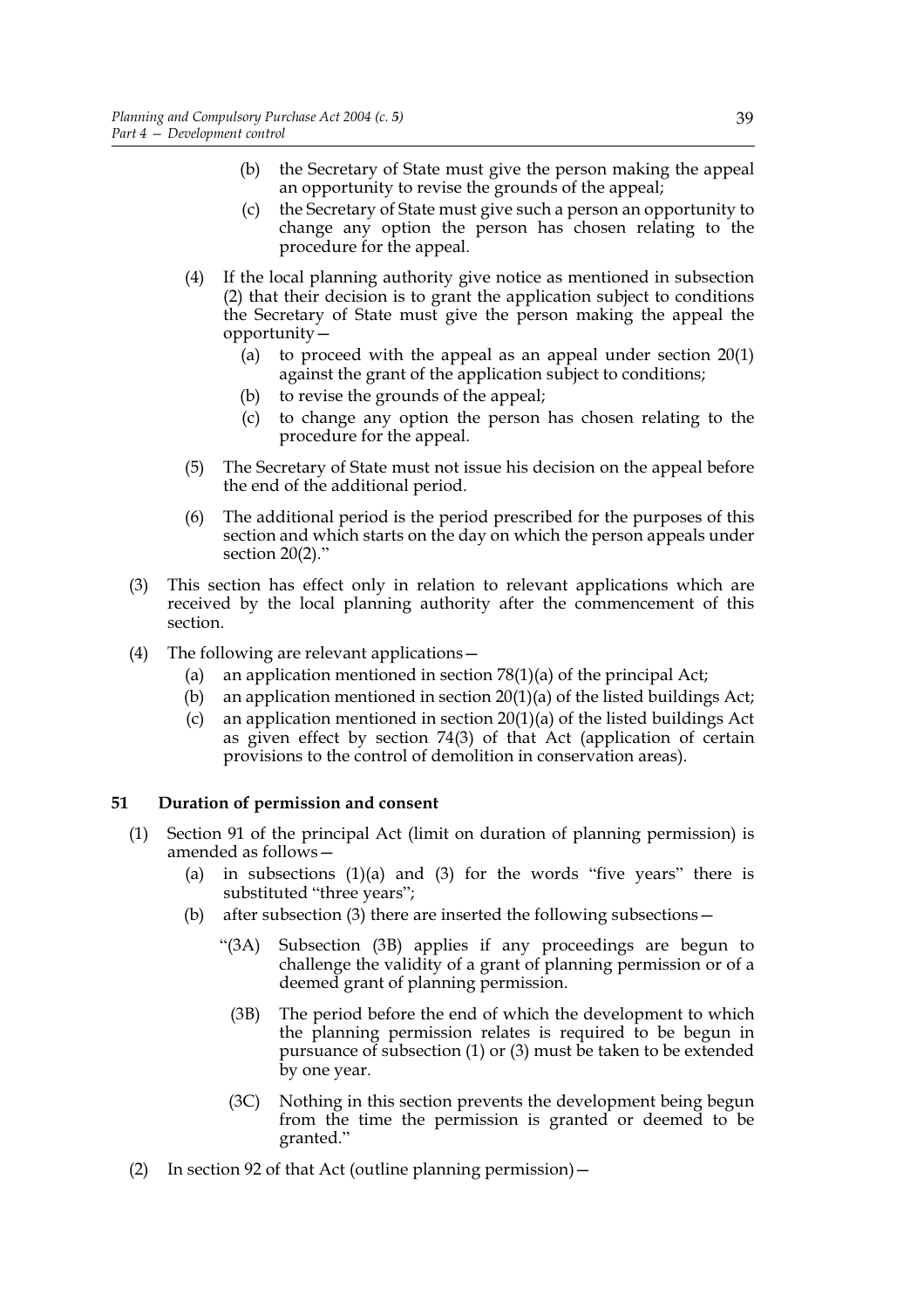- (a) in subsection  $(2)(b)$  sub-paragraph  $(i)$  is omitted;
- (b) in subsection (2)(b) in sub-paragraph (ii) the words "if later" are omitted;
- (c) in subsection (4) "five years" is omitted.
- (3) In section 73 of the principal Act (applications to develop land without compliance with existing conditions) after subsection (4) there is inserted the following subsection—
	- "(5) Planning permission must not be granted under this section to the extent that it has effect to change a condition subject to which a previous planning permission was granted by extending the time within which—
		- (a) a development must be started;
		- (b) an application for approval of reserved matters (within the meaning of section 92) must be made."
- (4) Section 18 of the listed buildings Act (limit of duration of listed buildings consent) is amended as follows—
	- (a) in subsections  $(1)(a)$  and  $(2)$  for the words "five years" there is substituted "three years";
	- (b) after subsection (2) there are inserted the following subsections—
		- "(2A) Subsection (2B) applies if any proceedings are begun to challenge the validity of a grant of listed building consent or of a deemed grant of listed building consent.
			- (2B) The period before the end of which the works to which the consent relates are required to be begun in pursuance of subsection (1) or (2) must be taken to be extended by one year.
		- (2C) Nothing in this section prevents the works being begun from the time the consent is granted."
- (5) In section 19 of that Act (variation or discharge of conditions) after subsection (4) there is inserted the following subsection—
	- "(5) But a variation or discharge of conditions under this section must not  $-$ 
		- (a) vary a condition subject to which a consent was granted by extending the time within which the works must be started;
		- (b) discharge such a condition."
- (6) This section has effect only in relation to applications made under the principal Act or the listed buildings Act which are received by the local planning authority after the commencement of the section.

# **52 Temporary stop notice**

After section 171D of the principal Act (penalties for non-compliance with planning contravention notice) there are inserted the following sections—

# *"Temporary stop notices*

# **171E Temporary stop notice**

(1) This section applies if the local planning authority think—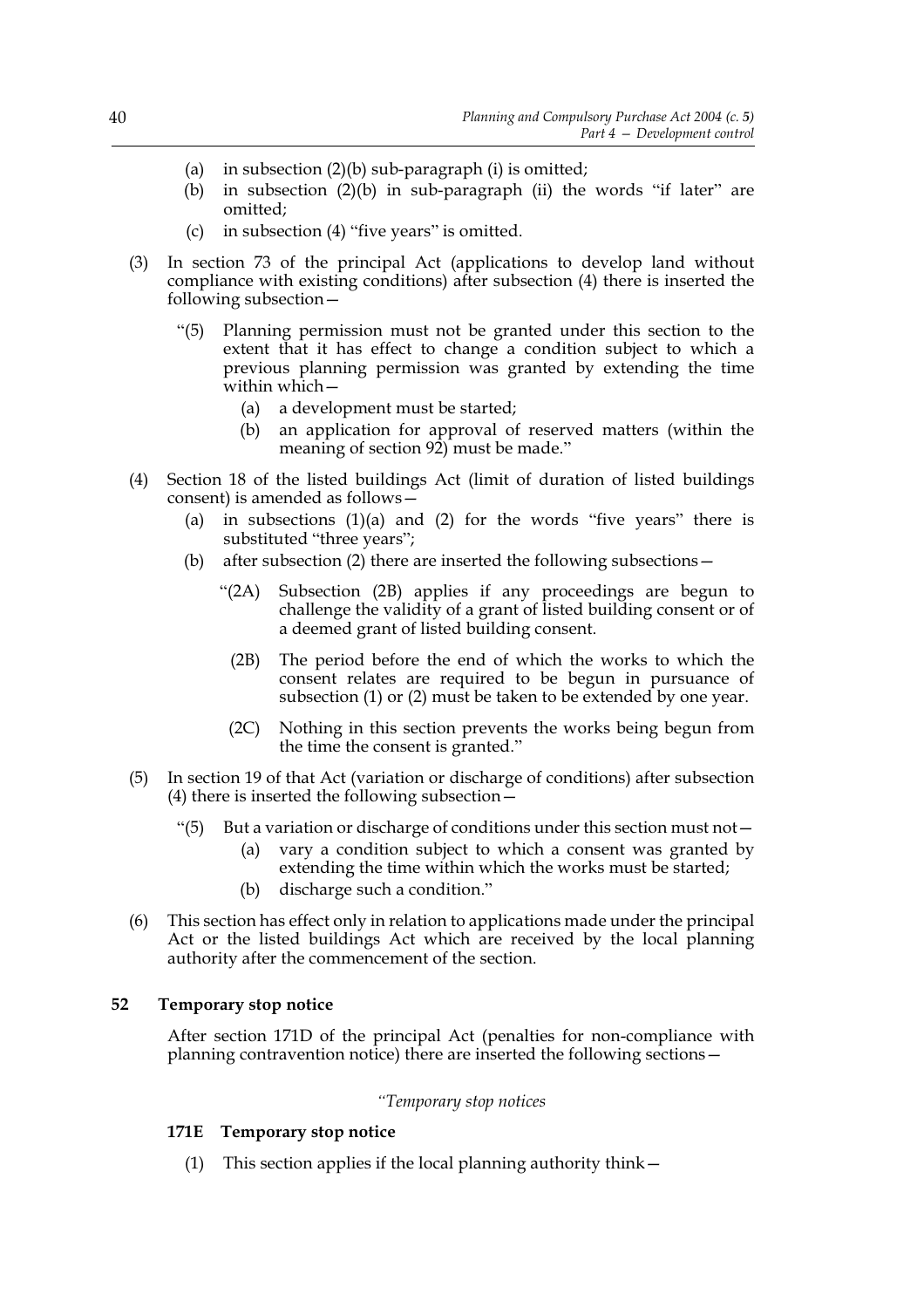- (a) that there has been a breach of planning control in relation to any land, and
- (b) that it is expedient that the activity (or any part of the activity) which amounts to the breach is stopped immediately.
- (2) The authority may issue a temporary stop notice.
- (3) The notice must be in writing and must—
	- (a) specify the activity which the authority think amounts to the breach;
	- (b) prohibit the carrying on of the activity (or of so much of the activity as is specified in the notice);
	- (c) set out the authority's reasons for issuing the notice.
- (4) A temporary stop notice may be served on any of the following  $-$ 
	- (a) the person who the authority think is carrying on the activity;
	- (b) a person who the authority think is an occupier of the land;
	- (c) a person who the authority think has an interest in the land.
- (5) The authority must display on the land—
	- (a) a copy of the notice;
	- (b) a statement of the effect of the notice and of section 171G.
- (6) A temporary stop notice has effect from the time a copy of it is first displayed in pursuance of subsection (5).
- (7) A temporary stop notice ceases to have effect—
	- (a) at the end of the period of 28 days starting on the day the copy notice is so displayed,
	- (b) at the end of such shorter period starting on that day as is specified in the notice, or
	- (c) if it is withdrawn by the local planning authority.

# **171F Temporary stop notice: restrictions**

- (1) A temporary stop notice does not prohibit—
	- (a) the use of a building as a dwelling house;
	- (b) the carrying out of an activity of such description or in such circumstances as is prescribed.
- (2) A temporary stop notice does not prohibit the carrying out of any activity which has been carried out (whether or not continuously) for a period of four years ending with the day on which the copy of the notice is first displayed as mentioned in section 171E(6).
- (3) Subsection (2) does not prevent a temporary stop notice prohibiting—
	- (a) activity consisting of or incidental to building, engineering, mining or other operations, or
	- (b) the deposit of refuse or waste materials.
- (4) For the purposes of subsection (2) any period during which the activity is authorised by planning permission must be ignored.
- (5) A second or subsequent temporary stop notice must not be issued in respect of the same activity unless the local planning authority has first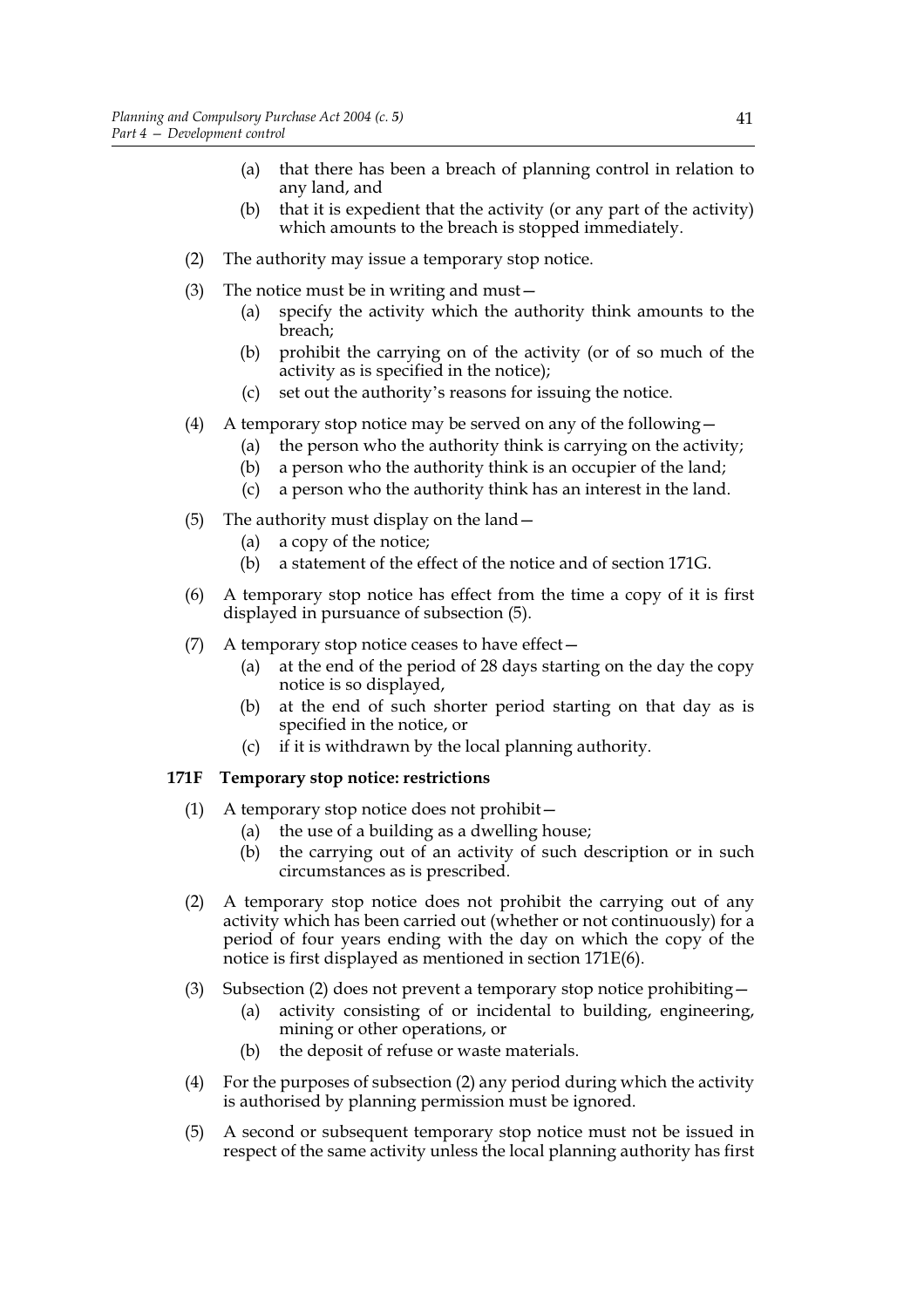taken some other enforcement action in relation to the breach of planning control which is constituted by the activity.

(6) In subsection (5) enforcement action includes obtaining the grant of an injunction under section 187B.

# **171G Temporary stop notice: offences**

- (1) A person commits an offence if he contravenes a temporary stop notice—
	- (a) which has been served on him, or
	- (b) a copy of which has been displayed in accordance with section  $171E(5)$ .
- (2) Contravention of a temporary stop notice includes causing or permitting the contravention of the notice.
- (3) An offence under this section may be charged by reference to a day or a longer period of time.
- (4) A person may be convicted of more than one such offence in relation to the same temporary stop notice by reference to different days or periods of time.
- (5) A person does not commit an offence under this section if he proves—
	- (a) that the temporary stop notice was not served on him, and
	- (b) that he did not know, and could not reasonably have been expected to know, of its existence.
- (6) A person convicted of an offence under this section is liable—
	- (a) on summary conviction, to a fine not exceeding £20,000;
	- (b) on conviction on indictment, to a fine.
- (7) In determining the amount of the fine the court must have regard in particular to any financial benefit which has accrued or has appeared to accrue to the person convicted in consequence of the offence.

### **171H Temporary stop notice: compensation**

- (1) This section applies if and only if a temporary stop notice is issued and at least one of the following paragraphs applies—
	- (a) the activity which is specified in the notice is authorised by planning permission or a development order or local development order;
	- (b) a certificate in respect of the activity is issued under section 191 or granted under that section by virtue of section 195;
	- (c) the authority withdraws the notice.
- (2) Subsection (1)(a) does not apply if the planning permission is granted on or after the date on which a copy of the notice is first displayed as mentioned in section 171E(6).
- (3) Subsection (1)(c) does not apply if the notice is withdrawn following the grant of planning permission as mentioned in subsection (2).
- (4) A person who at the time the notice is served has an interest in the land to which the notice relates is entitled to be compensated by the local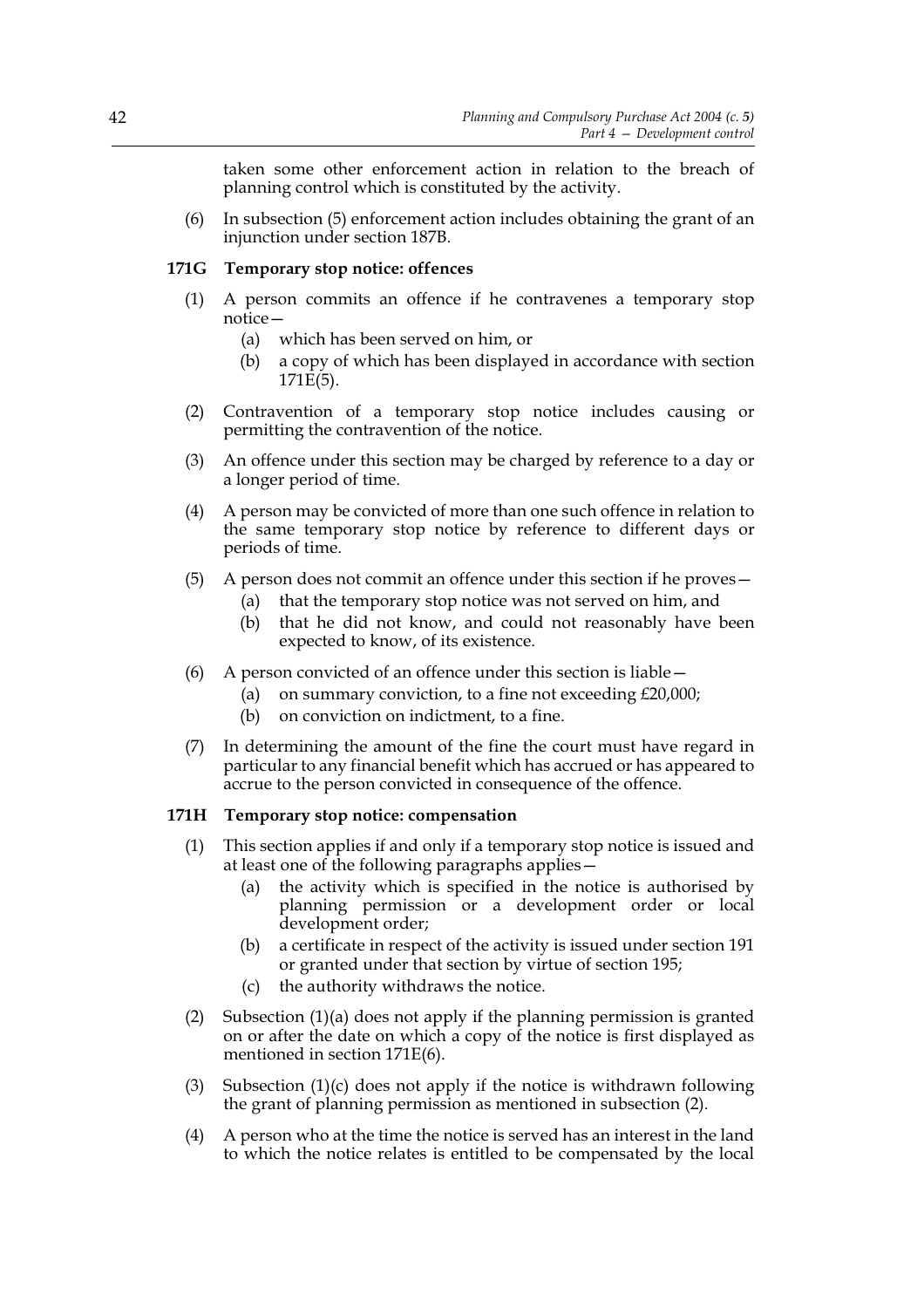planning authority in respect of any loss or damage directly attributable to the prohibition effected by the notice.

(5) Subsections (3) to (7) of section 186 apply to compensation payable under this section as they apply to compensation payable under that section; and for that purpose references in those subsections to a stop notice must be taken to be references to a temporary stop notice."

# **53 Fees and charges**

- (1) Section 303 (fees for planning applications, etc) of the principal Act is amended as follows.
- (2) The following subsections are substituted for subsections (1) and  $(2)$ 
	- "(1) The appropriate authority may by regulations make provision for the payment of a charge or fee to a local planning authority in respect of—
		- (a) the performance by the local planning authority of any function they have;
		- (b) anything done by them which is calculated to facilitate or is conducive or incidental to the performance of any such function.
		- (2) The regulations may prescribe—
			- (a) the person by whom the charge or fee is payable;
			- (b) provision as to the calculation of the charge or fee (including the person by whom it is to be calculated);
			- (c) circumstances in which no charge or fee is to be paid;
			- (d) circumstances in which a charge or fee is to be transferred from one local planning authority to another.
	- (2A) The appropriate authority is—
		- (a) the Secretary of State in relation to England;
		- (b) the National Assembly for Wales in relation to Wales,

and in the case of regulations made by the National Assembly for Wales section 333(3) must be ignored."

- (3) In subsection (4) after the first "prescribed" there is inserted "charge or".
- (4) After subsection (5) there are inserted the following subsections—
	- "(5A) If the local planning authority calculate the amount of fees or charges in pursuance of provision made by regulations under subsection (1) the authority must secure that, taking one financial year with another, the income from the fees or charges does not exceed the cost of the performance of the function or doing of the thing (as the case may be).
		- (5B) A financial year is the period of 12 months beginning with 1 April."
- (5) Subsection (6) is omitted.

### **54 Duty to respond to consultation**

- (1) This section applies to a prescribed requirement to consult any person or body (the consultee) which exercises functions for the purposes of any enactment.
- (2) A prescribed requirement to consult is a requirement—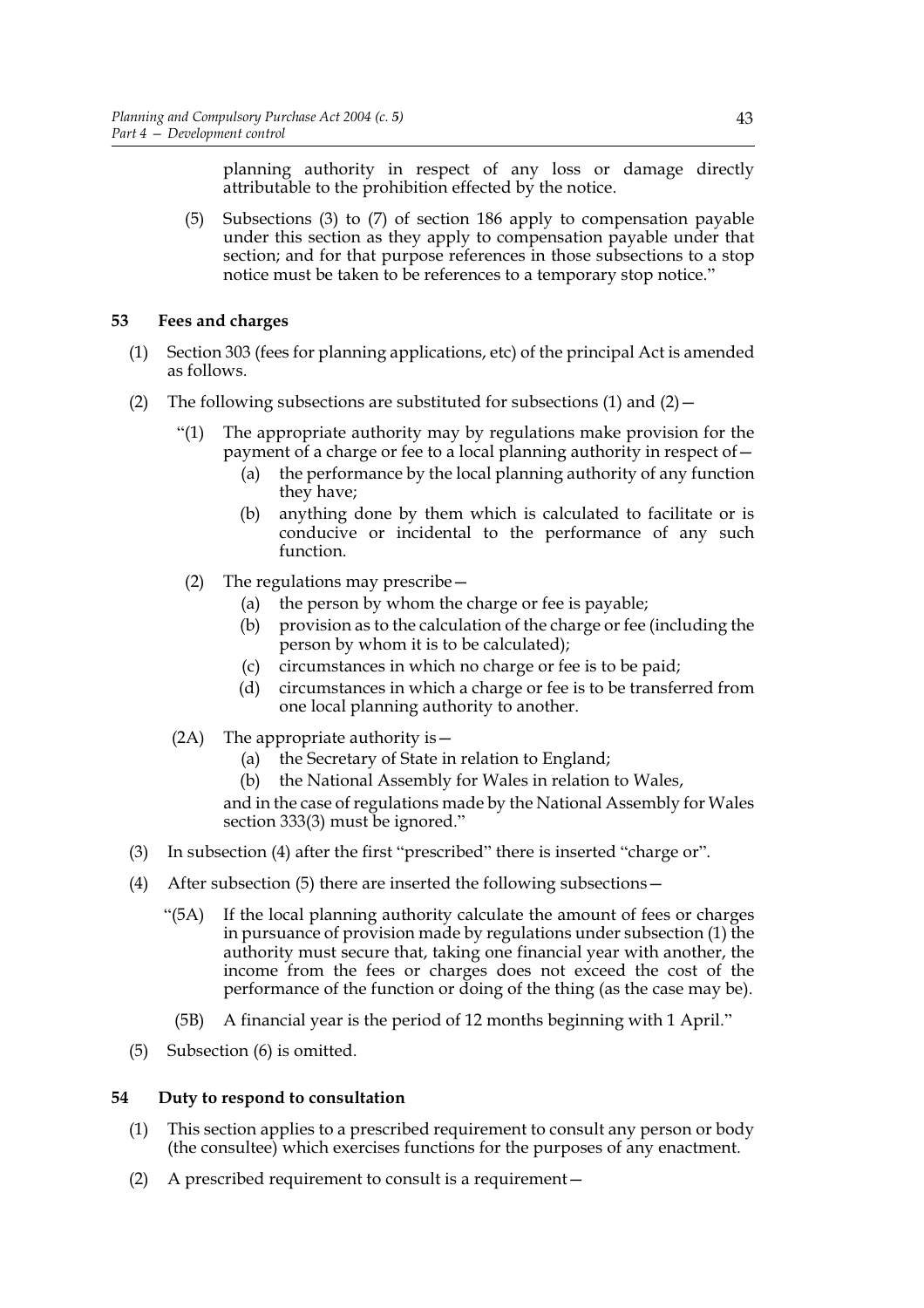- (a) with which the appropriate authority or a local planning authority must comply before granting any permission, approval or consent under or by virtue of the planning Acts;
- (b) which is prescribed for the purposes of this subsection.
- (3) At any time before an application is made for any permission, approval or consent mentioned in subsection (2) any person may in relation to a proposed development consult the consultee on any matter in respect of which the appropriate authority is or the local planning authority are required to consult the consultee.
- (4) The consultee must give a substantive response to any consultation mentioned in subsection (2) or by virtue of subsection (3) before the end of  $-$ 
	- (a) the period prescribed for the purposes of this subsection, or
	- (b) such other period as is agreed in writing between the consultee and the appropriate authority or the local planning authority (as the case may be).
- (5) The appropriate authority may also prescribe—
	- (a) the procedure to be followed for the purposes of this section;
	- (b) the information to be provided to the consultee for the purposes of the consultation;
	- (c) the requirements of a substantive response.
- (6) Anything prescribed for the purposes of subsections (1) to (5) must be prescribed by development order.
- (7) A development order may—
	- (a) require consultees to give the appropriate authority a report as to their compliance with subsection (4);
	- (b) prescribe the form and content of the report;
	- (c) prescribe the times at which the report is to be made.
- (8) The appropriate authority is  $-$ 
	- (a) the Secretary of State in relation to England;
	- (b) the National Assembly for Wales in relation to Wales.

# **55 Time in which Secretary of State to take decisions**

- (1) Schedule 2 contains provisions about the time in which the Secretary of State must take certain decisions.
- (2) But Schedule 2 does not apply in relation to any decision taken in the exercise of a function in relation to Wales if the function is exercisable in relation to Wales by the National Assembly for Wales by virtue of an order under section 22 of the Government of Wales Act 1998 (c. 38).

# **PART 5**

# CORRECTION OF ERRORS

# **56 Correction of errors in decisions**

(1) This section applies if the Secretary of State or an inspector issues a decision document which contains a correctable error.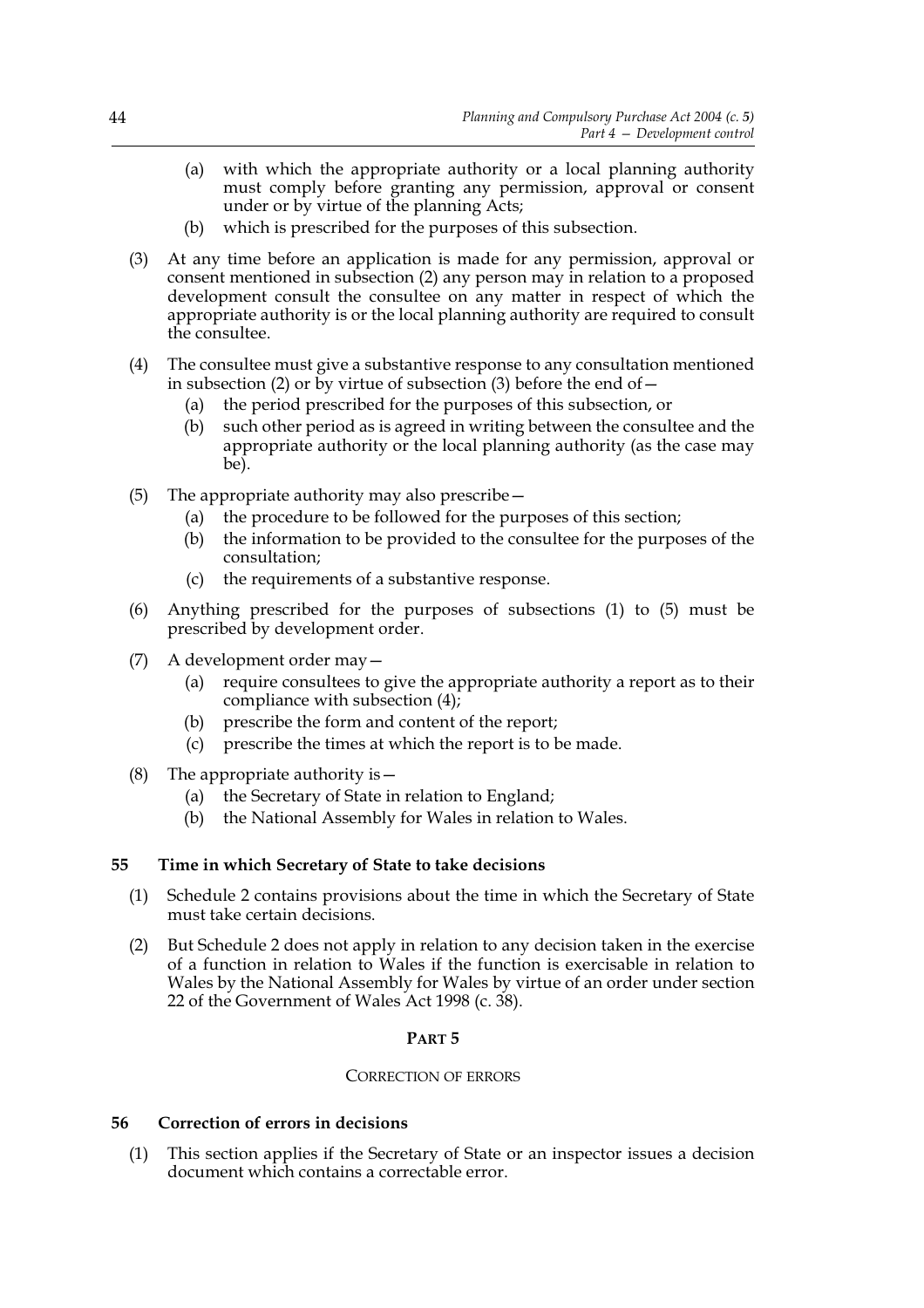- (2) The Secretary of State or the inspector (as the case may be) may correct the error—
	- (a) if he is requested to do so in writing by any person;
	- (b) if he sends a statement in writing to the applicant which explains the error and states that he is considering making the correction.
- (3) But the Secretary of State or inspector must not correct the error unless—
	- (a) not later than the end of the relevant period he receives a request mentioned in subsection (2)(a) or sends a statement mentioned in subsection (2)(b),
	- (b) he informs the local planning authority of that fact, and
	- (c) he obtains the appropriate consent.
- (4) The relevant period—
	- (a) is the period within which an application or appeal may be made to the High Court in respect of the decision recorded in the decision document;
	- (b) does not include any time by which such a period may be extended by the High Court.
- (5) It is immaterial whether any such application or appeal is made.
- (6) The appropriate consent is  $-$ 
	- (a) the consent in writing of the applicant;
	- (b) if the applicant is not the owner of the land in respect of which the decision was made, the consent in writing of both the applicant and the owner.
- (7) But consent is not appropriate consent if it is given subject to a condition.

# **57 Correction notice**

- (1) If paragraph (a) or (b) of section 56(2) applies the Secretary of State or the inspector must as soon as practicable after making any correction or deciding not to make any correction issue a notice in writing (a correction notice) which—
	- (a) specifies the correction of the error, or
	- (b) gives notice of his decision not to correct such an error.
- (2) The Secretary of State or the inspector (as the case may be) must give the correction notice to—
	- (a) the applicant;
	- (b) if the applicant is not the owner of the land in respect of which the original decision was made, the owner;
	- (c) the local planning authority for the area in which the land in respect of which the decision was made is situated;
	- (d) if the correction was requested by any other person, that person.
- (3) The Secretary of State may by order specify any other person or description of persons to whom the correction notice must be given.

# **58 Effect of correction**

(1) If a correction is made in pursuance of section  $56-$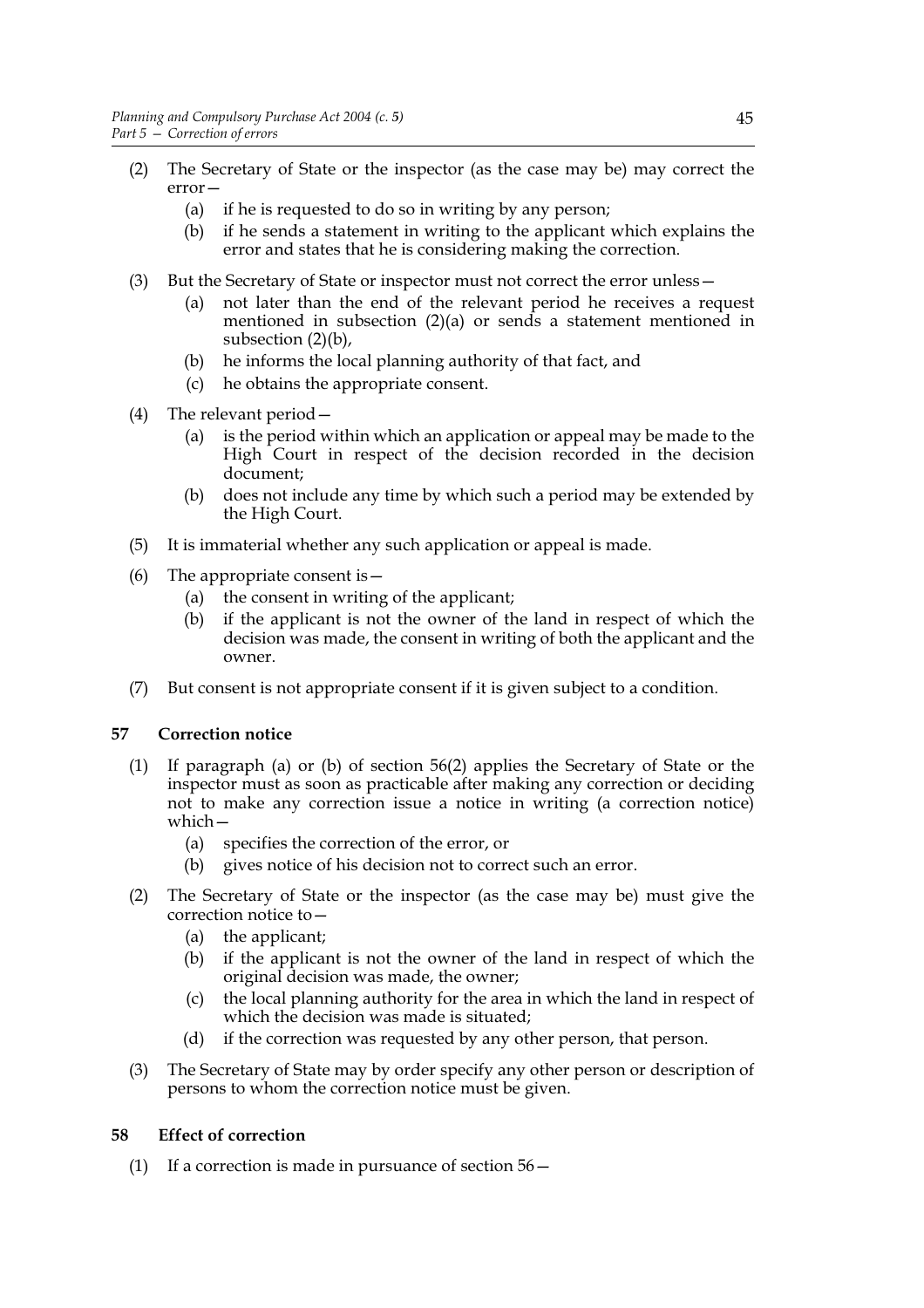- (a) the original decision is taken not to have been made;
- (b) the decision is taken for all purposes to have been made on the date the correction notice is issued.
- (2) If a correction is not made—
	- (a) the original decision continues to have full force and effect;
	- (b) nothing in this Part affects anything done in pursuance of or in respect of the decision.
- (3) Section 288 of the principal Act (proceedings for questioning the validity of certain decisions) applies to the correction notice as if it were an action on the part of the Secretary of State to which that section applies, if the decision document in respect of which the correction notice is given records a decision mentioned in—
	- (a) paragraph (a) of section 59(4) below, or
	- (b) paragraph (b) of that section, if it is a decision mentioned in section 177 of the principal Act (grant or modification of planning permission on appeal against enforcement notice).
- (4) Section 289 of the principal Act (appeals to the High Court relating to enforcement notices and notices under section 207 of that Act) applies to the correction notice as if it were a decision of the Secretary of State mentioned in—
	- (a) subsection (1) of that section, if the decision document in respect of which the correction notice is given records a decision mentioned in paragraph (b) of section 59(4) below (not being a decision mentioned in section 177 of the principal Act), or
	- (b) subsection (2) of that section, if the decision document in respect of which the correction notice is given records a decision mentioned in paragraph (c) of section 59(4) below.
- (5) Section 63 of the listed buildings Act (proceedings for questioning the validity of certain decisions) applies to the correction notice as if it were a decision of the Secretary of State to which that section applies, if the decision document in respect of which the correction notice is given records a decision mentioned in any of paragraphs (d) to (f) of section  $59\overline{(4)}$  below.
- (6) Section 22 of the hazardous substances Act (proceedings for questioning the validity of certain decisions) applies to the correction notice as if it were a decision of the Secretary of State under section 20 or 21 of that Act, if the decision document in respect of which the correction notice is given records a decision mentioned in paragraph (g) of section 59(4) below.
- (7) If the decision document in respect of which the correction notice is given records a decision mentioned in paragraph (h) of section 59(4) the Secretary of State must by order make provision for questioning the validity of the notice which corresponds to the provisions of the planning Acts mentioned in subsections (3) to (6) above.
- (8) Except to the extent provided for by virtue of this section a correction notice must not be questioned in any legal proceedings.

# **59 Supplementary**

(1) This section applies for the purposes of this Part.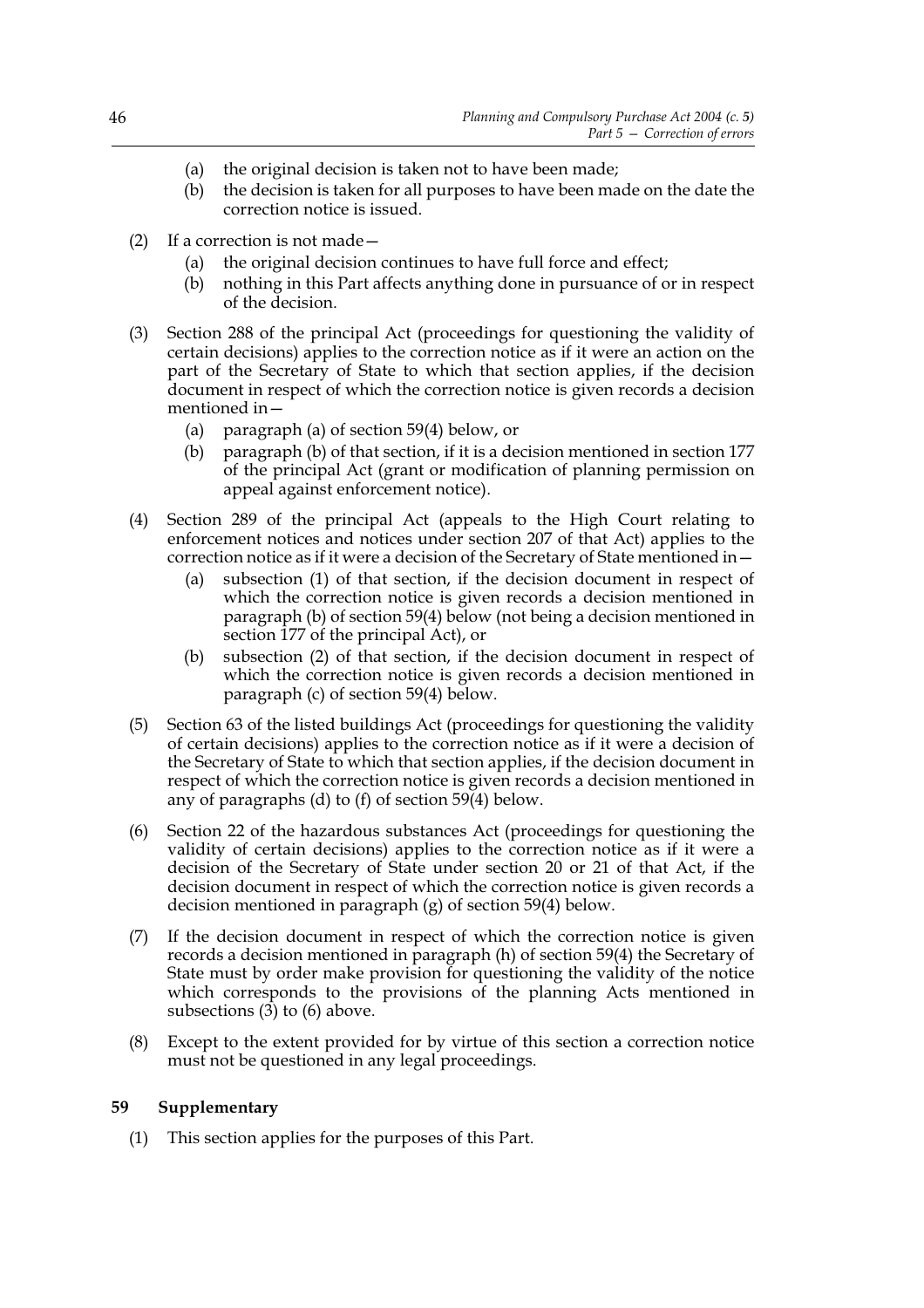- (2) An inspector is a person appointed under any of the planning Acts to determine appeals instead of the Secretary of State.
- (3) In the case of a decision document issued by an inspector any other inspector may act under this Part.
- (4) A decision document is a document which records any of the following decisions—
	- (a) a decision of any description which constitutes action on the part of the Secretary of State under section 284(3) of the principal Act (decisions which are not to be questioned in legal proceedings);
	- (b) a decision in proceedings on an appeal under Part 7 of that Act (enforcement notices);
	- (c) a decision in proceedings on an appeal under section 208 of that Act (appeals against enforcement notices relating to trees);
	- (d) a decision mentioned in section 62(2) of the listed buildings Act (decisions which are not to be questioned in legal proceedings);
	- (e) a decision on an appeal under section 39 of that Act (appeals against listed building enforcement notices);
	- (f) a decision relating to conservation area consent within the meaning of section 74(1) of that Act (consent required for demolition of certain buildings);
	- (g) a decision under section 20 or 21 of the hazardous substances Act (certain applications referred to and appeals determined by the Secretary of State);
	- (h) a decision under any of the planning Acts which is of a description specified by the Secretary of State by order.
- (5) A correctable error is an error—
	- (a) which is contained in any part of the decision document which records the decision, but
	- (b) which is not part of any reasons given for the decision.
- (6) The applicant is  $-$ 
	- (a) in the case of a decision made on an application under any of the planning Acts, the person who made the application;
	- (b) in the case of a decision made on an appeal under any of those Acts, the appellant.
- (7) The owner in relation to land is a person who  $-$ 
	- (a) is the estate owner in respect of the fee simple;
	- (b) is entitled to a tenancy granted or extended for a term of years simple of which not less than seven years remain unexpired;
	- (c) is entitled to an interest in any mineral prescribed by a development order, in the case of such applications under the principal Act as are so prescribed.
- (8) Error includes omission.
- (9) For the purposes of the exercise of any function under this Part in relation to Wales references to the Secretary of State must be construed as references to the National Assembly for Wales.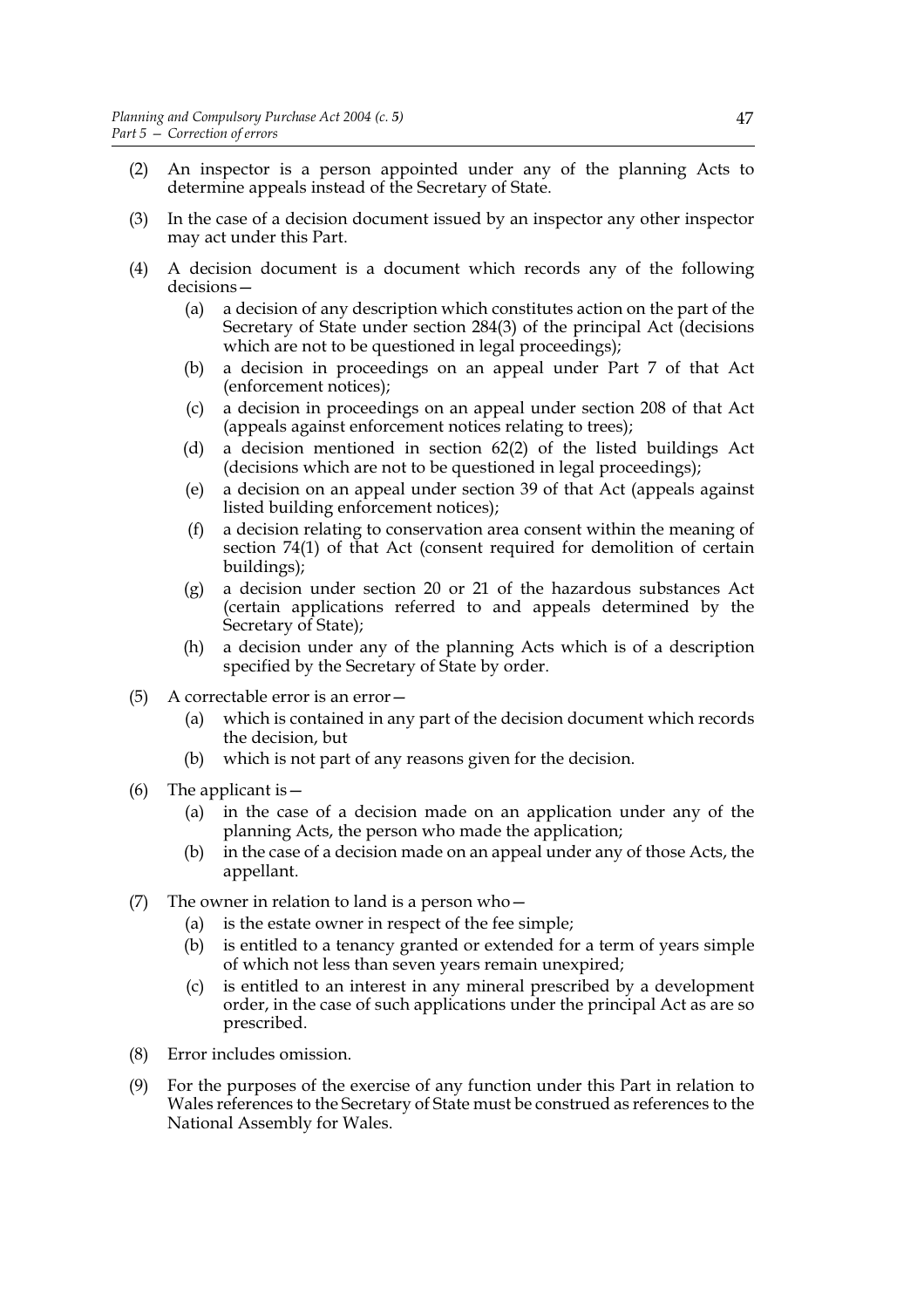# **PART 6**

# **WALES**

# *Spatial plan*

# **60 Wales Spatial Plan**

- (1) There must be a spatial plan for Wales to be known as the "Wales Spatial Plan".
- (2) The Wales Spatial Plan must set out such of the policies (however expressed) of the National Assembly for Wales as it thinks appropriate in relation to the development and use of land in Wales.
- (3) The Assembly must—
	- (a) prepare and publish the Plan;
	- (b) keep under review the Plan;
	- (c) consider from time to time whether it should be revised.
- (4) If the Assembly revises the Plan, it must publish (as it considers appropriate)—
	- (a) the whole Plan as revised, or
	- (b) the revised parts.
- (5) The Assembly must consult such persons or bodies as it considers appropriate in preparing or revising the Plan.
- (6) The Plan and any revision of it must be approved by the Assembly.
- (7) The Assembly must not delegate its function under subsection (6).

*Survey*

# **61 Survey**

- (1) The local planning authority must keep under review the matters which may be expected to affect the development of their area or the planning of its development.
- (2) These matters include—
	- (a) the principal physical, economic, social and environmental characteristics of the area of the authority;
	- (b) the principal purposes for which land is used in the area;
	- (c) the size, composition and distribution of the population of the area;
	- (d) the communications, transport system and traffic of the area;
	- (e) any other considerations which may be expected to affect those matters;
	- (f) such other matters as may be prescribed or as the Assembly in a particular case may direct.
- (3) These matters also include—
	- (a) any changes which the authority think may occur in relation to any other matter;
	- (b) the effect such changes are likely to have on the development of the authority's area or on the planning of such development.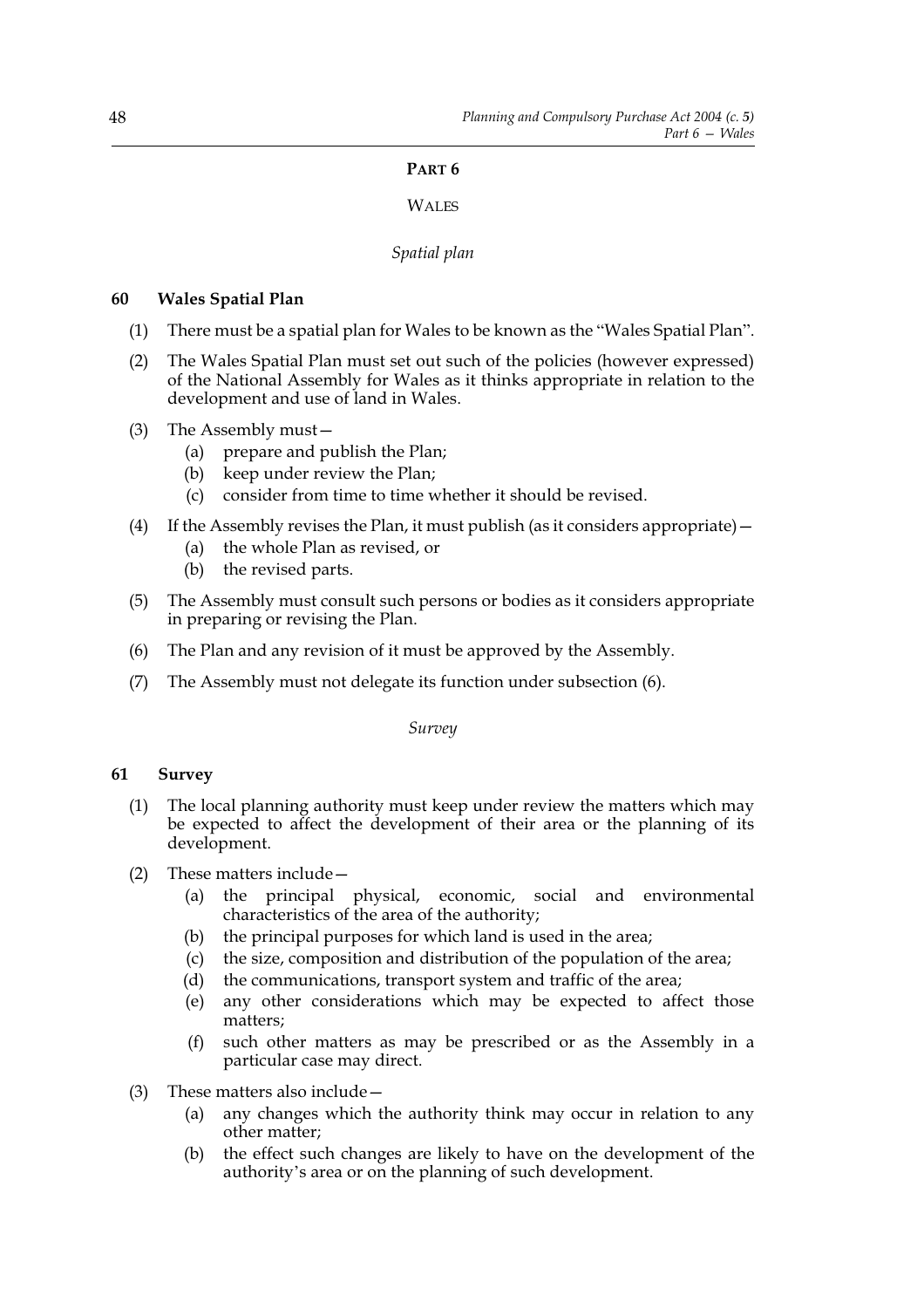- (4) The local planning authority may also keep under review and examine the matters mentioned in subsections  $(2)$  and  $(3)$  in relation to any neighbouring area to the extent that those matters may be expected to affect the area of the authority.
- (5) In exercising a function under subsection (4) a local planning authority must consult the local planning authority for the neighbouring area in question.
- (6) If a neighbouring area is in England references to the local planning authority for that area must be construed in accordance with Part 2.

### *Plans*

# **62 Local development plan**

- (1) The local planning authority must prepare a plan for their area to be known as a local development plan.
- (2) The plan must set out—
	- (a) the authority's objectives in relation to the development and use of land in their area;
	- (b) their general policies for the implementation of those objectives.
- (3) The plan may also set out specific policies in relation to any part of the area of the authority.
- (4) Regulations under this section may prescribe the form and content of the plan.
- (5) In preparing a local development plan the authority must have regard to  $-$ 
	- (a) current national policies;
	- (b) the Wales Spatial Plan;
	- (c) the RSS for any region which adjoins the area of the authority;
	- (d) the community strategy prepared by the authority;
	- (e) the community strategy for any other authority whose area comprises any part of the area of the local planning authority;
	- (f) the resources likely to be available for implementing the plan;
	- (g) such other matters as the Assembly prescribes.
- (6) The authority must also—
	- (a) carry out an appraisal of the sustainability of the plan;
	- (b) prepare a report of the findings of the appraisal.
- (7) The community strategy is the strategy prepared by an authority under section 4 of the Local Government Act 2000 (c. 22).
- (8) A plan is a local development plan only in so far as it  $-$ 
	- (a) is adopted by resolution of the local planning authority as a local development plan;
	- (b) is approved by the Assembly under section 65 or 71.

# **63 Preparation requirements**

- (1) A local development plan must be prepared in accordance with—
	- (a) the local planning authority's community involvement scheme;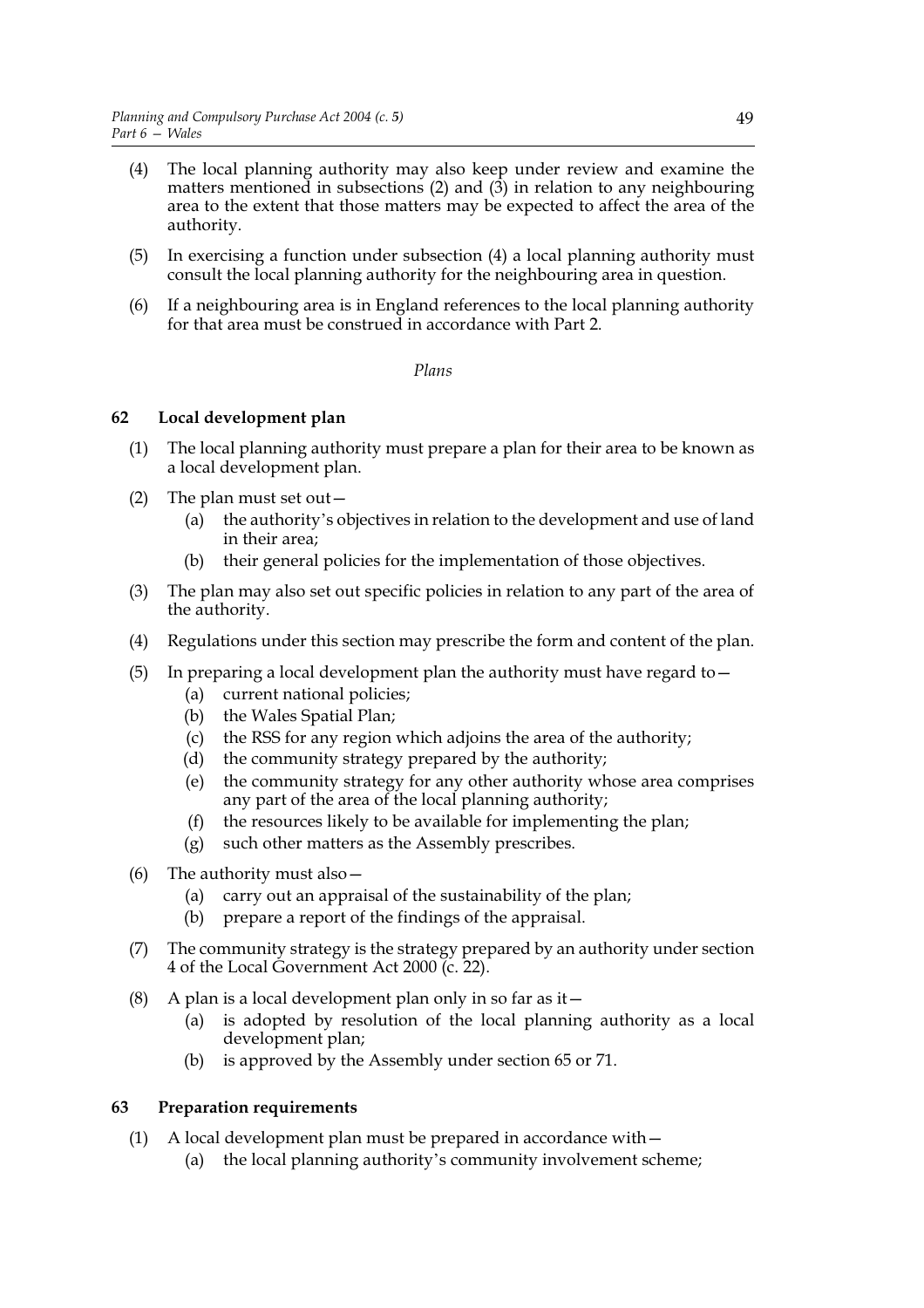- (b) the timetable for the preparation and adoption of the authority's local development plan.
- (2) The authority's community involvement scheme is a statement of the authority's policy as to the involvement in the exercise of the authority's functions under this Part of the persons to which subsection (3) applies.
- (3) The persons mentioned in subsection  $(2)$  -
	- (a) must include such persons as the Assembly prescribes;
	- (b) may include such other persons as appear to the authority to have an interest in matters relating to development in the area of the authority.
- (4) The authority and the Assembly must attempt to agree the terms of the documents mentioned in paragraphs (a) and (b) of subsection (1).
- (5) But to the extent that the Assembly and the authority cannot agree the terms the Assembly may direct that the documents must be in the terms specified in the direction.
- (6) The authority must comply with the direction.
- (7) The Assembly may prescribe—
	- (a) the procedure in respect of the preparation of the documents mentioned in paragraphs (a) and (b) of subsection (1);
	- (b) the form and content of the documents;
	- (c) the time at which any step in the preparation of the documents must be taken;
	- (d) publicity about the documents;
	- (e) making the documents available for inspection by the public;
	- (f) circumstances in which the requirements of the documents need not be complied with.

### **64 Independent examination**

- (1) The local planning authority must submit their local development plan to the Assembly for independent examination.
- (2) But the authority must not submit a plan unless—
	- (a) they have complied with any relevant requirements contained in regulations under this Part, and
	- (b) they think the plan is ready for independent examination.
- (3) The authority must also send to the Assembly (in addition to the local development plan) such other documents (or copies of documents) and such information as is prescribed.
- (4) The examination must be carried out by a person appointed by the Assembly.
- (5) The purpose of the independent examination is to determine in respect of a local development plan—
	- (a) whether it satisfies the requirements of sections 62 and 63 and of regulations under section 77;
	- (b) whether it is sound.
- (6) Any person who makes representations seeking to change a local development plan must (if he so requests) be given the opportunity to appear before and be heard by the person carrying out the examination.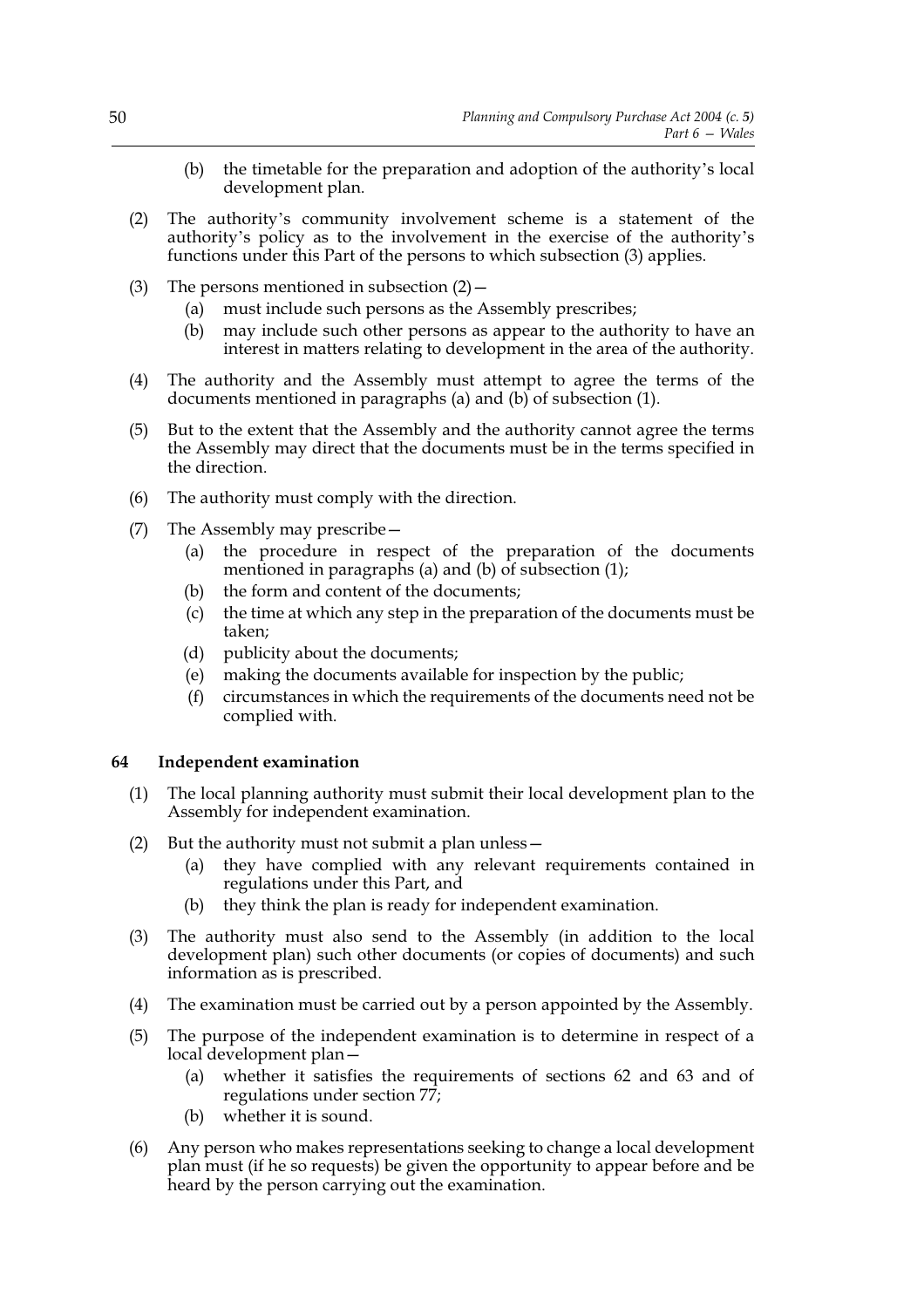- (7) The person appointed to carry out the examination must—
	- (a) make recommendations;
	- (b) give reasons for the recommendations.
- (8) The local planning authority must publish the recommendations and the reasons.

# **65 Intervention by Assembly**

- (1) If the Assembly thinks that a local development plan is unsatisfactory  $$ 
	- it may at any time before the plan is adopted by the local planning authority direct them to modify the plan in accordance with the direction;
	- (b) if it gives such a direction it must state its reasons for doing so.
- (2) The authority—
	- (a) must comply with the direction;
	- (b) must not adopt the plan unless the Assembly gives notice that it is satisfied that they have complied with the direction.
- (3) But subsection (2) does not apply if the Assembly withdraws the direction.
- (4) At any time before a local development plan is adopted by a local planning authority the Assembly may direct that the plan is submitted to it for its approval.
- (5) The following paragraphs apply if the Assembly gives a direction under subsection  $(4)$  –
	- (a) the authority must not take any step in connection with the adoption of the plan until the Assembly gives its decision;
	- (b) if the direction is given before the authority have submitted the plan under section 64(1) the Assembly must hold an independent examination and section 64(4) to (7) applies accordingly;
	- (c) if the direction is given after the authority have submitted the plan the person appointed to carry out the examination must make his recommendations to the Assembly;
	- (d) the plan has no effect unless it has been approved by the Assembly.
- (6) The Assembly must publish the recommendations made to it by virtue of subsection  $(5)(b)$  or (c) and the reasons of the person making the recommendations.
- (7) In considering a plan submitted under subsection (4) the Assembly may take account of any matter which it thinks is relevant.
- (8) It is immaterial whether any such matter was taken account of by the authority.
- (9) The Assembly—
	- (a) may approve, approve subject to specified modifications or reject a plan submitted to it under subsection (4);
	- (b) must give reasons for its decision under paragraph (a).
- (10) In the exercise of any function under this section the Assembly must have regard to the documents mentioned in paragraphs (a) and (b) of section 63(1).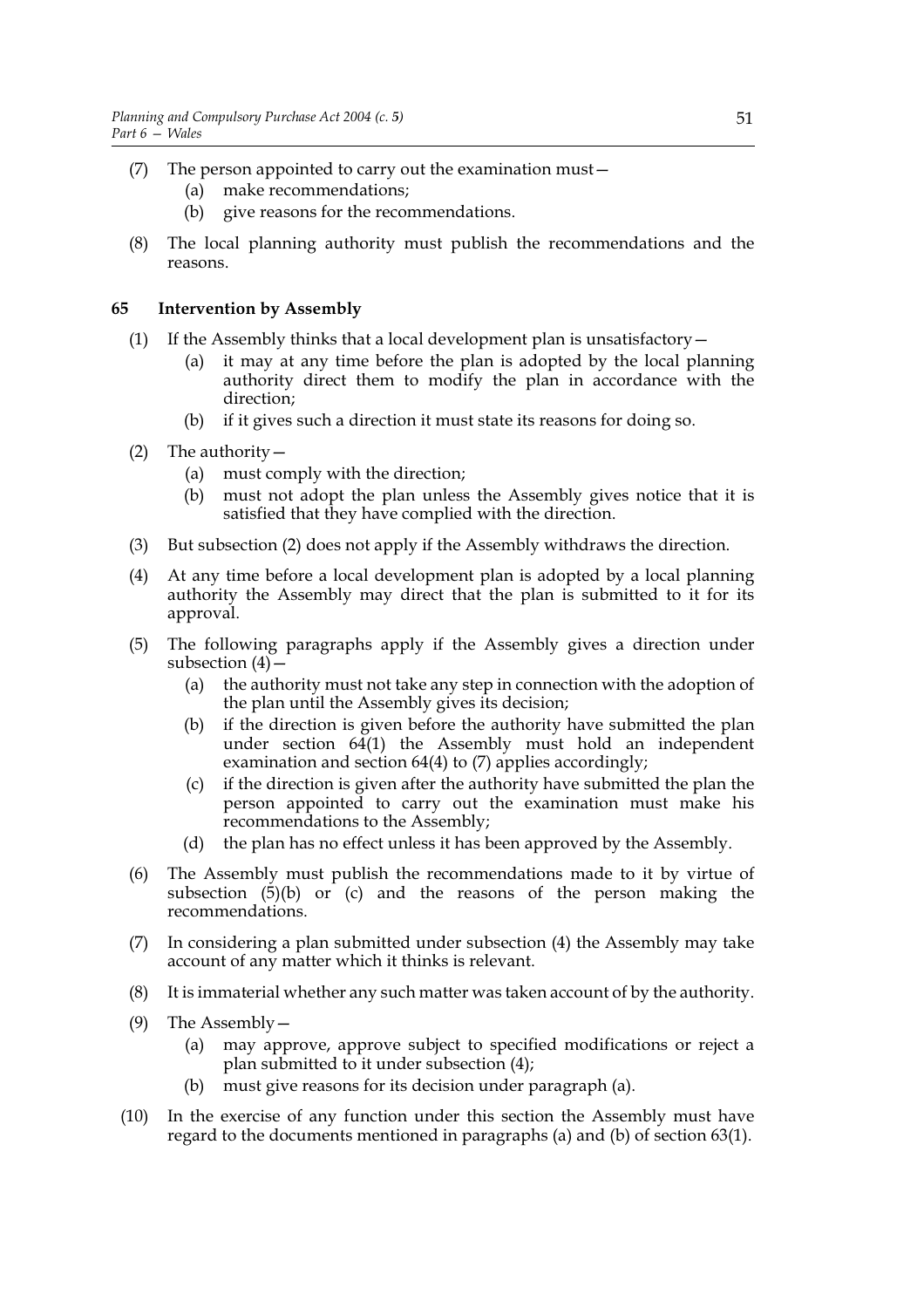# **66 Withdrawal of local development plan**

- (1) A local planning authority may at any time before a local development plan is adopted under section 67 withdraw the plan.
- (2) But subsection (1) does not apply to a local development plan at any time after the plan has been submitted for independent examination under section 64 unless—
	- (a) the person carrying out the examination recommends that the plan is withdrawn and that recommendation is not overruled by a direction given by the Assembly, or
	- (b) the Assembly directs that the plan must be withdrawn.

# **67 Adoption of local development plan**

- (1) The local planning authority may adopt a local development plan as originally prepared if the person appointed to carry out the independent examination of the plan recommends that the plan as originally prepared is adopted.
- (2) The authority may adopt a local development plan with modifications if the person appointed to carry out the independent examination of the plan recommends the modifications.
- (3) A plan is adopted for the purposes of this section if it is adopted by resolution of the authority.
- (4) But the authority must not adopt a local development plan if the Assembly directs them not to do so.

# **68 Revocation of local development plan**

The Assembly may at any time revoke a local development plan at the request of the local planning authority.

# **69 Review of local development plan**

- (1) A local planning authority must carry out a review of their local development plan at such times as the Assembly prescribes.
- (2) The authority must report to the Assembly on the findings of their review.
- (3) A review must—
	- (a) be in such form as is prescribed;
	- (b) be published in accordance with such requirements as are prescribed.

# **70 Revision of local development plan**

- (1) The local planning authority may at any time prepare a revision of a local development plan.
- (2) The authority must prepare a revision of a local development plan—
	- (a) if the Assembly directs them to do so;
	- (b) if, following a review under section 69, they think that the plan should be revised.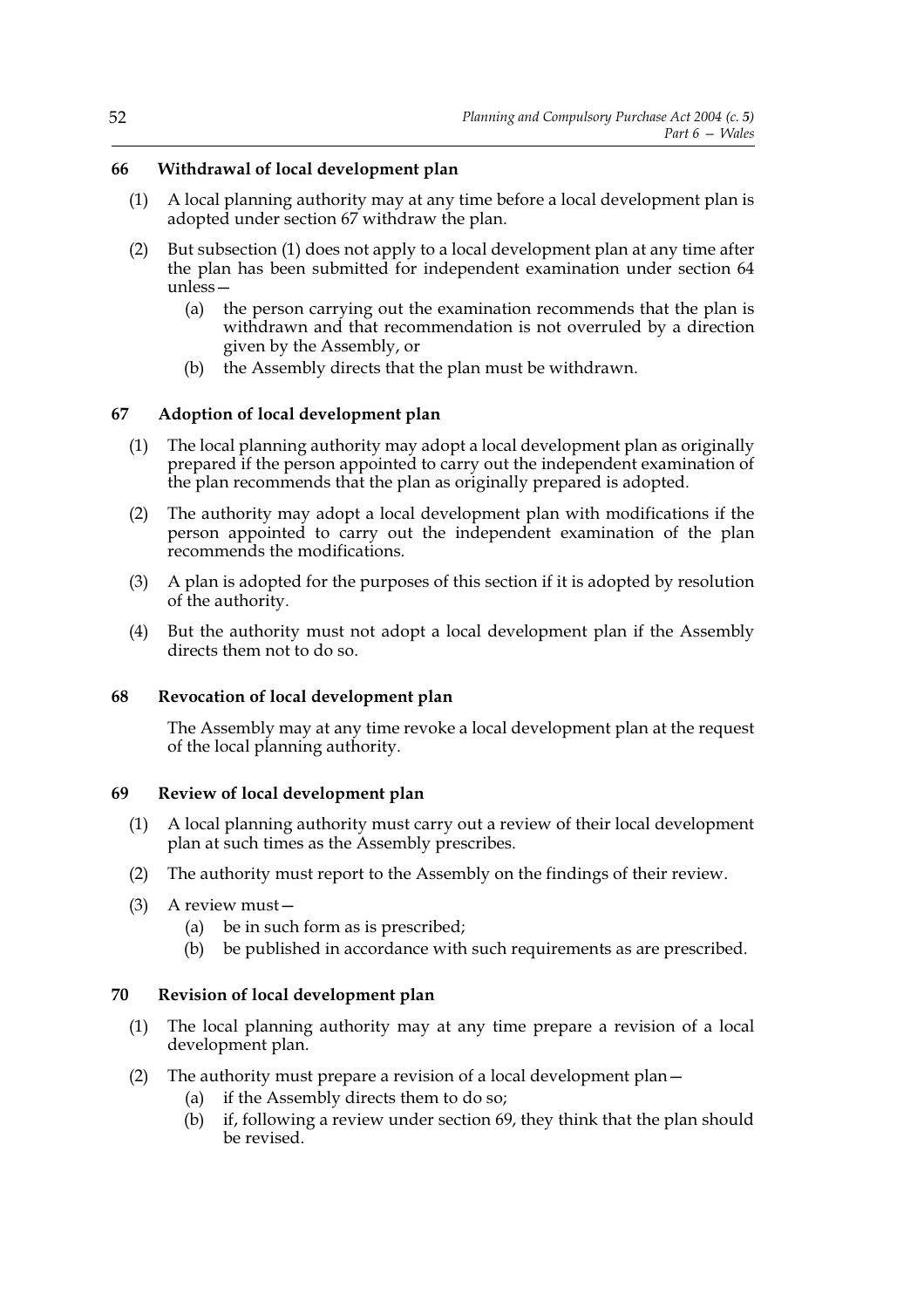(3) This Part applies to the revision of a local development plan as it applies to the preparation of the plan.

# **71 Assembly's default power**

- (1) This section applies if the Assembly thinks that a local planning authority are failing or omitting to do anything it is necessary for them to do in connection with the preparation, revision or adoption of a local development plan.
- (2) The Assembly must hold an independent examination and section 64(4) to (7) applies accordingly.
- (3) The Assembly must publish the recommendations and reasons of the person appointed to hold the examination.
- (4) The Assembly may—
	- (a) prepare or revise (as the case may be) the plan, and
	- (b) approve the plan as a local development plan.
- (5) The Assembly must give reasons for anything it does in pursuance of subsection (4).
- (6) The authority must reimburse the Assembly for any expenditure it incurs in connection with anything—
	- (a) which is done by it under subsection (4), and
	- (b) which the authority failed or omitted to do as mentioned in subsection (1).

# **72 Joint local development plans**

- (1) Two or more local planning authorities may agree to prepare a joint local development plan.
- (2) This Part applies for the purposes of the preparation, revision, adoption, withdrawal and revocation of a joint local development plan as it applies for the purposes of the preparation, revision, adoption, withdrawal and revocation of a local development plan.
- (3) For the purposes of subsection (2) anything which must be done by or in relation to a local planning authority in connection with a local development plan must be done by or in relation to each of the authorities mentioned in subsection (1) in connection with a joint local development plan.
- (4) Subsections (5) to (7) apply if a local planning authority withdraw from an agreement mentioned in subsection (1).
- (5) Any step taken in relation to the plan must be treated as a step taken by  $-$ 
	- (a) an authority which was a party to the agreement for the purposes of any corresponding plan prepared by them;
	- (b) two or more other authorities who were parties to the agreement for the purposes of any corresponding joint local development plan.
- (6) Any independent examination of a local development plan to which the agreement relates must be suspended.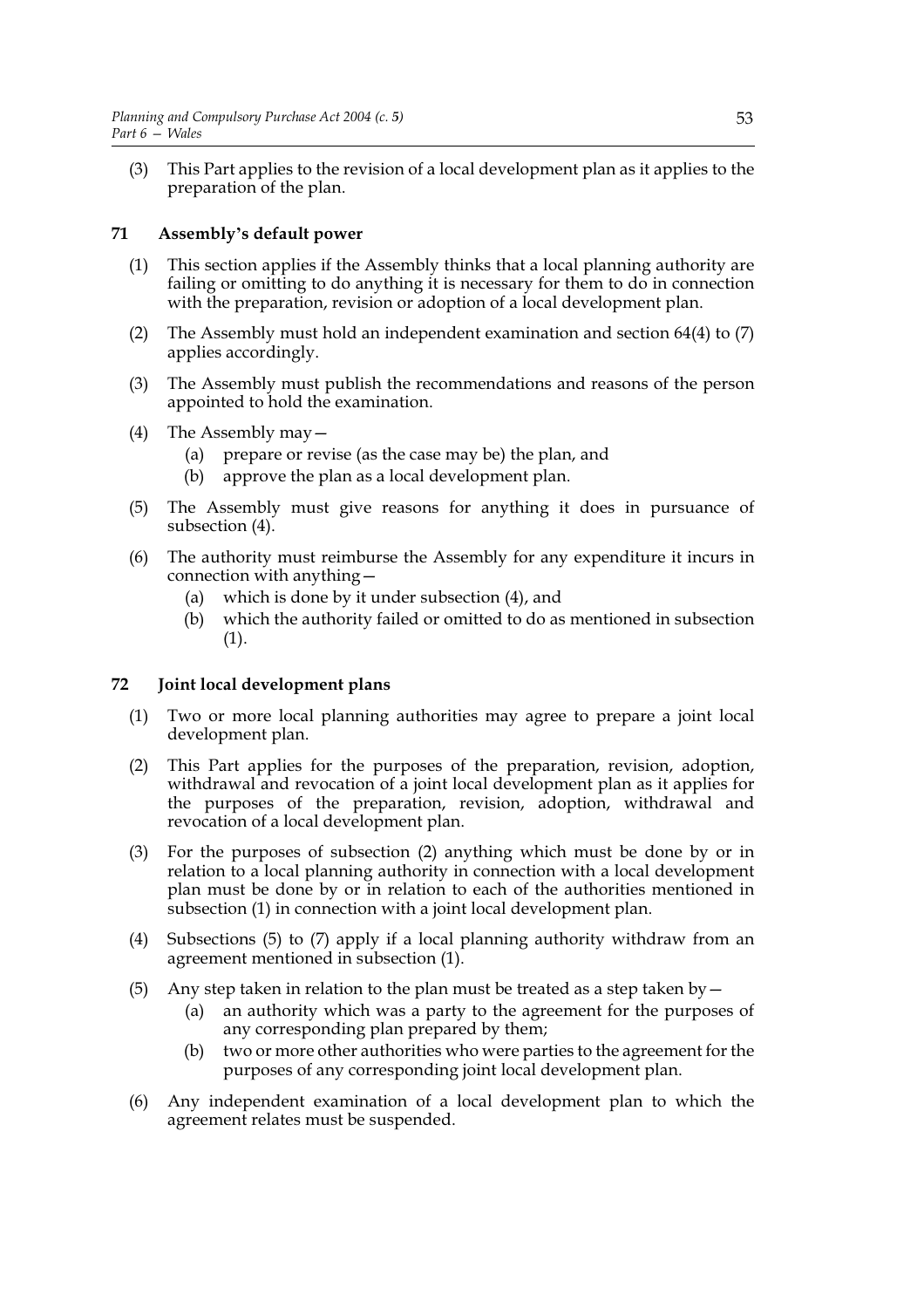- (7) If before the end of the period prescribed for the purposes of this subsection an authority which was a party to the agreement requests the Assembly to do so it may direct that—
	- (a) the examination is resumed in relation to the corresponding plan;
	- (b) any step taken for the purposes of the suspended examination has effect for the purposes of the resumed examination.
- (8) A joint local development plan is a local development plan prepared jointly by two or more local planning authorities.

### *Miscellaneous*

### **73 Exclusion of certain representations**

- (1) This section applies to any representation or objection in respect of anything which is done or is proposed to be done in pursuance of  $-$ 
	- (a) an order or scheme under section 10, 14, 16, 18, 106(1) or (3) or 108(1) of the Highways Act 1980 (c. 66);
	- (b) an order or scheme under section 7, 9, 11, 13 or 20 of the Highways Act 1959 (c. 25), section 3 of the Highways (Miscellaneous Provisions) Act 1961 (c. 63) or section 1 or 10 of the Highways Act 1971 (c. 41) (which provisions were replaced by the provisions mentioned in paragraph (a));
	- (c) an order under section 1 of the New Towns Act 1981 (c. 64).
- (2) If the Assembly or a local planning authority thinks that a representation made in relation to a local development plan is in substance a representation or objection to which this section applies it or they (as the case may be) may disregard it.

### **74 Urban development corporations**

The Assembly may direct that this Part (except section 60) does not apply to the area of an urban development corporation.

### **75 Guidance**

In the exercise of any function conferred under or by virtue of this Part the local planning authority must have regard to any guidance issued by the Assembly.

### **76 Annual monitoring report**

- (1) Every local planning authority must make an annual report to the Assembly.
- (2) The annual report must contain such information as is prescribed as to the extent to which the objectives set out in the local development plan are being achieved.
- (3) The annual report must—
	- (a) be made at such time as is prescribed;
	- (b) be in such form as is prescribed;
	- (c) contain such other matter as is prescribed.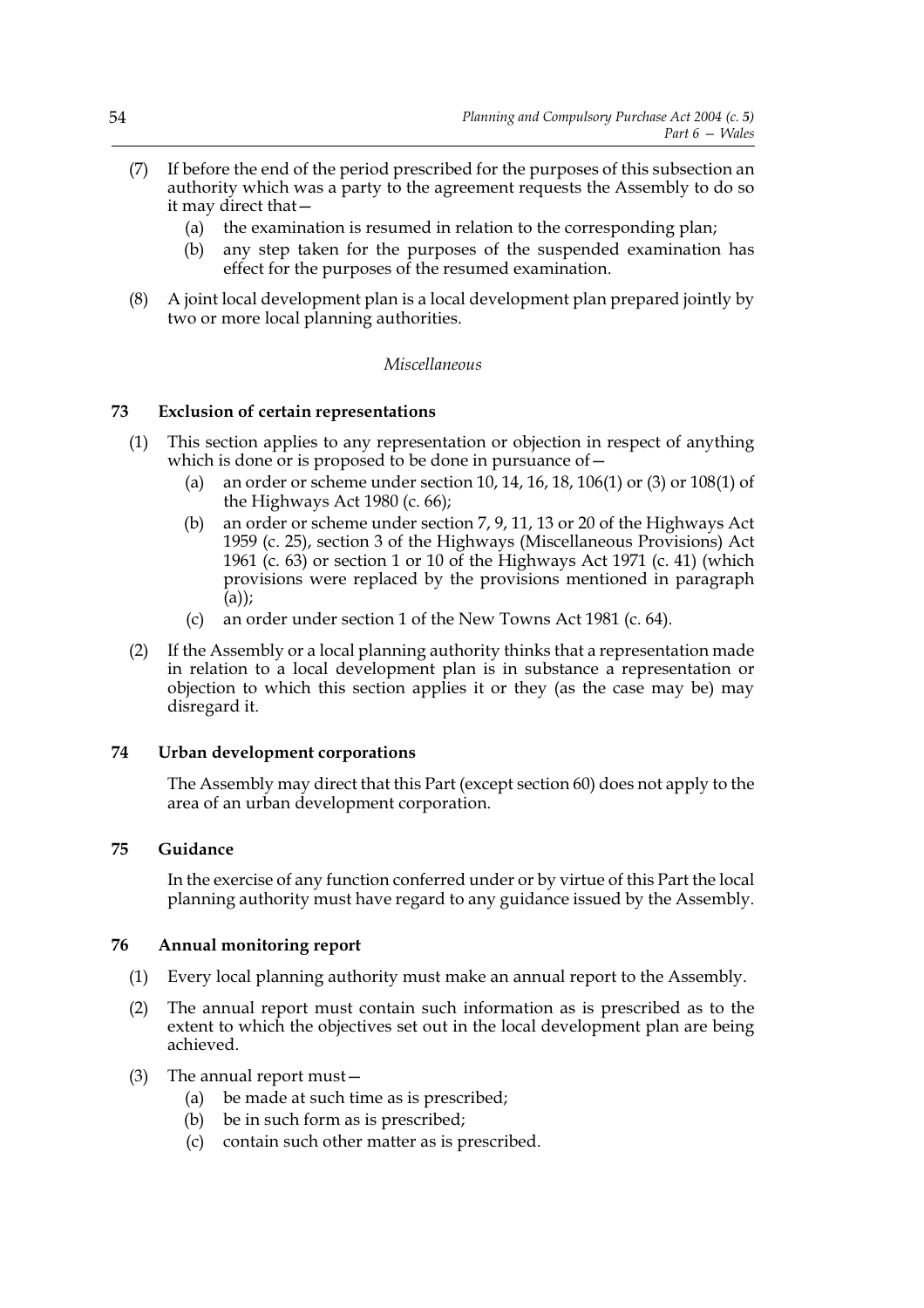*General*

# **77 Regulations**

- (1) The Assembly may by regulations make provision in connection with the exercise of functions conferred by this Part on any person.
- (2) The regulations may in particular make provision as to—
	- (a) the procedure to be followed by the local planning authority in carrying out the appraisal under section 62(6);
	- (b) the procedure to be followed in the preparation of local development plans;
	- (c) requirements about the giving of notice and publicity;
	- (d) requirements about inspection by the public of a plan or any other document;
	- (e) the nature and extent of consultation with and participation by the public in anything done under this Part;
	- (f) the making of representations about any matter to be included in a local development plan;
	- (g) consideration of any such representations;
	- (h) the remuneration and allowances payable to the person appointed to carry out an independent examination under section 64;
	- (i) the time at which anything must be done for the purposes of this Part;
	- (j) the manner of publication of any draft, report or other document published under this Part;
	- (k) monitoring the exercise by local planning authorities of their functions under this Part.

# **78 Interpretation**

- (1) Local development plan must be construed in accordance with section 62.
- (2) Local planning authorities are—
	- (a) county councils in Wales;
	- (b) county borough councils.
- (3) A National Park authority is the local planning authority for the whole of its area and subsection (2) must be construed subject to that.
- (4) The Assembly is the National Assembly for Wales.
- (5) RSS must be construed in accordance with Part 1.
- (6) This section applies for the purposes of this Part.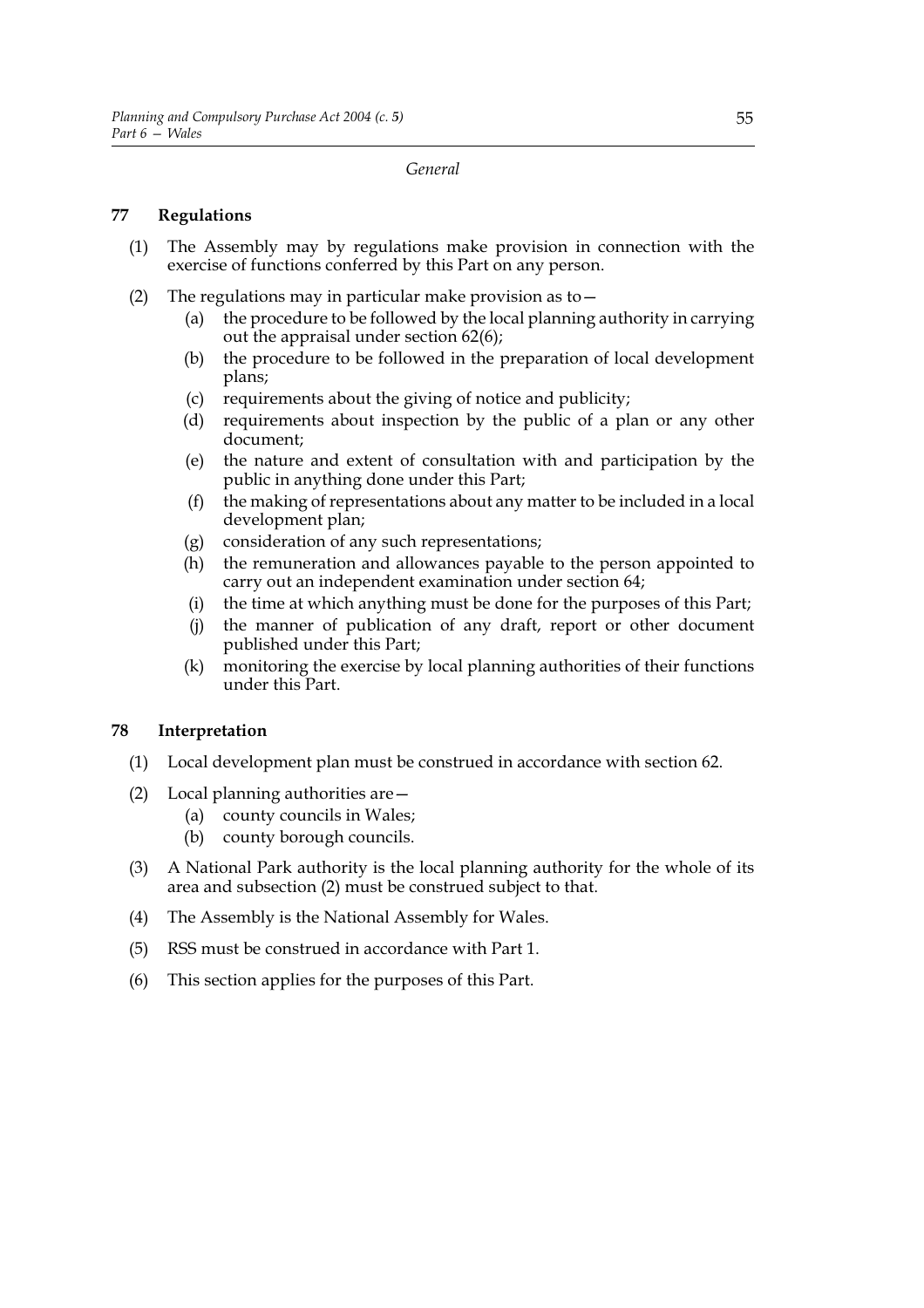### **PART 7**

CROWN APPLICATION OF PLANNING ACTS

### **CHAPTER 1**

### ENGLAND AND WALES

### *Crown application*

# **79 Crown application of planning Acts**

(1) In Part 13 of the principal Act before section 293 (preliminary definitions for Part 13) there is inserted the following section—

### **"292A Application to the Crown**

- (1) This Act binds the Crown.
- (2) But subsection (1) is subject to express provision made by this Part."
- (2) In the listed buildings Act after section 82 there is inserted the following section—

### **"82A Application to the Crown**

- (1) This Act (except the provisions specified in subsection (2)) binds the Crown.
- (2) These are the provisions—
	- (a) section 9;
	- (b) section 11(6);
	- (c) section 21(7);
	- (d) section  $42(1)$ , (5) and (6);
	- (e) section 43;
	- (f) section 44A;
	- (g) section 54;
	- (h) section 55;
	- (i) section 59;
	- (j) section 88A.
- (3) But subsection (2)(a) does not have effect to prohibit the doing of anything by or on behalf of the Crown which falls within the circumstances described in section 9(3)(a) to (d) and the doing of that thing does not contravene section 7."
- (3) In the hazardous substances Act after section 30 there are inserted the following sections—

### **"30A Application to the Crown**

- (1) This Act (except the provisions specified in subsection (2)) binds the Crown.
- (2) The provisions are—
	- (a) section  $8(6)$ ;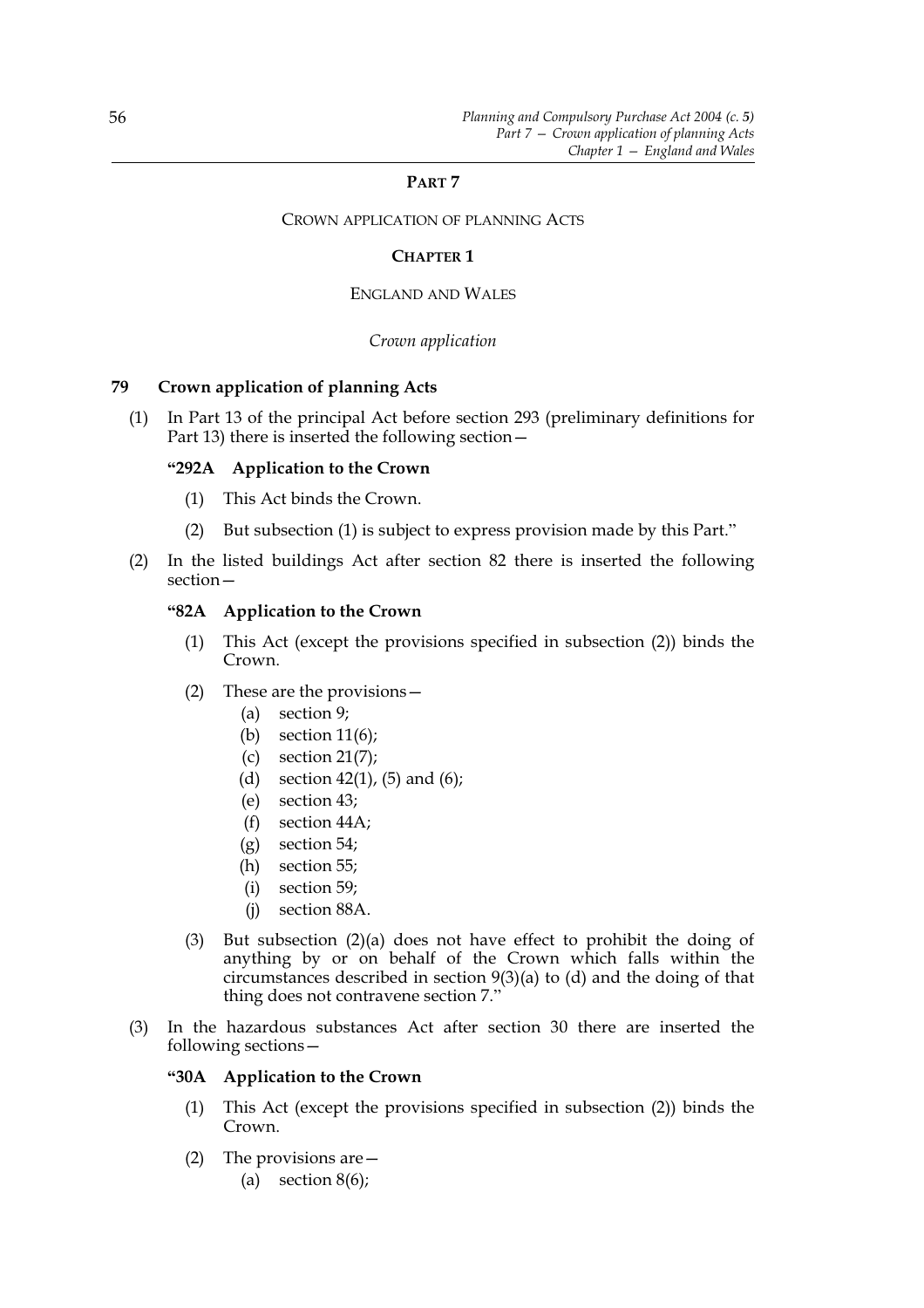- (b) section 23;
- (c) section 26AA;
- (d) section 36A;
- (e) section 36B(2)."

### **30B Crown application: transitional**

- (1) This section applies if at any time during the establishment period a hazardous substance was present on, over or under Crown land.
- (2) The appropriate authority must make a claim in the prescribed form before the end of the transitional period.
- (3) The claim must contain the prescribed information as to  $-$ 
	- (a) the presence of the substance during the establishment period;
	- (b) how and where the substance was kept and used.
- (4) Unless subsection (5) or (7) applies, the hazardous substances authority is deemed to have granted the hazardous substances consent claimed in pursuance of subsection (2).
- (5) This subsection applies if the hazardous substances authority think that a claim does not comply with subsection (3).
- (6) If subsection (5) applies, the hazardous substances authority must, before the end of the period of two weeks starting with the date they received the claim—
	- (a) notify the claimant that they think the claim is invalid;
	- (b) give their reasons.
- (7) This subsection applies if at no time during the establishment period was the aggregate quantity of the substance equal to or greater than the controlled quantity.
- (8) Hazardous substances consent which is deemed to be granted under this section is subject—
	- (a) to the condition that the maximum aggregate quantity of the substance that may be present for the purposes of this subsection at any one time must not exceed the established quantity;
	- (b) to such other conditions (if any) as are prescribed for the purposes of this section and are applicable in the case of the consent.
- (9) A substance is present for the purposes of subsection  $(8)(a)$  if  $-$ 
	- (a) it is on, over or under land to which the claim for consent relates,
	- (b) it is on, over or under other land which is within 500 metres of it and is controlled by the Crown, or
	- (c) it is in or on a structure controlled by the Crown any part of which is within 500 metres of it,

and in calculating whether the established quantity is exceeded a quantity of a substance which falls within more than one of paragraphs (a) to (c) must be counted only once.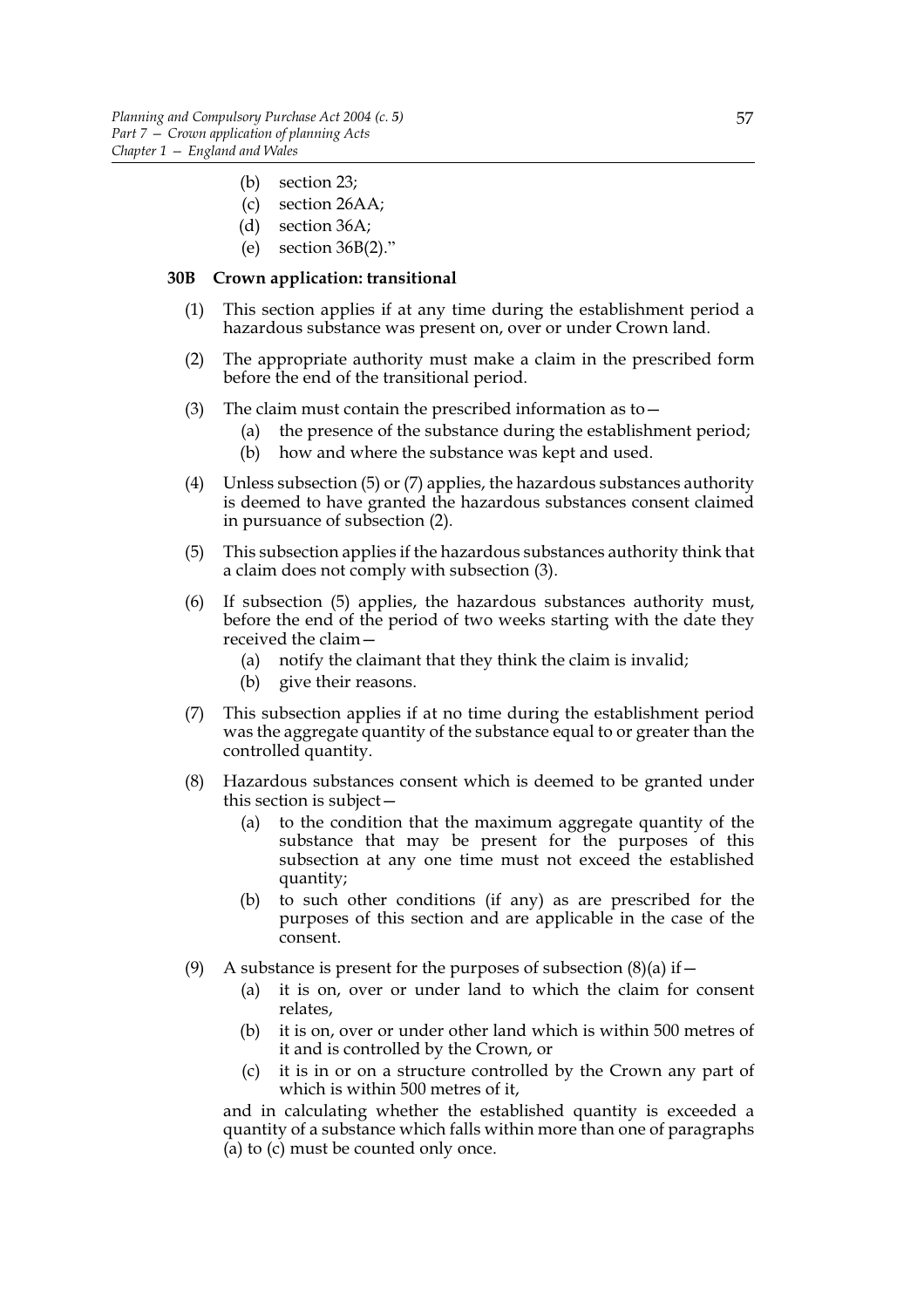- (10) The establishment period is the period of 12 months ending on the day before the date of commencement of section 79(3) of the Planning and Compulsory Purchase Act 2004.
- (11) The transitional period is the period of six months starting on the date of commencement of that section.
- (12) The established quantity in relation to any land is the maximum quantity which was present on, over or under the land at any one time within the establishment period."
- (4) Schedule 3 amends the planning Acts in relation to the application of those Acts to the Crown.

### *National security*

### **80 Special provision relating to national security**

- (1) In section 321 of the principal Act (planning inquiries to be held in public subject to certain exceptions) after subsection (4) there are inserted the following subsections—
	- "(5) If the Secretary of State is considering giving a direction under subsection (3) the Attorney General may appoint a person to represent the interests of any person who will be prevented from hearing or inspecting any evidence at a local inquiry if the direction is given.
	- (6) If before the Secretary of State gives a direction under subsection (3) no person is appointed under subsection (5), the Attorney General may at any time appoint a person as mentioned in subsection (5) for the purposes of the inquiry.
	- (7) The Lord Chancellor may by rules make provision—
		- (a) as to the procedure to be followed by the Secretary of State before he gives a direction under subsection (3) in a case where a person has been appointed under subsection (5);
		- (b) as to the functions of a person appointed under subsection (5) or (6).
	- (8) Rules made under subsection (7) must be contained in a statutory instrument subject to annulment in pursuance of a resolution of either House of Parliament.
	- (9) If a person is appointed under subsection (5) or (6) (the appointed representative) the Secretary of State may direct any person who he thinks is interested in the inquiry in relation to a matter mentioned in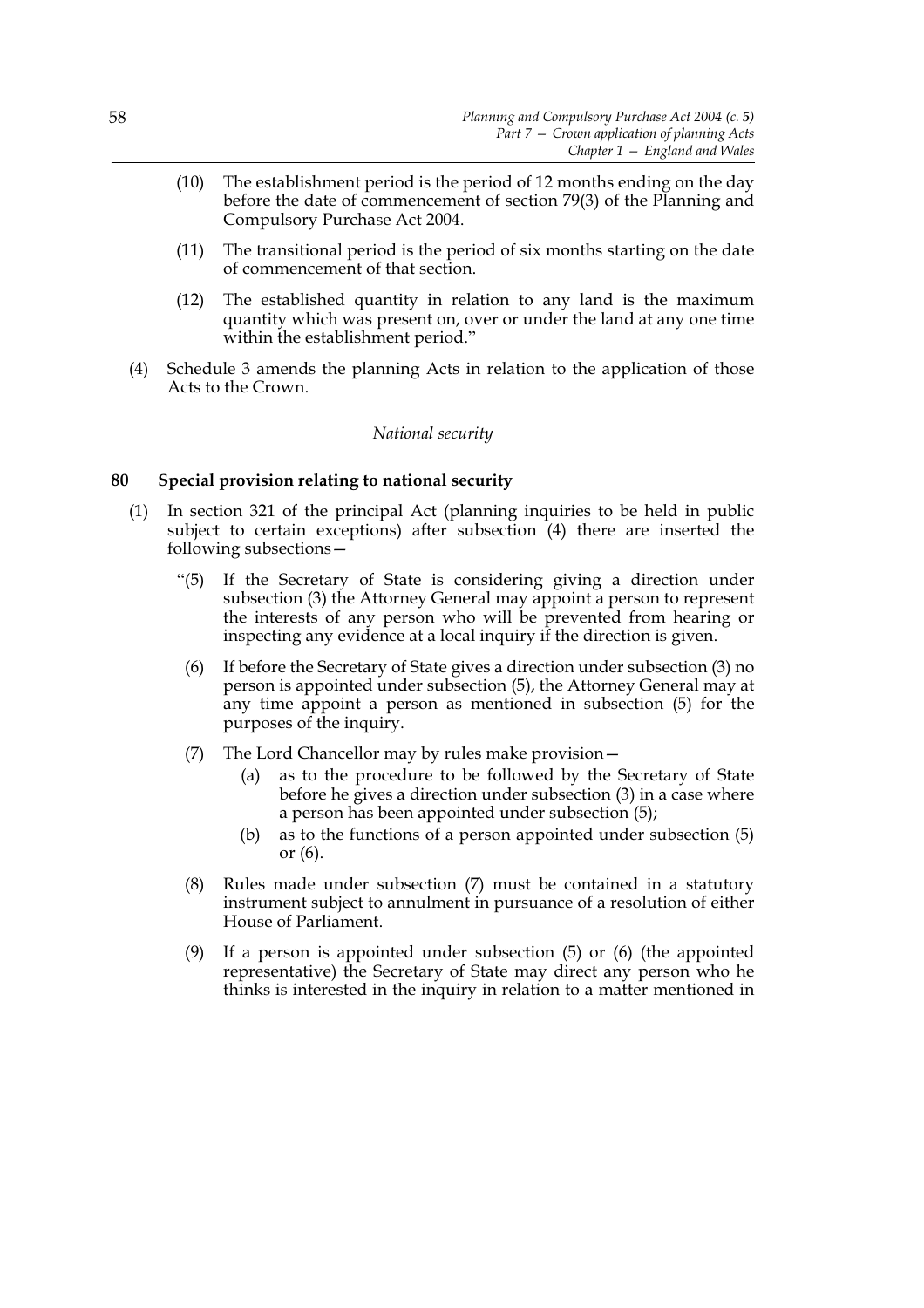subsection (4) (the responsible person) to pay the fees and expenses of the appointed representative.

- (10) If the appointed representative and the responsible person are unable to agree the amount of the fees and expenses, the amount must be determined by the Secretary of State.
- (11) The Secretary of State must cause the amount agreed between the appointed representative and the responsible person or determined by him to be certified.
- (12) An amount so certified is recoverable from the responsible person as a civil debt."
- (2) After section 321 of the principal Act (planning inquiries to be held in public subject to certain exceptions) there is inserted the following section—

### **"321A Appointed representative: no inquiry**

- (1) This section applies if—
	- (a) a person is appointed under subsection (5) or (6) of section 321, but
	- (b) no inquiry is held as mentioned in subsection (1) of that section.
- (2) Subsections (9) to (12) of section 321 apply in respect of the fees and expenses of the person appointed as if the inquiry had been held.
- (3) For the purposes of subsection (2) the responsible person is the person to whom the Secretary of State thinks he would have given a direction under section 321(9) if an inquiry had been held.
- (4) This section does not affect section 322A."
- (3) In Schedule 3 to the listed buildings Act (determination of certain appeals by person appointed by the Secretary of State) after paragraph 6 there is inserted the following paragraph—
	- "6A (1) If the Secretary of State is considering giving a direction under paragraph 6(6) the Attorney General may appoint a person to represent the interests of any person who will be prevented from hearing or inspecting any evidence at a local inquiry if the direction is given.
		- (2) If before the Secretary of State gives a direction under paragraph 6(6) no person is appointed under sub-paragraph (1), the Attorney General may at any time appoint a person as mentioned in subparagraph (1) for the purposes of the inquiry.
		- (3) The Lord Chancellor may by rules make provision—
			- (a) as to the procedure to be followed by the Secretary of State before he gives a direction under paragraph 6(6) in a case where a person has been appointed under sub-paragraph (1);
			- (b) as to the functions of a person appointed under subparagraph (1) or (2).
		- (4) If a person is appointed under sub-paragraph (1) or (2) (the appointed representative) the Secretary of State may direct any person who he thinks is interested in the inquiry in relation to a matter mentioned in paragraph 6(7) (the responsible person) to pay the fees and expenses of the appointed representative.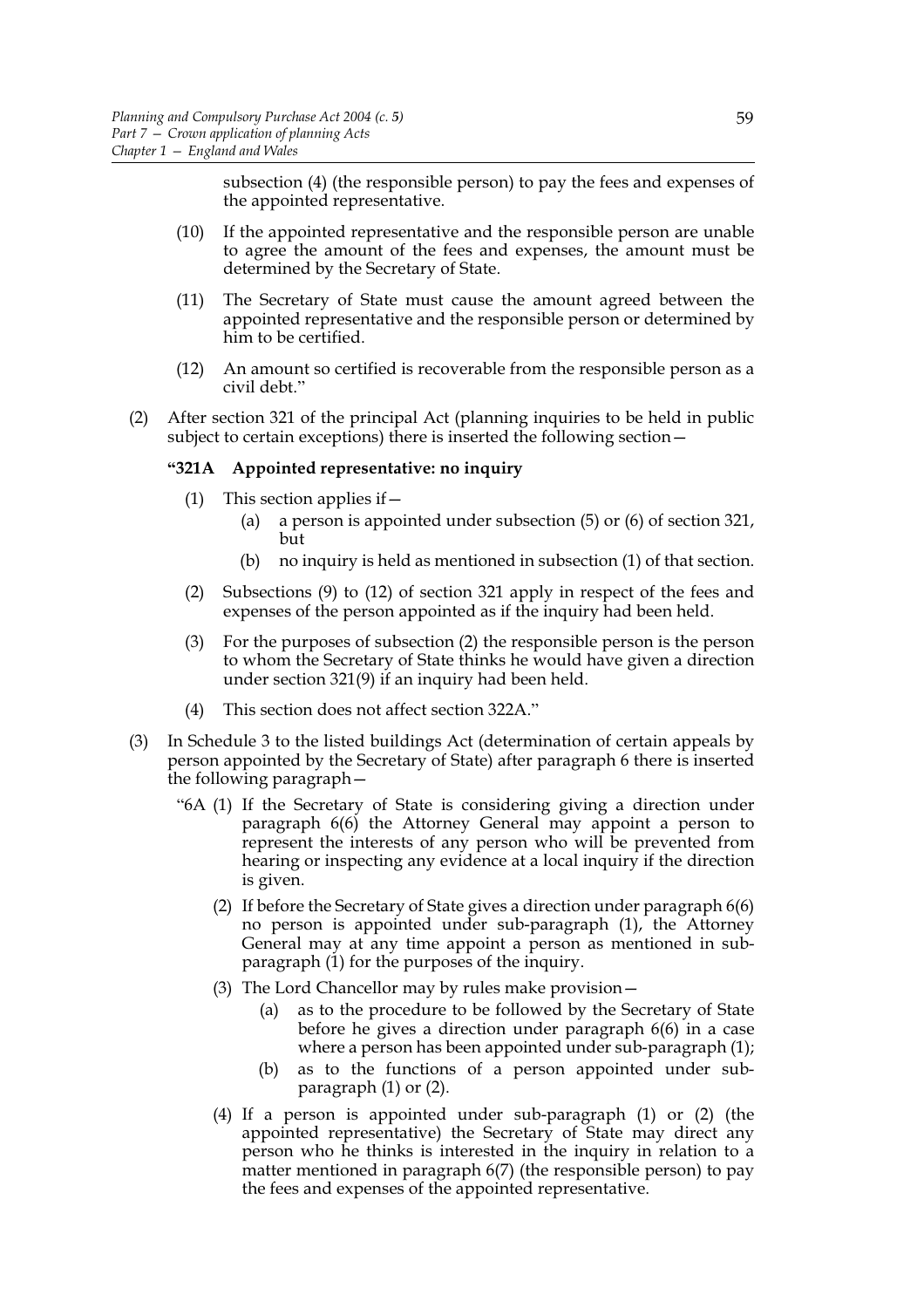- (5) If the appointed representative and the responsible person are unable to agree the amount of the fees and expenses, the amount must be determined by the Secretary of State.
- (6) The Secretary of State must cause the amount agreed between the appointed representative and the responsible person or determined by him to be certified.
- (7) An amount so certified is recoverable from the responsible person as a civil debt.
- (8) Rules made under sub-paragraph (3) must be contained in a statutory instrument subject to annulment in pursuance of a resolution of either House of Parliament.
- (9) Sub-paragraph  $(10)$  applies if  $-$ 
	- (a) a person is appointed under sub-paragraph (1) or (2), but
	- (b) no inquiry is held as mentioned in paragraph 6(1).
- (10) Sub-paragraphs (4) to (7) above apply in respect of the fees and expenses of the person appointed as if the inquiry had been held.
- (11) For the purposes of sub-paragraph (10) the responsible person is the person to whom the Secretary of State thinks he would have given a direction under sub-paragraph (4) if an inquiry had been held.
- (12) Sub-paragraphs (9) to (11) do not affect paragraph 6(8)."
- (4) In the Schedule to the hazardous substances Act (determination of certain appeals by person appointed by the Secretary of State) after paragraph 6 there is inserted the following paragraph—
	- "6A (1) If the Secretary of State is considering giving a direction under paragraph 6(6) the Attorney General may appoint a person to represent the interests of any person who will be prevented from hearing or inspecting any evidence at a local inquiry if the direction is given.
		- (2) If before the Secretary of State gives a direction under paragraph 6(6) no person is appointed under sub-paragraph (1), the Attorney General may at any time appoint a person as mentioned in subparagraph (1) for the purposes of the inquiry.
		- (3) The Lord Chancellor may by rules make provision—
			- (a) as to the procedure to be followed by the Secretary of State before he gives a direction under paragraph 6(6) in a case where a person has been appointed under sub-paragraph (1);
			- (b) as to the functions of a person appointed under subparagraph (1) or (2).
		- (4) If a person is appointed under sub-paragraph (1) or (2) (the appointed representative) the Secretary of State may direct any person who he thinks is interested in the inquiry in relation to a matter mentioned in paragraph 6(7) (the responsible person) to pay the fees and expenses of the appointed representative.
		- (5) If the appointed representative and the responsible person are unable to agree the amount of the fees and expenses, the amount must be determined by the Secretary of State.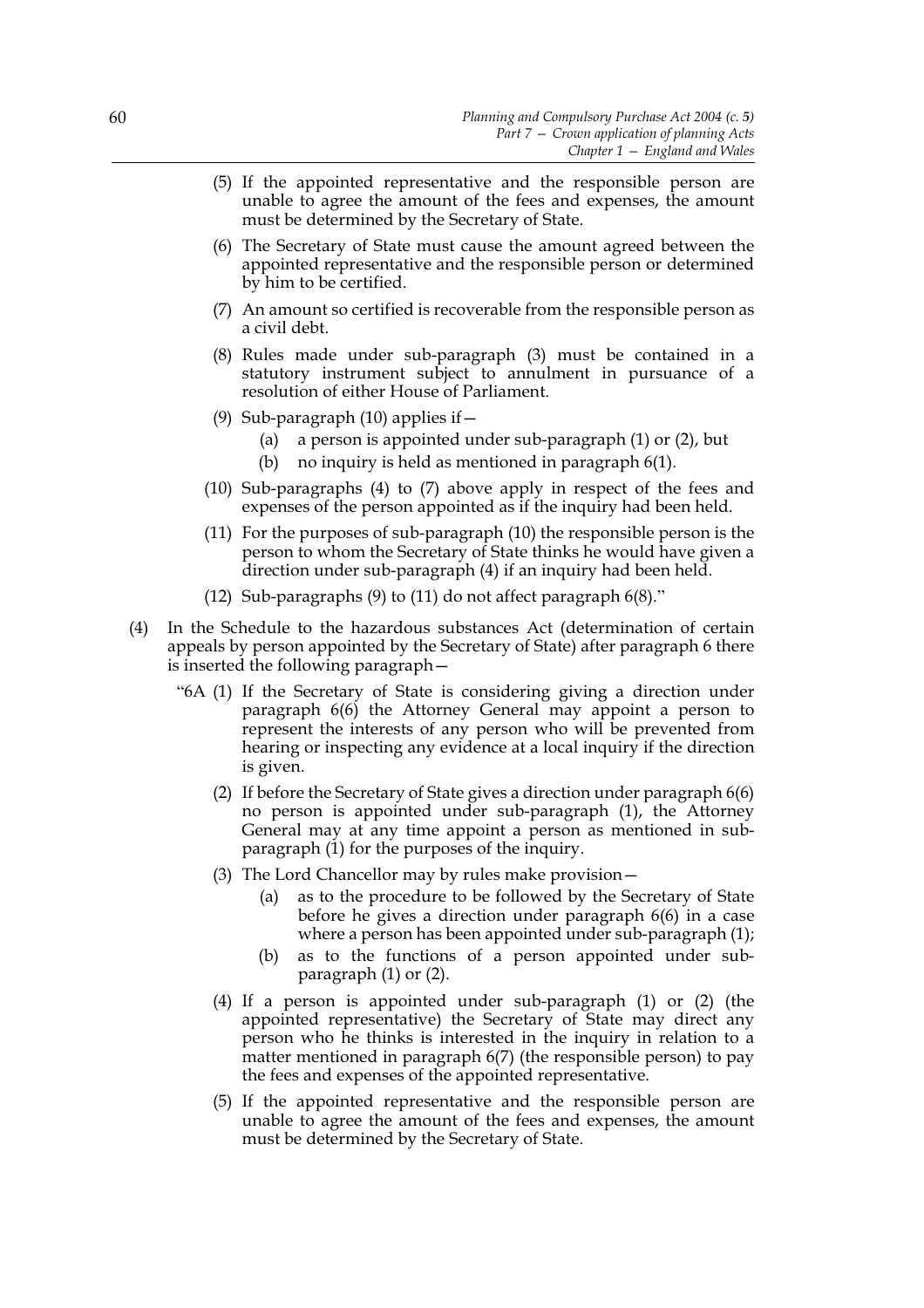- (6) The Secretary of State must cause the amount agreed between the appointed representative and the responsible person or determined by him to be certified.
- (7) An amount so certified is recoverable from the responsible person as a civil debt.
- (8) Rules made under sub-paragraph (3) must be contained in a statutory instrument subject to annulment in pursuance of a resolution of either House of Parliament.
- (9) Sub-paragraph (10) applies if—
	- (a) a person is appointed under sub-paragraph (1) or (2), but
	- (b) no inquiry is held as mentioned in paragraph 6(1).
- (10) Sub-paragraphs (4) to (7) above apply in respect of the fees and expenses of the person appointed as if the inquiry had been held.
- (11) For the purposes of sub-paragraph (10) the responsible person is the person to whom the Secretary of State thinks he would have given a direction under sub-paragraph (4) if an inquiry had been held.
- (12) Sub-paragraphs (9) to (11) do not affect paragraph 6(8)."

### **81 Special provision relating to national security: Wales**

(1) After section 321A of the principal Act (inserted by section 80 above) there is inserted the following section—

### **"321B Special provision in relation to planning inquiries: Wales**

- (1) This section applies if the matter in respect of which a local inquiry to which section 321 applies is to be held relates to Wales.
- (2) The references in section 321(5) and (6) to the Attorney General must be read as references to the Counsel General to the National Assembly for Wales.
- (3) The Assembly may by regulations make provision as mentioned in section 321(7) in connection with a local inquiry to which this section applies.
- (4) If the Assembly acts under subsection (3) rules made by the Lord Chancellor under section 321(7) do not have effect in relation to the inquiry.
- (5) The Counsel General to the National Assembly for Wales is the person appointed by the Assembly to be its chief legal adviser (whether or not he is known by that title).
- (6) Section 333(3) does not apply to regulations made under subsection  $(4)."$
- (2) In Schedule 3 to the listed buildings Act (determination of certain appeals by person appointed by the Secretary of State), after paragraph 7 there is inserted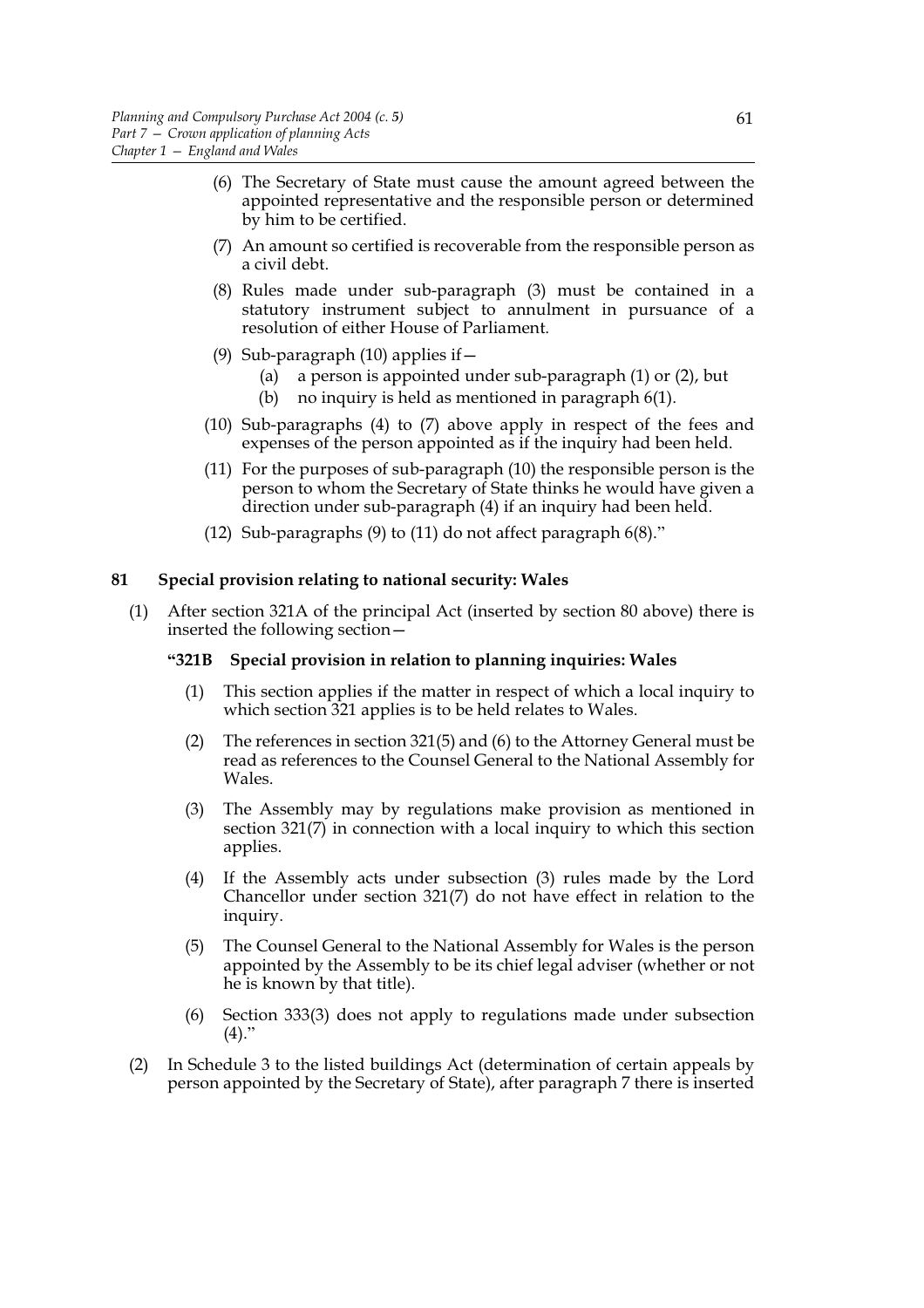the following paragraph—

*"Local inquiries: Wales*

- 8 (1) This paragraph applies in relation to a local inquiry held in pursuance of this Schedule if the matter in respect of which the inquiry is to be held relates to Wales.
	- (2) The references in paragraph 6A(1) and (2) to the Attorney General must be read as references to the Counsel General to the National Assembly for Wales.
	- (3) The Assembly may by regulations make provision as mentioned in paragraph 6A(3) in connection with a local inquiry to which this section applies.
	- (4) If the Assembly acts under sub-paragraph (3) rules made by the Lord Chancellor under paragraph 6A(3) do not have effect in relation to the inquiry.
	- (5) The Counsel General to the National Assembly for Wales is the person appointed by the Assembly to be its chief legal adviser (whether or not he is known by that title).
	- (6) Section 93(3) does not apply to regulations made under this paragraph."
- (3) In the Schedule to the hazardous substances Act, after paragraph 7 there is inserted the following paragraph—

*"Local inquiries: Wales*

- 8 (1) This paragraph applies in relation to a local inquiry held in pursuance of this Schedule if the matter in respect of which the inquiry is to be held relates to Wales.
	- (2) The references in paragraph 6A(1) and (2) to the Attorney General must be read as references to the Counsel General to the National Assembly for Wales.
	- (3) The Assembly may by regulations make provision as mentioned in paragraph 6A(3) in connection with a local inquiry to which this section applies.
	- (4) If the Assembly acts under sub-paragraph (3) rules made by the Lord Chancellor under paragraph 6A(3) do not have effect in relation to the inquiry.
	- (5) The Counsel General to the National Assembly for Wales is the person appointed by the Assembly to be its chief legal adviser (whether or not he is known by that title).
	- (6) Section 40(3) does not apply to regulations made under this paragraph."

*Urgent development and works*

# **82 Urgent Crown development**

(1) Before section 294 of the principal Act (special enforcement notices in relation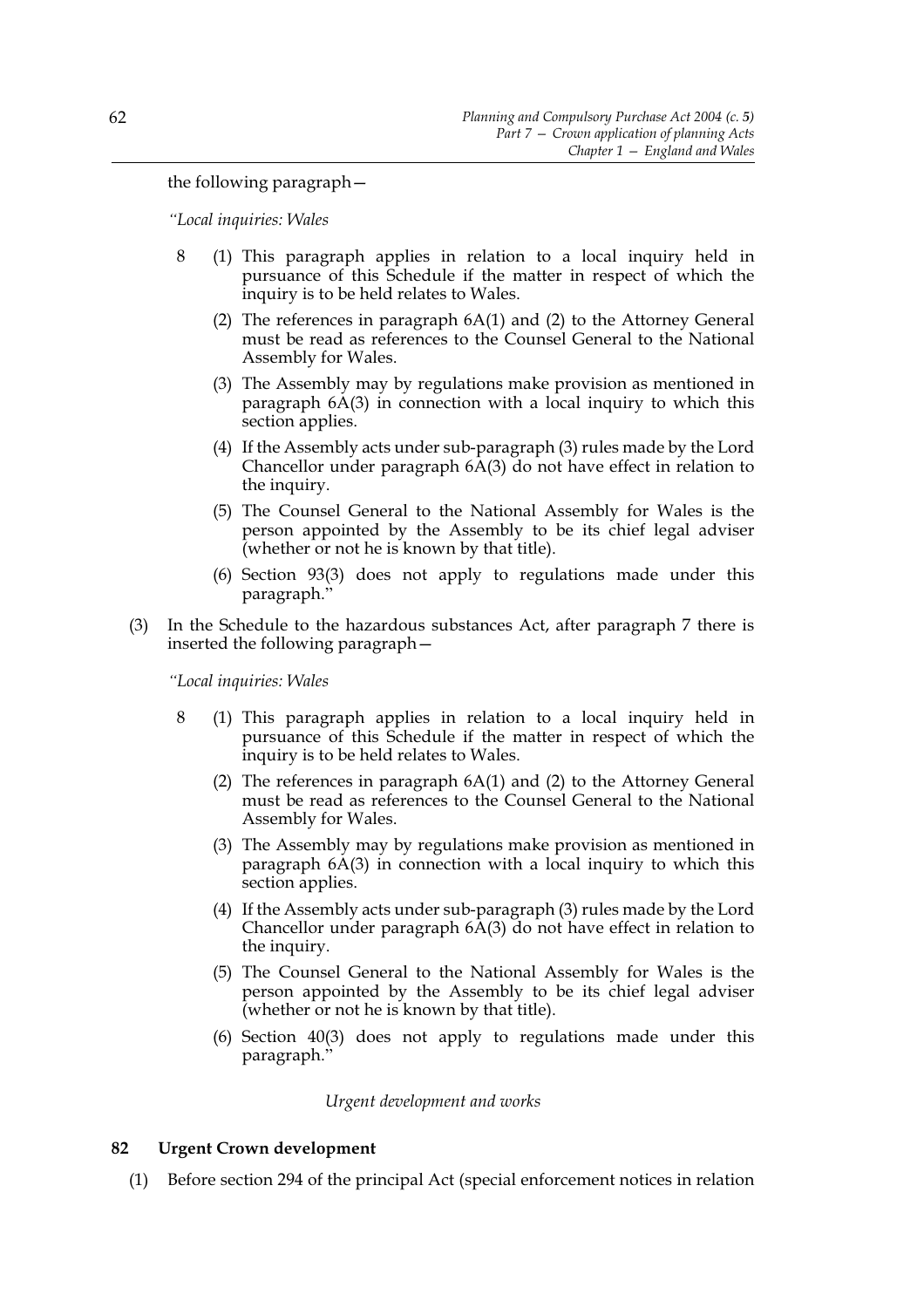to development on Crown land) there is inserted the following section—

### **"293A Urgent Crown development: application**

- (1) This section applies to a development if the appropriate authority certifies—
	- (a) that the development is of national importance, and
	- (b) that it is necessary that the development is carried out as a matter of urgency.
- (2) The appropriate authority may, instead of making an application for planning permission to the local planning authority in accordance with Part 3, make an application for planning permission to the Secretary of State under this section.
- (3) If the appropriate authority proposes to make the application to the Secretary of State it must publish in one or more newspapers circulating in the locality of the proposed development a notice—
	- (a) describing the proposed development, and
	- (b) stating that the authority proposes to make the application to the Secretary of State.
- (4) For the purposes of an application under this section the appropriate authority must provide to the Secretary of State—
	- (a) any matter required to be provided by an applicant for planning permission in pursuance of regulations made under section 71A;
	- (b) a statement of the authority's grounds for making the application.
- (5) If the appropriate authority makes an application under this section subsections  $(6)$  to  $(9)$  below apply.
- (6) The Secretary of State may require the authority to provide him with such further information as he thinks necessary to enable him to determine the application.
- (7) As soon as practicable after he is provided with any document or other matter in pursuance of subsection (4) or (6) the Secretary of State must make a copy of the document or other matter available for inspection by the public in the locality of the proposed development.
- (8) The Secretary of State must in accordance with such requirements as are contained in a development order publish notice of the application and of the fact that such documents and other material are available for inspection.
- (9) The Secretary of State must consult—
	- (a) the local planning authority for the area to which the proposed development relates, and
	- (b) such other persons as are specified or described in a development order,

about the application.

(10) Subsection (7) does not apply to the extent that the document or other matter is subject to a direction under section 321(3) (matters related to national security).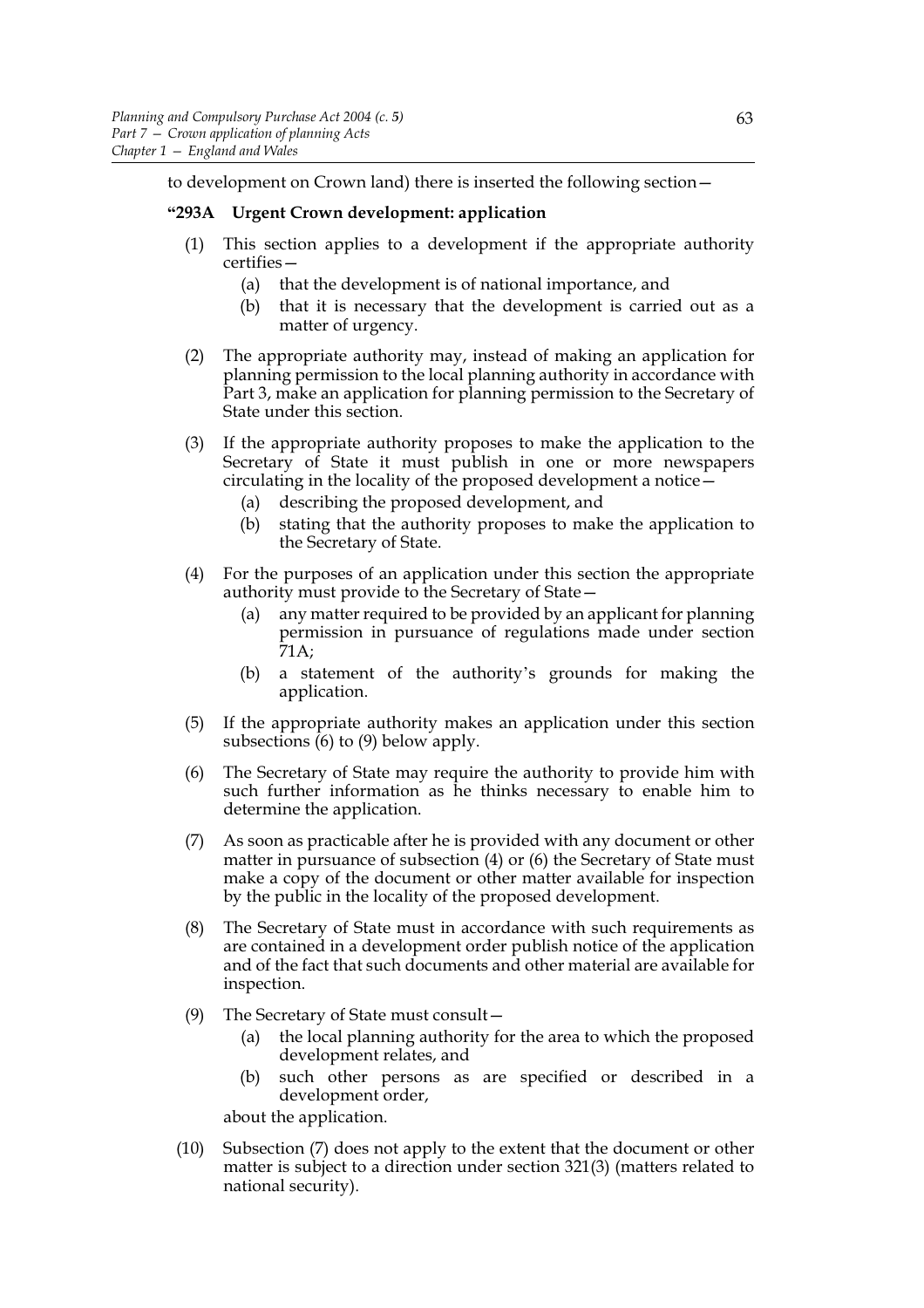- (11) Subsections (4) to (7) of section 77 apply to an application under this section as they apply to an application in respect of which a direction under section 77 has effect."
- (2) In section 284 of the principal Act (validity of certain matters) in subsection (3) at the end there is inserted the following paragraph—
	- "(i) any decision on an application for planning permission under section 293A."

# **83 Urgent works relating to Crown land**

(1) After section 82A of the listed buildings Act (inserted by section 79(2)) there is inserted the following section—

### **"82B Urgent works relating to Crown land: application**

- (1) This section applies to any works proposed to be executed in connection with any building which is on Crown land if the appropriate authority certifies—
	- (a) that the works are of national importance, and
	- (b) that it is necessary that the works are carried out as a matter of urgency.
- (2) The appropriate authority may, instead of making an application for consent to the local planning authority in accordance with this Act, make an application for consent to the Secretary of State under this section.
- (3) If the appropriate authority proposes to make the application to the Secretary of State it must publish in one or more newspapers circulating in the locality of the building a notice—
	- (a) describing the proposed works, and
	- (b) stating that the authority proposes to make the application to the Secretary of State.
- (4) For the purposes of an application under this section the appropriate authority must provide to the Secretary of State a statement of the authority's grounds for making the application.
- (5) If the appropriate authority makes an application under this section subsections  $(6)$  to  $(9)$  below apply.
- (6) The Secretary of State may require the authority to provide him with such further information as he thinks necessary to enable him to determine the application.
- (7) As soon as practicable after he is provided with any document or other matter in pursuance of subsection (4) or (6) the Secretary of State must make a copy of the document or other matter available for inspection by the public in the locality of the proposed development.
- (8) The Secretary of State must in accordance with such requirements as may be prescribed publish notice of the application and of the fact that such documents and other material are available for inspection.
- (9) The Secretary of State must consult—
	- (a) the local planning authority for the area to which the proposed development relates, and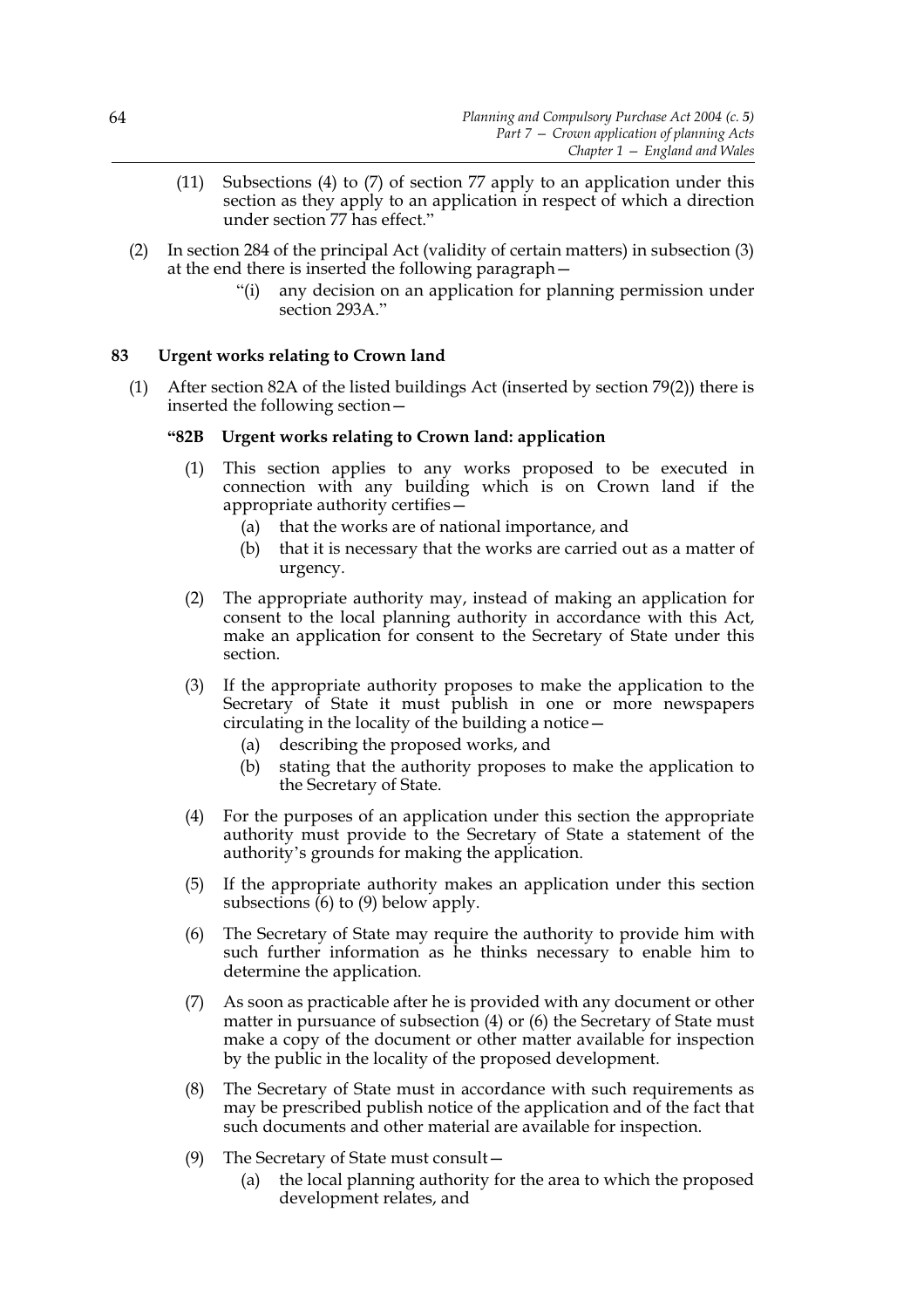(b) such other persons as may be prescribed, about the application.

- (10) Subsection (7) does not apply to the extent that the document or other matter is subject to a direction under paragraph 6(6) of Schedule 3 (matters related to national security).
- (11) Subsections (4) and (5) of section 12 apply to an application under this section as they apply to an application in respect of which a direction under section 12 has effect."
- (2) In section 62 of the listed buildings Act (validity of certain matters) in subsection (2) at the end there is inserted the following paragraph—
	- "(d) any decision on an application for listed building consent under section 82B."

### *Enforcement*

# **84 Enforcement in relation to Crown land**

- (1) Section 296 of the principal Act (exercise of powers in relation to Crown land) is omitted.
- (2) After section 296 there are inserted the following sections—

### **"296A Enforcement in relation to the Crown**

- (1) No act or omission done or suffered by or on behalf of the Crown constitutes an offence under this Act.
- (2) A local planning authority must not take any step for the purposes of enforcement in relation to Crown land unless it has the consent of the appropriate authority.
- (3) The appropriate authority may give consent under subsection (2) subject to such conditions as it thinks appropriate.
- (4) A step taken for the purposes of enforcement is anything done in connection with the enforcement of anything required to be done or prohibited by or under this Act.
- (5) A step taken for the purposes of enforcement includes—
	- (a) entering land;
	- (b) bringing proceedings;
	- (c) the making of an application.
- (6) A step taken for the purposes of enforcement does not include—
	- (a) service of a notice;
	- (b) the making of an order (other than by a court).

### **296B References to an interest in land**

- (1) Subsection (2) applies to the extent that an interest in land is a Crown interest or a Duchy interest.
- (2) Anything which requires or is permitted to be done by or in relation to the owner of the interest in land must be done by or in relation to the appropriate authority.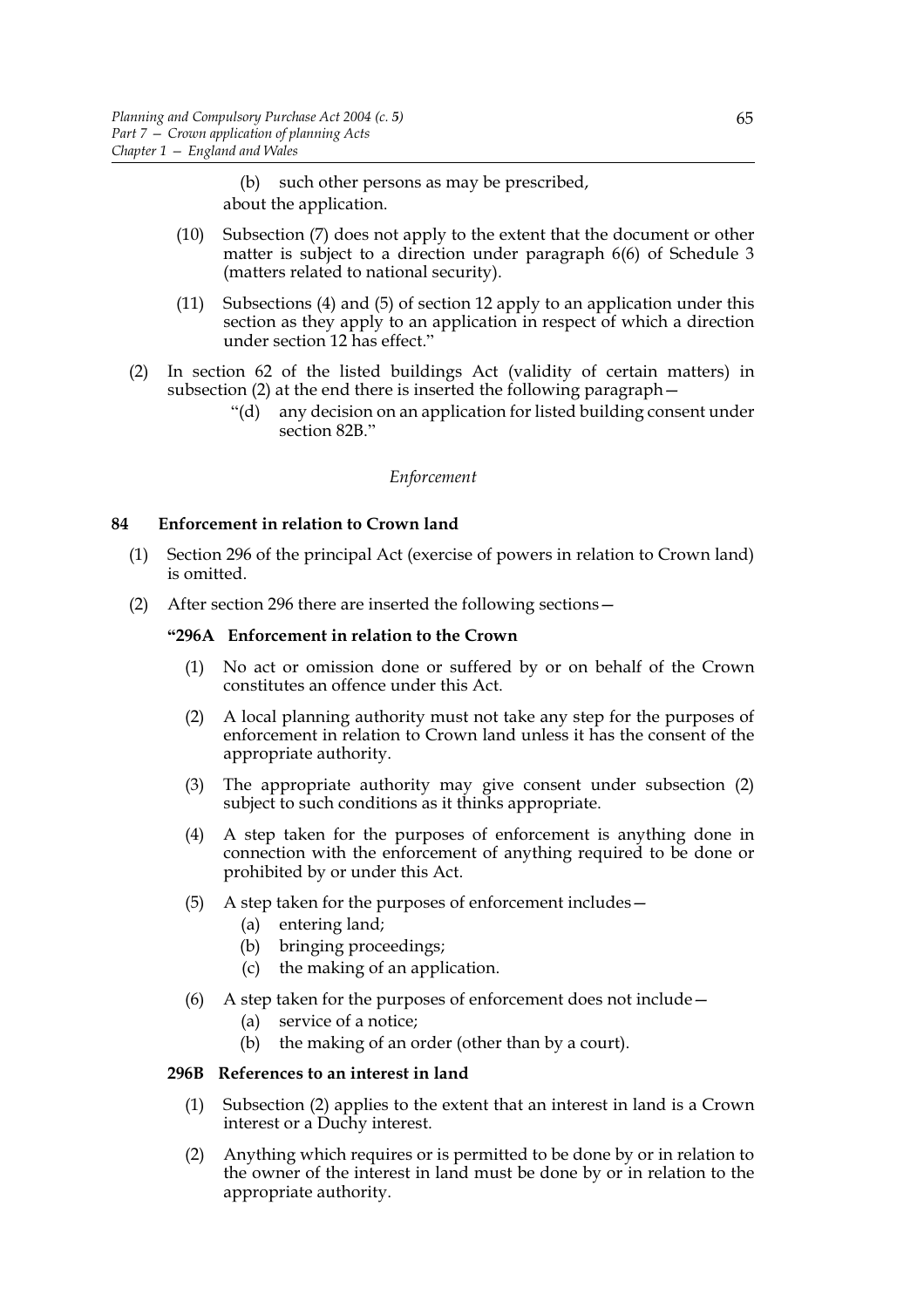- (3) An interest in land includes an interest only as occupier of the land."
- (3) After section 82C of the listed buildings Act (inserted by Schedule 3) there are inserted the following sections—

## **"82D Enforcement in relation to the Crown**

- (1) No act or omission done or suffered by or on behalf of the Crown constitutes an offence under this Act.
- (2) A local planning authority must not take any step for the purposes of enforcement in relation to Crown land unless it has the consent of the appropriate authority.
- (3) The appropriate authority may give consent under subsection (2) subject to such conditions as it thinks appropriate.
- (4) A step taken for the purposes of enforcement is anything done in connection with the enforcement of anything required to be done or prohibited by or under this Act.
- (5) A step taken for the purposes of enforcement includes—
	- (a) entering land;
	- (b) bringing proceedings;
	- (c) the making of an application.
- (6) A step taken for the purposes of enforcement does not include—
	- (a) service of a notice;
	- (b) the making of an order (other than by a court).

### **82E References to an interest in land**

- (1) Subsection (2) applies to the extent that an interest in land is a Crown interest or a Duchy interest.
- (2) Anything which requires or is permitted to be done by or in relation to the owner of the interest in land must be done by or in relation to the appropriate authority.
- (3) An interest in land includes an interest only as occupier of the land."
- (4) After section 30B of the hazardous substances Act (inserted by section 79(3)) there are inserted the following sections—

### **"30C Enforcement in relation to the Crown**

- (1) No act or omission done or suffered by or on behalf of the Crown constitutes an offence under this Act.
- (2) A local planning authority must not take any step for the purposes of enforcement in relation to Crown land unless it has the consent of the appropriate authority.
- (3) The appropriate authority may give consent under subsection (2) subject to such conditions as it thinks appropriate.
- (4) A step taken for the purposes of enforcement is anything done in connection with the enforcement of anything required to be done or prohibited by or under this Act.
- (5) A step taken for the purposes of enforcement includes—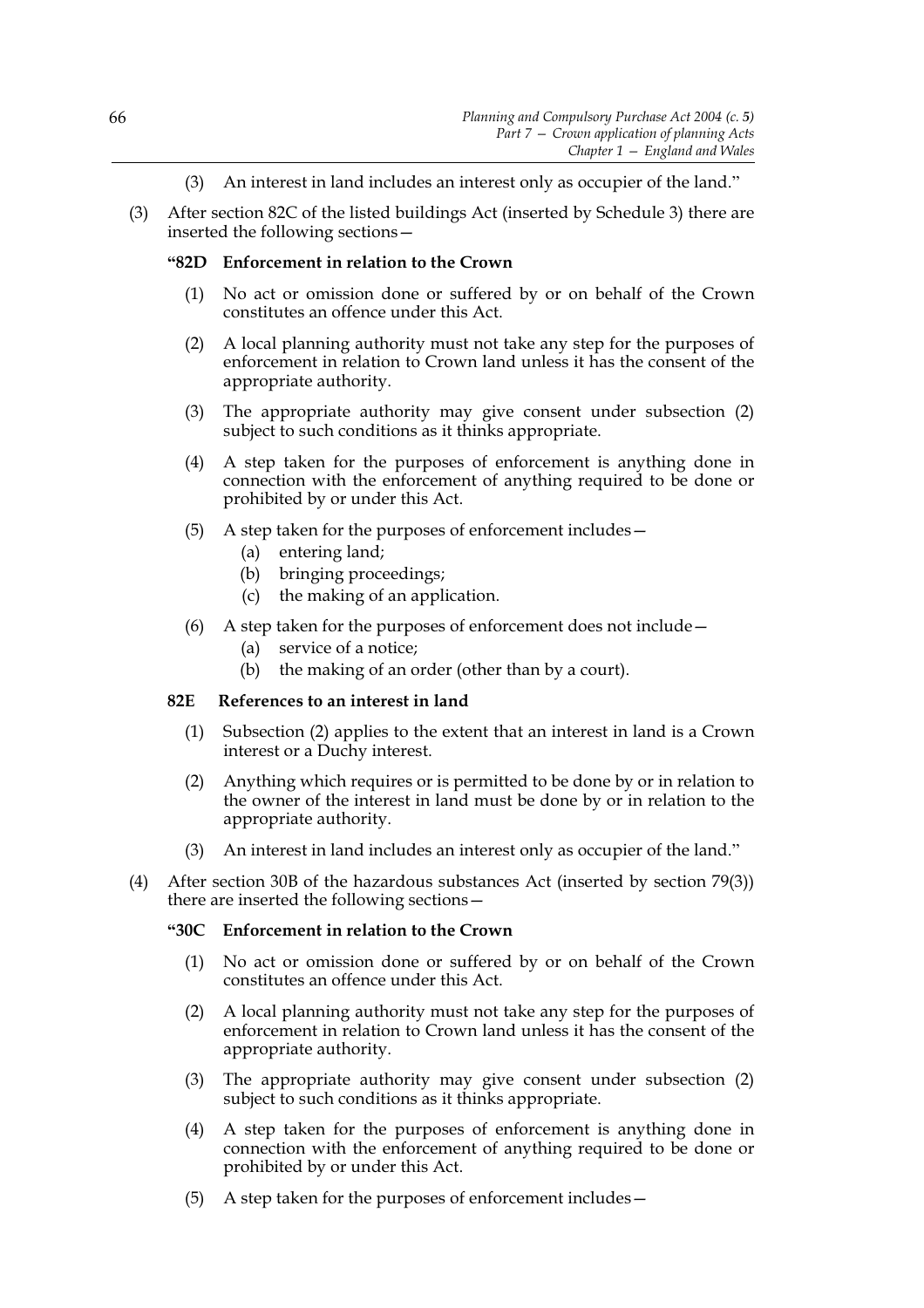- (a) entering land;
- (b) bringing proceedings;
- (c) the making of an application.
- (6) A step taken for the purposes of enforcement does not include—
	- (a) service of a notice;
	- (b) the making of an order (other than by a court).

## **30D References to an interest in land**

- (1) Subsection (2) applies to the extent that an interest in land is a Crown interest or a Duchy interest.
- (2) Anything which requires or is permitted to be done by or in relation to the owner of the interest in land must be done by or in relation to the appropriate authority.
- (3) An interest in land includes an interest only as occupier of the land."

*Trees*

## **85 Tree preservation orders: Forestry Commissioners**

For section 200 of the principal Act (Orders affecting land where Forestry Commissioners interested) there is substituted the following section—

## **"200 Tree preservation orders: Forestry Commissioners**

- (1) A tree preservation order does not have effect in respect of anything done—
	- (a) by or on behalf of the Forestry Commissioners on land placed at their disposal in pursuance of the Forestry Act 1967 or otherwise under their management or supervision;
	- (b) by or on behalf of any other person in accordance with a relevant plan which is for the time being in force.
- (2) A relevant plan is a plan of operations or other working plan approved by the Forestry Commissioners under—
	- (a) a forestry dedication covenant within the meaning of section 5 of the Forestry Act 1967, or
	- (b) conditions of a grant or loan made under section 1 of the Forestry Act 1979.
- (3) A reference to a provision of the Forestry Act 1967 or the Forestry Act 1979 includes a reference to a corresponding provision replaced by that provision or any earlier corresponding provision."

# **86 Trees in conservation areas: acts of Crown**

After section 211(4) of the principal Act (preservation of trees in conservation areas) there are inserted the following subsections—

- "(5) An emanation of the Crown must not, in relation to a tree to which this section applies, do an act mentioned in subsection (1) above unless—
	- (a) the first condition is satisfied, and
	- (b) either the second or third condition is satisfied.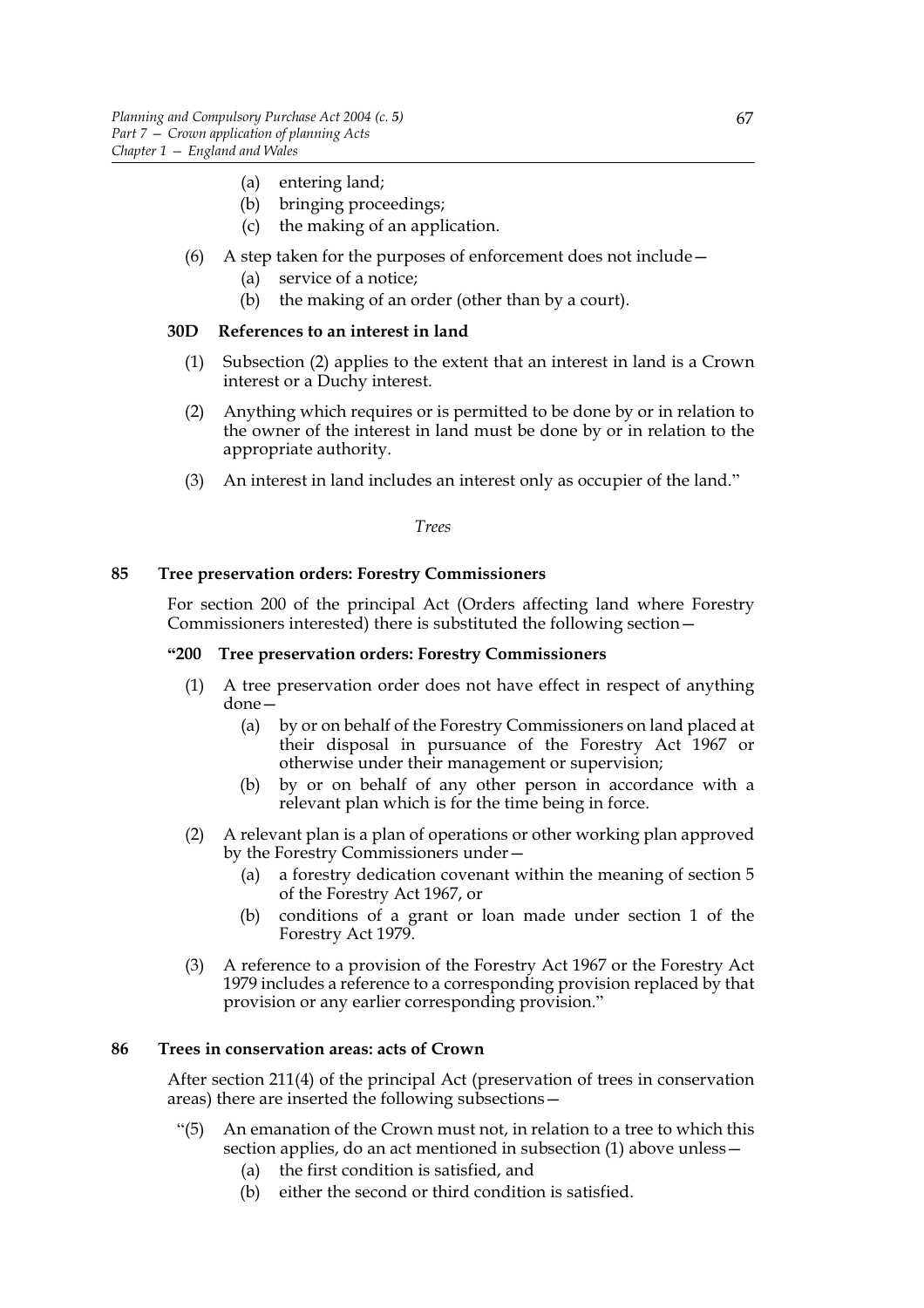- (6) The first condition is that the emanation serves notice of an intention to do the act (with sufficient particulars to identify the tree) on the local planning authority in whose area the tree is situated.
- (7) The second condition is that the act is done with the consent of the authority.
- (8) The third condition is that the act is done—
	- (a) after the end of the period of six weeks starting with the date of the notice, and
	- (b) before the end of the period of two years starting with that date."

## *Miscellaneous*

# **87 Old mining permissions**

- (1) Subsection (2) applies if  $-$ 
	- (a) an old mining permission relates to land which is Crown land, and
	- (b) the permission has not been registered in pursuance of Schedule 2 to the Planning and Compensation Act 1991.
- (2) Section 22 of and Schedule 2 to that Act apply to the old mining permission subject to the following modifications—
	- (a) in section 22(3) for "May 1, 1991" there is substituted "the date of commencement of section 87(2) of the Planning and Compulsory Purchase Act 2004";
	- (b) in paragraph 1(3) of Schedule 2 for "the day on which this Schedule comes into force" there is substituted "the date of commencement of section 87(2) of the Planning and Compulsory Purchase Act 2004".
- (3) Old mining permission must be construed in accordance with section 22 of the Planning and Compensation Act 1991.
- (4) Crown land must be construed in accordance with Part 13 of the principal Act.

# **88 Subordinate legislation**

- (1) The Secretary of State may by order provide that relevant subordinate legislation applies to the Crown.
- (2) The order may modify such subordinate legislation to the extent that the Secretary of State thinks appropriate for the purposes of its application to the Crown.
- (3) Relevant subordinate legislation is an instrument which—
	- (a) is made under or (wholly or in part) for the purposes of any of the planning Acts,
	- (b) is made before the commencement of section 79 of this Act, and
	- (c) is specified in the order.

### **89 Crown application: transitional**

Schedule 4 (which makes transitional provisions in consequence of the application to the Crown of the planning Acts) has effect.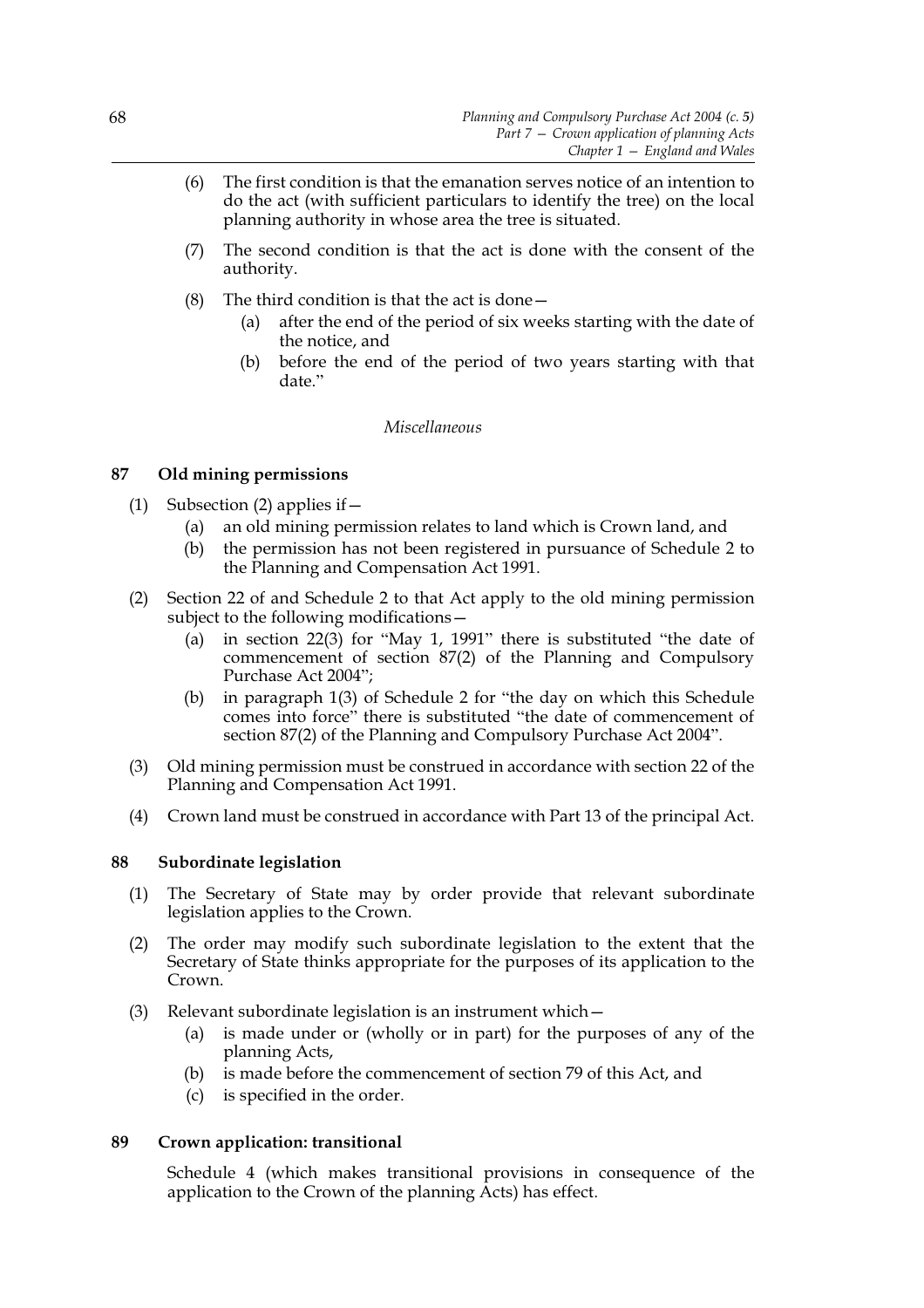### **CHAPTER 2**

### **SCOTLAND**

#### *Crown application*

### **90 Crown application of Scottish planning Acts**

(1) In Part 12 of the Town and Country Planning (Scotland) Act 1997, before section 242 (preliminary definitions for Part 12) there is inserted the following section—

### **"241A Application to the Crown**

- (1) This Act binds the Crown.
- (2) But subsection (1) is subject to express provision made by this Part."
- (2) In the Planning (Listed Buildings and Conservation Areas) (Scotland) Act 1997, after section 73 (application of Act to land and works of planning authorities) there is inserted the following section —

### **"73A Application to the Crown**

- (1) This Act (except the provisions specified in subsection (2)) binds the Crown.
- (2) These are the provisions—
	- (a) section 8,
	- (b) section 10(3),
	- (c) section 19(7),
	- (d) section 38(1) and (8),
	- (e) section 39,
	- (f) section 49,
	- (g) section 50,
	- (h) section 53,
	- (i) section 77.
- (3) But subsection (2)(a) does not have effect to prohibit the doing of anything by or on behalf of the Crown which falls within the circumstances described in section 8(3)(a) to (d) and the doing of that thing does not contravene section 6."
- (3) In the Planning (Hazardous Substances) (Scotland) Act 1997, after section 30 (application of Act to planning authorities) there is inserted the following section—

#### **"30A Application to the Crown**

- (1) This Act (except the provisions specified in subsection (2)) binds the Crown.
- (2) The provisions are—
	- (a) section  $6(3)$ ,
	- (b) section 21,
	- (c) section 25,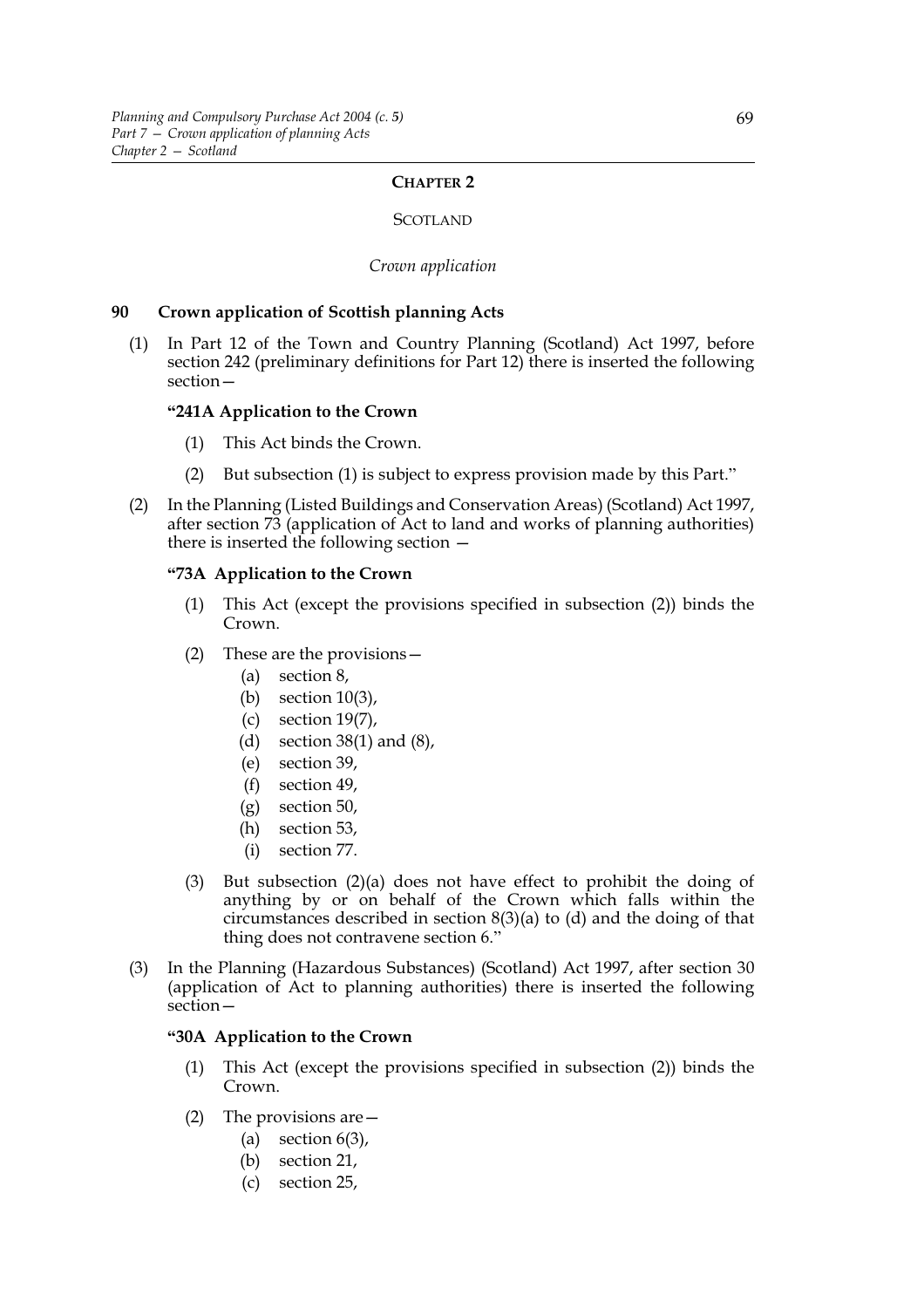- (d) section 34,
- (e) section 35(2)."
- (4) Schedule 5 amends the Scottish planning Acts in relation to the application of those Acts to the Crown.

## *National security*

## **91 Special provision for certain circumstances where disclosure of information as to national security may occur: Scotland**

(1) In the Town and Country Planning (Scotland) Act 1997 (c. 8), there is inserted after section 265 (local inquiries) the following section—

## **"265A Planning inquiries to be held in public subject to certain exceptions**

- (1) This section applies in relation to the holding of inquiries under section 265(1), paragraph 6 of Schedule 4, paragraph 5 of Schedule 6 or paragraph 8 of Schedule 7.
- (2) Subject to subsection (3), at any such inquiry oral evidence shall be heard in public and documentary evidence shall be open to public inspection.
- (3) If the Secretary of State is, or after consultation with the Secretary of State the Scottish Ministers are, satisfied in the case of any such inquiry—
	- (a) that giving evidence of a particular description or, as the case may be, making it available for inspection would be likely to result in the disclosure of information as to any of the matters mentioned in subsection (4), and
	- (b) that the public disclosure of that information would be contrary to the national interest,

he or as the case may be they may direct that evidence of the description indicated in the direction shall only be heard or, as the case may be, open to inspection at that inquiry by such persons, or persons of such descriptions, as may be specified in the direction.

- (4) The matters referred to in subsection  $(3)(a)$  are  $-$ 
	- (a) national security, and
	- (b) the measures taken, or to be taken, to ensure the security of any premises or property.
- (5) The Lord Advocate may appoint a person to represent the interests of any person who—
	- (a) if a direction is given under subsection (3), will be prevented from hearing or inspecting any evidence at any such inquiry; or
	- (b) is so prevented by such a direction given before any appointment is made by virtue of paragraph (a).
- (6) By rules—
	- (a) the Secretary of State may make provision as to the procedure to be followed by him before he gives a direction under subsection (3) in a case where a person has been appointed under subsection (5) and as to the functions of a person appointed under subsection (5),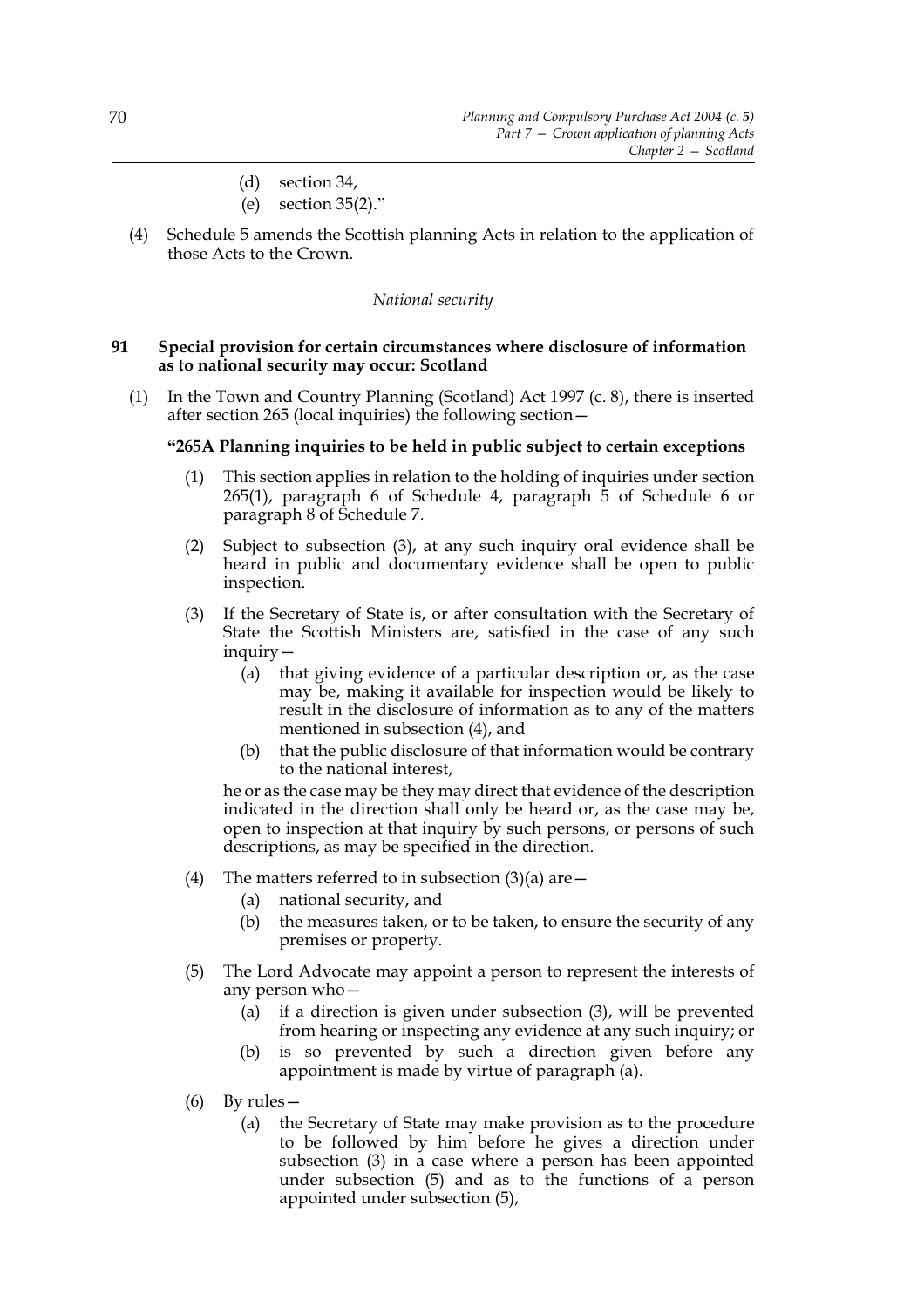- (b) the Scottish Ministers may make provision as to the procedure to be followed by them before they give such a direction in such a case and as to such functions.
- (7) If a person (the representative) is appointed—
	- (a) under paragraph (a) of subsection (5) and either no direction in relation to the evidence in question has been given under subsection (3) or any such direction so given has been given by the Secretary of State, the Secretary of State may direct any person who he thinks,
	- (b) under paragraph (a) of subsection (5) and such a direction has been given under subsection (3) by the Scottish Ministers, the Scottish Ministers may direct any person who they think,
	- (c) under paragraph (b) of subsection (5) and the direction referred to in that paragraph was given by the Secretary of State, the Secretary of State may direct any person who he thinks,
	- (d) under paragraph (b) of that subsection and the direction so referred to was given by the Scottish Ministers, the Scottish Ministers may direct any person who they think,

is interested in the inquiry, or prospective inquiry, in relation to a matter mentioned in subsection (4) (the responsible person) to pay remuneration or allowances to, and to reimburse any expenses incurred by, the representative.

- (8) If the representative and the responsible person are unable to agree an amount payable by virtue of—
	- (a) paragraph (a) or (c) of subsection (7), the amount must be determined by the Secretary of State,
	- (b) paragraph (b) or (d) of that subsection, the amount must be determined by the Scottish Ministers.
- (9) The Secretary of State must cause an amount payable by virtue of paragraph (a) or (c) of subsection (7) (whether determined under subsection (8) or agreed between the representative and the responsible person) to be certified.
- (10) The Scottish Ministers must cause an amount payable by virtue of paragraph (b) or (d) of subsection (7) (whether so determined or so agreed) to be certified.
- (11) An amount certified under subsection (9) or (10) is recoverable from the responsible person as a debt.
- (12) Subsections (7) to (11) apply even if the inquiry does not take place.
- (13) The power to make rules under—
	- (a) paragraph (a) of subsection (6) must be exercised by statutory instrument subject to annulment in pursuance of a resolution of either House of Parliament,
	- (b) paragraph (b) of that subsection must be exercised by statutory instrument subject to annulment in pursuance of a resolution of the Scottish Parliament."
- (2) In Schedule 3 to the Planning (Listed Buildings and Conservation Areas) (Scotland) Act 1997 (determination of certain appeals by person appointed by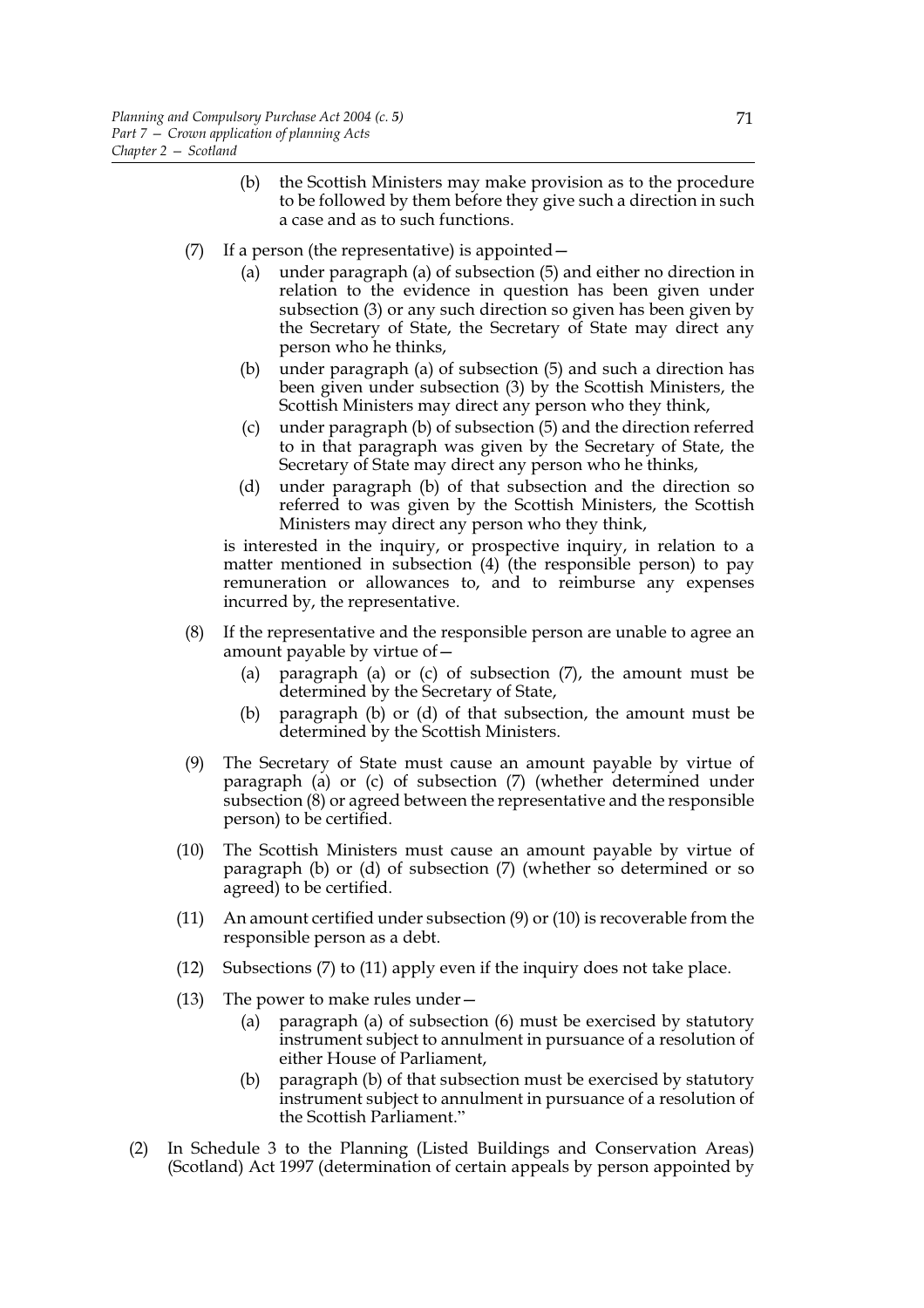the Scottish Ministers), in paragraph 6, after sub-paragraph (6) there is inserted the following sub-paragraph—

- "(7) Subsections (2) to (13) of section 265A of the principal Act apply to the holding of an inquiry under this paragraph as they apply to the holding of an inquiry under section 265 of that Act."
- (3) In the Schedule to the Planning (Hazardous Substances) (Scotland) Act 1997 (determination of certain appeals by person appointed by Scottish Ministers), in paragraph 6, after sub-paragraph (6) there is inserted the following subparagraph—
	- "(7) Subsections (2) to (13) of section 265A of the principal Act apply to the holding of an inquiry under this paragraph as they apply to the holding of an inquiry under section 265 of that Act."

# *Urgent development and works*

# **92 Urgent Crown development: Scotland**

(1) In the Town and Country Planning (Scotland) Act 1997 (c. 8), before section 243 (control of development on Crown land: special enforcement notices) there is inserted the following section—

# **"242A Urgent Crown development: application**

- (1) This section applies to a development if the appropriate authority certifies—
	- (a) that the development is of national importance, and
	- (b) that it is necessary that the development is carried out as a matter of urgency.
- (2) The appropriate authority may, instead of making an application for planning permission to the planning authority in accordance with Part 3, make an application for planning permission to the Scottish Ministers under this section.
- (3) If the appropriate authority proposes to make the application to the Scottish Ministers, it must publish in one or more newspapers circulating in the locality of the proposed development a notice—
	- (a) describing the proposed development, and
	- (b) stating that the authority proposes to make the application to the Scottish Ministers.
- (4) For the purposes of an application under this section the appropriate authority must provide to the Scottish Ministers—
	- (a) any matter required to be provided by an applicant for planning permission in pursuance of regulations made under section 40,
	- (b) a statement of the authority's grounds for making the application.
- (5) If the appropriate authority makes an application under this section subsections (6) to (11) below apply.
- (6) The Scottish Ministers may require the authority to provide them with such further information as they think necessary to enable them to determine the application.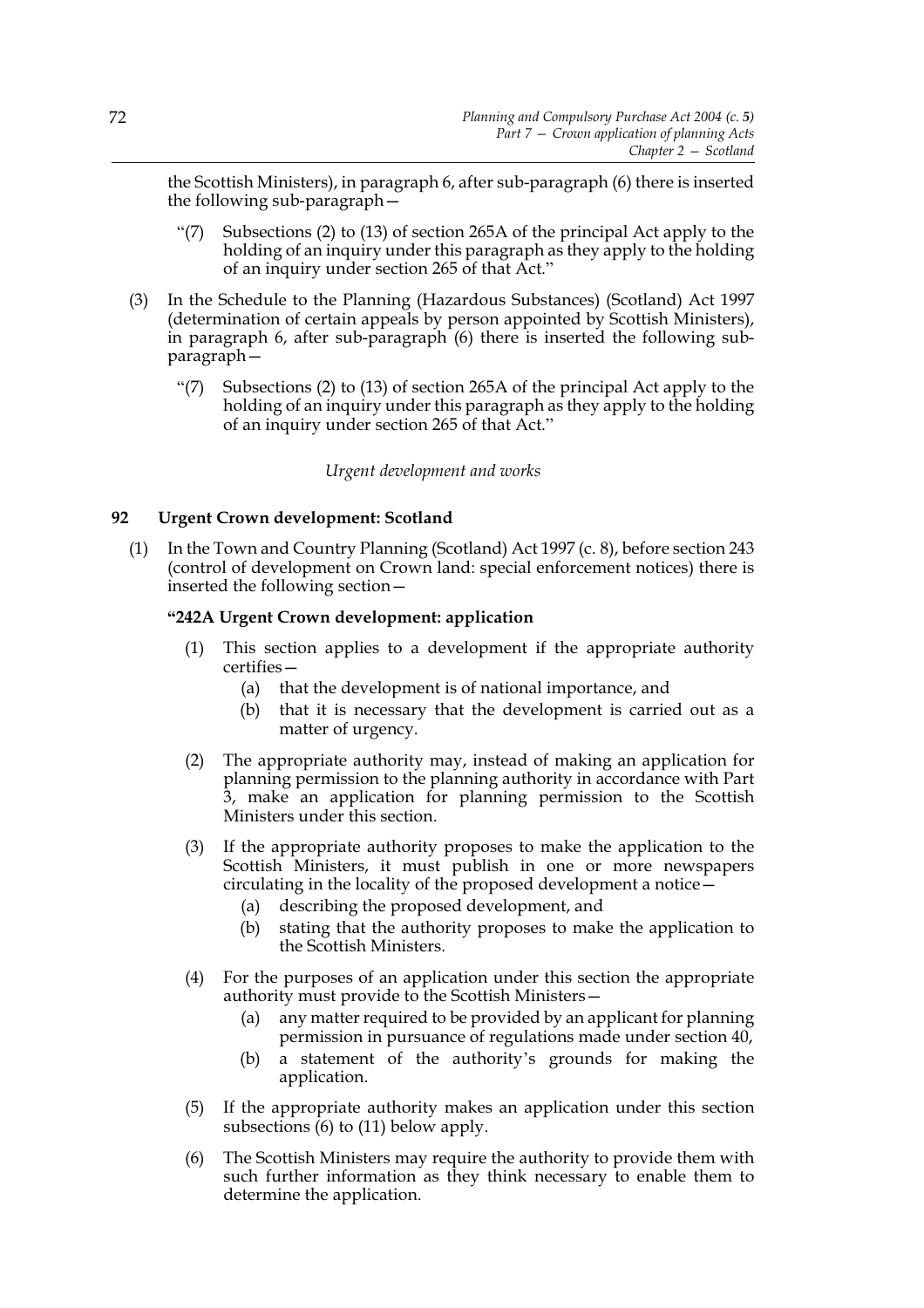- (7) As soon as practicable after they are provided with any document or other matter in pursuance of subsection (4) or (6) the Scottish Ministers must make a copy of the document or other matter available for inspection by the public in the locality of the proposed development.
- (8) The Scottish Ministers must in accordance with such requirements as they may specify in a development order publish notice of the application and of the fact that such documents and other material are available for inspection.
- (9) The Scottish Ministers must consult—
	- (a) the planning authority, and
	- (b) such other persons as may be so specified,

about the application.

- (10) Subsection (7) above does not apply to the extent that the document or other matter is subject to any direction given under section 265A(3) of this Act.
- (11) Subsections (4) to (7) of section 46 apply to an application under this section as they apply to an application in respect of which a direction under section 46 has effect."
- (2) In section 237 of that Act, (validity of certain matters) in subsection (3) at the end there is added the following paragraph—
	- "(i) any decision on an application for planning permission under section 242A."

# **93 Urgent works relating to Crown land: Scotland**

(1) In the Planning (Listed Buildings and Conservation Areas) (Scotland) Act 1997 (c. 9), after section 73A (inserted by section 90(2)) there is inserted the following section—

# **"73B Urgent works relating to Crown land: application**

- (1) This section applies to any works proposed to be executed in connection with any building which is on Crown land if the appropriate authority certifies—
	- (a) that the works are of national importance, and
	- (b) that it is necessary that the works are carried out as a matter of urgency.
- (2) The appropriate authority may, instead of making an application for consent to the planning authority in accordance with this Act, make an application for consent to the Scottish Ministers under this section.
- (3) If the appropriate authority proposes to make the application to the Scottish Ministers it must publish in one or more newspapers circulating in the locality of the building a notice—
	- (a) describing the proposed works, and
	- (b) stating that the authority proposes to make the application to the Scottish Ministers.
- (4) For the purposes of an application under this section the appropriate authority must provide to the Scottish Ministers a statement of the authority's grounds for making the application.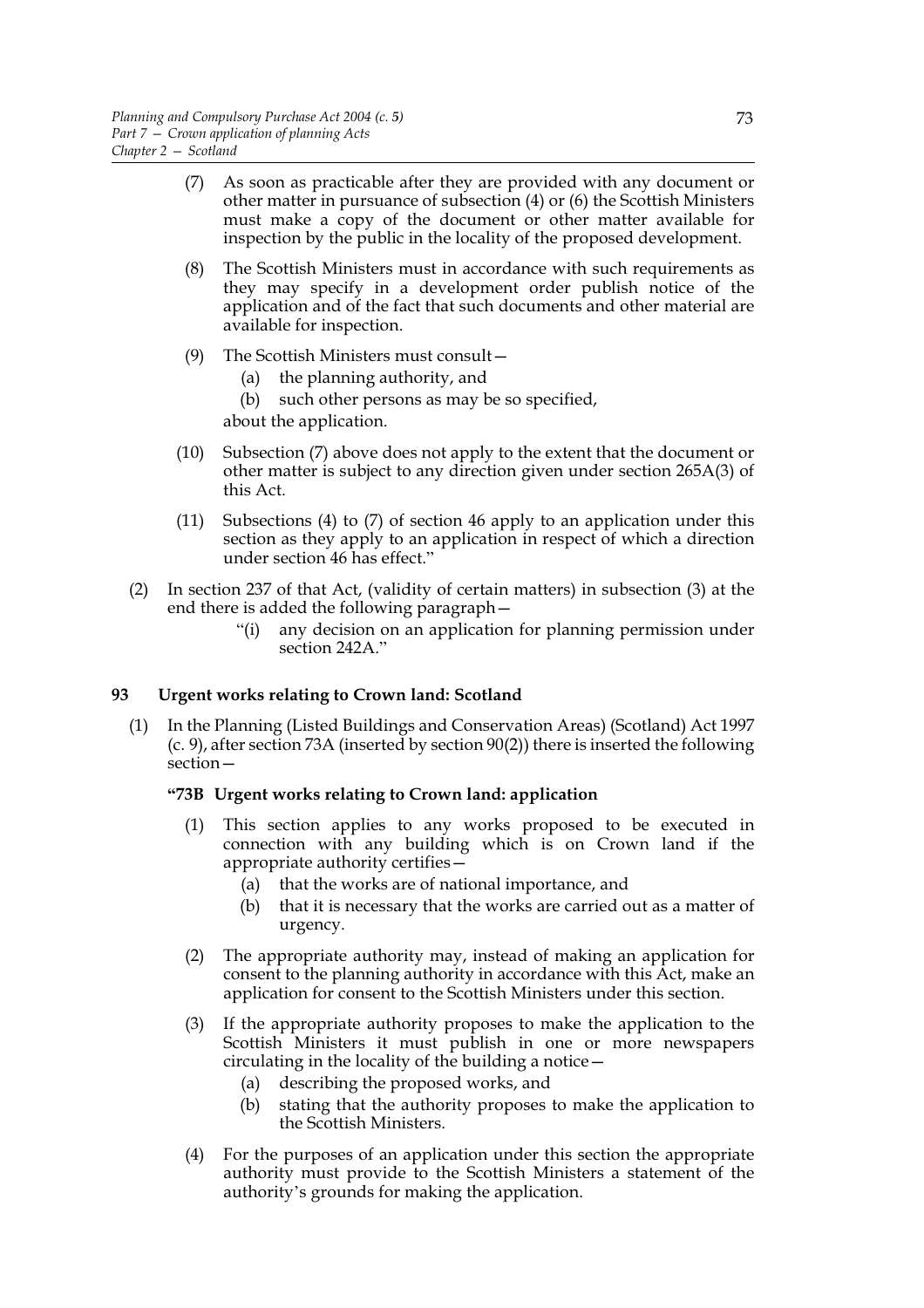- (5) If the appropriate authority makes an application under this section subsections  $(6)$  to (11) below apply.
- (6) The Scottish Ministers may require the authority to provide them with such further information as they think necessary to enable them to determine the application.
- (7) As soon as practicable after they are provided with any document or other matter in pursuance of subsection (4) or (6) the Scottish Ministers must make a copy of the document or other matter available for inspection by the public in the locality of the proposed development.
- (8) The Scottish Ministers must in accordance with such requirements as may be prescribed publish notice of the application and of the fact that such documents and other material are available for inspection.
- (9) Subsection (7) above does not apply to the extent that the document or other matter is subject to any direction given under section 265A(3) of the principal Act.
- (10) The Scottish Ministers must consult—
	- (a) the planning authority, and
	- (b) such other persons as may be prescribed,

about the application.

- (11) Subsections (4) and (5) of section 11 apply to an application under this section as they apply to an application in respect of which a direction under section 11 has effect."
- (2) In section 57 of that Act (validity of certain matters), in subsection (2) at the end there is added the following paragraph—
	- "(d) any decision on an application for listed building consent under section 73B."

# *Enforcement*

# **94 Enforcement in relation to Crown land: Scotland**

- (1) In the Town and Country Planning (Scotland) Act 1997 (c. 8), section 245 (exercise of powers in relation to Crown land) is omitted.
- (2) After section 245 there is inserted the following section—

# **"245A Enforcement in relation to the Crown**

- (1) No act or omission done or suffered by or on behalf of the Crown constitutes an offence under this Act; but the Court of Session may, on the application of a public authority or office-holder responsible for the enforcement of anything required to be done, or prohibited, by or under this Act, declare unlawful any act or omission so done or suffered.
- (2) A planning authority must not take any step for the purposes of enforcement in relation to Crown land unless it has the consent of the appropriate authority.
- (3) The appropriate authority may give consent under subsection (2) subject to such conditions as it thinks appropriate.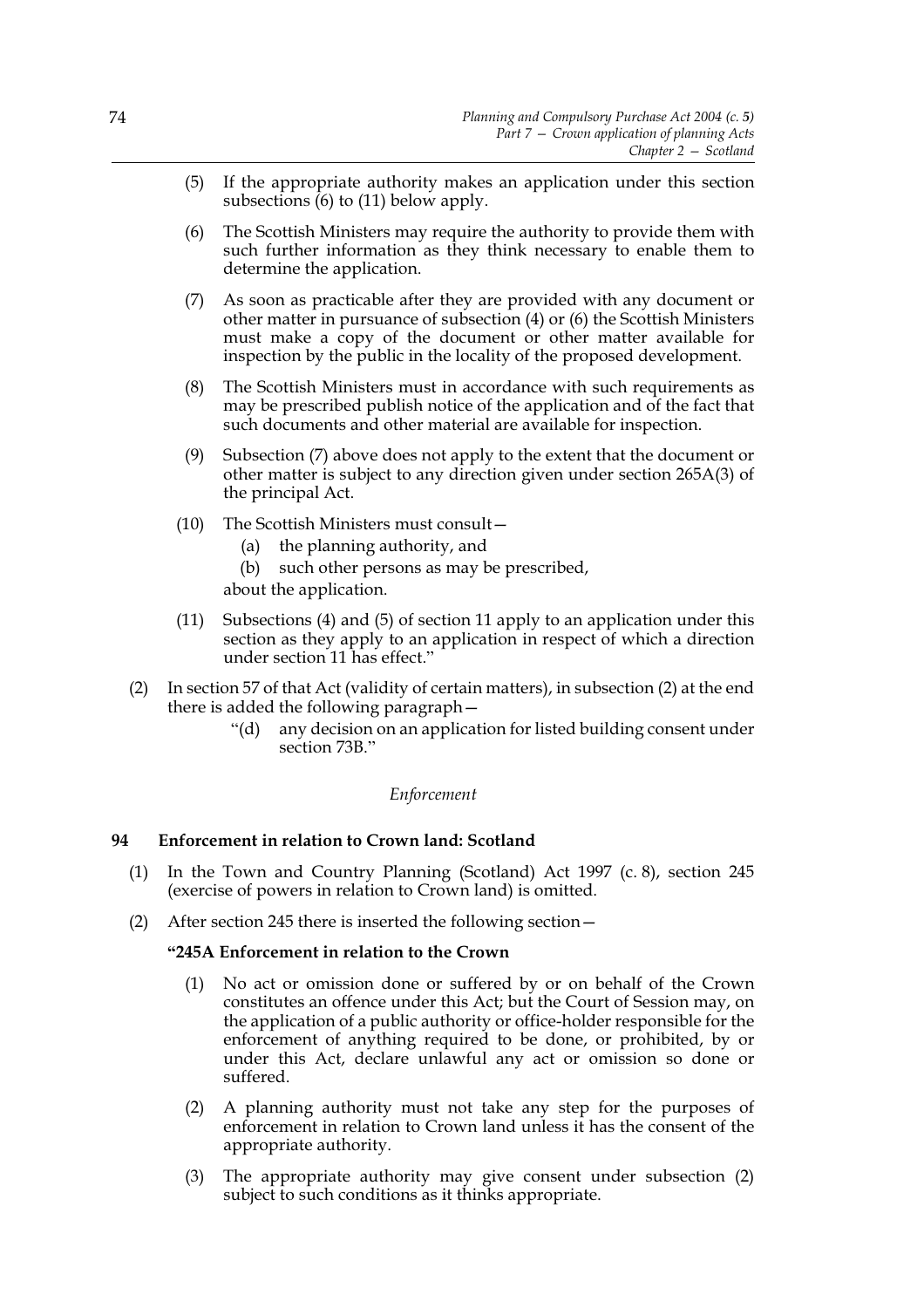- (4) A step taken for the purposes of enforcement is anything done in connection with the enforcement of anything required to be done or prohibited by or under this Act.
- (5) A step taken for the purposes of enforcement includes—
	- (a) entering land,
	- (b) initiating proceedings,
	- (c) the making of an application.
- (6) A step taken for the purposes of enforcement does not include—
	- (a) service of a notice,
	- (b) the making of an order (other than a court order)."
- (3) In the Town and Country Planning (Scotland) Act 1997 (c. 8), after section 245A (inserted by subsection (2) above) there is inserted the following section—

## **"245B References to an interest in land**

- (1) Subsection (2) applies to the extent that an interest in land is a Crown interest.
- (2) Anything which requires or is permitted to be done by or in relation to the owner of the interest in land must be done by or in relation to the appropriate authority.
- (3) An interest in land includes an interest only as occupier of the land."
- (4) In the Planning (Listed Buildings and Conservation Areas) (Scotland) Act 1997 (c. 9) after section 73C (inserted by Schedule 5) there are inserted the following sections—

### **"73D Enforcement in relation to the Crown**

- (1) No act or omission done or suffered by or on behalf of the Crown constitutes an offence under this Act; but the Court of Session may on the application of a public authority or office-holder responsible for the enforcement of anything required to be done, or prohibited, by or under this Act, declare unlawful any act or omission so done or suffered.
- (2) A planning authority must not take any step for the purposes of enforcement in relation to Crown land unless it has the consent of the appropriate authority.
- (3) The appropriate authority may give consent under subsection (2) subject to such conditions as it thinks appropriate.
- (4) A step taken for the purposes of enforcement is anything done in connection with the enforcement of anything required to be done or prohibited by or under this Act.
- (5) A step taken for the purposes of enforcement includes—
	- (a) entering land,
	- (b) initiating proceedings,
	- (c) the making of an application.
- (6) A step taken for the purposes of enforcement does not include—
	- (a) service of a notice,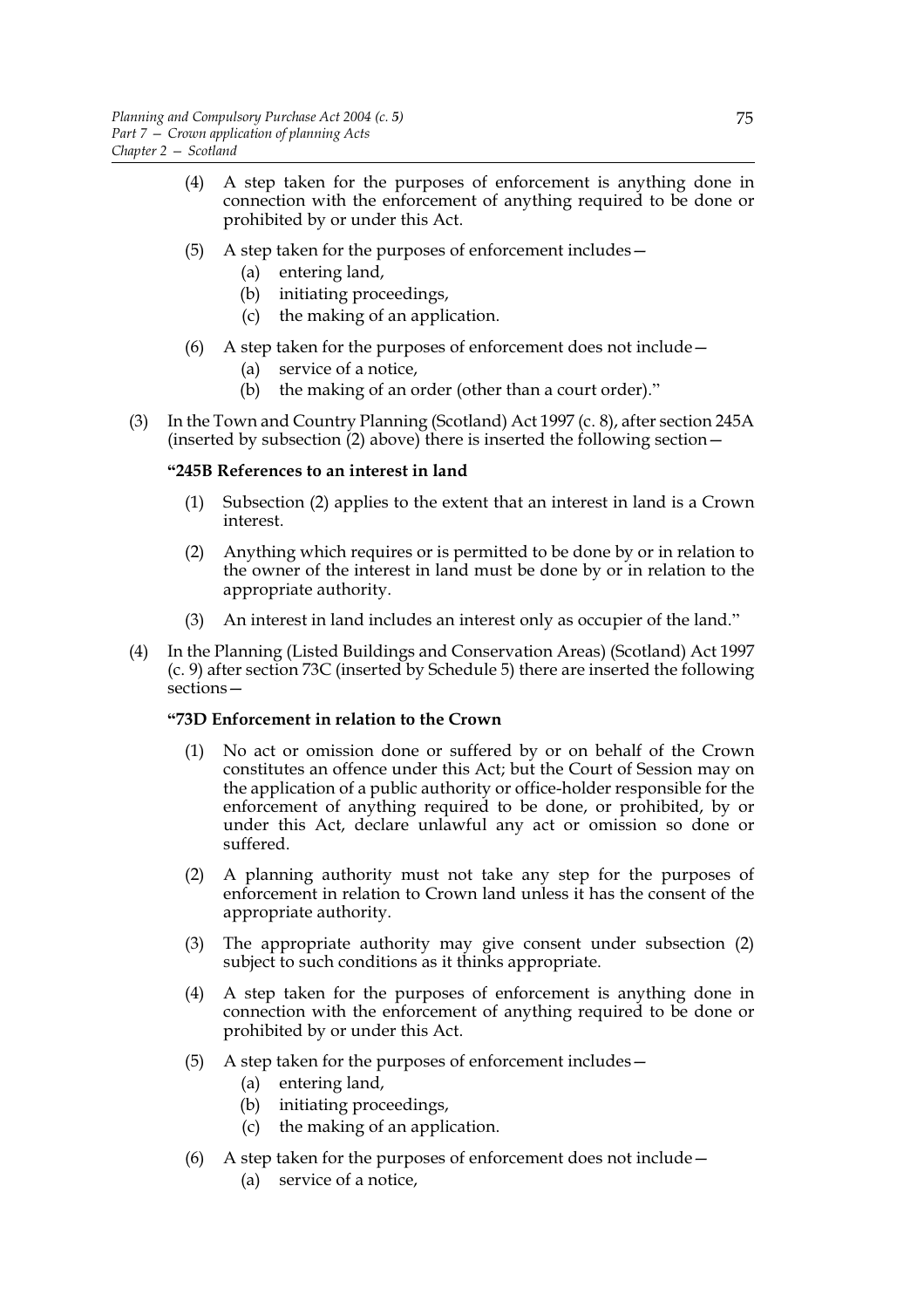(b) the making of an order (other than a court order).

# **73E Reference to an interest in land**

- (1) Subsection (2) applies to the extent that an interest in land is a Crown interest.
- (2) Anything which requires or is permitted to be done by or in relation to the owner of the interest in land must be done by or in relation to the appropriate authority.
- (3) An interest in land includes an interest only as occupier of the land."
- (5) In the Planning (Hazardous Substances) (Scotland) Act 1997, after section 30A (inserted by section  $90(3)$ ) there are inserted the following sections –

# **"30B Enforcement in relation to the Crown**

- (1) No act or omission done or suffered by or on behalf of the Crown constitutes an offence under this Act; but the Court of Session may, on the application of a public authority or office-holder responsible for the enforcement of anything required to be done, or prohibited, by or under this Act, declare unlawful any act or omission so done or suffered.
- (2) A planning authority must not take any step for the purposes of enforcement in relation to Crown land unless it has the consent of the appropriate authority.
- (3) The appropriate authority may give consent under subsection (2) subject to such conditions as it thinks appropriate.
- (4) A step taken for the purposes of enforcement is anything done in connection with the enforcement of anything required to be done or prohibited by or under this Act.
- (5) A step taken for the purposes of enforcement includes—
	- (a) entering land,
	- (b) initiating proceedings,
	- (c) the making of an application.
- (6) A step taken for the purposes of enforcement does not include—
	- (a) service of a notice,
	- (b) the making of an order (other than a court order).

### **30C Reference to an interest in land**

- (1) Subsection (2) applies to the extent that an interest in land is a Crown interest.
- (2) Anything which requires or is permitted to be done by or in relation to the owner of the interest in land must be done by or in relation to the appropriate authority.
- (3) An interest in land includes an interest only as occupier of the land."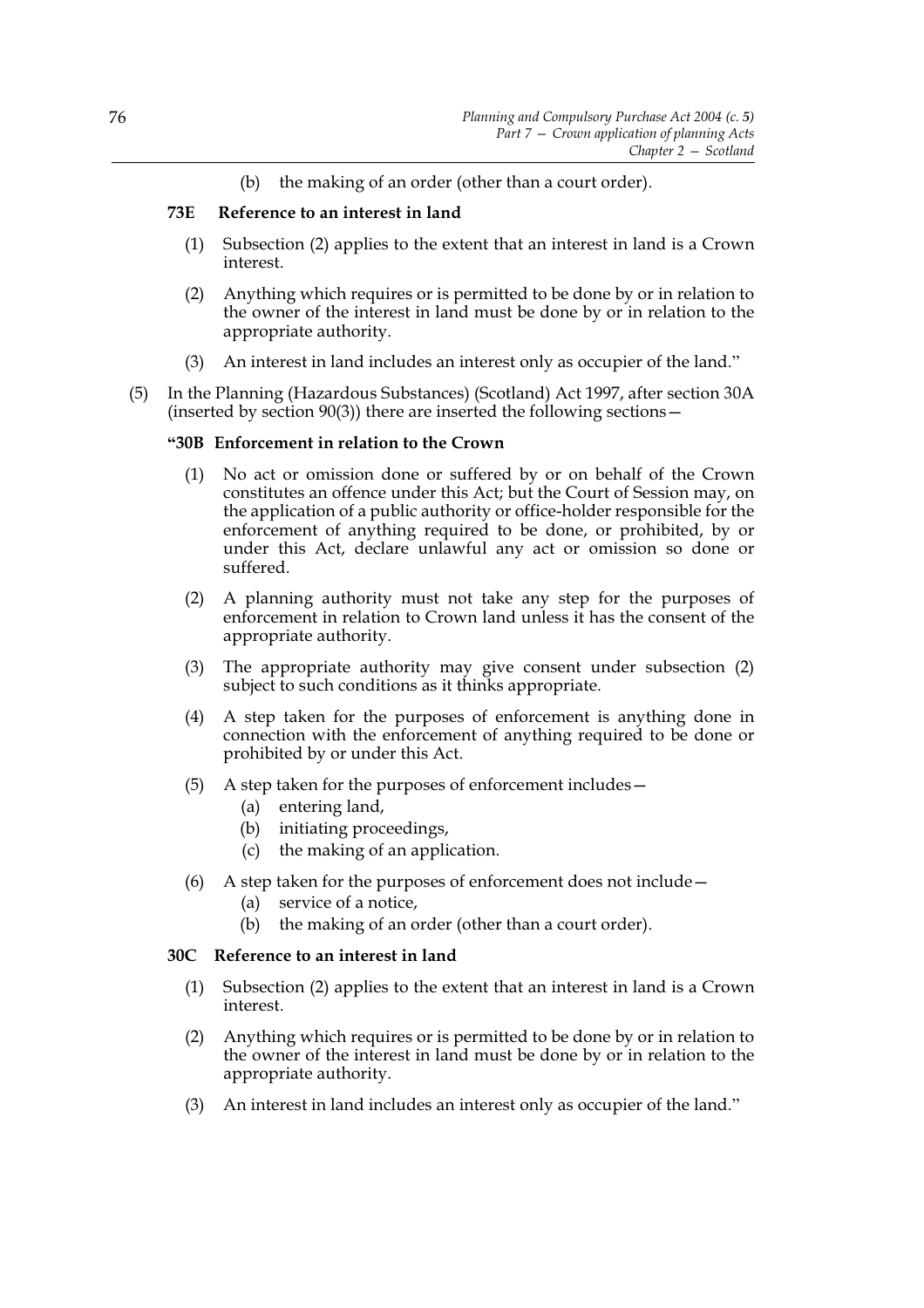*Trees*

## **95 Tree preservation orders: Scotland**

For section 162 of the Town and Country Planning (Scotland) Act 1997 (Orders affecting land where Forestry Commissioners interested) there is substituted the following section—

#### **"162 Tree preservation: Forestry Commissioners**

- (1) A tree preservation order does not have effect in respect of anything done—
	- (a) by or on behalf of the Forestry Commissioners on land placed at their disposal in pursuance of the Forestry Act 1967 or otherwise under their management or supervision;
	- (b) by or on behalf of any other person in accordance with a relevant plan which is for the time being in force.
- (2) A relevant plan is a plan of operations or other working plan approved by the Forestry Commissioners under—
	- (a) a forestry dedication agreement within the meaning of section 5 of the Forestry Act 1967, or
	- (b) conditions of a grant or loan made under section 1 of the Forestry Act 1979.
- (3) A reference to a provision of the Forestry Act 1967 or the Forestry Act 1979 includes a reference to a corresponding provision replaced by that provision or any earlier corresponding provision."

# **96 Trees in conservation areas in Scotland: acts of Crown**

In the Town and Country Planning (Scotland) Act 1997 (c. 8), after section 172(4) (preservation of trees in conservation areas) there are inserted the following subsections—

- "(5) An emanation of the Crown must not, in relation to a tree to which this section applies, do an act mentioned in subsection (1) above unless—
	- (a) the first condition is satisfied, and
	- (b) either the second or third condition is satisfied.
	- (6) The first condition is that the emanation serves notice of an intention to do the act (with sufficient particulars to identify the tree) on the planning authority in whose area the tree is situated.
- (7) The second condition is that the act is done with the consent of the authority.
- (8) The third condition is that the act is done—
	- (a) after the end of the period of six weeks starting with the date of the notice, and
	- (b) before the end of the period of two years starting with that date."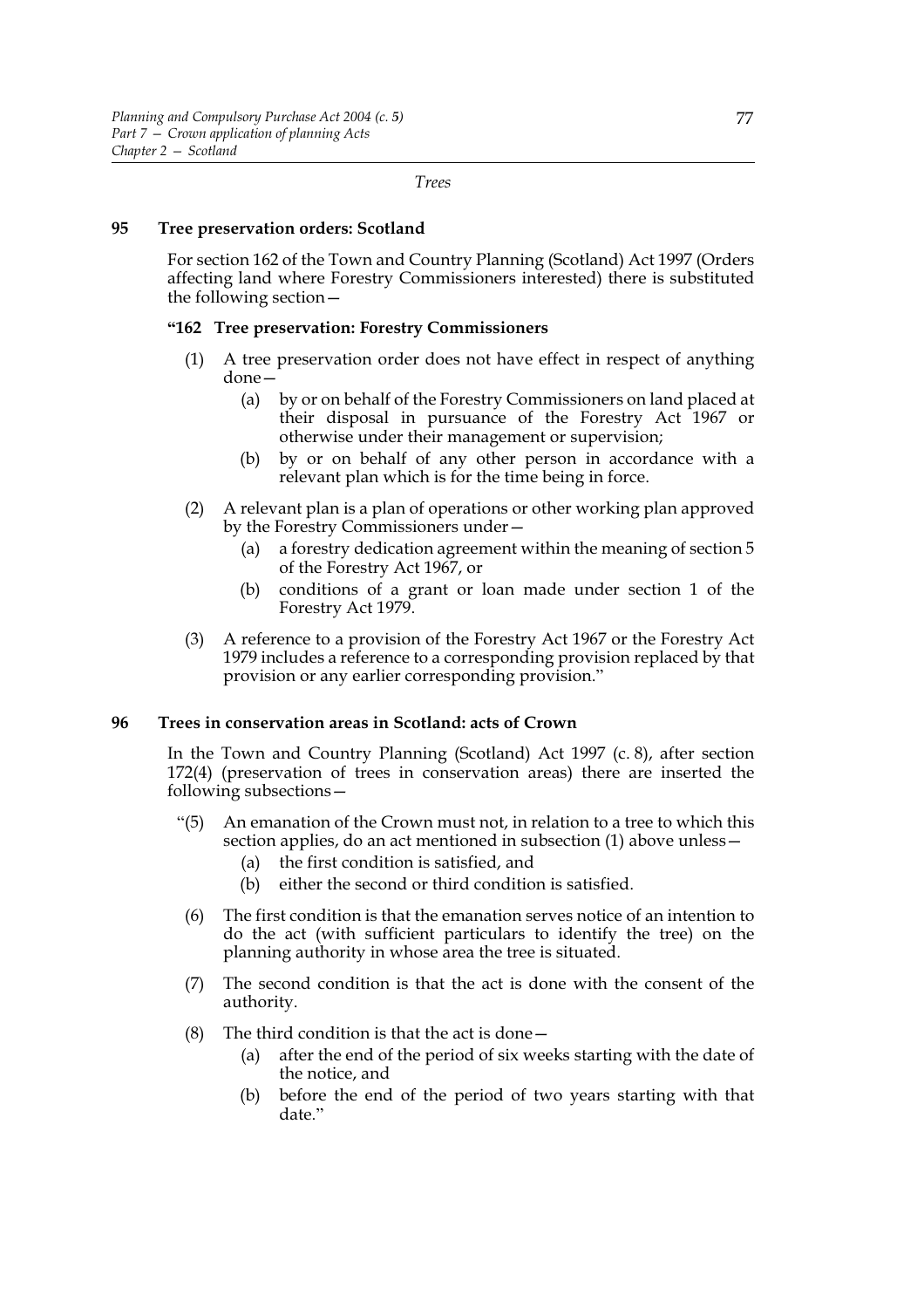*Miscellaneous*

# **97 Old mining permissions: Scotland**

- (1) Subsection (2) applies if  $-$ 
	- (a) an old mining permission relates to land which is Crown land, and
	- (b) the permission has not been registered in pursuance of Part 2 of Schedule 8 to the Town and Country Planning (Scotland) Act 1997.
- (2) Paragraph 10 of that Schedule and that Part apply to the old mining permission subject to the following modifications—
	- (a) in sub-paragraph (3) of that paragraph, for "16th May 1991" there is substituted "the date of commencement of section 97(2) of the Planning and Compulsory Purchase Act 2004",
	- (b) in paragraph 13(3) of that Part, for "24 January 1992" there is substituted "the date of commencement of section 97(2) of the Planning and Compulsory Purchase Act 2004".
- (3) "Old mining permission" must be construed in accordance with paragraph 10 and Part 2 of that Schedule.
- (4) "Crown land" must be construed in accordance with Part 12 of the Town and Country Planning (Scotland) Act 1997.

## **98 Subordinate legislation: Scotland**

- (1) The Scottish Ministers may by order provide that relevant subordinate legislation applies to the Crown.
- (2) The order may modify such subordinate legislation to the extent that the Scottish Ministers think appropriate for the purposes of its application to the Crown.
- (3) Relevant subordinate legislation is an instrument which—
	- (a) is made under or (wholly or in part) for the purposes of any of the Scottish planning Acts,
	- (b) is made before the commencement of section 90 of this Act, and
	- (c) is specified in the order.
- (4) In subsection (3), "instrument" includes an instrument made under an Act of the Scottish Parliament.

### **PART 8**

### COMPULSORY PURCHASE

# *Acquisition of land for development*

# **99 Compulsory acquisition of land for development etc**

- (1) Section 226 of the principal Act (compulsory acquisition of land for development and other planning purposes) is amended as follows.
- (2) In subsection  $(1)$  -(a) the first "which" is omitted;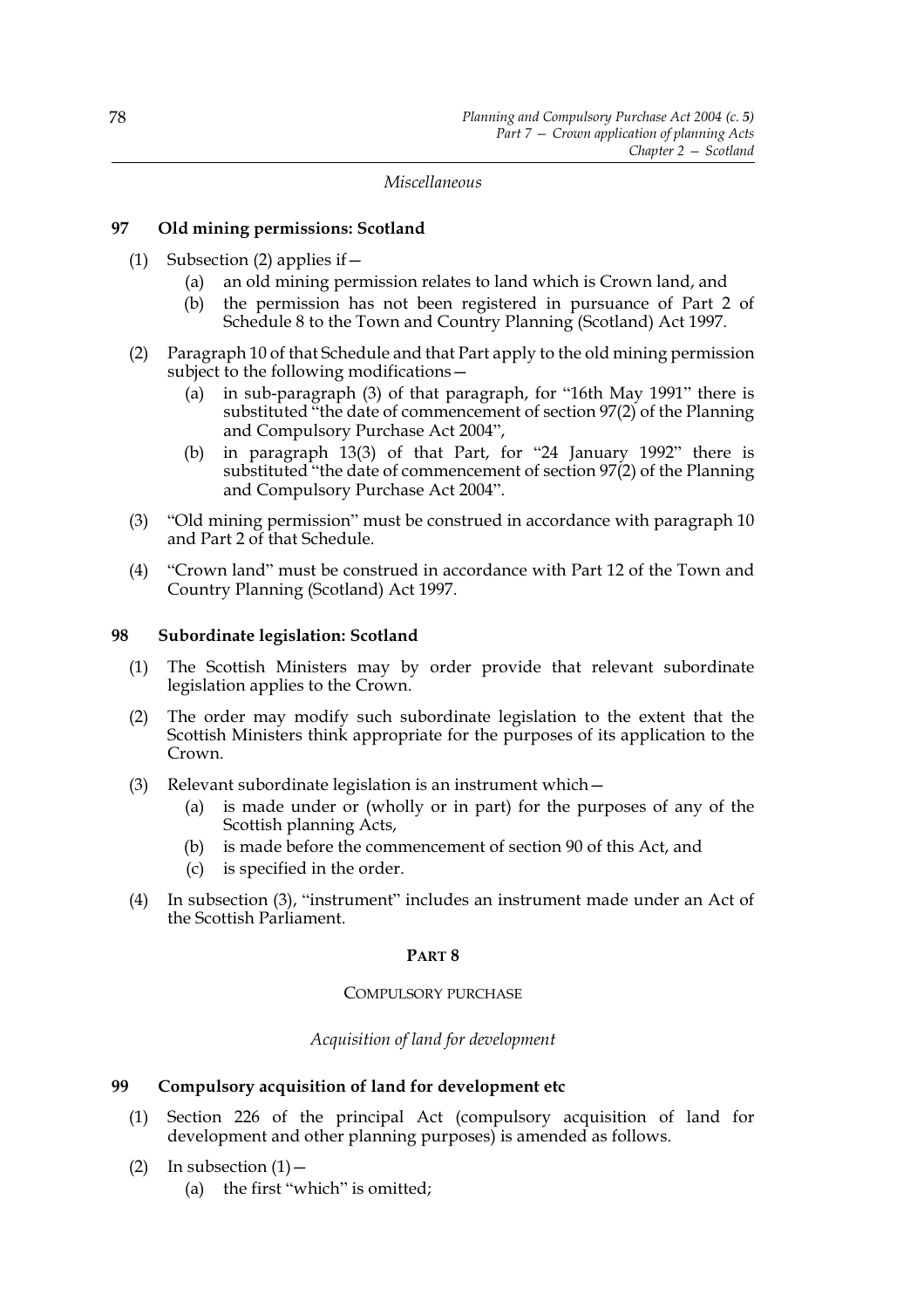- (b) for paragraph (a) there is substituted the following paragraph—
	- "(a) if the authority think that the acquisition will facilitate the carrying out of development, re-development or improvement on or in relation to the land,";
- (c) in paragraph (b) at the beginning there is inserted "which".
- (3) After subsection (1) there is inserted the following subsection—
	- "( $1A$ ) But a local authority must not exercise the power under paragraph (a) of subsection (1) unless they think that the development, redevelopment or improvement is likely to contribute to the achievement of any one or more of the following objects—
		- (a) the promotion or improvement of the economic well-being of their area;
		- (b) the promotion or improvement of the social well-being of their area;
		- (c) the promotion or improvement of the environmental well-being of their area."
- (4) Subsection (2) is omitted.
- (5) Nothing in this section affects a compulsory purchase order made before the commencement of this section.

*Authorisation of compulsory acquisition*

# **100 Procedure for authorisation by authority other than a Minister**

- (1) The Acquisition of Land Act 1981 (c. 67) (the "1981 Act") is amended as follows.
- (2) In section 6 (service of documents), in subsection  $(4)$ 
	- (a) after "lessee" in each place there is inserted ", tenant";
	- (b) after ""lessee" there is inserted ", "tenant"".
- (3) In section 7 (interpretation), after subsection (2) there is added—
	- "(3) But an instrument containing regulations made for the purposes of section 13A or paragraph 4A of Schedule 1 is subject to annulment in pursuance of a resolution of either House of Parliament."
- (4) In section 11 (notices in newspapers), after subsection (2) there is added—
	- "(3) In addition, the acquiring authority shall affix a notice in the prescribed form to a conspicuous object or objects on or near the land comprised in the order.
	- (4) The notice under subsection (3) must—
		- (a) be addressed to persons occupying or having an interest in the land, and
		- (b) set out each of the matters mentioned in subsection (2) (but reading the reference there to first publication of the notice as a reference to the day when the notice under subsection (3) is first affixed)."
- (5) In section 12 (notices to owners, lessees and occupiers)—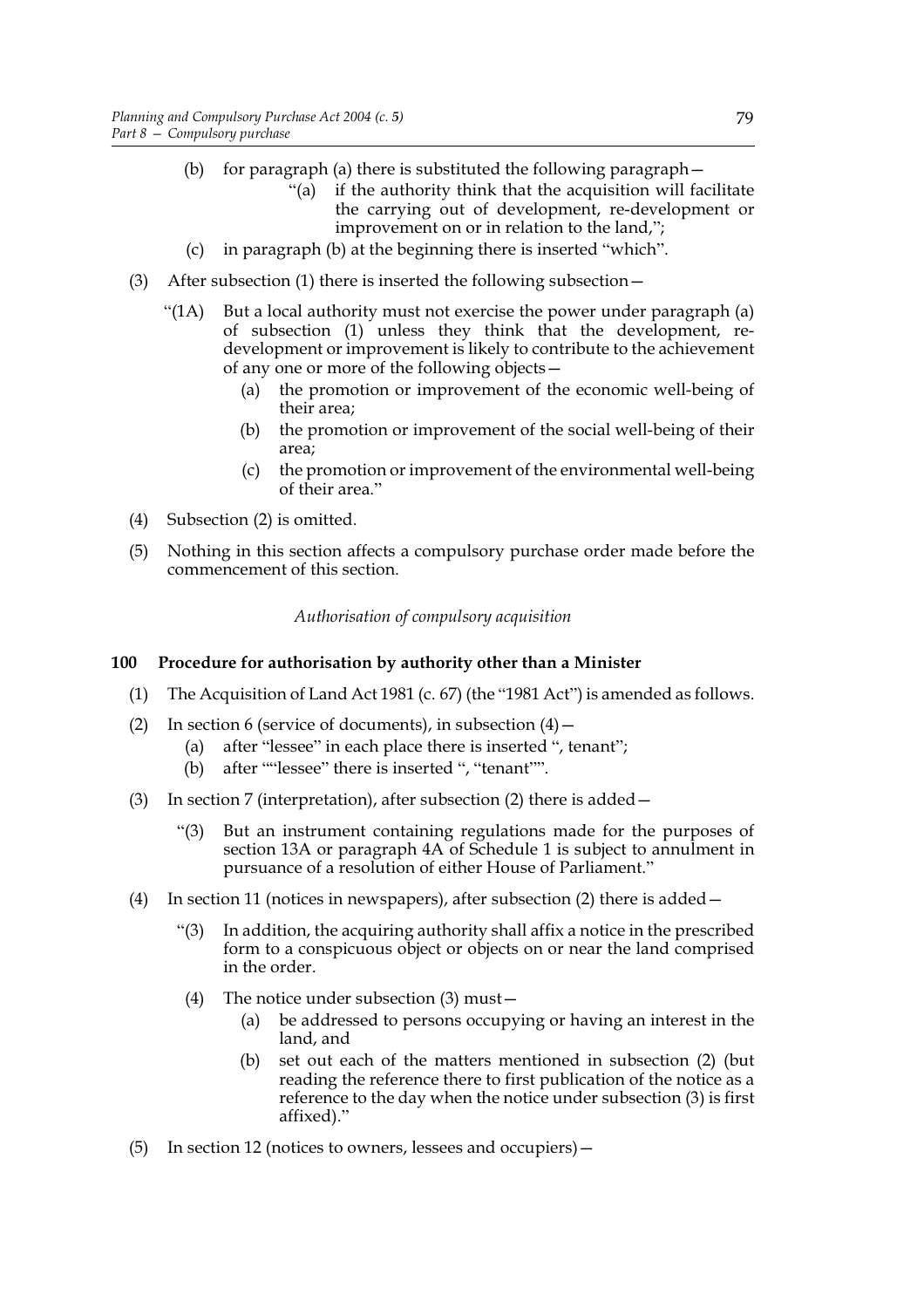- (a) in subsection (1), for the words from "owner" to "order" (where it first appears) there is substituted "qualifying person";
- (b) for subsection  $(2)$  there is substituted  $-$ 
	- "(2) A person is a qualifying person, in relation to land comprised in an order, if—
		- (a) he is an owner, lessee, tenant (whatever the tenancy period) or occupier of the land, or
		- (b) he falls within subsection (2A).
	- (2A) A person falls within this subsection if he is  $-$ 
		- (a) a person to whom the acquiring authority would, if proceeding under section 5(1) of the Compulsory Purchase Act 1965, be required to give a notice to treat, or
		- (b) a person the acquiring authority thinks is likely to be entitled to make a relevant claim if the order is confirmed and the compulsory purchase takes place, so far as he is known to the acquiring authority after making diligent inquiry.
	- (2B) A relevant claim is a claim for compensation under section 10 of the Compulsory Purchase Act 1965 (compensation for injurious affection)."
- (6) For section 13 (confirmation of compulsory purchase order) there are substituted the following sections—

### **"13 Confirmation of order: no objections**

- (1) The confirming authority may confirm a compulsory purchase order with or without modifications if it is satisfied -
	- (a) that the notice requirements have been complied with, and
	- (b) that one of the conditions in subsection (2) is satisfied.
- (2) The conditions are—
	- (a) no relevant objection is made;
	- (b) every relevant objection made is either withdrawn or disregarded.
- (3) The confirming authority may require every person who makes a relevant objection to state the grounds of the objection in writing.
- (4) If the confirming authority is satisfied that an objection relates exclusively to matters which can be dealt with by the tribunal by whom the compensation is to be assessed it may disregard the objection.
- (5) The notice requirements are the requirements under sections 11 and 12 to publish, affix and serve notices in connection with the compulsory purchase order.
- (6) A relevant objection is an objection by a person who is a qualifying person for the purposes of section  $12(2)$ , but if such a person qualifies only by virtue of section 12(2A)(b) and the confirming authority thinks that he is not likely to be entitled to make a relevant claim his objection is not a relevant objection.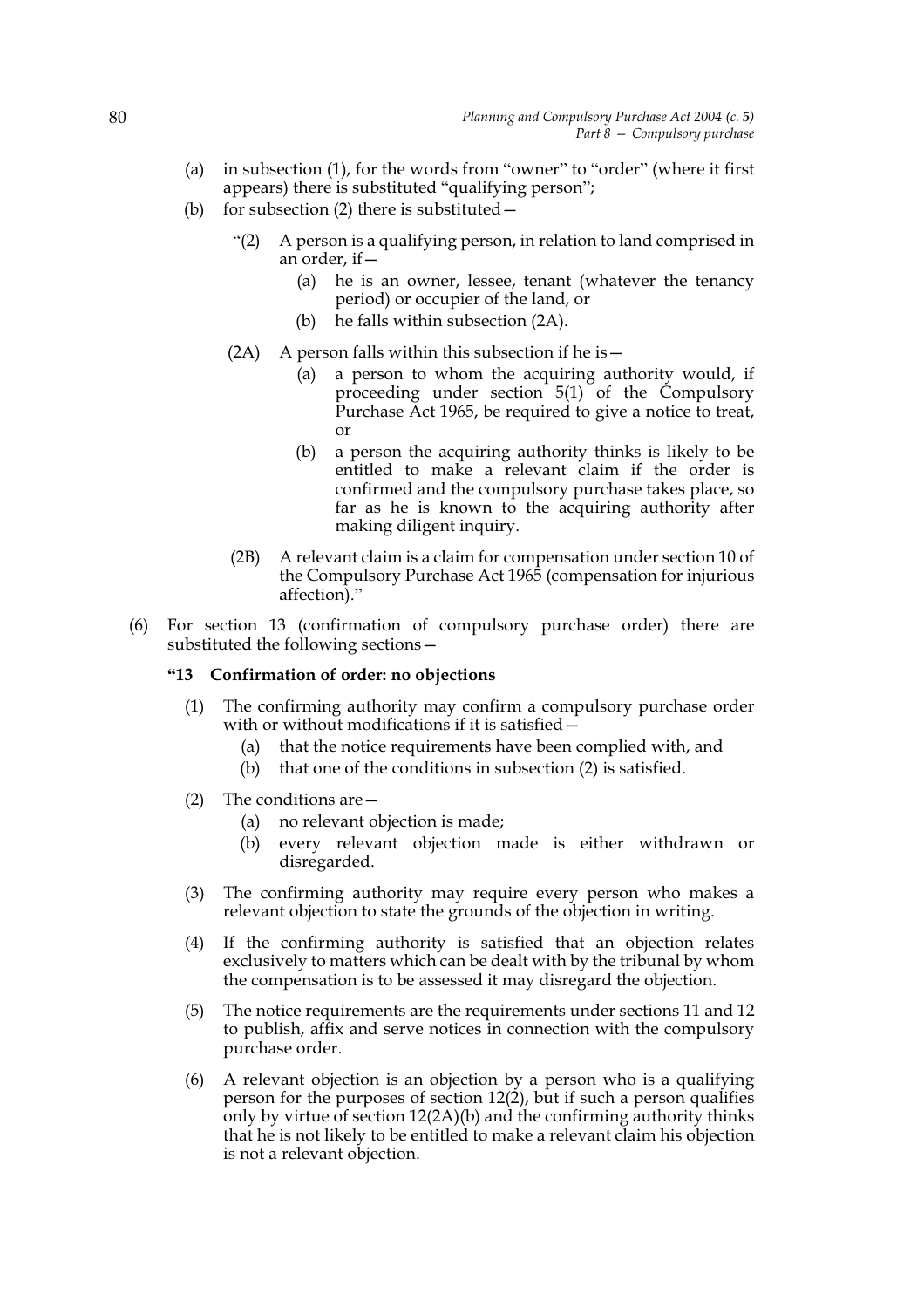(7) Disregarded means disregarded under subsection (4) or under any other power to disregard a relevant objection contained in the enactment providing for the compulsory purchase.

# **13A Confirmation of order: remaining objections**

- (1) This section applies to the confirmation of a compulsory purchase order if a relevant objection is made which is neither—
	- (a) withdrawn, nor
	- (b) disregarded,

(a remaining objection).

- (2) The confirming authority may proceed under the written representations procedure—
	- (a) if the order is not subject to special parliamentary procedure,
	- (b) in the case of an order to which section 16 applies, if a certificate has been given under subsection (2) of that section, and
	- (c) if every person who has made a remaining objection consents in the prescribed manner.
- (3) If subsection (2) does not apply or if the confirming authority decides not to proceed under that subsection, it must either—
	- (a) cause a public local inquiry to be held, or
	- (b) give every person who has made a remaining objection an opportunity of appearing before and being heard by a person appointed by the confirming authority for the purpose.
- (4) If a person who has made a remaining objection takes the opportunity to appear before a person appointed under subsection  $(3)(b)$  the confirming authority must give the acquiring authority and any other person it thinks appropriate the opportunity to be heard at the same time.
- (5) The confirming authority may confirm the order with or without modifications if it has considered the objection and either —
	- (a) it has followed the written representations procedure, or
	- (b) in a case which falls within subsection  $(3)$ , if an inquiry was held or a person was appointed under subsection (3)(b), it has considered the report of the person who held the inquiry or who was so appointed.
- (6) The written representations procedure is such procedure as is prescribed for the purposes of this section including provision affording an opportunity to—
	- (a) every person who has made a remaining objection,
	- (b) the acquiring authority, and
	- (c) any other person the confirming authority thinks appropriate,

to make written representations as to whether the order should be confirmed.

(7) Relevant objection and disregarded must be construed in accordance with section 13.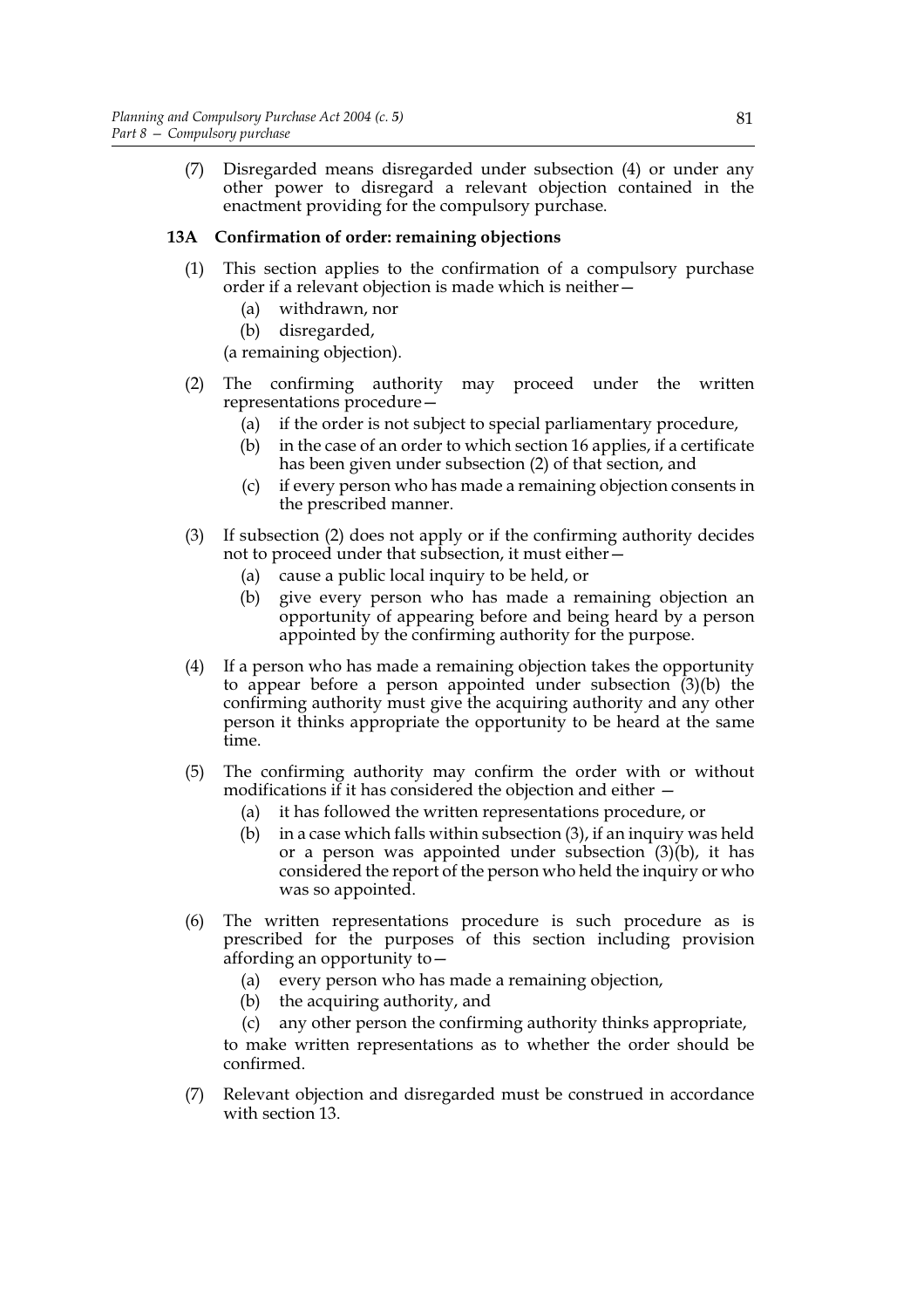## **13B Written representations procedure: supplementary**

- (1) This section applies where the confirming authority decides under section 13A to follow the written representations procedure.
- (2) The confirming authority may make orders as to the costs of the parties to the written representations procedure, and as to which party must pay the costs.
- (3) An order under subsection (2) may be made a rule of the High Court on the application of any party named in the order.
- (4) The costs incurred by the confirming authority in connection with the written representations procedure must be paid by the acquiring authority, if the confirming authority so directs.
- (5) The confirming authority may certify the amount of its costs, and any amount so certified and directed to be paid by the acquiring authority is recoverable summarily by the confirming authority as a civil debt.
- (6) Section 42(2) of the Housing and Planning Act 1986 (recovery of Minister's costs in connection with inquiries) applies to the written representations procedure as if the procedure is an inquiry specified in section 42(1) of that Act.
- (7) Regulations under section 13A(6) may make provision as to the giving of reasons for decisions taken in cases where the written representations procedure is followed.

### **13C Confirmation in stages**

- (1) The confirming authority may confirm an order (with or without modifications) so far as it relates to part of the land comprised in the order (the "relevant part") if each of the conditions in subsection (2) is met.
- (2) The conditions are—
	- (a) the confirming authority is satisfied that the order ought to be confirmed so far as it relates to the relevant part but has not for the time being determined whether the order ought to be confirmed so far as it relates to the remaining part;
	- (b) the confirming authority is satisfied that the notice requirements have been complied with.
- (3) If there is a remaining objection in respect of the order, the confirming authority may only act under subsection (1) after complying with section  $13A(2)$  or  $(3)$  (as the case may be).
- (4) But it may act under subsection (1) without complying with those provisions if it is satisfied that all remaining objections relate solely to the remaining part of the land.
- (5) If the confirming authority acts under subsection  $(1)$  -
	- (a) it must give a direction postponing consideration of the order, so far as it relates to the remaining part, until such time as may be specified by or under the direction;
	- (b) the order so far as it relates to each part of the land must be treated as a separate order.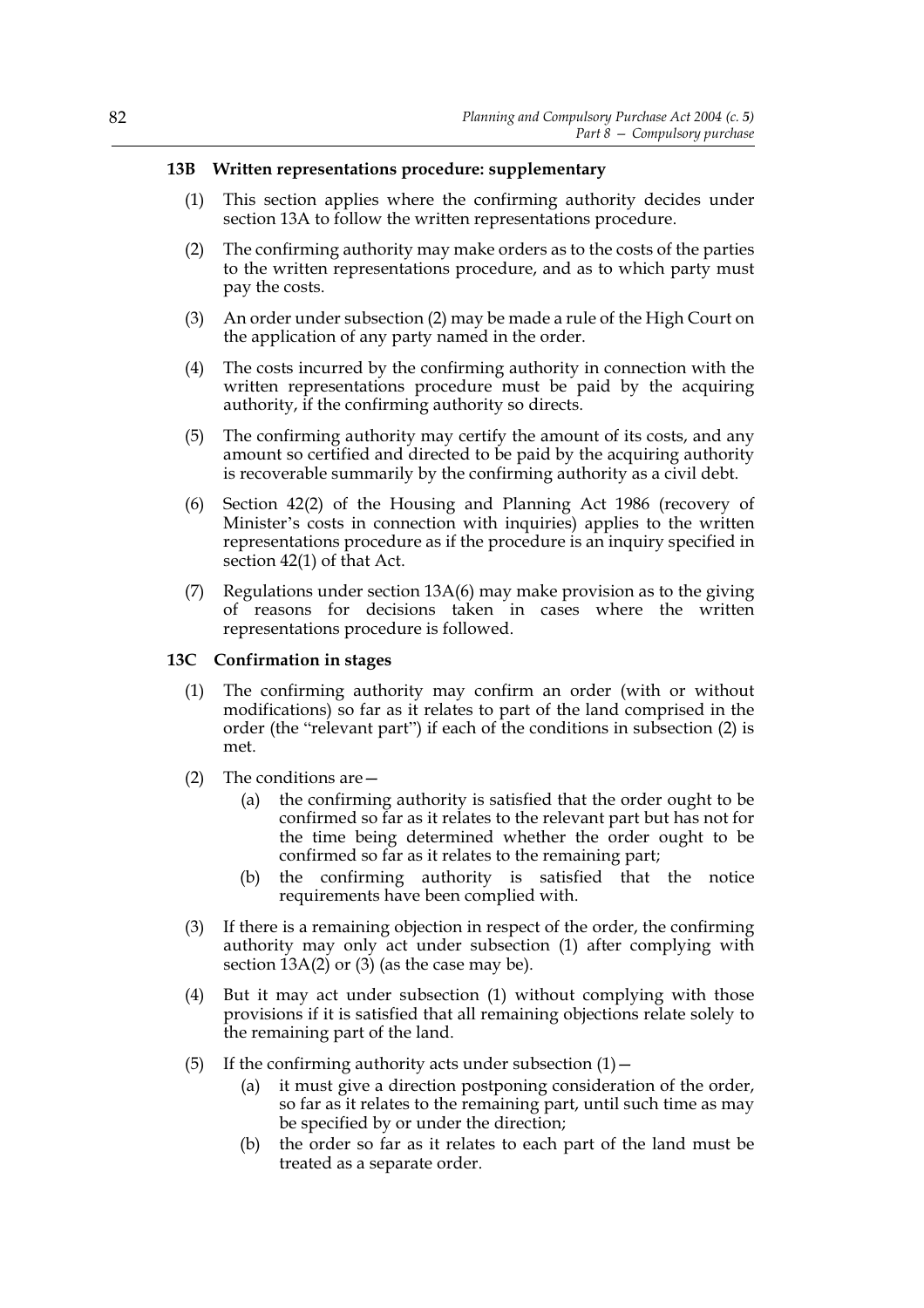- (6) The notices to be published, affixed and served under section 15 must include a statement as to the effect of the direction given under subsection (5)(a).
- (7) Notice requirements must be construed in accordance with section 13.
- (8) Remaining objection must be construed in accordance with section 13A."
- (7) For section 15 there is substituted—

# **"15 Notices after confirmation of order**

- (1) After the order has been confirmed, the acquiring authority must—
	- (a) serve a confirmation notice and a copy of the order as confirmed on each person on whom a notice was required to be served under section 12, and
	- (b) affix a confirmation notice to a conspicuous object or objects on or near the land comprised in the order.
- (2) The notice under subsection  $(1)(b)$  must -
	- (a) be addressed to persons occupying or having an interest in the land;
	- (b) so far as practicable, be kept in place by the acquiring authority until the expiry of a period of six weeks beginning with the date when the order becomes operative.
- (3) The acquiring authority must also publish a confirmation notice in one or more local newspapers circulating in the locality in which the land comprised in the order is situated.
- (4) A confirmation notice is a notice  $-$ 
	- (a) describing the land;
	- (b) stating that the order has been confirmed;
	- (c) (except in the case of a notice under subsection  $(1)(a)$ ) naming a place where a copy of the order as confirmed and of the map referred to there may be inspected at all reasonable hours;
	- (d) that a person aggrieved by the order may apply to the High Court as mentioned in section 23.
- (5) A confirmation notice must be in the prescribed form."
- (8) The amendments made by this section do not apply to orders of which notice under section 11 of the 1981 Act has been published before commencement of this section.

# **101 Procedure for authorisation by a Minister**

- (1) Schedule 1 to the Acquisition of Land Act 1981 (c. 67) (the "1981 Act") is amended as follows.
- (2) In paragraph 2 (notices in newspapers), after sub-paragraph (2) there is added—
	- "(3) In addition, the Minister shall affix a notice in the prescribed form to a conspicuous object or objects on or near the land comprised in the draft order.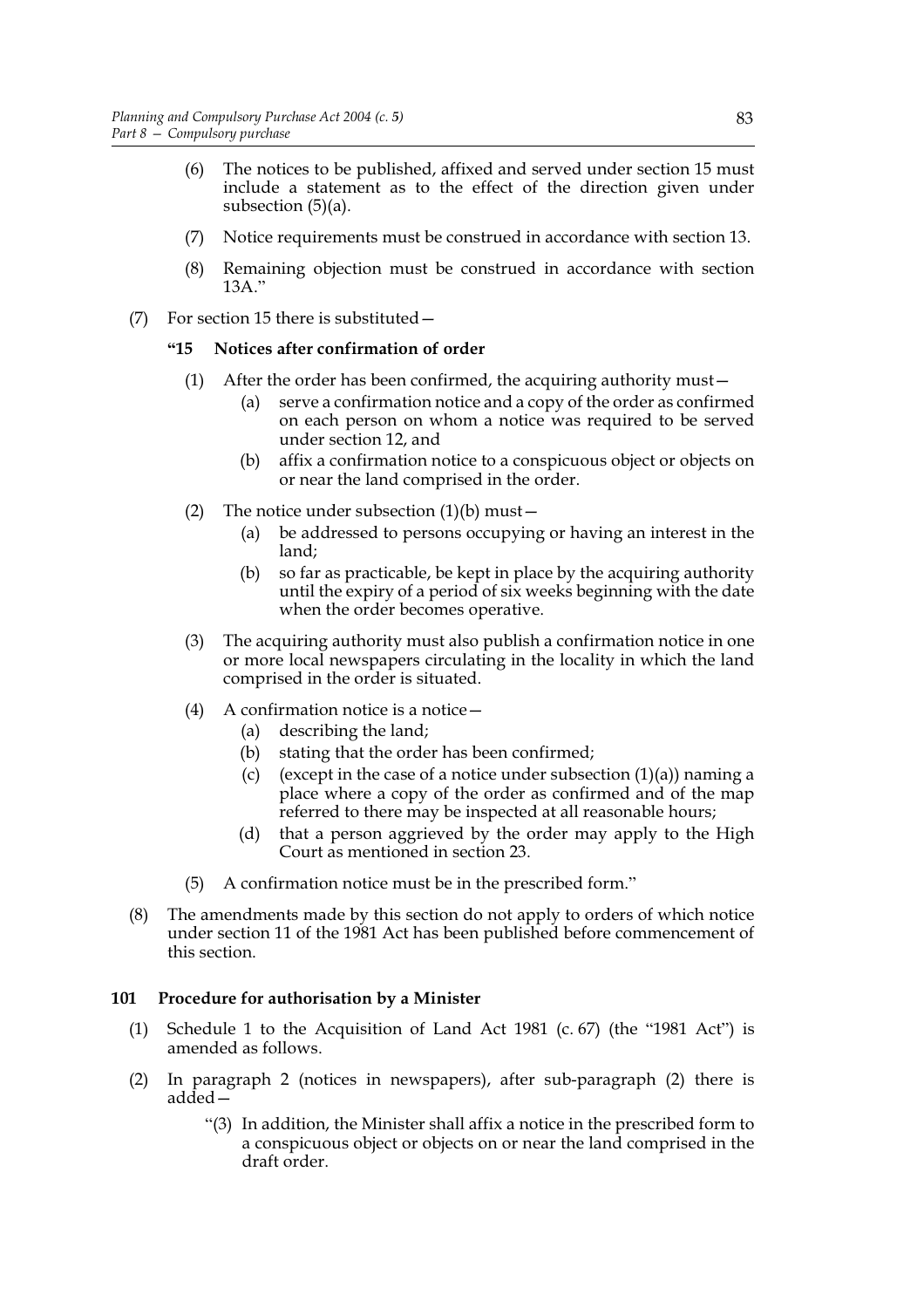- (4) The notice under sub-paragraph (3) must—
	- (a) be addressed to persons occupying or having an interest in the land, and
	- (b) set out each of the matters mentioned in sub-paragraph (2) (but reading the reference there to first publication of the notice as a reference to the day when the notice under subparagraph (3) is first affixed)."
- (3) In paragraph 3 (notices to owners, lessees and occupiers)—
	- (a) in sub-paragraph (1), for the words from "owner" to "order" (where it first appears) there is substituted "qualifying person";
	- (b) for sub-paragraph  $(2)$  there is substituted  $-$ 
		- "(2) A person is a qualifying person, in relation to land comprised in a draft order, if—
			- (a) he is an owner, lessee, tenant (whatever the tenancy period) or occupier of any such land, or
			- (b) he falls within sub-paragraph (2A).
		- $(2A)$  A person falls within this sub-paragraph if he is  $-$ 
			- (a) a person to whom the Minister would, if proceeding under section 5(1) of the Compulsory Purchase Act 1965, be required to give a notice to treat, or
			- (b) a person the Minister thinks is likely to be entitled to make a relevant claim if the order is made and the compulsory purchase takes place, so far as he is known to the Minister after making diligent inquiry.
		- (2B) A relevant claim is a claim for compensation under section 10 of the Compulsory Purchase Act 1965 (compensation for injurious affection)."
- (4) For paragraph 4 there are substituted the following paragraphs—
	- "4 (1) The Minister may make a compulsory purchase order with or without modifications if he is satisfied—
		- (a) that the notice requirements have been complied with, and
		- (b) that one of the conditions in sub-paragraph (2) is satisfied.
		- (2) The conditions are—
			- (a) no relevant objection is made;
			- (b) every relevant objection made is either withdrawn or disregarded.
		- (3) The appropriate authority may require every person who makes a relevant objection to state the grounds of the objection in writing.
		- (4) If the appropriate authority is satisfied that an objection relates exclusively to matters which can be dealt with by the tribunal by whom the compensation is to be assessed it may disregard the objection.
		- (5) The notice requirements are the requirements under paragraphs 2 and 3 to publish, affix and serve notices in connection with the compulsory purchase order.
		- (6) A relevant objection is an objection by a person who is a qualifying person for the purposes of paragraph 3(2), but if such a person qualifies only by virtue of paragraph 3(2A)(b) and the Minister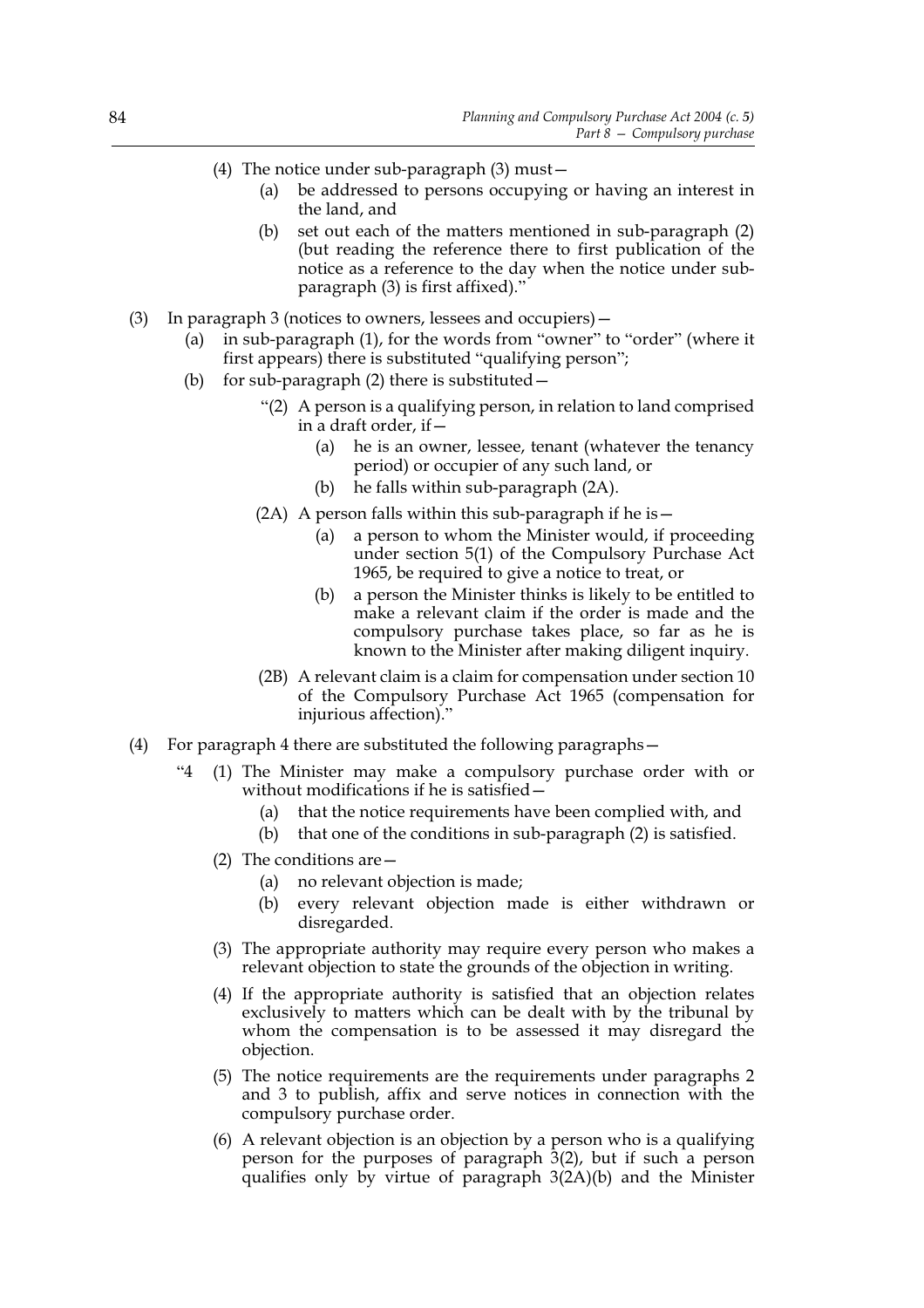thinks that he is not likely to be entitled to make a relevant claim his objection is not a relevant objection.

- (7) Disregarded means disregarded under sub-paragraph (4) or under any other power to disregard a relevant objection contained in the enactment providing for the compulsory purchase.
- (8) The appropriate authority is  $-$ 
	- (a) in the case of an order proposed to be made in the exercise of highway land acquisition powers, the Minister and the planning Minister acting jointly,
	- (b) in any other case, the Minister.
- (9) Highway land acquisition powers must be construed in accordance with the Highways Act 1980.
- (10) The planning Minister is the Secretary of State for the time being having general responsibility in planning matters.
- 4A (1) This paragraph applies to the making of a compulsory purchase order if a relevant objection is made which is neither—
	- (a) withdrawn, nor
	- (b) disregarded,
	- (a remaining objection).
	- (2) The appropriate authority may proceed under the written representations procedure—
		- (a) if the order is not subject to special parliamentary procedure;
		- (b) in the case of an order to which section 16 applies, if a certificate has been given under subsection (2) of that section, and
		- (c) if every person who has made a remaining objection consents in the prescribed manner.
	- (3) If sub-paragraph (2) does not apply or if the appropriate authority decides not to proceed under that sub-paragraph, it must either—
		- (a) cause a public local inquiry to be held, or
		- (b) give every person who has made a remaining objection an opportunity of appearing before and being heard by a person appointed by the appropriate authority for the purpose.
	- (4) If a person who has made a remaining objection takes the opportunity to appear before a person appointed under subparagraph (3)(b) the appropriate authority must give any other person it thinks appropriate the opportunity to be heard at the same time.
	- (5) The Minister may make the order with or without modifications if  $-$ 
		- (a) the appropriate authority has considered the objection, and
		- (b) one of the conditions in sub-paragraph (6) is satisfied.
	- (6) The conditions are  $-$ 
		- (a) the appropriate authority has followed the written representations procedure;
		- (b) in a case which falls within sub-paragraph (3), if an inquiry was held or a person was appointed under sub-paragraph (3)(b), the appropriate authority has considered the report of the person who held the inquiry or who was so appointed.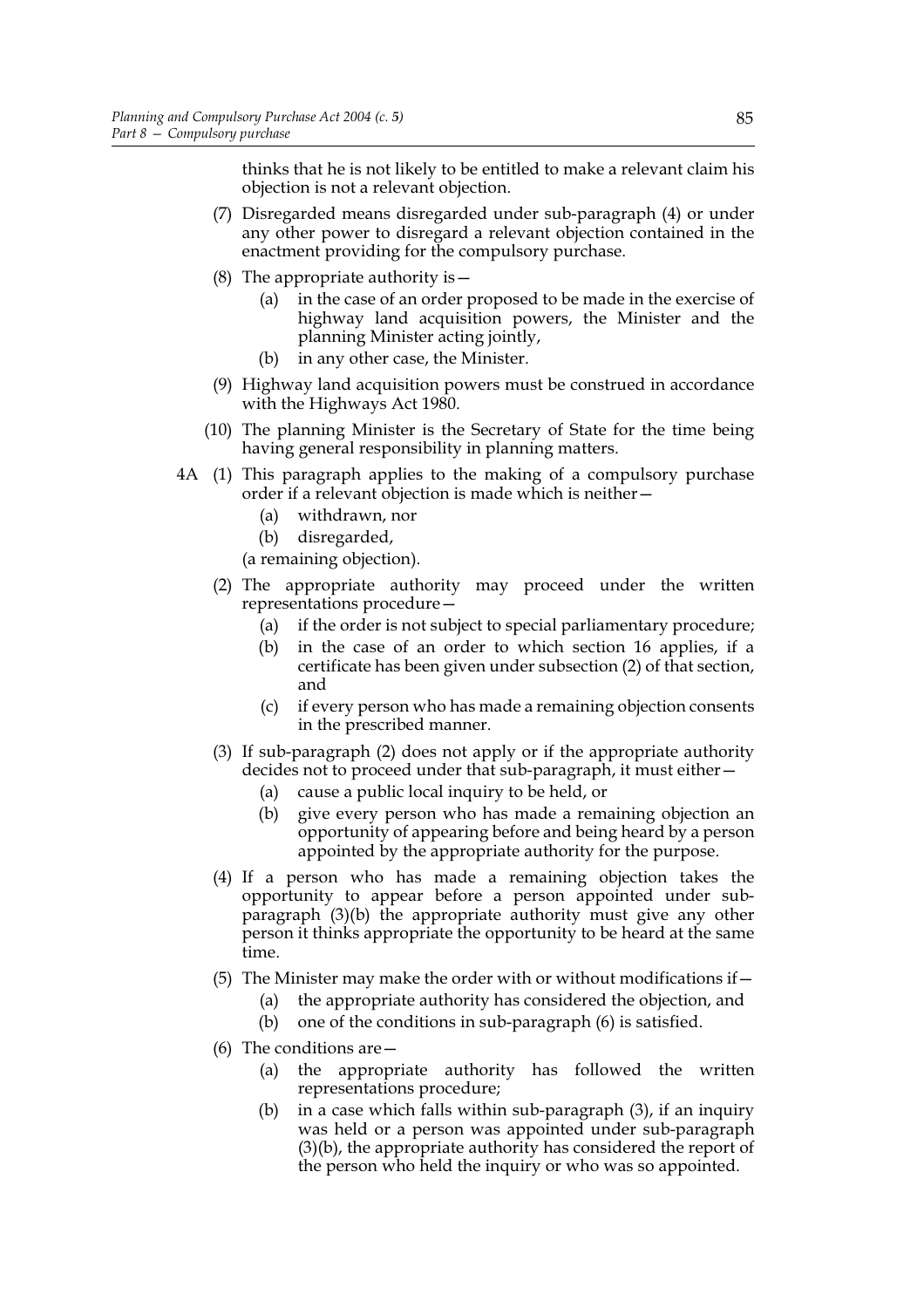- (7) The written representations procedure is such procedure as is prescribed for the purposes of this paragraph including provision affording an opportunity to—
	- (a) every person who has made a remaining objection, and
	- (b) any other person the appropriate authority thinks appropriate,

to make written representations as to whether the order should be made.

- (8) Regulations under sub-paragraph (7) may make provision as to the giving of reasons for decisions taken in cases where the written representations procedure is followed.
- (9) Expressions used in this paragraph and in paragraph 4 must be construed in accordance with paragraph 4.
- 4B (1) The Minister may make an order (with or without modifications) so far as it relates to part of the land comprised in the draft order (the "relevant part") if each of the conditions in sub-paragraph (2) is met.
	- (2) The conditions are—
		- (a) the Minister or, if there is a remaining objection in respect of the order, the appropriate authority is satisfied that the order ought to be made so far as it relates to the relevant part but has not for the time being determined whether the order ought to be made so far as it relates to the remaining part;
		- (b) the Minister is satisfied that the notice requirements have been complied with.
	- (3) If there is a remaining objection in respect of the order, the Minister may only act under sub-paragraph (1) after the appropriate authority has complied with paragraph 4A(2) or (3) (as the case may be).
	- (4) But he may act under sub-paragraph (1) without the appropriate authority having complied with those provisions if he is satisfied that all remaining objections relate solely to the remaining part of the land.
	- (5) If the Minister acts under sub-paragraph  $(1)$  -
		- (a) he must give a direction postponing consideration of the order, so far as it relates to the remaining part, until such time as may be specified by or under the direction;
		- (b) the order so far as it relates to each part of the land must be treated as a separate order.
	- (6) The notices to be published, affixed and served under paragraph 6 must include a statement as to the effect of the direction given under sub-paragraph (5)(a).
	- (7) Expressions used in this paragraph and in paragraph 4 or 4A must be construed in accordance with paragraph 4 or 4A (as the case may be)."
- (5) For paragraph 6 there is substituted—
	- "6 (1) After the order has been made, the Minister must—
		- (a) serve a making notice, and a copy of the order as made, on each person on whom a notice was required to be served under paragraph 3, and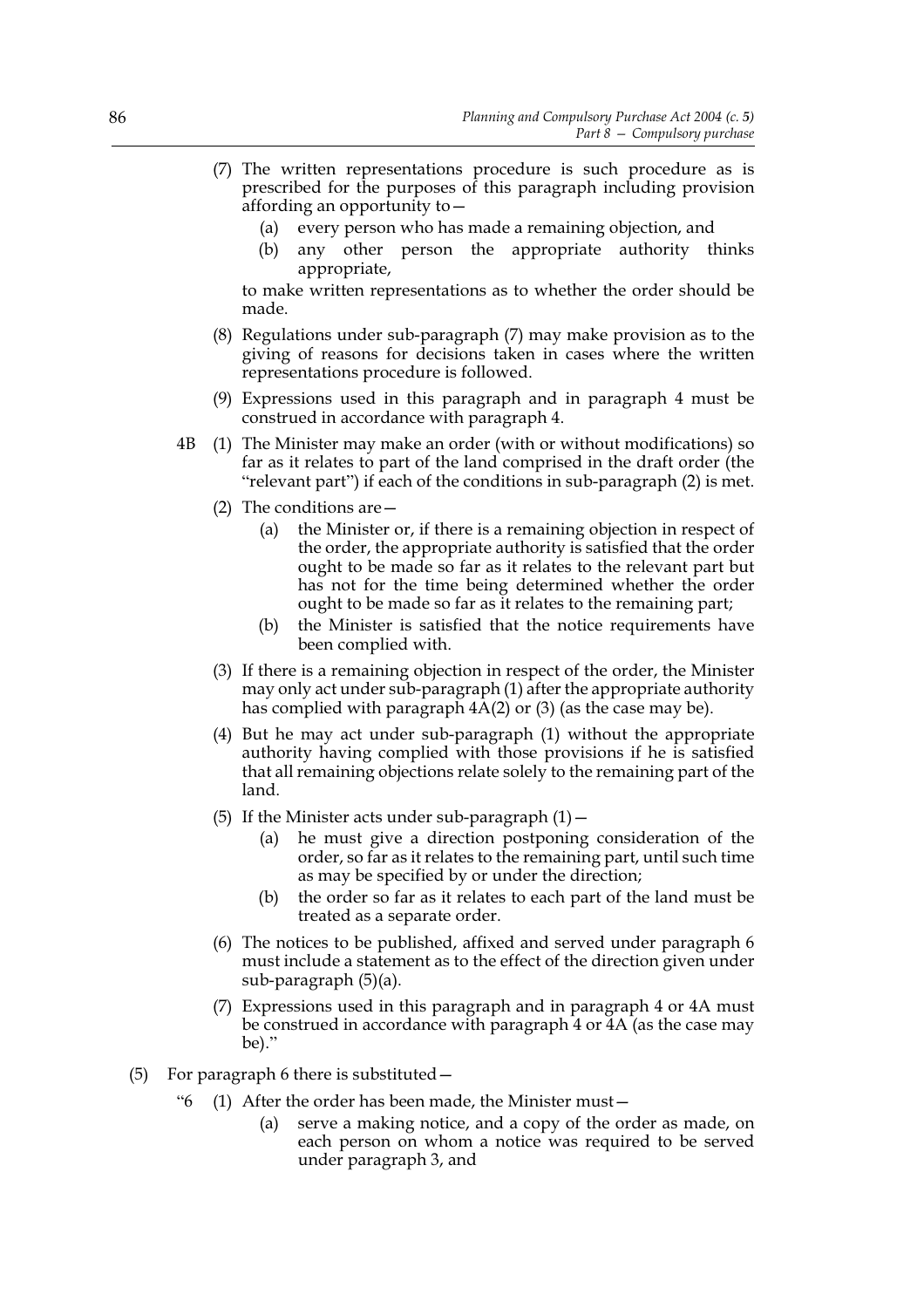- (b) affix a making notice to a conspicuous object or objects on or near the land comprised in the order.
- (2) The notice under sub-paragraph  $(1)(b)$  must -
	- (a) be addressed to persons occupying or having an interest in the land;
	- (b) so far as practicable, be kept in place by the acquiring authority until the expiry of a period of six weeks beginning with the date when the order becomes operative.
- (3) The Minister must also publish a making notice in one or more local newspapers circulating in the locality in which the land comprised in the order is situated.
- (4) A making notice is a notice  $-$ 
	- (a) describing the land;
	- (b) stating that the order has been made;
	- (c) (except in the case of a notice under sub-paragraph  $(1)(a)$ ) naming a place where a copy of the order as made and of the map referred to there may be inspected at all reasonable hours;
	- (d) that a person aggrieved by the order may apply to the High Court as mentioned in section 23.
- (5) A making notice must be in the prescribed form."
- (6) The amendments made by this section do not apply to orders of which notice under paragraph 2 of Schedule 1 to the 1981 Act has been published before commencement of this section.

# **102 Confirmation by acquiring authority**

- (1) The Acquisition of Land Act 1981 (c. 67) (the "1981 Act") is amended as follows.
- (2) After section 14 there is inserted—

# **"14A Confirmation by acquiring authority**

- (1) The power to confirm an order may be exercised by the acquiring authority (instead of the confirming authority) if—
	- (a) the confirming authority has notified the acquiring authority to that effect, and
	- (b) the notice has not been revoked.
- (2) But this section does not apply to an order in respect of land—
	- (a) falling within section 16(1) or paragraph 3(1) of Schedule 3, or
	- (b) forming part of a common, open space or fuel or field garden allotment for the purposes of section 19.
- (3) The confirming authority may give notice under subsection (1) if it is satisfied—
	- (a) that the notice requirements have been complied with,
	- (b) that no objection has been made in relation to the proposed confirmation or that all objections have been withdrawn, and
	- (c) that the order is capable of being confirmed without modification.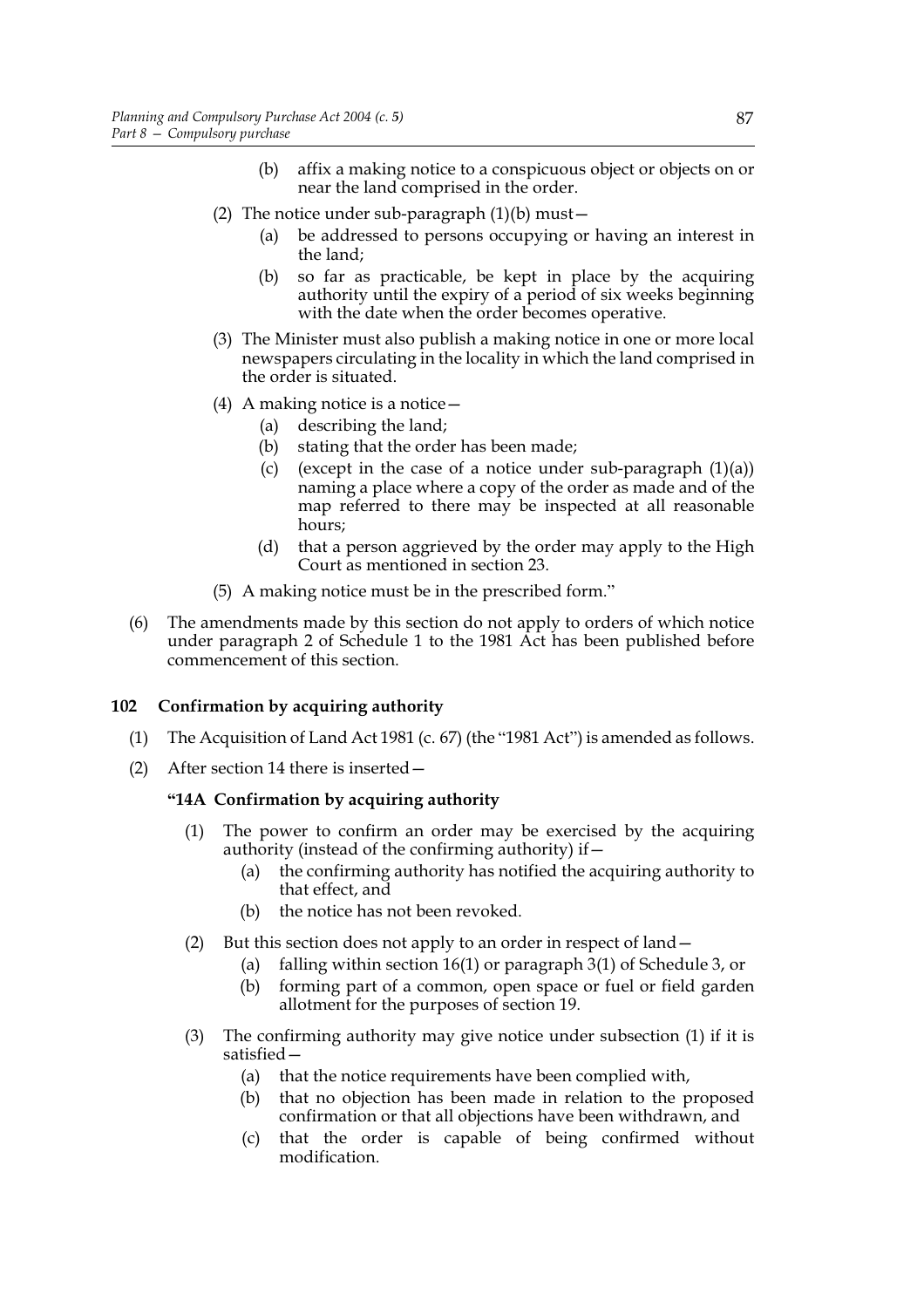- (4) An objection is an objection made by any person (whether or not a person mentioned in section 12(2)), including an objection which is disregarded.
- (5) The power to confirm an order under subsection (1) does not include any power—
	- (a) to confirm the order with modifications, or
	- (b) to confirm only a part of the order.
- (6) The acquiring authority must notify the confirming authority as soon as reasonably practicable after it has determined whether or not to confirm the order.
- (7) The confirming authority may revoke a notice given by it under subsection (1).
- (8) But a notice may not be revoked if the determination has already been made and notified by the acquiring authority under subsection  $(6)$ .
- (9) An order confirmed by the acquiring authority under subsection (1) is to have the same effect as if it were confirmed by the confirming authority.
- (10) Notices under this section must be in writing.
- (11) Notice requirements and disregarded must be construed in accordance with section 13."
- (3) The amendments made by this section do not apply to orders of which notice has been published under section 11 of the 1981 Act before commencement of this section.

### *Valuation date*

### **103 Assessment of compensation: valuation date**

- (1) The Land Compensation Act 1961 (c. 33) is amended as follows.
- (2) After section 5 there is inserted—

#### **"5A Relevant valuation date**

- (1) If the value of land is to be assessed in accordance with rule (2) in section 5, the valuation must be made as at the relevant valuation date.
- (2) No adjustment is to be made to the valuation in respect of anything which happens after the relevant valuation date.
- (3) If the land is the subject of a notice to treat, the relevant valuation date is the earlier of—
	- (a) the date when the acquiring authority enters on and takes possession of the land, and
	- (b) the date when the assessment is made.
- (4) If the land is the subject of a general vesting declaration, the relevant valuation date is the earlier of—
	- (a) the vesting date, and
	- (b) the date when the assessment is made,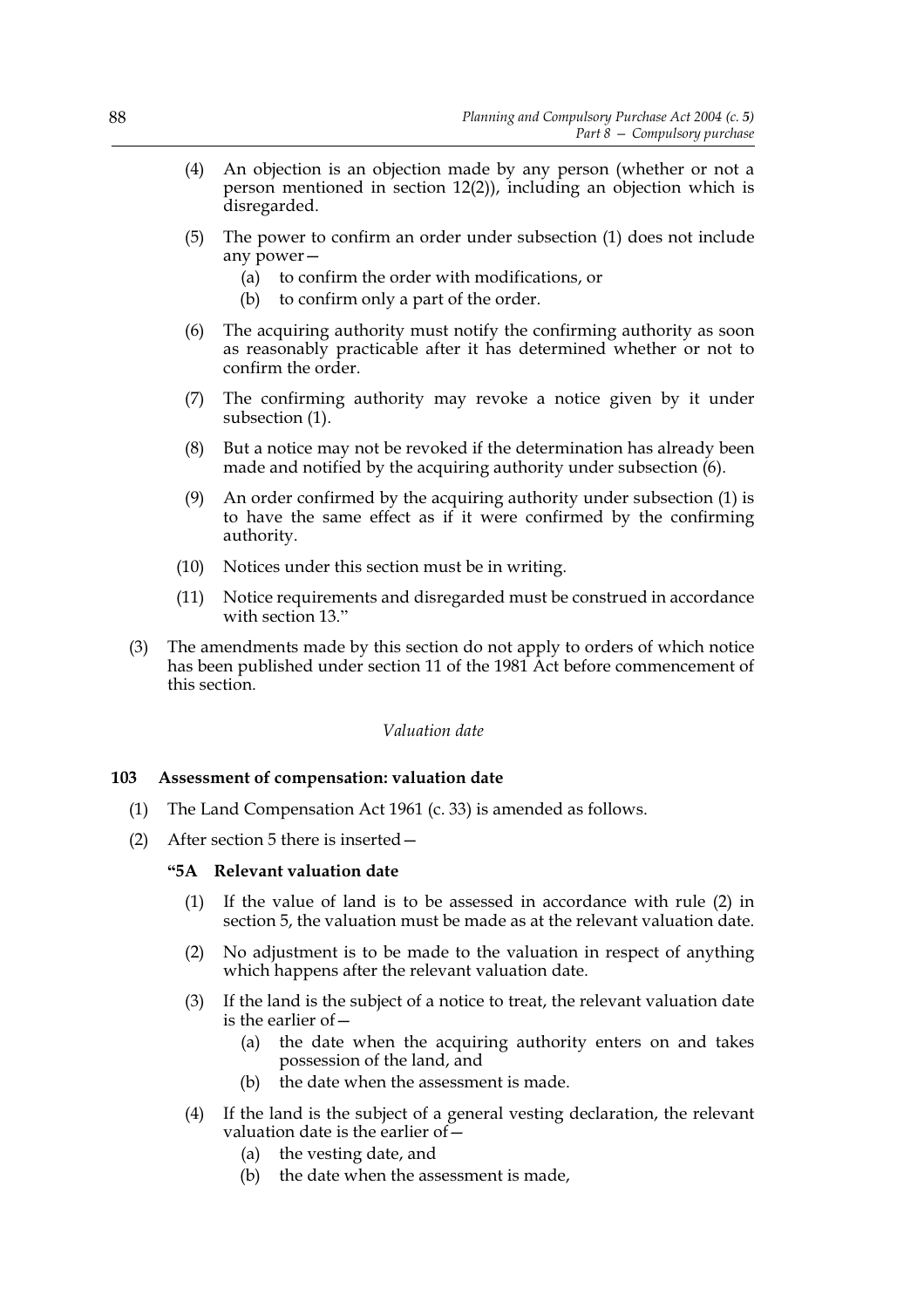and "general vesting declaration" and "vesting date" have the meanings given in section 2 of the Compulsory Purchase (Vesting Declarations) Act 1981.

- (5) If the acquiring authority enters on and takes possession of part of the land—
	- (a) specified in a notice of entry, or
	- (b) in respect of which a payment into court has been made,

the authority is deemed, for the purposes of subsection (3)(a), to have entered on and taken possession of the whole of that land on that date.

- (6) Subsection (5) also applies for the purposes of calculating interest under the following enactments—
	- (a) section 11(1) of the Compulsory Purchase Act 1965;
	- (b) paragraph 3 of Schedule 3 to that Act;
	- (c) section 85 of the Lands Clauses Consolidation Act 1845;
	- (d) section 52A of the Land Compensation Act 1973,

and references there to the date or time of entry are to be construed accordingly.

- (7) An assessment by the Lands Tribunal is treated as being made on the date certified by the Tribunal as—
	- (a) the last hearing date before it makes its determination, or
	- (b) in a case to be determined without an oral hearing, the last date for making written submissions before it makes its determination.
- (8) Nothing in this section affects  $$ 
	- any express provision in any other enactment which requires the valuation of land subject to compulsory acquisition to be made at a particular date;
	- (b) the valuation of land for purposes other than the compulsory acquisition of that land (even if the valuation is to be made in accordance with the rules in section 5).
- (9) In this section—
	- (a) a notice of entry is a notice under section 11(1) of the Compulsory Purchase Act 1965;
	- (b) a payment into court is a payment into court under Schedule 3 to that Act or under section 85 of the Lands Clauses Consolidation Act 1845."

### *Advance payments*

## **104 Compensation: advance payments to mortgagees**

- (1) The Land Compensation Act 1973 is amended as follows.
- (2) In section 52 (right to advance payment of compensation)—
	- (a) after subsection (1) there are inserted the following subsections  $-$ 
		- "(1A) If the acquiring authority have taken possession of part of the land—
			- (a) specified in a notice of entry, or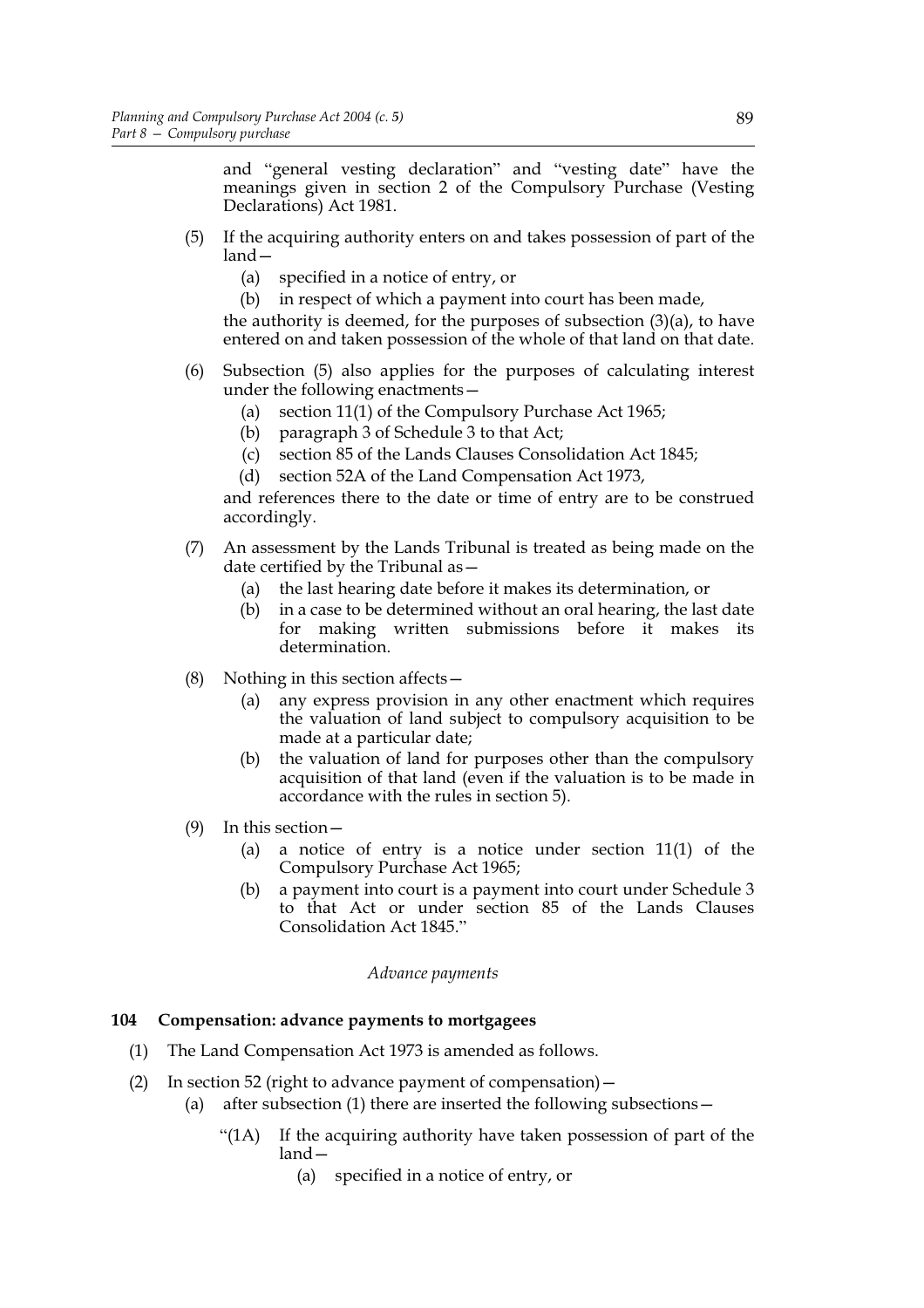(b) in respect of which a payment into court has been made, the compensation mentioned in subsection (1) is the compensation payable for the compulsory acquisition of the interest in the whole of the land.

- (1B) Notice of entry and payment into court must be construed in accordance with section 5A of the Land Compensation Act 1961.",
- (b) for subsection (6) there is substituted the following subsection  $-$ 
	- "(6) If the land is subject to a mortgage sections 52ZA and 52ZB apply."
- (3) After section 52 of that Act there are inserted the following sections—

# **"52ZA Advance payments: land subject to mortgage**

- (1) This section applies if  $-$ 
	- (a) an acquiring authority take possession of land,
	- (b) a request is made in accordance with section 52(2) for an advance payment, and
	- (c) the land is subject to a mortgage the principal of which does not exceed 90% of the relevant amount.
- (2) The advance payment made to the claimant must be reduced by the amount the acquiring authority think will be required by them to secure the release of the interest of the mortgagee (or all the mortgagees if there is more than one).
- (3) The acquiring authority must pay to the mortgagee the amount the acquiring authority think will be required by them to secure the release of the mortgagee's interest, if—
	- (a) the claimant so requests, and
	- (b) the mortgagee consents to the making of the payment.
- (4) If there is more than one mortgagee—
	- (a) subsection (3) applies to each mortgagee individually, but
	- (b) payment must not be made to a mortgagee before the interest of each mortgagee whose interest has priority to his interest is released.
- (5) The amount of the advance payment made to the claimant under section 52 and the amount of the payments made to mortgagees under this section must not in aggregate exceed 90% of the relevant amount.
- (6) Subsection  $(7)$  applies if  $-$ 
	- (a) the acquiring authority estimated the compensation,
	- (b) it appears to the acquiring authority that their estimate was too low and they revise the estimate, and
	- (c) a request is made by the claimant in accordance with section 52(2).
- (7) The provisions of subsections (2) to (5) must be re-applied on the basis of the revised estimate.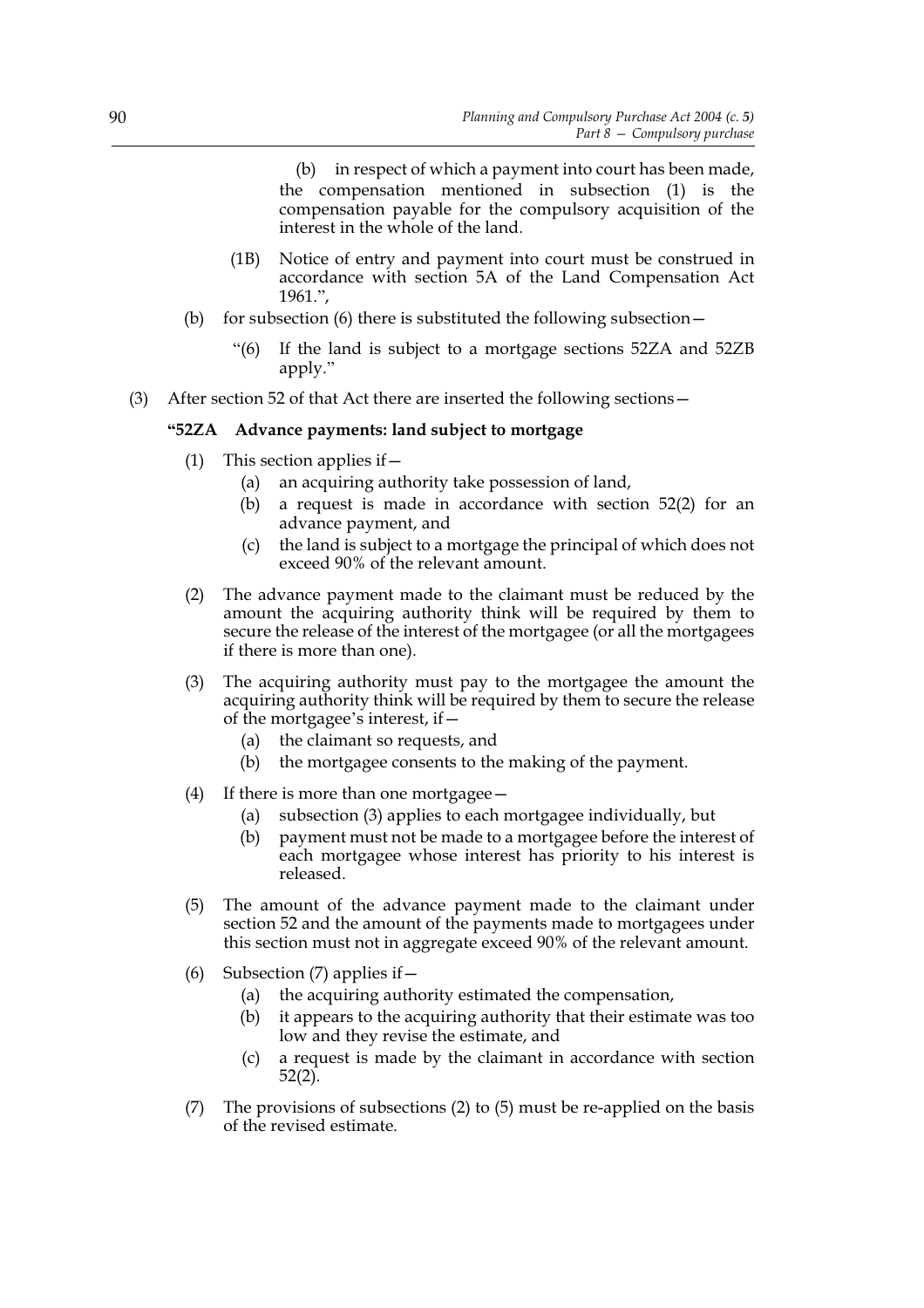# **52ZB Advance payments: land subject to mortgage exceeding 90% threshold**

- (1) This section applies if  $-$ 
	- (a) an acquiring authority take possession of land,
	- (b) a request is made in accordance with section 52(2) for an advance payment, and
	- (c) the land is subject to a mortgage the principal of which exceeds 90% of the relevant amount.
- (2) No advance payment is to be made to the claimant.
- (3) But the acquiring authority must pay to the mortgagee the amount found under subsection  $(4)$ , if  $-$ 
	- (a) the claimant so requests, and
	- (b) the mortgagee consents to the making of the payment.
- (4) The amount is whichever is the lesser of  $-$ 
	- (a) 90% of the value of the land;
	- (b) the principal of the mortgagee's mortgage.
- (5) The value of the land is the value—
	- (a) agreed by the claimant and the acquiring authority, or (failing such agreement)
	- (b) estimated by the acquiring authority.
- (6) For the purposes of subsection (5) the value of the land is to be calculated in accordance with rule 2 of section 5 of the Land Compensation Act 1961 (market value), whether or not compensation is or is likely to be assessed in due course in accordance with rule 5 of that section (equivalent re-instatement).
- (7) If there is more than one mortgagee, payment must not be made to a mortgagee until the interest of each mortgagee whose interest has priority to his interest is released.
- (8) But the total payments under subsection (3) must not in any event exceed 90% of the value of the land.
- (9) Subsection (10) applies if  $-$ 
	- (a) the acquiring authority estimated the compensation,
	- (b) it appears to the acquiring authority that their estimate was too low and they revise the estimate,
	- (c) the condition in section  $52ZA(1)(b)$  would have been satisfied if the revised estimate had been used instead of their estimate, and
	- (d) a request is made by the claimant in accordance with section 52(2).
- (10) The provisions of section 52ZA(2) to (5) must be applied on the basis of the revised estimate.
- $(11)$  If
	- (a) the acquiring authority estimated the value of the land,
	- (b) it appears to the acquiring authority that their estimate was too low and they revise the estimate, and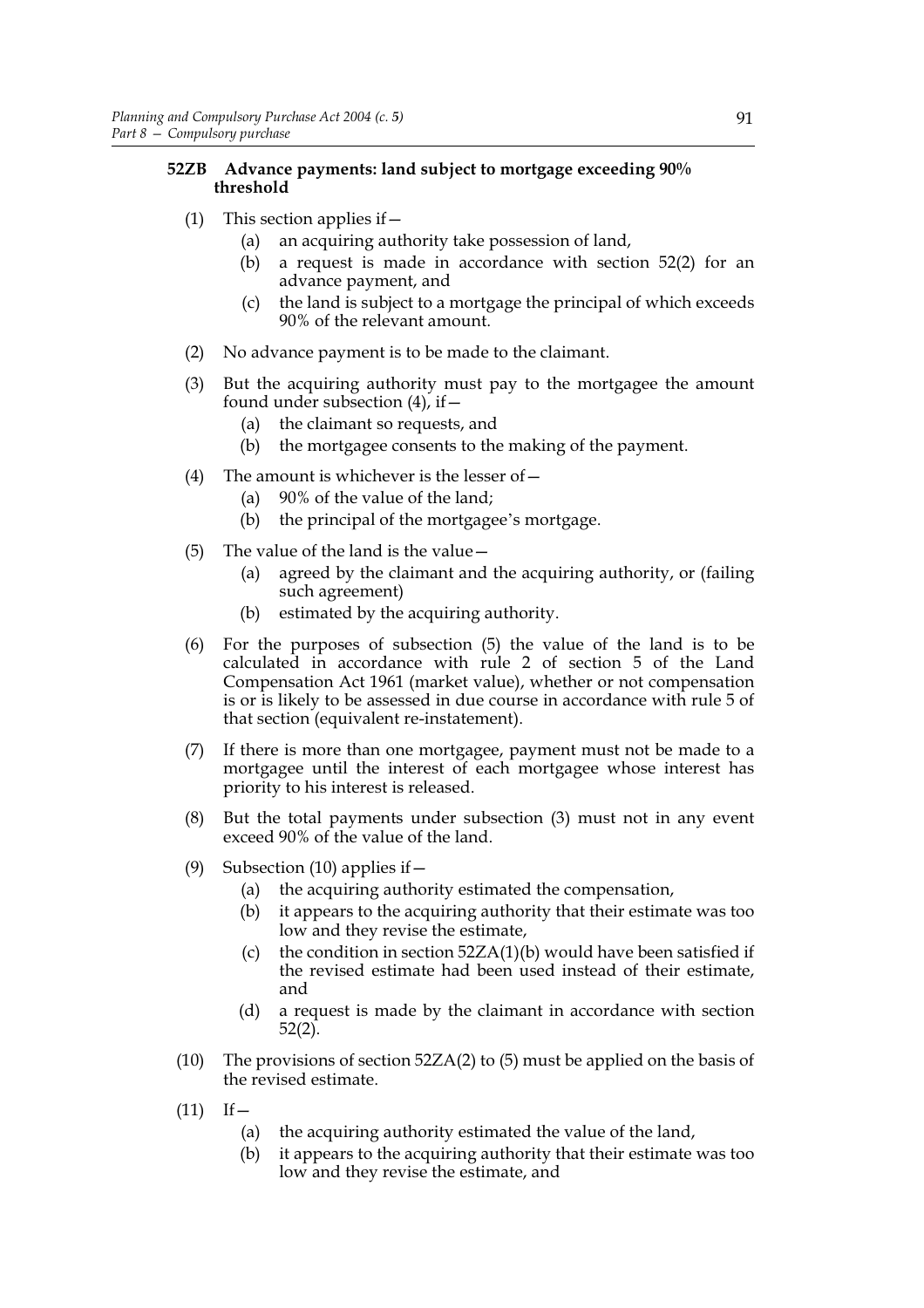(c) a request is made by the claimant in writing,

any balance found to be due to a mortgagee on the basis of the revised estimate is payable in accordance with this section.

### **52ZC Land subject to mortgage: supplementary**

- (1) This section applies for the purposes of sections 52ZA and 52ZB.
- (2) The claimant must provide the acquiring authority with such information as they may require to enable them to give effect to those sections.
- (3) A request under section  $52ZA(3)$  or  $52ZB(3)$  must be made in writing and must be accompanied by the written consent of the mortgagee.
- (4) Subsections (4) and (8) to (9) of section 52 apply to a payment which may be or is made under section 52ZA or 52ZB as they apply to a payment which may be or is made under section 52.
- (5) The relevant amount is the amount of the compensation agreed or estimated as mentioned in section 52(3).
- (6) If the land is subject to more than one mortgage, the reference in sections  $52ZA(1)(c)$  and  $52ZB(1)(c)$  to the principal is to the aggregate of the principals of all of the mortgagees.
- (7) A payment made to a mortgagee under section 52ZA or 52ZB—
	- (a) must be applied by the mortgagee in or towards the discharge of the principal, interest and costs and any other money due under the mortgage;
	- (b) must be taken to be a payment on account of compensation and treated for the purposes of section 52(10) as if it were an advance payment made under section 52;
	- (c) must be taken, with effect from the date of the payment, to reduce by the amount of the payment the amount in respect of which interest accrues for the purposes of section 11(1) of the Compulsory Purchase Act 1965, any bond under Schedule 3 to that Act or section 85 of the Lands Clauses Compensation Act 1845;
	- (d) must be taken into account for the purposes of determining any payments (or payments into court) which may be made for the purposes of sections 14 to 16 of the Compulsory Purchase Act 1965.
- (8) If the amount, or aggregate amount, of any payments under  $-$ 
	- (a) sections 52 and 52ZA, or
	- (b) section 52ZB,

on the basis of the acquiring authority's estimate of the compensation exceed the compensation as finally determined or agreed, the excess must be repaid by the claimant.

- (9) No payment must be made to a mortgagee  $-$ 
	- (a) if any of the circumstances mentioned in subsection (10) applies, or
	- (b) if the compulsory acquisition is only of a right over land.
- (10) The circumstances are—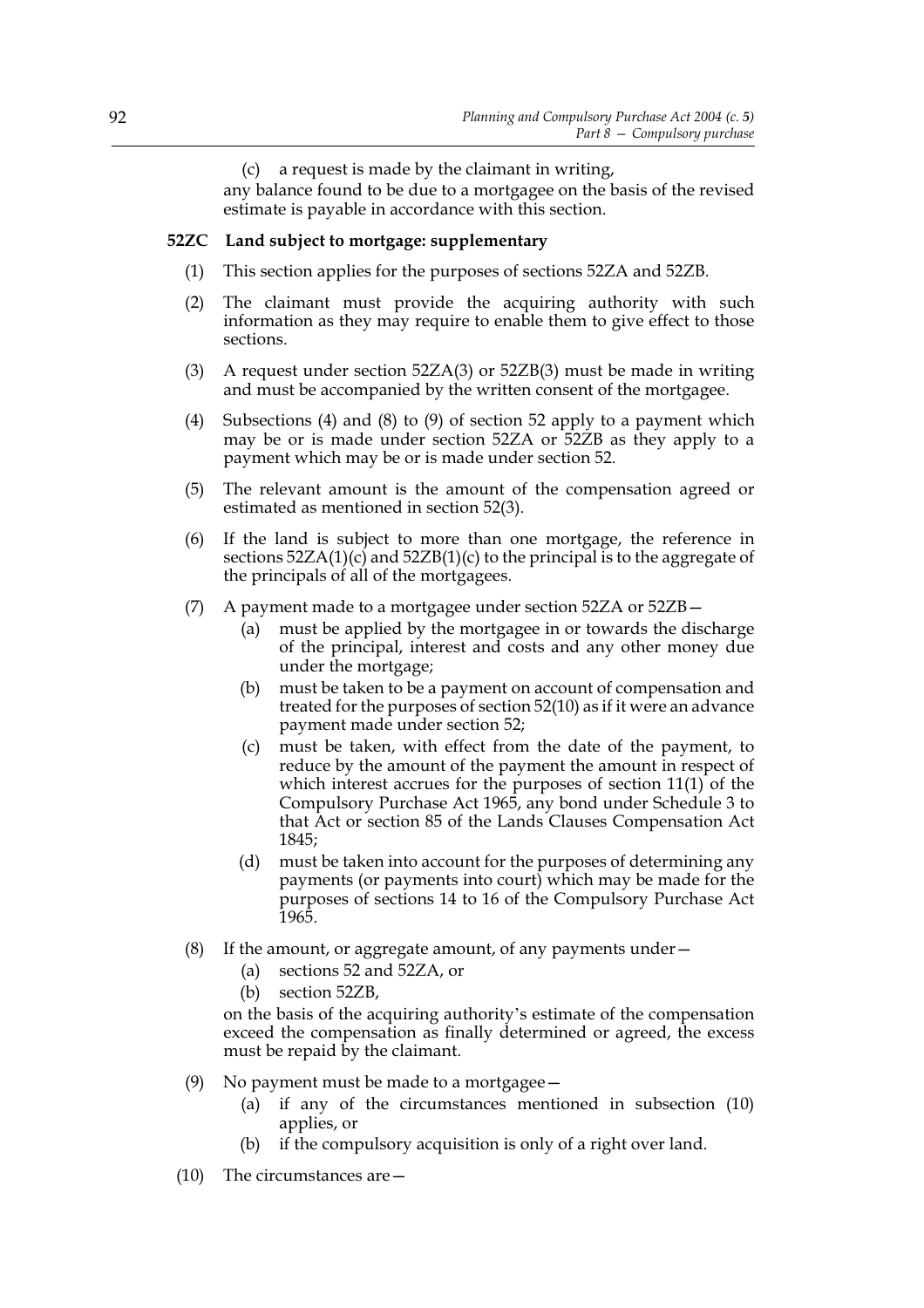- (a) payment has been made under section 14(2) of the Compulsory Purchase Act 1965;
- (b) a notice under section 14(3) of that Act has been given;
- (c) there is an agreement under section 15(1) or 16(1) of that Act or the matter has been referred to the Lands Tribunal under that section.
- (11) The claimant in relation to settled land for the purposes of the Settled Land Act 1925 is the persons entitled to give a discharge for capital money."
- (4) In section 52A (right to interest where advance payment made) for subsection (2) there is substituted—
	- "(2) If the authority make a payment under section  $52(1)$  to any person on account of the compensation—
		- (a) they must at the same time make a payment to that person of accrued interest, for the period beginning with the date of entry, on the amount of the compensation agreed or estimated under section 52(3) (the total amount), and
		- (b) the difference between the paid amount and the total amount is an unpaid balance for the purposes of this section.
	- $(2A)$  The paid amount is -
		- (a) the amount of the payment under section 52(1), or
		- (b) if the land is subject to a mortgage, the aggregate of that amount and the amount of any payment made under section 52ZA(3)."

*Information*

# **105 Power to require information**

- (1) The Acquisition of Land Act 1981 (c. 67) is amended as follows.
- (2) After section 5 (local inquiries) there is inserted—

### **"5A Power to require information**

- (1) This section applies to information about land in relation to which an acquiring authority is entitled to exercise a power of compulsory purchase.
- (2) The acquiring authority may serve a notice on a person mentioned in subsection (4) requiring him to give to the authority in writing the following information—
	- (a) the name and address of any person he believes to be an owner, lessee, tenant (whatever the tenancy period) or occupier of the land;
	- (b) the name and address of any person he believes to have an interest in the land.
- (3) The power in subsection (2) is exercisable for the purpose of enabling the acquiring authority to acquire the land.
- (4) The persons are—
	- (a) the occupier of the land;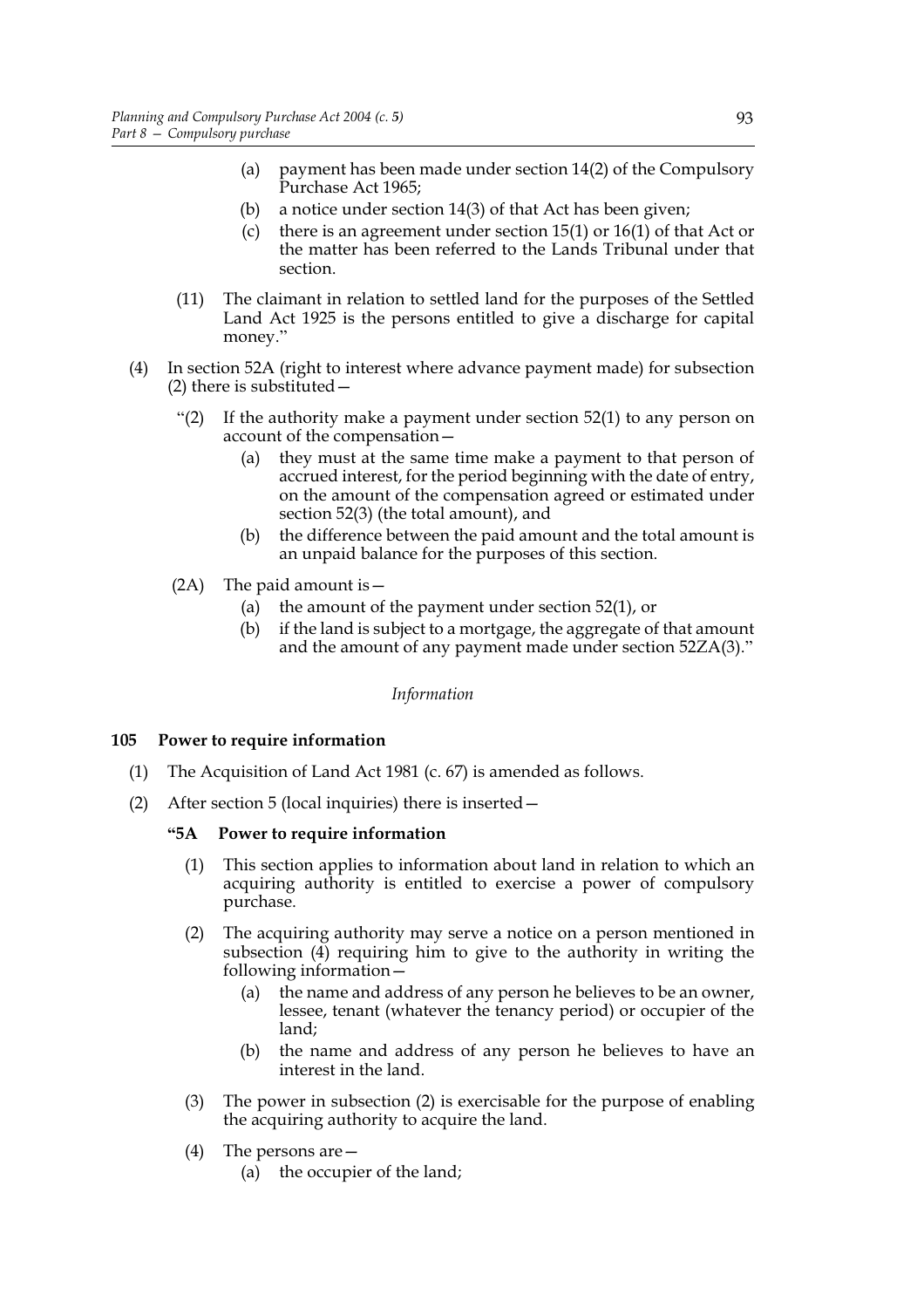- (b) any person who has an interest in the land either as freeholder, mortgagee or lessee;
- (c) any person who directly or indirectly receives rent for the land;
- (d) any person who, in pursuance of an agreement between himself and a person interested in the land, is authorised to manage the land or to arrange for the letting of it.
- (5) The notice must specify the period within which the information must be given to the acquiring authority (being a period of not less than 14 days beginning with the day on which the notice is served).
- (6) The notice must also specify or describe—
	- (a) the land,
	- (b) the compulsory purchase power, and
	- (c) the enactment which confers the power.
- (7) The notice must be in writing.
- (8) Section 6(4) does not apply to notices to be served under this section.

# **5B Offences relating to information**

- (1) A person commits an offence if he fails without reasonable excuse to comply with a notice served on him under section 5A.
- (2) A person commits an offence if, in response to a notice served on him under section 5A—
	- (a) he gives information which is false in a material particular, and
	- (b) when he does so, he knows or ought reasonably to know that the information is false.
- (3) If an offence under this section committed by a body corporate is proved to have been committed with the consent or connivance of, or to be attributable to any neglect on the part of  $-$ 
	- (a) a director, manager, secretary or other similar officer of the body corporate, or
	- (b) a person purporting to act in any such capacity,

he, as well as the body corporate, is guilty of that offence and liable to be proceeded against accordingly.

- (4) The reference in subsection (3) to a director must be construed in accordance with section 331(2) of the Town and Country Planning Act 1990.
- (5) A person guilty of an offence under this section is liable on summary conviction to a fine not exceeding level 5 on the standard scale."

# *Loss payments*

# **106 Basic loss payment**

(1) After section 33 of the Land Compensation Act 1973 (c. 26) (home loss payments for certain caravan dwellers) there is inserted the following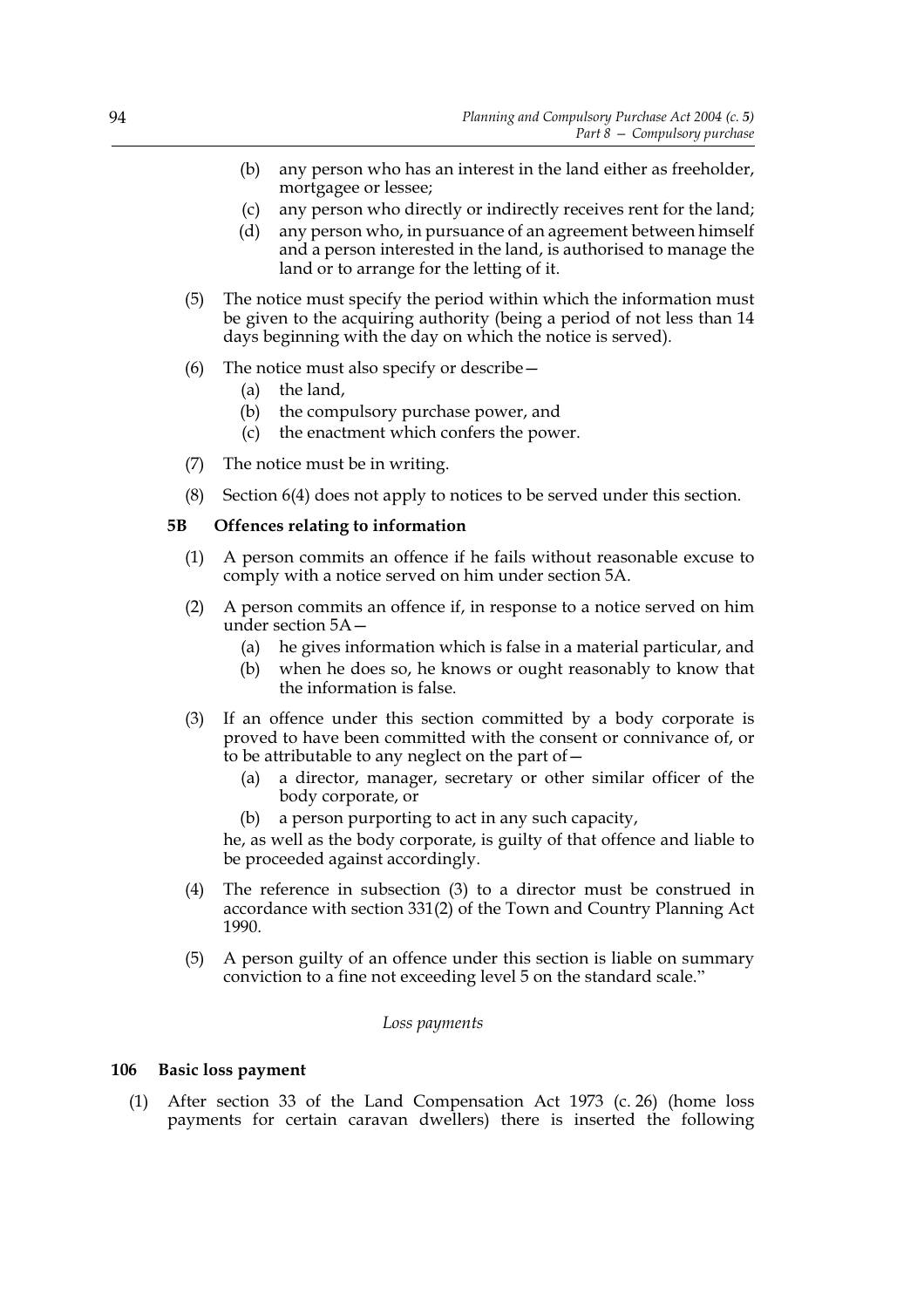section—

### *"Other loss payments*

## **33A Basic loss payment**

- (1) This section applies to a person—
	- (a) if he has a qualifying interest in land,
	- (b) if the interest is acquired compulsorily, and
	- (c) to the extent that he is not entitled to a home loss payment in respect of any part of the interest.
- (2) A person to whom this section applies is entitled to payment of whichever is the lower of the following amounts—
	- (a) 7.5% of the value of his interest;
	- (b) £75,000.
- (3) A payment under this section must be made by the acquiring authority.
- (4) An interest in land is a qualifying interest if it is a freehold interest or an interest as tenant and (in either case) it subsists for a period of not less than one year ending with whichever is the earliest of  $-$ 
	- (a) the date on which the acquiring authority takes possession of the land under section 11 of the Compulsory Purchase Act 1965 (entry to take possession of land);
	- (b) the date on which the acquiring authority enters the land if it proceeds under Schedule 3 to that Act;
	- (c) the vesting date (within the meaning of the Compulsory Purchase (Vesting Declarations) Act 1981) if a declaration is made under section 4 of that Act (general vesting declaration);
	- (d) the date on which compensation is agreed between the person and the acquiring authority;
	- (e) the date on which the amount of compensation is determined by the Lands Tribunal.
- (5) The compulsory acquisition of an interest in land includes acquisition of the interest in consequence of the service of—
	- (a) a purchase notice under section 137 of the Town and Country Planning Act 1990 (right to require purchase of certain interests);
	- (b) a notice under section 150 of that Act (purchase of blighted land).
- (6) The value of an interest is its value for the purpose of deciding the amount of compensation payable in respect of the acquisition; but this is subject to subsections (7) and (8).
- (7) If an interest consists partly of a dwelling in respect of which the person is entitled to a home loss payment the value of the interest is the value of the whole interest less the value of so much of the interest as is represented by the dwelling.
- (8) If rule (5) of section 5 of the Land Compensation Act 1961 (equivalent reinstatement) applies for the purpose of assessing the amount of compensation the value of the interest is nil."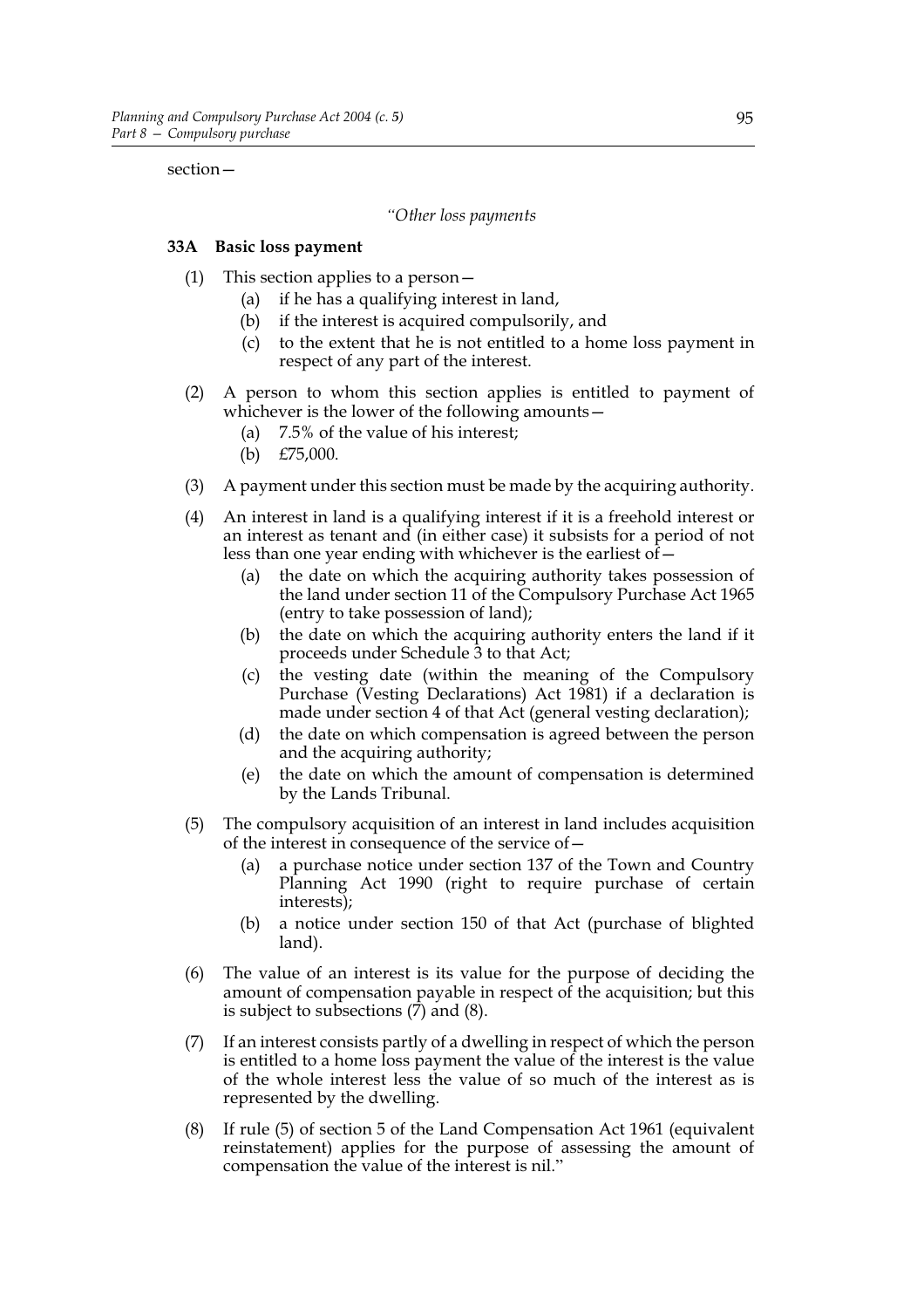- (2) Section 33A of the Land Compensation Act 1973 (c. 26) (as inserted by subsection (1) above) does not apply in relation to a pre-commencement acquisition of an interest in land.
- (3) A pre-commencement acquisition of an interest in land is any of the following—
	- (a) acquisition by means of a compulsory purchase order if the order is made or made in draft before the commencement of this section;
	- (b) acquisition by means of an order made under section 1 or 3 of the Transport and Works Act 1992 (c. 42) (orders relating to certain transport works) if the application for the order was made to the Secretary of State before the commencement of this section;
	- (c) acquisition by means of an order under section 1 or 3 of that Act if the order is made in pursuance of section 7 of that Act (orders made without application) and the order is made in draft before the commencement of this section;
	- (d) acquisition by means of a power contained in an enactment (including a private or local Act) to acquire compulsorily specified land or a specified interest in land if the Bill providing for the power is introduced into Parliament before the commencement of this section.

# **107 Occupier's loss payment**

(1) After section 33A of the Land Compensation Act 1973 (inserted by section 106 of this Act) there are inserted the following sections—

# **"33B Occupier's loss payment: agricultural land**

- (1) This section applies to a person if  $-$ 
	- (a) he has a qualifying interest in land for the purposes of section 33A,
	- (b) the land is agricultural land,
	- (c) the interest is acquired compulsorily, and
	- (d) he occupied the land for the period specified in section 33A(4).
- (2) A person to whom this section applies is entitled to a payment of whichever is the greatest of the following amounts—
	- (a) 2.5% of the value of his interest;
	- (b) the land amount;
	- (c) the buildings amount.
- (3) But the maximum amount which may be paid to a person under this section in respect of an interest in land is £25,000.
- (4) A payment under this section must be made by the acquiring authority.
- (5) The value of an interest is its value for the purpose of deciding the amount of compensation payable in respect of the acquisition; but this is subject to subsections (6) and (7).
- (6) If an interest consists partly of a dwelling in respect of which the person is entitled to a home loss payment the value of the interest is the value of the whole interest less the value of so much of the interest as is represented by the dwelling.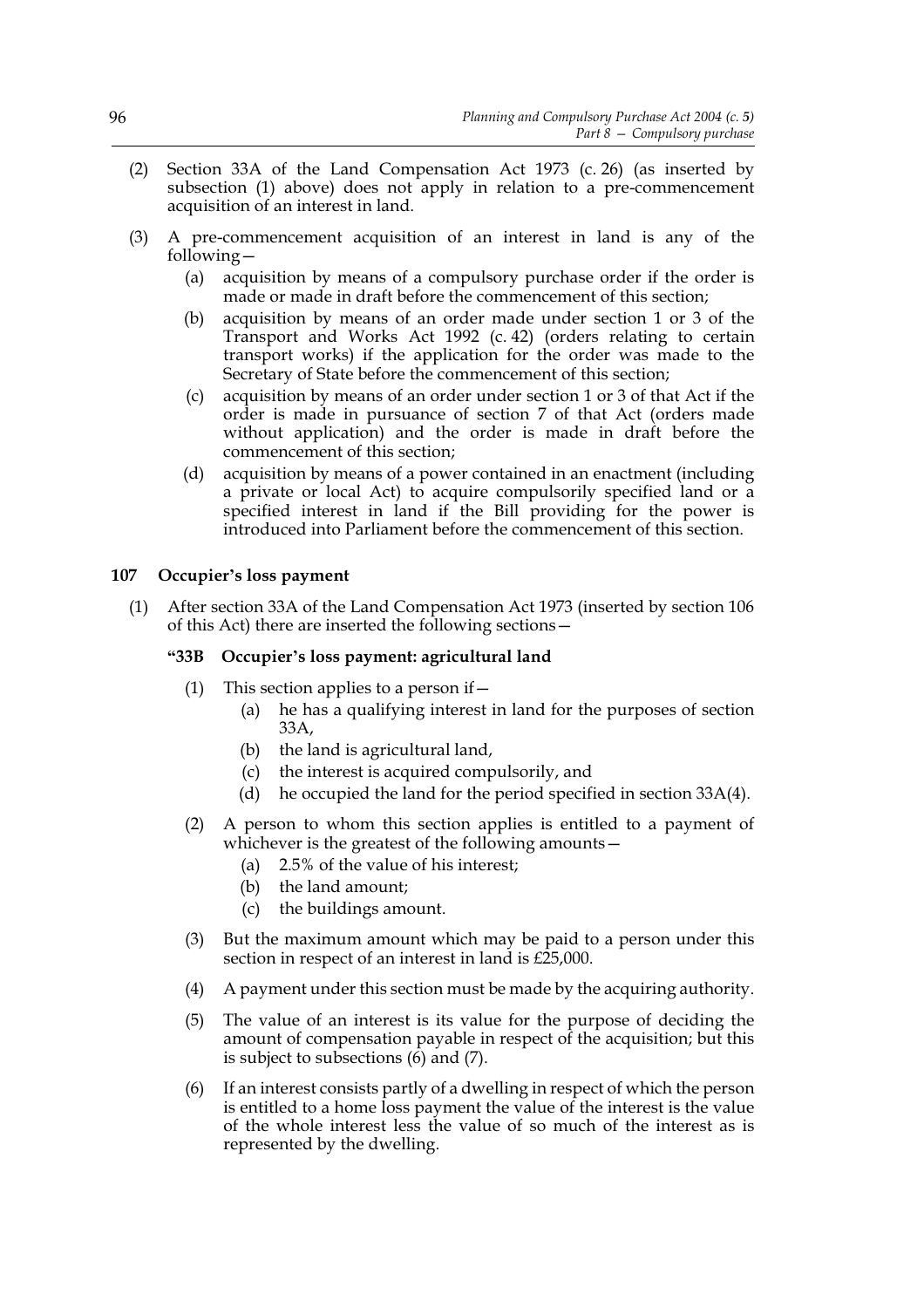- (7) If rule (5) of section 5 of the Land Compensation Act 1961 (equivalent reinstatement) applies for the purpose of assessing the amount of compensation the value of the interest is nil.
- (8) The land amount is the greater of £300 and the amount found in accordance with the following Table—

| Area of the land           | Amount per hectare                                                                   |
|----------------------------|--------------------------------------------------------------------------------------|
| Not exceeding 100 hectares | £100 per hectare or part of<br>a hectare                                             |
| Exceeding 100 hectares     | $£100$ per hectare<br>(a)<br>for the first 100<br>hectares;                          |
|                            | $£50$ per hectare for<br>(b)<br>the next<br>300<br>hectares or part of<br>a hectare. |

- (9) The buildings amount is £25 per square metre (or part of a square metre) of the gross floor space of any buildings on the land.
- (10) The gross floor space must be measured externally.

# **33C Occupier's loss payment: other land**

- (1) This section applies to a person if  $-$ 
	- (a) he has a qualifying interest in land for the purposes of section 33A,
	- (b) the land is not agricultural land,
	- (c) the interest is acquired compulsorily, and
	- (d) he occupied the land for the period specified in section 33A(4).
- (2) A person to whom this section applies is entitled to a payment of whichever is the greatest of the following amounts—
	- (a) 2.5% of the value of his interest;
	- (b) the land amount;
	- (c) the buildings amount.
- (3) But the maximum amount which may be paid to a person under this section in respect of an interest in land is £25,000.
- (4) A payment under this section must be made by the acquiring authority.
- (5) The value of an interest is its value for the purpose of deciding the amount of compensation payable in respect of the acquisition; but this is subject to subsections  $(6)$  and  $(7)$ .
- (6) If an interest consists partly of a dwelling in respect of which the person is entitled to a home loss payment the value of the interest is the value of the whole interest less the value of so much of the interest as is represented by the dwelling.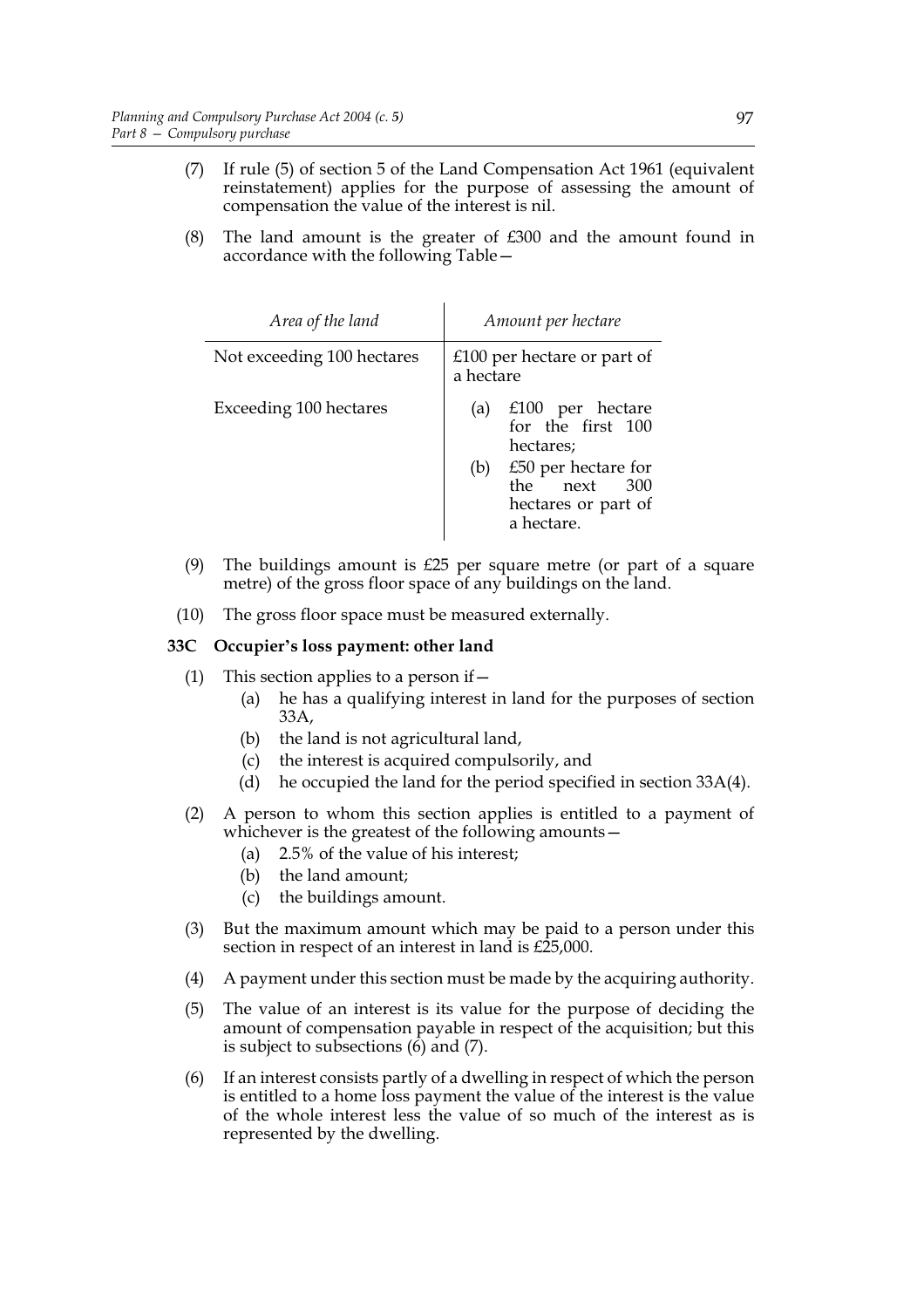- (7) If rule (5) of section 5 of the Land Compensation Act 1961 (equivalent reinstatement) applies for the purpose of assessing the amount of compensation the value of the interest is nil.
- (8) The land amount is the greater of  $-$ 
	- (a)  $£2,500;$
	- (b)  $\angle$  £2.50 per square metre (or part of a square metre) of the area of the land.
- (9) But if only part of land in which a person has an interest is acquired, for the figure specified in subsection  $(8)(a)$  there is substituted £300.
- (10) The buildings amount is £25 per square metre (or part of a square metre) of the gross floor space of any buildings on the land.
- (11) The gross floor space must be measured externally."
- (2) Sections 33B and 33C of the Land Compensation Act 1973 (c. 26) (as inserted by subsection (1) above) do not apply in relation to a pre-commencement acquisition of an interest in land.
- (3) A pre-commencement acquisition of an interest in land is any of the following—
	- (a) acquisition by means of a compulsory purchase order if the order is made or made in draft before the commencement of this section;
	- (b) acquisition by means of an order made under section 1 or 3 of the Transport and Works Act 1992 (c. 42) (orders relating to certain transport works) if the application for the order was made to the Secretary of State before the commencement of this section;
	- (c) acquisition by means of an order under section 1 or 3 of that Act if the order is made in pursuance of section 7 of that Act (orders made without application) and the order is made in draft before the commencement of this section;
	- (d) acquisition by means of a power contained in an enactment (including a private or local Act) to acquire compulsorily specified land or a specified interest in land if the Bill providing for the power is introduced into Parliament before the commencement of this section.

# **108 Loss payments: exclusions**

(1) After section 33C of the Land Compensation Act 1973 (inserted by section 107 of this Act) there is inserted the following section—

### **"33D Loss payments: exclusions**

- (1) This section applies to a person if  $-$ 
	- (a) he is a person to whom section 33A, 33B or 33C applies,
	- (b) a notice falling within subsection (4) has been served on him in relation to the land mentioned in that section,
	- (c) at the relevant time the notice has effect or is operative, and
	- (d) he has failed to comply with any requirement of the notice.
- (2) This section also applies to a person if  $-$ 
	- (a) he is a person to whom section 33A, 33B or 33C applies,
	- (b) a copy of an order falling within subsection (5) has been served on him in relation to the land mentioned in that section, and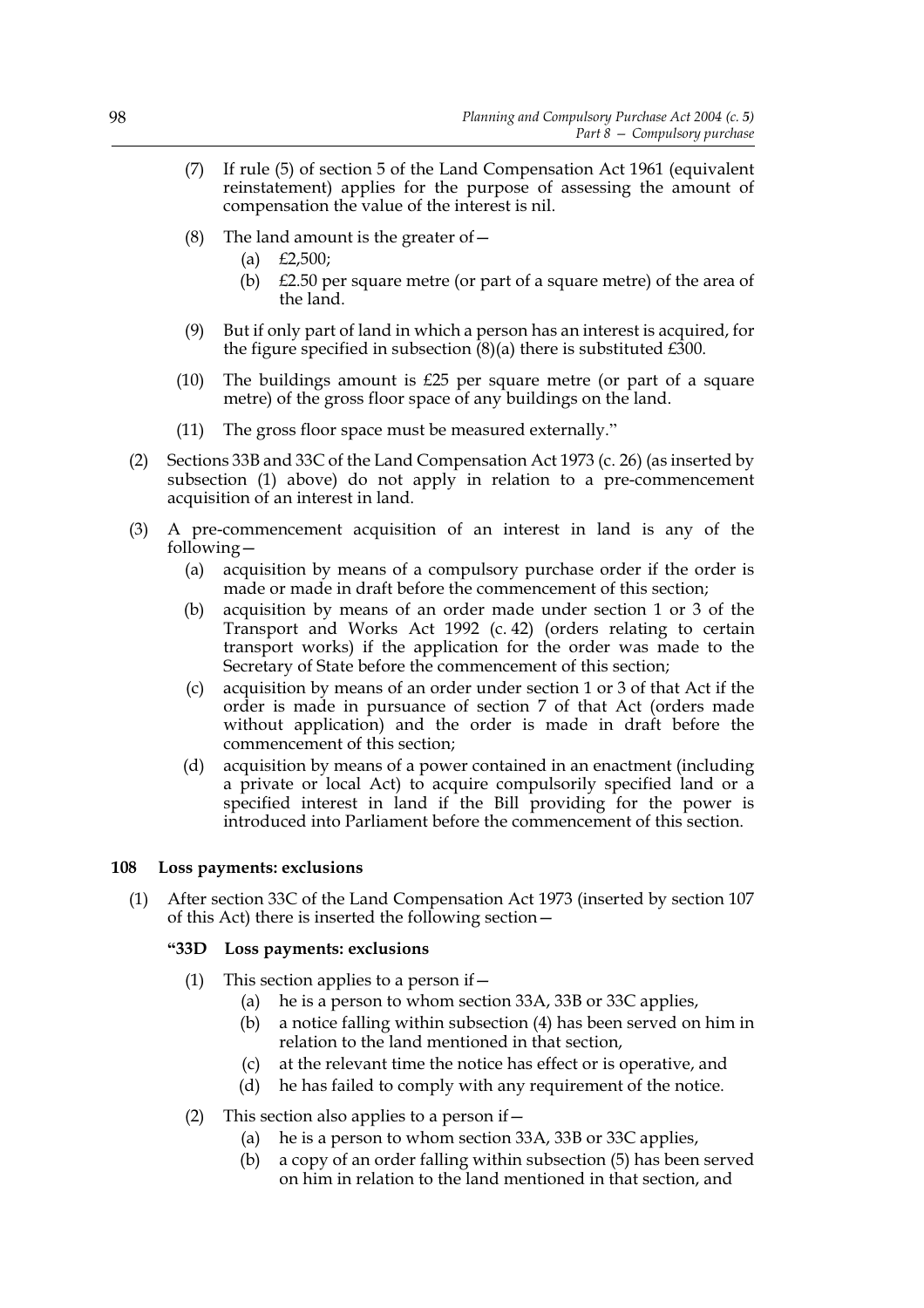- (c) the order has not been quashed on appeal.
- (3) No payment may be made under section 33A, 33B or 33C to a person to whom this section applies.
- (4) These are the notices—
	- (a) notice under section 215 of the Town and Country Planning Act 1990 (power to require proper maintenance of land);
	- (b) notice under section 189 of the Housing Act 1985 (requirement to repair dwelling etc. unfit for human habitation);
	- (c) notice under section 190 of that Act (requirement to repair dwelling etc. in state of disrepair);
	- (d) notice under section 48 of the Planning (Listed Buildings and Conservation Areas) Act 1990 (repairs notice prior to compulsory notice of acquisition of listed building).
- (5) These are the orders—
	- (a) an order under section 264 of the Housing Act 1985 (closure of dwelling etc. unfit for human habitation);
	- (b) an order under section 265 of that Act (demolition of dwelling etc. unfit for human habitation).
- (6) The relevant time is the time at which the compulsory purchase order in relation to the person's interest in the land—
	- (a) is confirmed, in the case of an order falling within section 2(2) of the Acquisition of Land Act 1981 (procedure for authorisation);
	- (b) is made, in the case of an order falling within section 2(3) of that Act.
- (7) The Secretary of State may by regulations amend subsections (4) and  $(5)$ ."
- (2) Section 33D of the Land Compensation Act 1973 (c. 26) (as inserted by subsection (1) above) does not apply in relation to a notice or order specified in subsection (4) or (5) of that section if the notice or copy of the order was served on a person to whom that section applies before the commencement of this section.

# **109 Loss payments: supplementary**

After section 33D of the Land Compensation Act 1973 (inserted by section 108 of this Act) there are inserted the following sections—

# **"33E Claims**

- (1) This section applies for the purposes of sections 33A to 33C.
- (2) A claim for payment must be made in writing to the acquiring authority.
- (3) The claim must give such particulars as the authority may reasonably require for the purpose of deciding—
	- (a) whether a payment is to be made;
	- (b) the amount of any such payment.
- (4) For the purposes of the Limitation Act 1980 a person's right of action to recover a payment must be taken to have accrued—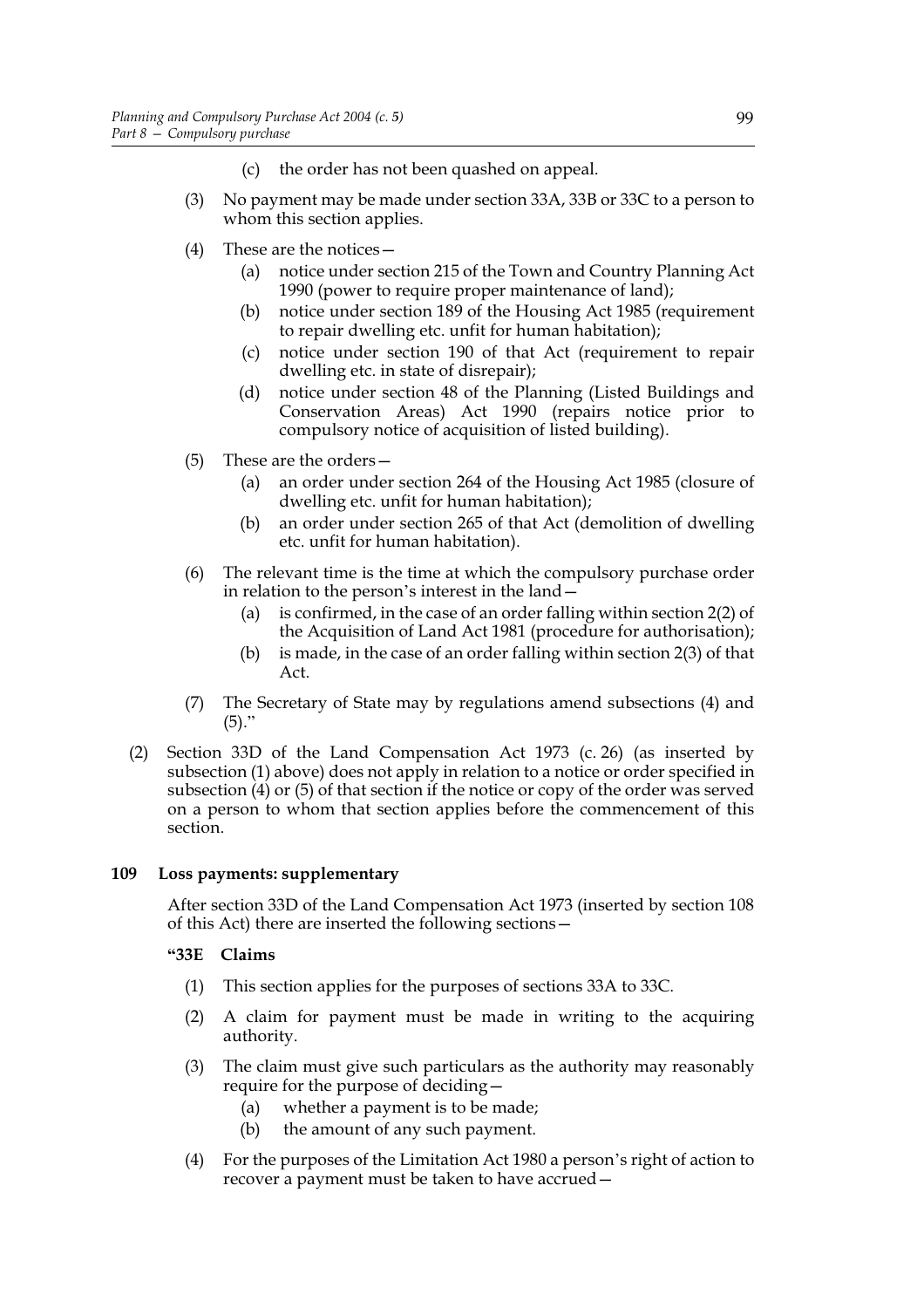- (a) in the case of a claim under section 33A on the last day of the period specified in subsection (4) of that section;
- (b) in the case of a claim under section 33B or 33C on the date of his displacement from the land.

# **33F Insolvency**

- (1) This section applies if a person is entitled to a payment under section 33A, 33B or 33C but before a claim is made under section 33E insolvency proceedings are started in relation to the person.
- (2) Any of the following may make a claim instead of the person mentioned in subsection  $(1)$  –
	- (a) a receiver, trustee in bankruptcy or the official receiver in the case of an individual;
	- (b) an administrator, administrative receiver, liquidator or provisional liquidator or the official receiver in the case of a company or a partnership.
- (3) Insolvency proceedings are—
	- (a) proceedings in bankruptcy;
	- (b) proceedings under the Insolvency Act 1986 for the winding up of a company or an unregistered company (including voluntary winding up of a company under Part 4 of that Act);
	- (c) proceedings for the winding up of a partnership.

# **33G Death**

- (1) This section applies if a person is entitled to a payment under section 33A, 33B or 33C but before a claim is made under section 33E the person dies (the deceased).
- (2) A claim may be made by a person who  $-$ 
	- (a) occupied the land for a period of not less than one year ending with the date on which the deceased is displaced from the land, and
	- (b) is entitled to benefit on the death of the deceased by virtue of a ground mentioned in subsection (3).
- (3) The grounds are—
	- (a) a testamentary disposition;
	- (b) the law of intestate succession;
	- (c) the right of survivorship between joint tenants.

# **33H Agricultural land: dual entitlement**

- (1) This section applies if a person is entitled in respect of the same interest in agricultural land to a payment both—
	- (a) under section 33B of this Act, and
	- (b) by virtue of section 12(1) of the Agriculture (Miscellaneous Provisions) Act 1968 (additional payments in consequence of compulsory acquisition of agricultural holding).
- (2) Payment may be made in respect of only one entitlement.
- (3) If the person makes a claim under both provisions he must be paid in respect of the entitlement which produces the greater amount.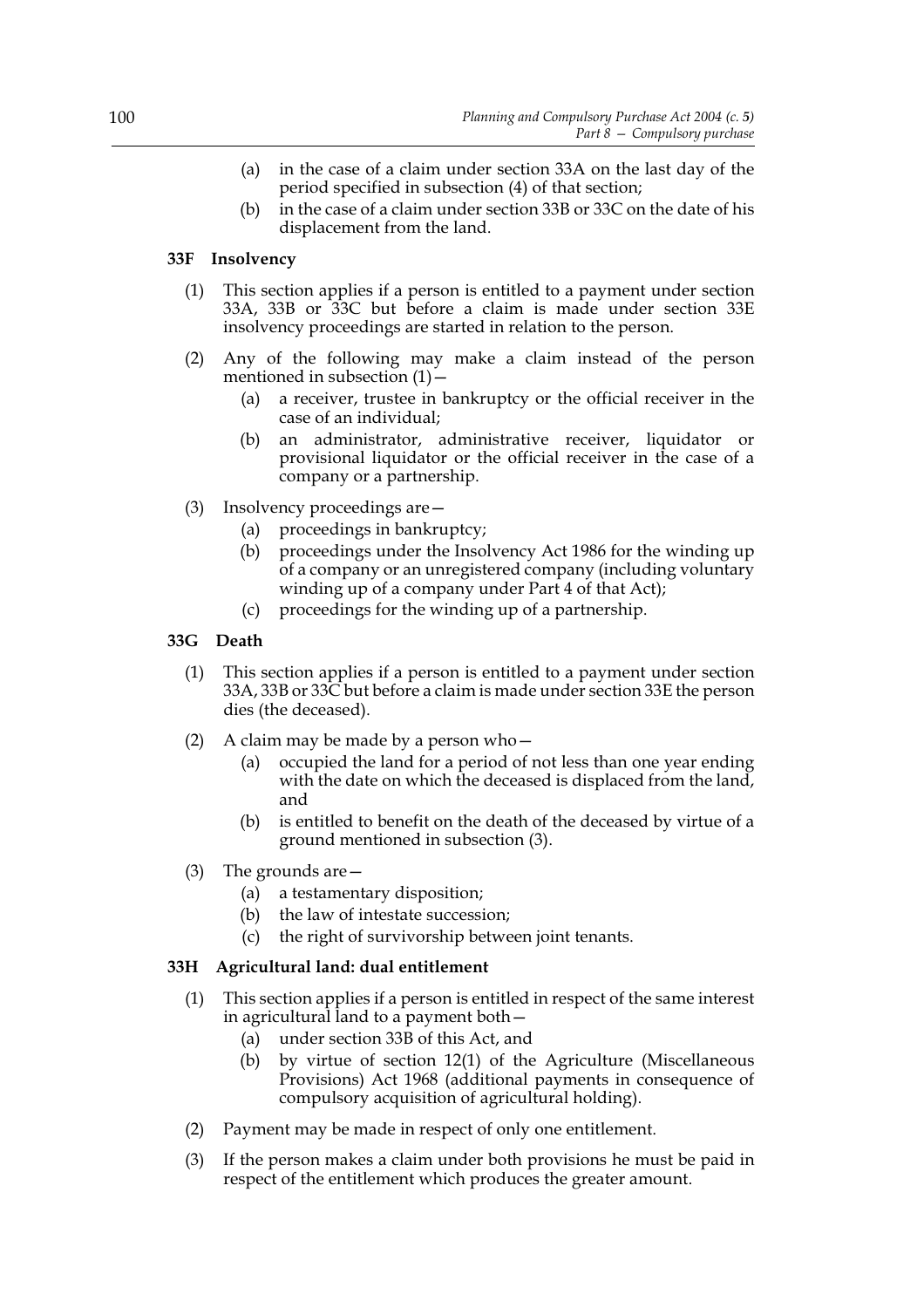# **33I Payment**

- (1) Any dispute as to the amount of a payment to be made under section 33A, 33B or 33C must be determined by the Lands Tribunal.
- (2) The acquiring authority must make any payment required by section 33A not later than whichever is the latest of the following dates—
	- (a) the last day of the period specified in section  $33A(4)$ ;
	- (b) the last day of the period of three months beginning with the day the claim is made;
	- (c) the day on which the amount of the payment is determined.
- (3) The authority must make any payment required by section 33B or 33C not later than whichever is the latest of the following dates—
	- (a) the date the person is displaced from the land;
	- (b) the last day of the period of three months beginning with the day the claim is made;
	- (c) the day on which the amount of the payment is determined.
- (4) If paragraph (c) of subsection (2) or (3) applies the authority may at any time make a payment in advance to the person entitled to a payment (the claimant).
- (5) If when the value of the interest is agreed or determined the amount of a payment made under subsection (4) differs from the payment required by section 33A, 33B or 33C—
	- (a) the amount by which the advance payment exceeds the payment required must be repaid by the claimant to the authority;
	- (b) the amount by which the payment required exceeds the advance payment must be paid by the authority to the claimant.
- (6) The acquiring authority must pay interest on the amount required to be paid at the rate prescribed by regulations under section 32 of the Land Compensation Act 1961.
- (7) Interest accrues from the date specified in paragraph (a) of subsection  $(2)$  or  $(3)$  (as the case may be).
- (8) The authority may, at the request of the person entitled to the payment, make a payment on account of the interest mentioned in subsection (6).

# **33J Acquisition by agreement**

- (1) This section applies if  $-$ 
	- (a) an interest in land which is a qualifying interest for the purpose of section 33A is acquired by agreement by an authority which has power to acquire the interest compulsorily, and
	- (b) the interest is acquired from a person who would be entitled to a payment under section 33A, 33B or 33C if the interest is acquired compulsorily.
- (2) The authority may make a payment to the person of an amount equal to the amount they would be required to pay if the interest is acquired compulsorily.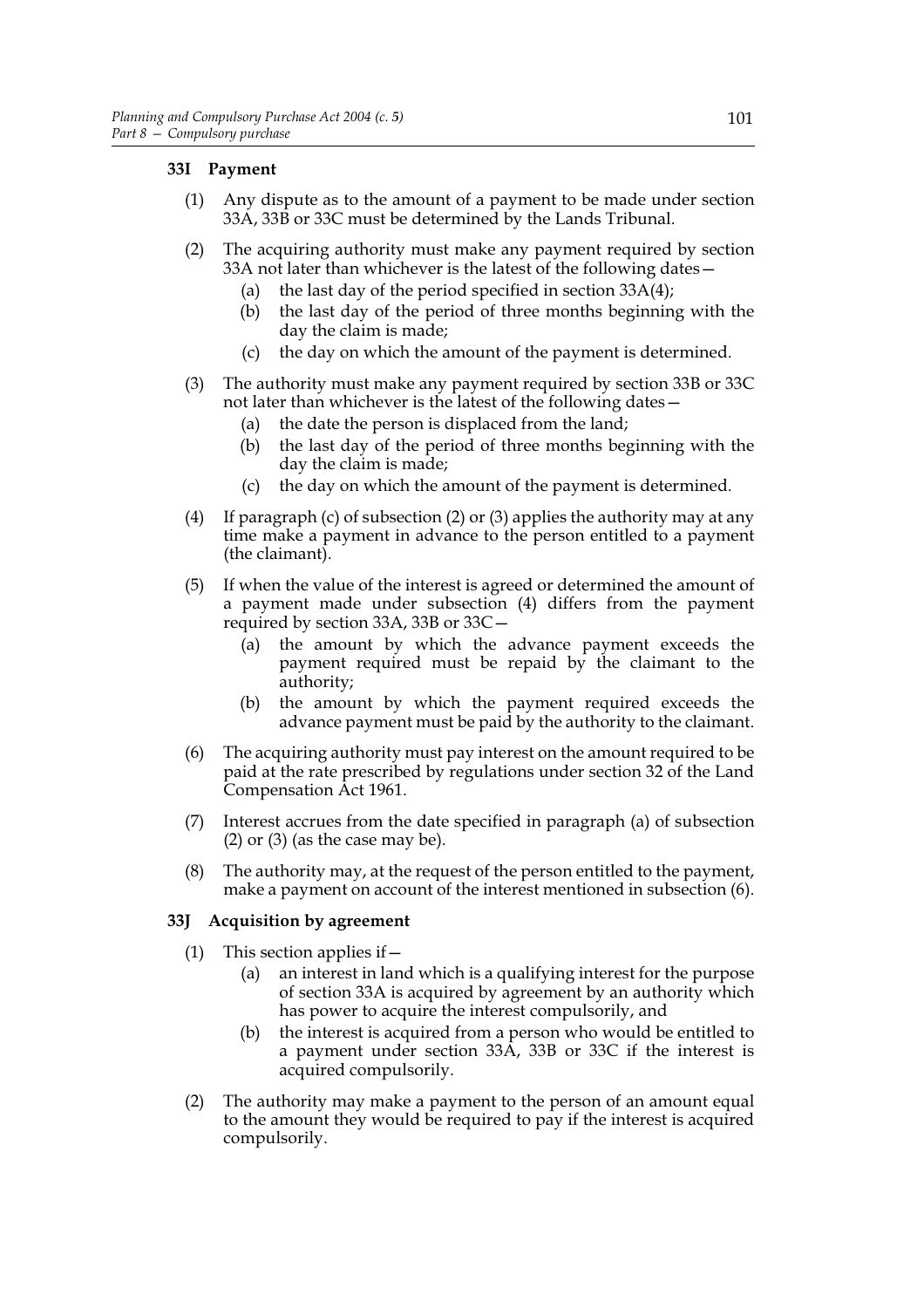### **33K Regulations**

- (1) This section applies for the purposes of sections 33A to 33I.
- (2) The Secretary of State may by regulations substitute for any amount or percentage figure specified in these sections such other amount or percentage figure (as the case may be) as he thinks fit.
- (3) Except as provided in the following provisions of this section, a power to make regulations must be exercised by statutory instrument subject to annulment in pursuance of a resolution of either House of Parliament.
- (4) This subsection applies to regulations under subsection (2) which substitute—
	- (a) a percentage figure, or
	- (b) an amount, in a case where the change in value condition is not satisfied.
- (5) A statutory instrument containing regulations to which subsection (4) applies must not be made unless a draft of the regulations has been laid before and approved by resolution of each House of Parliament.
- (6) The change in value condition is satisfied if the Secretary of State thinks that in the case of the substitution of an amount it is expedient to make the substitution in consequence of changes in the value of money or land.
- (7) Regulations under subsection (2) may make different provision for different purposes."

*Corresponding amendments of other enactments*

# **110 Corresponding amendments of other enactments**

- (1) This section applies to any enactment passed or made before or in the same session as the passing of this Act (other than an enactment amended by this Part) which makes provision—
	- (a) in connection with the compulsory acquisition of an interest in land,
	- (b) creating a power which permits the interference with or affectation of any right in relation to land, or
	- (c) for the payment of any sum in connection with the acquisition, interference or affectation.
- (2) The Secretary of State may by order amend an enactment to which this section applies for the purpose of making provision which—
	- (a) corresponds to provision made by this Part, or
	- (b) applies any such provision or corresponding provision.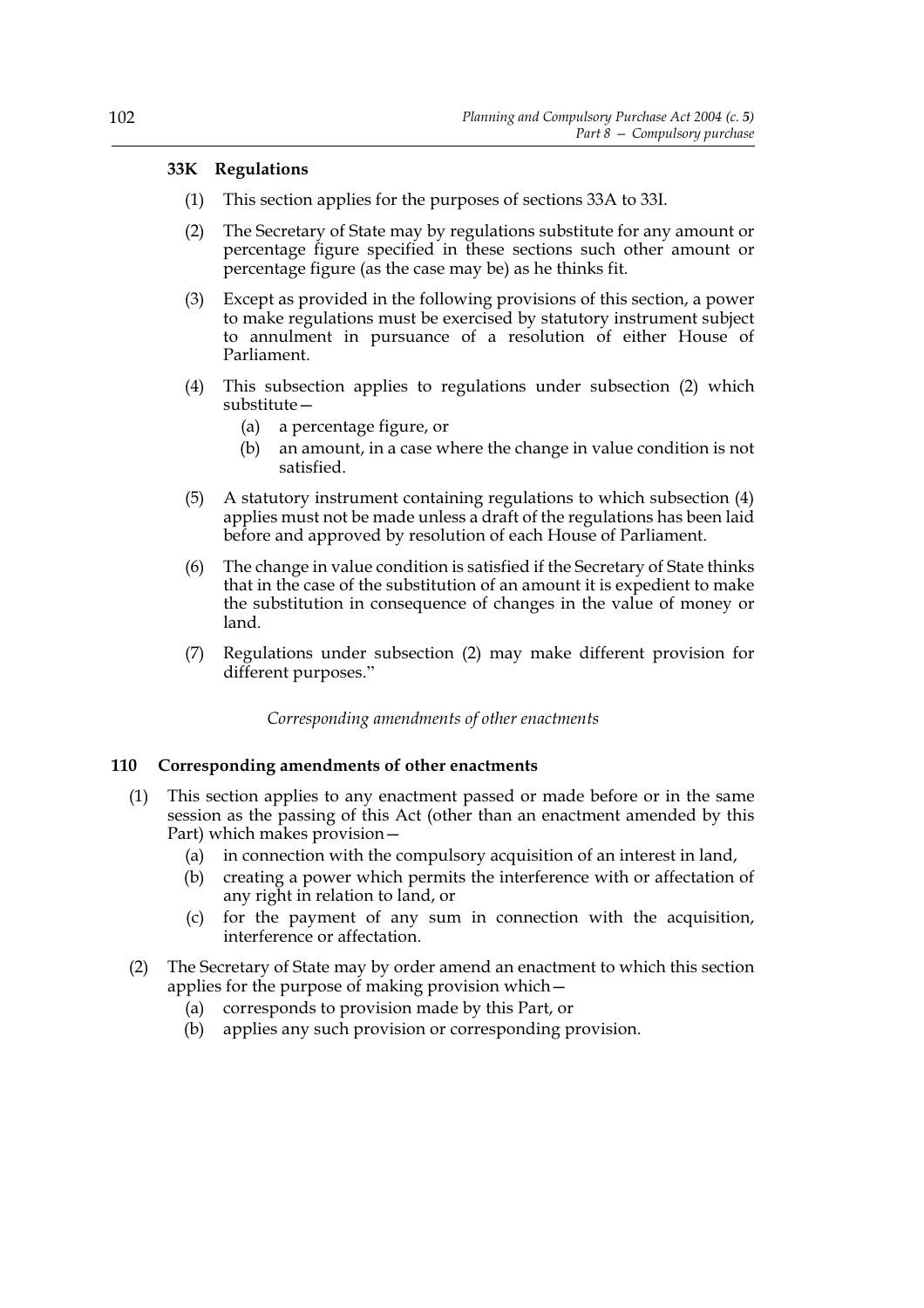### **PART 9**

#### MISCELLANEOUS AND GENERAL

#### *Crown*

### **111 Crown**

- (1) This Act (except Part 8) binds the Crown.
- (2) The amendment of an enactment by or by virtue of Part 8 applies to the Crown to the extent that the enactment amended so applies.

### *Parliament*

### **112 Parliament**

The planning Acts and this Act have effect despite any rule of law relating to Parliament or the law and practice of Parliament.

#### *Miscellaneous*

### **113 Validity of strategies, plans and documents**

- (1) This section applies to  $-$ 
	- (a) a revision of the regional spatial strategy;
	- (b) the Wales Spatial Plan;
	- (c) a development plan document;
	- (d) a local development plan;
	- (e) a revision of a document mentioned in paragraph  $(b)$ ,  $(c)$  or  $(d)$ ;
	- (f) the Mayor of London's spatial development strategy;
	- (g) an alteration or replacement of the spatial development strategy,

and anything falling within paragraphs (a) to (g) is referred to in this section as a relevant document.

- (2) A relevant document must not be questioned in any legal proceedings except in so far as is provided by the following provisions of this section.
- (3) A person aggrieved by a relevant document may make an application to the High Court on the ground that -
	- (a) the document is not within the appropriate power;
	- (b) a procedural requirement has not been complied with.
- (4) But the application must be made not later than the end of the period of six weeks starting with the relevant date.
- (5) The High Court may make an interim order suspending the operation of the relevant document—
	- (a) wholly or in part;
	- (b) generally or as it affects the property of the applicant.
- (6) Subsection (7) applies if the High Court is satisfied—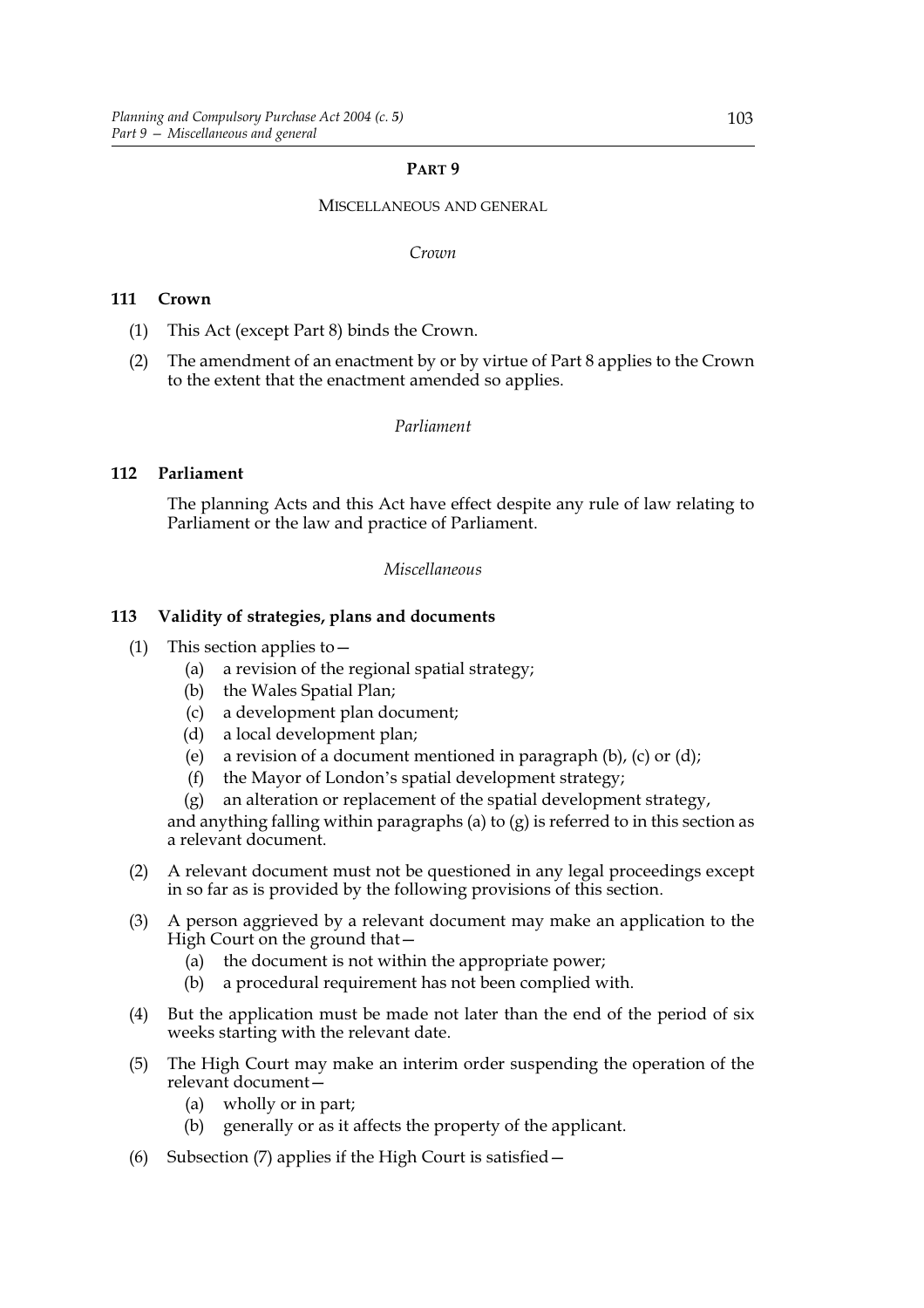- (a) that a relevant document is to any extent outside the appropriate power;
- (b) that the interests of the applicant have been substantially prejudiced by a failure to comply with a procedural requirement.
- (7) The High Court may quash the relevant document—
	- (a) wholly or in part;
	- (b) generally or as it affects the property of the applicant.
- (8) An interim order has effect until the proceedings are finally determined.
- (9) The appropriate power is  $-$ 
	- (a) Part 1 of this Act in the case of a revision of the regional spatial strategy;
	- (b) section 60 above in the case of the Wales Spatial Plan or any revision of it;
	- (c) Part 2 of this Act in the case of a development plan document or any revision of it;
	- (d) sections 62 to 78 above in the case of a local development plan or any revision of it;
	- (e) sections 334 to 343 of the Greater London Authority Act 1999 (c. 29) in the case of the spatial development strategy or any alteration or replacement of it.
- (10) A procedural requirement is a requirement under the appropriate power or contained in regulations or an order made under that power which relates to the adoption, publication or approval of a relevant document.
- (11) References to the relevant date must be construed as follows—
	- (a) for the purposes of a revision of the regional spatial strategy, the date when the Secretary of State publishes the revised strategy under section 9(6) above;
	- (b) for the purposes of the Wales Spatial Plan (or a revision of it), the date when it is approved by the National Assembly for Wales;
	- (c) for the purposes of a development plan document (or a revision of it), the date when it is adopted by the local planning authority or approved by the Secretary of State (as the case may be);
	- (d) for the purposes of a local development plan (or a revision of it), the date when it is adopted by a local planning authority in Wales or approved by the National Assembly for Wales (as the case may be);
	- (e) for the purposes of the spatial development strategy (or an alteration or replacement of it), the date when the Mayor of London publishes it.

# **114 Examinations**

An examination of any document or plan for the purposes of Part 2 or Part 6 of this Act is a statutory inquiry within the meaning of the Tribunals and Inquiries Act 1992 (c. 53).

# **115 Grants for advice and assistance**

In the principal Act after section 304 (grants for research and education) there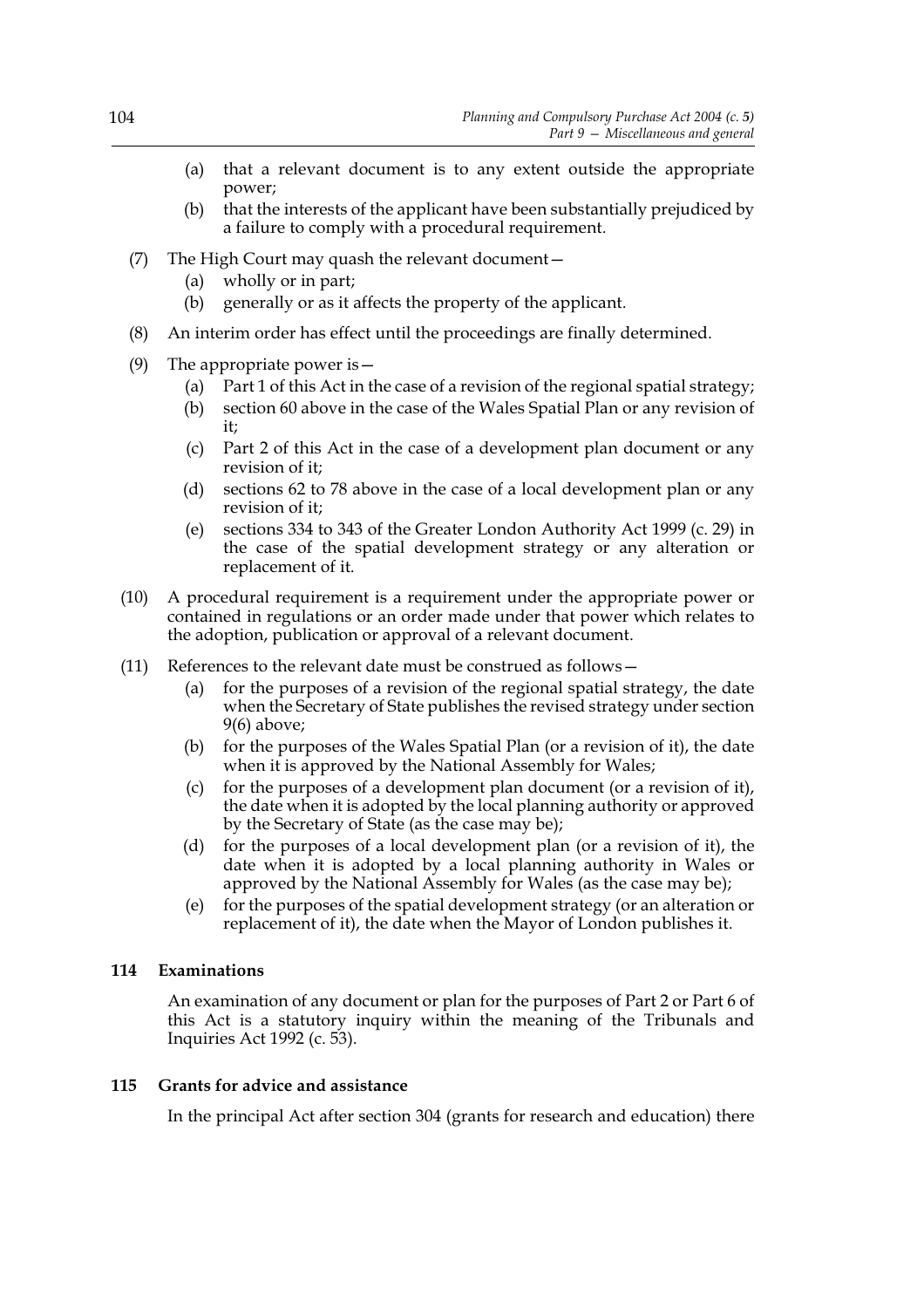is inserted the following section—

# **"304A Grants for advice and assistance**

- (1) The appropriate authority may make grants for the purpose of assisting any person to provide advice and assistance in connection with any matter which is related to -
	- (a) the planning Acts;
	- (b) the Planning and Compulsory Purchase Act 2004;
	- (c) the enactments mentioned in subsection (2).
- (2) The enactments are enactments which relate to planning contained in the following Acts—
	- (a) the Planning and Compensation Act 1991;
	- (b) the Transport and Works Act 1992;
	- (c) the Environment Act 1995.
- (3) The appropriate authority may make a grant subject to such terms and conditions as it thinks appropriate.
- (4) Person includes a body whether or not incorporated.
- (5) The appropriate authority is—
	- (a) the Secretary of State in relation to England;
	- (b) the National Assembly for Wales in relation to Wales."

### **116 Isles of Scilly**

- (1) This Act applies to the Isles of Scilly subject to such exceptions, adaptations and modifications as the Secretary of State may by order direct.
- (2) An order may in particular provide for—
	- (a) the Council of the Isles of Scilly to enter into arrangements in pursuance of section 4;
	- (b) the exercise by the Council of the Isles of Scilly of any function exercisable by a local planning authority under Part 2.
- (3) But an order must not be made under this section unless the Secretary of State has consulted the Council of the Isles of Scilly.

# **117 Interpretation**

- (1) Expressions used in this Act and in the principal Act have the same meaning in this Act as in that Act.
- (2) Expressions used in this Act and in the listed buildings Act have the same meaning in this Act as in that Act.
- (3) Expressions used in this Act and in the hazardous substances Act have the same meaning in this Act as in that Act.
- (4) The planning Acts are—
	- (a) the principal Act;
	- (b) the listed buildings Act;
	- (c) the hazardous substances Act;
	- (d) the Planning (Consequential Provisions) Act 1990 (c. 11).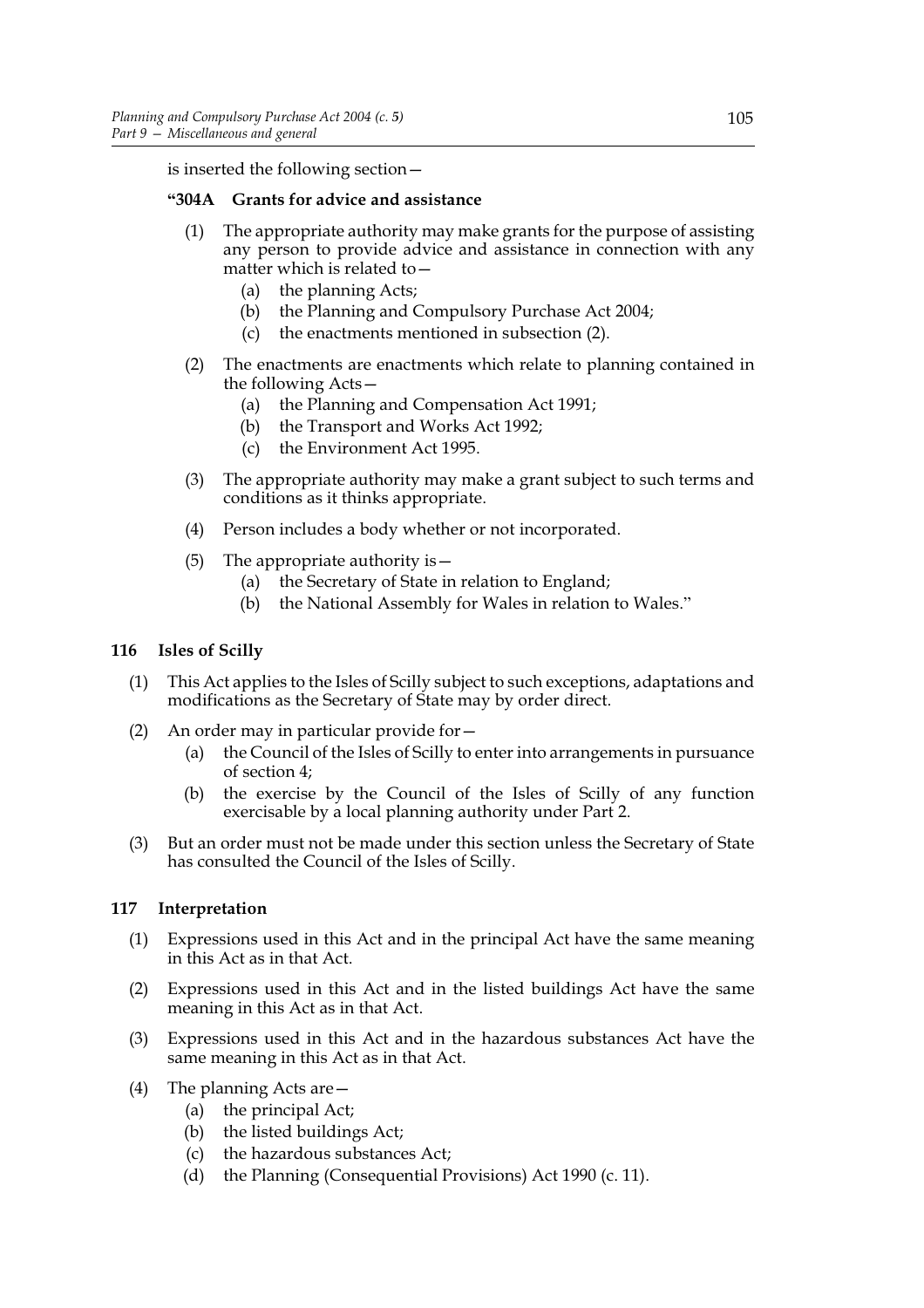- (5) The principal Act is the Town and Country Planning Act 1990 (c. 8).
- (6) The listed buildings Act is the Planning (Listed Buildings and Conservation Areas) Act 1990 (c. 9).
- (7) The hazardous substances Act is the Planning (Hazardous Substances) Act 1990 (c. 10).
- (8) The Scottish planning Acts are—
	- (a) the Town and Country Planning (Scotland) Act 1997 (c. 8);
	- (b) the Planning (Listed Buildings and Conservation Areas) (Scotland) Act 1997 (c. 9);
	- (c) the Planning (Hazardous Substances) (Scotland) Act 1997 (c. 10); and
	- (d) the Planning (Consequential Provisions) (Scotland) Act 1997 (c. 11).

### *General*

# **118 Amendments**

- (1) Schedule 6 contains amendments of the planning Acts.
- (2) Schedule 7 contains amendments of other enactments.
- (3) A reference in Schedule 1 to the National Assembly for Wales (Transfer of Functions) Order 1999 to an enactment amended by this Act must be taken to be a reference to the enactment as so amended.
- (4) But subsection (3) does not affect such an enactment to the extent that the amendment makes express provision in connection with the exercise of a function in relation to Wales.

# **119 Transitionals**

- (1) Schedule 8 contains transitional provisions relating to Parts 1 and 2.
- (2) The Scottish Ministers may by order make such transitional provision for Scotland, corresponding to the provisions of Schedule 4 and to section 30B of the hazardous substances Act (inserted by section 79(3)), as they consider necessary or expedient.

# **120 Repeals**

Schedule 9 contains repeals.

#### **121 Commencement**

- (1) The preceding provisions of this Act (except section 115 and the provisions specified in subsections (4), (5) and (6)) come into force on such day as the Secretary of State may by order appoint.
- (2) But the Secretary of State must not make an order which relates to any of the following provisions unless he first consults the National Assembly for Wales—
	- (a) Part 3;
	- (b) Part 4, except sections 44 and 55;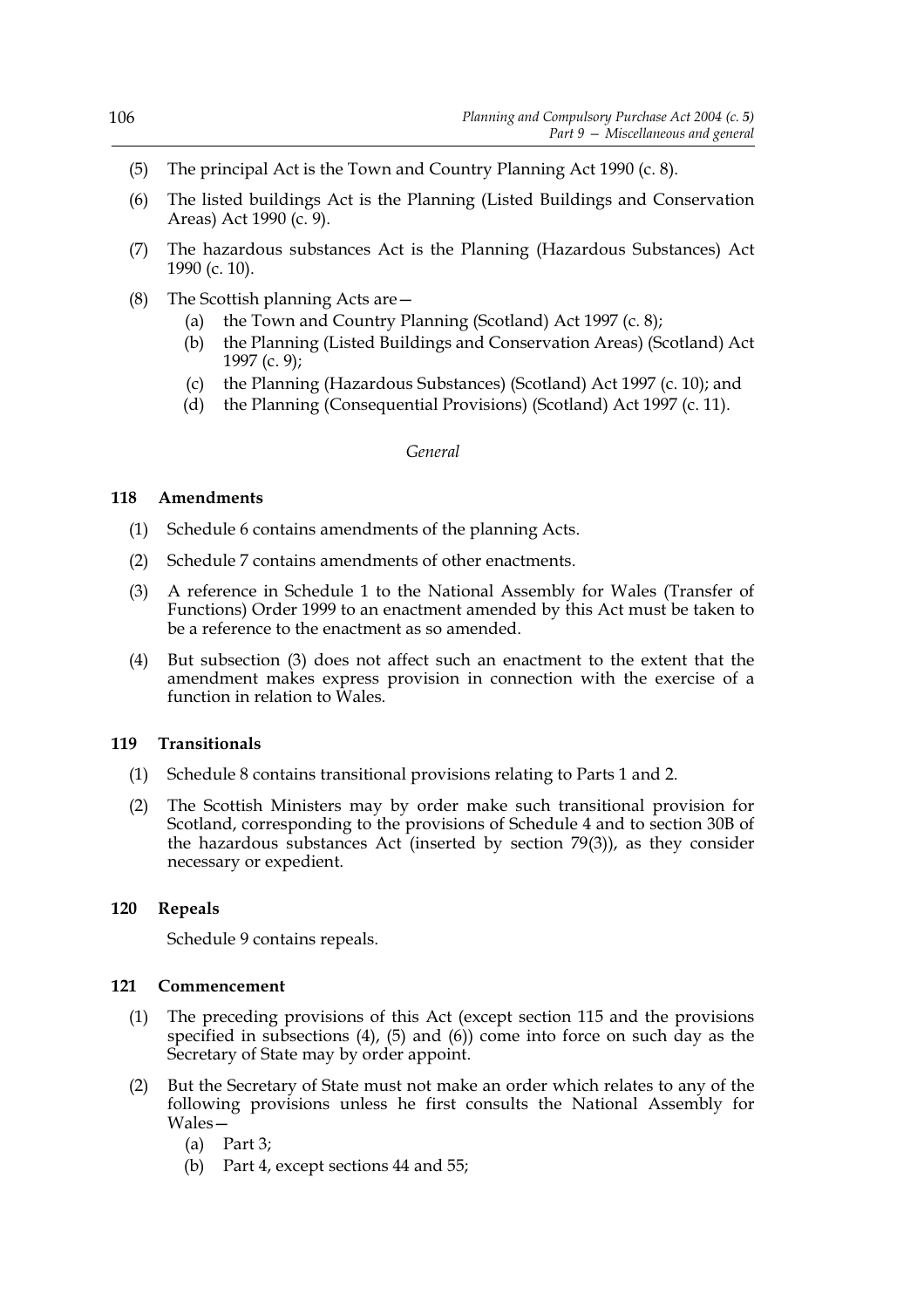- (c) Part 5;
- (d) in Part 7, Chapter 1;
- (e) Part 8;
- (f) in this Part sections 113, 114, 117, 118 and 120;
- (g) Schedules 3, 4, 6, 7 and 9.
- (3) And the Secretary of State must not make an order which relates to section 91 unless he first consults and has the agreement of the Scottish Ministers.
- (4) The following provisions come into force on such day as the Scottish Ministers may by order appoint—
	- (a) sections 90 and 92 to 98;
	- (b) Schedule 5;
	- (c) section  $117(8)$ ;
	- (d) in so far as relating to the Town and Country Planning (Scotland) Act 1997, section  $118(2)$  and Schedule 7;
	- (e) section 119(2); and
	- (f) in so far as relating to that Act, to the Planning (Listed Buildings and Conservation Areas) (Scotland) Act 1997 or to the Planning (Hazardous Substances) (Scotland) Act 1997, section 120 and Schedule 9.
- (5) Part 6 comes into force in accordance with provision made by the National Assembly for Wales by order.
- (6) In Schedule 7, paragraph 10(7) comes into force at the end of the period of two months starting on the day this Act is passed.

# **122 Regulations and orders**

- (1) A power to prescribe is (unless express provision is made to the contrary) a power to prescribe by regulations exercisable—
	- (a) by the Secretary of State in relation to England;
	- (b) by the National Assembly for Wales in relation to Wales.
- (2) References in this section to subordinate legislation are to any order or regulations under this Act.
- (3) Subordinate legislation—
	- (a) may make different provision for different purposes;
	- (b) may include such supplementary, incidental, consequential, saving or transitional provisions (including provision amending, repealing or revoking enactments) as the person making the subordinate legislation thinks necessary or expedient.
- (4) A power to make subordinate legislation must be exercised by statutory instrument.
- (5) A statutory instrument is subject to annulment in pursuance of a resolution of either House of Parliament unless it contains—
	- (a) regulations made by the Secretary of State under section 46;
	- (b) an order under section 98, 116(1) or 119(2);
	- (c) an order under section 110(2);
	- (d) an order under section 121(1) to which subsection (8) applies;
	- (e) an order under section 121(4);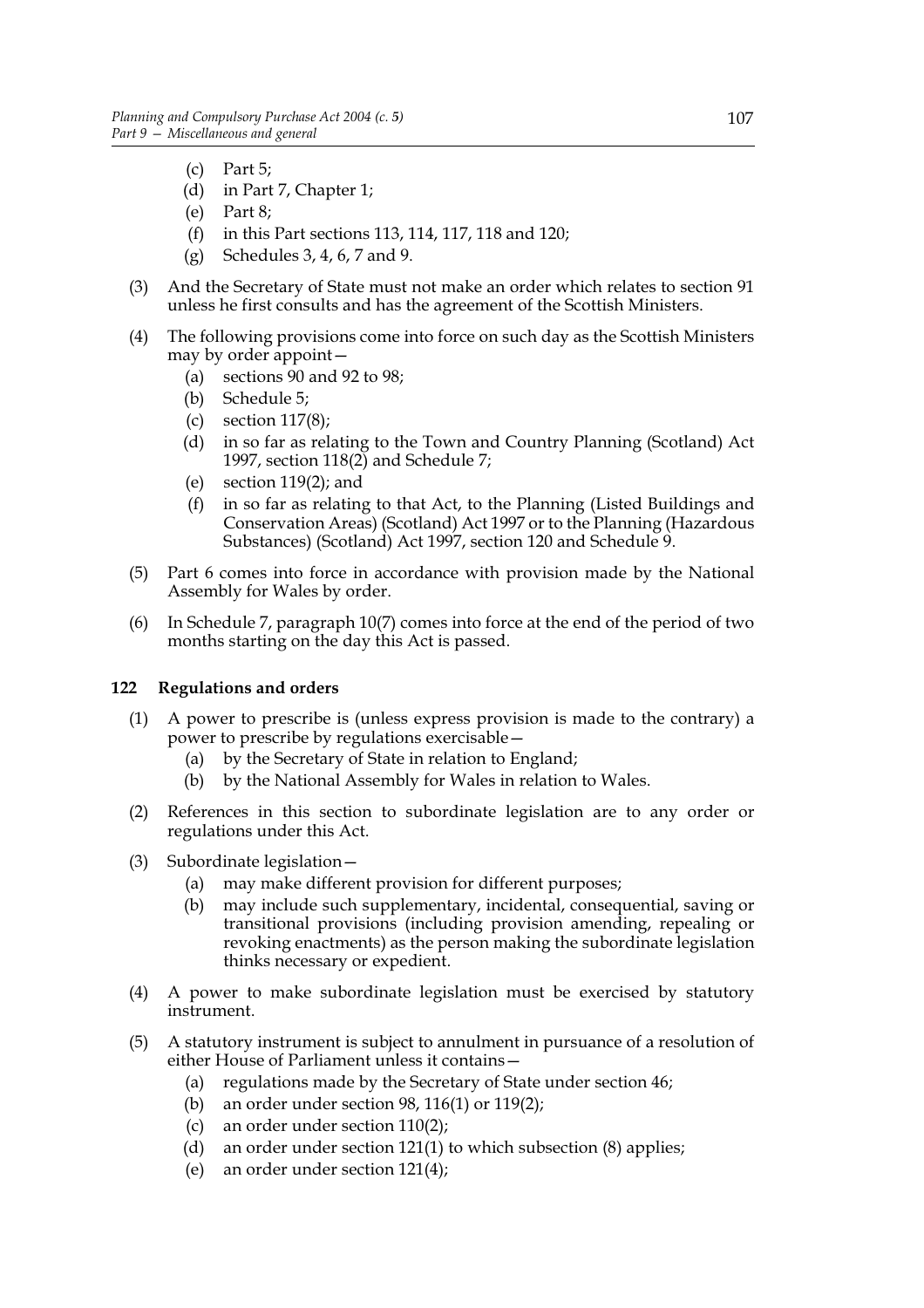- (f) provision amending or repealing an enactment contained in an Act;
- (g) subordinate legislation made by the National Assembly for Wales.
- (6) A statutory instrument mentioned in subsection  $(5)(a)$ ,  $(c)$  or  $(f)$  must not be made unless a draft of the instrument has been laid before and approved by resolution of each House of Parliament.
- (7) A statutory instrument containing an order under section 98 or 119(2) is subject to annulment in pursuance of a resolution of the Scottish Parliament.
- (8) This subsection applies to an order which does not contain provision amending or repealing an enactment contained in an Act.
- (9) A statutory instrument containing an order under section 121(4), if it includes provision amending or repealing an enactment contained in an Act, must not be made unless a draft of the instrument has been laid before and approved by resolution of the Scottish Parliament.
- (10) In subsection (3), "enactment" includes an enactment comprised in, or in an instrument made under, an Act of the Scottish Parliament and in subsections (8) and (9), "Act" includes such an Act and "enactment" includes an enactment comprised in such an Act.

# **123 Finance**

- (1) There is to be paid out of money provided by Parliament—
	- (a) any expenses of the Secretary of State in making grants in connection with the provision of advice and assistance in relation to the planning Acts;
	- (b) any increase attributable to this Act in the sums payable out of money so provided under any other enactment.
- (2) There is to be paid into the Consolidated Fund any increase attributable to this Act in the sums so payable under any other enactment.

# **124 Extent**

- (1) Except as otherwise provided in this section, this Act extends to England and Wales only.
- (2) Sections  $111(1)$ ,  $118(2)$ ,  $120$  to  $122$ , this section and section  $125$  extend also to Scotland.
- (3) Sections 90 to 98, 117(8) and 119(2) extend to Scotland only.
- (4) The extent of any amendment, repeal or revocation made by this Act is the same as that of the enactment amended, repealed or revoked.

# **125 Short Title**

This Act may be cited as the Planning and Compulsory Purchase Act 2004.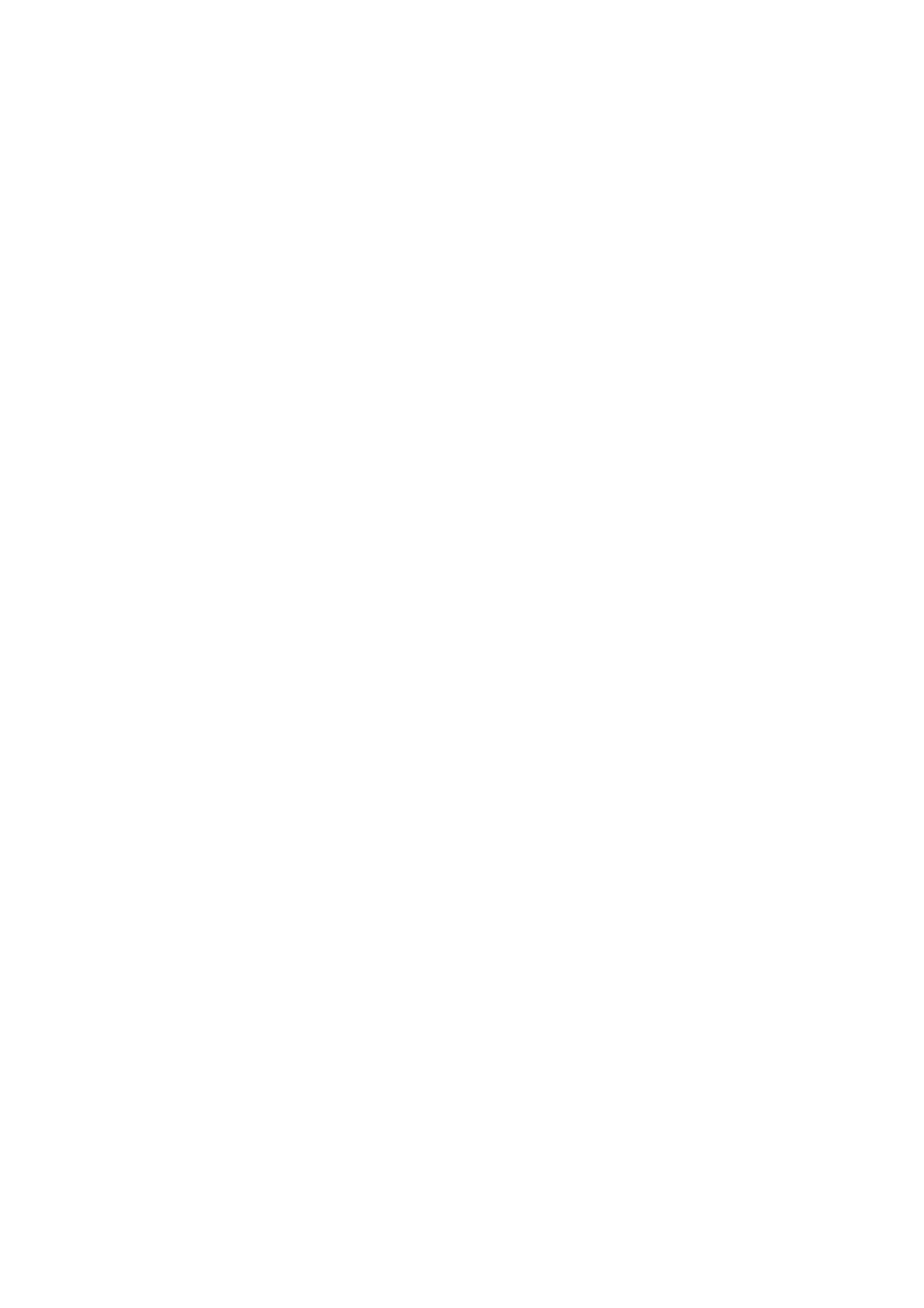# SCHEDULES

### SCHEDULE 1 Section 40

### LOCAL DEVELOPMENT ORDERS: PROCEDURE

In the principal Act after Schedule 4 (special provision as to land use in 1948) there is inserted the following Schedule—

#### "SCHEDULE 4A

#### LOCAL DEVELOPMENT ORDERS: PROCEDURE

#### *Preparation*

- 1 (1) A local development order must be prepared in accordance with such procedure as is prescribed by a development order.
	- (2) A development order may include provision as to  $-$ 
		- (a) the preparation, submission, approval, adoption, revision, revocation and withdrawal of a local development order;
		- (b) notice, publicity, and inspection by the public;
		- (c) consultation with and consideration of views of such persons and for such purposes as are prescribed;
		- (d) the making and consideration of representations.
	- (3) Regulations under this paragraph may include provision as to the matters relating to a local development order to be included in the report to be made by a local planning authority under section 35 or 76 of the Planning and Compulsory Purchase Act 2004.

#### *Revision*

- 2 (1) The local planning authority may at any time prepare a revision of a local development order.
	- (2) An authority in England must prepare a revision of a local development order—
		- (a) if the Secretary of State directs them to do so, and
		- (b) in accordance with such timetable as he directs.
	- (3) An authority in Wales must prepare a revision of a local development order—
		- (a) if the National Assembly for Wales directs them to do so, and
		- (b) in accordance with such timetable as it directs.
	- (4) If a development plan document mentioned in section 61A(1) is revised under section 26 of the Planning and Compulsory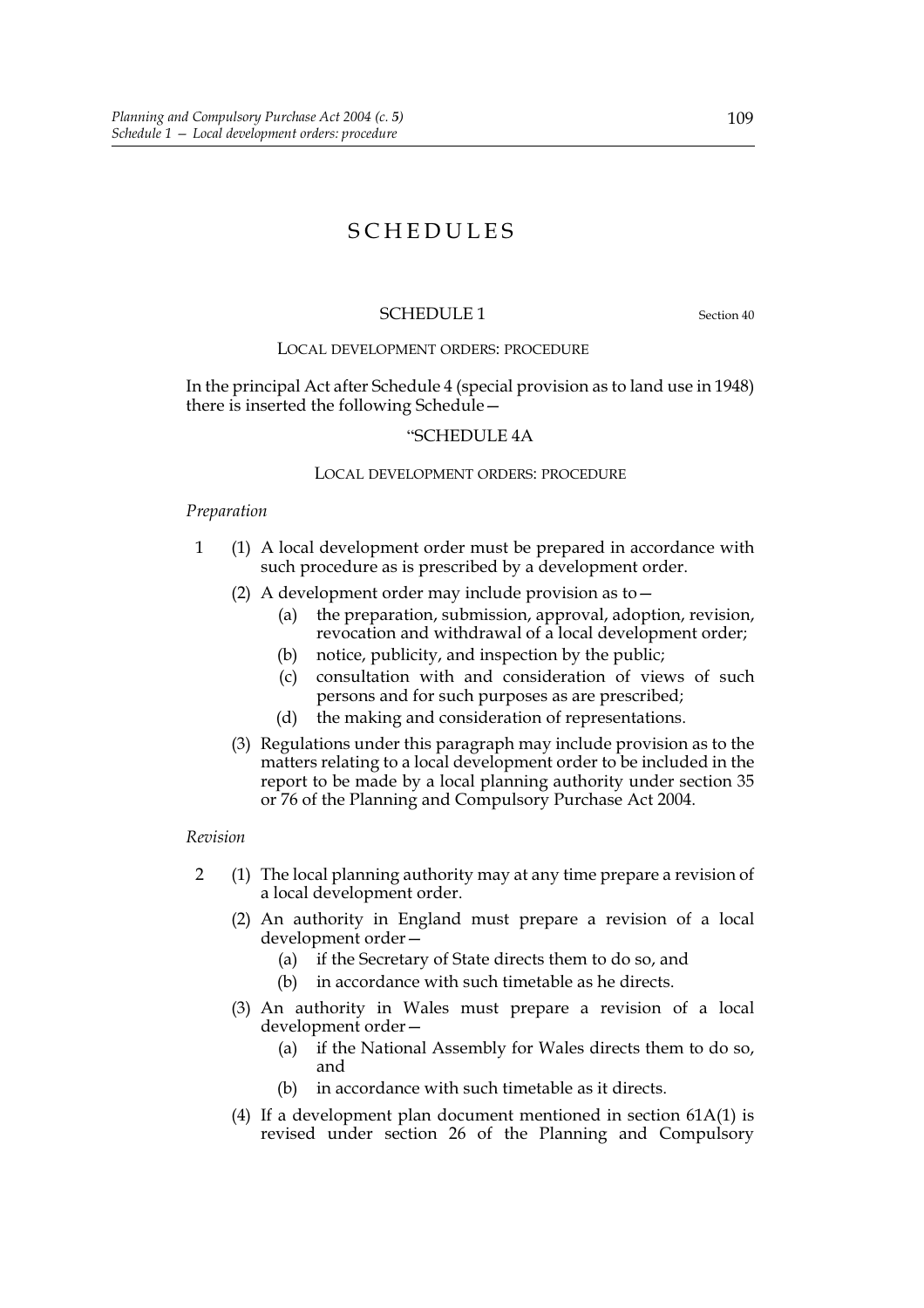Purchase Act 2004 (revision of local planning documents) or revoked under section 25 of that Act (revocation by Secretary of State) a local development order made to implement the policies in the document must be revised accordingly.

- (5) If a local development plan mentioned in section 61A(1) is revised under section 70 of the Planning and Compulsory Purchase Act 2004 (revision of local development plan) or revoked under section 68 of that Act (revocation by National Assembly for Wales) a local development order made to implement the policies in the plan must be revised accordingly.
- (6) This Schedule applies to the revision of a local development order as it applies to the preparation of the order.

### *Order to be adopted*

3 A local development order is of no effect unless it is adopted by resolution of the local planning authority.

### *Annual report*

- 4 (1) The report made under section 35 of the Planning and Compulsory Purchase Act 2004 must include a report as to the extent to which the local development order is achieving its purposes.
	- (2) The Secretary of State may prescribe the form and content of the report as it relates to the local development order.
- 5 (1) The report made under section 76 of the Planning and Compulsory Purchase Act 2004 must include a report as to the extent to which the local development order is achieving its purposes.
	- (2) The National Assembly for Wales may prescribe the form and content of the report as it relates to the local development order."

#### SCHEDULE 2 Section 55

# TIMETABLE FOR DECISIONS

#### *Decisions*

- 1 This Schedule applies to any decision which must be taken by the Secretary of State under—
	- (a) section 77 of the principal Act (reference of applications to Secretary of State);
	- (b) section 78 of the principal Act (right to appeal against planning decisions).
- 2 (1) This Schedule also applies to a decision not mentioned in paragraph 1 if each of the following two conditions applies.
	- (2) The first condition is that the Secretary of State thinks the decision is connected with a decision mentioned in paragraph 1.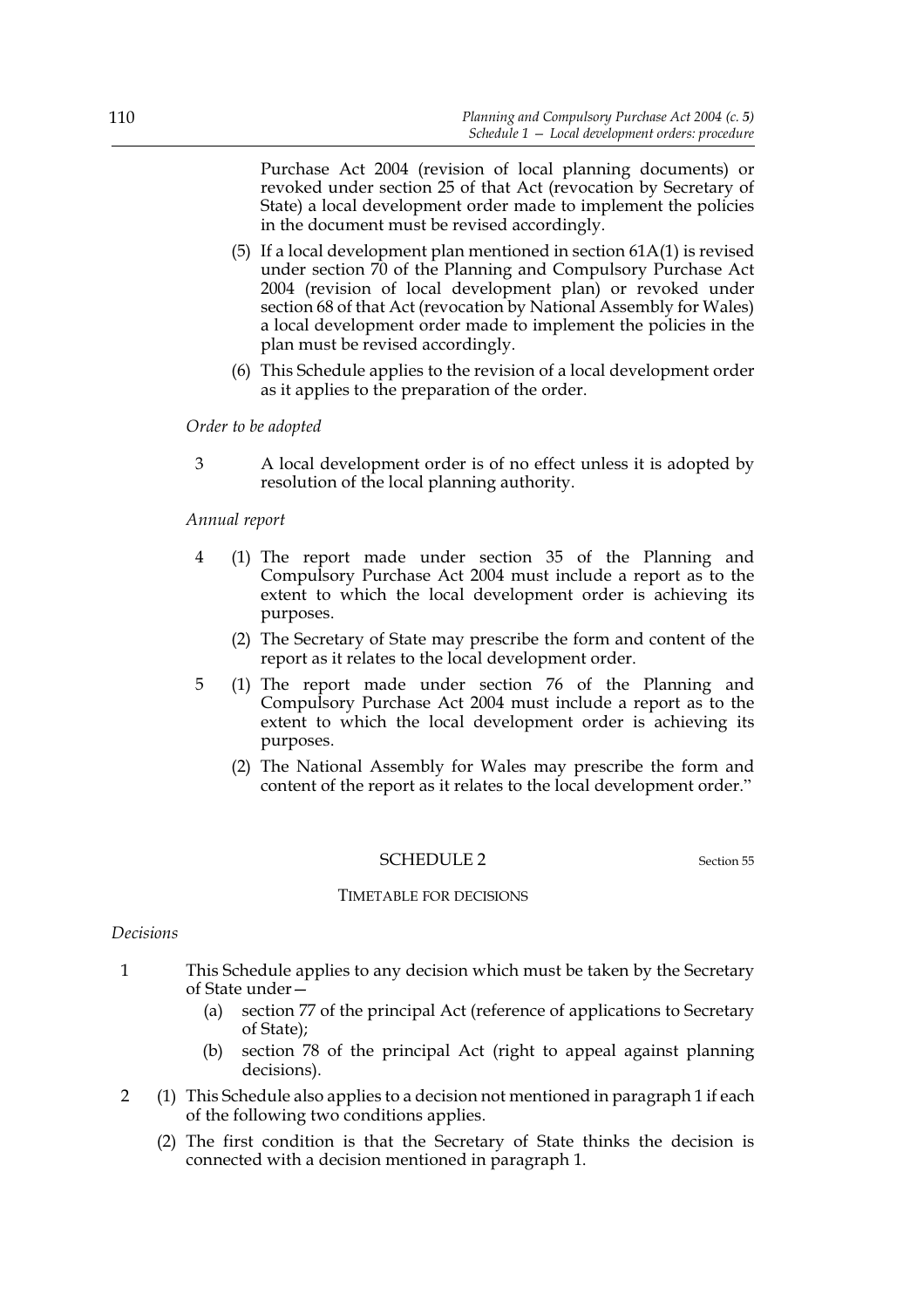# (3) The second condition is that—

- (a) the Secretary of State is required by virtue of any enactment to take the decision, or
- (b) (in any case to which paragraph (a) does not apply) the Secretary of State by virtue of a power under any enactment directs that the decision must be referred to him.
- 3 But the Secretary of State may by order specify decisions or descriptions of decisions to which a timetable is not to apply.

# *Timetable*

- 4 (1) The Secretary of State must make one or more timetables for the purposes of decisions to which this Schedule applies.
	- (2) A timetable may make different provision for different decisions or different descriptions of decision.
	- (3) A timetable—
		- (a) has effect from such time as the Secretary of State determines;
		- (b) must set out the time within which the decision must be taken;
		- (c) may set out the time within which any other step to be taken for the purposes of the decision must be taken.
	- (4) A timetable made under this paragraph must be published in such form and manner as the Secretary of State thinks appropriate.

### *Notice*

- 5 (1) The Secretary of State must notify the following persons as soon as practicable of the published timetable which applies to a decision—
	- (a) the applicant or appellant (as the case may be) in relation to the decision;
	- (b) the local planning authority for the area to which the decision relates;
	- (c) any other person who requests such notification.
	- (2) But the Secretary of State may direct that the timetable is subject to such variation as he specifies in the notice under sub-paragraph (1).
	- (3) If the Secretary of State acts under sub-paragraph (2) the notice under subparagraph (1) must also specify the reasons for the variation.
	- (4) The timetable notified under this paragraph is the applicable timetable.

# *Variation*

- 6 (1) This paragraph applies if before the time at which any step must be taken in accordance with the applicable timetable the Secretary of State thinks that there are circumstances which are likely to prevent the taking of the step at that time.
	- (2) The Secretary of State may vary the applicable timetable accordingly.
	- (3) If the Secretary of State varies the applicable timetable under sub-paragraph (2) he must notify the persons mentioned in paragraph 5(1) of the variation and the reason for it.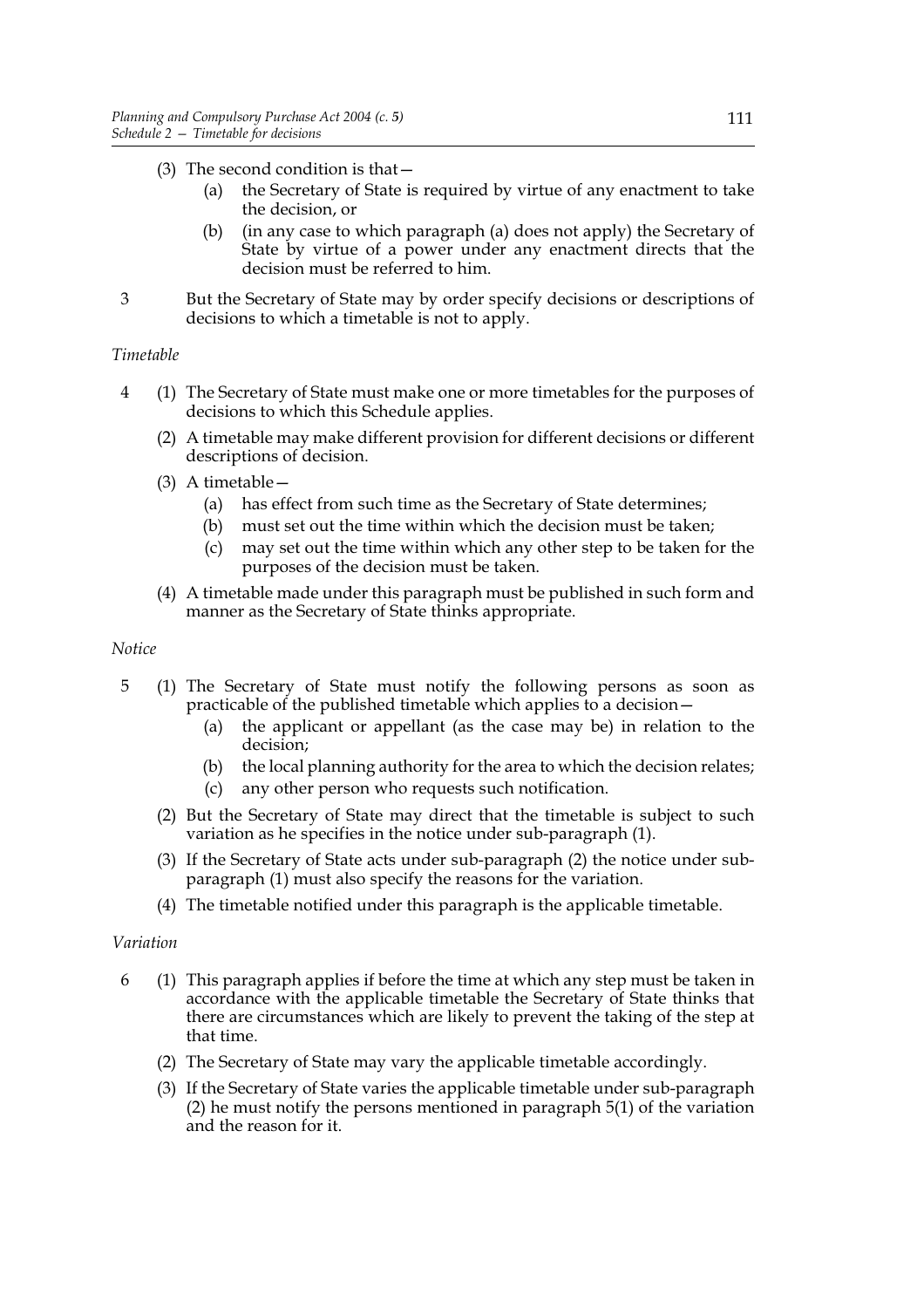### *Written reasons*

7 If the Secretary of State fails to take any step in accordance with the applicable timetable (or that timetable as varied under paragraph 6) he must give written reasons to the persons mentioned in paragraph  $5(1)$ .

# *Annual report*

- 8 (1) The Secretary of State must lay before Parliament a report in respect of each year which—
	- (a) reviews his performance under the provisions of this Schedule;
	- (b) explains any failure to comply with a timetable.
	- (2) The report must be published in such form and manner as the Secretary of State thinks appropriate.

# SCHEDULE 3 Section 79

### CROWN APPLICATION

### *Purchase notices*

1 After section 137 of the principal Act (circumstances in which a purchase notice may be served) there is inserted the following section—

#### **"137A Purchase notices: Crown land**

- (1) A purchase notice may be served in respect of Crown land only as mentioned in this section.
- (2) The owner of a private interest in Crown land must not serve a purchase notice unless—
	- (a) he first offers to dispose of his interest to the appropriate authority on equivalent terms, and
	- (b) the offer is refused by the appropriate authority.
- (3) The appropriate authority may serve a purchase notice in relation to the following land—
	- (a) land belonging to Her Majesty in right of Her private estates;
	- (b) land belonging to Her Majesty in right of the Duchy of Lancaster;
	- (c) land belonging to the Duchy of Cornwall;
	- (d) land which forms part of the Crown Estate.
- (4) An offer is made on equivalent terms if the price payable for the interest is equal to (and, in default of agreement, determined in the same manner as) the compensation which would be payable in respect of it if it were acquired in pursuance of a purchase notice.
- (5) Expressions used in this section and in Part 13 must be construed in accordance with that Part."
- 2 After section 32 of the listed buildings Act (circumstances in which a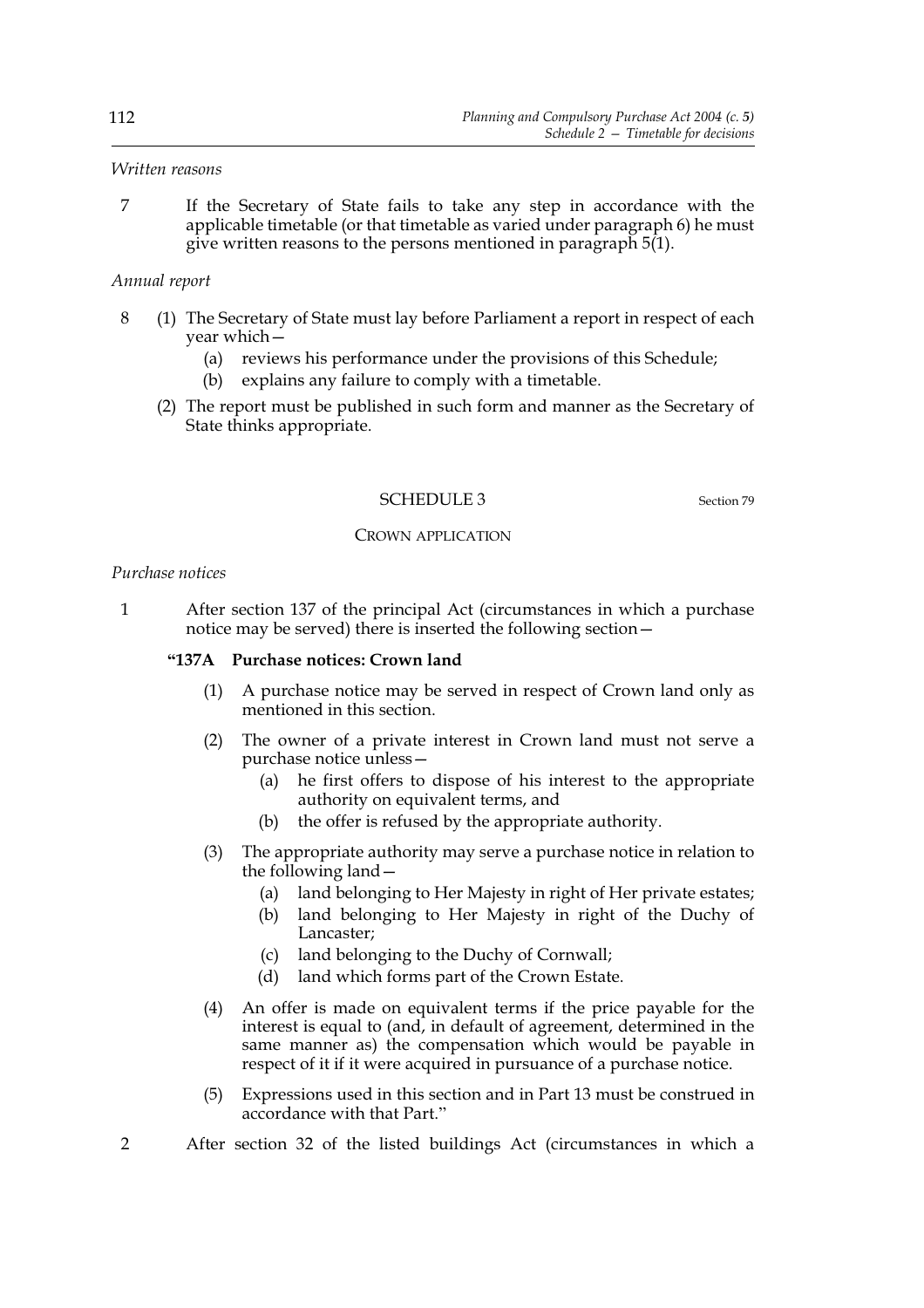purchase notice may be served) there is inserted the following section—

# **"32A Purchase notices: Crown land**

- (1) A listed building purchase notice may be served in respect of Crown land only as mentioned in this section.
- (2) The owner of a private interest in Crown land must not serve a listed building purchase notice unless—
	- (a) he first offers to dispose of his interest to the appropriate authority on equivalent terms, and
	- (b) the offer is refused by the appropriate authority.
- (3) The appropriate authority may serve a listed building purchase notice in relation to the following land—
	- (a) land belonging to Her Majesty in right of Her private estates;
	- (b) land belonging to Her Majesty in right of the Duchy of Lancaster;
	- (c) land belonging to the Duchy of Cornwall;
	- (d) land which forms part of the Crown Estate.
- (4) An offer is made on equivalent terms if the price payable for the interest is equal to (and, in default of agreement, determined in the same manner as) the compensation which would be payable in respect of it if it were acquired in pursuance of a listed building purchase notice."

# *Compulsory acquisition*

- 3 (1) Section 226 of the principal Act (compulsory acquisition of land for development and other planning purposes) is amended as follows.
	- (2) After subsection (2) there is inserted the following subsection—
		- "(2A) The Secretary of State must not authorise the acquisition of any interest in Crown land unless—
			- (a) it is an interest which is for the time being held otherwise than by or on behalf of the Crown, and
			- (b) the appropriate authority consents to the acquisition."
	- (3) After subsection (8) there is inserted the following subsection—
		- "(9) Crown land must be construed in accordance with Part 13."
- 4 (1) Section 228 of the principal Act (compulsory acquisition of land by the Secretary of State) is amended as follows.
	- (2) After subsection (1) there is inserted the following subsection—
		- "(1A) But subsection (1) does not permit the acquisition of any interest in Crown land unless—
			- (a) it is an interest which is for the time being held otherwise than by or on behalf of the Crown, and
			- (b) the appropriate authority consents to the acquisition."
	- (3) After subsection (7) there is inserted the following subsection—
		- "(8) Crown land must be construed in accordance with Part 13."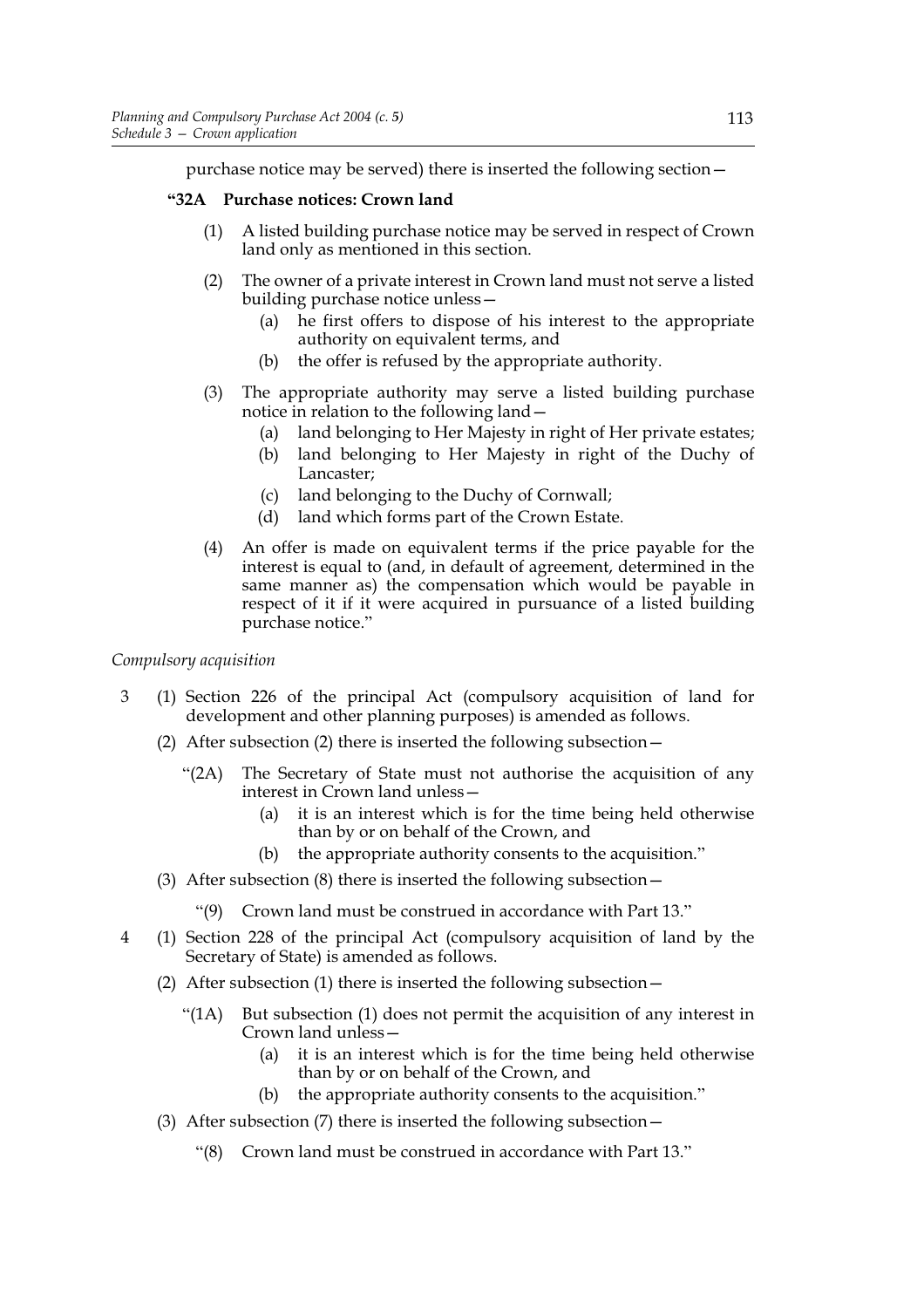- 5 (1) Section 47 of the listed buildings Act (compulsory acquisition of listed building in need of repair) is amended as follows.
	- (2) After subsection (6) there is inserted the following subsection—
		- "(6A) This section does not permit the acquisition of any interest in Crown land unless—
			- (a) it is an interest which is for the time being held otherwise than by or on behalf of the Crown, and
			- (b) the appropriate authority (within the meaning of section 82C) consents to the acquisition."

#### *Definitions*

- 6 (1) Section 293 of the principal Act (preliminary definitions) is amended as follows.
	- (2) In subsection (1) for the definition of "Crown interest" there is substituted the following definition—

""Crown interest" means any of the following—

- (a) an interest belonging to Her Majesty in right of the Crown or in right of Her private estates;
- (b) an interest belonging to a government department or held in trust for Her Majesty for the purposes of a government department;
- (c) such other interest as the Secretary of State specifies by order;".
- (3) In subsection (2) after paragraph (b) there is inserted the following paragraph—
	- "(ba) in relation to land belonging to Her Majesty in right of Her private estates means a person appointed by Her Majesty in writing under the Royal Sign Manual or, if no such appointment is made, the Secretary of State;".
- (4) In subsection (2) after paragraph (e) there are inserted the following paragraphs—
	- "(f) in relation to Westminster Hall and the Chapel of St Mary Undercroft, means the Lord Great Chamberlain and the Speakers of the House of Lords and the House of Commons acting jointly;
	- (g) in relation to Her Majesty's Robing Room in the Palace of Westminster, the adjoining staircase and ante-room and the Royal Gallery, means the Lord Great Chamberlain."
- (5) After subsection (2) there is inserted the following subsection—
	- "(2A) For the purposes of an application for planning permission made by or on behalf of the Crown in respect of land which does not belong to the Crown or in respect of which it has no interest a reference to the appropriate authority must be construed as a reference to the person who makes the application."
- (6) After subsection (3) there are inserted the following subsections  $-$ 
	- "(3A) References to Her Majesty's private estates must be construed in accordance with section 1 of the Crown Private Estates Act 1862.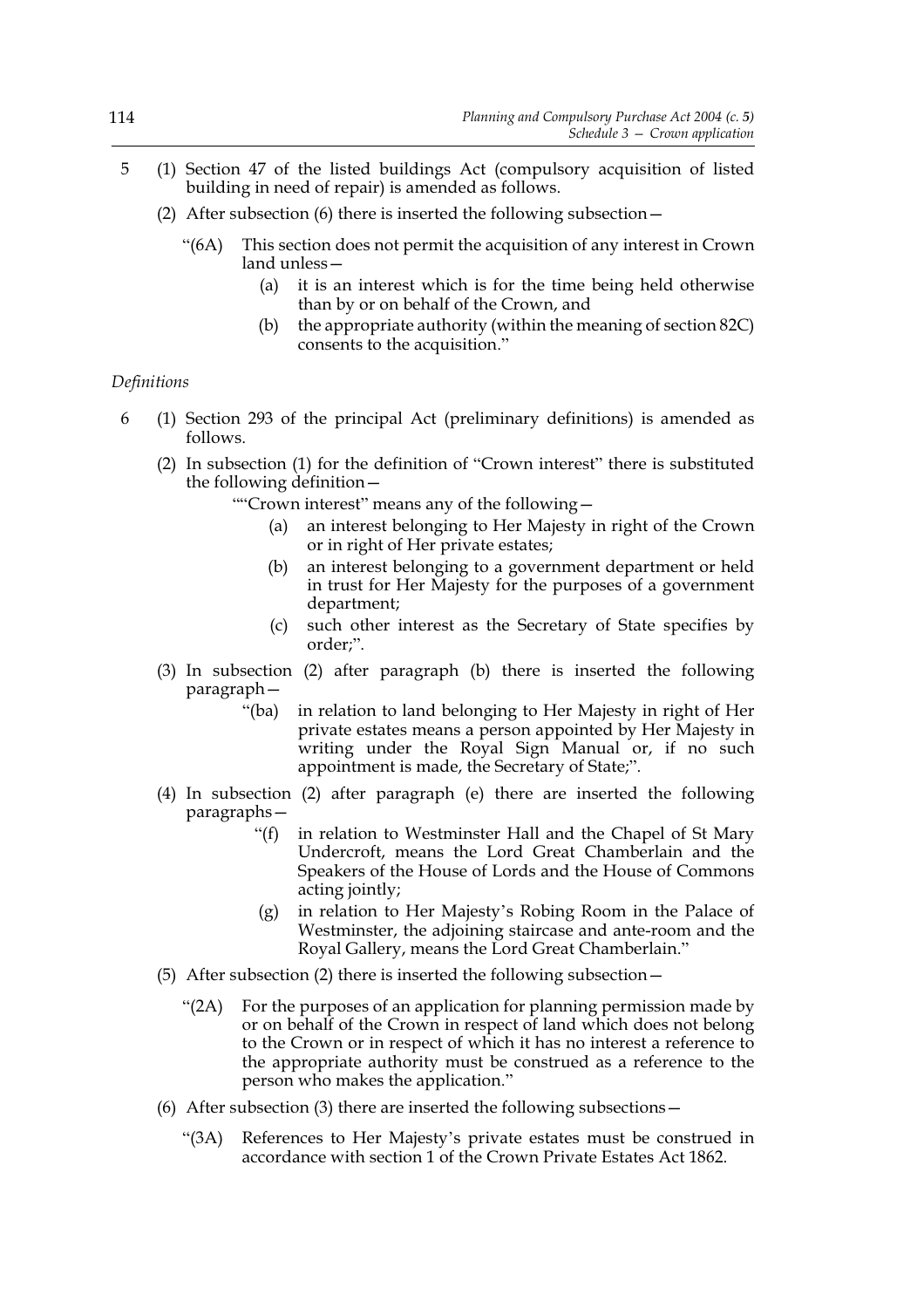- (3B) In subsection (2A) the Crown includes—
	- (a) the Duchy of Lancaster;
	- (b) the Duchy of Cornwall;
	- (c) a person who is an appropriate authority by virtue of subsection  $(2)(f)$  and  $(g)$ .
- (7) After subsection (4) there are inserted the following subsections—
	- "(5) An order made for the purposes of paragraph (c) of the definition of Crown interest in subsection (1) must be made by statutory instrument.
	- (6) But no such order may be made unless a draft of it has been laid before and approved by resolution of each House of Parliament."
- 7 In the listed buildings Act after section 82B (inserted by section 83(1)) there is inserted the following section—

# **"82C Expressions relating to the Crown**

- (1) In this Act, expressions relating to the Crown must be construed in accordance with this section.
- (2) Crown land is land in which there is a Crown interest or a Duchy interest.
- (3) A Crown interest is any of the following—
	- (a) an interest belonging to Her Majesty in right of the Crown or in right of Her private estates;
	- (b) an interest belonging to a government department or held in trust for Her Majesty for the purposes of a government department;
	- (c) such other interest as the Secretary of State specifies by order.
- (4) A Duchy interest is—
	- (a) an interest belonging to Her Majesty in right of the Duchy of Lancaster, or
	- (b) an interest belonging to the Duchy of Cornwall.
- (5) A private interest is an interest which is neither a Crown interest nor a Duchy interest.
- (6) The appropriate authority in relation to any land is—
	- (a) in the case of land belonging to Her Majesty in right of the Crown and forming part of the Crown Estate, the Crown Estate Commissioners;
	- (b) in relation to any other land belonging to Her Majesty in right of the Crown, the government department having the management of the land;
	- (c) in relation to land belonging to Her Majesty in right of Her private estates, a person appointed by Her Majesty in writing under the Royal Sign Manual or, if no such appointment is made, the Secretary of State;
	- (d) in relation to land belonging to Her Majesty in right of the Duchy of Lancaster, the Chancellor of the Duchy;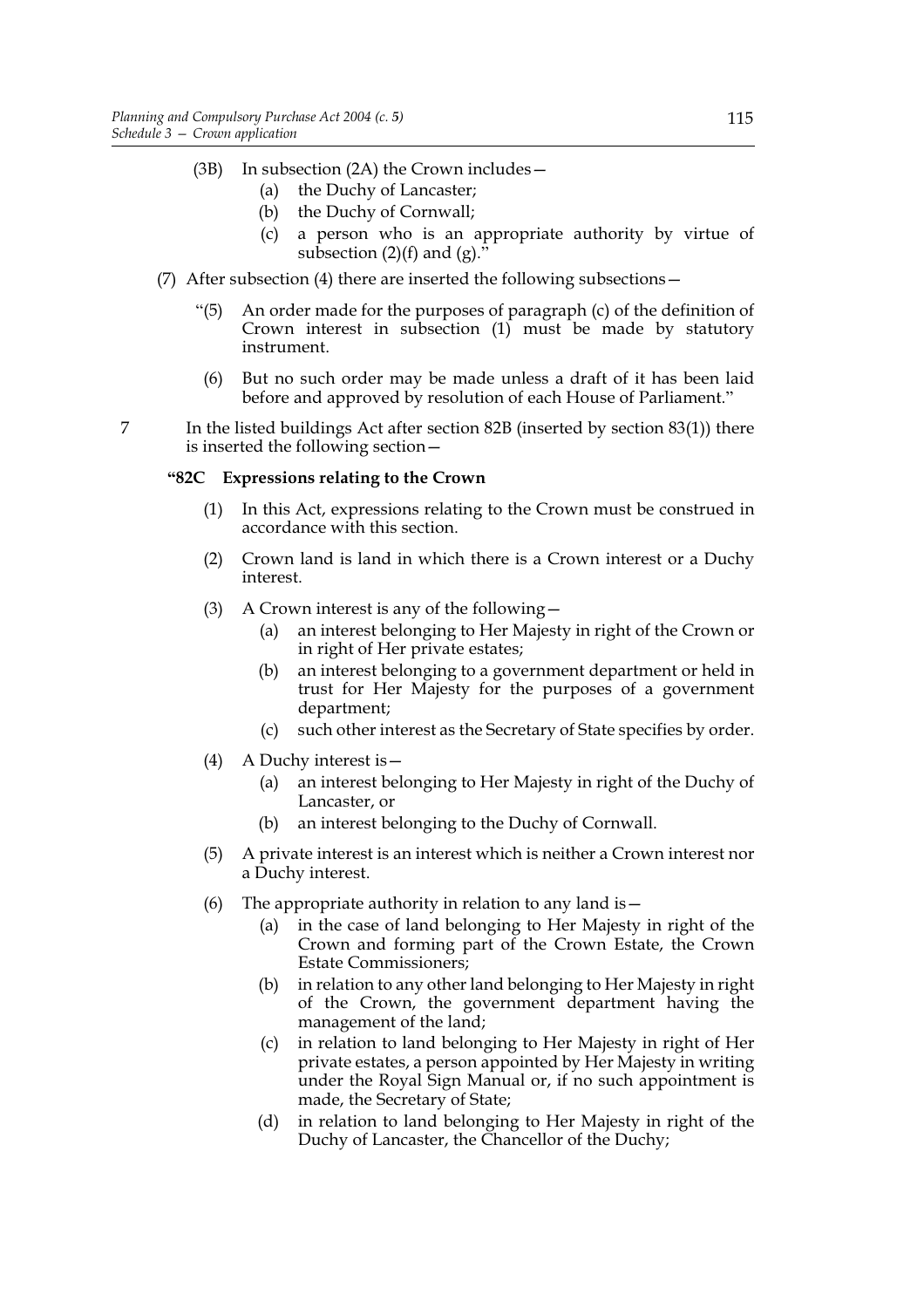- (e) in relation to land belonging to the Duchy of Cornwall, such person as the Duke of Cornwall, or the possessor for the time being of the Duchy, appoints;
- (f) in the case of land belonging to a government department or held in trust for Her Majesty for the purposes of a government department, the department;
- (g) in relation to Westminster Hall and the Chapel of St Mary Undercroft, the Lord Great Chamberlain and the Speakers of the House of Lords and the House of Commons acting jointly;
- (h) in relation to Her Majesty's Robing Room in the Palace of Westminster, the adjoining staircase and ante-room and the Royal Gallery, the Lord Great Chamberlain.
- (7) If any question arises as to what authority is the appropriate authority in relation to any land it must be referred to the Treasury, whose decision is final.
- (8) For the purposes of an application for listed building consent made by or on behalf of the Crown in respect of land which does not belong to the Crown or in respect of which it has no interest a reference to the appropriate authority must be construed as a reference to the person who makes the application.
- (9) For the purposes of subsection (8) the Crown includes—
	- (a) the Duchy of Lancaster;
	- (b) the Duchy of Cornwall;
	- (c) a person who is an appropriate authority by virtue of subsection  $(6)(g)$  and  $(h)$ .
- (10) The reference to Her Majesty's private estates must be construed in accordance with section 1 of the Crown Private Estates Act 1862.
- (11) An order made for the purposes of paragraph (c) of subsection (3) must be made by statutory instrument.
- (12) But no such order may be made unless a draft of it has been laid before and approved by resolution of each House of Parliament."
- 8 (1) Section 31 of the hazardous substances Act (exercise of powers in relation to Crown land) is amended as follows.
	- (2) Subsections (1) and (2) are omitted.
	- (3) In subsection (3) for the definition of "Crown interest" there is substituted the following definition—

""Crown interest" means any of the following—

- (a) an interest belonging to Her Majesty in right of the Crown or in right of Her private estates;
- (b) an interest belonging to a government department or held in trust for Her Majesty for the purposes of a government department;
- (c) such other interest as the Secretary of State specifies by order;".
- (4) In subsection (5) after paragraph (a) there is inserted the following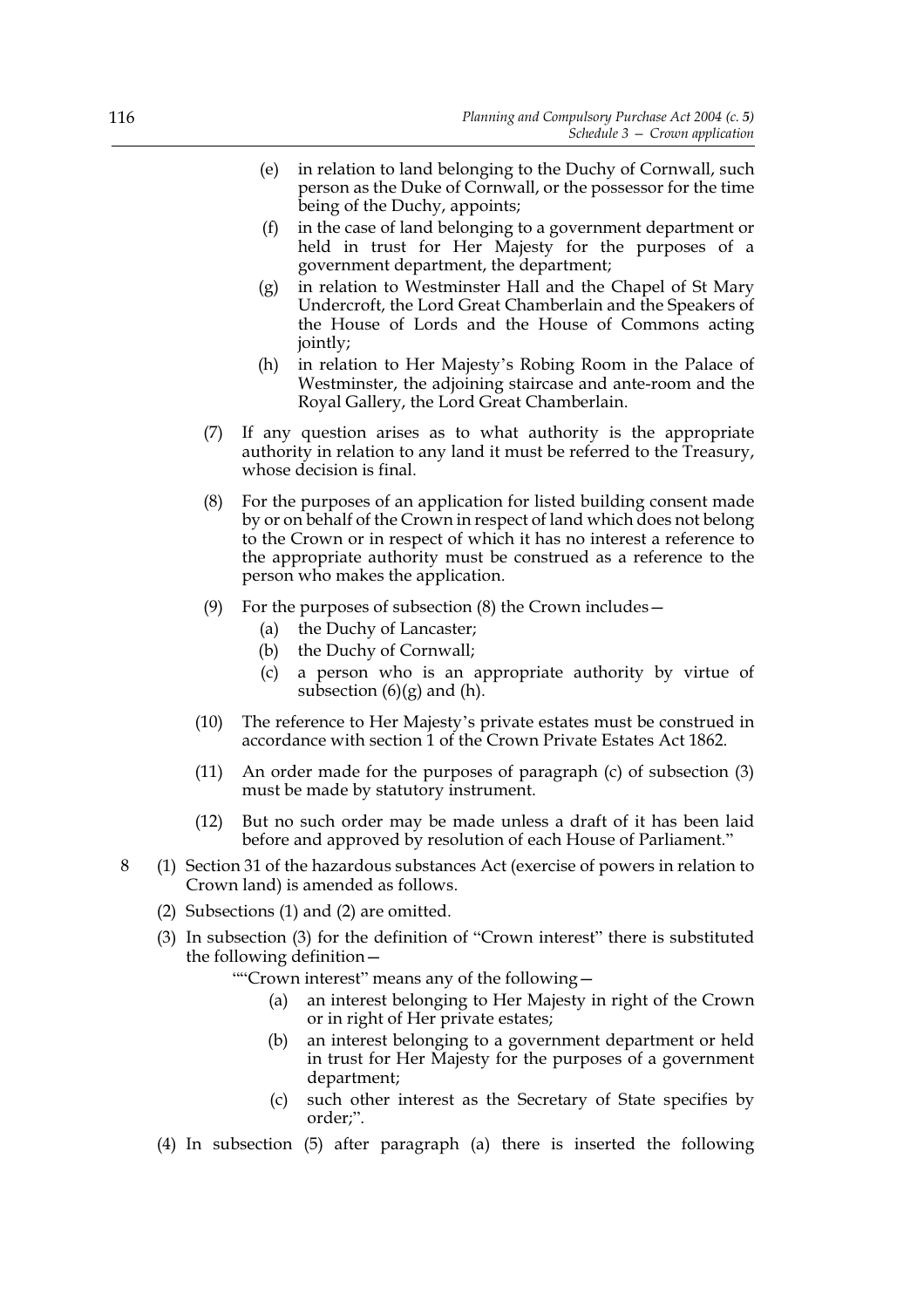paragraph—

- "(aa) in relation to land belonging to Her Majesty in right of Her private estates means a person appointed by Her Majesty in writing under the Royal Sign Manual or, if no such appointment is made, the Secretary of State;".
- (5) In subsection (5) after paragraph (d) there are inserted the following paragraphs—
	- "(e) in relation to Westminster Hall and the Chapel of St Mary Undercroft, means the Lord Great Chamberlain and the Speakers of the House of Lords and the House of Commons acting jointly;
	- (f) in relation to Her Majesty's Robing Room in the Palace of Westminster, the adjoining staircase and ante-room and the Royal Gallery, means the Lord Great Chamberlain."
- (6) After subsection (6) there are inserted the following subsections—
	- "(7) References to Her Majesty's private estates must be construed in accordance with section 1 of the Crown Private Estates Act 1862.
	- (8) An order made for the purposes of paragraph (c) of the definition of Crown interest in subsection (3) must be made by statutory instrument.
	- (9) But no such order may be made unless a draft of it has been laid before and approved by resolution of each House of Parliament."

*Special enforcement notices*

- 9 (1) Sections 294 and 295 of the principal Act (control of development on Crown land: special enforcement notices) are omitted.
	- (2) But the repeal of sections 294 and 295 does not affect their operation in relation to development carried out before the commencement of this paragraph.

*Applications for planning permission, etc.*

10 (1) After section 298 of the principal Act (supplementary provision as to Crown and Duchy interests) there is inserted the following section—

# **"298A Applications for planning permission by Crown**

- (1) This section applies to an application for planning permission or for a certificate under section 192 made by or on behalf of the Crown.
- (2) The Secretary of State may by regulations modify or exclude any statutory provision relating to the making and determination of such applications.
- (3) A statutory provision is a provision contained in or having effect under any enactment."
- (2) Section 299 of the principal Act is omitted.
- (3) The repeal of section 299 of the principal Act does not does not affect any requirement made in pursuance of regulations made under subsection (5)(b) of that section.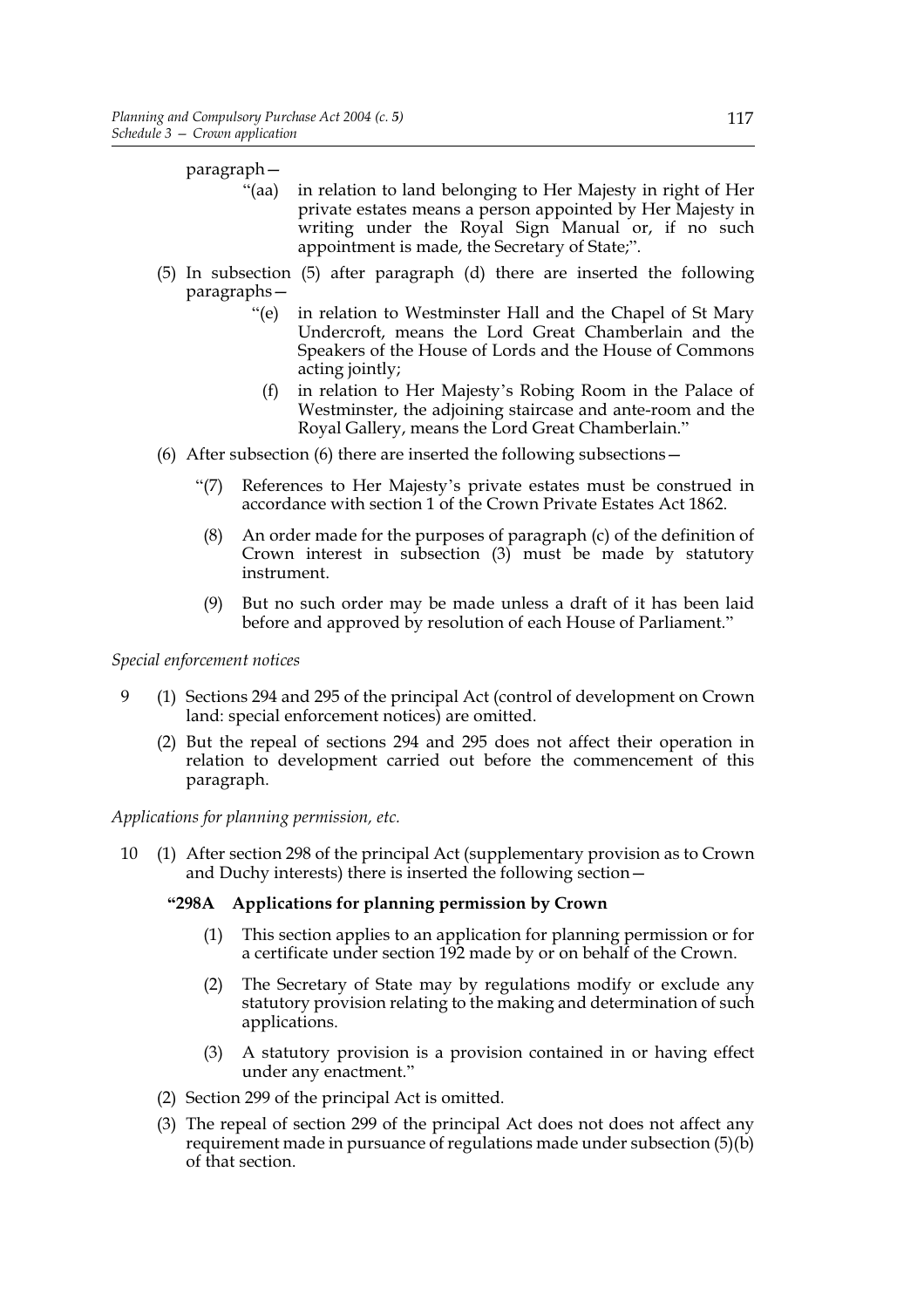11 After section 82E of the listed buildings Act (inserted by section 84) there is inserted the following section—

#### **"82F Applications for listed building or conservation area consent by Crown**

- (1) This section applies to an application for listed building consent or conservation area consent made by or on behalf of the Crown.
- (2) The Secretary of State may by regulations modify or exclude any statutory provision relating to the making and determination of such applications.
- (3) A statutory provision is a provision contained in or having effect under any enactment."
- 12 (1) After section 31 of the hazardous substances Act (exercise of powers in relation to Crown land) there is inserted the following section—

# **"31A Applications for hazardous substances consent by Crown**

- (1) This section applies to an application for hazardous substances consent made by or on behalf of the Crown.
- (2) The Secretary of State may by regulations modify or exclude any statutory provision relating to the making and determination of such applications.
- (3) A statutory provision is a provision contained in or having effect under any enactment."
- (2) Section 32 of the hazardous substances Act is omitted.

# *Rights of entry*

13 After section 325 of the principal Act (supplementary provisions as to rights of entry) there is inserted the following section—

# **"325A Rights of entry: Crown land**

- (1) Section 324 applies to Crown land subject to the following modifications.
- (2) A person must not enter Crown land unless he has the relevant permission.
- (3) Relevant permission is the permission of  $$ 
	- a person appearing to the person seeking entry to the land to be entitled to give it, or
	- (b) the appropriate authority.
- (4) In subsection (8) the words "Subject to section 325" must be ignored.
- (5) Section 325 does not apply to anything done by virtue of this section.
- (6) "Appropriate authority" must be construed in accordance with section 293(2)."
- 14 After section 88B of the listed buildings Act (rights of entry: supplementary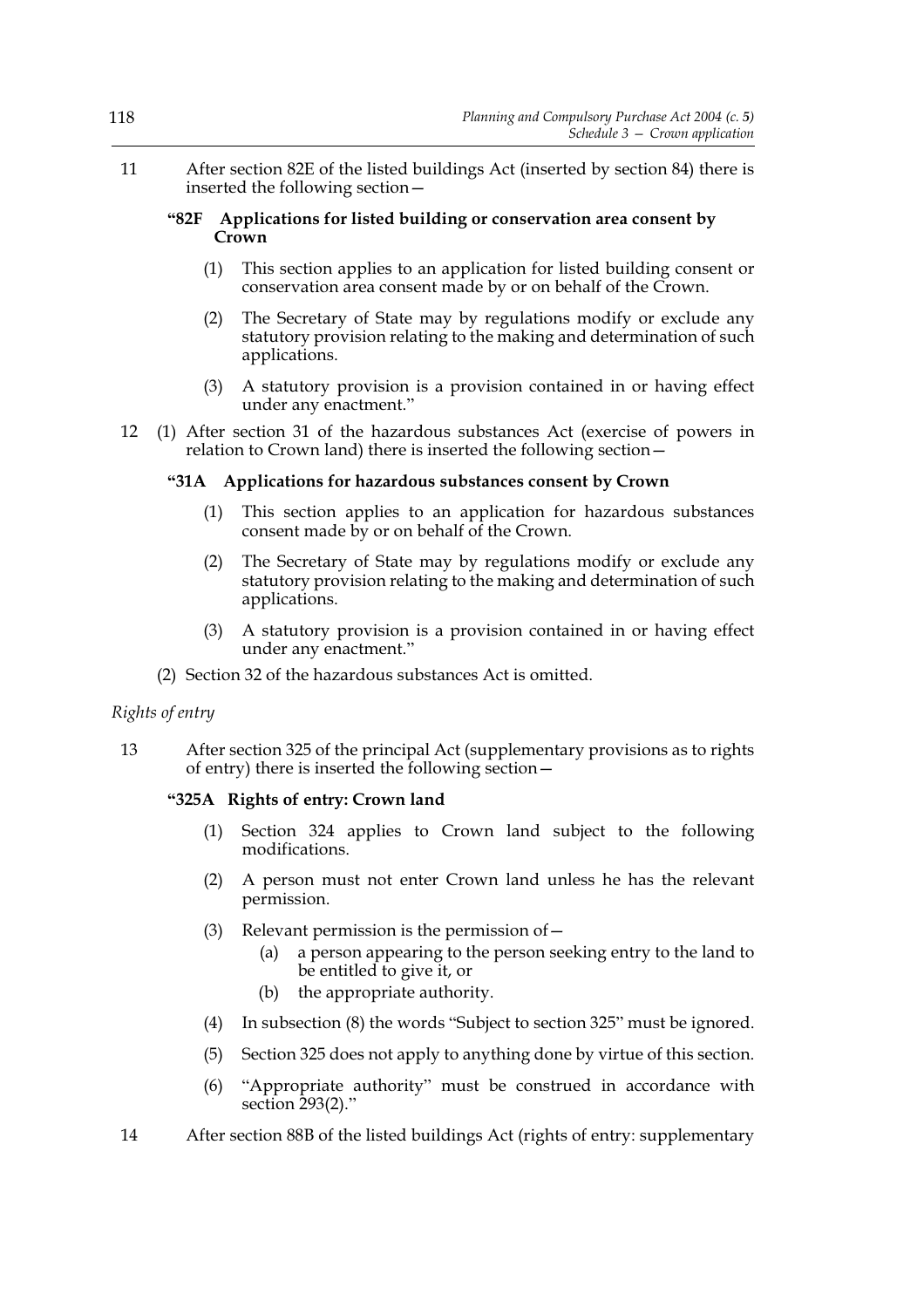provisions) there is inserted the following section—

# **"88C Rights of entry: Crown land**

- (1) Section 88 applies to Crown land subject to the following modifications.
- (2) A person must not enter Crown land unless he has the relevant permission.
- (3) Relevant permission is the permission of  $-$ 
	- (a) a person appearing to the person seeking entry to the land to be entitled to give it, or
	- (b) the appropriate authority.
- (4) In subsection (6) the words "Subject to section 88B(8)" must be ignored.
- (5) Section 88B does not apply to anything done by virtue of this section.
- (6) "Appropriate authority" must be construed in accordance with section 82C(6)."
- 15 After section 36B of the hazardous substances Act (rights of entry: supplementary provisions) there is inserted the following section—

# **"36C Rights of entry: Crown land**

- (1) Section 36 applies to Crown land subject to the following modifications.
- (2) A person must not enter Crown land unless he has the relevant permission.
- (3) Relevant permission is the permission of—
	- (a) a person appearing to the person seeking entry to the land to be entitled to give it, or
	- (b) the appropriate authority.
- (4) Section 36B does not apply to anything done by virtue of this section.
- (5) "Appropriate authority" must be construed in accordance with section  $31(5)$ ."

# *Service of notices*

16 After section 329 of the principal Act (service of notices) there is inserted the following section—

# **"329A Service of notices on the Crown**

- (1) Any notice or other document required under this Act to be served on the Crown must be served on the appropriate authority.
- (2) Section 329 does not apply for the purposes of the service of such a notice or document.
- (3) "Appropriate authority" must be construed in accordance with section 293(2)."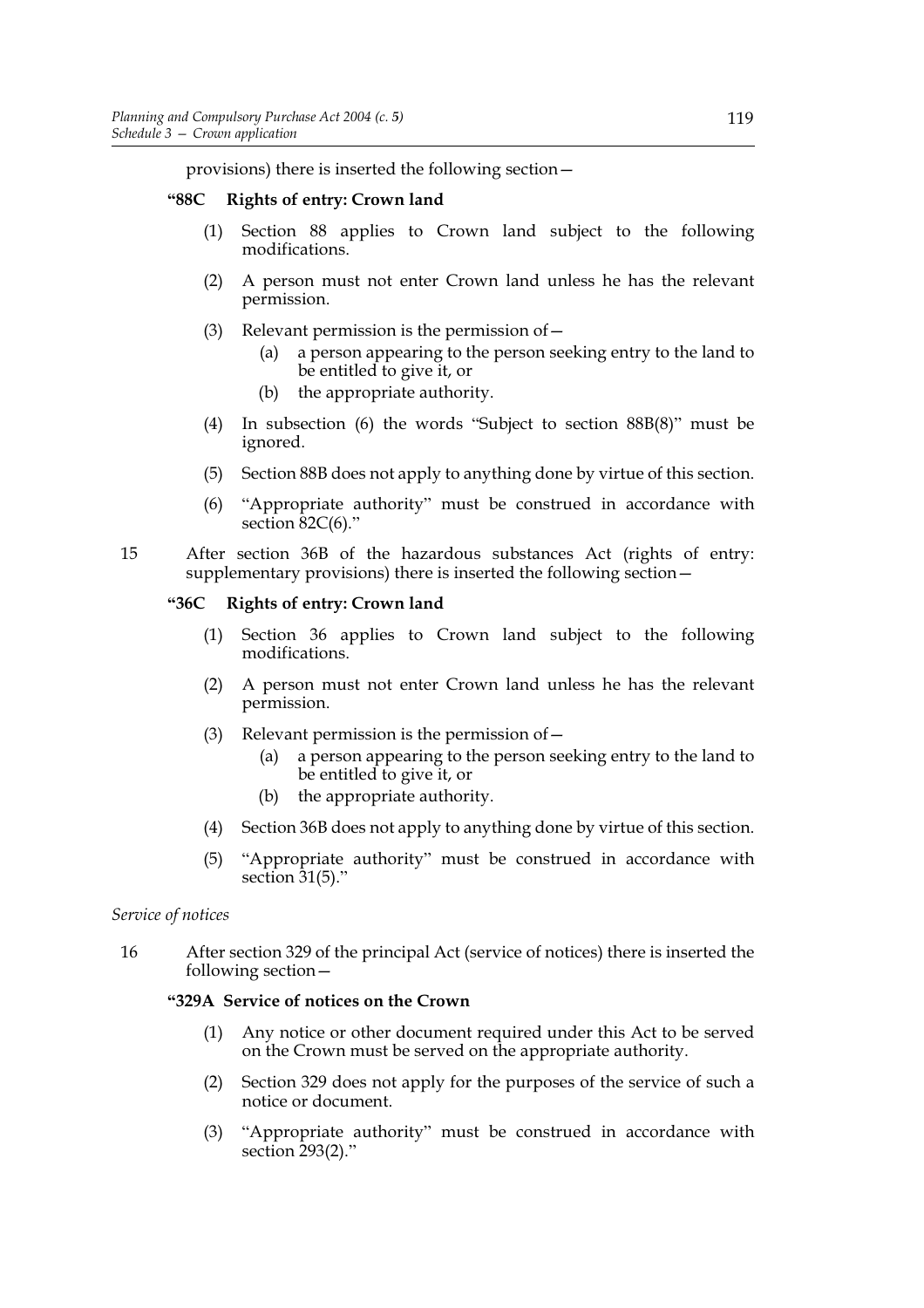*Information as to interests in land*

17 After section 330 of the principal Act (power to require information as to interests in land) there is inserted the following section—

### **"330A Information as to interests in Crown land**

- (1) This section applies to an interest in Crown land which is not a private interest.
- (2) Section 330 does not apply to an interest to which this section applies.
- (3) For a purpose mentioned in section 330(1) the Secretary of State may request the appropriate authority to give him such information as to the matters mentioned in section 330(2) as he specifies in the request.
- (4) The appropriate authority must comply with a request under subsection  $(3)$  except to the extent  $-$ 
	- (a) that the matter is not within the knowledge of the authority, or
	- (b) that to do so will disclose information as to any of the matters mentioned in section 321(4).
- (5) Expressions used in this section and in Part 13 must be construed in accordance with that Part."

### *Listed buildings and conservation areas*

- 18 (1) Sections 83 and 84 of the listed buildings Act (provisions relating to Crown land) are omitted.
	- (2) The repeal of section 84 of the listed buildings Act does not affect any requirement made in pursuance of regulations made under subsection (4)(b) of that section.
- 19 (1) Section 89(1) of the listed buildings Act (application of certain general provisions of principal Act) is amended as follows.
	- (2) After the entry relating to section 329 there is inserted—
		- "section 329A(1) and (2) (service of notices on the Crown)".
	- (3) After the entry relating to section 330 there is inserted—
		- "section 330A(1) to (4) (information as to interests in Crown land)".

# *Hazardous substances*

- 20 In section 17 of the hazardous substances Act (revocation of consent on change of control of land) after subsection (2) there is inserted the following subsection—
	- "(3) This section does not apply if the control of land changes from one emanation of the Crown to another."
- 21 (1) Section 37(2) of the hazardous substances Act (application of certain general provisions of the principal Act) is amended as follows.
	- (2) After the entry relating to section 329 there is inserted—

"section 329A(1) and (2) (service of notices on the Crown)".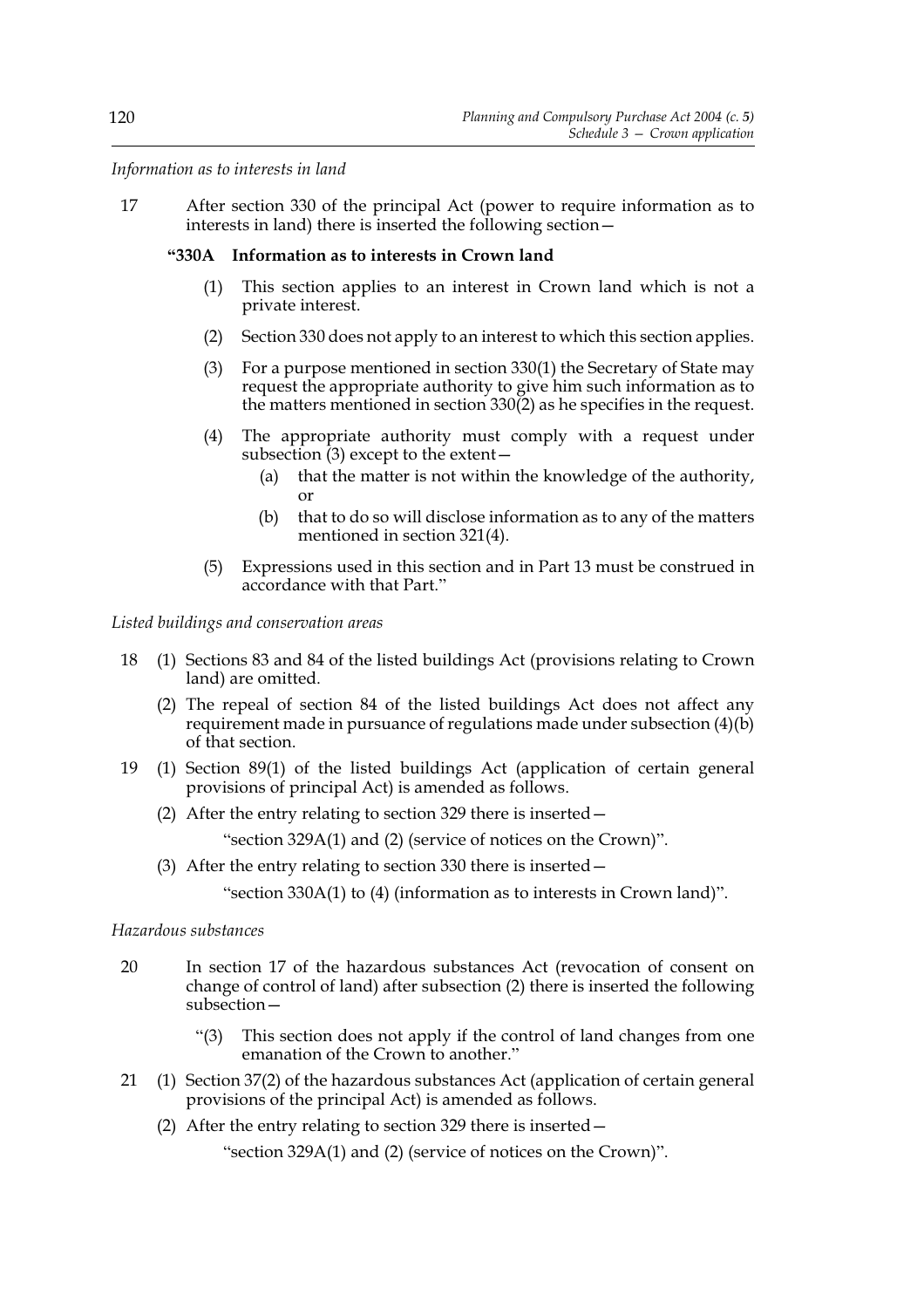(3) After the entry relating to section 330 there is inserted—

"section 330A(1) to (4) (information as to interests in Crown land)".

*Miscellaneous*

- 22 Section 293(4) of the principal Act (certain persons treated as having an interest in Crown land) is omitted.
- 23 Section 297 of the principal Act (agreements relating to Crown land) is omitted.
- 24 (1) Section 298 of the principal Act (supplementary provisions as to Crown and Duchy interests) is amended as follows.
	- (2) Subsections (1) and (2) are omitted.
	- (3) In subsection (3) after "in which there is" there is inserted "a Crown interest or".
- 25 Section 299A of the principal Act (Crown planning obligations) is omitted.
- 26 (1) Section 300 of the principal Act (tree preservation orders in anticipation of disposal of Crown land) is omitted.
	- (2) But the repeal of section 300 does not affect its operation in relation to a tree preservation order made by virtue of that section before the commencement of this paragraph.
- 27 (1) Section 301 of the principal Act (requirement of planning permission for continuance of use instituted by the Crown) is omitted.
	- (2) But the repeal of section 301 does not affect its operation in relation to an agreement made as mentioned in subsection (1) of that section before the commencement of this paragraph.

# SCHEDULE 4 Section 89

#### TRANSITIONAL PROVISIONS: CROWN APPLICATION

### PART 1

### THE PRINCIPAL ACT

#### *Introduction*

- 1 This Part applies to a development if  $-$ 
	- (a) it is a development for which before the relevant date no planning permission is required,
	- (b) it is not a development or of a description of development for which planning permission is granted by virtue of a development order, and
	- (c) before the relevant date proposed development notice had been given to the local planning authority.
- 2 In this Part—
	- (a) the relevant date is the date of commencement of section  $79(1)$ ;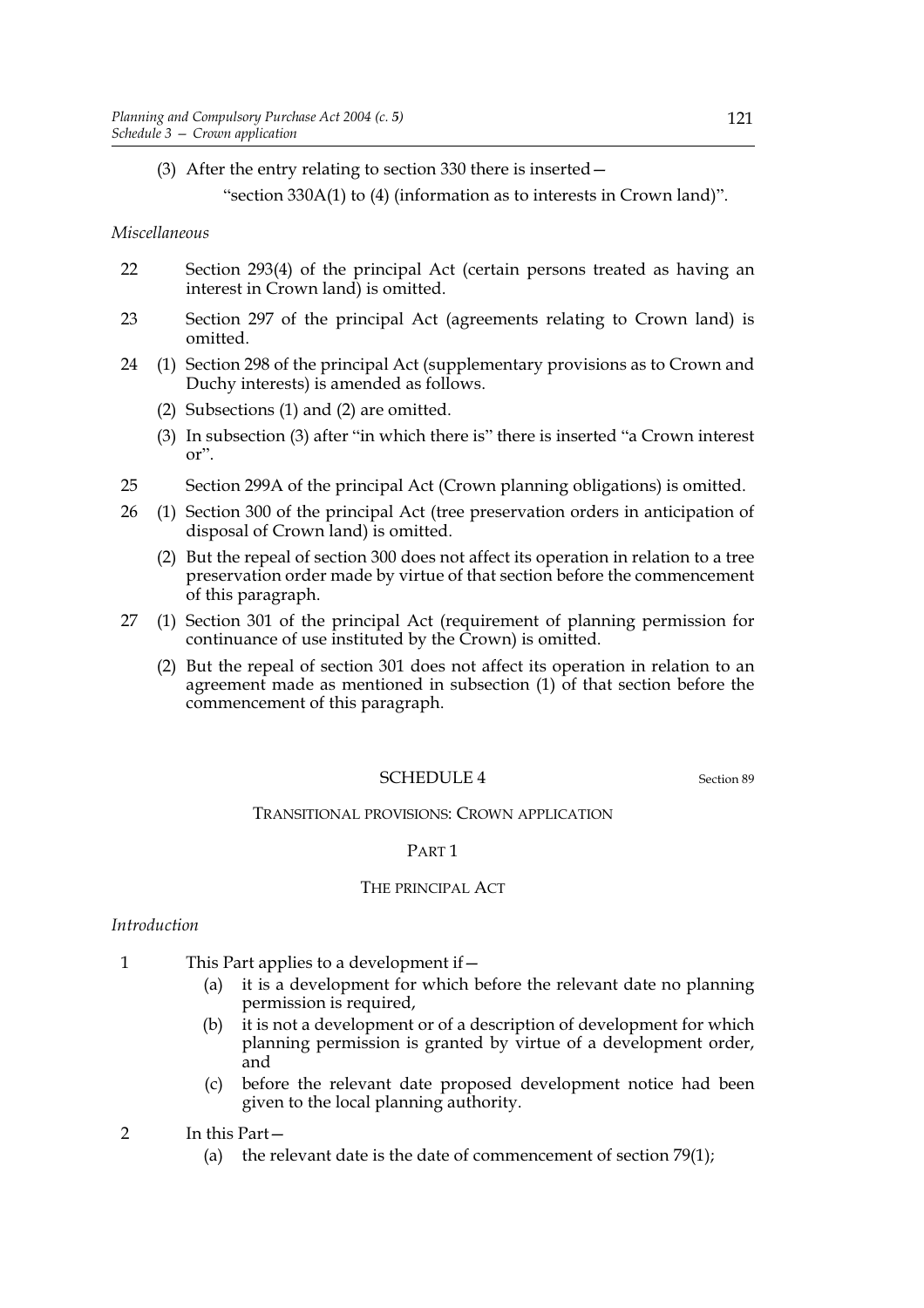- (b) proposed development notice is notice of a proposal for development given by the developer in pursuance of arrangements made by the Secretary of State in relation to development by or on behalf of the Crown;
- (c) the developer is the Crown or a person acting on behalf of the Crown.

### *Acceptable development*

- 3 (1) This paragraph applies if before the relevant date in pursuance of the arrangements either the local planning authority have or the Secretary of State has given notice to the developer that they or he (as the case may be) find the proposed development acceptable.
	- (2) The notice must be treated as if it is planning permission granted under Part 3 of the principal Act.
	- (3) If the notice is subject to conditions the conditions have effect as if they are conditions attached to the planning permission.
- 4 (1) This paragraph applies if before the relevant date the local planning authority have in pursuance of the arrangements kept a register of proposed development notices.
	- (2) The register must be treated as if it is part of the register kept by them in pursuance of section 69 of the principal Act.

### *Referred proposals*

- 5 (1) This paragraph applies if—
	- (a) before the relevant date the local planning authority have notified the developer in pursuance of the arrangements that they do not find the development acceptable, and
	- (b) the matter has been referred to but not decided by the Secretary of State.
	- (2) This paragraph also applies if—
		- (a) before the relevant date the local planning authority have notified the developer in pursuance of the arrangements that they find the development acceptable subject to conditions, and
		- (b) the matter has been referred to but not decided by the Secretary of State.
	- (3) The Secretary of State must deal with the proposal as if it is an appeal by an applicant for planning permission under section 78 of the principal Act.

#### *Pending proposals*

- 6 (1) This paragraph applies if before the relevant date—
	- (a) proposed development notice has been given, but
	- (b) the local planning authority have not given notice to the developer as mentioned in paragraph 3 or 5.
	- (2) The principal Act applies as if the proposal is an application for planning permission duly made under Part 3 of that Act.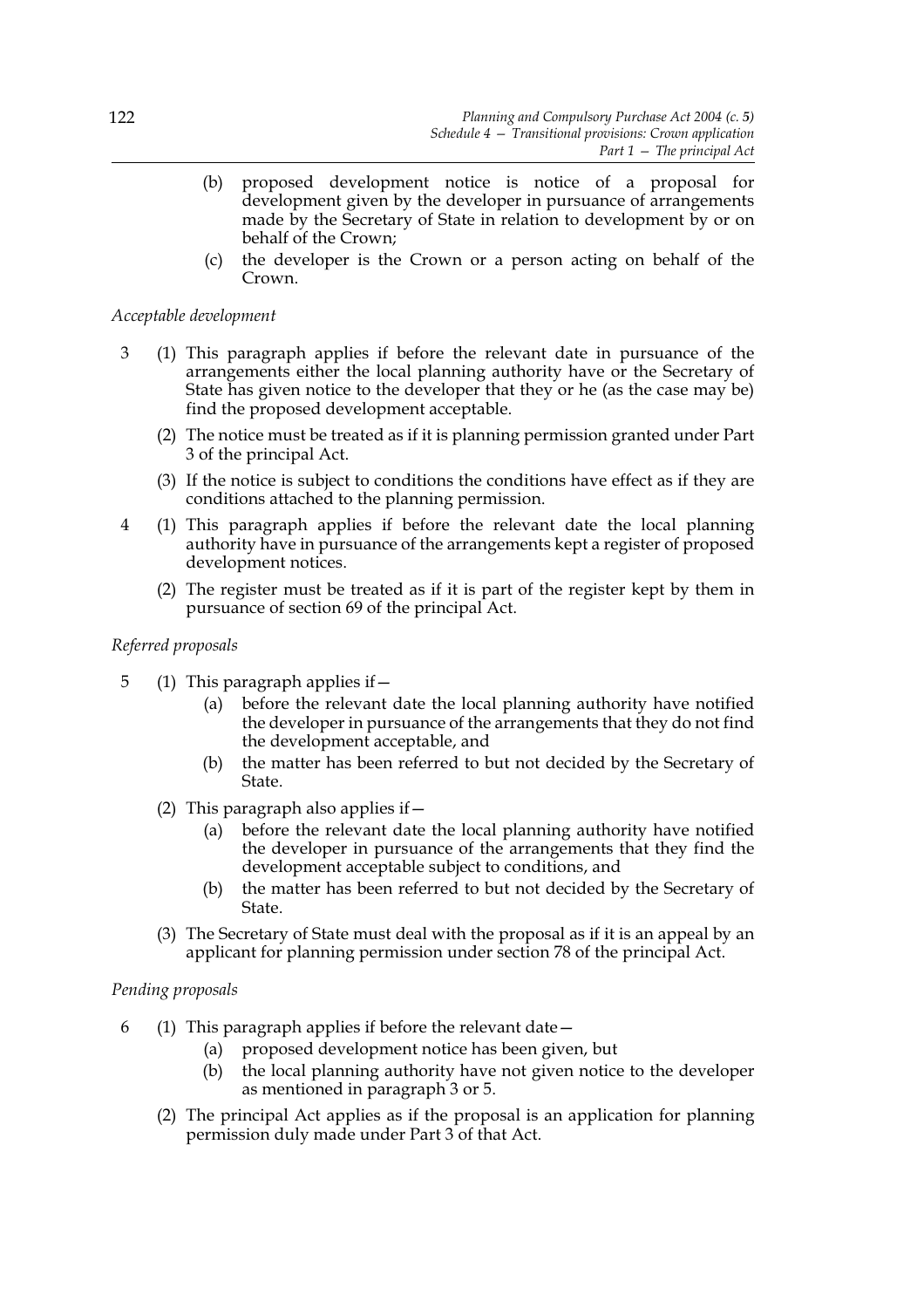#### PART 2

#### THE LISTED BUILDINGS ACT

### *Introduction*

- 7 This Part applies to works if—
	- (a) they are works for which before the relevant date no listed building consent is required, and
	- (b) before the relevant date proposed works notice had been given to the local planning authority.
- 8 In this Part—
	- (a) the relevant date is the date of commencement of section  $79(1)$ ;
	- (b) proposed works notice is notice of a proposal for works given by the person proposing to carry out the works (the developer) in pursuance of arrangements made by the Secretary of State in relation to development by or on behalf of the Crown;
	- (c) the developer is the Crown or a person acting on behalf of the Crown.

#### *Acceptable works*

- 9 (1) This paragraph applies if before the relevant date in pursuance of the arrangements either the local planning authority have or the Secretary of State has given notice to the developer that they or he (as the case may be) find the proposed works acceptable.
	- (2) The notice must be treated as if it is listed building consent granted under the listed buildings Act.
	- (3) If the notice is subject to conditions the conditions have effect as if they are conditions attached to the consent.
- 10 (1) This paragraph applies if before the relevant date the local planning authority have in pursuance of the arrangements kept a register of proposed works notices.
	- (2) The register must be treated as if it is part of the register kept by them in pursuance of the listed buildings Act.

### *Referred proposals*

- 11 (1) This paragraph applies if—
	- (a) before the relevant date the local planning authority have notified the developer in pursuance of the arrangements that they do not find the works acceptable, and
	- (b) the matter has been referred to but not decided by the Secretary of State.
	- (2) This paragraph also applies if  $-$ 
		- (a) before the relevant date the local planning authority have notified the developer in pursuance of the arrangements that they find the works acceptable subject to conditions, and
		- (b) the matter has been referred to but not decided by the Secretary of State.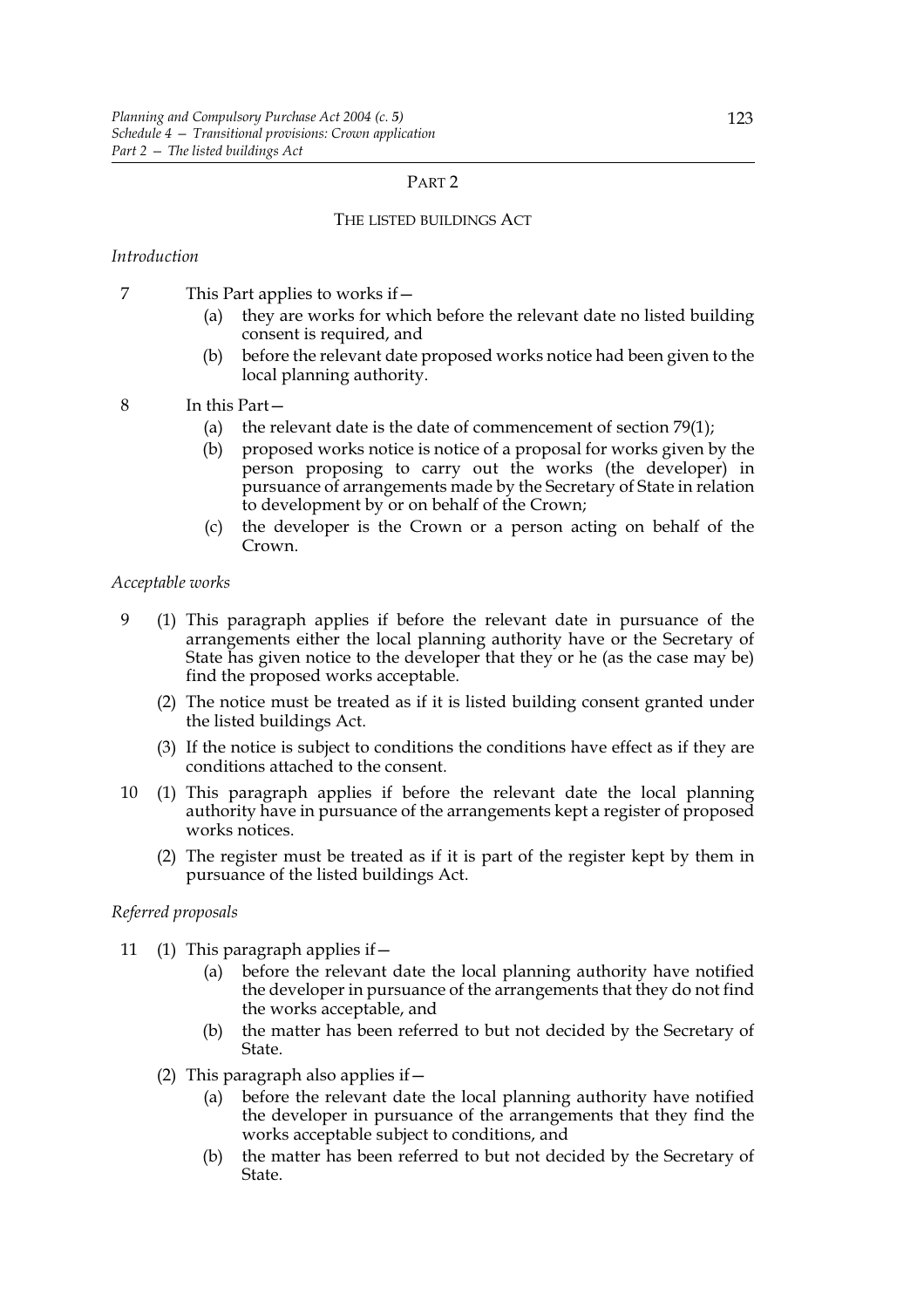(3) The Secretary of State must deal with the proposal as if it is an appeal by an applicant for listed building consent under section 20 of the listed buildings Act.

### *Pending proposals*

- 12 (1) This paragraph applies if before the relevant date—
	- (a) proposed works notice has been given, but
	- (b) the local planning authority have not given notice to the developer as mentioned in paragraph 9 or 11.
	- (2) The listed buildings Act applies as if the proposal is an application for listed building consent duly made under that Act.

#### SCHEDULE 5 Section 90

# CROWN APPLICATION: SCOTLAND

#### *Purchase notices*

1 In the Town and Country Planning (Scotland) Act 1997 (c. 8) (referred to in this Schedule as the "principal Scottish Act"), there is inserted after section 88 (circumstances in which purchase notices may be served) the following section—

# **"88A Purchase notices: Crown land**

- (1) A purchase notice may be served in respect of Crown land only as mentioned in this section.
- (2) The owner of a private interest in Crown land must not serve a purchase notice unless—
	- (a) he first offers to dispose of his interest to the appropriate authority on equivalent terms, and
	- (b) the offer is refused by the appropriate authority.
- (3) The appropriate authority may serve a purchase notice in relation to the following land—
	- (a) land belonging to Her Majesty in right of her private estates,
	- (b) land which forms part of the Crown Estate.
- (4) An offer is made on equivalent terms if the price payable for the interest is equal to (and, in default of agreement, determined in the same manner as) the compensation which would be payable in respect of it if it were acquired in pursuance of a purchase notice.
- (5) Expressions used in this section and in Part 12 (Crown Land) must be construed in accordance with that Part."
- 2 In the Planning (Listed Buildings and Conservation Areas) (Scotland) Act 1997 (c. 9) (referred to in this Schedule as the "Scottish listed buildings Act"), after section 28 (circumstances in which purchase notices may be served)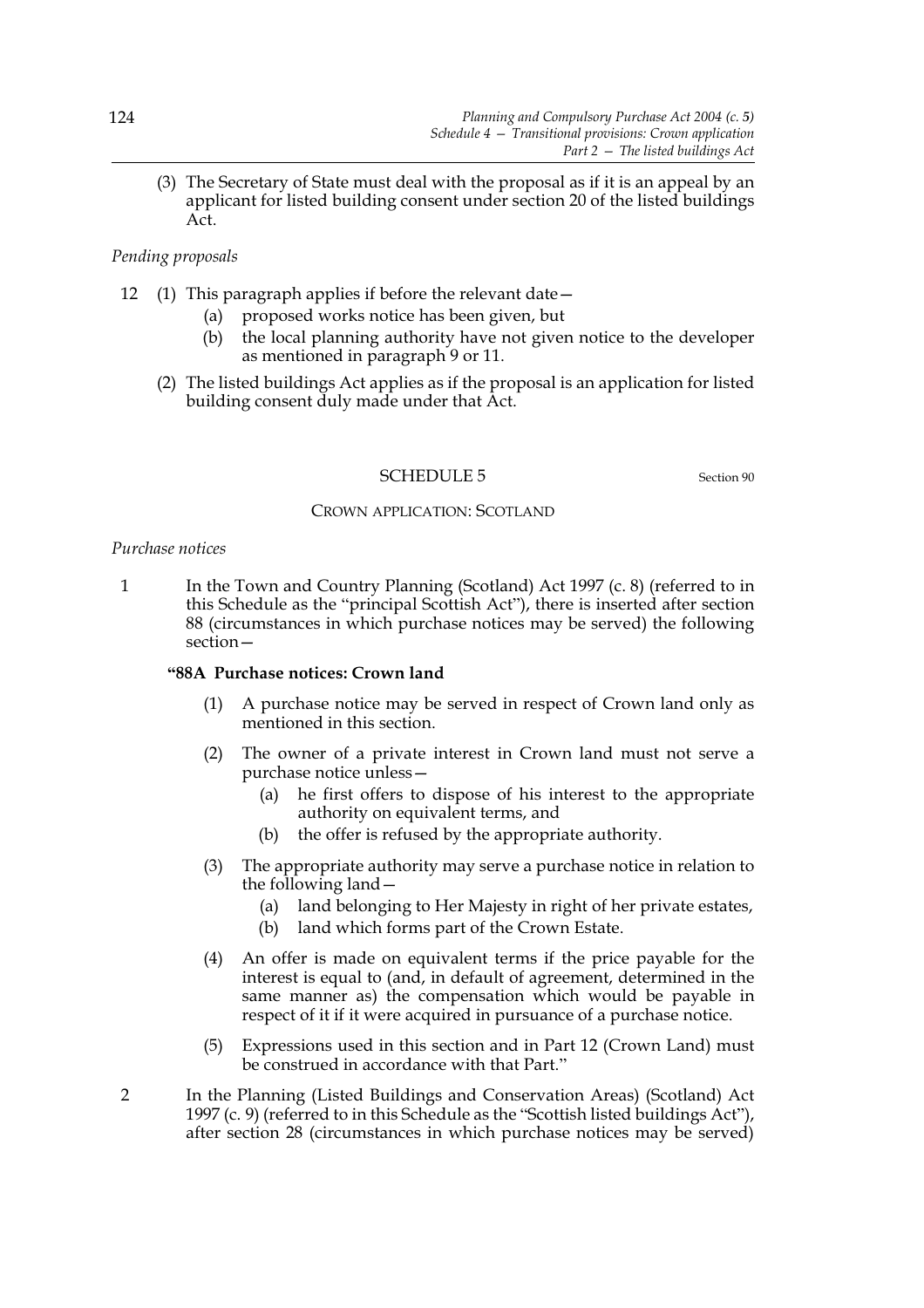there is inserted the following section—

# **"28A Purchase notices: Crown land**

- (1) A listed building purchase notice may be served in respect of Crown land only as mentioned in this section.
- (2) The owner of a private interest in Crown land must not serve a listed building purchase notice unless—
	- (a) he first offers to dispose of his interest to the appropriate authority on equivalent terms, and
	- (b) the offer is refused by the appropriate authority.
- (3) The appropriate authority may serve a listed building purchase notice in relation to the following land—
	- (a) land belonging to Her Majesty in right of her private estates,
	- (b) land which forms part of the Crown Estate.
- (4) An offer is made on equivalent terms if the price payable for the interest is equal to (and, in default of agreement, determined in the same manner as) the compensation which would be payable in respect of it if it were acquired in pursuance of a listed building purchase notice."

# *Compulsory acquisition*

- 3 (1) In the principal Scottish Act, section 189 (compulsory acquisition of land for development and other planning purposes) is amended as follows.
	- (2) After subsection (2) there is inserted the following subsection—
		- "(2A) The Scottish Ministers must not authorise the acquisition of any interest in Crown land unless—
			- (a) it is an interest which is for the time being held otherwise than by or on behalf of the Crown, and
			- (b) the appropriate authority consents to the acquisition."
	- (3) After subsection (8) there is inserted the following subsection—
		- "(9) Crown land must be construed in accordance with Part 12."
- 4 (1) Section 190 of that Act (compulsory acquisition of land by Secretary of State for the Environment) is amended as follows.
	- (2) After subsection (1) there is inserted the following subsection—
		- "(1A) But subsection (1) does not permit the acquisition of any interest in Crown land unless—
			- (a) it is an interest which is for the time being held otherwise than by or on behalf of the Crown, and
			- (b) the appropriate authority consents to the acquisition."
	- (3) After subsection (7) there is added the following subsection—
		- "(8) Crown land must be construed in accordance with Part 12."
- 5 (1) In the Scottish listed buildings Act, section 42 (compulsory acquisition of listed building in need of repair) is amended as follows.
	- (2) After subsection (6) there is inserted the following subsection—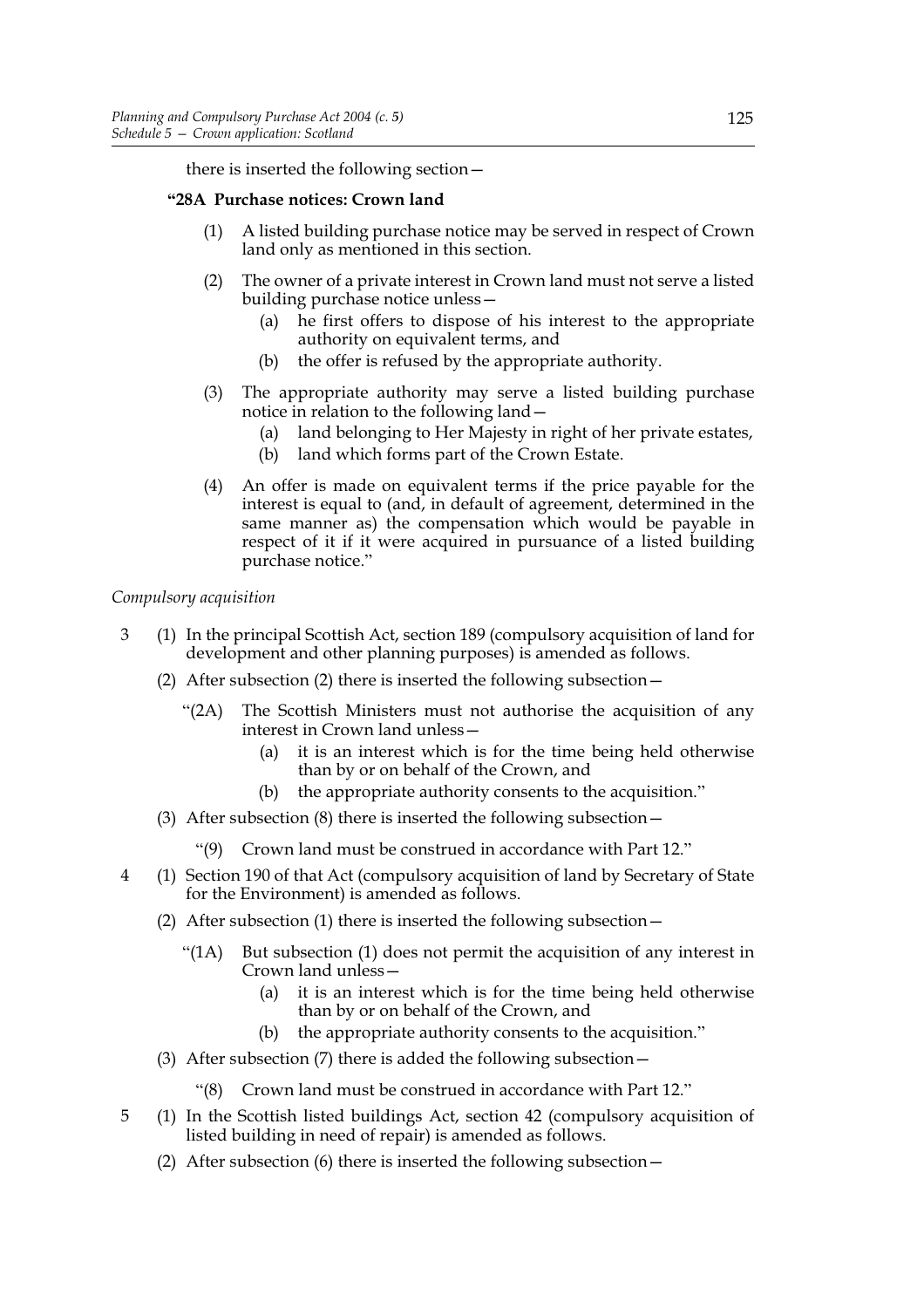- "(6A) This section does not permit the acquisition of any interest in Crown land unless—
	- (a) it is an interest which is for the time being held otherwise than by or on behalf of the Crown, and
	- (b) the appropriate authority consents to the acquisition."

### *Definitions*

- 6 (1) In the principal Scottish Act, section 242 (preliminary definitions) is amended as follows.
	- (2) In subsection (1) for the definition of "Crown interest" there is substituted the following definition—

""Crown interest" means any of the following—

- (a) an interest belonging to Her Majesty in right of the Crown or in right of Her private estates,
- (b) an interest belonging to a government department or held in trust for Her Majesty for the purposes of a government department,
- (c) such other interest as the Scottish Ministers specify by order;".
- (3) In subsection (2) after paragraph (b) there is inserted the following paragraph—
	- "(ba) in relation to land belonging to Her Majesty in right of Her private estates means a person appointed by Her Majesty in writing under the Royal Sign Manual or, if no such appointment is made, the Scottish Ministers;".
- (4) After subsection (2) there is inserted the following subsection—
	- "(2A) For the purposes of an application for planning permission made by or on behalf of the Crown in respect of land which does not belong to the Crown or in respect of which the Crown has no interest, a reference to the appropriate authority must be construed as a reference to the person who makes the application."
- (5) After subsection (3) there is inserted the following subsection—
	- "(3A) References to Her Majesty's private estates must be construed in accordance with section 1 of the Crown Private Estates Act 1862 (c. 37)."
- (6) After subsection (4) there are inserted the following subsections—
	- "(5) An order made for the purposes of paragraph (c) of the definition of Crown interest in subsection (1) must be made by statutory instrument.
	- (6) But no such order may be made unless a draft of it has been laid before and approved by resolution of the Scottish Parliament."
- 7 In the Scottish listed buildings Act, after section 73B (inserted by section  $93(1)$ , there is inserted the following section –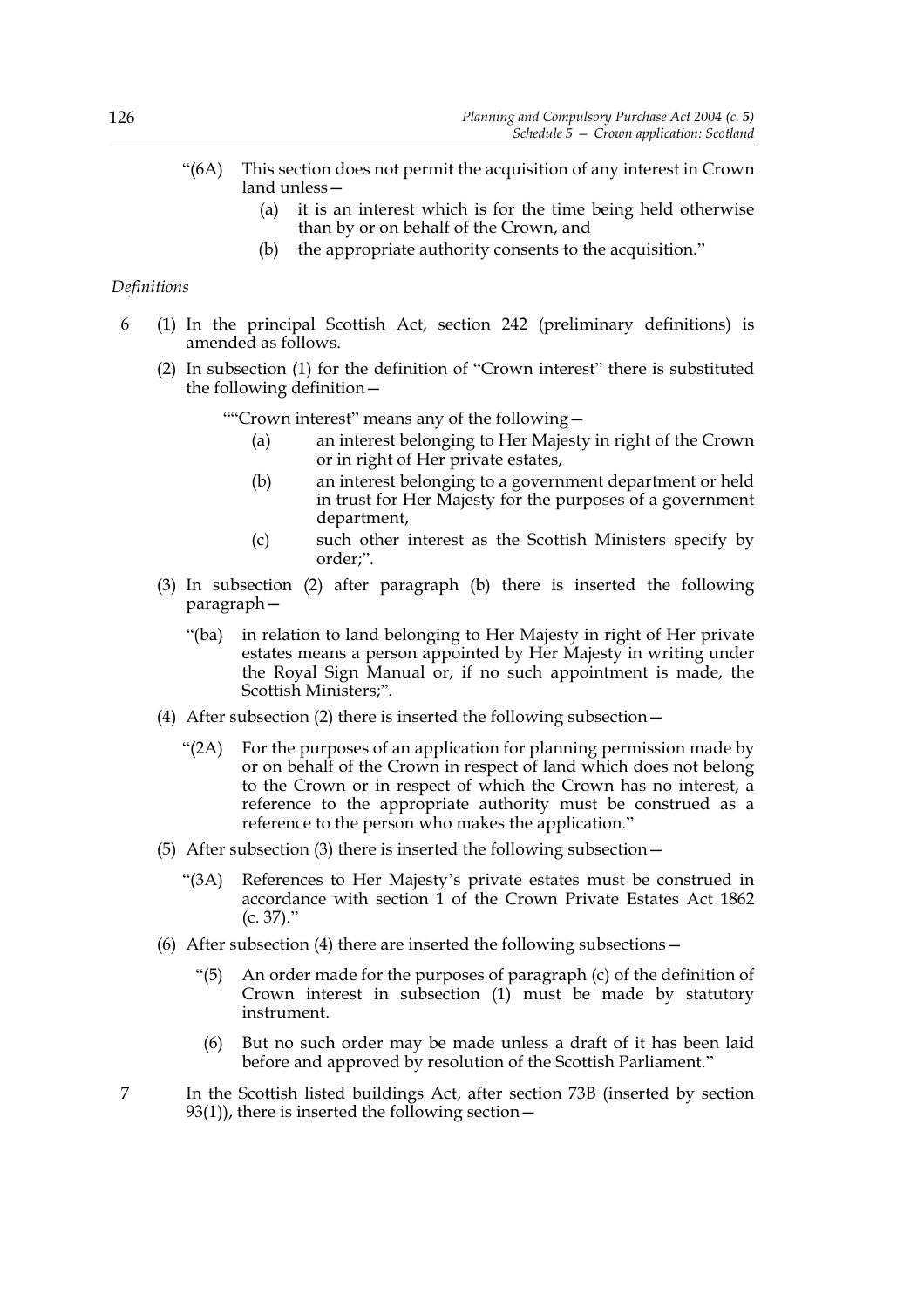# **"73C Expressions relating to the Crown**

- (1) Expressions relating to the Crown must be construed in accordance with this section.
- (2) Crown land is land in which there is a Crown interest.
- (3) A Crown interest is any of the following—
	- (a) an interest belonging to Her Majesty in right of the Crown or in right of Her private estates,
	- (b) an interest belonging to a government department or held in trust for Her Majesty for the purposes of a government department,
	- (c) such other interest as the Scottish Ministers specify by order.
- (4) A private interest is an interest which is not a Crown interest.
- (5) The appropriate authority in relation to any land is  $-$ 
	- (a) in the case of land belonging to Her Majesty in right of the Crown and forming part of the Crown Estate, the Crown Estate Commissioners,
	- (b) in relation to any other land belonging to Her Majesty in right of the Crown, the government department having the management of the land,
	- (c) in relation to land belonging to Her Majesty in right of Her private estates, a person appointed by Her Majesty in writing under the Royal Sign Manual or, if no such appointment is made, the Scottish Ministers,
	- (d) in the case of land belonging to a government department or held in trust for Her Majesty for the purposes of a government department, the department.
- (6) If any question arises as to what authority is the appropriate authority in relation to any land it must be referred to the Scottish Ministers, whose decision is final.
- (7) For the purpose of an application for listed building consent made by or on behalf of the Crown in respect of land which does not belong to the Crown or in respect of which the Crown has no interest, a reference to the appropriate authority must be construed as a reference to the person who makes the application.
- (8) The reference to Her Majesty's private estates must be construed in accordance with section 1 of the Crown Private Estates Act 1862 (c. 37).
- (9) An order made for the purposes of paragraph (c) of subsection (3) must be made by statutory instrument.
- (10) But no such order may be made unless a draft of it has been laid before and approved by resolution of the Scottish Parliament.
- (11) This section applies for the purposes of this Act."
- 8 (1) In the Planning (Hazardous Substances) (Scotland) Act 1997 (c. 10) (referred to in this Schedule as the "Scottish hazardous substances Act"), section 31 (exercise of powers in relation to Crown land) is amended as follows.
	- (2) Subsections (1) and (2) are omitted.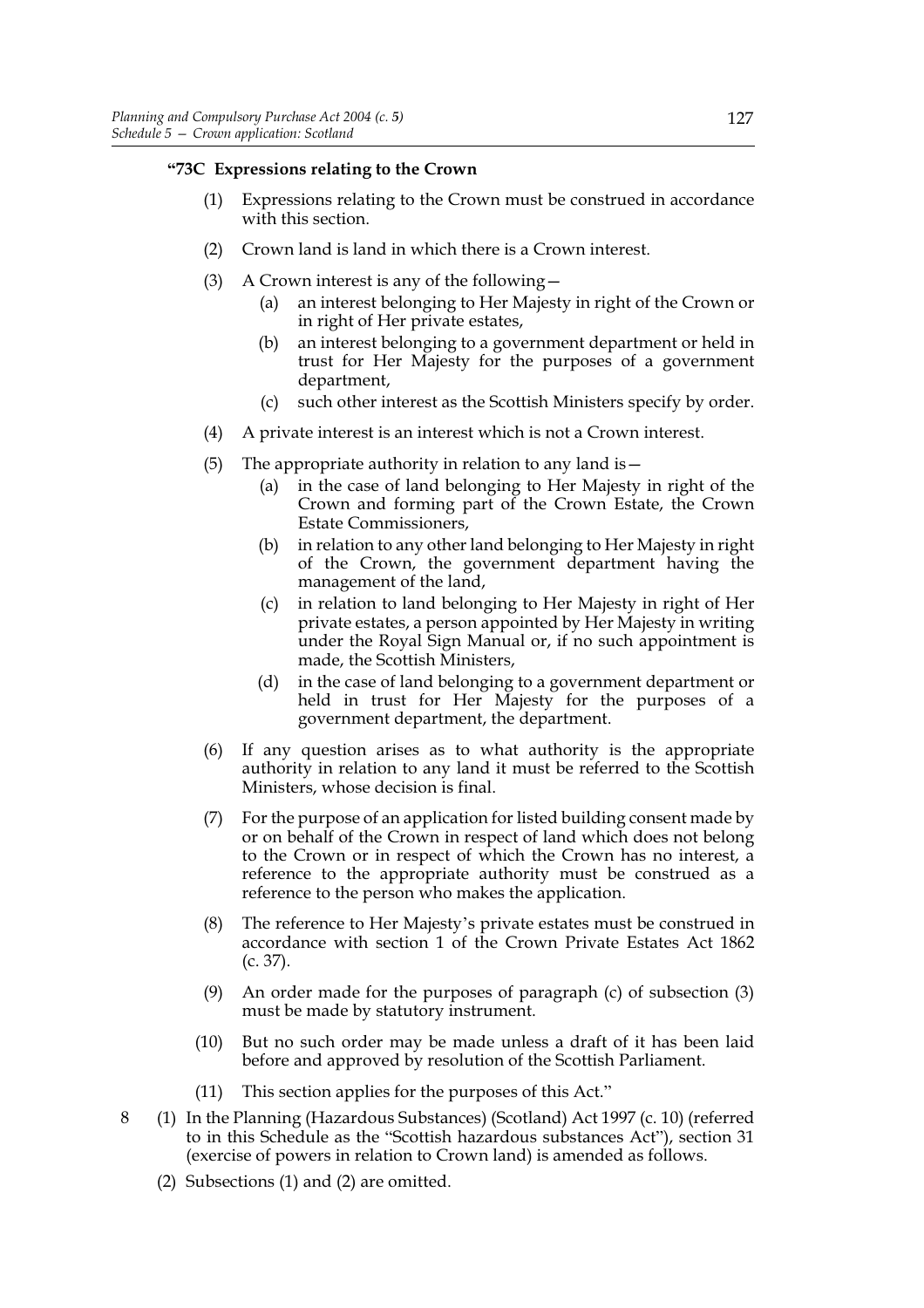- (3) In subsection (3) for the definition of "Crown interest" there is substituted the following definition—
- ""Crown interest" means any of the following—
	- (a) an interest belonging to Her Majesty in right of the Crown or in right of Her private estates,
	- (b) an interest belonging to a government department or held in trust for Her Majesty for the purposes of a government department,
	- (c) such other interest as the Scottish Ministers specify by order."
- (4) In subsection (5) after paragraph (b) there is inserted the following paragraph—
	- "(ba) in relation to land belonging to Her Majesty in right of Her private estates means a person appointed by Her Majesty in writing under the Royal Sign Manual or, if no such appointment is made, the Scottish Ministers,".
- (5) After subsection (6) there are inserted the following subsections—
	- "(7) References to Her Majesty's private estates must be construed in accordance with section 1 of the Crown Private Estates Act 1862 (c. 37).
	- (8) An order made for the purposes of paragraph (c) of the definition of Crown interest in subsection (3) must be made by statutory instrument.
	- (9) But no such order may be made unless a draft of it has been laid before and approved by resolution of the Scottish Parliament."

*Special enforcement notices*

- 9 (1) Sections 243 and 244 of the principal Scottish Act (control of development on Crown land: special enforcement notices) are omitted.
	- (2) But the repeal of sections 243 and 244 does not affect their operation in relation to development carried out before the commencement of this paragraph.

*Applications for planning permission, etc.*

10 (1) In the principal Scottish Act, after section 247 (supplementary provision as to Crown interest) there is inserted the following section—

# **"247A Applications for planning permission by Crown**

- (1) This section applies to an application for planning permission or for a certificate under section 151 made by or on behalf of the Crown.
- (2) The Scottish Ministers may by regulations modify or exclude any statutory provision relating to the making and determination of such applications.
- (3) A statutory provision is a provision contained in or having effect under any enactment (including any enactment comprised in, or in an instrument made under, an Act of the Scottish Parliament)."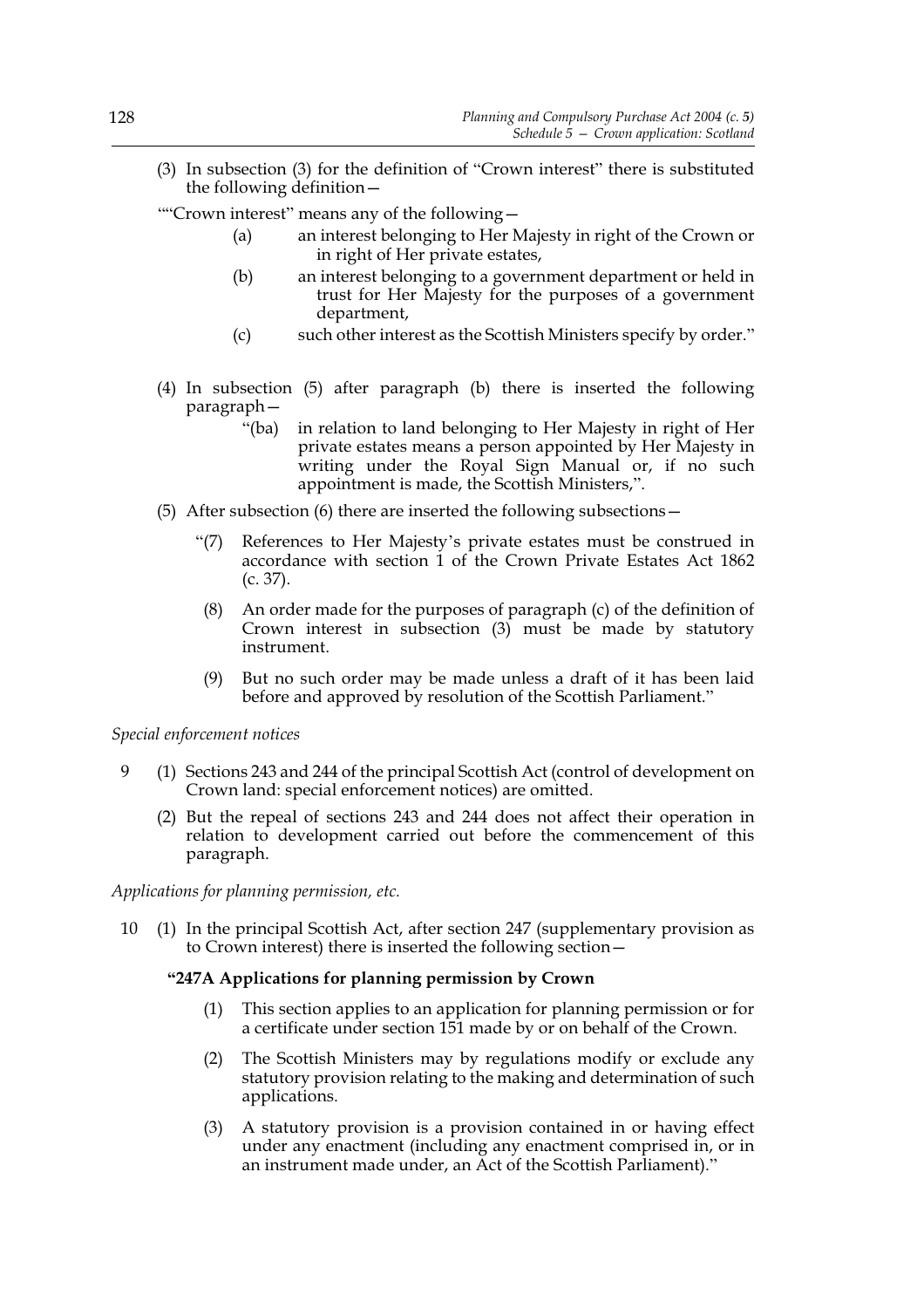- (2) Section 248 (application for planning permission etc. in anticipation of disposal of Crown land) is omitted.
- (3) The repeal of that section does not affect any requirement made in pursuance of regulations made under subsection  $(5)(b)$  of that section.
- 11 After section 73E of the Scottish listed buildings Act (inserted by section  $94(4)$ ) there is inserted the following section –

### **"73F Applications for listed building or conservation area consent by Crown**

- (1) This section applies to an application for  $-$ 
	- (a) listed building consent, or
	- (b) conservation area consent,
	- made by or on behalf of the Crown.
- (2) The Scottish Ministers may by regulations modify or exclude any statutory provision relating to the making and determination of such applications.
- (3) A statutory provision is a provision contained in or having effect under any enactment (including any enactment comprised in, or in an instrument made under, an Act of the Scottish Parliament)."
- 12 In the Scottish hazardous substances Act, section 32 (application for hazardous substances consent in anticipation of disposal of Crown land) is omitted.
- 13 Before section 33 of that Act there is inserted—

#### **"32A Applications for hazardous substances consent by Crown**

- (1) This section applies to an application for hazardous substances consent made by or on behalf of the Crown.
- (2) The Scottish Ministers may by regulations modify or exclude any statutory provision relating to the making and determination of such applications.
- (3) A statutory provision is a provision contained in or having effect under any enactment (including any enactment comprised in, or in an instrument made under, an Act of the Scottish Parliament)."

# *Rights of entry*

14 After section 270 of the principal Scottish Act (supplementary provisions as to rights of entry) there is inserted the following section—

#### **"270A Rights of entry: Crown land**

- (1) Section 269 applies to Crown land subject to the following modifications.
- (2) A person must not enter Crown land unless he has the relevant permission.
- (3) Relevant permission is the permission of  $-$ 
	- (a) a person appearing to the person seeking entry to the land to be entitled to give it, or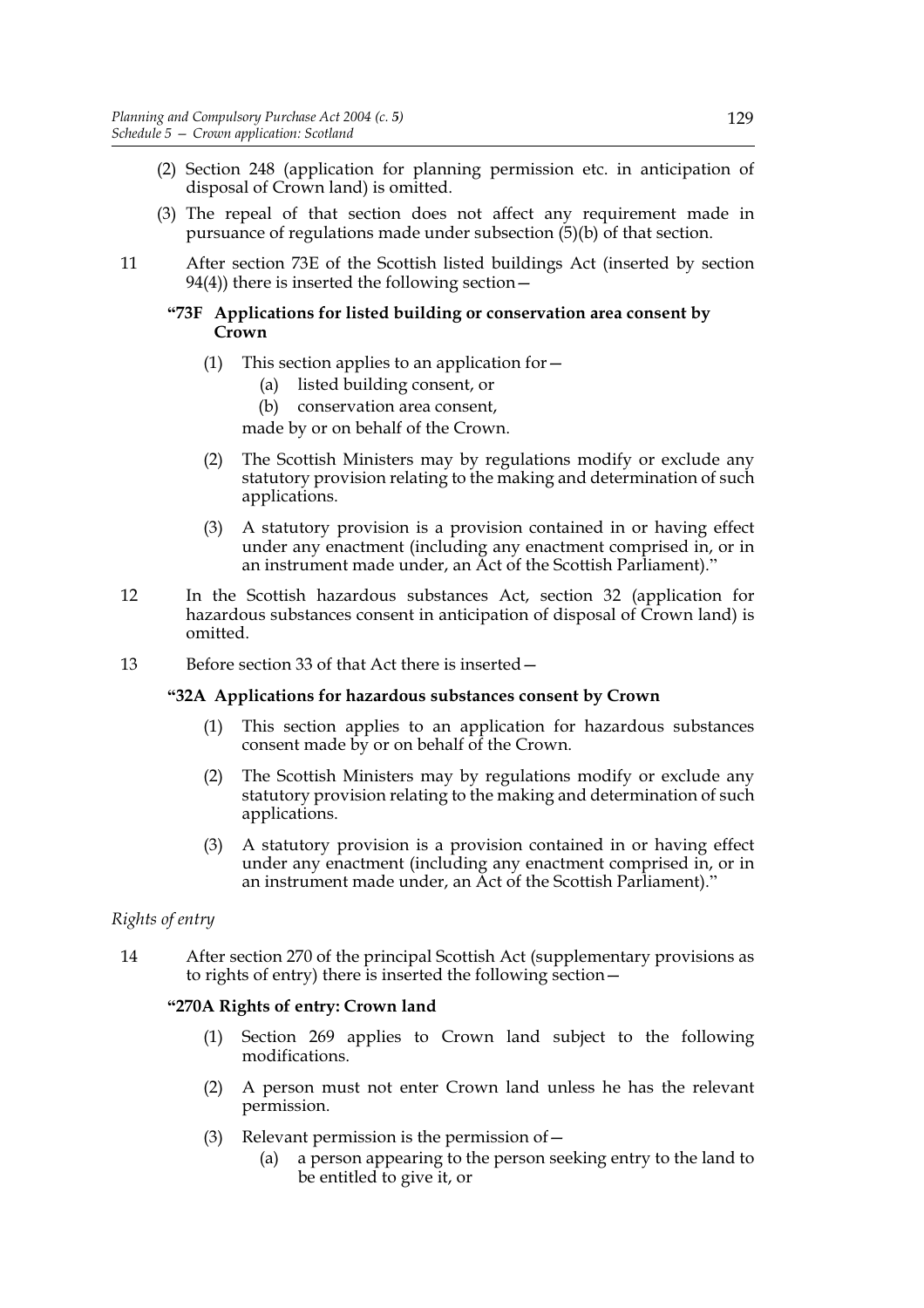- (b) the appropriate authority.
- (4) In subsection (6) the words "Subject to section 270" must be ignored.
- (5) Section 270 does not apply to anything done by virtue of this section.
- (6) "Appropriate authority" must be construed in accordance with section 242."
- 15 After section 78 of the Scottish listed buildings Act (rights of entry: supplementary provisions) there is inserted the following section—

### **"78A Rights of entry: Crown land**

- (1) Section 76 applies to Crown land subject to the following modifications.
- (2) A person must not enter Crown land unless he has the relevant permission.
- (3) Relevant permission is the permission of  $$ 
	- a person appearing to the person seeking entry to the land to be entitled to give it, or
	- (b) the appropriate authority.
- (4) In subsection (6) the words "and 78" must be ignored.
- (5) Section 78 does not apply to anything done by virtue of this section.
- (6) "Appropriate authority" must be construed in accordance with section 73C."
- 16 After section 35 of the Scottish hazardous substances Act (rights of entry: supplementary provisions) there is inserted the following section—

# **"35A Rights of entry: Crown land**

- (1) Section 33 applies to Crown land subject to the following modifications.
- (2) A person must not enter Crown land unless he has the relevant permission.
- (3) Relevant permission is the permission of—
	- (a) a person appearing to the person seeking entry to the land to be entitled to give it, or
	- (b) the appropriate authority.
- (4) In subsection (5), the words "and 35" must be ignored.
- (5) Section 35 does not apply to anything done by virtue of this section.
- (6) "Appropriate authority" must be construed in accordance with section  $31(5)$ ."

*Service of notices*

17 After section 271 of the principal Scottish Act (service of notices) there is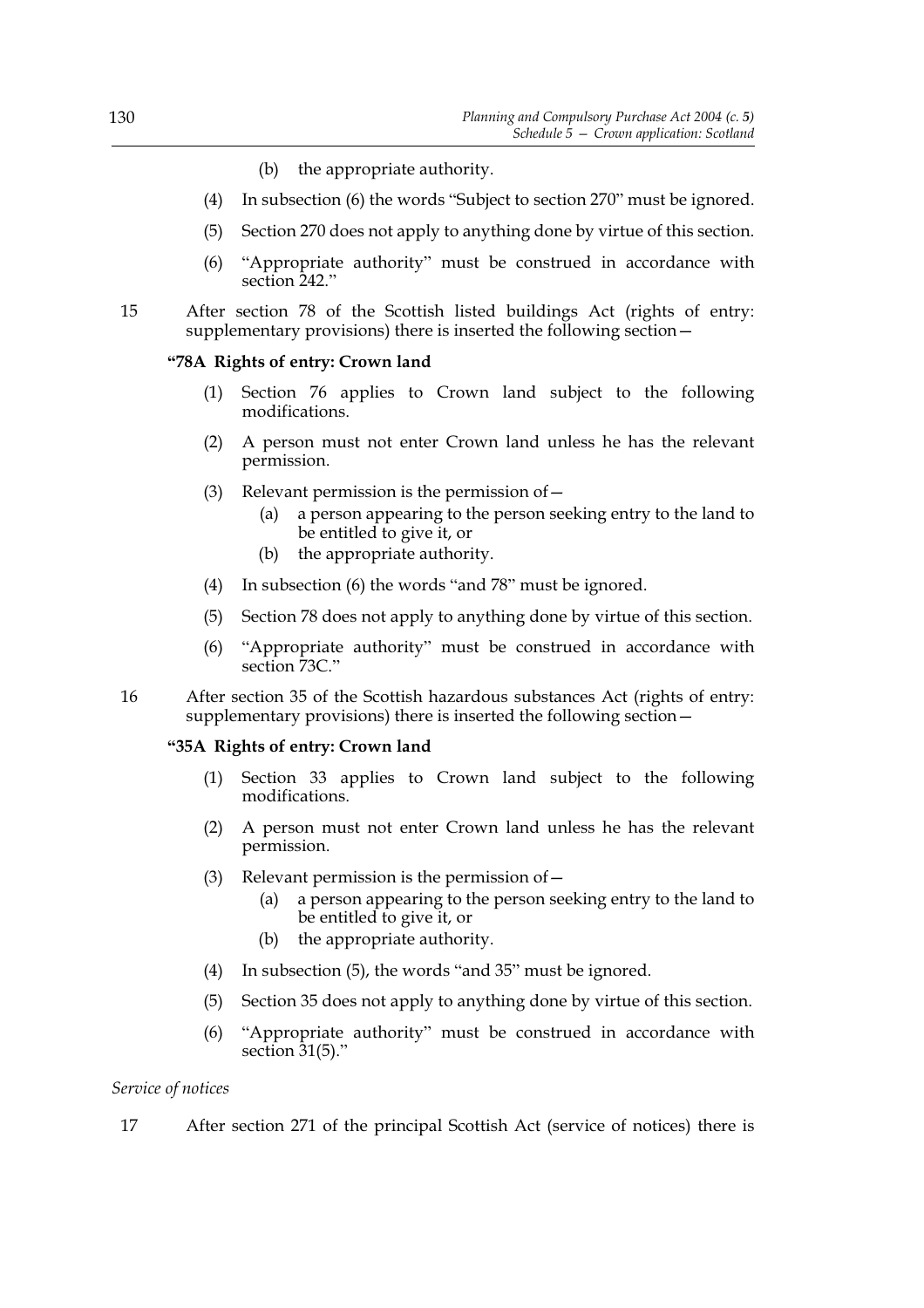inserted the following section—

# **"271A Service of notices on the Crown**

- (1) Any notice or other document required under this Act to be served on the Crown must be served on the appropriate authority.
- (2) Section 271 does not apply for the purposes of the service of such a notice or document.
- (3) "Appropriate authority" must be construed in accordance with section 242."

*Information as to interests in land*

18 In the principal Scottish Act, after section 272 (power to require information as to interests in land) there is inserted the following section—

### **"272A Information as to interests in Crown land**

- (1) This section applies to an interest in Crown land which is not a private interest.
- (2) Section 272 does not apply to an interest to which this section applies.
- (3) For a purpose mentioned in section 272(1) the Scottish Ministers may request the appropriate authority to give them such information as to the matters mentioned in section 272(2) as they specify in the request.
- (4) The appropriate authority must comply with a request under subsection  $(3)$  except to the extent  $-$ 
	- (a) that the matter is not within the knowledge of the authority, or
	- (b) that to do so will disclose information as to any of the matters mentioned in section 265A(4).
- (5) Expressions used in this section and in Part 12 (Crown Land) must be construed in accordance with that Part."

*Listed buildings and conservation areas*

- 19 (1) In the Scottish listed buildings Act, sections 74 and 75 (provisions relating to Crown land) are omitted.
	- (2) The repeal of section 75 does not affect any requirement made in pursuance of regulations made under subsection  $(4)(b)$  of that section.
- 20 (1) In the Scottish listed buildings Act, section 79 (application of certain general provisions of the principal Scottish Act) is amended as follows.
	- (2) In subsection  $(1)$  -
		- (a) after the entry relating to section 265 there is inserted—
			- "section 265A (planning inquiries to be held in public subject to certain exceptions),",
		- (b) after the entry relating to section 271 there is inserted— "section 271A(1) and (2) (service of notices on the Crown),", and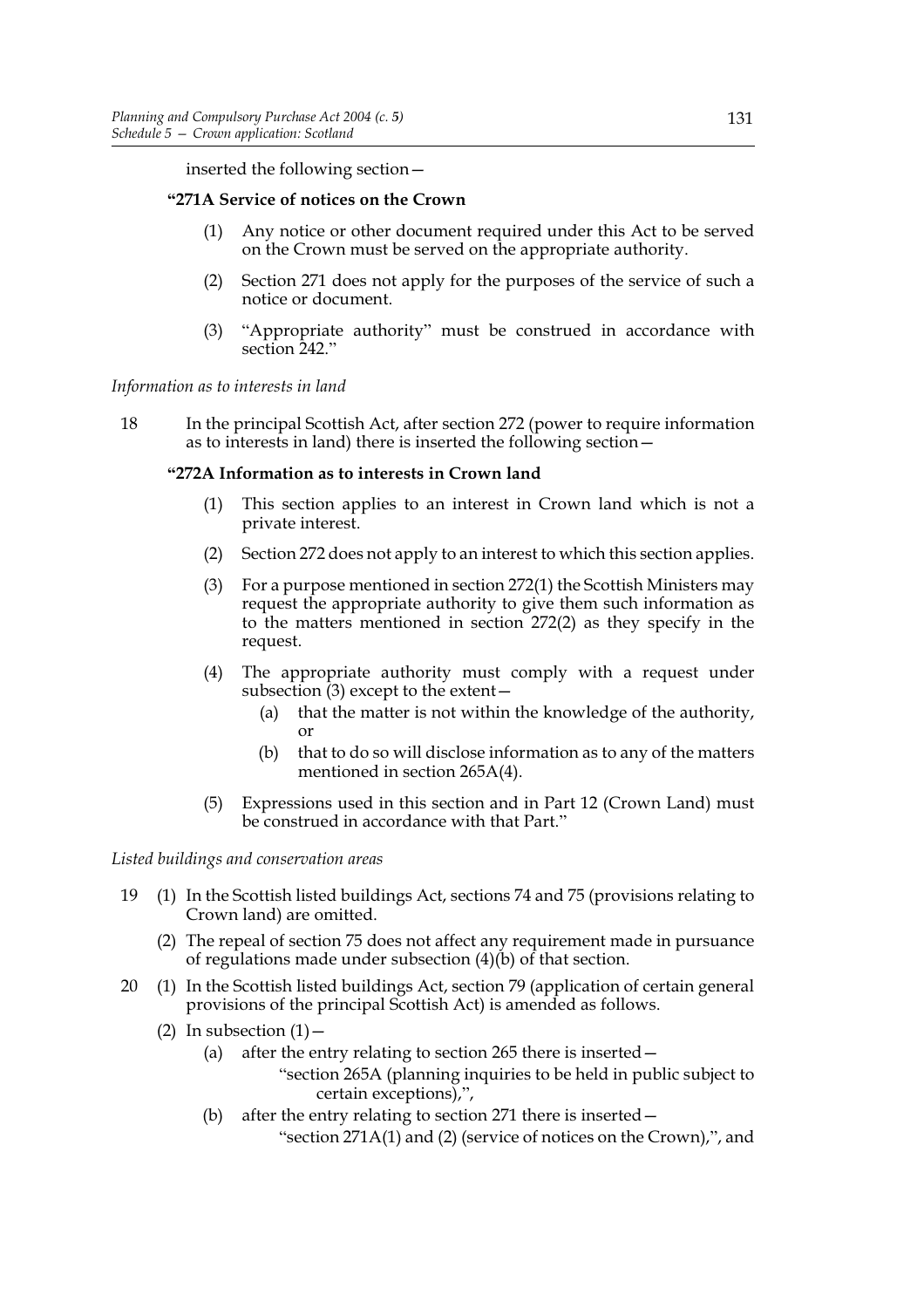- (c) after the entry relating to section 272 there is inserted— "section 272A(1) to (4) (information as to interests in Crown land),".
- (3) After subsection (2) there is inserted the following subsection—
	- "(3) In the application of section 265A of the principal Act for the purposes of this Act, the provisions mentioned in subsection (1) of the section shall be construed as including any inquiry held by virtue of this section."

# *Hazardous substances*

- 21 In the Scottish hazardous substances Act, in section 15 (revocation of consent on change of control of land) after subsection (2) there is inserted the following subsection—
	- "(3) This section does not apply if the control of the land changes from one emanation of the Crown to another."
- 22 (1) In the Scottish hazardous substances Act, section 36 (application of certain general provisions of the principal Scottish Act) is amended as follows—
	- (a) after the entry relating to section 265 there is inserted—
		- "section 265A (planning inquiries to be held in public subject to certain exceptions),",
	- (b) after the entry relating to section 271 there is inserted—
		- "section 271A(1) to (2) (service of notices on the Crown),", and
	- (c) after the entry relating to section 272 there is inserted— "section 272A(1) to (4) (information as to interests in Crown land),".
	- (2) The existing provision as so amended becomes subsection (1), and after that subsection there is added—
		- "(2) In the application of section 265A of the principal Act for the purposes of this Act, the provisions mentioned in subsection (1) of the section shall be construed as including any inquiry held by virtue of this section."

#### *Miscellaneous*

- 23 Sections 242(4) (certain persons treated as having an interest in Crown land) and 246 (agreements relating to Crown land) of the principal Scottish Act are omitted.
- 24 In the principal Scottish Act, for section 247 (supplementary provisions as to Crown interest) there is substituted the following section—

#### **"247 Supplementary provisions as to Crown interest**

Where, in accordance with an agreement under section 246, the approval of a planning authority is required in respect of any development of land in which there is a Crown interest, sections 78 to 82 have effect in relation to the withholding of that approval, or the giving of it subject to conditions, as if it were a refusal of planning permission, or, as the case may be, a grant of planning permission subject to conditions."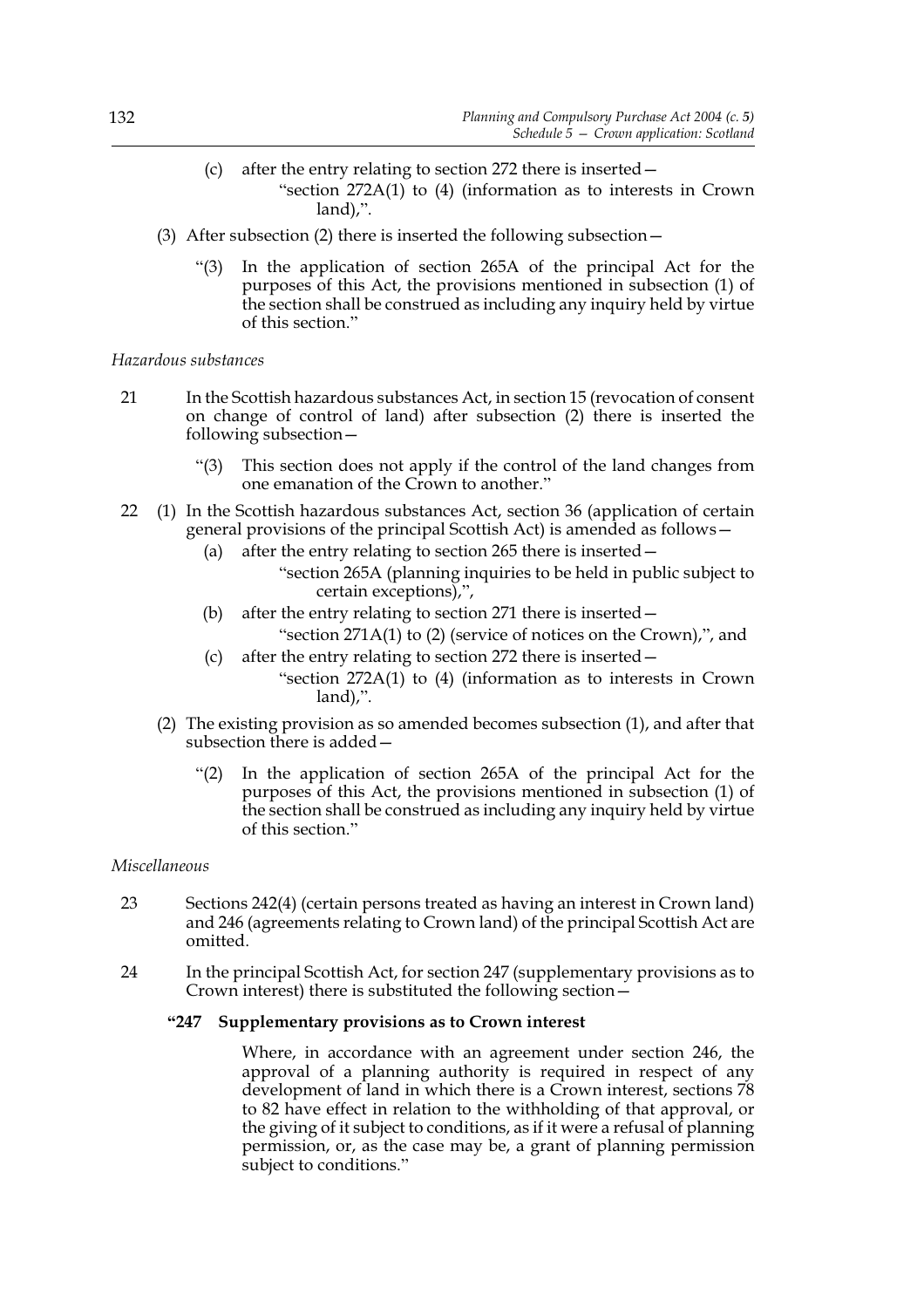- 25 (1) In the principal Scottish Act, section 249 (tree preservation orders in anticipation of disposal of Crown land) is omitted.
	- (2) But the repeal of section 249 does not affect its operation in relation to a tree preservation order made by virtue of that section before the commencement of this paragraph.
- 26 (1) In the principal Scottish Act, section 250 (requirement of planning permission for continuance of use instituted by the Crown) is omitted.
	- (2) But the repeal of section 250 does not affect its operation in relation to an agreement made as mentioned in subsection (1) of that section before the commencement of this paragraph.

### SCHEDULE 6 Section 118

### AMENDMENTS OF THE PLANNING ACTS

*Town and Country Planning Act 1990 (c. 8)*

- 1 The Town and Country Planning Act 1990 is amended as follows.
- 2 In section 55(2)(b) (meaning of development) the word "local" is omitted.
- 3 For section 69 there is substituted the following section—

### **"69 Register of applications etc**

- (1) The local planning authority must keep a register containing such information as is prescribed as to—
	- (a) applications for planning permission;
	- (b) requests for statements of development principles (within the meaning of section 61E);
	- (c) local development orders;
	- (d) simplified planning zone schemes.
- (2) The register must contain—
	- (a) information as to the manner in which applications mentioned in subsection (1)(a) and requests mentioned in subsection (1)(b) have been dealt with;
	- (b) such information as is prescribed with respect to any local development order or simplified planning zone scheme in relation to the authority's area.
- (3) A development order may require the register to be kept in two or more parts.
- (4) Each part must contain such information as is prescribed relating to the matters mentioned in subsection  $(1)(a)$  and  $(b)$ .
- (5) A development order may also make provision—
	- (a) for a specified part of the register to contain copies of applications or requests and of any other documents or material submitted with them;
	- (b) for the entry relating to an application or request (and everything relating to it) to be removed from that part of the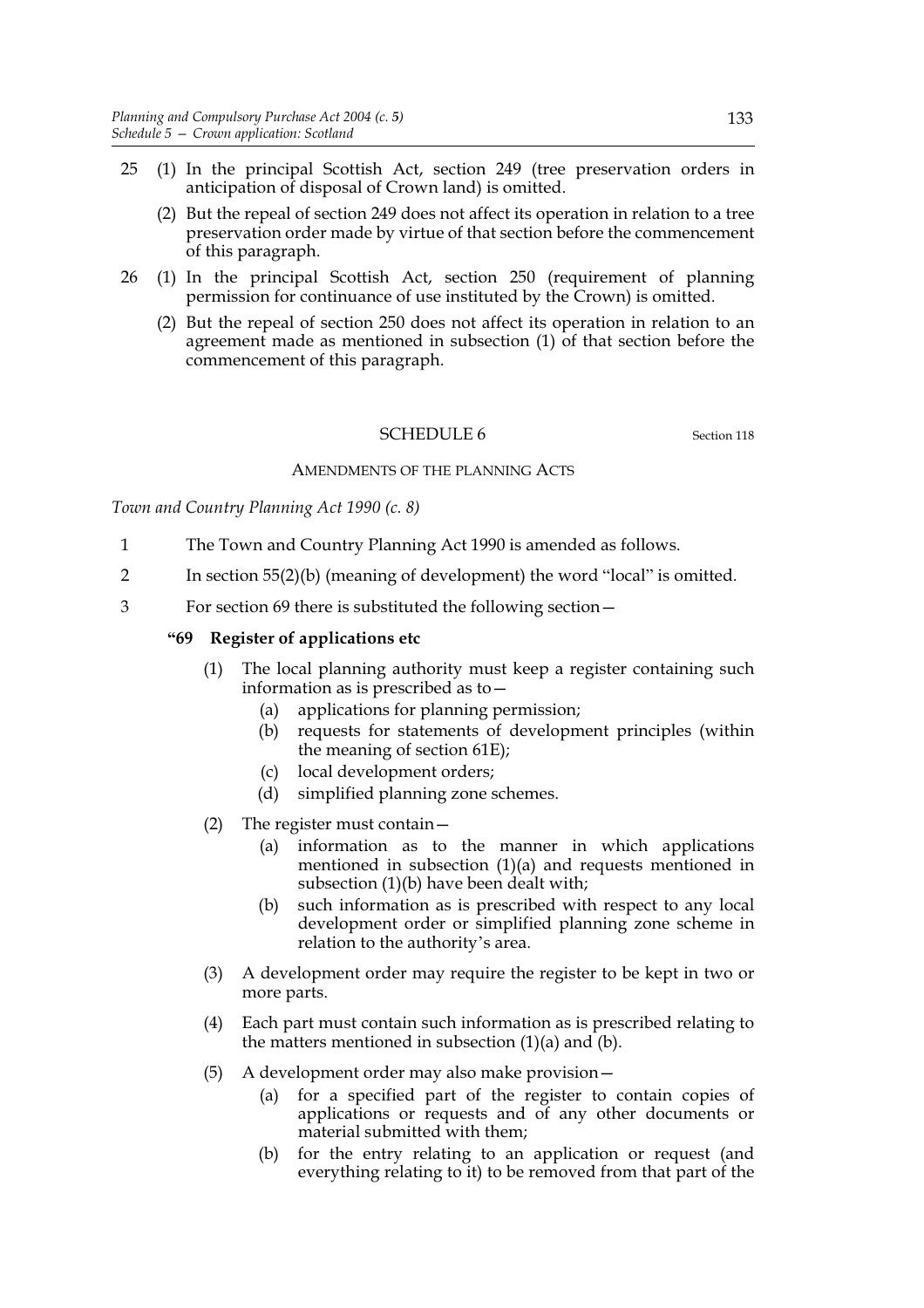register when the application (including any appeal arising out of it) or the request (as the case may be) has been finally disposed of.

- (6) Provision made under subsection (5)(b) does not prevent the inclusion of a different entry relating to the application or request in another part of the register.
- (7) The register must be kept in such manner as is prescribed.
- (8) The register must be kept available for inspection by the public at all reasonable hours.
- (9) Anything prescribed under this section must be prescribed by development order."
- 4 Section 76 (Duty to draw attention to certain provisions for benefit of disabled) is omitted.
- 5 Sections 106 to 106B (planning obligations) are omitted.
- 6 In section 108 (compensation for refusal of planning permission formerly granted by development order) after subsection (3) there is inserted the following subsection—
	- "(3A) This section does not apply if—
		- (a) development authorised by planning permission granted by a development order or local development order is started before the permission is withdrawn, and
		- (b) the order includes provision in pursuance of section 61D permitting the development to be completed after the permission is withdrawn."
- 7 (1) In section 245 (modification of incorporated enactments), subsections (2) and (3) are omitted.
	- (2) The amendments made by sub-paragraph (1) do not apply to compulsory purchase orders of which notice under section 11 of or, as the case may be, paragraph 2 of Schedule 1 to the Acquisition of Land Act 1981 (c. 67) is published before commencement of this paragraph.
- 8 In section 284(1) (restriction on challenge to validity of certain documents), paragraph (a) is omitted.
- 9 (1) Section 287 (procedure for questioning the validity of certain matters) is amended as follows.
	- (2) For subsections (1) to (3) there are substituted the following subsections  $-$ 
		- "(1) This section applies to  $-$ 
			- (a) a simplified planning zone scheme or an alteration of such a scheme;
			- an order under section 247, 248, 249, 251, 257, 258 or 277,

and anything falling within paragraphs (a) and (b) is referred to in this section as a relevant document.

- (2) A person aggrieved by a relevant document may make an application to the High Court on the ground that  $-$ 
	- (a) it is not within the appropriate power, or
	- (b) a procedural requirement has not been complied with.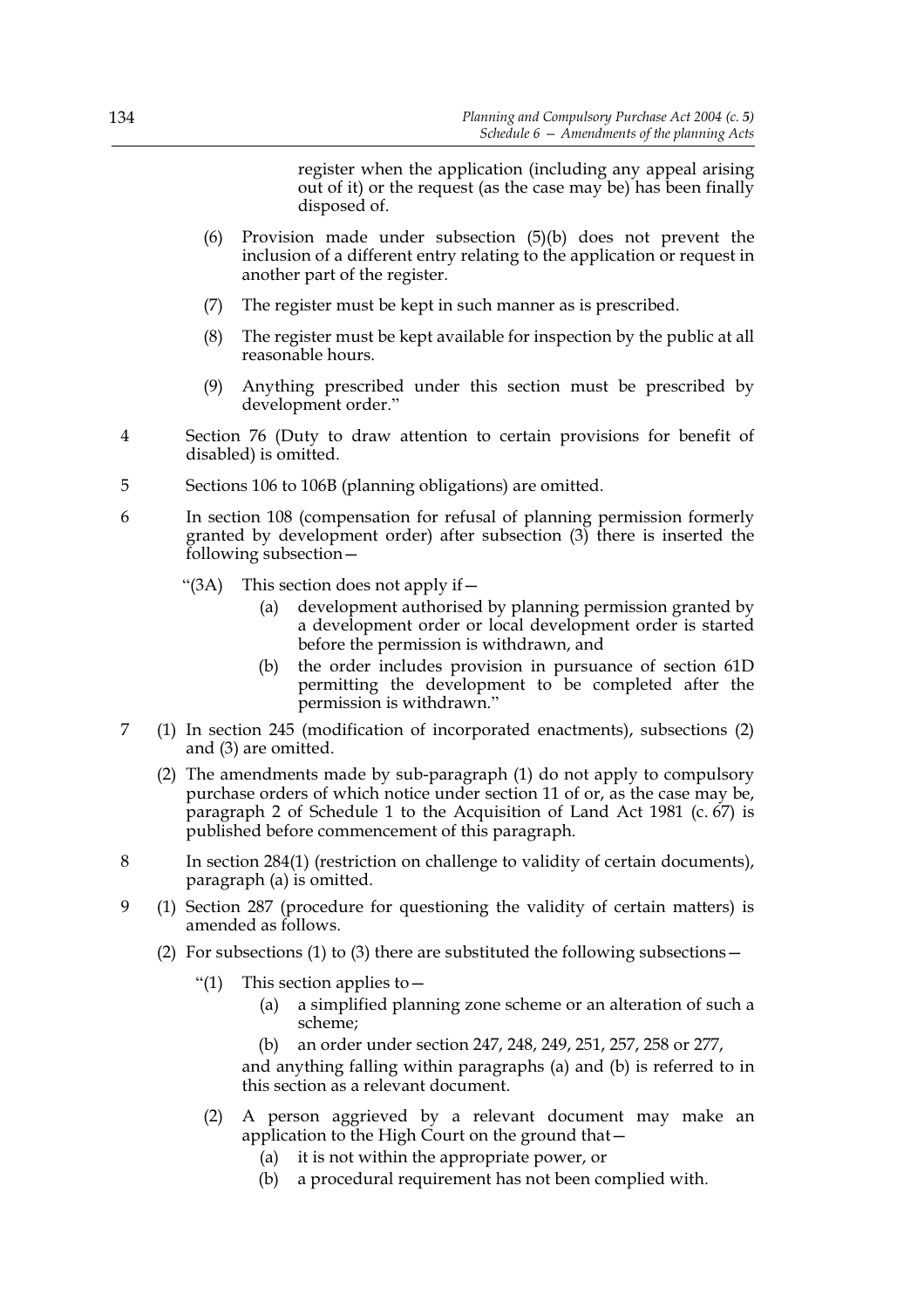- (3) The High Court may make an interim order suspending the operation of the relevant document—
	- (a) wholly or in part;
	- (b) generally or as it affects the property of the applicant.
- (3A) Subsection (3B) applies if the High Court is satisfied—
	- (a) that a relevant document is to any extent outside the appropriate power;
	- (b) that the interests of the applicant have been substantially prejudiced by a failure to comply with a procedural requirement.
- (3B) The High Court may quash the relevant document—
	- (a) wholly or in part;
	- (b) generally or as it affects the property of the applicant.
- (3C) An interim order has effect until the proceedings are finally determined.
- (3D The appropriate power is—
	- (a) in the case of a simplified planning zone scheme or an alteration of the scheme, Part III;
	- (b) in the case of an order under section 247, 248, 249, 251, 257, 258 or 277, the section under which the order is made."
- (3) In subsection  $(5)$ 
	- (a) paragraph (a) is omitted;
	- (b) in each of paragraphs (b) to (e) the words "by virtue of subsection (3)" are omitted.
- (4) Subsection (6) is omitted.
- 10 (1) Section 296 (exercise of powers in relation to Crown land) is amended as follows.
	- (2) In subsection (1) for paragraph (a) there is substituted the following paragraph—
		- "(a) a document, plan or strategy specified in subsection (1A) may include proposals relating to the use of Crown land;".
	- (3) After subsection (1) there is inserted the following subsection—
		- "(1A) These are the documents, plans and strategies—
			- (a) the regional spatial strategy (or a revision of it) within the meaning of Part 1 of the Planning and Compulsory Purchase Act 2004;
			- (b) a local development document (or a revision of it) adopted or approved under Part 2 of that Act;
			- (c) a local development plan (or a revision of it) adopted or approved under Part 6 of that Act;
			- (d) the Mayor of London's spatial development strategy (or any alteration or replacement of it) published in pursuance of section 337 of the Greater London Authority Act 1999."
- 11 (1) Section 303A (recovery of costs of certain inquiries) is amended as follows.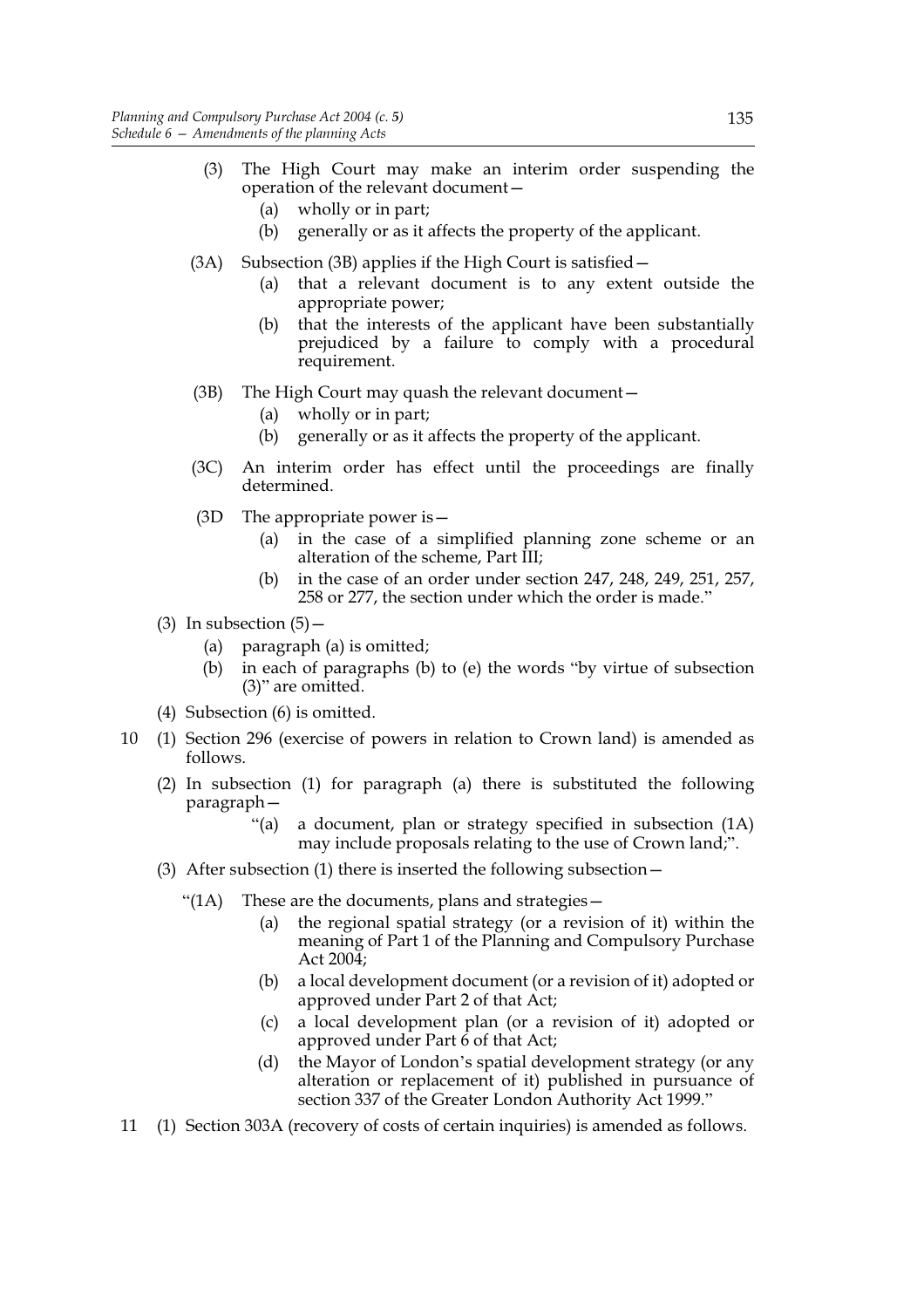- (2) For subsection (1) there are substituted the following subsections—
	- "(1) This section applies if the appropriate authority appoints a person to carry out or hold a qualifying procedure.
	- (1A) A qualifying procedure is—
		- (a) an independent examination under section 20 or 64 of the Planning and Compulsory Purchase Act 2004;
		- (b) a local inquiry or other hearing under paragraph 8(1)(a) of Schedule  $\bar{7}$ ;
		- (c) the consideration of objections under paragraph 8(1)(b) of that Schedule.
	- (1B) The appropriate authority is  $-$ 
		- (a) the Secretary of State if the local planning authority causing the procedure to be carried out or held is in England;
		- (b) the National Assembly for Wales if the local planning authority causing the procedure to be carried out or held is in Wales."
- (3) In each of subsections (2) to (6) and (10)(a) in each place where it occurs  $-$ 
	- (a) for "Secretary of State" there is substituted "appropriate authority";
	- (b) for "him" there is substituted "it";
	- (c) for "he" there is substituted "it".
- (4) In each of subsections  $(2)$ ,  $(4)$ ,  $(5)$  and  $(6)$  in each place where it occurs for "inquiry" there is substituted "procedure".
- (5) In subsection (5) each of the following is omitted  $-$ 
	- (a) "or appointed as one of the persons who are to hold it";
	- (b) "(in addition to what may be recovered by virtue of the appointment of any other person)";
	- (c) in paragraph (c), "(or, in a case where that person is appointed as one of the persons who are to hold the qualifying inquiry, an appropriate proportion of any costs attributable to the appointment of an assessor to assist those persons)".
- (6) Subsections  $(7)$  to  $(9)$  are omitted.
- (7) Before subsection (10) there is inserted the following subsection—
	- "(9A) References to a local planning authority causing a qualifying inquiry to be held include references to a requirement under the Planning and Compulsory Purchase Act 2004 on the authority to submit a plan to the appropriate authority for independent examination."
- 12 In section 306 (2) (local authorities and statutory undertakers may contribute to certain costs of local planning authorities) for paragraph (a) there are substituted the following paragraphs—
	- "(a) any expenses incurred by a local planning authority for the purposes of carrying out a review under section 13 or 61 of the Planning and Compulsory Purchase Act 2004 (duty of local planning authority to keep under review certain matters affecting development);
	- (ab) any expenses incurred by a county council for the purposes of carrying out a review under section 14 of that Act (duty of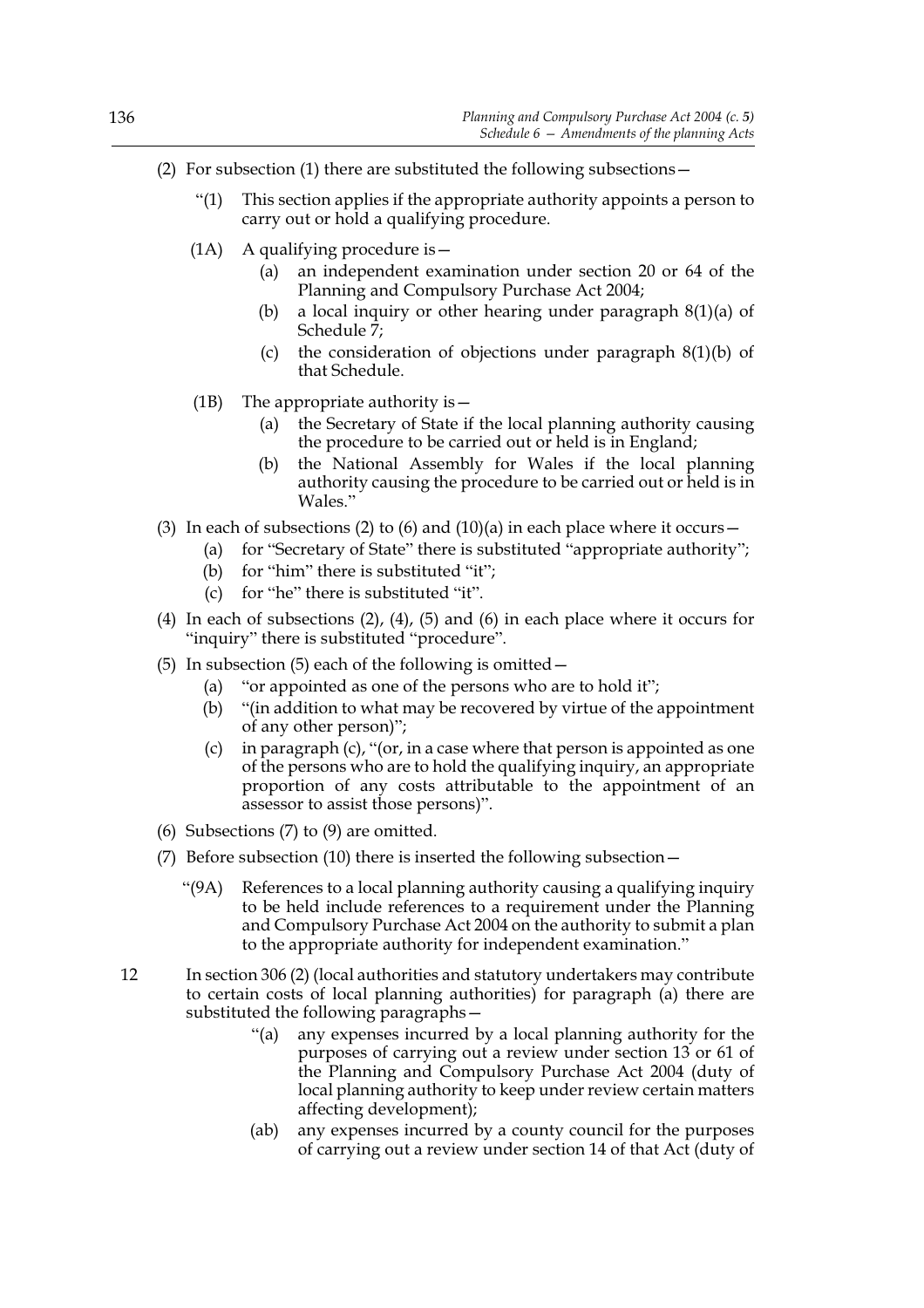county council to keep under review certain matters affecting development);"

- 13 In section 324(1) (rights of entry) for paragraph (a) there is substituted the following paragraph—
	- "(a) the preparation, revision, adoption or approval of a local development document under Part 2 of the Planning and Compulsory Purchase Act 2004 or a local development plan under Part 6 of that Act;"
- 14 (1) Section 333 (provision about regulations and orders) is amended as follows.
	- (2) After subsection (2) there is inserted the following subsection—
		- "(2A) Regulations may make different provision for different purposes."
- 15 In section 336(1) (interpretation) for the definition of development plan there is substituted—

""development plan" must be construed in accordance with section 38 of the Planning and Compulsory Purchase Act 2004;".

- 16 (1) Schedule 1 (distribution of functions of local planning authorities) is amended as follows.
	- (2) Paragraph 2 is omitted.
	- (3) In paragraph 3(7) the words "but paragraph 4 shall apply to such applications instead" are omitted.
	- (4) For paragraph 7 there is substituted the following paragraph—
		- "7 (1) A local planning authority must not determine an application for planning permission to which the consultation requirements apply unless it complies with sub-paragraph (7).
			- (2) The consultation requirements are  $-$ 
				- (a) consultation with the RPB for the region in which the authority's area is situated if the development is one to which sub-paragraph (3) applies;
				- (b) consultation by a district planning authority with the county planning authority for their area if the development is one to which sub-paragraph (4) applies.
			- (3) This sub-paragraph applies to  $-$ 
				- (a) a development which would by reason of its scale or nature or the location of the land be of major importance for the implementation of the RSS or a relevant regional policy, or
				- (b) a development of a description in relation to which the RPB has given notice in writing to the local planning authority that it wishes to be consulted.
			- (4) This sub-paragraph applies to  $-$ 
				- (a) a development which would materially conflict with or prejudice the implementation of a relevant county policy,
				- (b) a development in an area in relation to which the county planning authority have given notice in writing to the district planning authority that development is likely to affect or be affected by the winning and working of minerals, other than coal,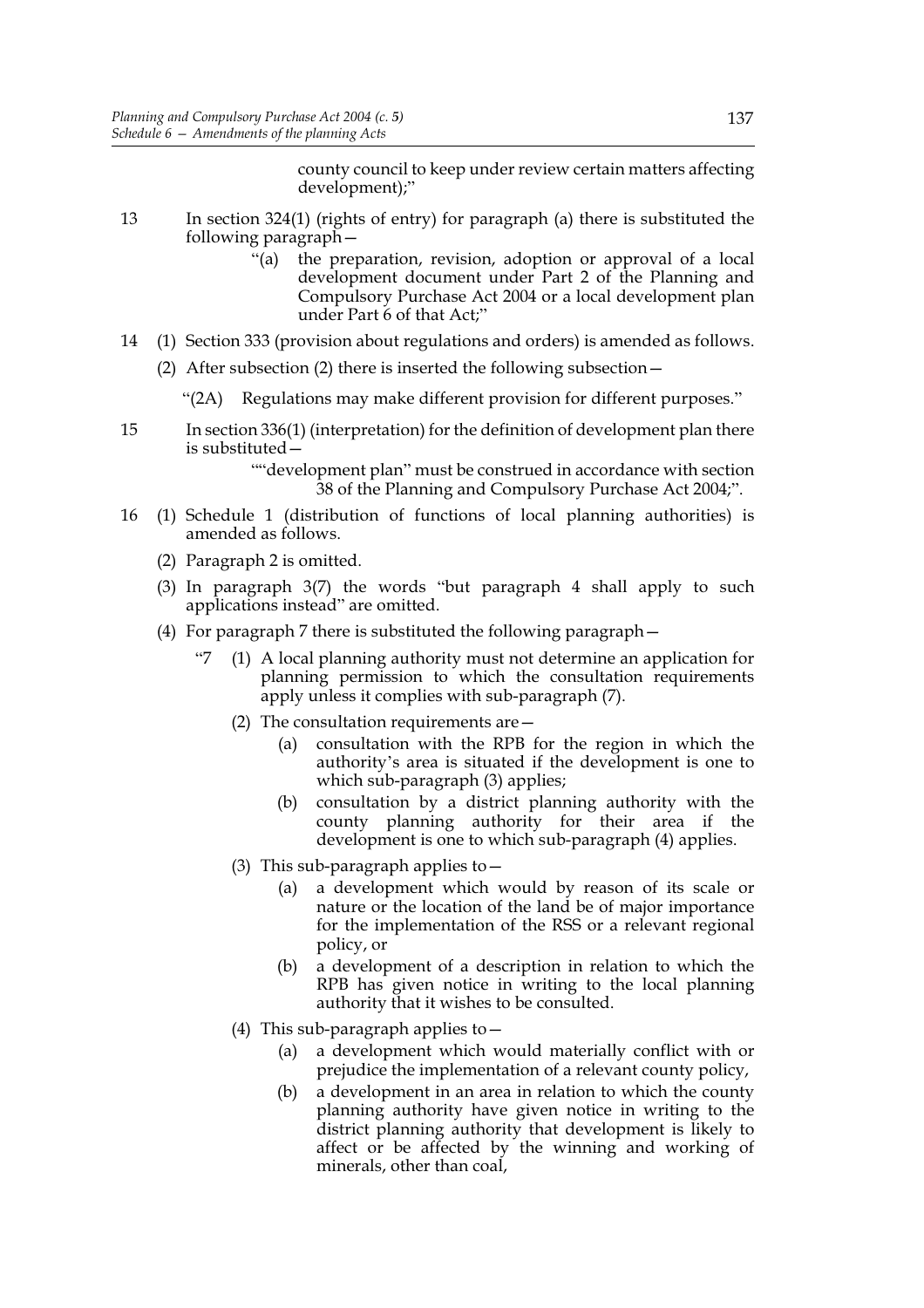- (c) a development of land in respect of which the county planning authority have given notice in writing to the district planning authority that they propose to carry out development,
- (d) a development which would prejudice a proposed development mentioned in paragraph (c) in respect of which notice has been given as so mentioned,
- (e) a development of land in relation to which the county planning authority have given notice in writing to the district planning authority that it is proposed to use the land for waste disposal, or
- (f) a development which would prejudice a proposed use mentioned in paragraph (e) in respect of which notice has been given as so mentioned.
- (5) The consultation requirements do not apply  $-$ 
	- (a) in respect of a development to which sub-paragraph (3) applies if the RPB gives a direction authorising the determination of the application without compliance with the requirements;
	- (b) in respect of a development to which sub-paragraph (4) applies if the county planning authority gives a direction authorising the determination of the application without compliance with the requirements.
- (6) A direction under sub-paragraph (5) may be given in respect of a particular application or a description of application.
- (7) If the consultation requirements apply the local planning authority—
	- (a) must give notice to the RPB or county planning authority (as the case may be) (the consulted body) that they propose to consider the application,
	- (b) must send a copy of the application to the consulted body, and
	- (c) must not determine the application until the end of such period as is prescribed by development order beginning with the date of the giving of notice under paragraph (a).
- (8) Sub-paragraph (7)(c) does not apply if before the end of the period mentioned in that sub-paragraph—
	- (a) the local planning authority have received representations concerning the application from the consulted body, or
	- (b) the consulted body gives notice that it does not intend to make representations.
- (9) A relevant regional policy is—
	- (a) a policy contained in a draft revision of the RSS which has been submitted to the Secretary of State in pursuance of section 5(8) of the 2004 Act, or
	- (b) a policy contained in a structure plan which has effect by virtue of paragraph 1 of Schedule 8 to the 2004 Act.
- (10) A relevant county policy is—
	- (a) a policy contained in a local development document which has been prepared in accordance with a minerals and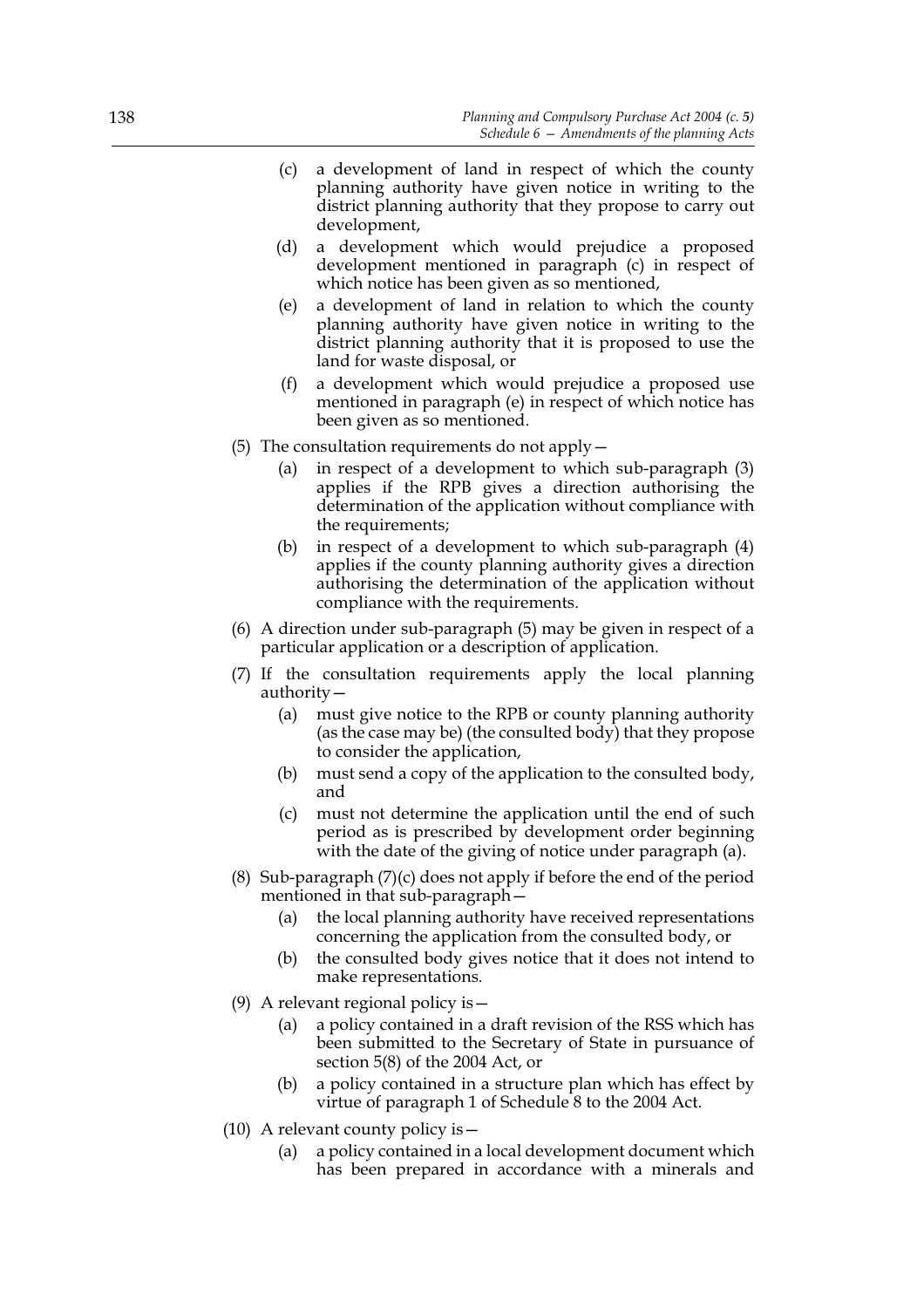waste scheme and submitted to the Secretary of State in pursuance of section 20(1) of the 2004 Act or adopted by the county planning authority in pursuance of section 23 of that Act, or

- (b) a policy contained in a structure plan which has effect by virtue of paragraph 1 of Schedule 8 to the 2004 Act.
- (11) RPB and RSS must be construed in accordance with Part 1 of the 2004 Act.
- (12) The 2004 Act is the Planning and Compulsory Purchase Act 2004."
- 17 In Schedule 2 (transitional provisions relating to development plans) Parts 1, 2 and 3 are omitted.
- 18 (1) Schedule 13 (blighted land) is amended as follows.
	- (2) Paragraphs 1 to 4 are omitted.
	- (3) The following paragraph is inserted as paragraph  $1A$  -
		- "1A Land which is identified for the purposes of relevant public functions by a development plan document for the area in which the land is situated.

*Notes*

- (1) Relevant public functions are—
	- (a) the functions of a government department, local authority, National Park authority or statutory undertakers;
	- (b) the establishment or running by a public telecommunications operator of a telecommunication system.
- (2) For the purposes of this paragraph a development plan document is—
	- (a) a development plan document which is adopted or approved for the purposes of Part 2 of the Planning and Compulsory Purchase Act 2004 (in this paragraph, the 2004 Act);
	- (b) a revision of such a document in pursuance of section 26 of the 2004 Act which is adopted or approved for the purposes of Part 2 of the 2004 Act;
	- (c) a development plan document which has been submitted to the Secretary of State for independent examination under section 20(1) of the 2004 Act;
	- (d) a revision of a development plan document in pursuance of section 26 of the 2004 Act if the document has been submitted to the Secretary of State for independent examination under section 20(1) of that Act.
- (3) But Note  $(2)(c)$  and  $(d)$  does not apply if the document is withdrawn under section 22 of the 2004 Act at any time after it has been submitted for independent examination.
- (4) In Note (2)(c) and (d) the submission of a development plan document to the Secretary of State for independent examination is to be taken to include the holding of an independent examination by the Secretary of State under section 21 or section 27 of the 2004 Act."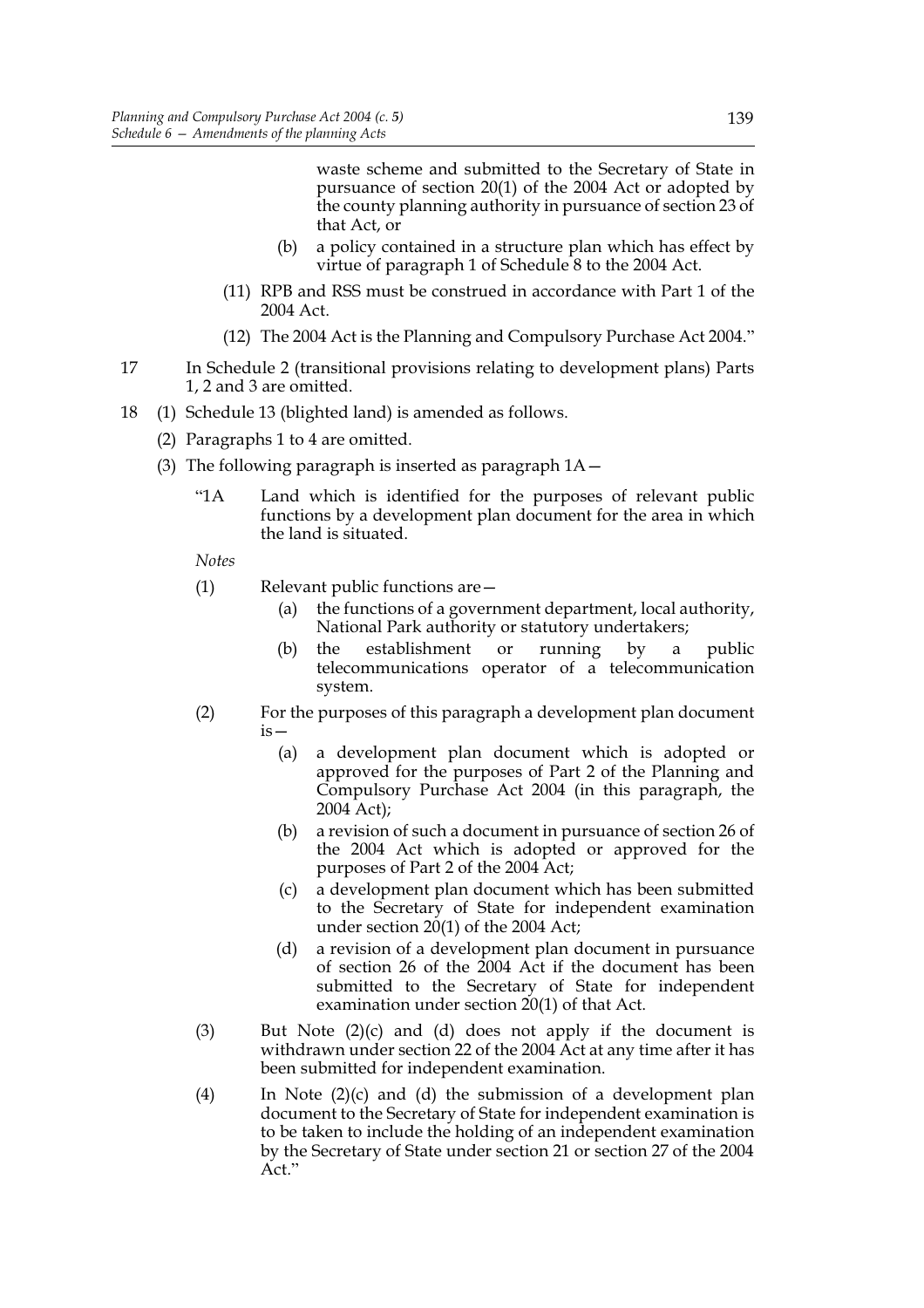- (4) In paragraph 5 for "any such functions as are mentioned in paragraph  $1(a)(i)$ or (ii)" there is substituted "relevant public functions (within the meaning of paragraph 1A)".
- (5) In paragraph 6 for "any such functions as are mentioned in paragraph 5" there is substituted "relevant public functions (within the meaning of paragraph 1A)".
- (6) In paragraph 13, for "paragraphs 1, 2, 3 and 4" there is substituted "paragraph 1A".

*Planning (Listed Buildings and Conservation Areas) Act 1990 (c. 9)*

- 19 The Planning (Listed Buildings and Conservation Areas) Act 1990 is amended as follows.
- 20 In section 10(3) (regulations relating to applications for listed building consent)—
	- (a) for paragraph (b) and the word "and" following it there is substituted the following paragraph—
		- "(b) requirements as to publicity in relation to such applications;";
	- (b) after paragraph (c) there are inserted the following paragraphs—
		- "(d) requirements as to consultation in relation to such applications;
			- (e) prohibiting the determination of such applications during such period as is prescribed;
			- (f) requirements on the local planning authority to take account of responses from persons consulted."
- 21 In section 23(2) (matters to which regard is to be had by local planning authority in exercising function of revoking or modifying consent) for "the development plan and to any other" there is substituted "any".
- 22 In section 26(2) (matters to which regard is to be had by the Secretary of State in exercising function of revoking or modifying consent) for "the development plan and to any other" there is substituted "any".
- 23 In section 67 (publicity for applications affecting the setting of listed buildings) for subsections (1) to (7) there is substituted the following subsection—
	- "(1) The Secretary of State may prescribe requirements as to publicity for applications for planning permission in cases where the local planning authority think that the development of land would affect the setting of a listed building."
- 24 In section 73 (publicity for applications affecting conservation areas) for subsection (1) there is substituted the following subsection—
	- "(1) The Secretary of State may prescribe requirements as to publicity for applications for planning permission in cases where the local planning authority think that the development of land would affect the character or appearance of a conservation area."
- 25 In section 91(2) (interpretation) ""development plan"" is omitted.
- 26 In section 93 (provision about regulations and orders) after subsection (6)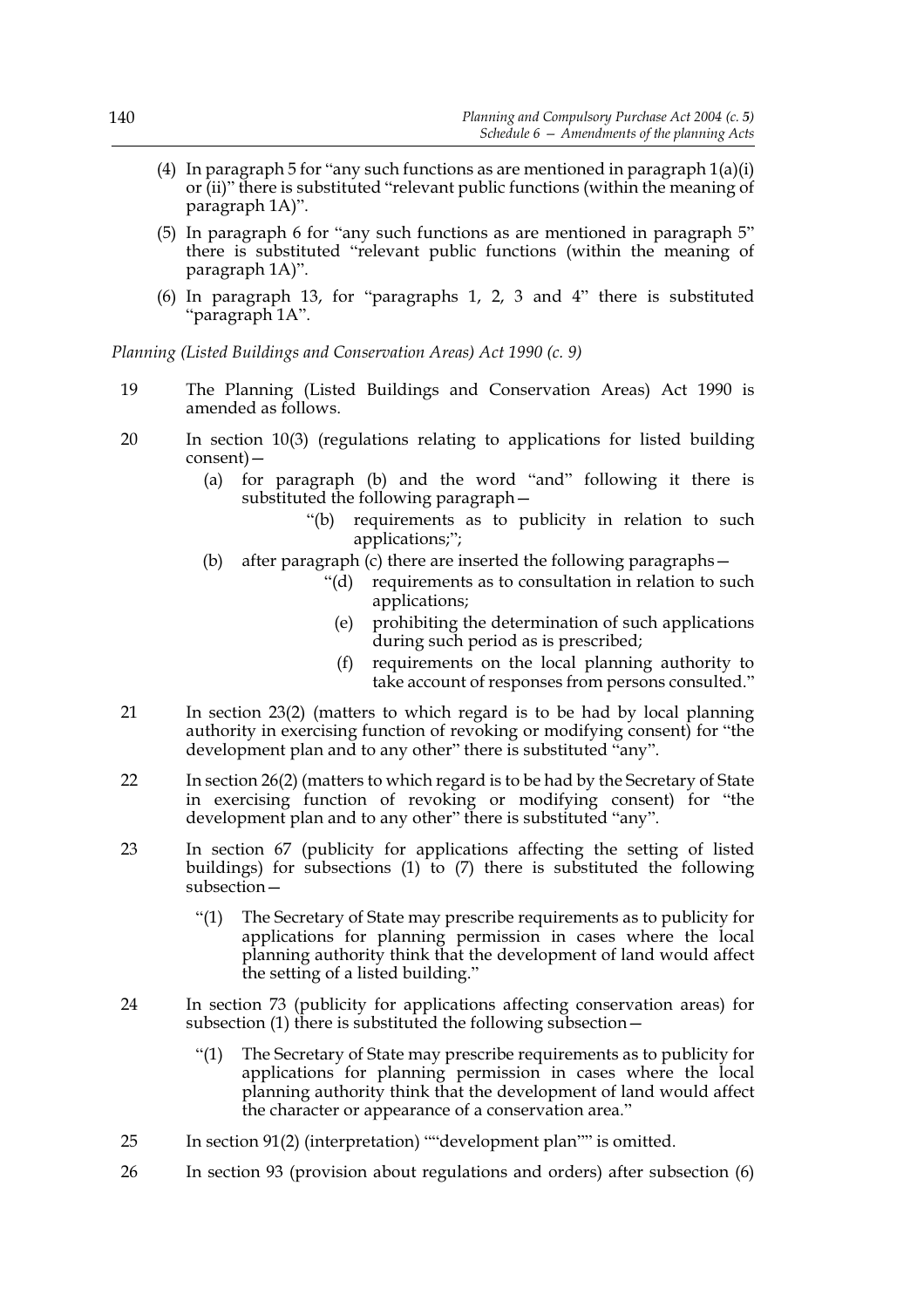there are inserted the following subsections—

- "(6A) Regulations and orders may make different provision for different purposes.
- (6B) The powers to make regulations under sections  $10(3)(b)$ ,  $67(1)$  and 73(1) must be taken to be powers mentioned in section 100(2) of the Local Government Act 2003 (powers exercisable in relation to descriptions of certain local authorities which fall into particular categories for the purposes of section 99 of that Act)."

*Planning (Hazardous Substances) Act 1990 (c. 10)*

- 27 In section 40 of the Planning (Hazardous Substances) Act 1990 (provision about regulations) after subsection (3) there is inserted the following subsection—
	- "(4) Regulations may make different provision for different purposes."

# SCHEDULE 7 Section 118

#### AMENDMENTS OF OTHER ENACTMENTS

*Gas Act 1965 (c. 36)*

1 In paragraph 7(2) of Schedule 3 of the Gas Act 1965 after "development order" there is inserted "or local development order".

*Finance Act 1969 (c. 32)*

- 2 In section 58(4) of the Finance Act 1969 (disclosure of information for statistical purposes), in the Table in the entry relating to local planning authorities—
	- (a) in the first column for "the Town and Country Planning Act 1990" there is substituted "Part 2 or 6 of the Planning and Compulsory Purchase Act 2004";
	- (b) In the second column for "Part II of the Town and Country Planning Act 1990" there is substituted "Part 2 or 6 of the Planning and Compulsory Purchase Act 2004".

*Leasehold Reform Act 1967 (c. 88)*

3 In section 28(6)(a) of the Leasehold Reform Act 1967 (development for certain public purposes) for "Town and Country Planning Act 1990" there is substituted "Planning and Compulsory Purchase Act 2004".

*Agriculture (Miscellaneous Provisions) Act 1968 (c. 34)*

- 4 In section 12 of the Agriculture (Miscellaneous Provisions) Act 1968 after subsection (3) there is inserted the following subsection—
	- "(4) If a person is entitled in respect of the same interest in land to a payment both—
		- (a) by virtue of subsection (1), and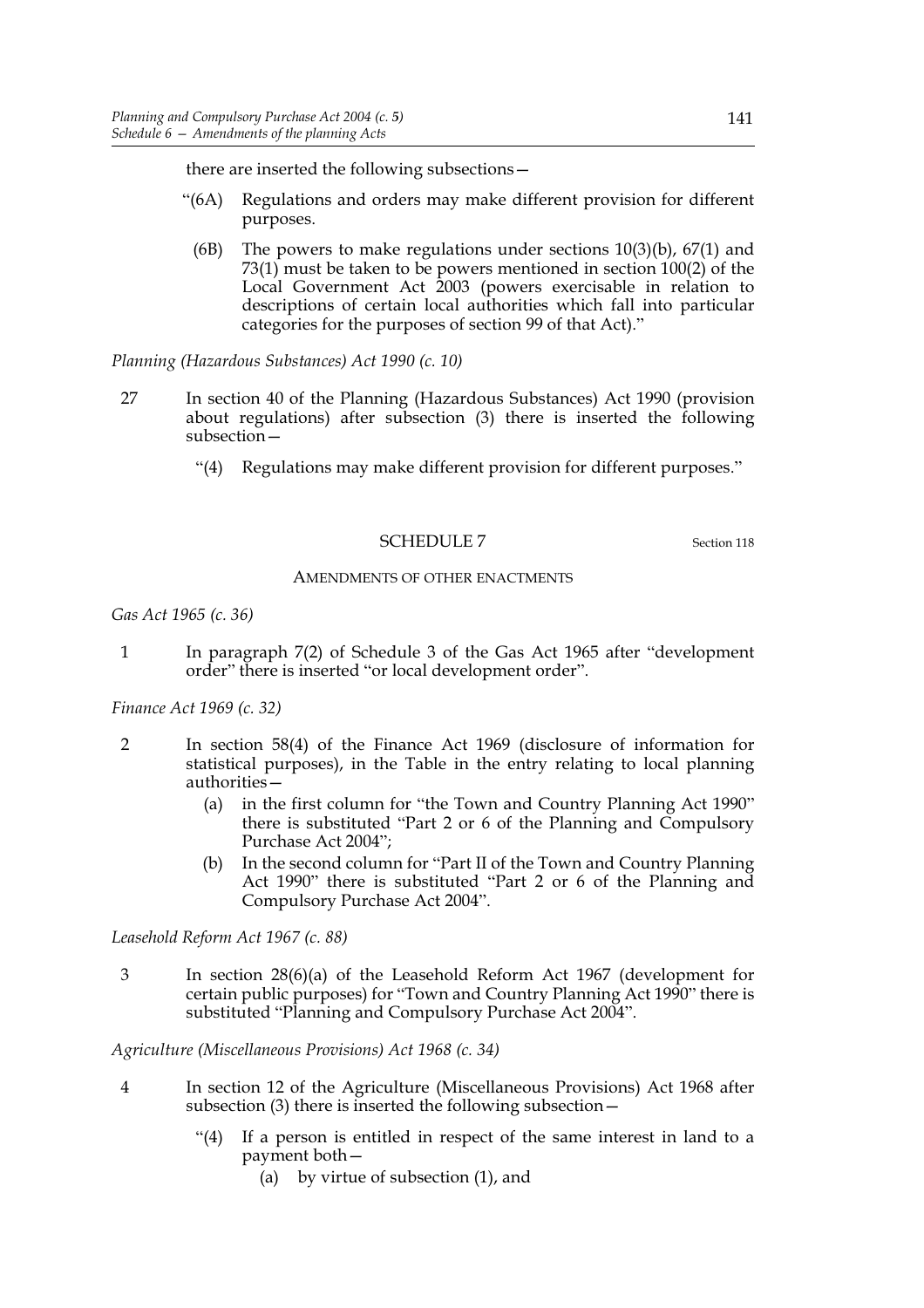(b) under section 33B of the Land Compensation Act 1973 (additional loss payment for agricultural land),

section 33H of that Act (only one payment to be made if a person has dual entitlement) applies."

# *Countryside Act 1968 (c. 41)*

- 5 (1) Paragraph 3 of Schedule 2 to the Countryside Act 1968 is amended as follows.
	- (2) In sub-paragraph (2), after "published" there is inserted ", affixed".
	- (3) In sub-paragraph (4)(a), after "published" there is inserted ", affixed".
	- (4) The amendments made by this paragraph do not apply to compulsory purchase orders of which notice under section 11 of the Acquisition of Land Act 1981 (c. 67) is published before commencement of this paragraph.

# *Greater London Council (General Powers) Act 1969 (c lii)*

6 In section 13 of the Greater London Council (General Powers) Act 1969 (exercise of powers relating to walkways), in the proviso for the words from "any local plan" to "Schedule 1 to that Act)" there is substituted "a local development document (within the meaning of Part 2 of the Planning and Compulsory Purchase Act 2004)".

# *Land Compensation Act 1973 (c. 26)*

- 7 (1) The Land Compensation Act 1973 is amended as follows.
	- (2) In section 29 (home loss payments) after subsection (3A) there is inserted the following subsection—
		- "(3B) For the purposes of this section a person must not be treated as displaced from a dwelling in consequence only of the compulsory acquisition of part of a garden or yard or of an outhouse or appurtenance belonging to or usually enjoyed with the building which is occupied or is intended to be occupied as the dwelling."
	- (3) Sections 34 to 36 are omitted.
	- (4) In section 87(1) (general interpretation) in the definition of "dwelling" "(except in section 29)" is omitted.
	- (5) But the amendments made by this paragraph do not have effect in relation to a compulsory purchase order made or made in draft before the commencement of this paragraph.

*Greater London Council (General Powers) Act 1973 (c xxx)*

- 8 In section 24(4) of the Greater London Council (General Powers) Act 1973 (definitions for the purpose or provision relating to parking place agreements)—
	- (a) in the definition of appropriate provision for "the Greater London" there is substituted "their";
	- (b) in the second place where it occurs "Greater London development plan" is omitted.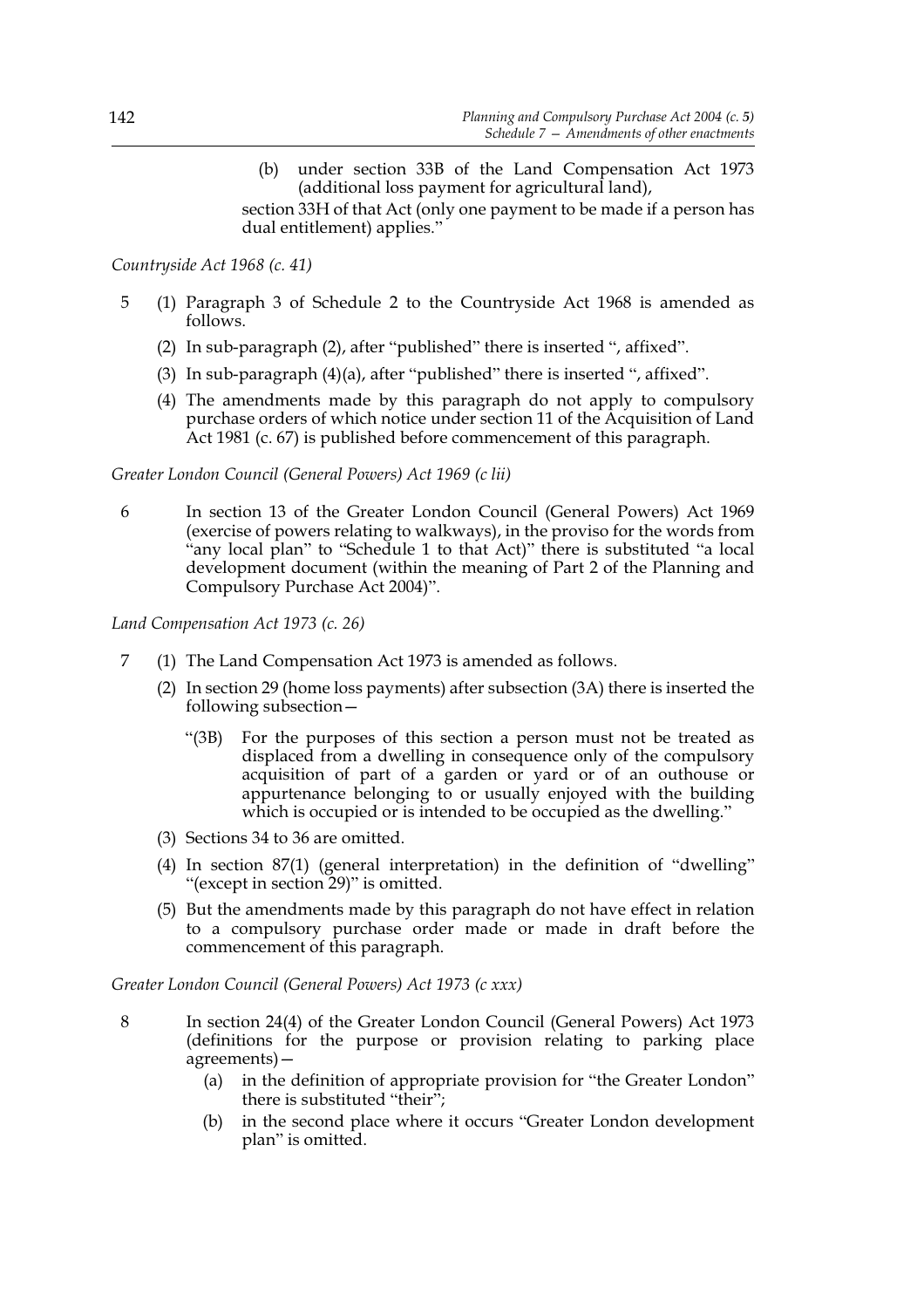*Welsh Development Agency Act 1975 (c. 70)*

- 9 (1) Schedule 4 to the Welsh Development Agency Act 1975 is amended as follows.
	- (2) Paragraph 2 is omitted.
	- (3) In paragraph 3, in sub-paragraph  $(1)(c)$ , for "section 13 of that Act to objections made by an owner, lessee or occupier" there is substituted "sections 13 and 13A of that Act to relevant objections".
	- (4) The amendments made by this paragraph do not apply to compulsory purchase orders of which notice under section 11 of the Acquisition of Land Act 1981 (c. 67) is published before commencement of this paragraph.

*Local Government, Planning and Land Act 1980 (c. 65)*

- 10 (1) The Local Government, Planning and Land Act 1980 is amended as follows.
	- (2) In section 142 (acquisition by corporation), in subsection (2A), "(subject to section  $144(2)$ <sup>"</sup> is omitted.
	- (3) In section 143 (acquisition by local highway authority), in subsection (3A), "(subject to section 144(2))" is omitted.
	- (4) In section 144, in subsection (2), "the 1981 Act and" is omitted.
	- (5) In Schedule 28, in paragraph 1, "The 1981 Act and" and the words from "and in paragraph 2" to the end are omitted.
	- (6) The amendments made by this paragraph do not apply to compulsory purchase orders of which notice under section 11 of or, as the case may be, paragraph 2 of Schedule 1 to the Acquisition of Land Act 1981 is published before commencement of this paragraph.
	- (7) In Schedule 26 (Urban Development Corporations), after paragraph 14 there are inserted the following paragraphs—

*"Delegation of planning functions*

- 14A (1) This paragraph applies in relation to any function conferred on the corporation by virtue of an order under section 149 above.
	- (2) The corporation may appoint committees and such committees may appoint sub-committees.
	- (3) Anything which is authorised or required to be done by the corporation—
		- (a) may be done by any member of the corporation or of its staff who is authorised for the purpose either generally or specifically;
		- (b) may be done by a committee or sub-committee which is so authorised.
	- (4) The corporation may—
		- (a) determine the quorum of a committee or sub-committee;
		- (b) make such arrangements as it thinks appropriate relating to the meetings and procedure of a committee or subcommittee.
	- (5) Anything done for the purposes of sub-paragraph (4) is subject to directions given by the Secretary of State.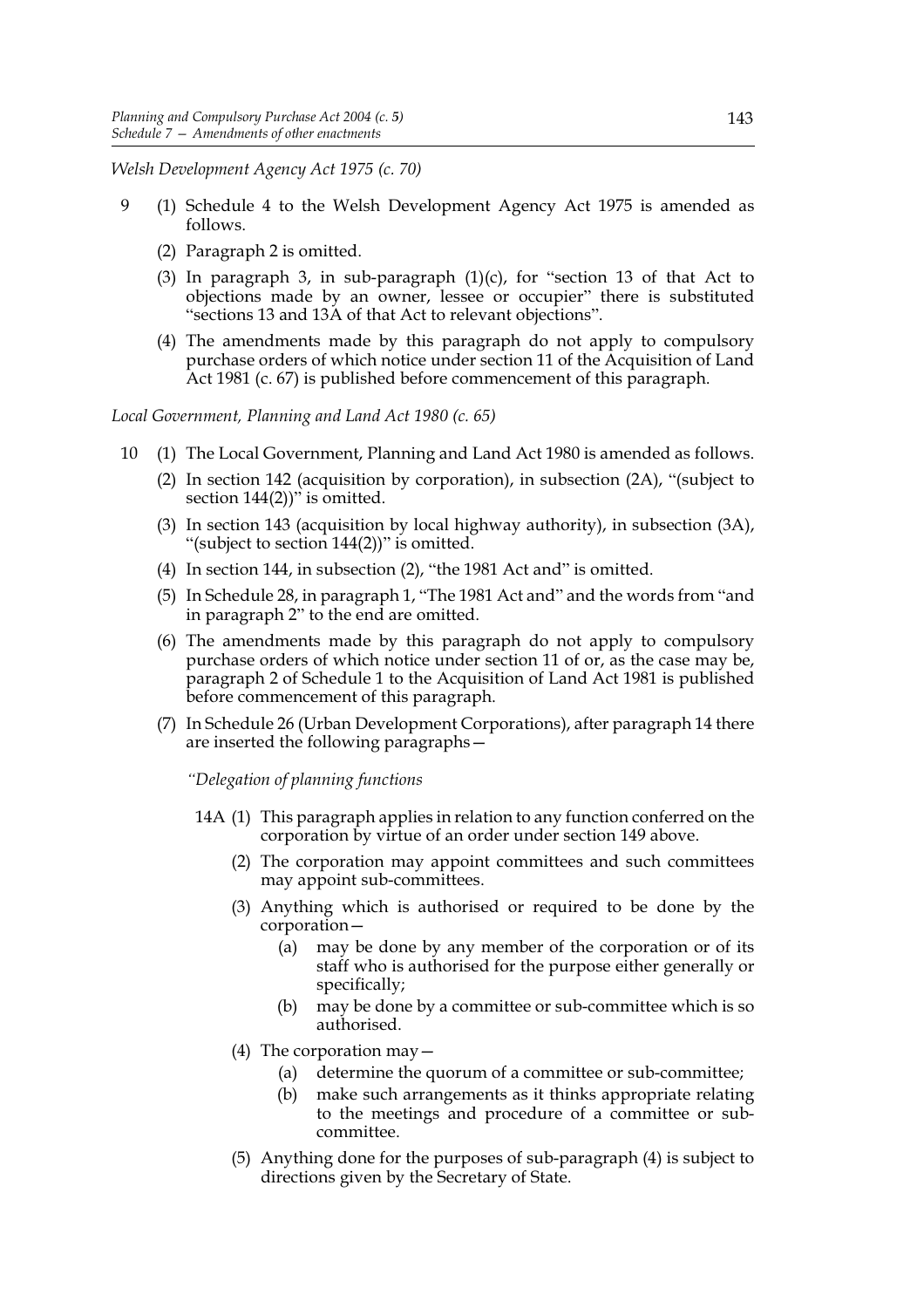- (6) The validity of anything done by a committee or sub-committee is not affected by—
	- (a) any vacancy among its members;
	- (b) any defect in the appointment of any of its members.
- (7) This paragraph does not extend to Scotland.
- 14B (1) This paragraph has effect in relation to the membership of committees and sub-committees appointed under paragraph 14A.
	- (2) A committee may consist of  $-$ 
		- (a) such members of the corporation as it appoints;
		- (b) such other persons as the corporation (with the consent of the Secretary of State) appoints.
	- (3) A sub-committee of a committee may consist of  $-$ 
		- (a) such members of the committee as it appoints;
		- (b) such persons who are members of another committee of the corporation (whether or not they are members of the corporation) as the committee appoints;
		- (c) such other persons as the corporation (with the consent of the Secretary of State) appoints.
	- (4) The membership of a committee or sub-committee—
		- (a) must always include at least one person who is a member of the corporation;
		- (b) must not include any person who is a member of the staff of the corporation."

*Highways Act 1980 (c. 66)*

- 11 (1) The Highways Act 1980 is amended as follows.
	- (2) In section 232(8) after "1990" there is inserted "and Parts 2 and 6 of the Planning and Compulsory Purchase Act 2004".
	- (3) In section 232(9) for the definition of development plan there is substituted—

""development plan" must be construed in accordance with section 38 of the Planning and Compulsory Purchase Act 2004;

"local authority" has the same meaning as in the Town and Country Planning Act 1990."

- (4) Section 259 (power to confirm, etc, compulsory purchase order in part) is omitted.
- (5) The amendment made by sub-paragraph (4) does not apply to a compulsory purchase order of which notice under section 11 of or, as the case may be, paragraph 2 of Schedule 1 to the Acquisition of Land Act 1981 is published before the commencement of that sub-paragraph.

# *Acquisition of Land Act 1981 (c. 67)*

12 In section 29(5) of the Acquisition of Land Act 1981 for the words "any reference to any owner, lessee or occupier" there are substituted the words "the reference to a qualifying person for the purposes of section 12(2)".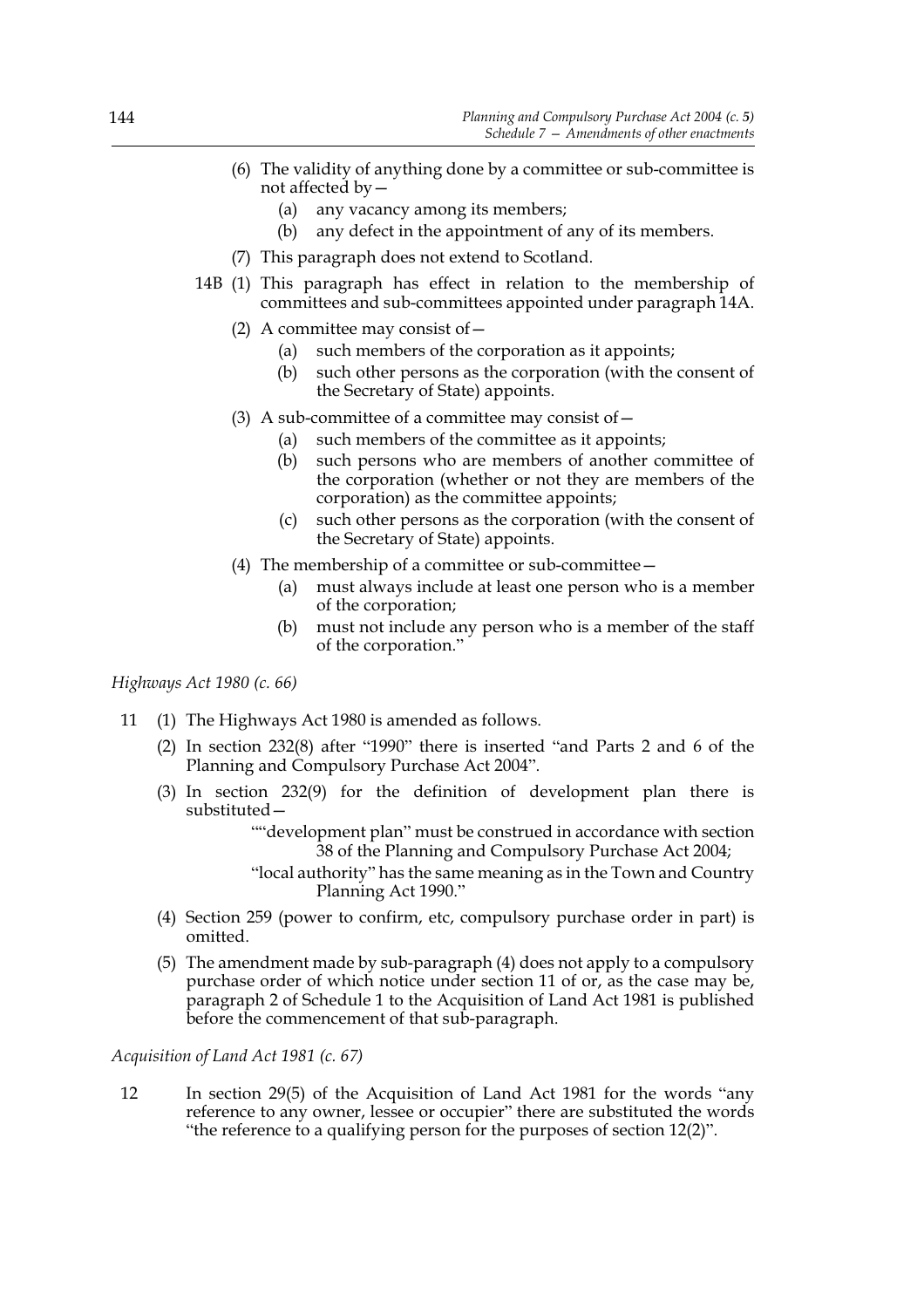*Housing Act 1985 (c. 68)*

- 13 (1) In section 578A of the Housing Act 1985 (modification of compulsory purchase order in case of acquisition of land for clearance), in subsection (2), for "section 13" there is substituted "sections 13 to 13C".
	- (2) The amendment made by sub-paragraph (1) does not apply to compulsory purchase orders of which notice under section 11 of the Acquisition of Land Act 1981 is published before commencement of this paragraph.

*Education Reform Act 1988 (c. 40)*

- 14 (1) The Education Reform Act 1988 is amended as follows.
	- (2) In section 190 (wrongful contracts or disposals), in subsection (6) for the words from "references" to the end there is substituted "the reference in section 12 of that Act to an owner of the land included reference to the London Residuary Body".
	- (3) In section 201 (wrongful disposals), in subsection (6), for the words from "references" to the end there is substituted "the reference in section 12 of that Act to an owner of the land included reference to the local education authority concerned".
	- (4) The amendments made by this paragraph do not apply to compulsory purchase orders of which notice under section 11 of the Acquisition of Land Act 1981 (c. 67) is published before commencement of this paragraph.

*Housing Act 1988 (c. 50)*

- 15 (1) Paragraph 2 of Schedule 10 to the Housing Act 1988 (modifications of Acquisition of Land Act 1981) is omitted.
	- (2) The amendment made by sub-paragraph (1) does not apply to compulsory purchase orders of which notice under section 11 of or, as the case may be, paragraph 2 of Schedule 1 to the Acquisition of Land Act 1981 is published before commencement of this paragraph.

*Planning and Compensation Act 1991 (c. 34)*

16 In Schedule 4 to the Planning and Compensation Act 1991 Part 3 is omitted.

*Local Government Act 1992 (c. 19)*

17 In section 14(5) of the Local Government Act 1992 (structural changes which may be recommended by the Electoral Commission), paragraph (d) is omitted.

*Leasehold Reform, Housing and Urban Development Act 1993 (c. 28)*

- 18 (1) Schedule 20 to the Leasehold Reform, Housing and Urban Development Act 1993 (modification of Acquisition of Land Act 1981) is amended as follows.
	- (2) In paragraph 1, for "modifications specified in paragraphs 2 and" there is substituted "modification specified in paragraph".
	- (3) Paragraph 2 is omitted.
	- (4) The amendments made by this paragraph do not apply to compulsory purchase orders of which notice under section 11 of or, as the case may be,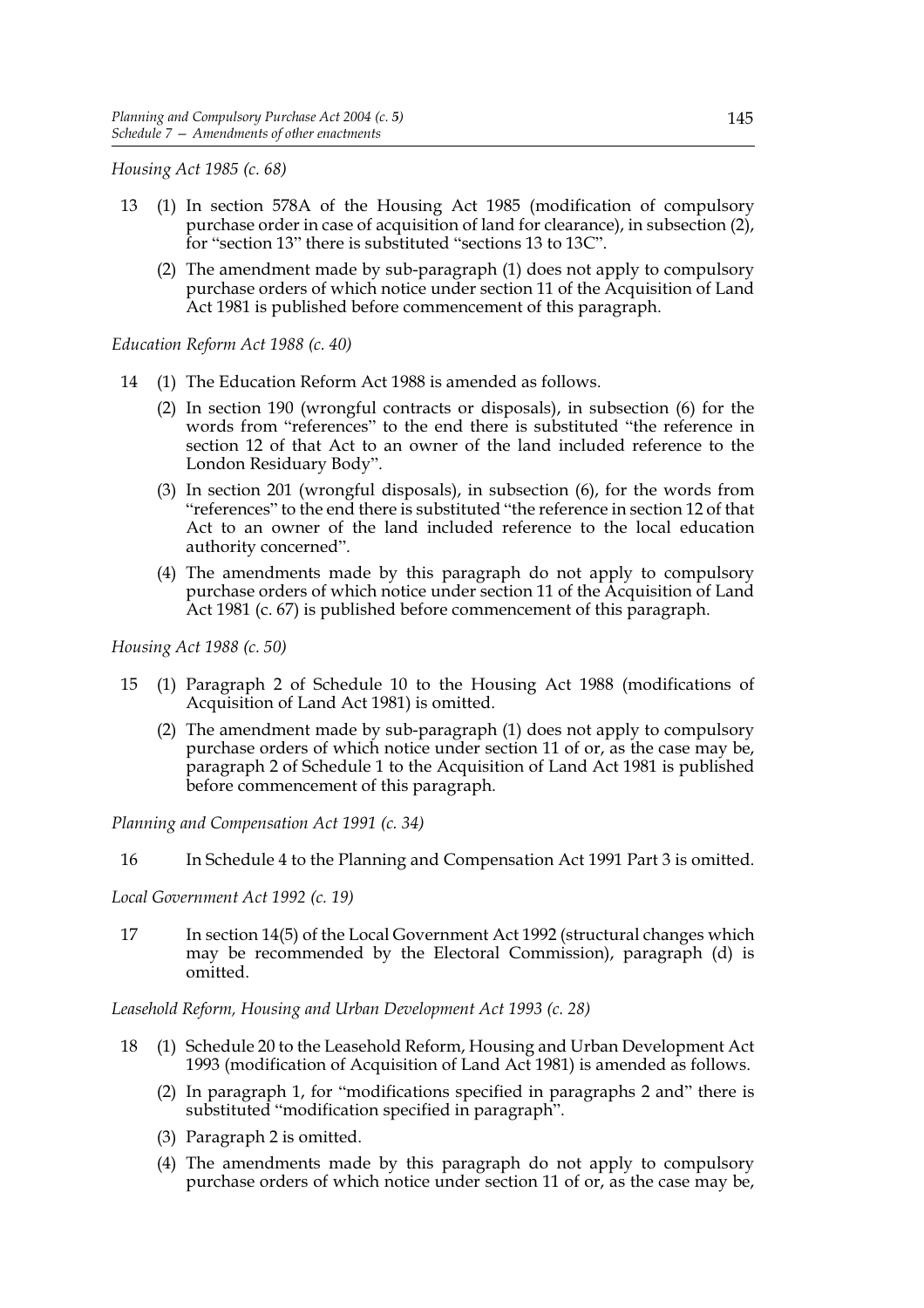paragraph 2 of Schedule 1 to the Acquisition of Land Act 1981 (c. 67) is published before commencement of this paragraph.

*Environment Act 1995 (c. 25)*

- 19 (1) The Environment Act 1995 is amended as follows.
	- (2) In section 67 (which makes provision for a National Park authority to be the local planning authority) subsections (2) to (4) are omitted.
	- (3) In Schedule 14 (periodic review of mineral planning permissions) in paragraph 2(1), in the definition of "first review date", for "paragraph 5" there is substituted "paragraphs 3A and 5".
	- (4) In Schedule 14 after paragraph 3 there is inserted the following paragraph—
		- "3A (1) The Secretary of State may by order specify a first review date different from the first review date found in pursuance of paragraph 3(1) or (2).
			- (2) Sub-paragraph (3) applies if no first review date is found in pursuance of paragraph 3(1) or (2).
			- (3) The Secretary of State may by order specify a first review date.
			- (4) An order under sub-paragraph (3) may make different provision for different cases or different classes of case.
			- (5) An order under this paragraph must be made by statutory instrument subject to annulment in pursuance of a resolution of either House of Parliament."

*Town and Country Planning (Scotland) Act 1997 (c. 8)*

- 20 (1) The Town and Country Planning (Scotland) Act 1997 is amended as follows.
	- (2) In section 26(2)(b) (meaning of "development"), for "local roads authority" there is substituted "roads authority (as defined by section 151(1) of the Roads (Scotland) Act 1984)".
	- (3) In section 275 (regulations and orders), after subsection (2) there is inserted—
		- "(2A) Regulations may make different provision for different purposes."
	- (4) In Schedule 10 (periodic review of mineral planning permissions)—
		- (a) in paragraph 2(1), in the definition of "first review date", for "paragraph 5" there is substituted "paragraphs 3A and 5"; and
		- (b) after paragraph 3, there is inserted the following paragraph—
		- "3A (1) The Scottish Ministers may by order specify a first review date different from the first review date found in pursuance of paragraph 3(1) or (2).
			- (2) Sub-paragraph (3) applies if no first review date is found in pursuance of paragraph 3(1) or (2).
			- (3) The Scottish Ministers may by order specify a first review date.
			- (4) An order under sub-paragraph (3) may make different provision for different cases or different classes of case.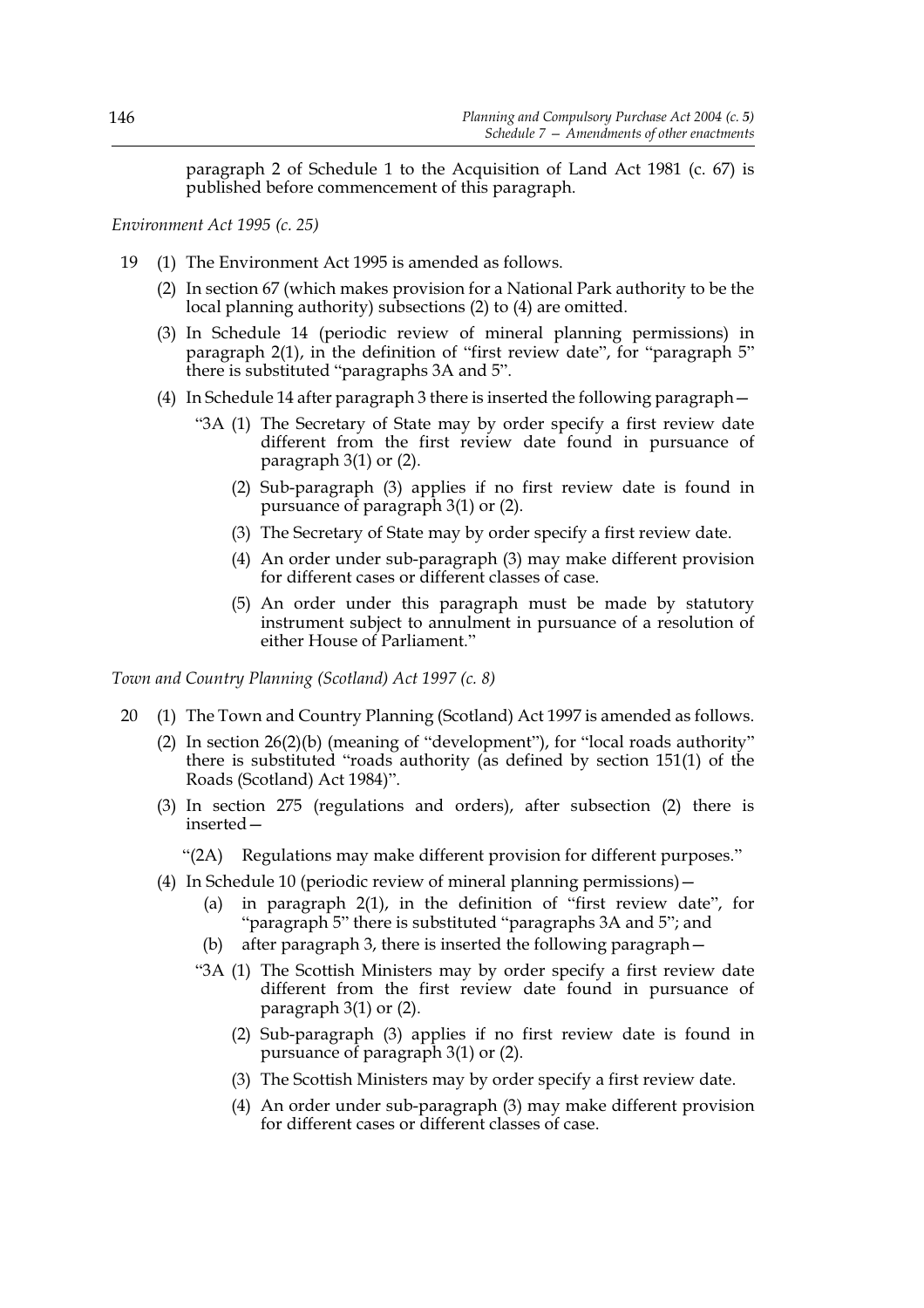(5) An order under this paragraph must be made by statutory instrument subject to annulment in pursuance of a resolution of the Scottish Parliament."

*Regional Development Agencies Act 1998 (c. 45)*

- 21 (1) Paragraph 1 of Schedule 5 to the Regional Development Agencies Act 1998 (modifications of Acquisition of Land Act 1981) is omitted.
	- (2) The amendment made by sub-paragraph (1) does not apply to compulsory purchase orders of which notice has been published under section 11 of or, as the case may be, paragraph 2 of Schedule 1 to the Acquisition of Land Act 1981 (c. 67) before commencement of this paragraph.

*Greater London Authority Act 1999 (c. 29)*

- 22 (1) The Greater London Authority Act 1999 is amended as follows.
	- (2) In section 337 (publication)  $-$ 
		- (a) for "relevant regional planning guidance" there is substituted "the regional spatial strategy for a region which adjoins Greater London";
		- (b) subsection (10) is omitted.
	- (3) In section 342(1) (matters to which Mayor is to have regard) for paragraph (a) there is substituted the following—
		- "(a) the regional spatial strategy for a region which adjoins Greater London;".
	- (4) In section 346(b) (Mayor to monitor plans) for "unitary development plan" there is substituted "local development documents (within the meaning of Part 2 of the Planning and Compulsory Purchase Act 2004)".

*Countryside and Rights of Way Act 2000 (c. 37)*

- 23 In section 86(4) of the Countryside and Rights of Way Act 2000—
	- (a) "II," is omitted;
	- (b) at the end there is inserted "or under Part 2 or 6 of the Planning and Compulsory Purchase Act 2004".

#### SCHEDULE 8 Section 119

### TRANSITIONAL PROVISIONS: PARTS 1 AND 2

#### *Development plan*

- 1 (1) During the transitional period a reference in an enactment mentioned in section 38(7) above to the development plan for an area in England is a reference to—
	- (a) the RSS for the region in which the area is situated or the spatial development strategy for an area in Greater London, and
	- (b) the development plan for the area for the purposes of section 27 or 54 of the principal Act.
	- (2) The transitional period is the period starting with the commencement of section 38 and ending on whichever is the earlier of—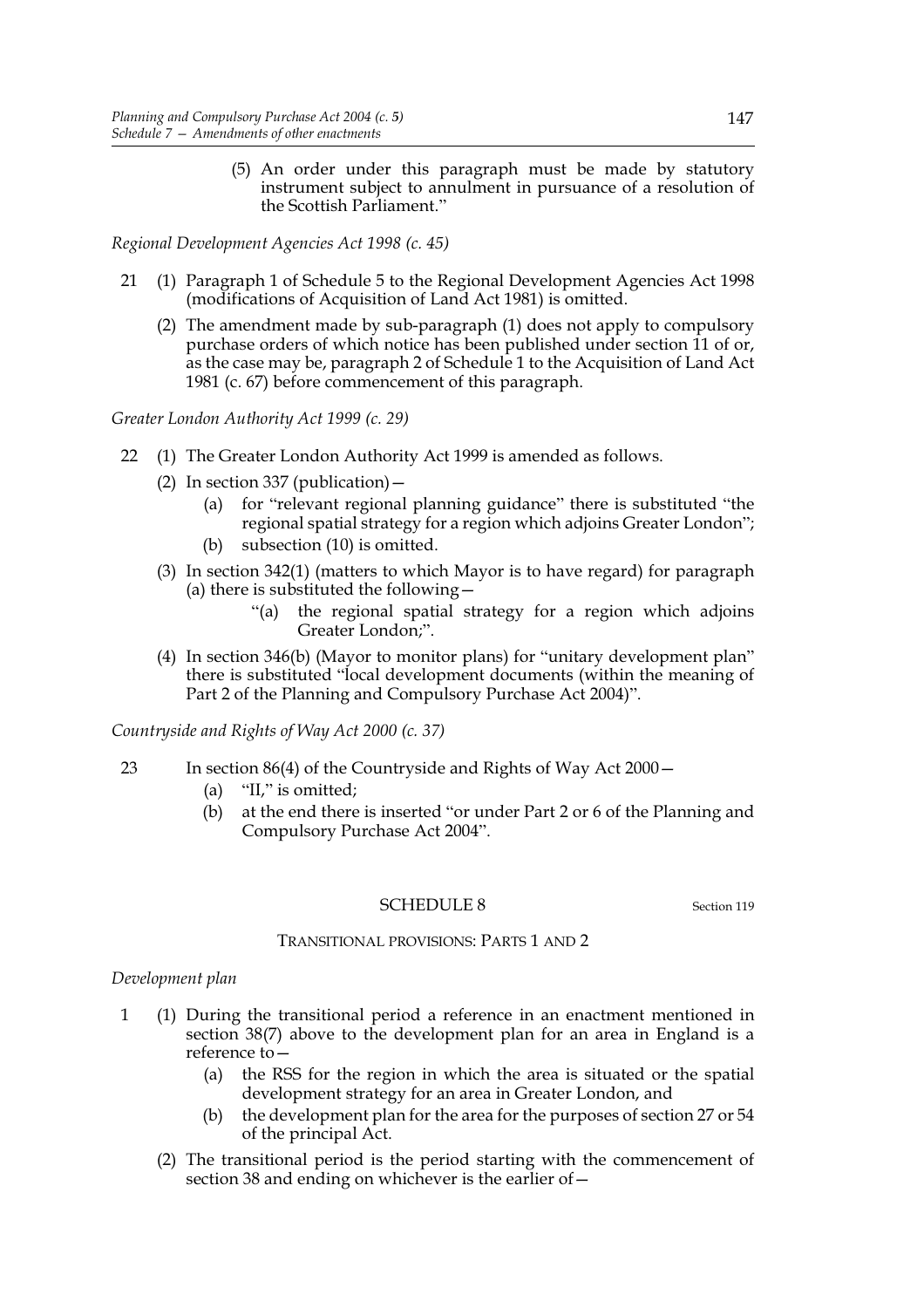- (a) the end of the period of three years;
- (b) the day when in relation to an old policy, a new policy which expressly replaces it is published, adopted or approved.
- (3) But the Secretary of State may direct that for the purposes of such policies as are specified in the direction sub-paragraph  $(2)(\overline{a})$  does not apply.
- (4) An old policy is a policy which (immediately before the commencement of section 38) forms part of a development plan for the purposes of section 27 or 54 of the principal Act.
- (5) A new policy is a policy which is contained in  $-$ 
	- (a) a revision of an RSS;
	- (b) an alteration or replacement of the spatial development strategy;
	- (c) a development plan document.
- (6) But—
	- (a) an old policy contained in a structure plan is replaced only by a new policy contained in a revision to an RSS;
	- (b) an old policy contained in a waste local plan or a minerals local plan is replaced in relation to any area of a county council for which there is a district council only by a new policy contained in a development plan document which is prepared in accordance with a minerals and waste development scheme.
- (7) A new policy is published if it is contained in  $-$ 
	- (a) a revision of an RSS published by the Secretary of State under section 9(6);
	- (b) an alteration or replacement of the Mayor of London's spatial development strategy published in pursuance of section 337 of the Greater London Authority Act 1999 (c. 29).
- (8) A new policy is adopted or approved if it is contained in a development plan document which is adopted or approved for the purposes of Part 2.
- (9) A minerals and waste development scheme is a scheme prepared in accordance with section 16.
- (10) The development plan mentioned in sub-paragraph (1)(b) does not include a street authorisation map which continued to be treated as having been adopted as a local plan by virtue of paragraph 4 of Part 3 of Schedule 2 to the principal Act.

# *Structure plans*

- 2 (1) This paragraph applies to proposals for the alteration or replacement of a structure plan for the area of a local planning authority.
	- (2) If before the commencement of Part 1 of this Act the authority have complied with section 33(2) of the principal Act (making copies of proposals and the explanatory memorandum available for inspection) the provisions of Chapter 2 of Part 2 of the principal Act continue to have effect in relation to the proposals.
	- (3) In any other case—
		- (a) the authority must take no further step in relation to the proposals;
		- (b) the proposals have no effect.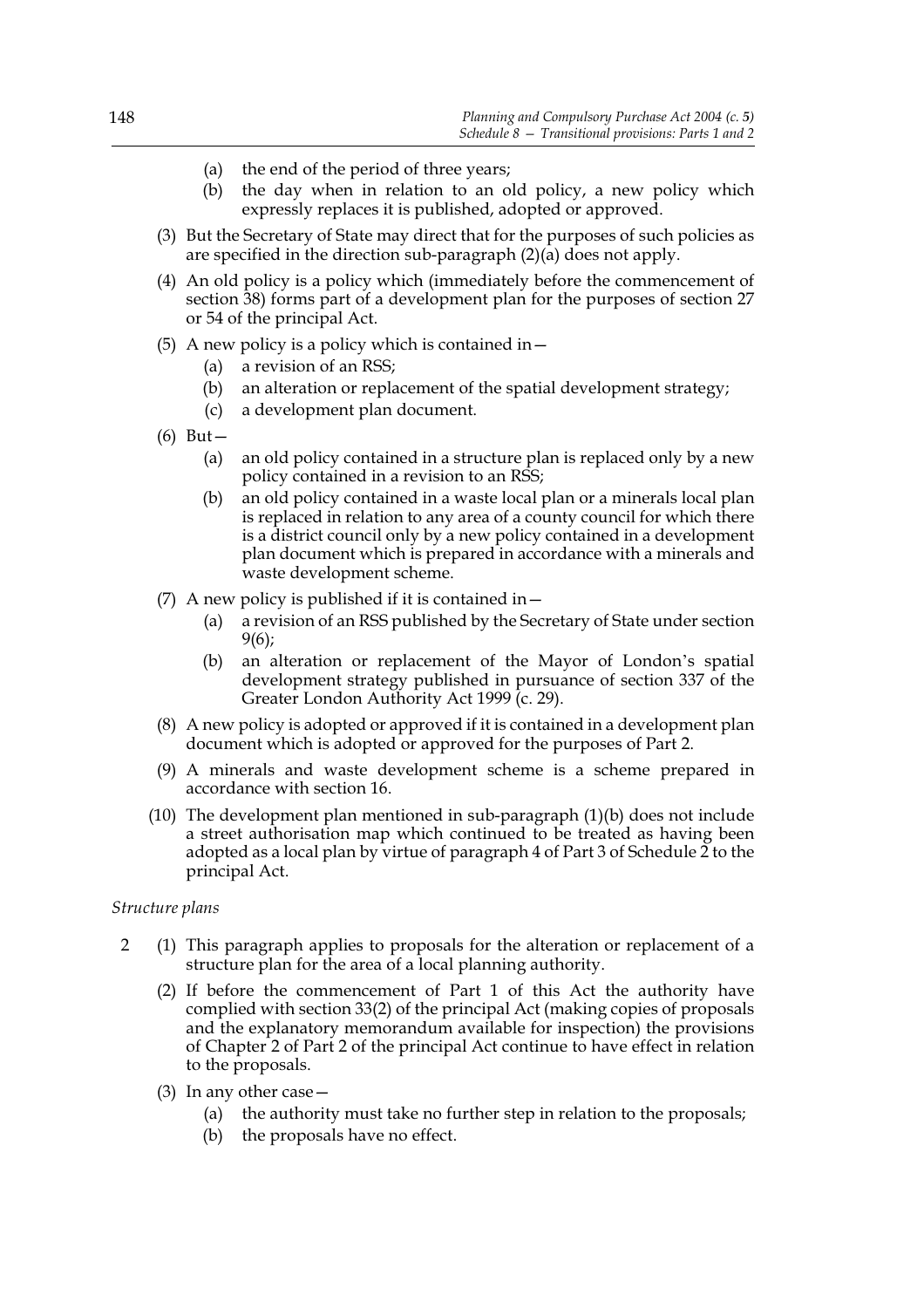- (4) If the proposals are adopted or approved by virtue of sub-paragraph (2) above, paragraph 1 of this Schedule applies to the policies contained in the proposals as if—
	- (a) they were policies contained in a development plan within the meaning of section 54 of the principal Act;
	- (b) the date of commencement of section 38 is the date when the proposals are adopted or approved (as the case may be).

# *Unitary development plan*

- 3 (1) This paragraph applies to proposals for the alteration or replacement of a unitary development plan for the area of a local planning authority.
	- (2) If before the relevant date the authority have not complied with section 13(2) of the principal Act (making copies of the proposals available for inspection)—
		- (a) they must take no further step in relation to the proposals;
		- (b) the proposals have no effect.
	- (3) In any other case paragraph 4 or 5 below applies.
- 4 (1) This paragraph applies if—
	- (a) before the relevant date the local planning authority is not required to cause an inquiry or other hearing to be held by virtue of section 16(1) of the principal Act (inquiry must be held if objections made), or
	- (b) before the commencement of Part 2 of this Act a person is appointed under that section to hold an inquiry or other hearing.
	- (2) If this paragraph applies the provisions of Chapter 1 of Part 2 of the principal Act continue to have effect in relation to the proposals.
	- (3) The relevant date is whichever is the later of  $-$ 
		- (a) the end of any period prescribed by regulations under section 26 of the principal Act for the making of objections to the proposals;
		- (b) the commencement of Part 2 of this Act.
- 5 (1) If paragraph 4 does not apply the provisions of Chapter 1 of Part 2 of the principal Act continue to have effect in relation to the proposals subject to the modifications in sub-paragraphs (2) to (5) below.
	- (2) If before the commencement of Part 2 of this Act the local planning authority have not published revised proposals in pursuance of regulations under section 26 of the principal Act—
		- (a) any provision of the regulations relating to publication of revised proposals must be ignored,
		- (b) the authority must comply again with section 13(2) of the principal Act.
	- (3) If before the commencement of Part 2 of this Act the local planning authority have published revised proposals in pursuance of regulations under section 26 of the principal Act the authority must comply again with section 13(2) of that Act.
	- (4) Any provision of regulations under section 26 of the principal Act which permits the local planning authority to modify proposals after an inquiry or other hearing has been held under section 16 of that Act must be ignored.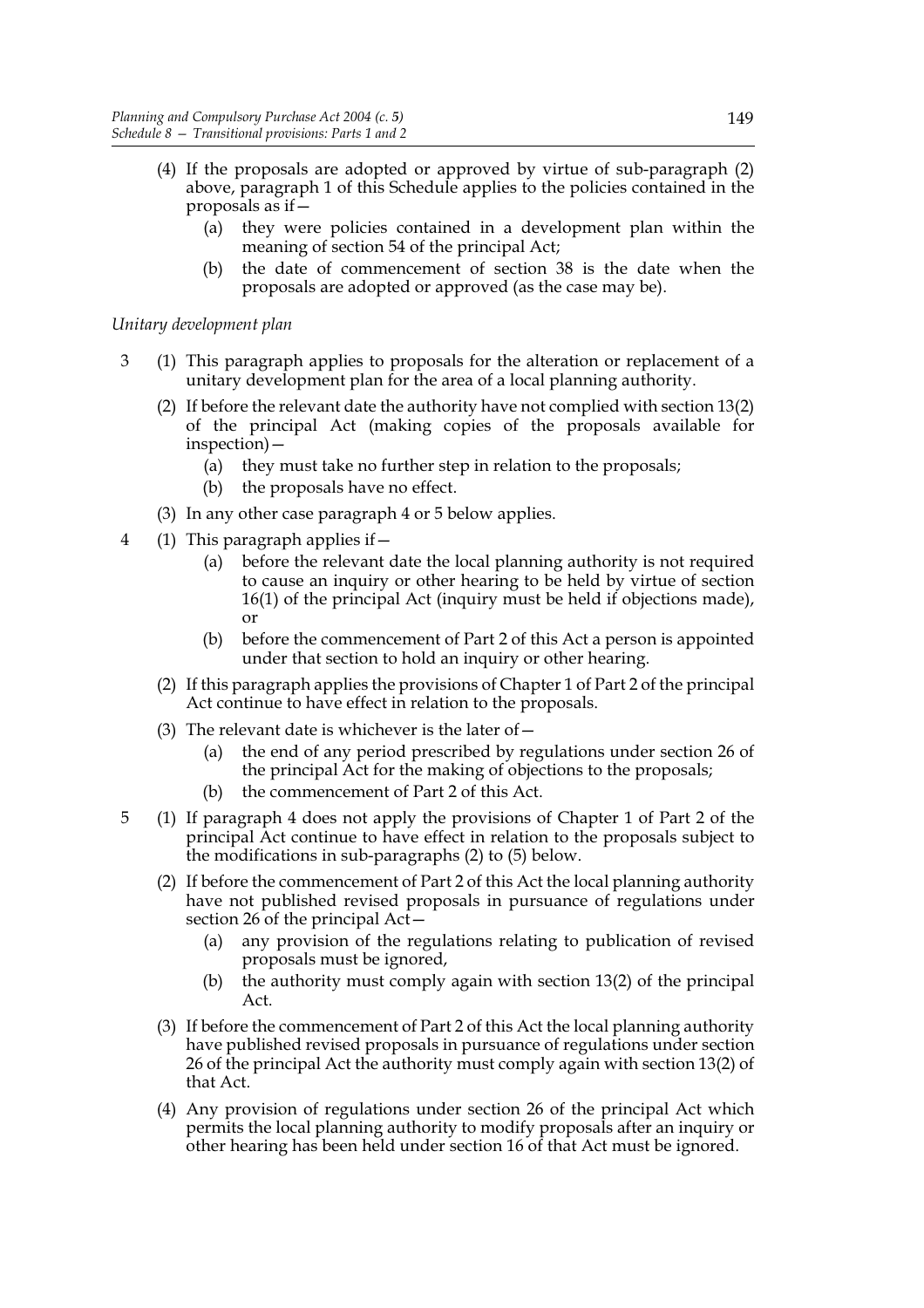- (5) If such an inquiry or other hearing is held the authority must adopt the proposals in accordance with the recommendations of the person appointed to hold the inquiry or other hearing.
- 6 If proposals are adopted or approved in pursuance of paragraph 4 or 5 above paragraph 1 of this Schedule applies to the policies contained in the proposals as if—
	- (a) they were policies contained in a development plan for the purposes of section 27 of the principal Act;
	- (b) the date of commencement of section 38 is the date when the proposals are adopted or approved.
- 7 (1) This paragraph applies if at the date of commencement of Part 1 a local planning authority have not prepared a unitary development plan in pursuance of section 12 of the principal Act.
	- (2) References in paragraphs 3 to 6 to proposals for the alteration or replacement of a plan must be construed as references to the plan.

### *Local plan*

- 8 (1) This paragraph applies to proposals for the alteration or replacement of a local plan for the area of a local planning authority.
	- (2) If before the commencement of Part 2 of this Act the authority have not complied with section 40(2) of the principal Act (making copies of the proposals available for inspection)—
		- (a) they must take no further step in relation to the proposals;
		- (b) the proposals have no effect.
	- (3) In any other case paragraph 9 or 10 below applies.
- 9 (1) This paragraph applies if—
	- (a) before the relevant date the local planning authority is not required to cause an inquiry or other hearing to be held by virtue of section 42(1) of the principal Act (inquiry must be held if objections made), or
	- (b) before the commencement of Part 2 of this Act a person is appointed under that section to hold an inquiry or other hearing.
	- (2) If this paragraph applies the provisions of Chapter 2 of Part 2 of the principal Act continue to have effect in relation to the proposals.
	- (3) The relevant date is whichever is the later of  $-$ 
		- (a) the end of any period prescribed by regulations under section 53 of the principal Act for the making of objections to the proposals;
		- (b) the commencement of Part 2 of this Act.
- 10 (1) If paragraph 9 does not apply the provisions of Chapter 2 of Part 2 of the principal Act continue to have effect in relation to the proposals subject to the modifications in sub-paragraphs (2) to (5) below.
	- (2) If before the commencement of Part 2 of this Act the local planning authority have not published revised proposals in pursuance of regulations under section 53 of the principal  $Act-$ 
		- (a) any provision of the regulations relating to publication of revised proposals must be ignored,
		- (b) the authority must comply again with section 40(2) of the principal Act.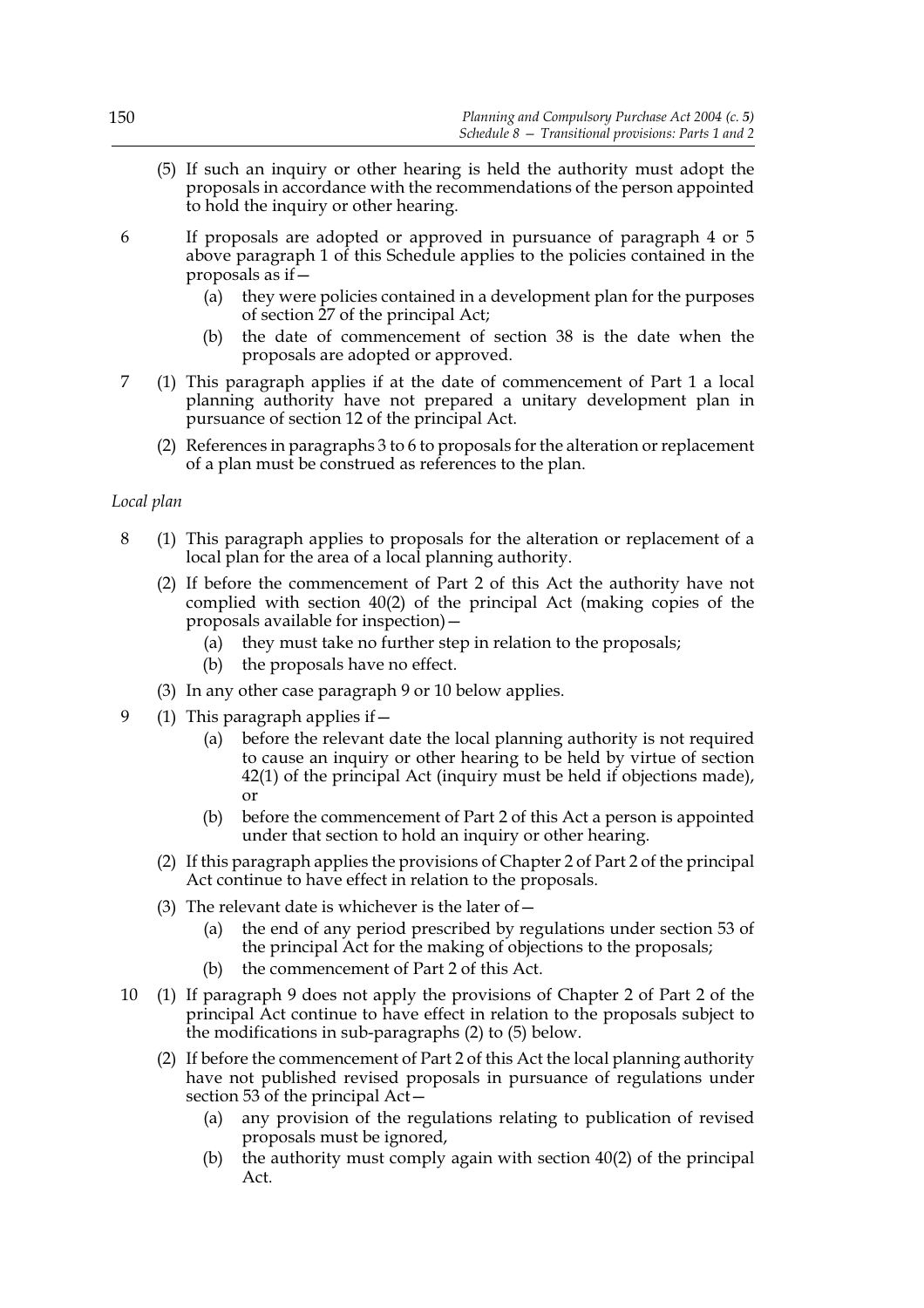- (3) If before the commencement of Part 2 of this Act the local planning authority have published revised proposals in pursuance of regulations under section 53 of the principal Act the authority must comply again with section 40(2) of that Act.
- (4) Any provision of regulations under section 53 of the principal Act which permits the local planning authority to modify proposals after an inquiry or other hearing has been held under section 42 of that Act must be ignored.
- (5) If such an inquiry or other hearing is held the authority must adopt the proposals in accordance with the recommendations of the person appointed to hold the inquiry or other hearing.
- 11 (1) This paragraph applies if the Secretary of State thinks—
	- (a) that the conformity requirement is likely to give rise to inconsistency between the proposals and relevant policies or guidance, and
	- (b) that it is necessary or expedient to avoid such inconsistency.
	- (2) The Secretary of State may direct that to the extent specified in the direction the conformity requirement must be ignored.
	- (3) The Secretary of State must give reasons for the direction.
	- (4) The conformity requirement is—
		- (a) the requirement under section 36(4) of the principal Act that the local plan is to be in general conformity with the structure plan;
		- (b) the prohibition under section 43(3) of the principal Act on the adoption of proposals for a local plan or for its alteration or replacement which do not conform generally with the structure plan.
	- (5) Relevant policies and guidance are—
		- (a) national policies;
		- (b) advice contained in guidance;
		- (c) policies in the RSS.
- 12 If proposals are adopted or approved in pursuance of paragraphs 9 to 11 above paragraph 1 of this Schedule applies to the policies contained in the proposals as if—
	- (a) they were policies contained in a development plan for the purposes of section 54 of the principal Act;
	- (b) the date of commencement of section 38 is the date when the proposals are adopted or approved.
- 13 (1) This paragraph applies if at the date of commencement of Part 1 a local planning authority have not prepared a local plan in pursuance of section 36 of the principal Act.
	- (2) References in paragraphs 8 to 12 to proposals for the alteration or replacement of a plan must be construed as references to the plan.

# *Minerals and waste local plans*

14 Paragraphs 8 to 13 above apply to a minerals local plan and a waste local plan as they apply to a local plan and references in those paragraphs to a local planning authority must be construed as including references to a mineral planning authority and an authority who are entitled to prepare a waste local plan.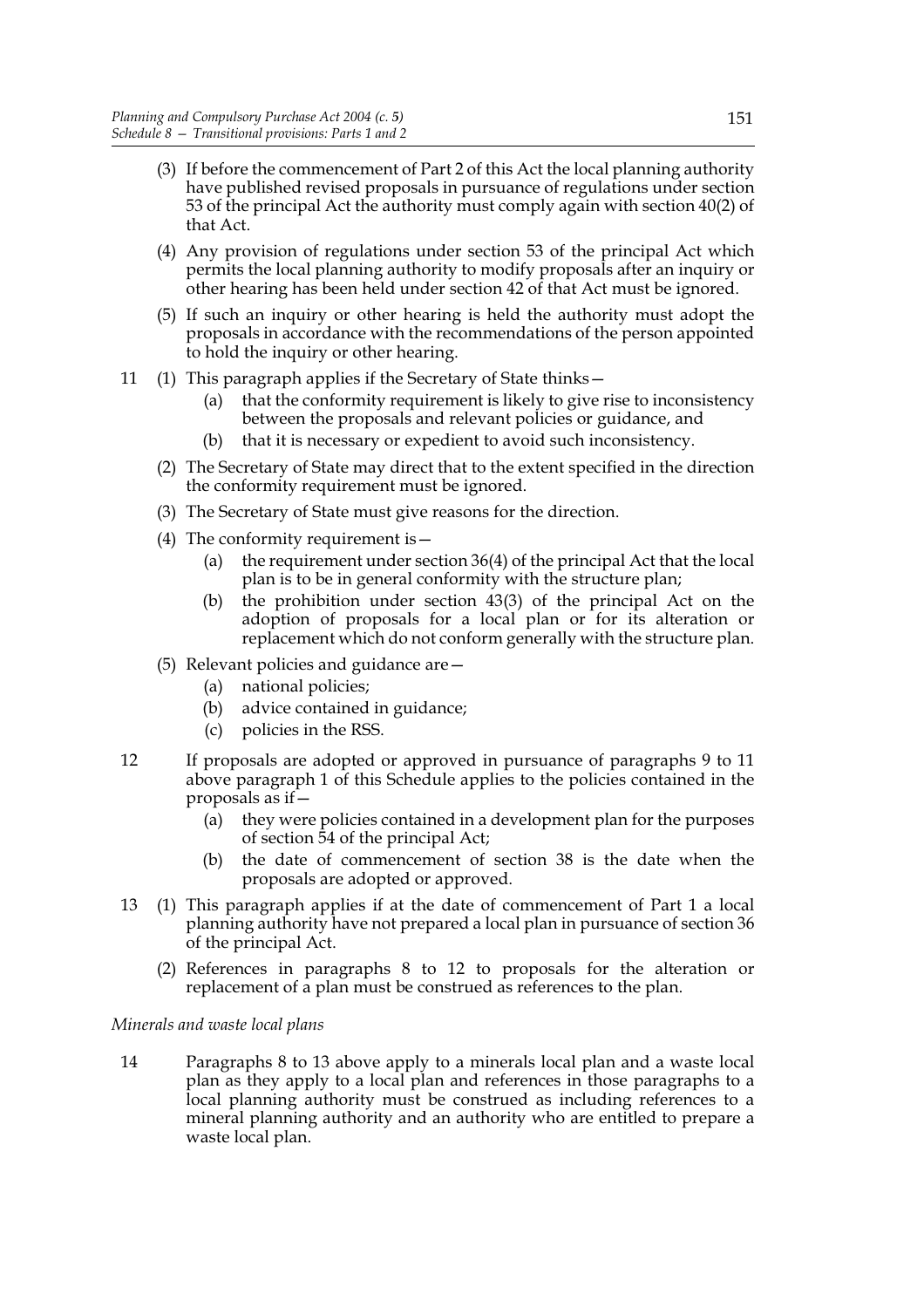*Schemes*

- 15 (1) This paragraph applies to—
	- (a) the local development scheme which a local planning authority are required to prepare and maintain under section 15 of this Act;
	- (b) the minerals and waste development scheme which a county council are required to prepare and maintain for any part of their area for which there is a district council.
	- (2) During the transitional period the local planning authority or county council (as the case may be) must include in the scheme as a development plan document—
		- (a) any plan or document which relates to an old policy (for the purposes of paragraph 1 above) which has not been replaced by a new policy;
		- (b) any proposals adopted or approved by virtue of paragraphs 3 to 12 above.

### *Savings*

- 16 (1) The repeal by this Act of paragraphs 1 to 4 of Schedule 13 to the principal Act does not affect anything which is required or permitted to be done for the purposes of Chapter 2 of Part 6 of the principal Act during any time when a plan mentioned in any of those paragraphs continues to form part of the development plan by virtue of—
	- (a) paragraph 1 of this Schedule, or
	- (b) that paragraph as applied by any other provision of this Schedule.
	- (2) References to a plan mentioned in any of paragraphs 1 to 4 include any proposal for the alteration or replacement of the plan.
	- (3) The development plan is the development plan for the purposes of section 27 or 54 of the principal Act.

# *Regulations and orders*

- 17 (1) The Secretary of State may by regulations make provision for giving full effect to this Schedule.
	- (2) The regulations may, in particular—
		- (a) make such provision as he thinks is necessary in consequence of this Schedule;
		- (b) make provision to supplement any modifications of the principal Act required by this Schedule.
	- (3) The Secretary of State may by order make such provision as he thinks is necessary in consequence of anything done under or by virtue of this Schedule.
	- (4) Provision under sub-paragraph (3) includes provisions corresponding to that which could be made by order under Schedule 2 of the principal Act.
- 18 The Secretary of State may by regulations make provision—
	- (a) for treating anything done or purported to have been done for the purposes of Part 2 before the commencement of that Part as having been done after that commencement;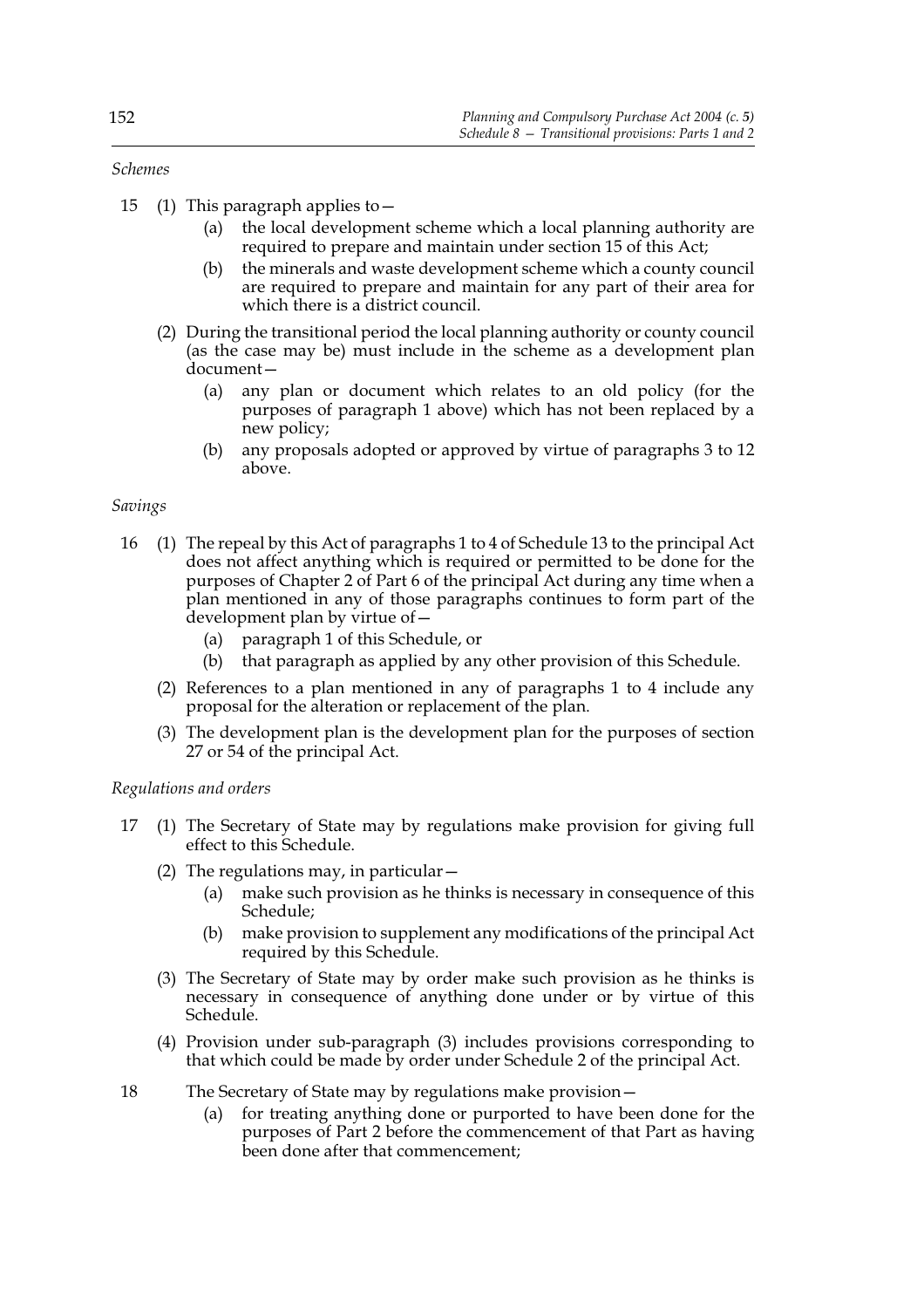(b) for disregarding any requirement of section 19 in respect of anything done or purported to have been done for the purposes of any other provision of Part 2.

# *Interpretation*

- 19 (1) References to section 27 of the principal Act must be construed subject to section 28(3)(a) and (c) of that Act.
	- (2) RSS must be construed in accordance with Part 1 of this Act.
	- (3) Development plan document must be construed in accordance with Part 2 of this Act.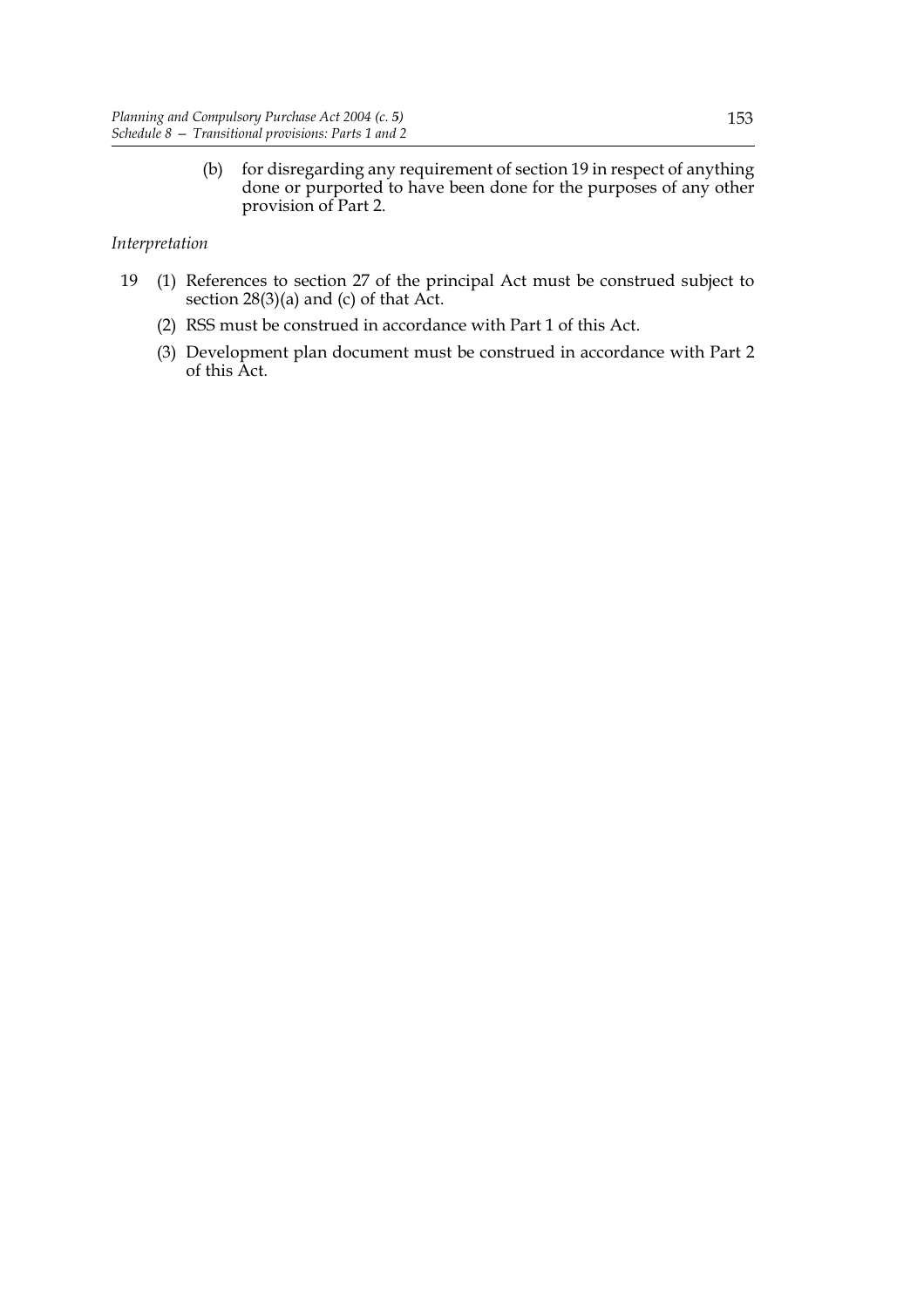# SCHEDULE 9 Section 120

# REPEALS

| Short title and chapter                                                    | Extent of repeal                                                                                                                                                                                                                                                                                                                                                                                                                                                                                                                                                                                                                                                                                                                                                                                                                                                                                                                                                                                                                                                                                                                                                       |
|----------------------------------------------------------------------------|------------------------------------------------------------------------------------------------------------------------------------------------------------------------------------------------------------------------------------------------------------------------------------------------------------------------------------------------------------------------------------------------------------------------------------------------------------------------------------------------------------------------------------------------------------------------------------------------------------------------------------------------------------------------------------------------------------------------------------------------------------------------------------------------------------------------------------------------------------------------------------------------------------------------------------------------------------------------------------------------------------------------------------------------------------------------------------------------------------------------------------------------------------------------|
| Land Compensation Act 1973<br>(c. 26)                                      | Sections 34 to 36.<br>In section $87(1)$ , in the definition of "dwelling",<br>"(except in section 29)".                                                                                                                                                                                                                                                                                                                                                                                                                                                                                                                                                                                                                                                                                                                                                                                                                                                                                                                                                                                                                                                               |
| London<br>Council<br>Greater<br>(General Powers) Act 1973<br>$(c.$ xxx $)$ | In section $24(4)$ , the second "Greater London"<br>development plan".                                                                                                                                                                                                                                                                                                                                                                                                                                                                                                                                                                                                                                                                                                                                                                                                                                                                                                                                                                                                                                                                                                 |
| Welsh Development<br>Agency<br>Act 1975 (c. 70)                            | In Schedule 4, paragraph 2.                                                                                                                                                                                                                                                                                                                                                                                                                                                                                                                                                                                                                                                                                                                                                                                                                                                                                                                                                                                                                                                                                                                                            |
| Local Government, Planning<br>and Land Act 1980 (c. 65)                    | In section $142(2A)$ , "(subject to section $144(2)$ )".<br>In section 143(3A), "(subject to section $144(2)'$ )".<br>In section $144(2)$ , "the 1981Act and".<br>In Schedule 28, in paragraph 1, "The 1981Act<br>and" and the words from "and in paragraph<br>2" to the end.                                                                                                                                                                                                                                                                                                                                                                                                                                                                                                                                                                                                                                                                                                                                                                                                                                                                                          |
| Highways Act 1980 (c. 66)                                                  | Section 259.                                                                                                                                                                                                                                                                                                                                                                                                                                                                                                                                                                                                                                                                                                                                                                                                                                                                                                                                                                                                                                                                                                                                                           |
| Housing Act 1988 (c. 50)                                                   | In Schedule 10, paragraph 2.                                                                                                                                                                                                                                                                                                                                                                                                                                                                                                                                                                                                                                                                                                                                                                                                                                                                                                                                                                                                                                                                                                                                           |
| Town and Country Planning<br>Act 1990 (c. 8)                               | Part 2.<br>In section $55(2)(b)$ , the word "local".<br>Section 73(3).<br>Section 76.<br>Section $83(1)$ .<br>Sections 106 to 106B.<br>In section $220(3)$ , the expression "62".<br>In section 226, in subsection (1) the first "which"<br>and subsection (2).<br>Section $245(2)$ and $(3)$ .<br>In section $284(1)$ , paragraph (a).<br>In section $287$ , in subsection $(5)$ , paragraph $(a)$<br>and in each of paragraphs (b) to (e) the words<br>"by virtue of subsection (3)" and subsection<br>(6).<br>Section 293(4).<br>Sections 294 to 297.<br>Section 298(1) and (2).<br>Sections 299 to 301.<br>Section 303(6).<br>In section $303A$ , in subsection $(5)$ the words "or<br>appointed as one of the persons who are to<br>hold it", the words "(in addition to what may<br>be recovered by virtue of the appointment of<br>any other person)" and in paragraph (c) the<br>words "(or, in a case where that person is<br>appointed as one of the persons who are to<br>hold the qualifying inquiry, an appropriate<br>proportion of any costs attributable to the<br>appointment of an assessor to assist those<br>persons)" and subsections (7) to (9). |